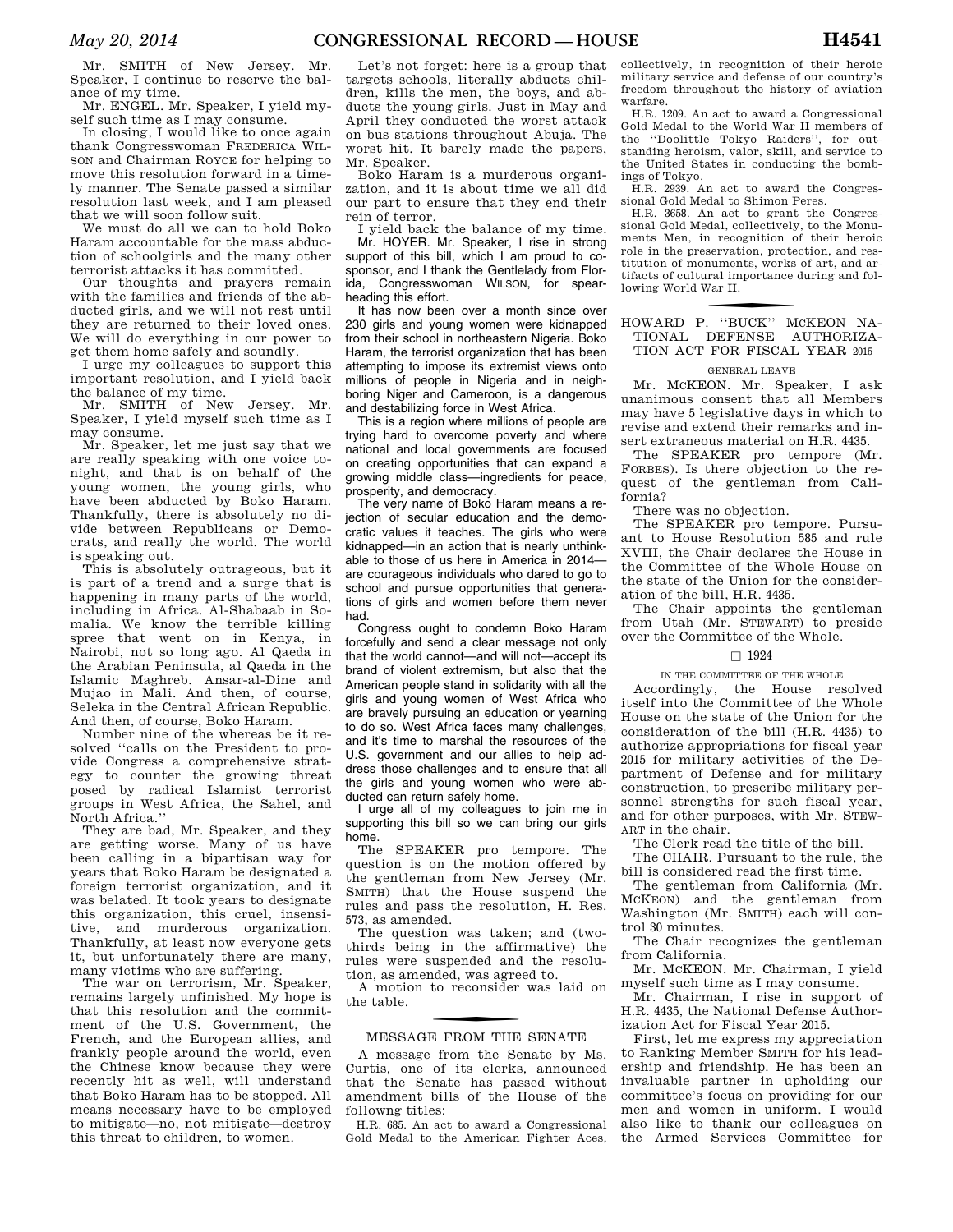their professionalism and their hard work.

I am incredibly proud of the bipartisan, transparent, and inclusive process our committee undertakes each year. The bill under consideration today is a strong reflection of the bipartisan priorities and concerns shared by members of the committee, and is the result of diligent oversight that has been conducted throughout the year. It contains 154 amendments that were adopted during markup, and it passed out of committee with unanimous support.

The bill would authorize \$521 billion for national defense and an additional \$79 billion for overseas contingency operations, consistent with the 2013 bipartisan budget agreement and the House-passed budget.

While we do not yet have the details of the OCO request, our committee, the House Budget Committee, and the administration, all agree that these funds will be required to support a residual U.S. presence in Afghanistan; other ongoing operations, including in Africa; and the reset and retrograde of equipment for the active, Guard, and Reserve forces.

The bill contains no earmarks. It provides vital national security resources for our troops while also maintaining our stewardship over the taxpayer dollar.

The bill provides our warfighters, veterans, and their families with the care and support that they need, deserve, and have earned. It continues to advance the substantial reforms introduced in last year's NDAA aimed at preventing sexual assault in the military, and it takes several steps aimed at improving the military's suicide prevention programs. The bill would increase troop pay while rejecting cuts to TRICARE, housing allowances, and commissary benefits that would increase out-of-pocket expenses for military families.

The legislation would provide our warfighters with the resources and authorities they need to support an enduring mission in Afghanistan and to continue pressuring al Qaeda and its affiliates. It also maintains strong accountability and monitoring mechanisms for U.S. funds, ensures the development of sound plans tied to resources, and continues the prohibitions on the transfer of detainees to the United States.

I recently visited Afghanistan and was encouraged by the progress of coalition forces and developments within the Afghan society. Nearly 8 million kids are in school, and a large percentage of those are girls, compared to the 700,000 that were attending school under Taliban rule. We need the President to signal his commitment and remove the uncertainty that persists among the Afghan people and our coalition partners, which al Qaeda and the Taliban continue to exploit. Afghanistan cannot return to being a safe haven for al Qaeda.

In this era of declining resources, the committee was faced with difficult choices as we sought to preserve key capabilities and to ensure our Armed Forces could meet current threats and prepare for future challenges. The bill identifies savings in less critical areas that do not permanently damage the force or harm recruiting and retention.

The legislation guards against achieving false short-term savings at the expense of vital long-term strategic capabilities.

### $\Box$  1930

For example, it supports the refueling of the USS *George Washington*—an aircraft carrier with 25 years of service life remaining—and it prohibits the early retirement of Navy cruisers, dock landing ships, and the Air Force U–2 spy planes.

These capabilities are vital to our commanders in the Pacific, as well as elsewhere across the globe. It also addresses shortfalls in readiness by resourcing several unmet requirements in equipment, training, and depot maintenance and by fully funding flying hour programs across the services.

We must also get more defense for the dollar, which is why the committee has initiated a comprehensive defense reform effort. This bill begins that process with a series of provisions on institutional, acquisition, security, and strategy reforms.

However, we must recognize that cost savings and reforms alone do not compensate for the significant cuts to defense in recent years. The Department of Defense has seen over \$1 trillion cut from its budget. This year's budget request is over \$30 billion less than last year's.

The padding has been cut, and the Department is now cutting into the bone—cutting end strength, force structure, and readiness—which is increasing risk to our forces and their core missions. While this bill makes tough choices, Congress will be called upon to make impossible choices in the years ahead if sequestration is not addressed.

For 52 straight years, the National Defense Authorization Act has been passed and signed into law. Congress has no higher responsibility than to provide for the common defense, and with that in mind, I look forward to passing this bill for the 53rd consecutive year, my last year as chairman and as a Member of Congress.

Serving as chairman has been the great honor of my career. I am humbled by the many soldiers, sailors, airmen, and marines whom I have met over the years and by the sacrifices that they and their families make to keep America safe. I am thankful for my colleagues on both sides of the aisle, and I am very appreciative of our staff.

I reserve the balance of my time.

Mr. SMITH of Washington. Mr. Chairman, I yield myself such time as I may consume.

First of all, I want to join the chairman in thanking him for the working relationship that he and I have enjoyed now through 4 years and four national defense authorization acts. It is one of the main principles of our committee in that it is bipartisan, that we work together, and we produce a product every year—52 straight years, the National Defense Authorization Act.

That doesn't happen as a starting point, unless the chair of the committee takes the responsibility very seriously to make sure that our committee remains bipartisan. We have had a whole series of chairmen during my tenure who have done that, and Mr. MCKEON has followed that tradition just as well as his predecessors. He has worked very closely with us.

We do not always agree, but we work closely together, understanding that, at the end of the day, we have to produce a bill. So I thank him for that, and I recognize that this will be his last NDAA. In fact, this is the Buck McKeon National Defense Authorization Act. Mr. THORNBERRY and I were proud to cosponsor the amendment in committee to name this after BUCK, for his great service to our committee.

As always, I also want to thank the staff. I can't thank them enough for the work that they do and for the hours that they put in. They spent yesterday going through 320 amendments.

Their expertise that they bring to this process is invaluable, and someday, I hope that the House Administration Committee recognizes that and actually gives us the amount of money we need to keep them. That is just a little sidenote on a different piece of legislation.

This is, by and large, a good bill with one significant problem, which I will get to in a minute.

First of all, as the chairman notes, we are still at war in Afghanistan. I would say that I think, at this point, our continuing commitment to Afghanistan is up to the Afghan people and, most importantly, is up to the next Afghan President. We need the bilateral security agreement to be signed. It has been agreed to.

President Karzai has refused to sign it, but hopefully, the next President will. We have troops in harm's way, and this bill prioritizes protecting them. Nothing is more important than what we do here today.

I am also pleased that this bill prioritizes Special Operations Command and cyber warfare, recognizing, as we heard in the previous piece of legislation about Boko Haram, that the main threat that we face going forward is from terrorism and asymmetric threats.

I think we reflect that in this bill by funding those portions in the Defense Department that deal with those issues, and I think that is incredibly important.

However, we do have a budget problem, and put simply, we have a lot less money now than we thought we were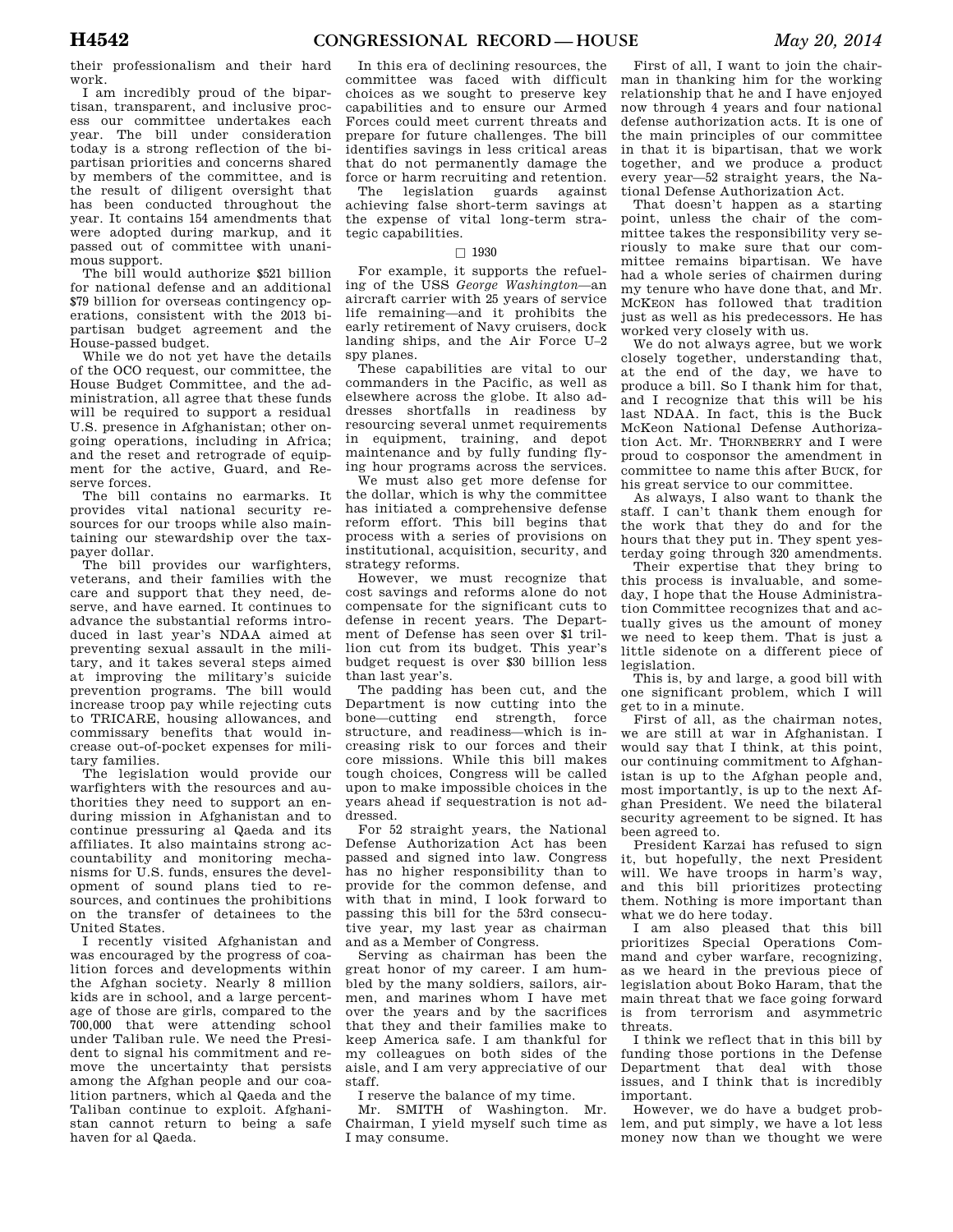going to have. So that means that 3 years ago, when the Pentagon was planning what they were going to spend over the course of a decade, they had a much larger number than they have now.

There are a whole bunch of reasons that number has gotten smaller, but it has. It will get even smaller if 8 more years of sequestration come to pass.

Now, the administration put out a plan 3 years ago when they looked out 10 years and said: What should our strategy be? Then they looked out 10 years and said: What are the likely resources?

When they put that plan out, they said: we know we are going to have to live with, roughly, \$500 billion less than we thought we were. We can do it. Here is the strategy. Here is the plan that fits that.

Since then, the budget has been shredded. It has been cut by even more. The plan they put forward now recognizes the fact that it doesn't fund what they would like to fund because Congress passed a budget that cuts the Defense Department by more than they would like. In fact, the administration asked for an additional \$28 billion this year and an additional \$150 billion over 5 years, in order to fully fund that.

That, apparently, is not forthcoming, so what they did is they put forward a series of proposals to try as best as they could to save money in a way that protects our force, and they did it in a number of different areas.

They proposed a BRAC; they proposed about \$2 billion in savings over 5 years to various personnel accounts; they got rid of the A–10; they got rid of the U–2; they proposed laying up 14 ships. Those were the main proposals out.

I am sorry. I forgot that they proposed shifting air assets in the Guard and Reserve to save \$12 billion over 5 years. Those were the proposals they put on the table.

The problem with this bill is that it rejects every single one of those proposals. How do we make the money work on that? Primarily by creative accounting; with the Guard and Reserve, for instance, we say no changes can be made in 2015.

They weren't planning on making any changes in 2015 that were going to cost money, but if this stops them from doing it going forward, they are put into a deep hole.

On the 14 ships that they wanted to lay up, we raid the modernization account to pay for keeping those 14 ships operational. So we get creative about it, but next year, the reckoning will come, frankly, sequestration or no sequestration. If sequestration happens, it is going to be really bad; but even if it doesn't, we still will not have addressed the long-term needs of our budget.

I will have a couple of amendments, one on BRAC and one on those 14 ships, that will give us an opportunity to, I think, make a better choice because

the other way that we are able to preserve those programs is that we cut from the President's budget about \$1.8 billion in readiness.

\$1.2 billion is clear. The other 633 was to save the A–10, and it comes out of OCO. A good chunk of OCO goes to rebuild readiness; so basically, we take \$1.8 billion out of readiness, which puts us down the path to a hollow force that none of us wants. As we go forward to conference, we are going to need to make some of those tougher choices.

I do thank the chairman for his work and for what is contained in this bill. I look forward to debating the amendments, and I look forward to—knock on wood—passing for the 53rd straight year the National Defense Authorization Act, as is our primary responsibility.

I reserve the balance of my time.

Mr. MCKEON. Mr. Chairman, I yield 3 minutes to the gentleman from Texas (Mr. THORNBERRY), my friend and colleague, who is the vice chairman of the Armed Services Committee and who is the chairman of the Intelligence, Emerging Threats, and Capabilities Subcommittee.

Mr. THORNBERRY. I thank the chairman for yielding.

Mr. Chairman, I want to start by commending the leadership of Chairman MCKEON and Ranking Member SMITH in getting this bill to the floor in such a timely way, especially after the President's budget was quite late, but also in getting this bill here on a unanimous vote by the committee.

None of us agrees with every provision that is in this bill, but members of the committee were able to put aside personal preferences on individual issues to support a bill that benefits the Nation overall, and I hope that the House will do likewise.

I think it is important to emphasize that it has been a bipartisan effort, working together with the chairman and the ranking member and also with the chairmen of the subcommittees and with the ranking members of the subcommittees, that has gotten us to this place.

I think it is especially appropriate for this bill to be named for Chairman MCKEON, not only in recognition for his leadership on this bill, but for his leadership of the committee during some very challenging circumstances throughout his tenure.

Some of those challenges have included our own budget issues, as was just addressed by the ranking member, as well as a myriad of threats around the world, so this measure that does so much for our country's security will always be associated with the many contributions of Chairman MCKEON to our country's security.

Mr. Chairman, this bill meets the budget targets of the House-passed budget resolution and also of the Ryan-Murray budget agreement. I agree with the ranking member in that it does not solve our budget issues in the future we still have to grapple with those—

but this year, it meets those requirements, and it does so by making some difficult choices.

In addition, among the many provisions of this bill, there are those that start to make a modest start on some defense reforms that are being worked on by both the House and the Senate in coordination with the Pentagon and with private industry.

I think everyone recognizes that we have to find a way to get more defense out of the money we spend, and there are some small but important steps to enable us to make greater progress in that area in the future, both by reducing overhead and by improving the way we acquire goods and services.

This bill is also active in all areas of responsibility for the Subcommittee on Intelligence, Emerging Threats, and Capabilities, including military cyber, science and technology, information technology, defense intelligence, special operations, and counterterrorism and irregular warfare.

I agree with the ranking member on the importance, especially, of cyber and special operations. In addition, we have coordinated with other subcommittees on a number of provisions that touch on the areas I have mentioned. In fact, I think the work among the subcommittees has been closer than I have ever seen it.

In that regard, I want to express my appreciation for my partner on the IETC Subcommittee, the gentleman from Rhode Island (Mr. LANGEVIN), for all of his insights and cooperative spirit that make our work together so beneficial and rewarding. Like the chairman, I appreciate all of the work of the staffs of the subcommittee and the full committee.

Mr. SMITH of Washington. Mr. Chairman, I yield 2 minutes to the gentleman from Rhode Island (Mr. LAN-GEVIN), the ranking member of the Intelligence, Emerging Threats and Capabilities Subcommittee.

(Mr. LANGEVIN asked and was given permission to revise and extend his remarks.)

Mr. LANGEVIN. I thank the gentleman for yielding.

Mr. Chairman, I rise in support of H.R. 4435, the National Defense Authorization Act for Fiscal Year 2015.

I would like to begin by thanking Chairman MCKEON for his leadership of the committee and for all of his years of dedication to national security. It is appropriate that this act is named after him.

I want to thank and recognize the ranking member, ADAM SMITH, for his leadership on the committee as well. He deeply cares about national security, and I appreciate the work that he has done on this mark.

I also want to thank Congressman MAC THORNBERRY, the chair of the Intelligence, Emerging Threats, and Capabilities Subcommittee. It has been a privilege working with him. As the ranking member of the IETC Subcommittee, I do appreciate his bipartisan work, and I am pleased with the bill that we have produced this year.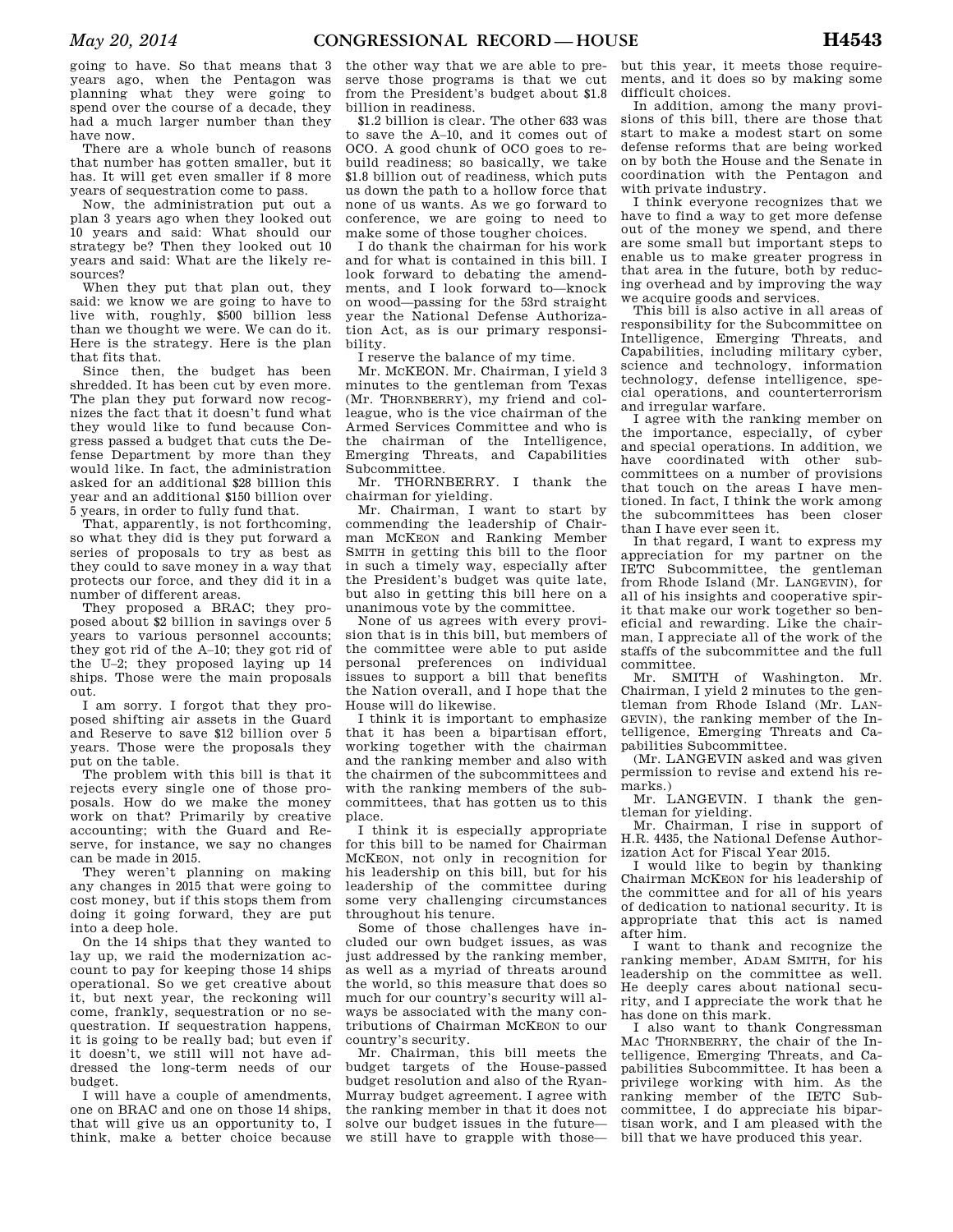Mr. Chairman, the IETC portion of the bill authorizes approximately \$7.6 billion for the U.S. Special Operations Command. Authorities necessary for Special Operations Forces to combat terrorism are extended in the bill, which also provides an additional \$20 million for the Combating Terrorism Technical Support Office, which gives our Special Operations Forces the cutting-edge capabilities and technologies that they need.

The IETC Subcommittee also made investments in emerging technologies like electrical weapons, and I want to commend especially the Navy's efforts to move technologies like directed energy and railguns, in particular, out of the labs and into the field.

Getting this game-changing technology into the hands of the Nation's sailors and into the hands of all of our warfighters will ultimately serve to realize the promise of research investment.

In addition to our focus on research and development efforts, we must also put investments into education programs, so that there is a qualified science, technology, engineering, and mathematics—or STEM—talent pool to benefit the DOD.

I am particularly pleased that the bill provides a total of \$55.5 million for the National Defense Education Program. Additionally, the IETC portion of the bill includes provisions to strengthen the oversight of the intelligence community while ensuring that combat and commander intelligence, surveillance, and reconnaissance requirements are met.

The Acting CHAIR (Mr. RICE of South Carolina). The time of the gentleman has expired.

Mr. SMITH of Washington. I yield the gentleman an additional 1 minute. Mr. LANGEVIN. I thank the ranking member.

Mr. Chairman, last but certainly not least, the bill also supports cyber operations and U.S. Cyber Command, while reducing redundant programs and increasing transparency and oversight.

### $\square$  1945

As recent revelations of cyber incidents demonstrate, a trained and ready cyber force and robust defensive capabilities have never been more integral to our national security.

These are just but a few of the highlights in the bill. In the interest of time, I will end there. But I do want to again thank the chairman and the ranking member for their leadership, all the members of the Armed Services Committee, as well as the staff of the committee, for all the work that they have put into this mark.

I urge my colleagues to support the bill.

Mr. MCKEON. Mr. Chairman, I yield 3 minutes to the gentleman from Virginia (Mr. FORBES), my friend and colleague and a member of the Armed Services Committee and chairman of the Seapower and Projection Forces Subcommittee.

Mr. FORBES. Thank you, Mr. Chairman.

Mr. Chairman, I rise in support of the Howard P. ''Buck'' McKeon National Defense Authorization Act for Fiscal Year 2015. With the chairman's leadership and stewardship, I believe that this bill provides the right authorities within the budget limits provided.

I continue to be impressed by Chairman MCKEON's commitment to our national defense and particularly his leadership and zeal to complete the 54th annual National Defense Authorization Act. His inspirational determination and effort to provide for our national security will undoubtedly serve as a benchmark for our future.

I also want to recognize my friend and ranking member of the Seapower and Projection Forces Subcommittee on the occasion of his retirement from the House of Representatives. MIKE MCINTYRE has been a resolute supporter of the men and women in uniform. His departure after providing 18 years of support for our national defense and this institution will be sorely missed.

As to the National Defense Authorization Act for Fiscal Year 2015, I continue to be concerned about the trajectory of our national defense and believe that our national security will be irreparably harmed if we continue on our current path. History is full of examples of nation-states that underestimate the value of national security and the severe consequences of their failure. Our inability to change these trend lines will be measured in the sweat and blood of the men and women whom we collectively hold in such high esteem.

While we support these men and women in words, I fear that the real damage to our servicemembers is being caused by the benign neglect of this administration and, at times, Congress, in terms of funding and effort. We must not stand idly by watching the continued dismantling of the world's finest military.

As to the Seapower and Projection Forces Subcommittee mark, I am pleased that we were successful in reversing the administration recommendation to eliminate an aircraft carrier. By restoring \$796 million for the long lead item procurement and detailed planning for the refueling and complex overhaul of the USS *George Washington*, we are taking the right steps to retain strategic options for future Presidents.

I am also pleased that we funded two *Arleigh Burke* class destroyers, two *Virginia* class submarines, and two littoral combat ships. I want to especially highlight our incremental funding of the *San Antonio* class amphibious ship. This amphib will bring important support to our United States Marine Corps as we continue our strategic rebalance toward the Pacific.

I remain very pleased with the direction of our projection forces. This bill provides strategic Air Force invest-

ments in terms of procuring 13 C–130J military transport variants, six KC–46A tankers, and significant research and development investments in the longrange strike bomber.

While we have a long way to go to reverse some negative trends, I think this bill does a good job of supporting our forces within the budget constraints provided. However, we need to vigorously and resolutely seek another path to change our national security funding trajectory.

I think this bill is another positive step on a long road to adequately support our national security, and I would urge my colleagues to support the Howard P. ''Buck'' McKeon National Defense Authorization Act for Fiscal Year 2015.

Mr. SMITH of Washington. Mr. Chairman, I yield 2 minutes to the gentlelady from California (Ms. LORETTA SANCHEZ), ranking member of the Tactical Air and Land Forces Subcommittee.

Ms. LORETTA SANCHEZ of California. Mr. Chair, I thank the ranking member and my colleague from California, Chairman MCKEON, in particular, for all the work and guidance that he has given us as he leaves the Congress at the end of this year. I am sure we will fete you in better ways, but thank you for the work you have done.

I want to thank the chairman of the Tactical Air and Land Forces Subcommittee, Chairman MIKE TURNER, for his leadership this year.

We have worked in a bipartisan manner. We have had three critical goals in mind as we have done this: supporting our troops with the equipment that they need, cutting wasteful spending, and investing in our future.

The subcommittee's portion of H.R. 4435 supports all of the high-priority acquisition programs in the President's budget.

H.R. 4435 provides \$8.3 billion for the F–35 Joint Strike Fighter, \$3.8 billion for Army aviation upgrades, \$1.4 billion for the Ospreys, and \$997 million for U.S. Marine Corps ground equipment.

However, our subcommittee didn't just rubberstamp everything. We actually took a very careful look at what programs were working, which ones were slow, and what wasn't getting done. We were able to identify more than \$600 million in funding that we put in other places in the bill. They were used to increase funding in numerous areas in an effort to provide additional equipment for our military and preserve critical production capabilities for the future.

Specifically, the bill provides an additional \$450 million for the EA–18G Growler aircraft for the Navy, \$340 million for additional ground combat vehicles for the Army, \$80 million in additional funds for the procurement of body armor, \$250 million in funding for the National Guard and Reserve equipment account, and numerous other investments.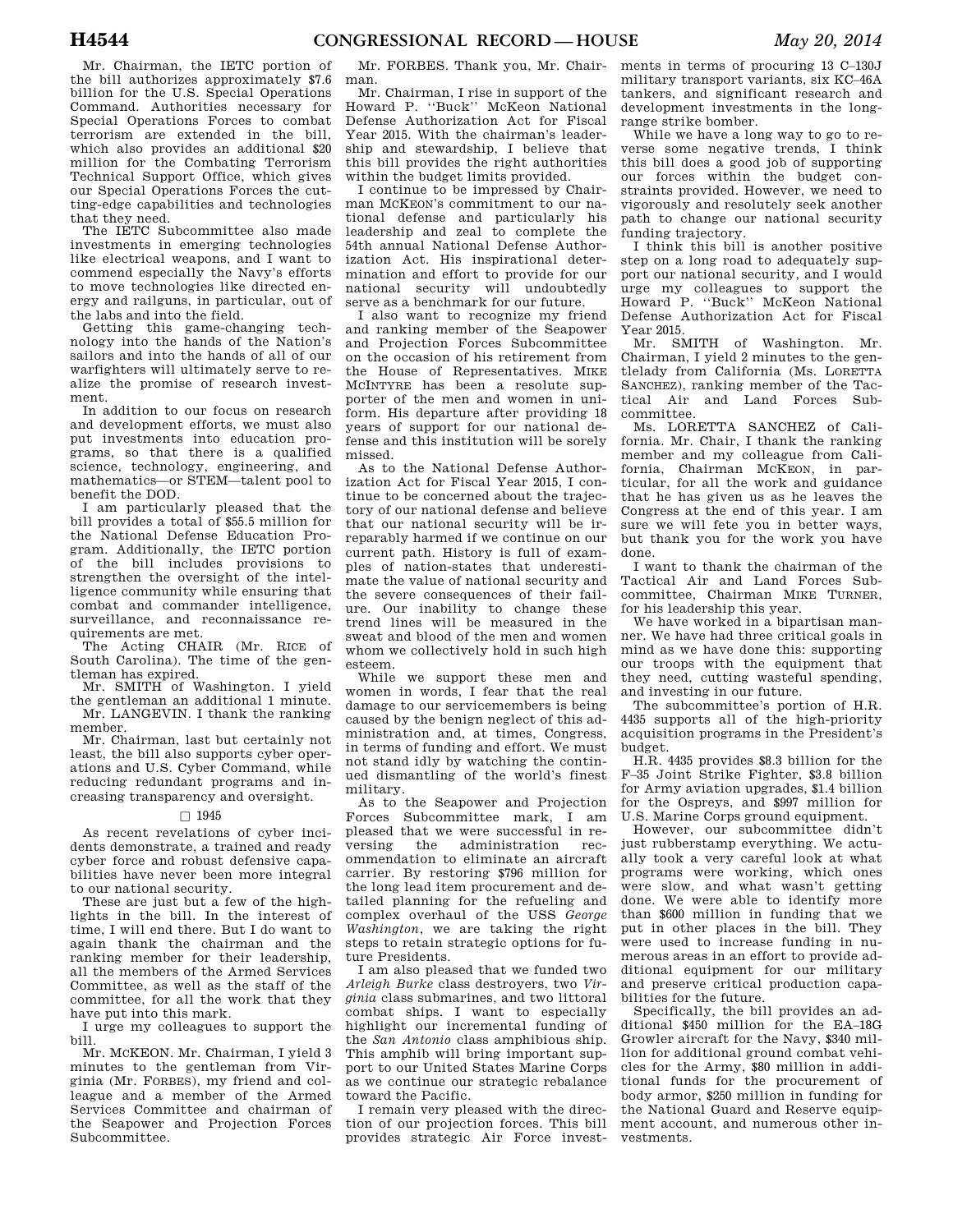Finally, the chairman's mark includes important oversight legislation on numerous major DOD programs to ensure that the Congress has the information it needs to make future judgments.

The Acting CHAIR. The time of the gentlewoman has expired.

Mr. SMITH of Washington. I yield the gentlelady an additional 1 minute.

Ms. LORETTA SANCHEZ of California. This is a good government bill. Please vote for it.

Mr. MCKEON. Mr. Chairman, I yield 3 minutes to the gentleman from South Carolina (Mr. WILSON), my friend and colleague and a member of the Armed Services Committee and chairman of the Military Personnel Subcommittee.

Mr. WILSON of South Carolina. Thank you, Chairman MCKEON, for your leadership. Congratulations on the deserved naming in your honor of the National Defense Authorization Act.

Mr. Chair, the military personnel provisions of H.R. 4435 are a product of an open, bipartisan process. H.R. 4435 provides our warfighters, veterans, and military families the care and support they need, deserve, and have earned.

Specifically, this year's proposal continues to refine the Department of Defense sexual assault and response program while at the same time actively monitoring the Department's implementation of the significant reforms enacted by Congress over the past 2 years.

In particular, the mark requires performance evaluations for commanding officers to include assessments of the command climate pertaining to sexual assault.

In addition, the mark would require the Secretary of Defense to conduct a review, utilizing the services of an independent organization experienced in grocery retail analysis, of the defense commissary system and reverse some of the reductions to the commissary system.

The mark would express the sense of Congress that the United States has a responsibility to continue to search for missing or captured members of the Armed Forces, leaving no one behind.

Additionally, this would standardize the collection reporting and assessments of suicide data involving members of the Armed Forces and their family members.

Although the mark follows the administration's request for annual end strength reductions, I have serious reservations about the end strength and force structure reduction of our military. America remains at war today, and will continue a global conflict with murderous illegal enemy combatants.

We must not forget the attacks of September 11, 2001, and September 11, 2012, in the global war on terrorism.

This report does not include the administration's request for military retirees to pay more for health care. Congress established the Military Compensation and Retirement Moderniza-

tion Commission, and we need to be informed of their analysis before proceeding with changes impacting military families.

In conclusion, I want to thank Ranking Member SUSAN DAVIS and her staff for their input in this process. We were joined by an active, informed, and dedicated group of subcommittee members supported by a professional staff in the tradition of the late John Chapla.

I urge my colleagues to support this legislation.

Mr. SMITH of Washington. Mr. Chairman, I yield 2 minutes to the gentleman from North Carolina (Mr. MCIN-TYRE), the ranking member on the Seapower and Projection Forces Subcommittee.

Mr. MCINTYRE. Mr. Chairman, the Seapower and Projection Forces portion of this bill continues this subcommittee's tradition of strong bipartisan support for our men and women in uniform. I would like to thank Subcommittee Chairman FORBES for working together in such an open and bipartisan manner.

This is a good bill. This is an extremely challenging time, we know, for the Department of Defense, given the fiscal constraints that it is being required to operate under.

With this bill, the Armed Services Committee has attempted to strike the difficult balance of providing for the current force while also looking forward to the requirements of the future force.

I am pleased in particular this bill includes provisions that restore funding for the refueling and complex overhaul of the USS *George Washington*, which is the first step needed to ensure we maintain the requirement of 11 aircraft carriers. This bill also authorizes two *Virginia* class submarines, two *Arleigh Burke* destroyers, and an additional 96 Tomahawk missiles.

This bill creates a national sea-based deterrence fund that is designed to provide the Navy with some flexibility when it begins construction of the *Ohio*  class replacement submarine.

With this being my last defense bill before retiring at the end of this term, I want to thank my good friend RANDY FORBES for his leadership as chairman of the subcommittee and his friendship through the years.

I also want to thank my friend and my classmate, ADAM SMITH, for his great leadership, and our gracious chairman, BUCK MCKEON, for the leadership that he has given our committee overall and for his friendship as well. I wish him well on his retirement.

I am glad that all of these gentleman that I have named and those that I have served with on the subcommittee and the full committee have together shared that position for making sure we do right by our men and women in uniform.

With that, Mr. Speaker, I support the passage of this defense bill. I urge other Members here in the Congress to do the same.

I pray God's blessings be upon all of those who serve and will benefit from this bill.

Mr. MCKEON. Mr. Chairman, I yield 3 minutes to the gentleman from Ohio (Mr. TURNER), my friend and colleague and a member of the Armed Services Committee and chairman of the Tactical Air and Land Forces Subcommittee.

Mr. TURNER. Mr. Chairman, I rise in strong support of H.R. 4435, the National Defense Authorization Act for Fiscal Year 2015.

I want to begin by thanking Chairman MCKEON and Ranking Member SMITH for their leadership in this committee and this being truly a bipartisan effort.

This will be Chairman MCKEON's last bill. He has not only been a leader for our committee and in Congress, but he has been a tremendous mentor for so many of us in Congress. His legacy will leave a lasting impact not only in legislation affecting the Department of Defense, our national security, and our men and women in uniform, but the Members of Congress who serve. And certainly, as we look to the future of the Armed Services Committee, his legacy will be in his mentoring of the other members of the committee.

I serve as chairman of the Tactical Air and Land Forces Subcommittee as well as the cochair of the Military Sexual Assault Prevention Caucus. I first want to thank the subcommittee's ranking member, LORETTA SANCHEZ from California, for her support in completing the markup of this bill.

The committee's focus has been to support the men and women of the Armed Forces and their families, providing them the equipment they need and the support that they so deserve. This bill helps to retain defense technology superiority, sustains the defense industrial base, and maintains effective modernization for our military.

The committee bill includes additional funding for Abrams Tanks, Bradley Fighting Vehicles, Stryker Combat Vehicles, Tactical Wheeled Vehicles, body armor, and unmanned aerial systems.

I believe the committee bill strikes the appropriate balance between equipping our military to effectively carry out its mission while also providing aggressive oversight to ensure appropriate use of taxpayers' dollars.

The bill again this year takes a significant step in combating the issue of sexual assault in the military by incorporating the FAIR Military Act of 2014, a bipartisan bill first introduced by myself and Representative NIKI TSON-GAS.

I would like to thank Representative TSONGAS, Military Personnel Subcommittee Chairman JOE WILSON, and Representative DAVIS, ranking member on the Personnel Subcommittee, for their leadership on this issue. I want to thank Chairman MCKEON and Ranking Member SMITH for their leadership that has allowed a bipartisan solution on sexual assault.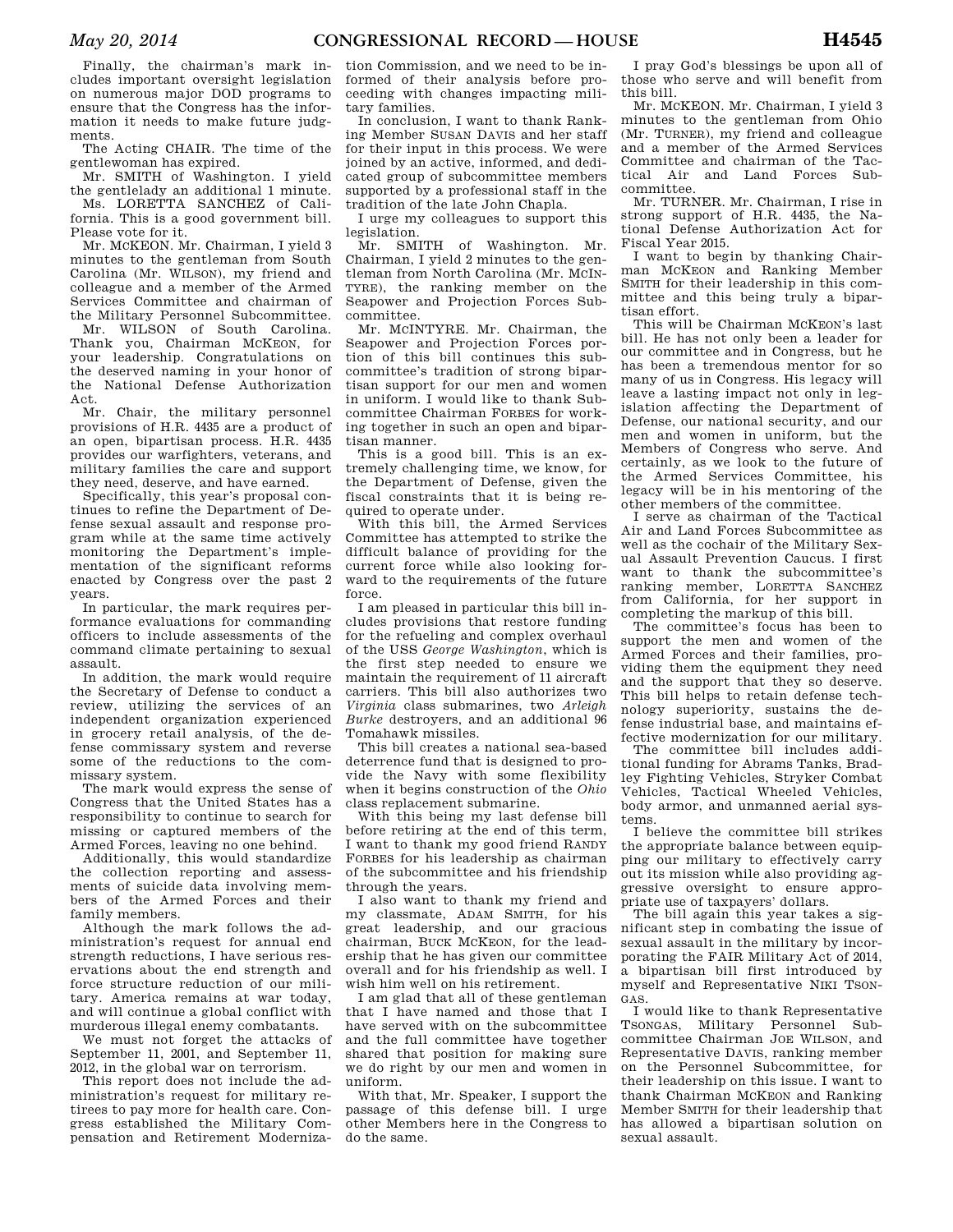Under this bill, Congress limits the use of the ''good soldier defense,'' which allows a defendant to cite unrelated, subjective factors during trial, such as military record. It requires commanders be assessed on their ability to create a climate where a victim can report a crime without fear of retaliation. It ensures that the changes and provisions regarding military sexual assault prevention from the FY14 defense authorization apply to the military service academies.

### $\square$  2000

Finally, this bill provides the child custody protections that our military men and women deserve.

I, again, want to thank Chairman MCKEON for his help on protecting the custody rights of our men and women in uniform. No longer will our men and women face deployment while having to worry whether or not they have the custody of their children upon return.

I urge my colleagues on both sides of the aisle to support this bill and to vote ''yes'' on H.R. 4435.

Mr. SMITH of Washington. Mr. Chairman, I yield 2 minutes to the gentlewoman from California (Mrs. DAVIS), ranking member of the Military Personnel Subcommittee.

Mrs. DAVIS of California. Mr. Chairman, I want to thank Mr. WILSON and the committee staff for working in a bipartisan manner to develop this bill.

The Buck McKeon NDAA continues the committee's focus on sexual assault and includes such provisions as requiring the judicial panel to assess the use of mental health records by the defense in preliminary hearings and to compare this with the civilian use of mental health records in criminal proceedings; clarifying that the service academies, including the Coast Guard Academy, are subject to the same sexual harassment and assault requirements; requiring an inspector general review of the separation records of servicemembers who made unrestricted reports and determining whether such separation was in retaliation for filing said report; requiring performance appraisals of a commanding officer to include whether a command climate has been established in which allegations of sexual assault are properly managed and victims feel free to report; and requiring the Secretary of Defense to modify rule 404 of the Military Rules of Evidence to clarify that general military character of an accused is not admissible, except in cases where the military character of the accused is relevant to the offense being charged.

Mr. Chairman, oversight of sexual assault in the military remains a priority of the committee, and we will continue to identify gaps that need to be addressed and to enable the Department of Defense to reduce these numbers.

We all want to get to the same place—safe working conditions and a harassment-free, sexual assault-free environment for all, and there are different views of how to get there; but

the bill, as it is now, gives us the opportunity to create a military where change can and must occur.

On other personnel matters, our bill does not include the proposed legislative changes to the commissary system, housing allowances, and the health care modifications requested by the Department of Defense.

As a result of that, the Department will need to address the \$1.5 billion savings it already took in its fiscal year 2015 budget.

The Acting CHAIR. The time of the gentlewoman has expired.

Mr. SMITH of Washington. I yield the gentlewoman an additional 30 seconds.

Mrs. DAVIS of California. In addition, the restoration of the 1 percent COLA reduction that was in the budget agreement and restored earlier this year left the Department with an additional hole of \$500 million for fiscal year 2015, and these savings will need to be paid for from other Department of Defense accounts.

We must begin that discussion, and I hope that the Military Compensation and Retirement Modernization Commission will be the start of that.

We know these are difficult times, and difficult decisions need to be made to protect and sustain our All-Volunteer Force. It has already been stated that ignoring these issues will only lead the Department to take significant cuts to our end strength and readiness.

Despite these concerns though, Mr. Chairman, this bill deserves passage.

Mr. MCKEON. Mr. Chairman, I yield 3 minutes to the gentleman from Alabama (Mr. ROGERS), my friend and colleague, a member of the Armed Services Committee and the chairman of the Strategic Forces Subcommittee.

Mr. ROGERS of Alabama. Mr. Chairman, I rise today in support of the Howard P. ''Buck'' McKeon National Defense Authorization Act for Fiscal Year 2015.

This is an important annual bill, not just because, as you have heard, it is the 53rd in a row; it is what is in the bill for our men and women in uniform and our national security that counts.

For example, we fully support the Israeli Cooperative programs, including Iron Dome, while also continuing to make progress on U.S.-based coproduction to strengthen our ally, Israel.

We include increased resources for our GMD system, which is our only homeland missile defense capability.

We support critical nuclear weapons capabilities, including programs the President promised to support as a part of the deal to ratify the New START treaty, which are \$2 billion short of what was promised with several key programs years behind schedule.

We have initiated in this bill the development of a competitively sourced next-generation rocket engine. We will not permit the kleptocrats in charge of Russia to hold our national security

space programs hostage. It is past time that we reinvigorate our rocket motor industrial base.

I am pleased that we also are able to begin a pilot program for a new and more commonsense public-private partnership acquisition approach for the procurement of commercial satellite communication services.

We also begin the same public-private partnership process to deal with the scores of obsolete, decrepit, nonnuclear facilities in the NNSA.

Mr. Chairman, in taking a look at the amendments that were filed with the Rules Committee, it is clear to me that plenty of our colleagues are not happy with the tough choices made by the 2-year budget deal reached last year, and I join them.

As we debate these amendments over the next couple of days, I think Members will see what those of us on the Armed Services Committee have been warning for about a year. There are no more easy choices. We are not just cutting into the muscle and bone; we are amputating vital limbs.

I have a warning for every Member of this body. If you think the choices that we made were tough this year, wait till next year, when sequestration returns.

I wish to thank the ranking member, the gentleman, and my friend from Tennessee, for his outstanding leadership on this subcommittee.

I wish to thank Chairman MCKEON for all he has done over his long career for the men and women of our armed services. They may never know all he has done for them, but I know. If he had to do it here again, he would.

Mr. Chairman, I thank you for your service, and I look forward to working with you to see that the Howard P. ''Buck'' McKeon National Defense Authorization Act is signed into law later this year.

Mr. SMITH of Washington. Mr. Chairman, I now yield 2 minutes to the gentlewoman from Massachusetts (Ms. TSONGAS), the ranking member of the<br>Oversight and Investigation Suband Investigation Subcommittee.

Ms. TSONGAS. Mr. Chairman, I rise in support of H.R. 4435. I want to begin by thanking Chairman MCKEON for his decades of service in the House and for his evenhanded tenure leading the Armed Services Committee.

I also want to thank Ranking Member SMITH for his leadership and his willingness to address the tough issues that face the United States military.

This year's NDAA takes further necessary steps toward eliminating sexual assault in our military ranks. I appreciate the efforts of Congressman WIL-SON and Congresswoman DAVIS to ensure the inclusion of the FAIR Military Act into this bill.

I would also like to thank my cochair of the Military Sexual Assault Prevention Caucus and coauthor of the FAIR Military Act, Congressman MIKE TUR-NER.

The fiscal year '15 NDAA ensures servicemembers at all levels are held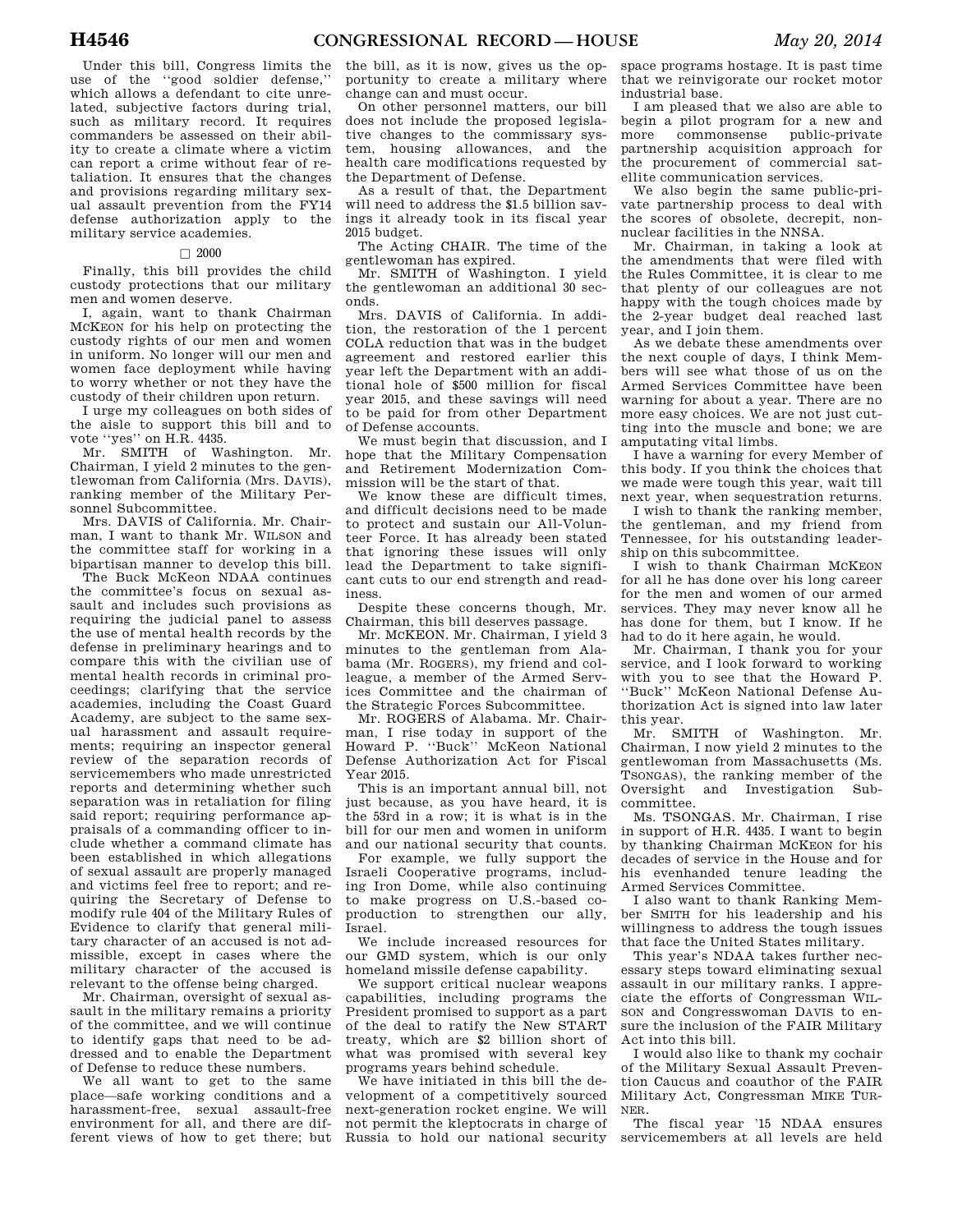to the highest standard, and no more will the so-called ''good soldier defense'' allow criminal behavior to go unpunished and prevent justice from prevailing.

This NDAA also makes strides toward addressing the epidemic of suicide surrounding our military. It requires the Department of Defense to establish a system to track all suicides and attempted suicides for Active Duty, Reserves, and Guard servicemembers, as well as military family members, so that we can better understand the full scope of this tragedy.

I would also like to highlight the important work that his bill does with regard to research and development. In this era of increasingly capable enemies and constrained budgets, the DOD must rapidly take advantage of technological advancements and deliver these capabilities to the field.

Key provisions in the NDAA will enhance the DOD's ability to recruit and retain the Nation's best talent, talent needed to develop the resources that are key to keeping servicemembers safe and successful around the globe.

Similarly, I was encouraged that this bill incorporates language creating opportunities for investment in critical R&D programs like the Combat Feeding program at Natick Soldier Systems. This center finds ways to make sure our servicemembers are fed and fed well in some of the world's most unforgiving climates.

Finally, I would like to thank the committee staff who worked closely with all of our staffs to include these important provisions in the bill.

Mr. MCKEON. Mr. Chairman, I yield 3 minutes to the gentleman from Virginia (Mr. WITTMAN), my friend and colleague, a member of the Armed Services Committee and the chairman of the Readiness Subcommittee.

Mr. WITTMAN. Mr. Chairman, and Ranking Member SMITH, thank you so much for your leadership in leading this bill to the floor.

I rise in support of the Howard P. ''Buck'' McKeon National Defense Authorization Act, which provides funding for ongoing operations in Afghanistan and, most critically, for our men and women on the front lines, where they continue to fight and die on our behalf each and every day.

No one in this Chamber should forget that most of the decisions we make impact them first and foremost. It is our constitutional responsibility and should be our highest priority to ensure that they have the training and equipment they need to do their missions and come home safely. We must be committed to ensuring that our force is always ready to respond if a crisis arises.

This bill attempts to limit operational risk, while also balancing present and future readiness requirements with an unrealistic and ultimately damaging topline.

When we legislate to an arbitrary budget number rather than to a na-

tional security strategy, we inevitably make ill-advised choices that impact our capacity and capability to respond to global threats, such as the crisis in Ukraine, an emboldened and increasingly aggressive Russia, an increasingly aggressive China, and growing tensions in the Asia Pacific.

If circumstances demand that we call up our forces to respond at this point in time, our military options would be limited.

That is why I strongly oppose BRAC at this time. We just don't have the money to fund it, and we have higher priorities that directly impact the safety of our troops, and every effort and every dollar must be focused on them.

This means funding the Marine Corps Air-Ground Task Forces, or MAGTAFs, in SOUTHCOM and CENTCOM, which are needed to secure embassy and military installations across the globe, a requirement made clear after the terrorist attack at Benghazi; funding flying hour programs, training, and depot maintenance across the services; ensuring robust steaming days critical to fleet training; and restoring CVN–73 funding to retain its viability as a fleet asset.

These fixes, of course, don't alleviate my concerns about readiness shortfalls or risk to our warfighters. We here in Washington need to do all we can to decrease such risks.

We ask a lot of our men and women who serve. We must not ask them to go into a fight without the training and equipment they need to succeed.

When I took my oath of office to serve in Congress, I swore that I would abide by the principles laid out in the Constitution to ensure a robust national defense. While I believe this bill reflects that commitment, we cannot lose sight of the fact that FY16 is ominously looming, and sequestration remains the law of the land.

The short-term and often shortsighted choices we have been forced to make will only exacerbate our readiness levels.

We must continue to focus on restoring the readiness lost as a result of sequestration, but the fact remains that the national security requirements, as outlined in the defense strategy, far exceed the budget.

I remain deeply concerned about the overall readiness of our force, not just the men and women that are fighting in Afghanistan, but those stationed around the globe. We must ensure they are properly trained, equipped, and prepared to meet the challenges on the horizon with overwhelming strength and superiority.

It is time to fix sequestration and start budgeting to meet our defense strategy, not a senseless and arbitrary budget number.

Mr. SMITH of Washington. Mr. Chairman, I yield 2 minutes to the gentleman from California (Mr. GARAMENDI), a member of the committee.

Mr. GARAMENDI. Mr. Chairman, congratulations to the chair of the committee and the ranking member for putting together a unanimous bipartisan bill. There is much to say in this bill that is good, and I would like to say about two things. One, the ISR capabilities of the military, particularly the Air Force, are maintained in this bill. The U–2 and the Global Hawk will continue to operate and provide critical intelligence to our military, operating now in the Sahel of Africa, chasing off Boko Haram.

This bill also provides us with the continuability to get to where we need to go. The KC–10 will remain in the force for the foreseeable future, until it is fully replaced by the KC–46s.

All of this is good. You need to know what is going on around the world, and you need to be able to get there, and this bill provides for that.

However, there are issues in this bill that we need to spend some time working on. It has been some 20 years since we have taken a hard look at the nuclear triad, an extraordinarily expensive and extraordinarily dangerous part of our military apparatus.

We are talking nuclear weapons here and the triad—the bombers, the ICBMs, and the submarines.

### $\Box$  2015

How do they fit? What do we need? How much do we really need to spend upon them?

Also, the nuclear weapons that go with them. The rebuilding of our nuclear weapons is a 20- to 30-year process, and we are talking about tens of billions of dollars. Too much? Enough? Maybe. Too much? Probably.

We also have to dispose of some 43 tons of unnecessary plutonium. How is that going to be done at the Savannah facility? There is money in this budget to continue a dead-end process. We ought to take a new look at that. And there will be amendments that will be proposed.

And finally, the big elephant in the room. We are talking about Afghanistan. \$74 billion in this bill not debated, not discussed. We must do that. It is our obligation as Members of the House of Representatives and the representatives of the people of the United States to talk about what we are going to do in Afghanistan, and that needs to be done.

Mr. MCKEON. Mr. Chairman, I yield 3 minutes to the gentleman from Nevada, Dr. HECK, my friend and colleague, who is a member of the Armed Services Committee and is the chairman of the Oversight and Investigations Subcommittee.

Mr. HECK of Nevada. Mr. Chairman, I rise to thank the committee chairman, the gentleman from California, for his years of service to the Nation, this body, and for his mentorship, and also to voice my strong support for H.R. 4435, the National Defense Authorization Act of 2014.

The bill under consideration is the result of an open process that truly reflects the bipartisan nature of the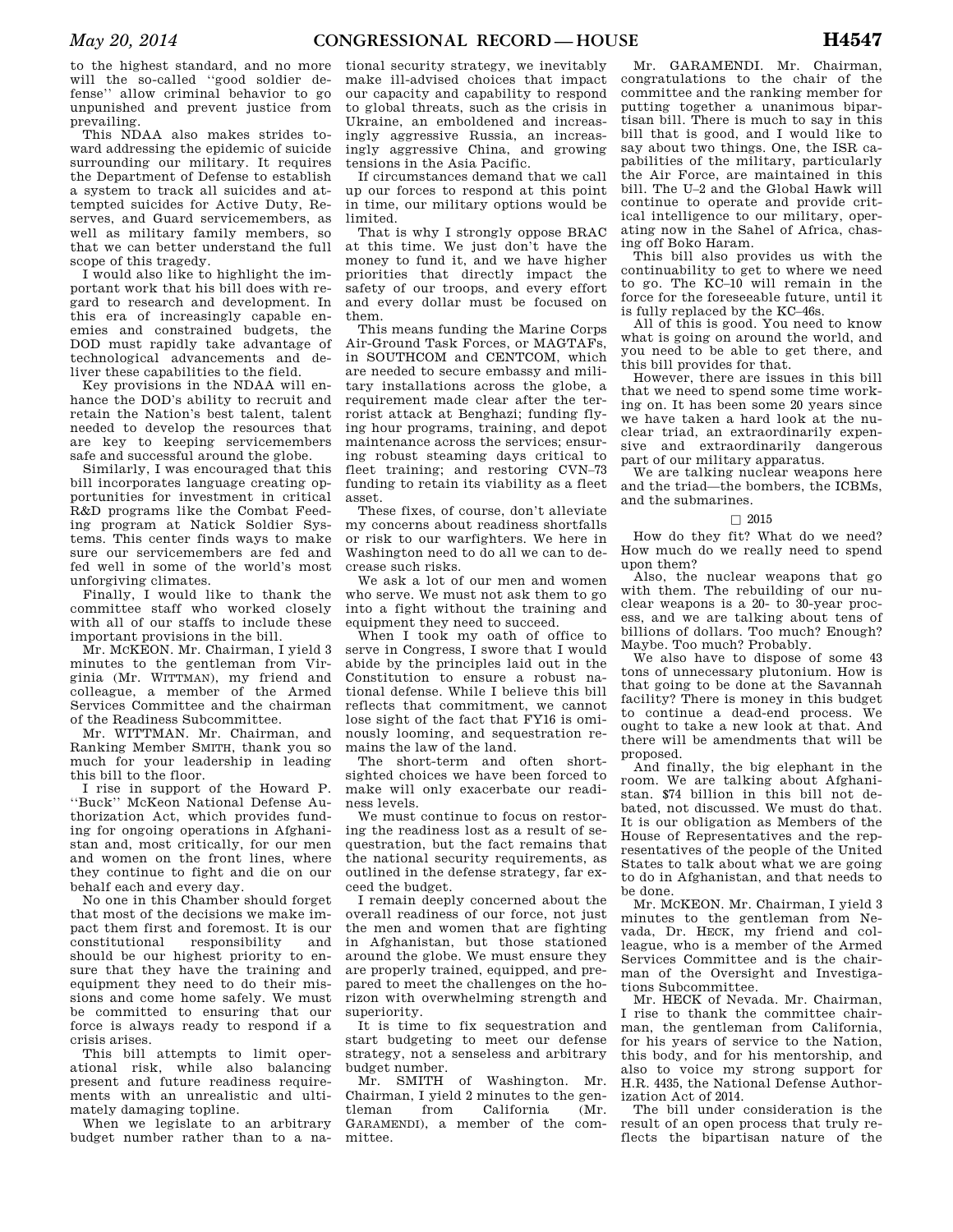House Armed Services Committee and the bipartisan support of our military men and women.

Although fiscal realities and constrained resources have forced us to make difficult trade-offs, the committee maintained its commitment to those currently serving in uniform as well as to our veterans and their families.

In last year's NDAA, Congress established the Military Compensation and Retirement Commission to evaluate and analyze potential reforms to pay and benefits. This report, expected to be delivered in February of 2015, will inform the debate on the future of military and retiree compensation. As such, I am pleased that this bill rejects the Department's request to cut the pay and benefits of our troops, which would have included significant reforms to TRICARE and cuts to housing and commissary benefits.

Any attempts to change pay and benefits before Congress receives the commission's report are premature and illadvised, and I applaud the committee for rejecting these proposals and for remaining steadfast in its support of our servicemembers, our veterans, and their families.

Mr. Chairman, H.R. 4435 also acknowledges the work that the Armed Services Committee has completed over the last year to address some of the deficiencies made evident by the tragedy in Benghazi. The Department of Defense has determined that being prepared for an uncertain, volatile, complex, and ambiguous security environment, especially at remote diplomatic outposts, is the new normal that confronts our Nation. This bill expresses concern that U.S. Africa Command does not have sufficient assigned military forces, including specialized military capabilities, which this new normal requires.

As such, this legislation requires the Secretary of Defense, in consultation with the Secretary of State and the Chairman of the Joint Chiefs of Staff, to submit a report on how this evolving security environment has changed AFRICOM's force posture and force structure requirements. This provision will help ensure that AFRICOM receives the resources it needs to protect posts in high-risk, high-threat areas and the capability to respond to future crises.

Mr. Chairman, H.R. 4435 is an important bill that strikes the appropriate balance between priorities in a fiscally constrained environment. I urge my colleagues to support the Howard P. ''Buck'' McKeon National Defense Authorization Act for Fiscal Year 2015.

Mr. SMITH of Washington. Mr. Chairman, I yield 2 minutes to the gentleman from Texas (Mr. GALLEGO), a member of the committee.

Mr. GALLEGO. Mr. Chairman, I, too, would like to thank Chairman MCKEON and Ranking Member SMITH for their leadership. I am glad to have had the opportunity to work with and learn

from each of them, and I certainly wish the chairman well in his future endeavors.

This legislation marks more than 50 years of bipartisan agreements on national defense. Not many committees in the U.S. Congress can say that. As a new Member, I am proud to be part of that tradition.

However, the bill only buys us a little time. Unless Congress provides relief from sequestration, next year's decisions will be exponentially more difficult. Yet we must do everything to be sure that our sons and daughters have what they need to be successful and safe, both at home and abroad. That means training or weapons or materials or supplies or equipment or machinery. Our sons and our daughters deserve the very best.

Texas is extremely proud of its connection to our military. Important installations like Fort Bliss, Laughlin Air Force Base, and Joint Base San Antonio are core parts of our economy and our communities. Texas is home to many of our warfighters—soldiers, sailors, airmen, and marines—and both the civilian and military personnel who support them.

I, too, am proud to support our men and women in uniform. Thus, I urge all of my colleagues to support this bill and, like today, work in a bipartisan fashion that ends sequestration tomorrow, and from here on out, work in that same bipartisan fashion.

May God's blessings be upon all the men and women in uniform who are impacted by this bill and their families.

I want to thank Chairman MCKEON and Ranking Member SMITH. It was a pleasure working with them both on this bill.

Mr. MCKEON. Mr. Chairman, I yield 1 minute to the gentlelady from Indiana (Mrs. WALORSKI), my friend and colleague, who is a member of the Armed Services Committee.

Mrs. WALORSKI. Mr. Chairman, we have the strongest and best military in the world.

Thanks to the hard work of Chairman MCKEON and Ranking Member SMITH, this year's defense bill works within budgetary constraints to ensure that our military continues to have the best people, the best training, and the best hardware. This bill guards against irresponsible cuts to pay and benefits. It improves readiness, and it provides our men and women in uniform with the vital aircraft, ships, and ground vehicles they need to fight and win today's increasingly complex battle space.

We also included several bipartisan commonsense provisions that build on our important work last year to combat military sexual assault.

We hold Russia accountable for its aggression against Ukraine and its treaty violations.

Finally, we lay the groundwork for a comprehensive defense reform effort, including finding ways to stretch the

taxpayer dollars for the defense of this Nation.

I urge my colleagues to support this bill.

Mr. SMITH of Washington. Mr. Chairman, I yield myself the balance of my time.

I just want to again thank the chairman for his leadership and thank all of the folks who have done so much hard work in pulling this bill together.

I will make two other quick points. One, to sort of reemphasize, we have heard a couple of times that this bill makes the tough choices. I can't see one at this point. You know, we have sort of dodged and bobbed and weaved. Some of that I actually support. Some of it made sense.

One of the issues that we have to wrestle with on the committee is how do we preserve the industrial base? When you are talking about making submarines or tanks or jet fighters, if you don't keep making them, you can't say, well, we are going to shut it down for 3 years and then we are going to start making them again, because that workforce is gone, the plants are gone. Those decisions do have to be made.

I just think at this point, on balance, in this instance, every single hard choice that the administration laid out on compensation—I know health care is difficult. I think that the men and women who serve in our military should have the best health care while they are serving and after of anyone in this country, and they will. But there is an important statistic.

In 1996, your average servicemember paid 27 percent of the cost of his or her health care. This year, that number is 10 percent. Why? Because health care costs went through the ceiling, but we didn't raise a single penny in costs for anyone serving in the military. Is that sustainable?

They also make cuts in some of the subsidies for the commissaries, subsidies for housing. They looked for places where they could save some money. Again, no BRAC. Again, the A– 10 we keep. The ships we keep. I understand those decisions, but they are building up an awful bellwether.

And the final thing I will say is that I will again bring my amendment on closing Guantanamo Bay. The one thing we are slowly learning is that as we, fortunately, get fewer and fewer inmates in Guantanamo, it becomes more and more expensive to maintain what was supposed to be a temporary facility. Aside from all the arguments about how the international community feels about Guantanamo, arguments that President George W. Bush made when he said he supported closing Guantanamo, it is the sheer cost of maintaining that prison in such an obscure place. So I will again offer that amendment, and again we will have a robust debate on it.

But the one point I want to make on that amendment—we have heard people say, well, gosh, we can't release these people in the United States. We are not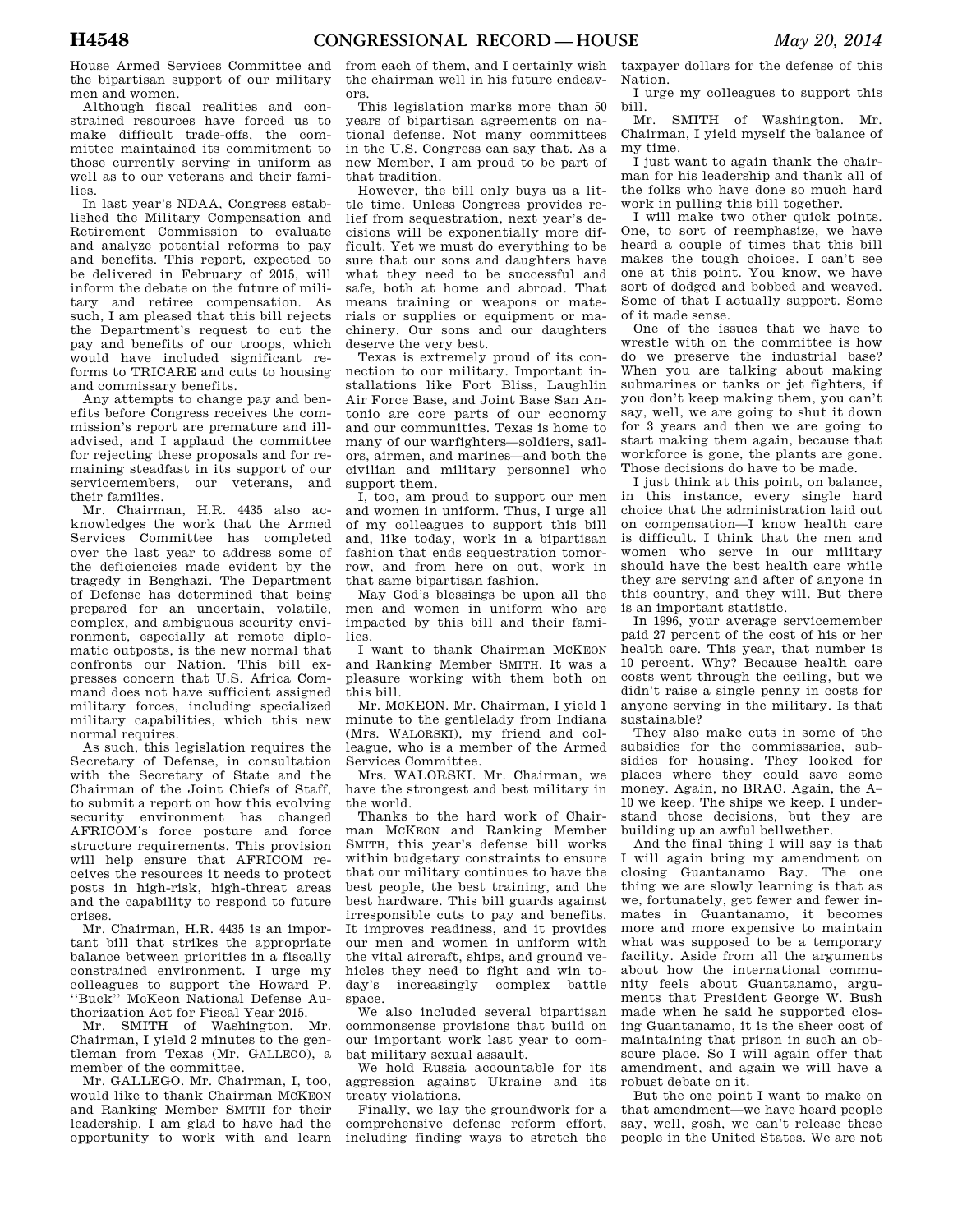going to release them in the United States. We are going to lock them up, as we currently lock up over 300 terrorists, countless mass murderers, and some of the worst, most violent people this country knows. They are locked up in secure facilities. We can do the same with the dangerous inmates who remain at Guantanamo. But keeping Guantanamo open is not intelligent, both in terms of cost and in terms of our standing in the international community.

With that, I look forward to seeing how many of those 320 amendments the Rules Committee is going to throw at us, and I look forward to a robust debate starting this evening into the next couple of days.

I yield back the balance of my time. Mr. MCKEON. I yield myself the balance of my time.

Mr. Chairman, this has been a great opportunity for an American to serve his community, to be able to come to the Capitol of this great land and serve in the House of Representatives. It is something I had never, ever contemplated growing up. It is something I never had thought about. But it has been a tremendous education and a tremendous opportunity to serve. It has been a tremendous opportunity to meet some really good people.

You know, I have heard from the polls that the Congress has a rating of like 13 percent. That may be a little high. It may be lower than that. I heard somebody say that our rating was so low that it is just basically family and staff, and then after we cut the staff's health care, that it probably was just down to family. Fortunately, I have a large family.

But I have mentioned to members of this committee—and those who are probably watching tonight have seen members of the committee that have talked about this bill that we have been working on, and I hope that they have felt of their strength, of their commitment, of their desire to do the things that their constituents sent them here to do.

I told members of the committee recently that if people at home could sit in on the markup, if they could sit in on some of the discussions that members of the committee have had, I think our ratings would probably be much higher, because these things that we grapple with aren't easy. They are not simple ''yes'' and ''no'' answers to the things that we deal with.

For instance, I know many of us a couple of years ago voted for the Budget Control Act, which brought us sequestration. It also kept the government open, because that was one of the parts of the vote. If we had voted against it, the government would have been shut down. I think it was a bad choice that we had to make, but I was assured that sequestration would never happen. Well, we found out it happened, and it is causing us a lot of problems with our national defense.

You know, the beauty of being able to serve on this committee is we get to

serve with men and women who really sacrifice much. The men and women and their families sacrifice much to look out for our interests both at home and abroad, and I want to thank them.

I want to thank all of the members of the committee. I want to thank all of our staff for the tremendous work that they do. They spent hours last night just going through these amendments, and they have been there constantly. They are all people of great expertise and great understanding of the issues that we face.

With that, Mr. Chairman, I would like to ask all of my colleagues to follow this debate closely and support this bill as we come to final passage.

With that, I yield back the balance of my time.

Mrs. MILLER of Michigan. Mr. Chair, earlier this year, President Obama released his 2015 budget proposal that makes another attempt to eliminate the entire A–10 fleet, which is the most effective weapons system used to protect our combat forces on the ground. I know how effective the A–10s have been in support of our troops because the 107th Fighter Squadron of the Michigan Air National Guard fly A–10s out of Selfridge Air National Guard Base in my district.

This is not the first time that the Administration has attempted to eliminate the A–10s from the inventory. In 2012, the defense budget submitted by the Administration also included a proposal to retire several A10 units, particularly those flown by the Air Guard, without an acceptable alternative to provide the critical ground support mission. That proposal was beaten back by those of us who realize the value of the Warthog and, more importantly, by those who rely on its protection.

Two weeks ago, when testifying before the Senate Armed Services Committee, U.S. Army Chief of Staff Gen. Raymond Odierno told members of the committee that our ground troops ''believe'' in the A–10 ''Warthog'' and have confidence in its ability, above any other aircraft, to protect them in combat.

Throughout this debate, Members of the Senate and the House have reiterated their opposition to the proposed divestment by highlighting the cost efficiency of the A–10, which costs an estimated \$17,000 per hour to operate compared to one of its proposed replacements, the B–1, which costs \$54,000 per hour to fly, and most importantly, the support of those engaged in combat on the ground.

I am very pleased that during the House Armed Services Committee markup of the bill we are considering today, a bipartisan majority of that committee reaffirmed the importance of these aircraft with the adoption of an amendment that will preserve the fleet through 2015.

Our unwavering support for the A–10 is not based on a perceived reluctance to cut anything military, it is based on facts, the cost effective nature of these aircraft and the strong support of our soldiers who depend on the close air support provided by the Warthog.

I hear it time and time again from our troops who have served in combat in defense of freedom as well as those that operate A–10s out of Selfridge. They all agree that it is the most dependable aircraft. They use words like "proven, effective and reliable" to describe it. They say that it is the only weapon system that can do what it does, and what it does, is protect them in combat.

Our troops put their lives in harm's way for our liberty, and we need to make sure we do everything possible to protect them in battle. I am glad that today a bi-partisan majority in the House agreed with me and so many across this nation about the importance of the A–10 to our national defense. It is my firm hope that the Senate will join us and pass similar protections as this process moves forward.

### $\Box$  2030

The Acting CHAIR. All time for general debate has expired.

Pursuant to the rule, the bill shall be considered for amendment under the 5 minute rule.

In lieu of the amendment in the nature of a substitute recommended by the Committee on Armed Services, printed in the bill, an amendment in the nature of a substitute consisting of the text of Rules Committee print 113– 44 is adopted.

The bill, as amended, shall be considered as the original bill for the purpose of further amendment under the 5 minute rule and shall be considered as read.

The text of the bill, as amended, is as follows:

#### H.R. 4435

*Be it enacted by the Senate and House of Representatives of the United States of America in Congress assembled,* 

#### *SECTION 1. SHORT TITLE.*

*(a) SHORT TITLE.—This Act may be cited as the ''Howard P. 'Buck' McKeon National Defense Authorization Act for Fiscal Year 2015''.* 

*(b) REFERENCES.—Any reference in this or any other Act to the ''National Defense Authorization Act for Fiscal Year 2015'' shall be deemed to refer to the ''Howard P. 'Buck' McKeon National Defense Authorization Act for Fiscal Year 2015''.* 

#### *SEC. 2. ORGANIZATION OF ACT INTO DIVISIONS; TABLE OF CONTENTS.*

*(a) DIVISIONS.—This Act is organized into four divisions as follows:* 

*(1) Division A—Department of Defense Authorizations.* 

*(2) Division B—Military Construction Authorizations.* 

*(3) Division C—Department of Energy National Security Authorizations and Other Authorizations.* 

*(4) Division D—Funding Tables.* 

*(b) TABLE OF CONTENTS.—The table of contents for this Act is as follows:* 

*Sec. 1. Short title.* 

- *Sec. 2. Organization of Act into divisions; table of contents.*
- *Sec. 3. Congressional defense committees.*
- *DIVISION A—DEPARTMENT OF DEFENSE AUTHORIZATIONS*

#### *TITLE I—PROCUREMENT*

*Subtitle A—Authorization of Appropriations* 

*Sec. 101. Authorization of Appropriations.* 

*Subtitle B—Army Programs* 

- *Sec. 111. Limitation on availability of funds for airborne reconnaissance low aircraft.*
- *Sec. 112. Plan on modernization of UH–60A aircraft of Army National Guard. Subtitle C—Navy Programs*
- *Sec. 121. Multiyear procurement authority for Tomahawk block IV missiles.*
- *Sec. 122. Construction of San Antonio class amphibious ship.*
- *Sec. 123. Additional oversight requirements for the undersea mobility acquisition program of the United States Special Operations Command.*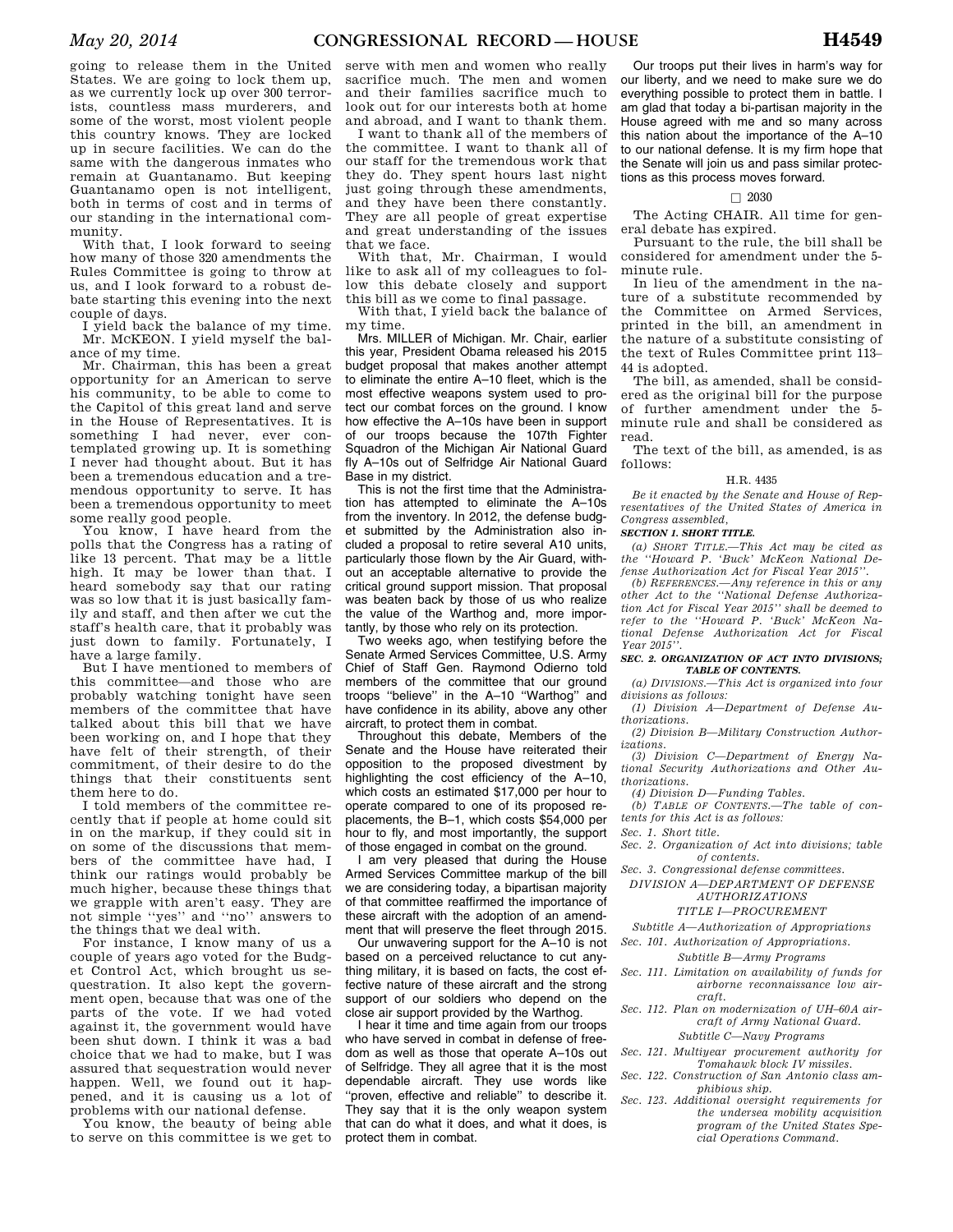- *Sec. 124. Limitation on availability of funds for moored training ship program.*
- *Sec. 125. Limitation on availability of funds for mission modules for Littoral Combat Ship.*
- *Sec. 126. Extension of limitation on availability of funds for Littoral Combat Ship. Subtitle D—Air Force Programs*

- *Sec. 131. Prohibition on cancellation or modification of avionics modernization program for C–130 aircraft.*
- *Sec. 132. Prohibition on availability of funds for retirement of A–10 aircraft.*
- *Sec. 133. Limitation on availability of funds for retirement of U–2 aircraft.*
- *Sec. 134. Limitation on availability of funds for divestment or transfer of KC–10 aircraft.*
- *Sec. 135. Limitation on availability of funds for divestment of E–3 airborne warning and control system aircraft.*

*Subtitle E—Defense-wide, Joint, and Multiservice Matters* 

*Sec. 141. Comptroller General report on F–35 aircraft acquisition program.* 

*TITLE II—RESEARCH, DEVELOPMENT, TEST, AND EVALUATION* 

- *Subtitle A—Authorization of Appropriations*
- *Sec. 201. Authorization of Appropriations.*
- *Subtitle B—Program Requirements, Restrictions, and Limitations*
- *Sec. 211. Preliminary design review of presidential aircraft recapitalization program.*
- *Sec. 212. Limitation on availability of funds for armored multi-purpose vehicle program.*
- *Sec. 213. Limitation on availability of funds for unmanned carrier-launched airborne surveillance and strike system.*
- *Sec. 214. Limitation on availability of funds for airborne reconnaissance systems.*
- *Sec. 215. Limitation on availability of funds for weather satellite follow-on system.*
- *Sec. 216. Limitation on availability of funds for space-based infrared systems space data exploitation.*
- *Sec. 217. Limitation on availability of funds for hosted payload and wide field of view testbed of the space-based infrared systems.*
- *Sec. 218. Limitation on availability of funds for protected tactical demonstration and protected military satellite communications testbed of the advanced extremely high frequency program.*

#### *Subtitle C—Other Matters*

- *Sec. 221. Revision to the service requirement under the Science, Mathematics, and Research for Transformation Defense Education Program.*
- *Sec. 222. Revision of requirement for acquisition programs to maintain defense research facility records.*
- *Sec. 223. Modification to cost-sharing requirement for pilot program to include technology protection features during research and development of certain defense systems. TITLE III—OPERATION AND*

*MAINTENANCE* 

- *Subtitle A—Authorization of Appropriations Sec. 301. Operation and maintenance funding.*
- *Subtitle B—Energy and Environment*
- *Sec. 311. Elimination of fiscal year limitation on prohibition of payment of fines and penalties from the Environmental Restoration Account, Defense.*
- *Sec. 312. Biannual certification by commanders of the combatant commands relating to the prohibition on the disposal of waste in open-air burn pits.*
- *Sec. 313. Exclusions from definition of ''chemical substance'' under Toxic Substances Control Act and report on lead ammunition.*
- *Sec. 314. Exemption of Department of Defense from alternative fuel procurement requirement.*
- *Sec. 315. Congressional notice of bulk purchase of alternative fuels for operational use.*
- *Sec. 316. Limitation on procurement of biofuels.*
- *Sec. 317. Limitation on plan, design, refurbishing, or construction of biofuels refineries.*

*Subtitle C—Logistics and Sustainment* 

- *Sec. 321. Additional requirement for strategic policy on prepositioning of materiel and equipment.*
- *Sec. 322. Comptroller General reports on Department of Defense*   $prepositioning$  strategic *and plan for prepositioned stocks.*
- *Sec. 323. Pilot program on provision of logistic support for the conveyance of excess defense articles to allied forces.*

*Subtitle D—Reports* 

- *Sec. 331. Repeal of annual report on Department of Defense operation and financial support for military museums.*
- *Sec. 332. Report on enduring requirements and activities currently funded through amounts authorized to be appropriated for overseas contingency operations.*
- *Sec. 333. Army assessment of the regionally aligned force.*
- *Sec. 334. Report on impacts of funding reductions on military readiness.* 
	- *Subtitle E—Limitations and Extensions of Authority*
- *Sec. 341. Limitation on authority to enter into a contract for the sustainment, maintenance, repair, or overhaul of the F117 engine.* 
	- *Subtitle F—Other Matters*
- *Sec. 351. Clarification of authority relating to provision of installation-support services through intergovernmental support agreements.*
- *Sec. 352. Sense of Congress on access to training ranges within United States Pacific Command area of responsibility.*
- *Sec. 353. Management of conventional ammunition inventory.* 
	- *TITLE IV—MILITARY PERSONNEL AUTHORIZATIONS*

*Subtitle A—Active Forces* 

- *Sec. 401. End strengths for active forces.*
- *Sec. 402. Revisions in permanent active duty end strength minimum levels. Subtitle B—Reserve Forces*
- *Sec. 411. End strengths for Selected Reserve.*
- *Sec. 412. End strengths for reserves on active duty in support of the reserves.*
- *Sec. 413. End strengths for military technicians (dual status).*
- *Sec. 414. Fiscal year 2015 limitation on number of non-dual status technicians.*
- *Sec. 415. Maximum number of reserve personnel authorized to be on active duty for operational support.*
- *Subtitle C—Authorization of Appropriations*

*Sec. 421. Military personnel.* 

*Subtitle A—Officer Personnel Policy Generally Sec. 501. Authority to limit consideration for early retirement by selective retirement boards to particular warrant officer year groups and spe-*

*TITLE V—MILITARY PERSONNEL POLICY* 

*cialties. Sec. 502. Relief from limits on percentage of officers who may be recommended for discharge during a fiscal year using enhanced authority for selective early discharges.* 

- *Sec. 503. Repeal of requirement for submission to Congress of annual reports on joint officer management and promotion policy objectives for joint officers.*
- *Sec. 504. Options for Phase II of joint professional military education.*
- *Sec. 505. Limitation on number of enlisted aides authorized for officers of the Army, Navy, Air Force, and Marine Corps.*
- *Sec. 506. Required consideration of certain elements of command climate in performance appraisals of commanding officers.* 
	- *Subtitle B—Reserve Component Personnel Management*
- *Sec. 511. Retention on the reserve active-status list following nonselection for promotion of certain health professions officers and first lieutenants and lieutenants (junior grade) pursuing baccalaureate degrees.*
- *Sec. 512. Chief of the National Guard Bureau role in assignment of Directors and Deputy Directors of the Army and Air National Guards.*
- *Sec. 513. National Guard civil and defense support activities and related matters.* 
	- *Subtitle C—General Service Authorities*
- *Sec. 521. Procedures for judicial review of military personnel decisions relating to correction of military records.*
- *Sec. 522. Additional required elements of Transition Assistance Program.*
- *Sec. 523. Extension of authority to conduct career flexibility programs.*
- *Sec. 524. Provision of information to members of the Armed Forces on privacy rights relating to receipt of mental health services.*
- *Sec. 525. Protection of the religious freedom of military chaplains to close a prayer outside of a religious service according to the traditions, expressions, and religious exercises of the endorsing faith group.*
- *Sec. 526. Department of Defense Senior Advisor on Professionalism.*
- *Sec. 527. Removal of artificial barriers to the service of women in the Armed Forces.*
- *Subtitle D—Military Justice, Including Sexual Assault and Domestic Violence Prevention and Response*
- *Sec. 531. Improved Department of Defense information reporting and collection of domestic violence incidents involving members of the Armed Forces.*
- *Sec. 532. Additional duty for judicial proceedings panel regarding use of mental health records by defense during preliminary hearing and court-martial proceedings.*
- *Sec. 533. Applicability of sexual assault prevention and response and related military justice enhancements to military service academies.*
- *Sec. 534. Consultation with victims of sexual assault regarding victims' preference for prosecution of offense by court-martial or civilian court.*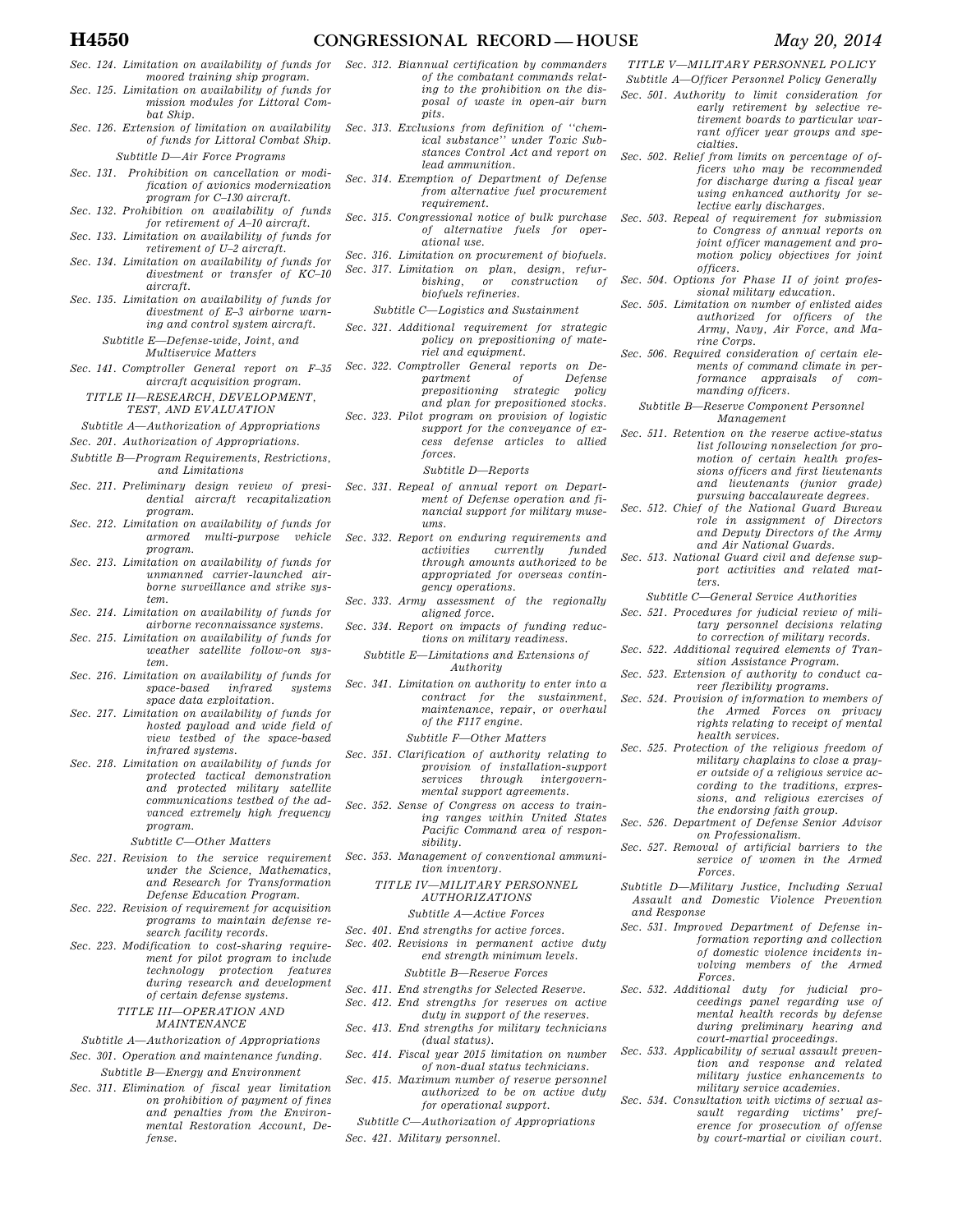- *Sec. 535. Enforcement of crime victims' rights related to protections afforded by certain Military Rules of Evidence.*
- *Sec. 536. Minimum confinement period required for conviction of certain sex-related offenses committed by mem-*
- *bers of the Armed Forces. Sec. 537. Modification of Military Rules of Evidence relating to admissibility of general military character toward probability of innocence.*
- *Sec. 538. Confidential review of characterization of terms of discharge of members of the Armed Forces who are victims of sexual offenses.*
- *Sec. 539. Consistent application of rules of privilege afforded under the Military Rules of Evidence.* 
	- *Subtitle E—Military Family Readiness*
- *Sec. 545. Earlier determination of dependent status with respect to transitional compensation for dependents of members separated for dependent abuse.*
- *Sec. 546. Improved consistency in data collection and reporting in Armed Forces suicide prevention efforts.*
- *Sec. 547. Protection of child custody arrangements for parents who are members of the Armed Forces.*

*Subtitle F—Education and Training* 

- *Opportunities Sec. 551. Authorized duration of foreign and*
- *cultural exchange activities at military service academies.*
- *Sec. 552. Pilot program to assist members of the Armed Forces in obtaining postservice employment.*

*Subtitle G—Defense Dependents' Education* 

- *Sec. 561. Continuation of authority to assist local educational agencies that benefit dependents of members of the Armed Forces and Department of Defense civilian employees.*
- *Sec. 562. Authority to employ non-United States citizens as teachers in Department of Defense overseas dependents' school system.*
- *Sec. 563. Expansion of functions of the Advisory Council on Dependents' Education to include domestic dependent elementary and secondary schools.*
- *Sec. 564. Support for efforts to improve academic achievement and transition of military dependent students.*
- *Sec. 565. Amendments to the Impact Aid Improvement Act of 2012.*

*Subtitle H—Decorations and Awards* 

- *Sec. 571. Medals for members of the Armed Forces and civilian employees of the Department of Defense who were killed or wounded in an attack inspired or motivated by a foreign terrorist organization.*
- *Sec. 572. Retroactive award of Army Combat Action Badge.*
- *Sec. 573. Report on Navy review, findings, and actions pertaining to Medal of Honor nomination of Marine Corps Sergeant Rafael Peralta.*

### *Subtitle I—Miscellaneous Reporting Requirements*

- *Sec. 581. Secretary of Defense review and report on prevention of suicide among members of United States Special Operations Forces.*
- *Sec. 582. Inspector General of the Department of Defense review of separation of members of the Armed Forces who made unrestricted reports of sexual assault.*
- *Sec. 583. Comptroller General report regarding management of personnel records of members of the National Guard.*
- *Sec. 584. Study on gender integration in defense operation planning and execution.*
- *Sec. 585. Deadline for submission of report containing results of review of Office of Diversity Management and Equal Opportunity role in sexual harassment cases.* 
	- *Subtitle J—Other Matters*
- *Sec. 591. Inspection of outpatient residential facilities occupied by recovering service members.*
- *Sec. 592. Working Group on Integrated Disability Evaluation System.*
- *Sec. 593. Sense of Congress regarding fulfilling promise to leave no member of the Armed Forces unaccounted in Afghanistan.* 
	- *TITLE VI—COMPENSATION AND OTHER PERSONNEL BENEFITS* 
		- *Subtitle A—Pay and Allowances*
- *Sec. 601. Extension of authority to provide temporary increase in rates of basic allowance for housing under certain circumstances.*
- *Sec. 602. No fiscal year 2015 increase in basic pay for general and flag officers.*
- *Subtitle B—Bonuses and Special and Incentive Pays*
- *Sec. 611. One-year extension of certain bonus and special pay authorities for reserve forces.*
- *Sec. 612. One-year extension of certain bonus and special pay authorities for health care professionals.*
- *Sec. 613. One-year extension of special pay and bonus authorities for nuclear officers.*
- *Sec. 614. One-year extension of authorities relating to title 37 consolidated special pay, incentive pay, and bonus authorities.*
- *Sec. 615. One-year extension of authorities relating to payment of other title 37 bonuses and special pays.* 
	- *Subtitle C—Travel and Transportation*
- *Sec. 621. Authority to enter into contracts for the provision of relocation services.*
- *Subtitle D—Commissary and Nonappropriated*
- *Fund Instrumentality Benefits and Operations Sec. 631. Authority of nonappropriated fund in*
	- *strumentalities to enter into contracts with other Federal agencies and instrumentalities to provide and obtain certain goods and services.*
- *Sec. 632. Review of management, food, and pricing options for defense commissary system.*
- *Sec. 633. Restriction on implementing any new Department of Defense policy to limit, restrict, or ban the sale of certain items on military installations.* 
	- *Subtitle E—Other Matters*
- *Sec. 641. Anonymous survey of members of the Armed Forces regarding their preferences for military pay and benefits.*

*TITLE VII—HEALTH CARE PROVISIONS Subtitle A—TRICARE and Other Health Care Benefits* 

- *Sec. 701. Mental health assessments for members of the Armed Forces.*
- *Sec. 702. Clarification of provision of food to former members and dependents not receiving inpatient care in military medical treatment facilities.*

*Subtitle B—Health Care Administration* 

*Sec. 711. Cooperative health care agreements between the military departments and non-military health care entities.* 

- *Sec. 712. Surveys on continued viability of TRICARE Standard and TRICARE Extra.*
- *Sec. 713. Limitation on transfer or elimination of graduate medical education billets.*
- *Sec. 714. Review of military health system modernization study.* 
	- *Subtitle C—Reports and Other Matters*
- *Sec. 721. Extension of authority for joint Department of Defense-Department of Veterans Affairs Medical Facility Demonstration Fund.*
- *Sec. 722. Designation and responsibilities of senior medical advisor for Armed Forces Retirement Home.*
- *Sec. 723. Research regarding Alzheimer's disease.*
- *Sec. 724. Acquisition strategy for health care professional staffing services.*
- *Sec. 725. Pilot program on medication therapy*   $management$ *program.*
- *Sec. 726. Report on reduction of Prime Service Areas.*
- *Sec. 727. Comptroller General report on transition of care for post-traumatic stress disorder or traumatic brain injury.*
- *Sec. 728. Briefing on hospitals in arrears in payments to Department of Defense.*
- *TITLE VIII—ACQUISITION POLICY, ACQUI-SITION MANAGEMENT, AND RELATED MATTERS*
- *Subtitle A—Amendments to General Contracting Authorities, Procedures, and Limitations*
- *Sec. 801. Extension to United States Transportation Command of authorities relating to prohibition on contracting with the enemy.*
- *Sec. 802. Extension of contract authority for advanced component development or prototype units.*
- *Sec. 803. Amendment relating to authority of the Defense Advanced Research Projects Agency to carry out certain prototype projects.*
- *Sec. 804. Extension of limitation on aggregate annual amount available for contract services.* 
	- *Subtitle B—Industrial Base Matters*
- *Sec. 811. Three-year extension of and amendments to test program for negotiation of comprehensive small business subcontracting plans.*
- *Sec. 812. Improving opportunities for service* $disabeled$  veteran-owned *businesses.*
- *Sec. 813. Plan for improving data on bundled and consolidated contracts.*
- *Sec. 814. Authority to provide education to small businesses on certain requirements of Arms Export Control Act.*
- *Sec. 815. Prohibition on reverse auctions for covered contracts.*
- *Sec. 816. SBA surety bond guarantee.* 
	- *Subtitle C—Other Matters*
- *Sec. 821. Certification of effectiveness for Air Force information technology contracting.*
- *Sec. 822. Airlift service.*
- *Sec. 823. Compliance with requirements for senior Department of Defense officials seeking employment with defense contractors.*
- *Sec. 824. Procurement of personal protective equipment.*
- *Sec. 825. Prohibition on funds for contracts violating Executive Order No. 11246.*
- *Sec. 826. Requirement for policies and standard checklist in procurement of services.*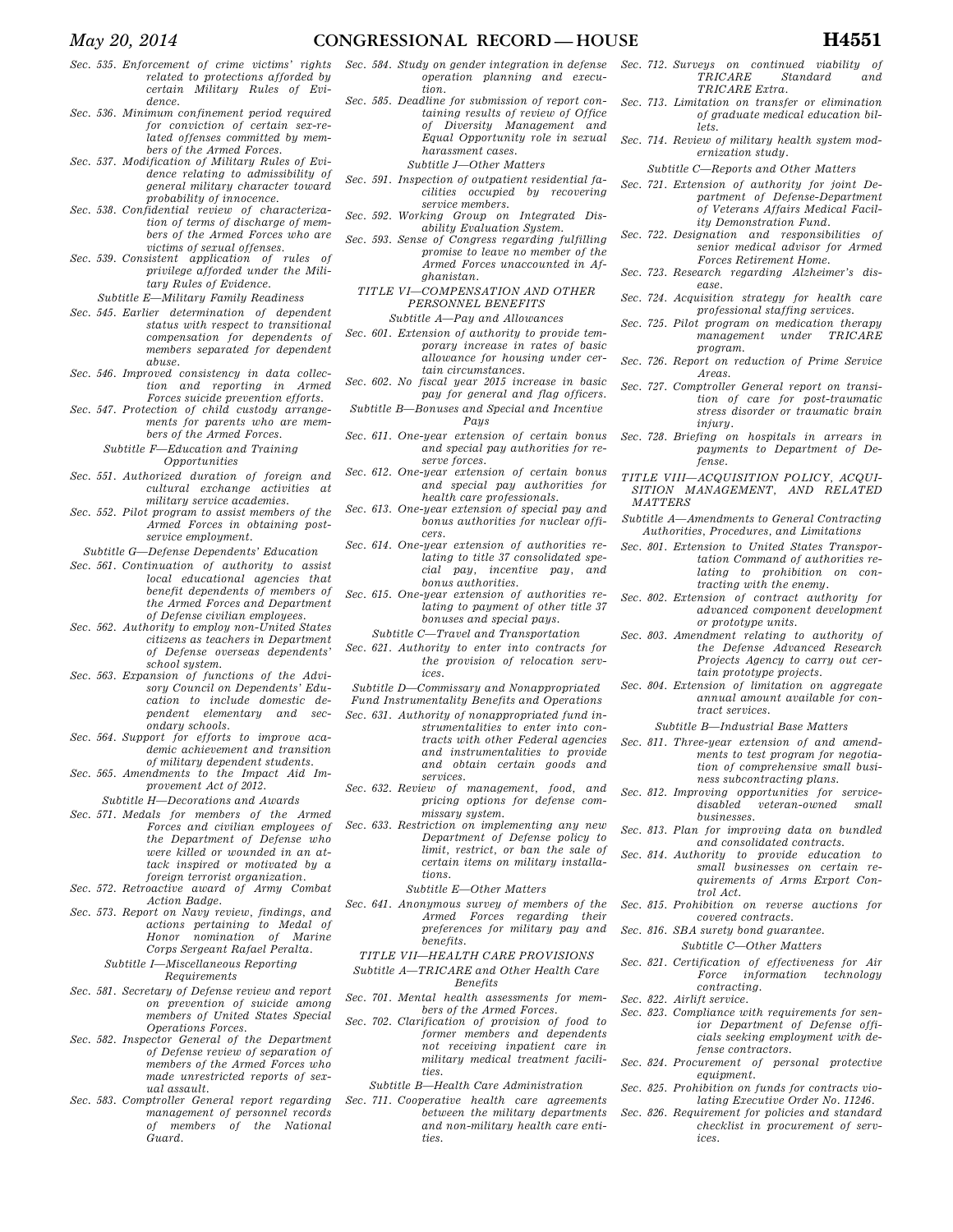#### *TITLE IX—DEPARTMENT OF DEFENSE ORGANIZATION AND MANAGEMENT*

- *Subtitle A—Department of Defense Management Sec. 901. Redesignation of the Department of*
- *the Navy as the Department of the Navy and Marine Corps. Sec. 902. Additional responsibility for Director*
- *of Operational Test and Evaluation.*
- *Sec. 903. Assistant Secretary of Defense for Installations and Environment.*
- *Sec. 904. Requirement for congressional briefing before divesting of Defense Finance and Accounting Service functions.*
- *Sec. 905. Combatant command efficiency plan.*
- *Sec. 906. Requirement for plan to reduce geographic combatant commands to four by fiscal year 2020.*
- *Sec. 907. Office of Net Assessment.*
- *Sec. 908. Amendments relating to organization and management of the Office of the Secretary of Defense.*
- *Sec. 909. Periodic review of Department of Defense management headquarters.*

#### *Subtitle B—Total Force Management*

- *Sec. 911. Modifications to biennial strategic workforce plan relating to senior management, functional, and technical workforce of the Department of Defense.*
- *Sec. 912. Repeal of extension of Comptroller General report on inventory.*
- Sec. 913. Assignment of certain new require*ments based on determinations of cost-efficiency.*
- *Sec. 914. Prohibition on conversion of functions performed by civilian or contractor personnel to performance by military personnel.*
- *Sec. 915. Notification of compliance with section relating to procurement of services.*

#### *Subtitle C—Other Matters*

- *Sec. 921. Extension of authority to waive reimbursement of costs of activities for nongovernmental personnel at Department of Defense regional centers for security studies.*
- *Sec. 922. Authority to require employees of the Department of Defense and Members of the Army, Navy, Air Force, and Marine Corps to occupy quarters on a rental basis while performing official travel.*
- *Sec. 923. Single standard mileage reimbursement rate for privately owned automobiles of Government employees and members of the uniformed services.*

## *TITLE X—GENERAL PROVISIONS*

- *Subtitle A—Financial Matters*
- *Sec. 1001. General transfer authority.*
- *Sec. 1002. Repeal of limitation on Inspector General audits of certain financial statements.*
- *Sec. 1003. Authority to transfer funds to the National Nuclear Security Administration to sustain nuclear weapons modernization and naval reactors.*
- *Sec. 1004. Management of Defense information technology systems.*

#### *Subtitle B—Counter-Drug Activities*

- *Sec. 1011. Extension of authority to support unified counterdrug and counterterrorism campaign in Colombia.*
- *Sec. 1012. Three-year extension of authority of Department of Defense to provide additional support for counterdrug activities of other governmental agencies.*
- *Sec. 1013. Submittal of biannual reports on use of funds in the drug interdiction and counter-drug activities, defense-wide account on the Committee on Foreign Affairs of the House of Representatives and the Committee on Foreign Relations of the Senate.*
- *Sec. 1014. National Guard drug interdiction and counter-drug activities.*
- *Sec. 1015. Sense of Congress on Mexico and Central America.* 
	- *Subtitle C—Naval Vessels and Shipyards*
- *Sec. 1021. Definition of combatant and support vessel for purposes of the annual plan and certification relating to budgeting for construction of naval vessels.*
- *Sec. 1022. National Sea-Based Deterrence Fund.*
- *Sec. 1023. Elimination of requirement that a qualified aviator or naval flight officer be in command of an inactivated nuclear-powered aircraft carrier before decommissioning.*
- *Sec. 1024. Limitation on expenditure of funds until commencement of planning of refueling and complex overhaul of the U.S.S. George Washington.*
- *Sec. 1025. Sense of Congress recognizing the anniversary of the sinking of U.S.S. Thresher.*
- *Sec. 1026. Availability of funds for retirement or inactivation of Ticonderoga class cruisers or dock landing ships. Subtitle D—Counterterrorism*
- *Sec. 1031. Extension of authority to make rewards for combating terrorism.*
- *Sec. 1032. Prohibition on use of funds to construct or modify facilities in the United States to house detainees transferred from United States Naval Station, Guantanamo Bay, Cuba.*
- *Sec. 1033. Prohibition on the use of funds for the transfer or release of individuals detained at United States Naval Station, Guantanamo Bay, Cuba.* 
	- *Subtitle E—Miscellaneous Authorities and Limitations*
- *Sec. 1041. Modification of Department of Defense authority for humanitarian demining assistance and stockpiled conventional munitions assistance programs.*
- *Sec. 1042. Authority to accept voluntary services of law students and persons studying to be paralegals.*
- *Sec. 1043. Expansion of authority for Secretary of Defense to use the Department of Defense reimbursement rate for transportation services provided to certain non-Department of Defense entities.*
- *Sec. 1044. Repeal of authority relating to use of military installations by civil reserve air fleet contractors.*
- *Sec. 1045. Certification and limitation on availability of funds for aviation foreign internal defense program.*
- *Sec. 1046. Submittal of procedures and report relating to sensitive military operations.*
- *Sec. 1047. Limitation on use of Russian-flagged airlift aircraft to support the airlift movement requirements of the United States Transportation Command.*
- *Sec. 1048. Prohibition on reduction of force structure at Lajes Air Force Base until completion of assessments by Secretary of Defense and Government Accountability Office.*
- *Sec. 1049. Limitation on removal of C–130 aircraft.*

*Sec. 1050. Conditions on Army National Guard and active Army force structure changes pending Comptroller General report.* 

*Subtitle F—Studies and Reports* 

- *Sec. 1061. Protection of defense mission-critical*   $in$ *frastructure from magnetic pulse and high-powered microwave systems.*
- *Sec. 1062. Response of the Department of Defense to compromises of classified information.*
- *Sec. 1063. Report and briefing to Congress on procurement and inspection of armored commercial passenger-carrying vehicles to transport civilian employees of the Department of Defense.*
- *Sec. 1064. Study on joint analytic capability of the Department of Defense. Subtitle G—Other Matters* 
	-
- *Sec. 1071. Technical and clerical amendments. Sec. 1072. Sale or donation of excess personal* 
	- *property for border security activities.*
- *Sec. 1073. Revision to statute of limitations for aviation insurance claims.*
- *Sec. 1074. Pilot program for the human terrain system.*
- *Sec. 1075. Unmanned aircraft systems and national airspace.*
- *Sec. 1076. Sense of Congress on the life and achievements of Dr. James R. Schlesinger.*
- *Sec. 1077. Reform of quadrennial defense review.*
- *Sec. 1078. Resubmission of 2014 quadrennial defense review.*
- *Sec. 1079. Sense of Congress regarding counterimprovised explosive devices.*
- *Sec. 1080. Enhancing presence and capabilities and readiness posture of United States military in Europe.*
- *Sec. 1081. Determination and disclosure of transportation costs incurred by the Secretary of Defense for congressional trips outside the United States.*
- *TITLE XI—CIVILIAN PERSONNEL MATTERS*
- *Sec. 1101. One-year extension of authority to waive annual limitation on premium pay and aggregate limitation on pay for Federal civilian employees working overseas.*
- *Sec. 1102. One-year extension of discretionary authority to grant allowances, benefits, and gratuities to personnel on official duty in a combat zone.*
- *Sec. 1103. Revision to list of Science and Technology Reinvention Laboratories.*
- *Sec. 1104. Permanent authority for experimental personnel program for scientific and technical personnel.*
- *Sec. 1105. Temporary authorities for certain positions at Department of Defense research and engineering facilities.*
- *Sec. 1106. Judicial review of Merit Systems Protection Board decisions relating to whistleblowers.* 
	- *TITLE XII—MATTERS RELATING TO FOREIGN NATIONS*
	- *Subtitle A—Assistance and Training*
- *Sec. 1201. One-year extension of Global Security Contingency Fund.*
- *Sec. 1202. Notice to Congress on certain assistance under authority to conduct activities to enhance the capability of foreign countries to respond to incidents involving weapons of mass destruction.*
- *Sec. 1203. Enhanced authority for provision of support to foreign military liaison officers of foreign countries while assigned to the Department of Defense.*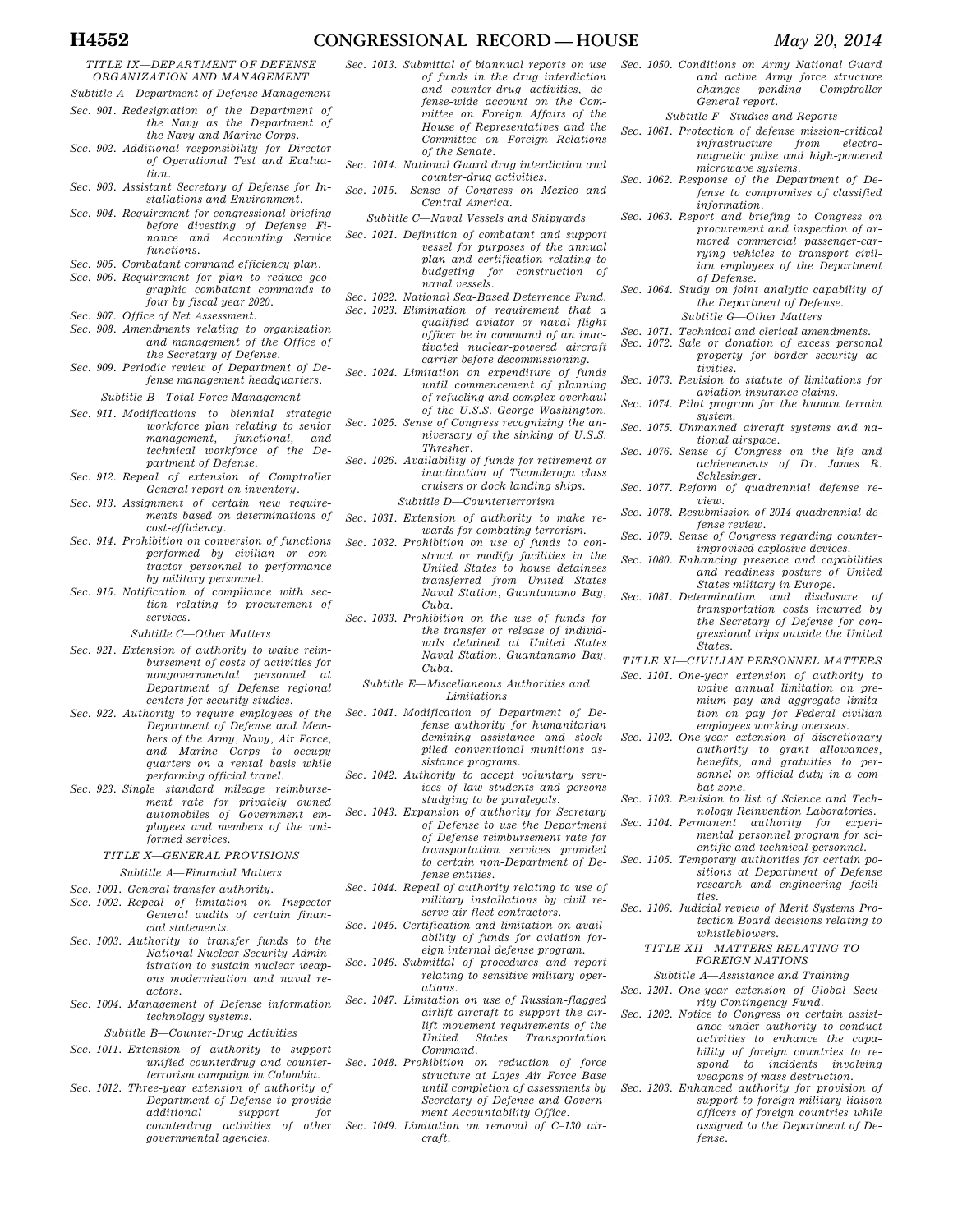- *Sec. 1204. Annual report on human rights vetting and verification procedures of the Department of Defense.*
- *Subtitle B—Matters Relating to Afghanistan and Pakistan*
- *Sec. 1211. Extension of Commanders' Emergency Response Program in Afghanistan.*
- *Sec. 1212. Extension of authority for reimbursement of certain coalition nations for support provided to United States military operations.*
- *Sec. 1213. Extension of certain authorities for support of foreign forces supporting or participating with the United States Armed Forces.*
- *Sec. 1214. Report on progress toward security and stability in Afghanistan under Operation Resolute Support.*
- *Sec. 1215. Requirement to withhold Department of Defense assistance to Afghanistan in amount equivalent to 150 percent of all taxes assessed by Afghanistan to extent such taxes are not reimbursed by Afghanistan.*
- *Sec. 1216. United States plan for sustaining the Afghanistan National Security Forces through the end of fiscal year 2018.*
- *Sec. 1217. Sense of Congress on United States military commitment to Operation Resolute Support in Afghanistan.*
- *Sec. 1218. Extension of Afghan special immigrant program.*
- *Subtitle C—Matters Relating to the Russian Federation*
- *Sec. 1221. Limitation on military contact and cooperation between the United States and the Russian Federation.*
- *Sec. 1222. Limitation on use of funds with respect to certification of certain flights by the Russian Federation under the Treaty on Open Skies.*
- *Sec. 1223. Limitations on providing certain missile defense information to the Russian Federation.*
- *Sec. 1224. Limitation on availability of funds to transfer missile defense informa-*
- *tion to the Russian Federation. Sec. 1225. Report on non-compliance by the*
- *Russian Federation of its obligations under the INF Treaty. Sec. 1226. Sense of Congress regarding Russian*
- *aggression toward Ukraine. Sec. 1227. Annual report on military and secu-*
- *rity developments involving the Russian Federation.*
- *Subtitle D—Matters Relating to the Asia-Pacific Region*
- *Sec. 1231. Strategy to prioritize United States interests in the United States Pacific Command Area of Responsibility and implementation plan.*
- *Sec. 1232. Modifications to annual report on military and security developments involving the People's Republic of China.*
- *Sec. 1233. Report on goals and objectives guiding military engagement with Burma.*
- *Sec. 1234. Report on Department of Defense munitions strategy for United States Pacific Command.*
- *Sec. 1235. Missile defense cooperation.*
- *Sec. 1236. Maritime capabilities of Taiwan and its contribution to regional peace and stability.*
- *Sec. 1237. Independent assessment on countering anti-access and area-denial strategies and capabilities in the Asia-Pacific region.*
- *Sec. 1238. Sense of Congress reaffirming security commitment to Japan.*
- *Sec. 1239. Sense of Congress on opportunities to strengthen relationship between the United States and the Republic of Korea.* 
	- *Subtitle E—Other Matters*
- *Sec. 1241. Extension of authority for support of special operations to combat terrorism.*
- *Sec. 1242. One-year extension of authorization for non-conventional assisted recovery capabilities.*
- *Sec. 1243. Extension and modification of authority to support operations and activities of the Office of Security Cooperation in Iraq.*
- *Sec. 1244. Modification of national security planning guidance to deny safe havens to al-Qaeda and its violent extremist affiliates.*
- *Sec. 1245. Enhanced authority to acquire goods and services of Djibouti in support of Department of Defense activities in United States Africa Command area of responsibility.*
- *Sec. 1246. Strategic framework for United States security force assistance and cooperation in the European and Eurasian regions.*
- *Sec. 1247. Requirement of Department of Defense to continue implementation of United States Strategy to Prevent and Respond to Gender-Based Violence Globally and participation in Interagency Working Group.*
- *Sec. 1248. Department of Defense situational awareness of economic and financial activity.*
- *Sec. 1249. Treatment of the Kurdistan Democratic Party and the Patriotic Union of Kurdistan under the Immigration and Nationality Act.*
- *Sec. 1250. Prohibition on integration of certain missile defense systems.* 
	- *Subtitle F—Reports and Sense of Congress Provisions*
- *Sec. 1261. Report on ''New Normal'' and general mission requirements of United States Africa Command.*
- *Sec. 1262. Report on contractors with the Department of Defense that have conducted significant transactions with Iranian persons or the Government of Iran.*
- *Sec. 1263. Reports on nuclear program of Iran. Sec. 1264. Sense of Congress on United States presence and cooperation in the* 
	- *Arabian Gulf region to deter Iran.*
- *Sec. 1265. Sense of Congress on modernization of defense capabilities of Poland.* 
	- *TITLE XIII—COOPERATIVE THREAT REDUCTION*
- *Sec. 1301. Specification of Cooperative Threat Reduction Programs and Funds.*
- *Sec. 1302. Funding Allocations.*
- *Sec. 1303. Limitation on availability of funds for Cooperative Threat Reduction activities with Russian Federation.* 
	- *TITLE XIV—OTHER AUTHORIZATIONS Subtitle A—Military Programs*
- *Sec. 1401. Working capital funds.*
- *Sec. 1402. Chemical Agents and Munitions Destruction, Defense.*
- *Sec. 1403. Drug Interdiction and Counter-Drug Activities, Defense-wide.*
- *Sec. 1404. Defense Inspector General.*
- *Sec. 1405. Defense Health Program. Subtitle B—National Defense Stockpile*
- *Sec. 1411. Revisions to previously authorized disposals from the National Defense Stockpile.*

*Subtitle C—Other Matters* 

- *Sec. 1421. Authority for transfer of funds to joint Department of Defense-Department of Veterans Affairs Medical Facility Demonstration Fund for Captain James A. Lovell*
- *Health Care Center, Illinois. Sec. 1422. Authorization of appropriations for Armed Forces Retirement Home.*
- *TITLE XV—AUTHORIZATION OF ADDI-TIONAL APPROPRIATIONS FOR OVER-SEAS CONTINGENCY OPERATIONS*
- *Subtitle A—Authorization of Appropriations*
- *Sec. 1501. Purpose.*
- *Sec. 1502. Procurement.*
- *Sec. 1503. Operation and maintenance.*
- *Sec. 1504. Military personnel.*
- *Sec. 1505. Other appropriations.*
- *Subtitle B—Financial Matters*
- *Sec. 1511. Treatment as additional authorizations.*
- *Sec. 1512. Special transfer authority.*
- *Subtitle C—Limitations, Reports, and Other Matters*
- *Sec. 1521. Continuation of existing limitations on the use of funds in the Afghanistan Security Forces Fund.*
- *Sec. 1522. Use of and transfer of funds from Joint Improvised Explosive Device Defeat Fund.* 
	- *TITLE XVI—STRATEGIC PROGRAMS,*
	- *CYBER, AND INTELLIGENCE MATTERS Subtitle A—Space Activities*
- *Sec. 1601. Department of Defense Space Security and Defense Program.*
- *Sec. 1602. Evolved expendable launch vehicle notification.*
- *Sec. 1603. Satellite communications responsibilities of Executive Agent for Space.*
- *Sec. 1604. Liquid rocket engine development program.*
- *Sec. 1605. Pilot program for acquisition of commercial satellite communication services.* 
	- *Subtitle B—Defense Intelligence and Intelligence-Related Activities*
- *Sec. 1611. Assessment and limitation on availability of funds for intelligence activities and programs of United States Special Operations Command and special operations forces.*
- *Sec. 1612. Annual briefing on the intelligence, surveillance, and reconnaissance requirements of the combatant commands.*
- *Sec. 1613. One-year extension of report on imagery intelligence and geospatial information support provided to regional organizations and security alliances.*
- *Sec. 1614. Tactical Exploitation of National Capabilities Executive Agent.*
- *Sec. 1615. Air Force intelligence organization.*
- *Sec. 1616. Prohibition on National Intelligence Program consolidation.* 
	- *Subtitle C—Cyberspace-Related Matters*
- *Sec. 1621. Executive agent for cyber test and training ranges.* 
	- *Subtitle D—Nuclear Forces*
- *Sec. 1631. Preparation of annual budget request*
- *regarding nuclear weapons. Sec. 1632. Independent review of the personnel reliability program of the Department of Defense and the human* 
	- *reliability program of the Department of Energy.*
- *Sec. 1633. Assessment of nuclear weapon secondary requirement.*
- *Sec. 1634. Retention of missile silos.*
- *Sec. 1635. Certification on nuclear force structure.* 
	- *Subtitle E—Missile Defense Programs*
- *Sec. 1641. Theater air and missile defense of allies of the United States.*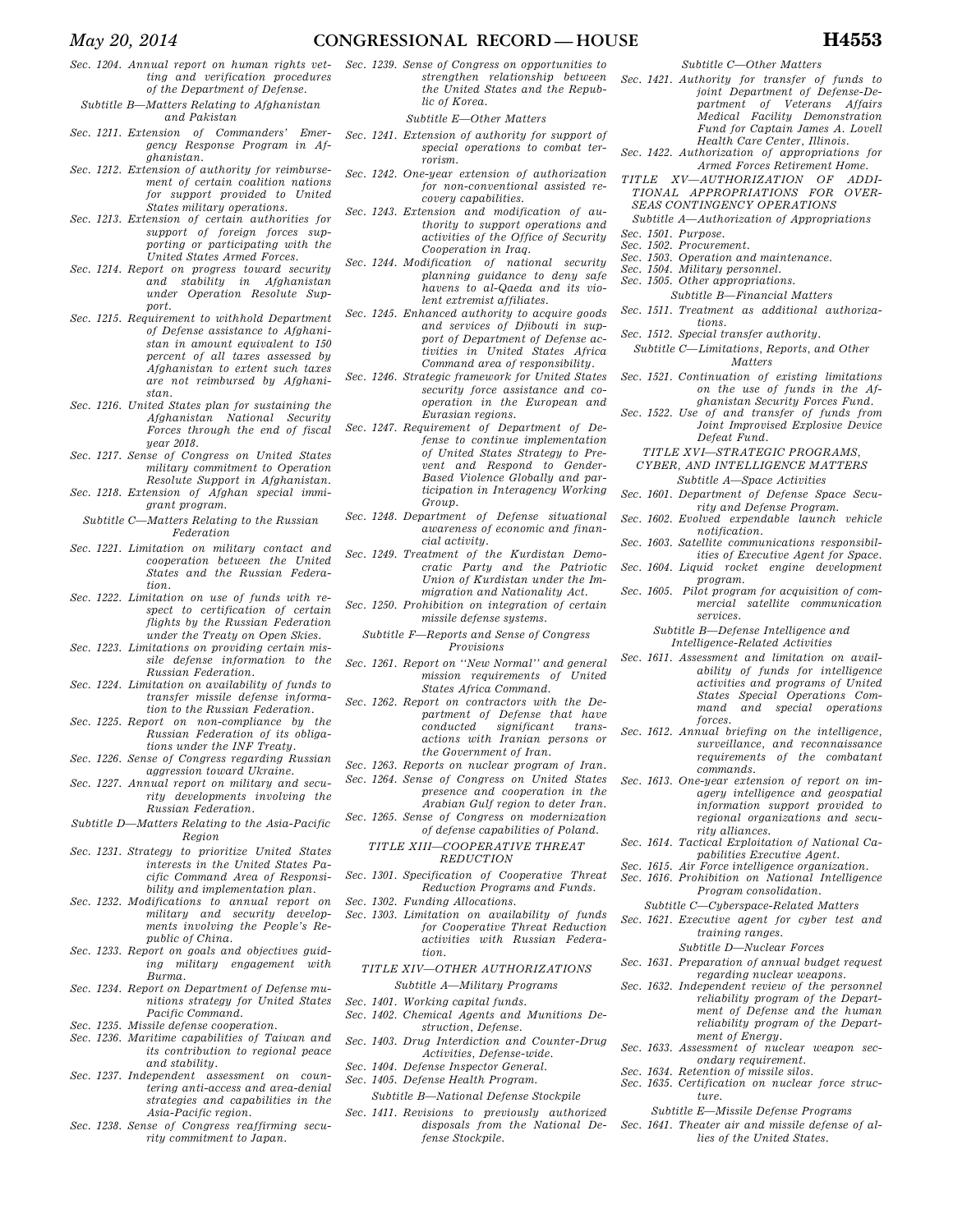- *Sec. 1642. Sense of Congress on procurement and deployment of capability enhancement II exoatmospheric kill vehicle.*
- *TITLE XVII—DEFENSE AUDIT ADVISORY PANEL ON DEPARTMENT OF DEFENSE AUDITABILITY*
- *Sec. 1701. Findings and purposes.*
- *Sec. 1702. Establishment of Advisory Panel on Department of Defense Audit*
- *Readiness.*
- *Sec. 1703. Duties of the Advisory Panel.*
- *Sec. 1704. Powers of the Advisory Panel.*
- *Sec. 1705. Advisory Panel personnel matters. Sec. 1706. Termination of the Advisory Panel.*
- *DIVISION B—MILITARY CONSTRUCTION AUTHORIZATIONS*
- *Sec. 2001. Short title.*
- *Sec. 2002. Expiration of authorizations and amounts required to be specified by law.*
- *Sec. 2003. Effective date. TITLE XXI—ARMY MILITARY*

*CONSTRUCTION* 

- *Sec. 2101. Authorized Army construction and land acquisition projects.*
- *Sec. 2102. Family housing. Sec. 2103. Authorization of appropriations,*
- *Army. Sec. 2104. Modification of authority to carry out certain fiscal year 2004*
- *project. Sec. 2105. Modification of authority to carry*
- *out certain fiscal year 2013 projects. Sec. 2106. Extension of authorization of certain*
- *fiscal year 2011 project. Sec. 2107. Extension of authorizations of cer-*
- *tain fiscal year 2012 projects.* 
	- *TITLE XXII—NAVY MILITARY CONSTRUCTION*
- *Sec. 2201. Authorized Navy construction and*
- *land acquisition projects. Sec. 2202. Family housing.*
- *Sec. 2203. Improvements to military family housing units.*
- *Sec. 2204. Authorization of appropriations,*   $N$ *avy*.
- *Sec. 2205. Modification of authority to carry out certain fiscal year 2012 projects.*
- *Sec. 2206. Modification of authority to carry out certain fiscal year 2014 project.*
- *Sec. 2207. Extension of authorizations of certain fiscal year 2011 projects.*
- *Sec. 2208. Extension of authorizations of certain fiscal year 2012 projects.*

*TITLE XXIII—AIR FORCE MILITARY CONSTRUCTION* 

- *Sec. 2301. Authorized Air Force construction and land acquisition projects.*
- *Sec. 2302. Authorization of appropriations, Air Force.*
- *Sec. 2303. Modification of authority to carry out certain fiscal year 2008 project.*
- *Sec. 2304. Extension of authorization of certain fiscal year 2011 project.*
- *Sec. 2305. Extension of authorizations of certain fiscal year 2012 projects.*

*TITLE XXIV—DEFENSE AGENCIES MILITARY CONSTRUCTION* 

- *Subtitle A—Defense Agency Authorizations*
- *Sec. 2401. Authorized Defense Agencies construction and land acquisition*
- *projects. Sec. 2402. Authorized energy conservation*
- *projects. Sec. 2403. Authorization of appropriations, De-*
- *fense Agencies. Sec. 2404. Extension of authorizations of cer-*
- *tain fiscal year 2011 projects. Sec. 2405. Extension of authorizations of cer-*
- *tain fiscal year 2012 projects.*
- *Sec. 2406. Limitation on project authorization to carry out certain fiscal year 2015 projects pending submission of required reports.* 
	- *Subtitle B—Chemical Demilitarization Authorizations*
- *Sec. 2411. Authorization of appropriations, chemical demilitarization construction, defense-wide.*
- *Sec. 2412. Modification of authority to carry out certain fiscal year 2000 project.*
- *TITLE XXV—NORTH ATLANTIC TREATY ORGANIZATION SECURITY INVESTMENT PROGRAM*
- *Sec. 2501. Authorized NATO construction and land acquisition projects.*
- *Sec. 2502. Authorization of NATO.*
- *TITLE XXVI—GUARD AND RESERVE FORCES FACILITIES Subtitle A—Project Authorizations and* 
	- *Authorization of Appropriations*
- *Sec. 2601. Authorized Army National Guard construction and land acquisition projects.*
- *Sec. 2602. Authorized Army Reserve construction and land acquisition projects.*
- *Sec. 2603. Authorized Navy Reserve and Marine Corps Reserve construction and land acquisition projects.*
- *Sec. 2604. Authorized Air National Guard construction and land acquisition projects.*
- *Sec. 2605. Authorized Air Force Reserve construction and land acquisition projects.*
- *Sec. 2606. Authorization of appropriations, National Guard and Reserve. Subtitle B—Other Matters*
- *Sec. 2611. Modification and extension of authority to carry out certain fiscal*
- *year 2012 projects. Sec. 2612. Modification of authority to carry*
- *out certain fiscal year 2013 project.*
- *Sec. 2613. Extension of authorization of certain fiscal year 2011 project.* 
	- *TITLE XXVII—BASE REALIGNMENT AND CLOSURE ACTIVITIES*
- *Subtitle A—Authorization of Appropriations Sec. 2701. Authorization of appropriations for*
- *base realignment and closure activities funded through Department of Defense base closure account.*
- *Subtitle B—Prohibition on Additional BRAC Round*
- *Sec. 2711. Prohibition on conducting additional Base Realignment and Closure (BRAC) round.* 
	- *Subtitle C—Other Matters*
- *Sec. 2721. Force-structure plans and infrastructure inventory and assessment of infrastructure necessary to support the force structure.*
- *Sec. 2722. Modification of property disposal procedures under base realignment and closure process.*
- *Sec. 2723. Final settlement of claims regarding caretaker agreement for former Defense Depot Ogden, Utah.*
- *TITLE XXVIII—MILITARY CONSTRUCTION GENERAL PROVISIONS*
- *Subtitle A—Military Construction Program and Military Family Housing Changes*
- *Sec. 2801. Prevention of circumvention of military construction laws.*
- *Sec. 2802. Modification of authority to carry out unspecified minor military construction.*
- *Sec. 2803. Use of one-step turn-key contractor selection procedures for additional facility projects.*
- *Sec. 2804. Extension of limitation on construction projects in European Command area of responsibility.* 
	- *Subtitle B—Real Property and Facilities Administration*
- *Sec. 2811. Consultation requirement in connection with Department of Defense major land acquisitions.*
- *Sec. 2812. Renewals, extensions, and succeeding leases for financial institutions operating on military installations.*
- *Sec. 2813. Arsenal Installation Reutilization Authority.*
- *Sec. 2814. Deposit of reimbursed funds to cover administrative expenses relating to certain real property transactions.*
- *Sec. 2815. Special easement acquisition authority, Pacific Missile Range Facility, Barking Sands, Kauai, Hawaii.*
- *Sec. 2816. National security considerations for inclusion of Federal property on National Register of Historic Places or designation as National Historic Landmark under the National Historic Preservation Act.*
- *Subtitle C—Provisions Related to Asia-Pacific Military Realignment*
- *Sec. 2831. Repeal or modification of certain restrictions on realignment of Marine Corps forces in Asia-Pacific Region.* 
	- *Subtitle D—Land Conveyances*
- *Sec. 2841. Land conveyance, Mt. Soledad Veterans Memorial, La Jolla, California.*
- *Sec. 2842. Land conveyance, former Walter Reed Army Hospital, District of Columbia.*
- *Sec. 2843. Transfers of administrative jurisdiction, Camp Frank D. Merrill and Lake Lanier, Georgia.*
- *Sec. 2844. Land conveyance, Joint Base Pearl Harbor-Hickam, Hawaii.*
- *Sec. 2845. Modification of conditions on land conveyance, Joliet Army Ammunition Plant, Illinois.*
- *Sec. 2846. Land conveyance, Robert H. Dietz Army Reserve Center, Kingston, New York.*
- *Sec. 2847. Exercise of reversionary interest, Camp Gruber, Oklahoma.*
- *Sec. 2848. Land conveyance, Hanford Site, Washington.* 
	- *Subtitle E—Other Matters*
- *Sec. 2861. Memorial to the victims of the shooting attack at the Washington Navy Yard. Sec. 2862. Redesignation of the Asia-Pacific*

*Training Center. Sec. 2864. Designation of Distinguished Flying* 

*side, California. Sec. 2865. Renaming site of the Dayton Avia-*

*TITLE XXIX—MILITARY LAND TRANSFERS AND WITHDRAWALS TO SUPPORT READ-*

*Subtitle A—Naval Air Station Fallon, Nevada Sec. 2901. Transfer of administrative jurisdic-*

*Park, Ohio. Sec. 2866. Manhattan Project National Historical Park.* 

*Nevada.* 

*INESS AND SECURITY* 

*Sec. 2902. Water rights. Sec. 2903. Withdrawal.* 

*Center for Security Studies as the Daniel K. Inouye Asia-Pacific Center for Security Studies. Sec. 2863. Redesignation of Pohakuloa Training* 

*Area in Hawaii as Pohakuloa* 

*Cross National Memorial in River-*

*tion Heritage National Historical* 

*tion, Naval Air Station Fallon,*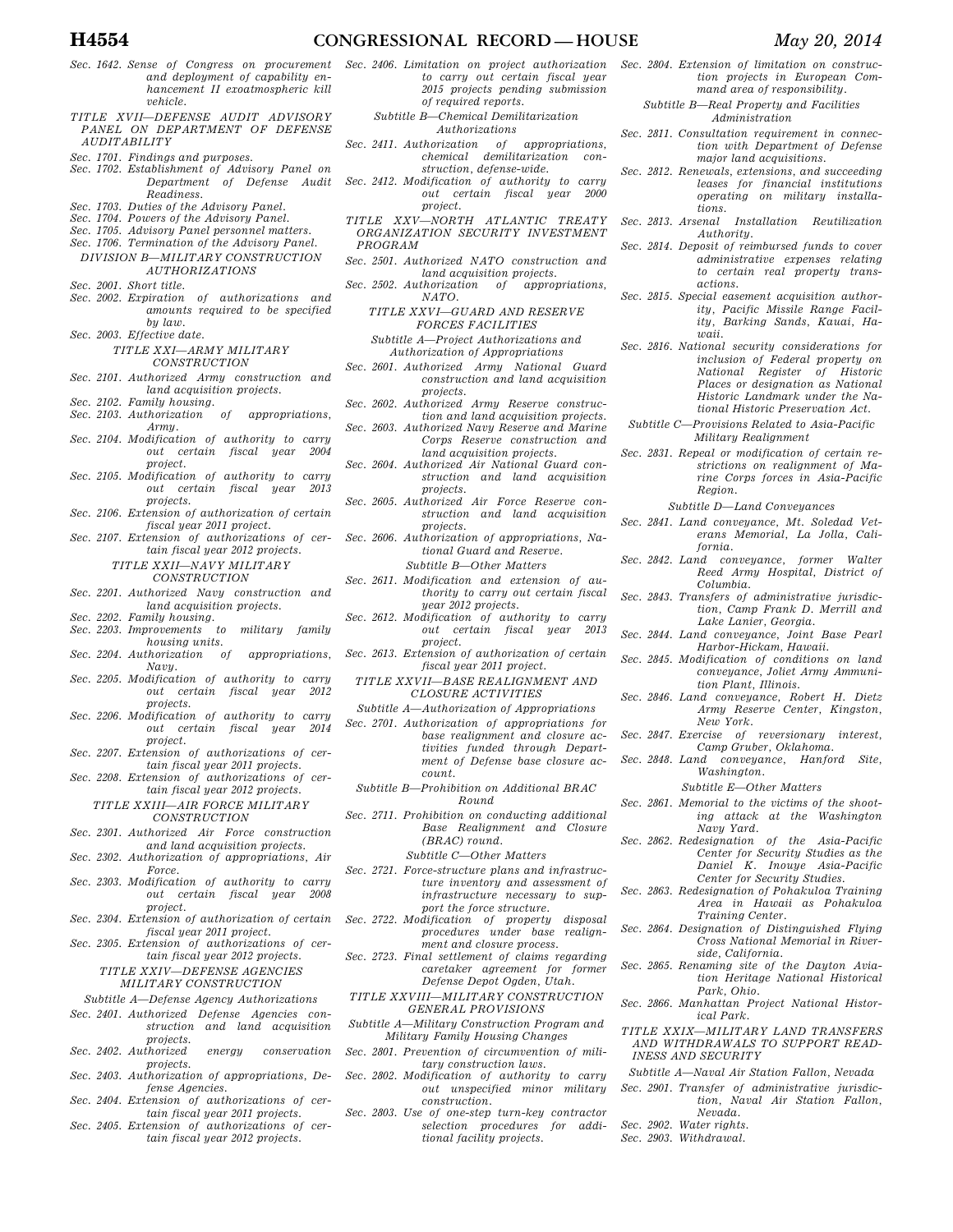*Subtitle B—Marine Corps Air Ground Combat Center Twentynine Palms, California* 

*Sec. 2911. Redesignation of Johnson Valley Off-Highway Vehicle Recreation Area, California.* 

*Subtitle C—Bureau of Land Management Withdrawn Military Lands Efficiency and Savings* 

- *Sec. 2921. Elimination of termination date for public land withdrawals and reservations under Military Lands*
- *Withdrawal Act of 1999. Subtitle D—Naval Air Weapons Station China*
- *Lake, California Sec. 2931. Withdrawal and reservation of public*
- *land for Naval Air Weapons Station China Lake, California.*
- *Subtitle E—White Sands Missile Range, New Mexico*
- *Sec. 2941. Additional withdrawal and reservation of public land to support White Sands Missile Range, New Mexico.*
- *DIVISION C—DEPARTMENT OF ENERGY NATIONAL SECURITY AUTHORIZATIONS AND OTHER AUTHORIZATIONS*
- *TITLE XXXI—DEPARTMENT OF ENERGY NATIONAL SECURITY PROGRAMS* 
	- *Subtitle A—National Security Programs Authorizations*
- *Sec. 3101. National Nuclear Security Administration.*
- *Sec. 3102. Defense environmental cleanup.*
- *Sec. 3103. Other Defense Activities.*
- *Sec. 3104. Energy Security and Assurance. Subtitle B—Program Authorizations, Restrictions, and Limitations*
- *Sec. 3111. Design and use of prototypes of nuclear weapons for intelligence purposes.*
- *Sec. 3112. Authorized personnel levels of National Nuclear Security Administration.*
- *Sec. 3113. Cost containment for Uranium Capabilities Replacement Project.*
- 
- *Sec. 3114. Plutonium pit production capacity. Sec. 3115. Definition of baseline and threshold*
- *for stockpile life extension project. Sec. 3116. Production of nuclear warhead for*
- *long-range standoff weapon. Sec. 3117. Disposition of weapons-usable pluto-*
- *nium. Sec. 3118. Limitation on availability of funds*
- *for Office of the Administrator for Nuclear Security.*
- *Sec. 3119. Additional limitation on availability of funds for Office of the Administrator for Nuclear Security.*
- *Sec. 3120. Limitation on availability of funds for nonproliferation activities between the United States and the Russian Federation.*
- *Sec. 3121. Limitation on availability of funds for defense nuclear nonproliferation activities at sites in the Russian Federation.*

*Subtitle C—Plans and Reports* 

- *Sec. 3131. Cost estimation and program evaluation by National Nuclear Security Administration.*
- *Sec. 3132. Analysis and report on W88 Alt 370 program high explosives options.*
- *Sec. 3133. Analysis of existing facilities. Subtitle D—Other Matters*
- *Sec. 3141. Technical corrections to Atomic Energy Defense Act.*
- *Sec. 3142. Technical corrections to National Nuclear Security Administration Act. TITLE XXXII—DEFENSE NUCLEAR*

### *FACILITIES SAFETY BOARD Sec. 3201. Authorization.*

- *Sec. 3202. Inspector General of Defense Nuclear*
- *Facilities Safety Board. Sec. 3203. Number of employees of Defense Nu-*
- *clear Facilities Safety Board.*

*TITLE XXXIV—NAVAL PETROLEUM RESERVES* 

- *Sec. 3401. Authorization of appropriations. TITLE XXXV—MARITIME ADMINISTRATION*
- *Sec. 3501. Authorization of appropriations for national security aspects of the Merchant Marine for fiscal year 2015.*
- *Sec. 3502. Special rule for DD-17.*
- *Sec. 3503. Sense of Congress on the role of domestic maritime industry in national security.* 
	- *DIVISION D—FUNDING TABLES*
- *Sec. 4001. Authorization of amounts in funding tables.* 
	- *TITLE XLI—PROCUREMENT*

*Sec. 4101. Procurement.* 

- *TITLE XLII—RESEARCH, DEVELOPMENT, TEST, AND EVALUATION*
- *Sec. 4201. Research, development, test, and evaluation.* 
	- *TITLE XLIII—OPERATION AND MAINTENANCE*
- *Sec. 4301. Operation and maintenance. TITLE XLIV—MILITARY PERSONNEL*
- *Sec. 4401. Military personnel.*
- *TITLE XLV—OTHER AUTHORIZATIONS Sec. 4501. Other authorizations.*
- *TITLE XLVI—MILITARY CONSTRUCTION Sec. 4601. Military construction.*
- *TITLE XLVII—DEPARTMENT OF ENERGY NATIONAL SECURITY PROGRAMS*
- *Sec. 4701. Department of Energy national security programs.*

*SEC. 3. CONGRESSIONAL DEFENSE COMMITTEES. In this Act, the term ''congressional defense* 

*committees'' has the meaning given that term in section 101(a)(16) of title 10, United States Code.* 

### *DIVISION A—DEPARTMENT OF DEFENSE AUTHORIZATIONS TITLE I—PROCUREMENT*

### *Subtitle A—Authorization of Appropriations*

*SEC. 101. AUTHORIZATION OF APPROPRIATIONS.* 

*Funds are hereby authorized to be appropriated for fiscal year 2015 for procurement for the Army, the Navy and the Marine Corps, the Air Force, and Defense-wide activities, as specified in the funding table in section 4101.* 

### *Subtitle B—Army Programs*

## *SEC. 111. LIMITATION ON AVAILABILITY OF FUNDS FOR AIRBORNE RECONNAIS-SANCE LOW AIRCRAFT.*

*None of the funds authorized to be appropriated by this Act or otherwise made available for fiscal year 2015 for aircraft procurement, Army, for the modernization of the communications intelligence subsystem of airborne reconnaissance low aircraft may be obligated or expended until the Secretary of the Army submits to the congressional defense committees a report that—* 

*(1) specifies which such subsystem will be used to modernize such aircraft;* 

*(2) explains how such subsystem was selected; (3) identifies the alternatives to such subsystem that the Secretary considered during such selection; and* 

*(4) details how such subsystem will be integrated into the signals intelligence modernization plan of the Army.* 

#### *SEC. 112. PLAN ON MODERNIZATION OF UH–60A AIRCRAFT OF ARMY NATIONAL GUARD.*

*(a) PLAN.—Not later than March 15, 2015, the Secretary of the Army shall submit to the congressional defense committees a prioritized plan for modernizing the entire fleet of UH–60A aircraft of the Army National Guard.* 

*(b) ADDITIONAL ELEMENTS.—The plan under subsection (a) shall set forth the following:* 

*(1) A detailed timeline for the modernization of the entire fleet of UH–60A aircraft of the Army National Guard.* 

*(2) The number of UH–60L, UH–60L Digital, and UH–60M aircraft that the Army National Guard will possess upon completion of such modernization plan.* 

*(3) The cost, by year, associated with such modernization plan.* 

#### *Subtitle C—Navy Programs*

### *SEC. 121. MULTIYEAR PROCUREMENT AUTHORITY FOR TOMAHAWK BLOCK IV MISSILES.*

*(a) AUTHORITY FOR MULTIYEAR PROCURE-MENT.—* 

*(1) IN GENERAL.—Subject to section 2306b of title 10, United States Code, the Secretary of the Navy may enter into one or more multiyear contracts for a period of not more than five years, beginning with the fiscal year 2015 program year, for the procurement of Tomahawk block IV missiles.* 

*(2) SUBMISSION OF WRITTEN CERTIFICATION BY SECRETARY OF DEFENSE.—For purposes of carrying out subsection (i)(1) of such section 2306b with respect to a contract entered into under paragraph (1), the Secretary shall substitute ''the date that is 45 days before the date on which the Secretary enters into a contract under section 121 of the Howard P. 'Buck' McKeon National Defense Authorization Act for Fiscal Year 2015'' for ''March 1 of the year in which the Secretary requests legislative authority to enter into such contract''.* 

*(b) CONDITION FOR OUT-YEAR CONTRACT PAY-MENTS.—A contract entered into under subsection (a) shall provide that any obligation of the United States to make a payment under the contract for a fiscal year after fiscal year 2015 is subject to the availability of appropriations for that purpose for such later fiscal year.* 

### *SEC. 122. CONSTRUCTION OF SAN ANTONIO CLASS AMPHIBIOUS SHIP.*

*(a) IN GENERAL.—The Secretary of the Navy may enter into a contract beginning with the fiscal year 2015 program year for the procurement of one San Antonio class amphibious ship. The Secretary may employ incremental funding for such procurement.* 

*(b) CONDITION ON OUT-YEAR CONTRACT PAY-MENTS.—A contract entered into under subsection (a) shall provide that any obligation of the United States to make a payment under such contract for any fiscal year after fiscal year 2015 is subject to the availability of appropriations for that purpose for such fiscal year. SEC. 123. ADDITIONAL OVERSIGHT REQUIRE-*

## *MENTS FOR THE UNDERSEA MOBIL-ITY ACQUISITION PROGRAM OF THE UNITED STATES SPECIAL OPER-ATIONS COMMAND.*

*(a) LIMITATION ON MILESTONE B DECISION.— The Commander of the United States Special Operations Command may not make any Milestone B acquisition decisions with respect to a covered element unless—* 

*(1) the Commander has submitted to the congressional defense committees the transition plan under subsection (b)(2);* 

*(2) the Under Secretary of Defense for Acquisition, Technology, and Logistics has submitted to such committees the certification under subsection (c)(1); and* 

*(3) the Secretary of the Navy has completed the review under subsection (d)(1).* 

*(b) TRANSITION PLAN.—* 

*(1) IN GENERAL.—The Commander shall develop a transition plan for undersea mobility capabilities that includes the following:* 

*(A) A description of the current capabilities provided by covered elements as of the date of the plan.* 

*(B) An identification and description of the requirements of the Commander for future undersea mobility platforms.* 

*(C) An identification of resources necessary to fulfill the requirements identified in subparagraph (B).*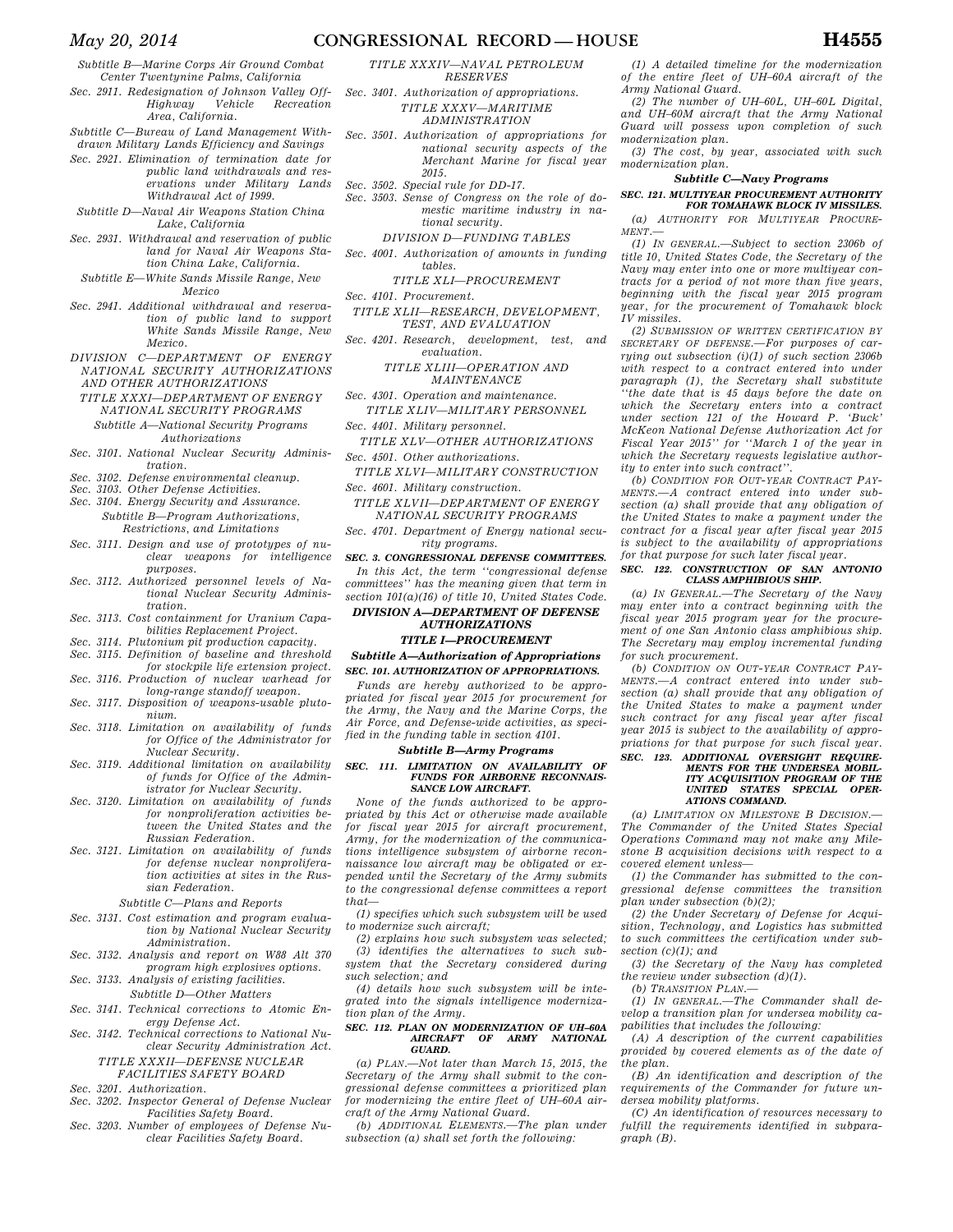*(D) A description of the technology readiness levels of any covered element currently under development as of the date of the plan.* 

*(E) An identification of any potential gaps or projected shortfall in capability, along with steps to mitigate any such gap or shortfall.* 

*(F) Any other matters the Commander determines appropriate.* 

*(2) SUBMISSION.—The Commander shall submit to the congressional defense committees the transition plan under paragraph (1).* 

*(c) CERTIFICATION.—* 

*(1) IN GENERAL.—Except as provided by paragraph (2), the Under Secretary of Defense for Acquisition, Technology, and Logistics shall certify an acquisition strategy for covered elements developed by the Commander if such strategy—* 

*(A) is based on reasonable cost and schedule estimates to execute the product development and production plan;* 

*(B) the technology in the program has been demonstrated in a relevant environment; and* 

*(C) the program complies with all relevant policies, regulations, and directives of the Secretary of Defense.* 

*(2) WAIVER.—The Secretary of Defense may waive the certification requirement in paragraph (1) if the Secretary—* 

*(A) determines that such certification is not in the interests of the United States; and* 

*(B) notifies the congressional defense committees of such determination, including justifications for making the waiver.* 

*(d) REVIEW.—The Secretary of the Navy shall—* 

*(1) review the transition plan under subsection (b)(1) and the acquisition strategy described in subsection (c)(1); and* 

*(2) ensure that the development of requirements for the Navy and the acquisition plans of the Navy take into account such transition plan and acquisition strategy.* 

*(e) DEFINITIONS.—In this section:* 

*(1) The term ''covered element'' means any of the following elements of the undersea mobility acquisition program of the United States Special Operations Command:* 

*(A) The dry combat submersible-light program. (B) The dry combat submersible-medium program.* 

*(C) The next-generation submarine shelter program.* 

*(D) Any new dry combat submersible developed under the undersea mobility acquisition program of the United States Special Operations Command after the date of the enactment of this Act.* 

*(2) The term ''Milestone B approval'' has the meaning given that term in section 2366(e) of title 10, United States Code.* 

*(f) CONFORMING REPEAL.—Section 144 of the National Defense Authorization Act for Fiscal Year 2012 (Public Law 112–81; 125 Stat. 1325) is repealed.* 

#### *SEC. 124. LIMITATION ON AVAILABILITY OF FUNDS FOR MOORED TRAINING SHIP PROGRAM.*

*Of the funds authorized to be appropriated by this Act or otherwise made available for fiscal year 2015 for shipbuilding and construction, Navy, for design, conversion, modification, or construction relating to the moored training ship program of the Navy, not more than 80 percent may be obligated or expended until a period of 30 days has elapsed following the date on which the Secretary of Defense certifies to the congressional defense committees that—* 

*(1) the Chairman of the Joint Requirements Oversight Council has reviewed and approved the need for two additional moored training ships;* 

*(2) the Director of Cost Assessment and Program Evaluation has reviewed and certified the cost estimates of the moored training ship program; and* 

*(3) the Under Secretary of Defense for Acquisition, Technology, and Logistics has reviewed* 

*and approved the budget, schedule, and construction plans for such two additional moored training ships.* 

#### *SEC. 125. LIMITATION ON AVAILABILITY OF FUNDS FOR MISSION MODULES FOR LITTORAL COMBAT SHIP.*

*None of the funds authorized to be appropriated by this Act or otherwise made available for fiscal year 2015 for the procurement of additional mission modules for the Littoral Combat Ship program may be obligated or expended until the Secretary of the Navy submits to the congressional defense committees each of the following:* 

*(1) The Milestone B program goals for cost, schedule, and performance for each increment.* 

*(2) Certification by the Director of Operational Test and Evaluation with respect to the total number for each module type that is required to perform all necessary operational test* $in a$ .

### *SEC. 126. EXTENSION OF LIMITATION ON AVAIL-ABILITY OF FUNDS FOR LITTORAL COMBAT SHIP.*

*Section 124(a) of the National Defense Authorization Act for Fiscal Year 2014 (Public Law 113–66; 127 Stat. 693) is amended by striking ''this Act or otherwise made available for fiscal year 2014'' and inserting ''this Act, the Howard P. 'Buck' McKeon National Defense Authorization Act for Fiscal Year 2015, or otherwise made available for fiscal years 2014 or 2015''.* 

### *Subtitle D—Air Force Programs*

#### *SEC. 131. PROHIBITION ON CANCELLATION OR MODIFICATION OF AVIONICS MOD-ERNIZATION PROGRAM FOR C–130 AIRCRAFT.*

*(a) PROHIBITION.—None of the funds authorized to be appropriated by this Act or otherwise made available for fiscal year 2015 for the Air Force may be used to—* 

*(1) take any action to cancel or modify the avionics modernization program of record for C– 130 aircraft; or* 

*(2) initiate an alternative communication, navigation, surveillance, and air traffic management program for C–130 aircraft that is designed or intended to replace the avionics modernization program described in paragraph (1).* 

*(b) LIMITATION.—Of the funds authorized to be appropriated by this Act or otherwise made available for fiscal year 2015 for operation and maintenance for the Office of the Secretary of the Air Force, not more than 75 percent may be obligated or expended until a period of 15 days has elapsed following the date on which the Secretary of the Air Force certifies to the congressional defense committees that the Secretary has obligated the funds authorized to be appropriated or otherwise made available for fiscal years prior to fiscal year 2015 for the avionics modernization program of record for C–130 aircraft.* 

## *SEC. 132. PROHIBITION ON AVAILABILITY OF FUNDS FOR RETIREMENT OF A–10 AIRCRAFT.*

*(a) PROHIBITION.—None of the funds authorized to be appropriated by this Act or otherwise made available for fiscal year 2015 for the Department of Defense may be obligated or expended to retire A–10 aircraft.* 

*(b) COMPTROLLER GENERAL STUDY.—* 

*(1) STUDY.—The Comptroller General of the United States shall conduct a study evaluating the platforms of the Air Force used, as of the date of the study, to conduct close air support missions.* 

*(2) REPORT.—Not later than 180 days after the date of the enactment of this Act, the Comptroller General shall submit to the congressional defense committees a report on the study under paragraph (1), including—* 

*(A) the cost per airframe carrying out the close air support missions described in such paragraph;* 

*(B) the capabilities of each platform evaluated under such study; and* 

*(C) a determination by the Comptroller General with respect to whether such airframes other than A–10 aircraft are able to successfully carry out such close air support missions.* 

### *SEC. 133. LIMITATION ON AVAILABILITY OF FUNDS FOR RETIREMENT OF U–2 AIRCRAFT.*

*None of the funds authorized to be appropriated by this Act or otherwise made available for fiscal year 2015 for the Department of Defense may be obligated or expended to make significant changes to retire, prepare to retire, or place in storage U–2 aircraft.* 

#### *SEC. 134. LIMITATION ON AVAILABILITY OF FUNDS FOR DIVESTMENT OR TRANS-FER OF KC–10 AIRCRAFT.*

*None of the funds authorized to be appropriated by this Act or otherwise made available for fiscal year 2015 for the Air Force may be obligated or expended during such fiscal year to divest or transfer, or prepare to divest or transfer, KC–10 aircraft.* 

#### *SEC. 135. LIMITATION ON AVAILABILITY OF FUNDS FOR DIVESTMENT OF E–3 AIR-BORNE WARNING AND CONTROL SYSTEM AIRCRAFT.*

*None of the funds authorized to be appropriated by this Act or otherwise made available for fiscal year 2015 for the Department of Defense may be obligated or expended to divest more than four E–3 airborne warning and control system aircraft, or disestablish any units of the active or reserve components associated with such aircraft, until a period of 15 days has elapsed following the date on which the Secretary of the Air Force submits to the congressional defense committees a report consisting of—* 

*(1) a certification that the Secretary is able to meet all priority requirements of the commanders of the combatant commands relating to such aircraft with a planned force of 24 such aircraft; and* 

*(2) a detailed explanation how the Secretary will meet such requirements with such planned force.* 

#### *Subtitle E—Defense-wide, Joint, and Multiservice Matters*

#### *SEC. 141. COMPTROLLER GENERAL REPORT ON F– 35 AIRCRAFT ACQUISITION PRO-GRAM.*

*(a) ANNUAL REPORT.—Not later than April 15, 2015, and each year thereafter until the F–35 aircraft acquisition program enters into full-rate production, the Comptroller General of the United States shall submit to the congressional defense committees a report reviewing such program.* 

*(b) MATTERS INCLUDED.—Each report under subsection (a) shall include the following:* 

*(1) The extent to which the F–35 aircraft acquisition program is meeting cost, schedule, and performance goals.* 

*(2) The progress and results of developmental and operational testing.* 

*(3) The progress of the procurement and manufacturing of F–35 aircraft.* 

*(4) An assessment of any plans or efforts of the Secretary of Defense to improve the efficiency of the procurement and manufacturing of F–35 aircraft.* 

#### *TITLE II—RESEARCH, DEVELOPMENT, TEST, AND EVALUATION*

### *Subtitle A—Authorization of Appropriations SEC. 201. AUTHORIZATION OF APPROPRIATIONS.*

*Funds are hereby authorized to be appropriated for fiscal year 2015 for the use of the Department of Defense for research, development, test, and evaluation as specified in the funding table in section 4201.* 

#### *Subtitle B—Program Requirements, Restrictions, and Limitations*

#### *SEC. 211. PRELIMINARY DESIGN REVIEW OF PRES-IDENTIAL AIRCRAFT RECAPITALIZA-TION PROGRAM.*

*The milestone decision authority (as defined in section 2366b(g) of title 10, United States*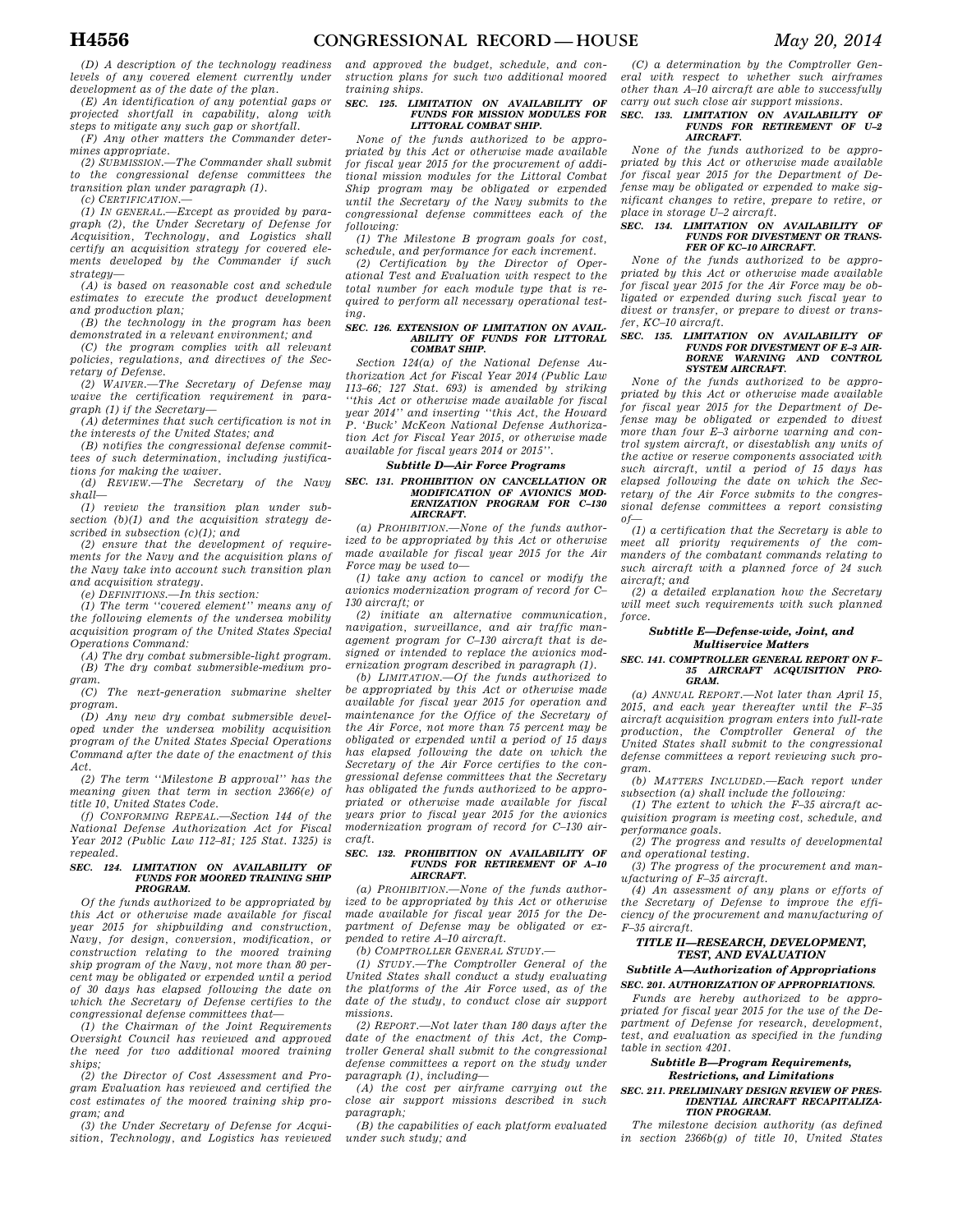*Code) may not make a waiver under section 2366b(d) of title 10, United States Code, with respect to the presidential aircraft recapitalization program of the Air Force.* 

## *SEC. 212. LIMITATION ON AVAILABILITY OF FUNDS FOR ARMORED MULTI-PUR-POSE VEHICLE PROGRAM.*

*(a) LIMITATION.—Of the funds authorized to be appropriated by this Act or otherwise made available for fiscal year 2015 for research, development, test, and evaluation, Army, for the armored multi-purpose vehicle program, not more than 80 percent may be obligated or expended until the date on which the Secretary of the Army submits to the congressional defense committees the report under subsection (b)(1).* 

*(b) REPORT.—* 

*(1) IN GENERAL.—Not later than March 1, 2015, the Secretary of the Army shall submit to the congressional defense committee a report on the armored multi-purpose vehicle program.* 

*(2) MATTERS INCLUDED.—The report under paragraph (1) shall include the following:* 

*(A) An identification of the existing capability gaps of the M–113 family of vehicles assigned, as of the date of the report, to units outside of combat brigades.* 

*(B) An identification of the mission roles that are in common between—* 

*(i) such vehicles assigned to units outside of combat brigades; and* 

*(ii) the vehicles examined in the armor brigade combat team during the armored multi-purpose vehicle analysis of alternatives.* 

*(C) The estimated timeline and the rough order of magnitude of funding requirements associated with complete M–113 family of vehicles divestiture within the units outside of combat brigades and the risk associated with delaying the replacement of such vehicles.* 

*(D) A description of the requirements for force protection, mobility, and size, weight, power, and cooling capacity for the mission roles of M– 113 family of vehicles assigned to units outside of combat brigades.* 

*(E) A discussion of the mission roles of the M– 113 family of vehicles assigned to units outside of combat brigades that are comparable to the mission roles of the M–113 family of vehicles assigned to armor brigade combat teams.* 

*(F) A discussion of whether a one-for-one replacement of the M–113 family of vehicles assigned to units outside of combat brigades is likely.* 

*(G) With respect to mission roles, a discussion of any substantive distinctions that exist in the capabilities of the M–113 family of vehicles that are needed based on the level of the unit to which the vehicle is assigned (not including combat brigades).* 

*(H) A discussion of the relative priority of fielding among the mission roles.* 

*(I) An assessment for the feasibility of incorporating medical wheeled variants within the armor brigade combat teams.* 

### *SEC. 213. LIMITATION ON AVAILABILITY OF FUNDS FOR UNMANNED CARRIER-LAUNCHED AIRBORNE SURVEIL-LANCE AND STRIKE SYSTEM.*

*(a) LIMITATION.—None of the funds authorized to be appropriated by this Act or otherwise made available for fiscal year 2015 for research, development, test, and evaluation, Navy, for the unmanned carrier-launched airborne surveillance and strike system may be obligated or expended to award a contract for air vehicle segment development until a period of 15 days has elapsed following the date on which the Secretary of Defense submits the report under subsection (b).* 

*(b) REPORT.—Not later than December 31, 2014, the Secretary of Defense shall submit to the congressional defense committees a report that—* 

*(1) certifies that a review of the requirements for air vehicle segments of the unmanned carrier-launched surveillance and strike system is complete; and* 

#### *(2) includes the results of such review. SEC. 214. LIMITATION ON AVAILABILITY OF FUNDS FOR AIRBORNE RECONNAIS-SANCE SYSTEMS.*

*(a) LIMITATION.—Of the funds authorized to be appropriated by this Act or otherwise made available for fiscal year 2015 for research, development, test, and evaluation, Air Force, for imaging and targeting support of airborne reconnaissance systems, not more than 25 percent may be obligated or expended until the date on which the Secretary of the Air Force submits to the appropriate congressional committees—* 

*(1) a detailed plan regarding using such funds for such purpose during fiscal year 2015; and* 

*(2) a strategic plan for the funding of advanced airborne reconnaissance technologies supporting manned and unmanned systems.* 

*(b) APPROPRIATE CONGRESSIONAL COMMITTEES DEFINED.—In this section, the term ''appropriate congressional committees'' means—* 

*(1) the congressional defense committees; and (2) the Permanent Select Committee on Intelligence of the House of Representatives and the Select Committee on Intelligence of the Senate.* 

#### *SEC. 215. LIMITATION ON AVAILABILITY OF FUNDS FOR WEATHER SATELLITE FOLLOW-ON SYSTEM.*

*(a) MANIFEST.—The Secretary of the Air Force shall—* 

*(1) place the last remaining satellite of the defense meteorological satellite program on the launch manifest for the evolved expendable launch vehicle program; and* 

*(2) establish an additional launch, for acquisition during fiscal year 2015, under the evolved expendable launch vehicle program using full and open competition among certified providers.* 

*(b) LIMITATION.—Of the funds authorized to be appropriated by this Act or otherwise made available for fiscal year 2015 for research, development, test, and evaluation, Air Force, for the weather satellite follow-on system, not more than 25 percent may be obligated or expended until the date on which the Secretary of the Air Force submits to the congressional defense committees the plan under subsection (c).* 

*(c) PLAN REQUIRED.—The Secretary of the Air Force shall develop a plan to meet the meteorological and oceanographic collection requirements of the Joint Requirements Oversight Council. The plan shall include the following:* 

*(1) How the Secretary will launch and use existing assets of the defense meteorological satellite program.* 

*(2) How the Secretary will use other sources of data, such as civil, commercial satellite weather data, and international partnerships, to meet such requirements.* 

*(3) An explanation of the relevant costs and schedule.* 

*(4) The requirements of the weather satellite follow-on system.* 

### *SEC. 216. LIMITATION ON AVAILABILITY OF FUNDS FOR SPACE-BASED INFRARED SYSTEMS SPACE DATA EXPLOI-TATION.*

*Of the funds authorized to be appropriated by this Act or otherwise made available for fiscal year 2015 for research, development, test, and evaluation, Air Force, for data exploitation under the space-based infrared systems, not more than 50 percent may be obligated or expended until the date on which the Secretary of the Air Force submits to the congressional defense committees certification that—* 

*(1) such funds will be used in support of data exploitation of the current space-based infrared systems program of record, including the scanning and staring sensor; or* 

*(2) the data from such program of record, including such scanning and starring sensor, is being fully exploited and no further efforts are warranted.* 

### *SEC. 217. LIMITATION ON AVAILABILITY OF FUNDS FOR HOSTED PAYLOAD AND WIDE FIELD OF VIEW TESTBED OF THE SPACE-BASED INFRARED SYS-TEMS.*

*(a) LIMITATION.—Of the funds authorized to be appropriated by this Act or otherwise made available for fiscal year 2015 for research, development, test, and evaluation, Air Force, for the hosted payload and wide field of view testbed of the space-based infrared systems program, not more than 50 percent may be obligated or expended on alternative approaches to the program of record of such program until—* 

*(1) the completion of the ongoing analysis of alternatives for such program of record; and* 

*(2) a period of 60 days has elapsed following the date on which the Secretary of the Air Force and the Commander of the United States Strategic Command jointly provide to the appropriate congressional committees a briefing on the findings and recommendations of the Secretary and Commander under such analysis of alternatives, including the cost evaluation of the Director of Cost Assessment and Program Evaluation.* 

*(b) EXCEPTION.—The limitation in subsection (a) shall not apply to efforts to examine and develop technology insertion opportunities for the program of record specified in subsection (a).* 

*(c) APPROPRIATE CONGRESSIONAL COMMITTEES DEFINED.—In this section, the term ''appropriate congressional committees'' means the following:* 

*(1) The congressional defense committees.* 

*(2) The Permanent Select Committee on Intelligence of the House of Representatives.* 

*(3) The Select Committee on Intelligence of the Senate.* 

*SEC. 218. LIMITATION ON AVAILABILITY OF FUNDS FOR PROTECTED TACTICAL DEMONSTRATION AND PROTECTED MILITARY SATELLITE COMMUNICA-TIONS TESTBED OF THE ADVANCED EXTREMELY HIGH FREQUENCY PRO-GRAM.* 

*(a) LIMITATION.—Of the funds authorized to be appropriated by this Act or otherwise made available for fiscal year 2015 for research, development, test, and evaluation, Air Force, for the protected tactical demonstration and protected military satellite communications testbed of the advanced extremely high frequency program, not more than 50 percent may be obligated or expended on alternative approaches to the program of record for such program until—* 

*(1) the completion of the ongoing analysis of alternatives for such program of record; and* 

*(2) a period of 60 days has elapsed following the date on which the Secretary of the Air Force and the Commander of the United States Strategic Command jointly provide to the congressional defense committees a briefing on the findings and recommendations of the Secretary and Commander under such analysis of alternatives, including the cost evaluation of the Director of Cost Assessment and Program Evaluation.* 

*(b) EXCEPTION.—The limitation in subsection (a) shall not apply to efforts to examine and develop technology insertion opportunities for the program of record specified in subsection (a).* 

### *Subtitle C—Other Matters*

#### *SEC. 221. REVISION TO THE SERVICE REQUIRE-MENT UNDER THE SCIENCE, MATHE-MATICS, AND RESEARCH FOR TRANS-FORMATION DEFENSE EDUCATION PROGRAM.*

*Subparagraph (B) of section 2192a(c)(1) of title 10, United States Code, is amended to read as follows:* 

*''(B) in the case of a person not an employee of the Department of Defense, the person shall enter into a written agreement to accept and continue employment for the period of obligated service determined under paragraph (2)—* 

*''(i) with the Department of Defense; or* 

*''(ii) with a public or private entity or organization outside the Department if the Secretary of Defense determines that employment of the*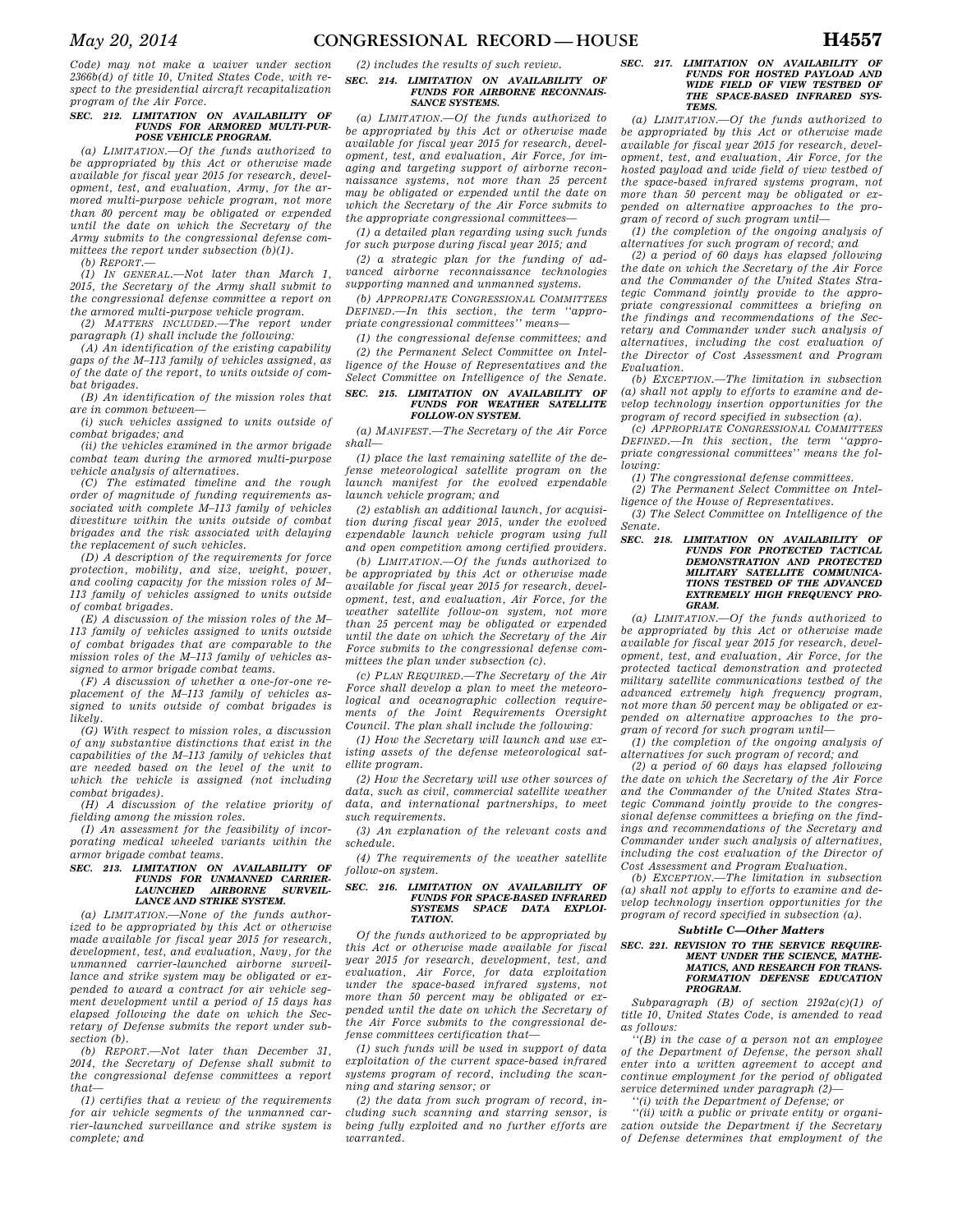*person with such entity or organization for the purpose of such obligated service would provide a benefit to the Department.''.* 

### *SEC. 222. REVISION OF REQUIREMENT FOR AC-QUISITION PROGRAMS TO MAINTAIN DEFENSE RESEARCH FACILITY RECORDS.*

*(a) REVISION OF FUNCTIONS OF DEFENSE RE-SEARCH FACILITIES.—Subsection (b) of section 2364 of title 10, United States Code, is amended—* 

*(1) in paragraph (3), by adding ''and'' after the semicolon;* 

*(2) in paragraph (4)—* 

*(A) by adding ''and issue'' between ''position'' and ''papers'';* 

*(B) by striking ''combatant commands'' and inserting ''components of the Department of Defense''; and* 

*(C) by striking ''; and'' and inserting a period; and* 

*(3) by striking paragraph (5).* 

*(b) DEFINITIONS.—Subsection (c) of such section is amended to read as follows:* 

*''(c) DEFENSE RESEARCH FACILITY DEFINED.— In this section, the term 'defense research facility' means a Department of Defense facility which performs or contracts for the performance of—* 

*''(1) basic research; or* 

*''(2) applied research known as exploratory development.''.* 

### *SEC. 223. MODIFICATION TO COST-SHARING RE-QUIREMENT FOR PILOT PROGRAM TO INCLUDE TECHNOLOGY PROTEC-TION FEATURES DURING RESEARCH AND DEVELOPMENT OF CERTAIN DE-FENSE SYSTEMS.*

*Section 243(b) of the Ike Skelton National Defense Authorization Act for Fiscal Year 2011 (10 U.S.C. 2358 note) is amended in the matter following paragraph (2) by striking ''at least onehalf of the cost of such activities'' and inserting ''an appropriate share of the cost of such activities, as determined by the Secretary''.* 

### *TITLE III—OPERATION AND MAINTENANCE*

#### *Subtitle A—Authorization of Appropriations SEC. 301. OPERATION AND MAINTENANCE FUND-ING.*

*Funds are hereby authorized to be appropriated for fiscal year 2015 for the use of the Armed Forces and other activities and agencies of the Department of Defense for expenses, not otherwise provided for, for operation and maintenance, as specified in the funding table in section 4301.* 

*Subtitle B—Energy and Environment* 

### *SEC. 311. ELIMINATION OF FISCAL YEAR LIMITA-TION ON PROHIBITION OF PAYMENT OF FINES AND PENALTIES FROM THE ENVIRONMENTAL RESTORA-TION ACCOUNT, DEFENSE.*

*Section 2703(f) of title 10, United States Code, is amended—* 

*(1) by striking ''for fiscal years 1995 through 2010,''; and* 

*(2) by striking ''for fiscal years 1997 through 2010''.* 

### *SEC. 312. BIANNUAL CERTIFICATION BY COM-MANDERS OF THE COMBATANT COM-MANDS RELATING TO THE PROHIBI-TION ON THE DISPOSAL OF WASTE IN OPEN-AIR BURN PITS.*

*Paragraph (2) of subsection (a) of section 317 of the National Defense Authorization Act for Fiscal Year 2010 (Public Law 111–84; 10 U.S.C. 2701 note) is amended to read as follows:* 

*''(2) COMPLIANCE.—* 

*''(A) CERTIFICATION OF COMPLIANCE.—Except as provided under subparagraph (B), the commander of each combatant command that is engaged in a contingency operation shall submit to the Committees on Armed Services of the Senate and House of Representatives biannual certifications that covered waste under the jurisdiction of the commander has not been disposed of in violation of the regulations prescribed pur-*

*suant to paragraph (1) during the period covered by the certification.* 

*''(B) NOTICE OF NONCOMPLIANCE.—If a commander determines that certification cannot be made under subparagraph (A) because, with respect to covered waste under the jurisdiction of the commander, no alternative disposal method was feasible for an open-air burn pit pursuant to regulations prescribed under paragraph (1), the commander shall notify the Secretary of Defense of such determination and the Secretary shall—* 

*''(i) not later than 30 days after such determination is made, submit to the Committees on Armed Services of the Senate and House of Representatives notice of such determination, including the circumstances, reasoning, and methodology that led to such determination; and* 

*''(ii) after notice is given under clause (i), for each subsequent 180-day-period during which covered waste is disposed of in the open-air burn pit covered by such notice, submit to the Committees on Armed Services of the Senate and House of Representatives the justifications of the Secretary for continuing to operate such open-air burn pit.''.* 

#### *SEC. 313. EXCLUSIONS FROM DEFINITION OF*   $"CHEMICAL$  SUBSTANCE" *TOXIC SUBSTANCES CONTROL ACT AND REPORT ON LEAD AMMUNITION.*

*(a) IN GENERAL.—Section 3(2)(B)(v) of the Toxic Substances Control Act (15 U.S.C.*   $2602(2)(B)(v)$  is amended by striking ", and" *and inserting ''and any component of such an article (including, without limitation, shot, bullets and other projectiles, propellants when manufactured for or used in such an article, and primers), and''.* 

*(b) ASSESSMENT AND REPORT.—Not later than September 30, 2015, the Secretary of the Army, in consultation with the Secretaries of the other military departments, shall submit to the congressional defense committees a report containing the results of an assessment conducted by the Secretary of each of the following:* 

*(1) The total costs associated with the procurement of non-lead alternatives for small arms, broken down by type.* 

*(2) The total costs associated with the qualification of non-lead alternatives for small arms, broken down by type.* 

*(3) An assessment of the extent to which nonlead variants of ammunition exist for small arms, and to the extent such variants exist, the extent to which such variants meet service requirements and specifications.* 

## *SEC. 314. EXEMPTION OF DEPARTMENT OF DE-FENSE FROM ALTERNATIVE FUEL PROCUREMENT REQUIREMENT.*

*Section 526 of the Energy Independence and Security Act of 2007 (Public Law 110–140; 42 U.S.C. 17142) is amended by adding at the end the following: ''This section shall not apply to the Department of Defense.''.* 

#### *SEC. 315. CONGRESSIONAL NOTICE OF BULK PUR-CHASE OF ALTERNATIVE FUELS FOR OPERATIONAL USE.*

*Not later than 60 days before making a bulk purchase of alternative fuels intended for operational use, the Secretary of Defense shall submit to the congressional defense committees notice of the intent to make such a purchase. Such notice shall include the total quantity of fuel, the cost, and the type of funding intended to be used to make the purchase.* 

#### *SEC. 316. LIMITATION ON PROCUREMENT OF BIOFUELS.*

*(a) IN GENERAL.—Except as provided in subsection (b), none of the amounts authorized to be appropriated by this Act or otherwise made available for the Department of Defense may be used to purchase or produce biofuels until the earlier of the following dates:* 

*(1) The date on which the cost of the biofuel is equal to the cost of conventional fuels purchased by the Department.* 

*(2) The date on which the Budget Control Act of 2011 (Public Law 112–25), and the sequestra-* *tion in effect by reason of such Act, are no longer in effect.* 

*(b) EXCEPTIONS.—The limitation under subsection (a) shall not apply to biofuels purchased—* 

*(1) in limited quantities necessary to complete test and certification; or* 

*(2) for the biofuel research and development efforts of the Department.* 

## *SEC. 317. LIMITATION ON PLAN, DESIGN, REFUR-BISHING, OR CONSTRUCTION OF BIOFUELS REFINERIES.*

*The Secretary of Defense may not enter into a contract for the planning, design, refurbishing, or construction of a biofuels refinery any other facility or infrastructure used to refine biofuels unless such planning, design, refurbishing, or construction is specifically authorized by law.* 

### *Subtitle C—Logistics and Sustainment*

#### *SEC. 321. ADDITIONAL REQUIREMENT FOR STRA-TEGIC POLICY ON PREPOSITIONING OF MATERIEL AND EQUIPMENT.*

*Section 2229(a)(1) of title 10, United States Code, is amended by inserting ''support for crisis response elements,'' after ''service requirements,''.* 

### *SEC. 322. COMPTROLLER GENERAL REPORTS ON DEPARTMENT OF DEFENSE PREPOSITIONING STRATEGIC POL-ICY AND PLAN FOR PREPOSITIONED STOCKS.*

*Subsection (c) of section 321 of the National Defense Authorization Act for Fiscal Year 2014 (Public Law 113–66) is amended to read as follows:* 

*''(c) COMPTROLLER GENERAL REPORTS.—* 

*''(1) INITIAL REPORT.—Not later than 180 days after the date of the enactment of this Act, the Comptroller General of the United States shall review the implementation plan submitted under subsection (b) and the prepositioning strategic policy required under section 2229(a) of title 10, United States Code, as amended by subsection (a), and submit to the congressional defense committees a report describing the findings of such review and including any additional information relating to the prepositioning strategic policy and plan that the Comptroller General determines appropriate.* 

*''(2) FOLLOW-UP REPORTS.—Following the submittal of the initial report required under paragraph (1), the Comptroller General shall conduct annual reviews, for each of the subsequent three years, of the progress of the Department of Defense in implementing the strategic policy and the Department plan for prepositioned stocks, and submit to the congressional defense committees a report containing an assessment of such progress, including any additional information related to the management of prepositioned stocks that the Comptroller General determines appropriate.''.* 

#### *SEC. 323. PILOT PROGRAM ON PROVISION OF LO-GISTIC SUPPORT FOR THE CONVEY-ANCE OF EXCESS DEFENSE ARTI-CLES TO ALLIED FORCES.*

*(a) IN GENERAL.—The Secretary of Defense may establish a pilot program to provide logistic support for the conveyance of excess defense articles to allied forces participating in bilateral or multilateral training activities with the Armed Forces of the United States.* 

*(b) LIMITATION.—In carrying out the pilot program under this section, the Secretary may only provide logistic support—* 

*(1) in accordance with the Arms Export Control Act and other relevant export control laws of the United States;* 

*(2) in accordance with section 516(c)(2) of the Foreign Assistance Act of 1961 (22 U.S.C. 2321j); (3) in direct support of training activities—* 

*(A) carried out in support of a contingency operation or a noncombat operation (including an operation in support of the provision of humanitarian or foreign disaster assistance, a country stabilization operation, or a peacekeeping operation under chapter VI or VII of the Charter of the United Nations); or*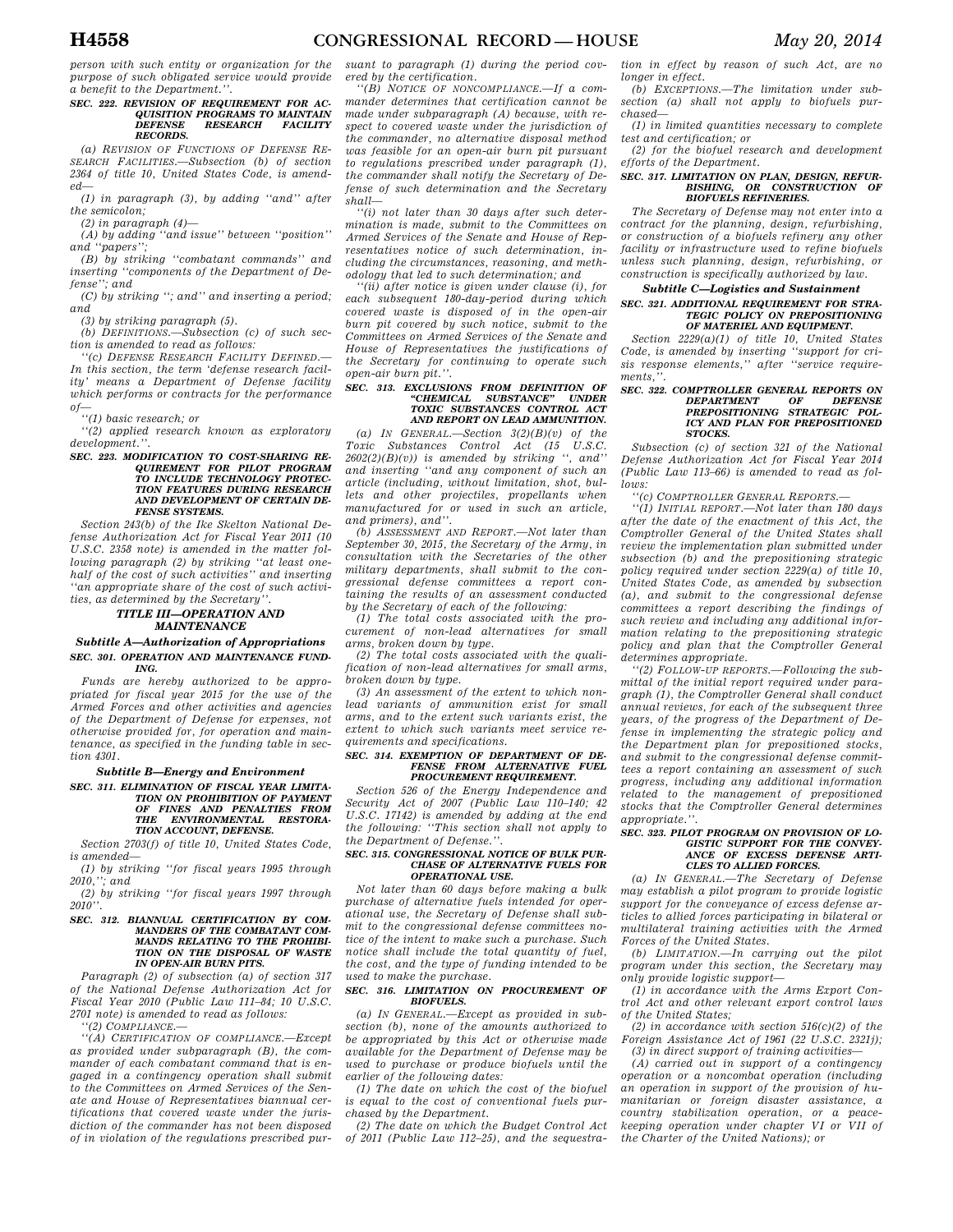*(B) if the Secretary determines that the provision of such support is in the best interest of the Armed Forces of the Unites States.* 

*(c) LIMITATION.—The total value of logistic support provided under subsection (a)(1) in any fiscal year may not exceed \$10,000,000.* 

*(d) TERMINATION.—The authority to carry out the pilot program under this section shall terminate on September 30, 2016.* 

*(e) REPORT.—Not later than December 31 of each year during which the Secretary carried out a pilot program under this section, the Secretary shall submit to the Committee on Armed Services and the Committee on Foreign Relations of the Senate and the Committee on Armed Services and the Committee on Foreign Affairs of the House of Representatives a report on the pilot program under this section during the fiscal year preceding the fiscal year during which the report is submitted. Each such report shall contain each of the following for the fiscal year covered by the report:* 

*(1) Each nation for which logistic support was provided under the pilot program.* 

*(2) For each such nation, a description of the type and value of logistic support, and the excess defense article or articles conveyed.* 

*(f) DEFINITIONS.—In this section:* 

*2321j).* 

*(1) The term ''logistics support'' means—* 

*(A) the use of military transportation and cargo-handling assets, including aircraft; (B) materiel support in the form of fuel, petro-*

*leum, oil, or lubricants; and (C) commercially contracted transportation.* 

*(2) The term ''excess defense article'' has the meaning given such term in section 516(c)(2) of the Foreign Assistance Act of 1961 (22 U.S.C.* 

#### *Subtitle D—Reports*

*SEC. 331. REPEAL OF ANNUAL REPORT ON DE-PARTMENT OF DEFENSE OPERATION AND FINANCIAL SUPPORT FOR MILI-TARY MUSEUMS.* 

*(a) IN GENERAL.—Section 489 of title 10, United States Code, is repealed.* 

*(b) CLERICAL AMENDMENT.—The table of sections at the beginning of chapter 23 of such title is amended by striking the item relating to section 489.* 

#### *SEC. 332. REPORT ON ENDURING REQUIREMENTS AND ACTIVITIES CURRENTLY FUND-ED THROUGH AMOUNTS AUTHOR-IZED TO BE APPROPRIATED FOR OVERSEAS CONTINGENCY OPER-ATIONS.*

*(a) REPORT REQUIRED.—Not later than the date of the submission of the President's budget for a fiscal year under section 1105 of title 31, United States Code, for fiscal year 2016, the Secretary of Defense shall submit to the congressional defense committees a report that includes each of the following:* 

*(1) A list of enduring mission requirements, equipping, training, sustainment, and other operation and maintenance activities of the military departments, combat support agencies, and Department of Defense that are funded through amounts authorized to be appropriated for overseas contingency operations.* 

*(2) The amounts appropriated for fiscal year 2014 for the activities described in paragraph (1).* 

*(3) The amounts provided in the budget for fiscal year 2015 submitted to Congress by the President under section 1105(a) of title 31, United States Code.* 

*(4) A three-year plan to migrate the requirements and activities on the list described in paragraph (1) to be funded other than through amounts authorized to be appropriated for overseas contingency operations.* 

*(b) DEFINITION OF ENDURING.—For purposes of this section, the term ''enduring'' means planned to continue to exist beyond the last day of the period covered by the future-years defense program under section 221 of title 10, United States Code, in effect as of the date of the enactment of this Act.* 

### *SEC. 333. ARMY ASSESSMENT OF THE REGION-ALLY ALIGNED FORCE.*

*At the same time as the President transmits to Congress the budget for fiscal 2016 year under section 1105 of title 31, United States Code, the Secretary of the Army shall submit to the congressional defense committees an assessment of how the Army has—* 

*(1) captured and incorporated lessons learned through the initial employment of the regionally aligned force in the United States Africa Command area of responsibility;* 

*(2) institutionalized and improved predeployment training;* 

*(3) improved the coordination of activities between special operations forces, Army regionally aligned units, contractors of the Department of State, contractors of the Department of Defense, the geographic combatant commands, the Joint Staff, and international partners;* 

*(4) accounted for all the various funding streams used to fund regionally aligned force activities, including the amount of funds expended from each account;* 

*(5) assessed the impacts associated with longterm commitments of regionally aligned forces to meet security cooperation requirements;* 

*(6) maintained high levels of core mission readiness while supporting geographic combatant commander requirements through regionally aligned force activities;* 

*(7) planned for expansion of the regionally aligned force model; and* 

*(8) planned to retain regional expertise within units habitually aligned to a specific region.* 

#### *SEC. 334. REPORT ON IMPACTS OF FUNDING RE-DUCTIONS ON MILITARY READINESS.*

*(a) REPORT REQUIRED.—Not later than 30 days after the date of the enactment of this Act, the Under Secretary of Defense (Comptroller) shall report to the congressional defense committees on the readiness and cost impacts, both immediate and long-term, for the military services, the Office of the Secretary of Defense, the Joint Chiefs of Staff, and the Defense Agencies, of the reductions in funding required in section 4301 of this Act. Such report shall address each of the following categories:* 

*(1) Reduction in contracts for Other Services, including—* 

*(A) impacts on mission execution and effectiveness* 

*(B) subsistence and support of persons, including submarine galley maintenance in support of the Navy fleets;* 

*(C) the credentialing of health, legal, engineering, and acquisition professionals, including licenses, certifications, and national board examinations;* 

*(D) continuing education for military service members and their families, including tuition assistance and completion of graduate degrees, including correspondence courses;* 

*(E) scholarships, instructor pay, and textbooks for Reserve Officer Training Corps and Junior Reserve Officer Training Corps programs;* 

*(F) installation family support programs;* 

*(G) general training, including training outside normal occupational specialties such as cultural and language training for deploying forces;* 

*(H) physical fitness services;* 

*(I) the annual audit of financial records and annual review of acquisition programs;* 

*(J) drivers for security details;* 

*(K) foreign national indirect hires;* 

*(L) port visit costs and port visit security;* 

*(M) Defense Travel System afloat support; (N) engineering readiness assessment teams;* 

*(O) sexual assault and suicide prevention and response programs;* 

*(P) student meal programs and educational assistance purchases;* 

*(Q) employer support to the National Guard and Reserve;* 

*(R) Yellow Ribbon Reintegration Program; and* 

*(S) network programming activities, database sustainment, and improvement.* 

*(2) Reductions in contracts for facility sustainment, restoration, and modernization, including—* 

*(A) impacts to mission execution and effectiveness;* 

*(B) impacts to life, health and safety, including fire and emergency services;* 

*(C) impacts to training;* 

*(D) deferrals of repairs or upgrades to mission-critical infrastructure, including roads, electrical systems, heating and air conditioning systems, and buildings;* 

*(E) deferrals of repairs or upgrades to airfield runways, taxiways and aprons;* 

*(F) installation security through the deferrals of repairs, replacements or reconfigurations of gates or other installation security components;* 

*(G) base operations due to deferral of facility renovations, consolidations, conversions, or* 

*demolitions;* 

*(H) operation of dining facilities; (I) utility privatization;* 

*(J) deferrals of repair and renovation of barracks;* 

*(K) facilities engineering services;* 

*(L) dredging of navigation channels;* 

*(M) execution of the minimum six percent capital investment program required under section 2476 of title 10, United States Code; and* 

*(N) maintenance, repairs, and modernization of Department of Defense dependent schools in Europe and the Pacific and defense domestic dependent elementary schools.* 

*(3) Reductions in civilian personnel, including—* 

*(A) mission execution and effectiveness;* 

*(B) the ability to recruit, hire, and train civilian employees;* 

*(C) the cost of overtime that will be generated as a result of unfilled civilian personnel billets;* 

*(D) the morale of the civilian workforce; and (E) the ability to execute reductions in force within the fiscal year.* 

*(4) Reductions in unobligated balances of prior-year funding, including:* 

*(A) mission execution and effectiveness; and* 

*(B) the ability to execute reductions within the fiscal year.* 

*(5) Any other information that the Under Secretary determines is relevant to enhancing the committees' understanding of the impacts of the required reductions in funding.* 

*(b) FORM OF REPORT.—The Comptroller General may report to the congressional defense committees, as required by subsection (a), either by providing a briefing or a written report.* 

#### *Subtitle E—Limitations and Extensions of*

## *Authority SEC. 341. LIMITATION ON AUTHORITY TO ENTER INTO A CONTRACT FOR THE SUSTAINMENT, MAINTENANCE, RE-PAIR, OR OVERHAUL OF THE F117*

*ENGINE. The Secretary of the Air Force may not enter into a contract for the sustainment, maintenance, repair, or overhaul of the F117 engine until the Under Secretary of Defense for Acquisition, Technology, and Logistics certifies to the congressional defense committees that the Secretary of the Air Force has structured the contract in such a way that provides the Secretary of the Air Force the required insight into all aspects of F117 system, subsystem, components, and subcomponents regarding historical usage rates, cost, price, expected and actual servicelife, and supply chain management data sufficient to determine that the Secretary of the Air Force is paying a fair and reasonable price for F117 sustainment, maintenance, repair, and overhaul as compared to the PW2000 commercial-derivative engine sustainment price for sustainment, maintenance, repair, and overhaul in the private sector. The Secretary may waive the limitation in the preceding sentence to enter into a contract if the Secretary determines that such a waiver is in the interest of national security.*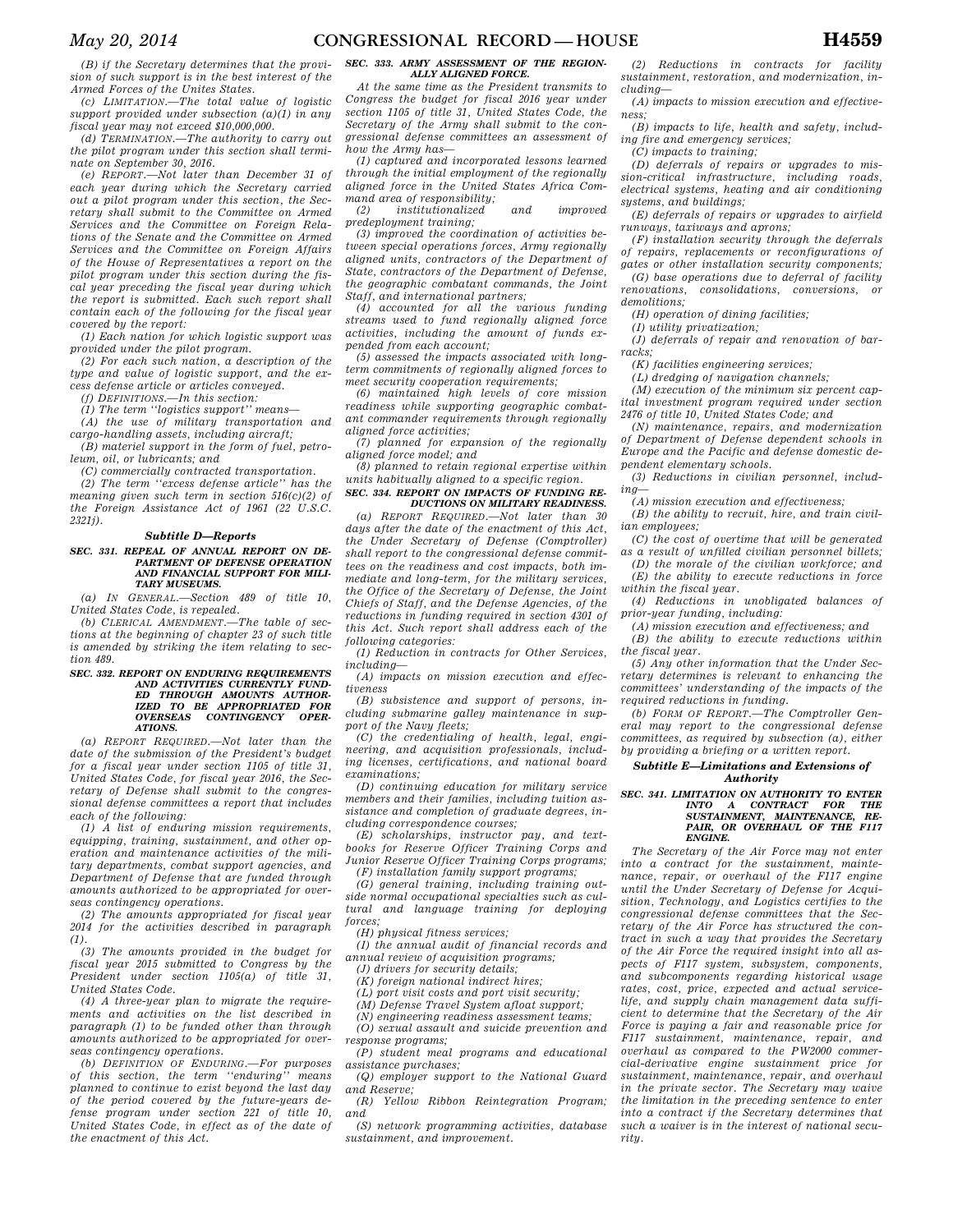#### *Subtitle F—Other Matters*

#### *SEC. 351. CLARIFICATION OF AUTHORITY RELAT-ING TO PROVISION OF INSTALLA-TION-SUPPORT SERVICES THROUGH*   $\emph{INTERGOVERNMENTAL}$ *AGREEMENTS.*

*(i) TRANSFER OF SECTION 2336 TO CHAPTER 159.—* 

*(1) TRANSFER AND REDESIGNATION.—Section 2336 of title 10, United States Code, is transferred to chapter 159 of such title, inserted after section 2678, and redesignated as section 2679.* 

*(2) REVISED SECTION HEADING.—The heading of such section, as so transferred and redesignated, is amended to read as follows:* 

#### *''§ 2679. Installation-support services: intergovernmental support agreements''.*

*(b) CLARIFYING AMENDMENTS.—Such section, as so transferred and redesignated, is further amended—* 

*(1) in subsection (a)—* 

*(A) in paragraph (1), by striking ''The Secretary concerned'' and inserting ''Notwithstanding any other provision of law, the Secretary concerned''; and* 

*(B) in paragraph (2)—* 

*(i) by striking ''Notwithstanding any other provision of law, an'' and inserting ''An'';* 

*(ii) by striking subparagraph (A); and* 

*(iii) by redesignating subparagraphs (B) and (C) as subparagraphs (A) and (B) respectively; and* 

*(2) by adding at the end of subsection (e) the following new paragraph:* 

*''(4) The term 'intergovernmental support agreement' means a legal instrument reflecting a relationship between the Secretary concerned and a State or local government that contains such terms and conditions as the Secretary concerned considers appropriate for the purposes of this section and necessary to protect the interests of the United States.''.* 

*(c) CLERICAL AMENDMENTS.—* 

*(1) The table of sections at the beginning of chapter 137 of such title is amended by striking the item relating to section 2336.* 

*(2) The table of sections at the beginning of chapter 159 of such title is amended by inserting after the item relating to section 2678 the following new item:* 

*''2679. Installation-support Services: intergovernmental support agreements.''.* 

#### *SEC. 352. SENSE OF CONGRESS ON ACCESS TO TRAINING RANGES WITHIN UNITED STATES PACIFIC COMMAND AREA OF RESPONSIBILITY.*

*(a) FINDINGS.—Congress makes the following findings:* 

*(1) Reliable access to military training ranges is an essential component of military readiness. (2) The training opportunities provided by* 

*military training ranges are critical to maintaining the technical and operational superiority of the Armed Forces.* 

*(3) The 2014 Quadrennial Defense Review states that the operational readiness of the Armed Forces hinges on unimpeded access to land, air, and sea training and test space.* 

*(4) The 2014 Quadrennial Defense Review states that United States forces in the Asia-Pacific region ''will resume regular bilateral and multilateral training exercises, pursue increased training opportunities to improve capabilities and capacity of partner nations, as well as support humanitarian, disaster relief, counterterrorism, and other operations that contribute to the stability of the region''.* 

*(5) A number of critical military training ranges, including the Pohakuloa Training Center in Hawaii, are located within the United States Pacific Command area of responsibility providing units from all the military services, as well as allied and partner militaries with realistic joint and combined arms training opportunities.* 

*(6) Due to the ''tyranny of distance'' in the Asia-Pacific region, there are significant chal-*

*lenges in transporting equipment and personnel to the various military training ranges within the United States Pacific Command area of responsibility.* 

*(7) The Department of Defense continues a number of efforts aimed at preserving military training ranges, while also minimizing the environmental effects of training activities.* 

*(8) The Department of Defense has a variety of authorities that may be used to mitigate encroachment on military testing and training missions.* 

*(b) SENSE OF CONGRESS.—In light of the findings specified in subsection (a), it is the sense of Congress that the Secretary of Defense should—* 

*(1) ensure that members of the Armed Forces continue to have reliable access to military training ranges;* 

*(2) optimize the use of multilateral, joint training facilities overseas in order to increase readiness and interoperability with allies and partners of the United States;* 

*(3) utilize a full range of assets, including both air- and sea-based assets, including inactive Joint High Speed Vessels, to improve accessibility to military training areas within the United States Pacific Command area of responsibility;* 

*(4) provide stable budget authority for longterm investments in range and test center infrastructure to lower the cost of access to the ranges and training centers;* 

*(5) take appropriate action to identify and leverage existing authorities and programs, as well as work with State and municipalities to leverage their authorities, to mitigate encroachment or other challenges that have the potential to impact future access or operations on military training ranges;* 

*(6) maximize the use of the United States Pacific Command training ranges, including Pohakuloa Training Center in Hawaii, by the military departments and increase the use of such training ranges for bilateral and multilateral exercises with regional allies and partners; and* 

*(7) take appropriate action to leverage existing authorities and programs, as well as work with local governments to leverage their authorities, to address any challenges that have the potential to impede future access to or operations on military training ranges.* 

#### *SEC. 353. MANAGEMENT OF CONVENTIONAL AM-MUNITION INVENTORY.*

*(a) CONSOLIDATION OF DATA.—Not later than 90 days after the date of the enactment of this Act, the Under Secretary of Defense for Acquisition, Technology, and Logistics, in conjunction with the Secretaries of the Army, Air Force, and Navy, shall issue Department-wide guidance and designate an authoritative database on conventional ammunition. Not later than 90 days after the date of the enactment of this Act, the Under Secretary shall notify the congressional defense committees on what database has been designated under this subsection.* 

*(b) ANNUAL REPORT.—The Secretary of the Army will include in its annual ammunition inventory reports information on all available ammunition for use during the redistribution process, including ammunition that was unclaimed in a during a year before the year during which the report is submitted by another service and categorized for disposal.* 

### *TITLE IV—MILITARY PERSONNEL AUTHORIZATIONS*

### *Subtitle A—Active Forces*

*SEC. 401. END STRENGTHS FOR ACTIVE FORCES. The Armed Forces are authorized strengths for active duty personnel as of September 30,* 

*2015, as follows:* 

- *(1) The Army, 490,000.*
- *(2) The Navy, 323,600.*
- *(3) The Marine Corps, 184,100.*
- *(4) The Air Force, 311,220.*

#### *SEC. 402. REVISIONS IN PERMANENT ACTIVE DUTY END STRENGTH MINIMUM LEV-ELS.*

*Section 691(b) of title 10, United States Code, is amended by striking paragraphs (1) through (4) and inserting the following new paragraphs: ''(1) For the Army, 490,000.* 

- *''(2) For the Navy, 323,600. ''(3) For the Marine Corps, 184,100.* 
	- *''(4) For the Air Force, 310,900.''.*

#### *Subtitle B—Reserve Forces*

#### *SEC. 411. END STRENGTHS FOR SELECTED RE-SERVE.*

*(a) IN GENERAL.—The Armed Forces are authorized strengths for Selected Reserve personnel of the reserve components as of September 30, 2015, as follows:* 

*(1) The Army National Guard of the United States, 350,200.* 

*(2) The Army Reserve, 202,000.* 

*(3) The Navy Reserve, 57,300.* 

*(4) The Marine Corps Reserve, 39,200.* 

*(5) The Air National Guard of the United States, 105,000.* 

*(6) The Air Force Reserve, 67,100.* 

*(7) The Coast Guard Reserve, 7,000.* 

*(b) END STRENGTH REDUCTIONS.—The end strengths prescribed by subsection (a) for the Selected Reserve of any reserve component shall be proportionately reduced by—* 

*(1) the total authorized strength of units organized to serve as units of the Selected Reserve of such component which are on active duty (other than for training) at the end of the fiscal year; and* 

*(2) the total number of individual members not in units organized to serve as units of the Selected Reserve of such component who are on active duty (other than for training or for unsatisfactory participation in training) without their consent at the end of the fiscal year.* 

*(c) END STRENGTH INCREASES.—Whenever units or individual members of the Selected Reserve of any reserve component are released from active duty during any fiscal year, the end strength prescribed for such fiscal year for the Selected Reserve of such reserve component shall be increased proportionately by the total authorized strengths of such units and by the total number of such individual members.* 

#### *SEC. 412. END STRENGTHS FOR RESERVES ON AC-TIVE DUTY IN SUPPORT OF THE RE-SERVES.*

*Within the end strengths prescribed in section 411(a), the reserve components of the Armed Forces are authorized, as of September 30, 2015, the following number of Reserves to be serving on full-time active duty or full-time duty, in the case of members of the National Guard, for the purpose of organizing, administering, recruiting, instructing, or training the reserve components:* 

*(1) The Army National Guard of the United States, 31,385.* 

*(2) The Army Reserve, 16,261.* 

*(3) The Navy Reserve, 9,973.* 

*(4) The Marine Corps Reserve, 2,261.* 

*(5) The Air National Guard of the United States, 14,704.* 

*(6) The Air Force Reserve, 2,830.* 

#### *SEC. 413. END STRENGTHS FOR MILITARY TECH-NICIANS (DUAL STATUS).*

*The minimum number of military technicians (dual status) as of the last day of fiscal year 2015 for the reserve components of the Army and the Air Force (notwithstanding section 129 of title 10, United States Code) shall be the following:* 

*(1) For the Army National Guard of the United States, 27,210.* 

*(2) For the Army Reserve, 7,895.* 

*(3) For the Air National Guard of the United States, 21,792.* 

*(4) For the Air Force Reserve, 9,789.* 

#### *SEC. 414. FISCAL YEAR 2015 LIMITATION ON NUM-BER OF NON-DUAL STATUS TECHNI-CIANS.*

#### *(a) LIMITATIONS.—*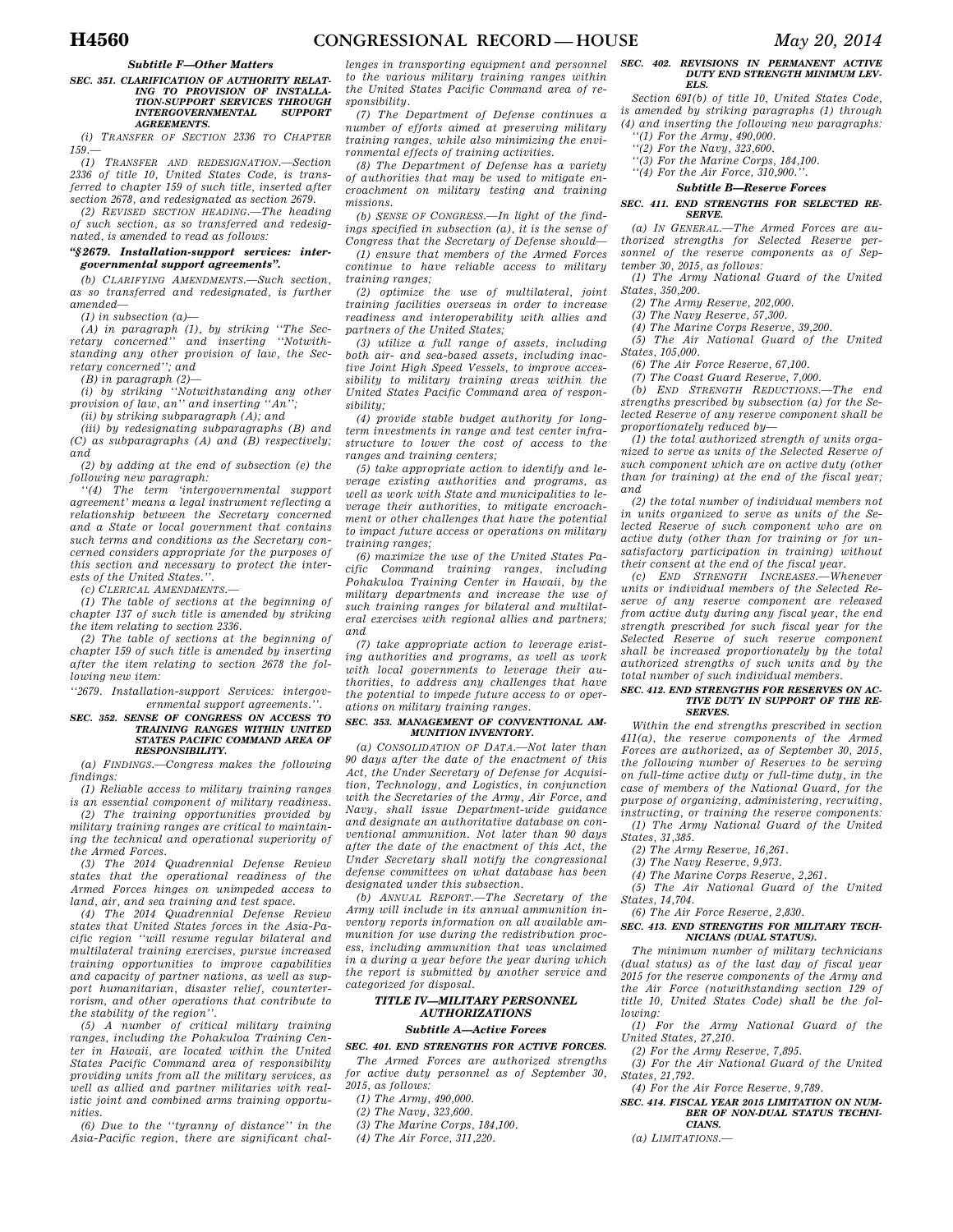*(1) NATIONAL GUARD.—Within the limitation provided in section 10217(c)(2) of title 10, United States Code, the number of non-dual status technicians employed by the National Guard as of September 30, 2015, may not exceed the following:* 

*(A) For the Army National Guard of the United States, 1,600.* 

*(B) For the Air National Guard of the United States, 350.* 

*(2) ARMY RESERVE.—The number of non-dual status technicians employed by the Army Reserve as of September 30, 2015, may not exceed 595.* 

*(3) AIR FORCE RESERVE.—The number of nondual status technicians employed by the Air Force Reserve as of September 30, 2015, may not exceed 90.* 

*(b) NON-DUAL STATUS TECHNICIANS DE-FINED.—In this section, the term ''non-dual status technician'' has the meaning given that term in section 10217(a) of title 10, United States Code.* 

#### *SEC. 415. MAXIMUM NUMBER OF RESERVE PER-SONNEL AUTHORIZED TO BE ON AC-TIVE DUTY FOR OPERATIONAL SUP-PORT.*

*During fiscal year 2015, the maximum number of members of the reserve components of the Armed Forces who may be serving at any time on full-time operational support duty under section 115(b) of title 10, United States Code, is the following:* 

*(1) The Army National Guard of the United States, 17,000.* 

*(2) The Army Reserve, 13,000.* 

*(3) The Navy Reserve, 6,200.* 

*(4) The Marine Corps Reserve, 3,000.* 

*(5) The Air National Guard of the United States, 16,000.* 

*(6) The Air Force Reserve, 14,000.* 

## *Subtitle C—Authorization of Appropriations*

#### *SEC. 421. MILITARY PERSONNEL.*

*(a) AUTHORIZATION OF APPROPRIATIONS.— Funds are hereby authorized to be appropriated for fiscal year 2015 for the use of the Armed Forces and other activities and agencies of the Department of Defense for expenses, not otherwise provided for, for military personnel, as specified in the funding table in section 4401.* 

*(b) CONSTRUCTION OF AUTHORIZATION.—The authorization of appropriations in subsection (a) supersedes any other authorization of appropriations (definite or indefinite) for such purpose for fiscal year 2015.* 

#### *TITLE V—MILITARY PERSONNEL POLICY*

*Subtitle A—Officer Personnel Policy Generally SEC. 501. AUTHORITY TO LIMIT CONSIDERATION* 

#### *FOR EARLY RETIREMENT BY SELEC-TIVE RETIREMENT BOARDS TO PAR-TICULAR WARRANT OFFICER YEAR GROUPS AND SPECIALTIES.*

*Section 581(d) of title 10, United States Code, is amended—* 

*(1) by redesignating paragraph (2) as paragraph (3);* 

*(2) by designating the second sentence of paragraph (1) as paragraph (2); and* 

*(3) in paragraph (2), as so designated—* 

*(A) by striking ''the list shall include each'' and inserting ''the list shall include—* 

*''(A) the name of each'';* 

*(B) by striking the period at the end and inserting ''; or''; and* 

*(C) by adding at the end the following new subparagraph:* 

*''(B) with respect to a group of warrant officers designated under subparagraph (A) who are in a particular grade and competitive category, only those warrant officers in that grade and competitive category who are also in a particular year group or specialty, or any combination thereof determined by the Secretary.''.* 

## *SEC. 502. RELIEF FROM LIMITS ON PERCENTAGE OF OFFICERS WHO MAY BE REC-OMMENDED FOR DISCHARGE DUR-ING A FISCAL YEAR USING EN-HANCED AUTHORITY FOR SELEC-TIVE EARLY DISCHARGES.*

*Section 638a(d) of title 10, United States Code, is amended—* 

*(1) by striking paragraph (3); and* 

*(2) by redesignating paragraphs (4) and (5) as paragraphs (3) and (4), respectively.* 

#### *SEC. 503. REPEAL OF REQUIREMENT FOR SUBMIS-SION TO CONGRESS OF ANNUAL RE-PORTS ON JOINT OFFICER MANAGE-MENT AND PROMOTION POLICY OB-JECTIVES FOR JOINT OFFICERS.*

*(a) REPEAL OF ANNUAL REPORTS.— (1) JOINT OFFICER MANAGEMENT.—Section 667 of title 10, United States Code, is repealed.* 

*(2) PROMOTION POLICY OBJECTIVES FOR JOINT OFFICERS.—Section 662 of such title is amended—* 

*(A) by striking ''(a) QUALIFICATIONS.—''; and (B) by striking subsection (b).* 

*(b) CLERICAL AMENDMENT.—The table of sections at the beginning of chapter 38 of such title is amended by striking the item relating to section 667.* 

#### *SEC. 504. OPTIONS FOR PHASE II OF JOINT PRO-FESSIONAL MILITARY EDUCATION.*

*Section 2154(a)(2) of title 10, United States Code, is amended by striking ''consisting of a joint professional military education curriculum'' and all that follows through the period at the end and inserting the following: ''consisting of—* 

*''(A) a joint professional military education curriculum taught in residence at the Joint Forces Staff College or a senior level service school that has been designated and certified by the Secretary of Defense as a joint professional military education institution; or* 

*''(B) a senior level service course of at least ten months that has been designated and certified by the Secretary of Defense as a joint professional military education course.''.* 

#### *SEC. 505. LIMITATION ON NUMBER OF ENLISTED AIDES AUTHORIZED FOR OFFICERS OF THE ARMY, NAVY, AIR FORCE, AND MARINE CORPS.*

*(a) MODIFICATION OF CURRENT LIMITATION.— Section 981 of title 10, United States Code, is amended—* 

*(1) in subsection (a), by striking ''the sum of (1)'' and all that follows through the period at end of the subsection and inserting the following: ''the sum of—* 

*''(1) two times the number of officers serving on active duty at the end of the preceding fiscal year in the grade of general or admiral; and* 

*''(2) the number of officers serving on active duty at the end of the preceding fiscal year in the grade of lieutenant general or vice admiral.''; and* 

*(2) in subsection (b), by striking ''Not more than 300 enlisted members'' and inserting ''Not more than the lesser of 300 enlisted members or the number of enlisted members determined for a fiscal year under subsection (a)''.* 

*(b) ANNUAL REPORT.—Such section is further amended by adding at the end the following new subsection:* 

*''(c) Not later than March 1 of each year, the Secretary of Defense shall submit to the Committees on Armed Services of the Senate and the House of Representatives a report specifying—* 

*''(1) the total number of enlisted members assigned to duty at any time during the previous fiscal year as enlisted aides for officers of the Army, Navy, Air Force, and Marine Corps; and* 

*''(2) the number of authorized enlisted aides by each general officer and flag officer position during the previous fiscal year.''.* 

#### *SEC. 506. REQUIRED CONSIDERATION OF CER-TAIN ELEMENTS OF COMMAND CLI-MATE IN PERFORMANCE APPRAIS-ALS OF COMMANDING OFFICERS.*

*The Secretary of a military department shall ensure that the performance appraisal of a com-* *manding officer in an Armed Force under the jurisdiction of that Secretary indicates the extent to which the commanding officer has or has not established a command climate in which—* 

*(1) allegations of sexual assault are properly managed and fairly evaluated; and* 

*(2) a victim of criminal activity, including sexual assault, can report the criminal activity without fear of retaliation, including ostracism and group pressure from other members of the command.* 

#### *Subtitle B—Reserve Component Personnel Management*

*SEC. 511. RETENTION ON THE RESERVE ACTIVE-STATUS LIST FOLLOWING NON-SELECTION FOR PROMOTION OF CERTAIN HEALTH PROFESSIONS OF-FICERS AND FIRST LIEUTENANTS AND LIEUTENANTS (JUNIOR GRADE) PURSUING BACCALAUREATE DE-GREES.* 

*(a) RETENTION OF CERTAIN FIRST LIEUTEN-ANTS AND LIEUTENANTS (JUNIOR GRADE) FOL-LOWING NONSELECTION FOR PROMOTION.—Subsection (a)(1) of section 14701 of title 10, United States Code, is amended—* 

*(1) by striking ''A reserve officer of'' and inserting ''(A) A reserve officer of the Army, Navy, Air Force, or Marine Corps described in subparagraph (B) who is required to be removed from the reserve active-status list under section 14504 of this title, or a reserve officer of'';* 

*(2) by striking ''of this title may, subject to the needs of the service and to section 14509 of this title,'' and inserting ''of this title, may'';* 

*(3) by adding at the end the following new subparagraphs:* 

*''(B) A reserve officer covered by this subparagraph is a reserve officer of the Army, Air Force, or Marine Corps who holds the grade of first lieutenant, or a reserve officer of the Navy who holds the grade of lieutenant (junior grade), and who—* 

*''(i) is a health professions officer; or* 

*''(ii) is actively pursuing an undergraduate program of education leading to a baccalaureate degree.* 

*''(C) The consideration of a reserve officer for continuation on the reserve active-status list pursuant to this paragraph is subject to the needs of the service and to section 14509 of this title.''.* 

*(b) RETENTION OF HEALTH PROFESSIONS OFFI-CERS.—Such section is further amended—* 

*(1) by redesignating subsection (b) as subsection (c); and* 

*(2) by inserting after subsection (a) the following new subsection (b):* 

*''(b) CONTINUATION OF HEALTH PROFESSIONS OFFICERS.—(1) Notwithstanding subsection (a)(6), a health professions officer obligated to a period of service incurred under section 16201 of this title who is required to be removed from the reserve active-status list under section 14504, 14505, 14506, or 14507 of this title and who has not completed a service obligation incurred under section 16201 of this title shall be retained on the reserve active-status list until the completion of such service obligation and then discharged, unless sooner retired or discharged under another provision of law.* 

*''(2) The Secretary concerned may waive the applicability of paragraph (1) to any officer if the Secretary determines that completion of the service obligation of that officer is not in the best interest of the service.* 

*''(3) A health professions officer who is continued on the reserve active-status list under this subsection who is subsequently promoted or whose name is on a list of officers recommended for promotion to the next higher grade is not required to be discharged or retired upon completion of the officer's service obligation. Such officer may continue on the reserve active-status list as other officers of the same grade unless separated under another provision of law.''.*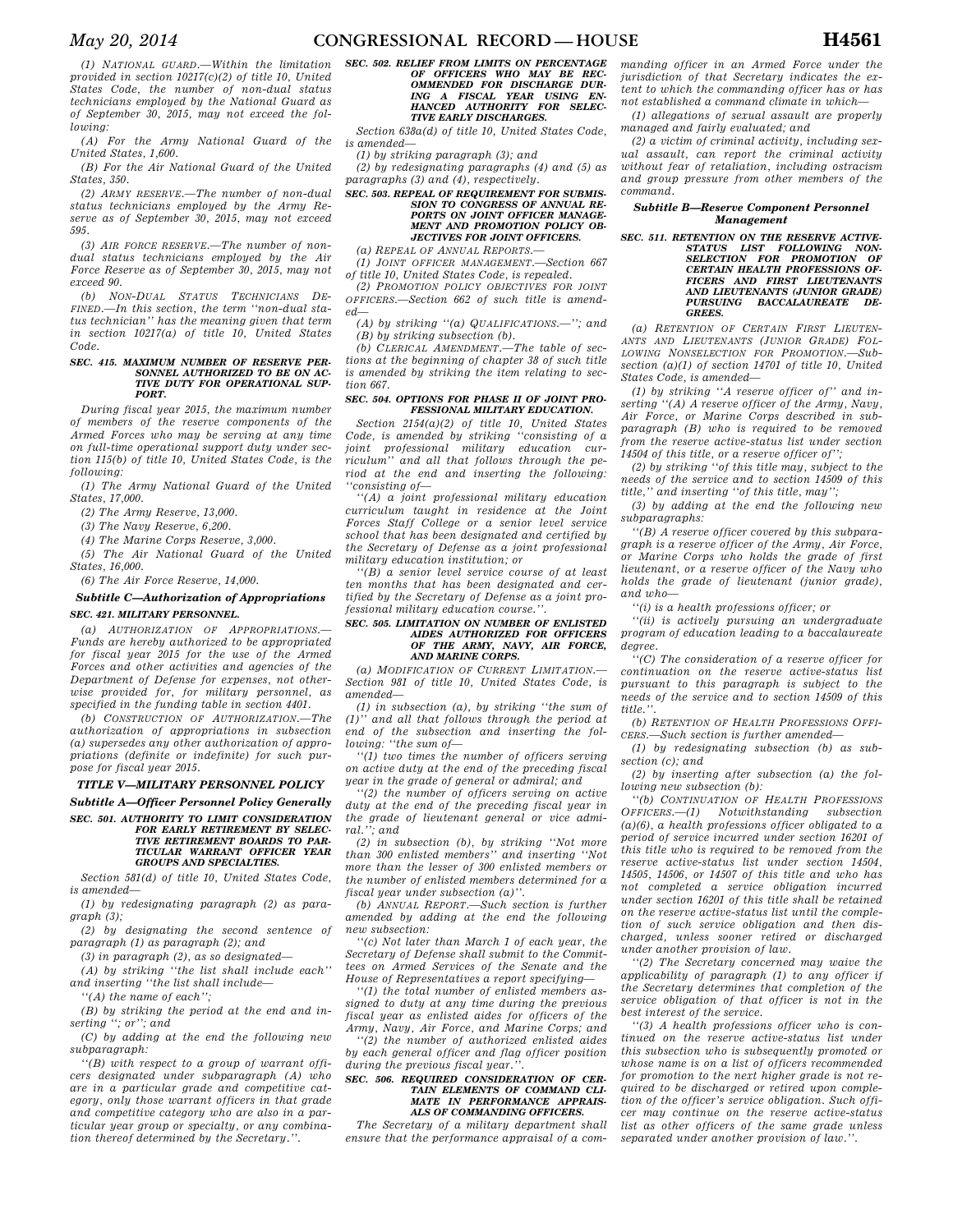#### *SEC. 512. CHIEF OF THE NATIONAL GUARD BU-REAU ROLE IN ASSIGNMENT OF DI-RECTORS AND DEPUTY DIRECTORS OF THE ARMY AND AIR NATIONAL GUARDS.*

*(a) RECOMMENDATION BY CHIEF OF THE NA-TIONAL GUARD BUREAU.—Paragraph (1) of section 10506(a) of title 10, United States Code, is amended—* 

*(1) in subparagraph (A), by striking ''selected by the Secretary of the Army'' and inserting ''recommended by the Chief of the National Guard Bureau, in consultation with the Secretary of the Army,''; and* 

*(2) in subparagraph (B), by striking ''selected by the Secretary of the Air Force'' and inserting ''recommended by the Chief of the National Guard Bureau, in consultation with the Secretary of the Air Force,''.* 

*(b) ASSISTANCE TO CHIEF OF THE NATIONAL GUARD BUREAU.—Paragraph (2) of such section is amended by striking ''The officers so selected'' and inserting ''The Director and Deputy Director, Army National Guard, and the Director and Deputy Director, Air National Guard,''.* 

*(c) CONDITION ON ASSIGNMENT AND CON-FORMING AMENDMENTS.—Paragraph (3) of such section is amended—* 

*(1) in subparagraph (A), by striking ''The President'' and inserting ''Consistent with paragraph (1), the President'';* 

*(2) in subparagraph (B), by striking ''the Secretary of the military department concerned'' and inserting ''the Chief of the National Guard Bureau as provided in paragraph (1)'';* 

*(3) by striking subparagraph (D); and (4) by redesignating subparagraph (E) as sub-*

*paragraph (D).* 

#### *SEC. 513. NATIONAL GUARD CIVIL AND DEFENSE SUPPORT ACTIVITIES AND RELATED MATTERS.*

*(a) OPERATIONAL USE OF THE NATIONAL GUARD.—* 

*(1) IN GENERAL.—Chapter 1 of title 32, United States Code, is amended by adding at the end the following new section:* 

#### *''SEC. 116. OPERATIONAL USE OF THE NATIONAL GUARD.*

*''(a) IN GENERAL.—This section authorizes the operational use of the National Guard and recognizes that the basic premise of both the National Incident Management System and the National Response Framework is that—* 

*''(1) incidents are typically managed at the local level first; and* 

*''(2) local jurisdictions retain command, control, and authority over response activities for their jurisdictional areas.* 

*''(b) ASSISTANCE TO CIVILIAN FIREFIGHTING ORGANIZATIONS.—* 

*''(1) ASSISTANCE AUTHORIZED.—Members and units of the National Guard shall be authorized to support firefighting operations, missions, or activities, including aerial firefighting employment of the Modular Airborne Firefighting System (MAFFS), undertaken in support of a civilian authority or a State or Federal agency.* 

*''(2) ROLE OF GOVERNOR AND STATE ADJUTANT GENERAL.—For the purposes of paragraph (1)— ''(A) the Governor of a State shall be the principal civilian authority; and* 

*''(B) the adjutant general of the State shall be the principal military authority, when acting in his or her State capacity, and has the primary authority to mobilize members and units of the National Guard of the State in any duty status under this title the adjutant general deems appropriate to employ necessary forces when funds to perform such operations, missions, or activities are reimbursed.''.* 

*(2) CLERICAL AMENDMENT.—The table of sections at the beginning of such chapter is amended by adding at the end the following new item: ''116. Operational use of the National Guard.''.* 

*(b) ACTIVE GUARD AND RESERVE (AGR) SUP-PORT.—Section 328(b) of title 32, United States Code, is amended—* 

*(1) by inserting ''duty as specified in section 116(b) of this title or may perform'' after ''subsection (a) may perform''; and* 

*(2) by inserting ''(A) and (B)'' after '' specified in section 502(f)(2)''.* 

*(c) FEDERAL TECHNICIANS SUPPORT.—Section 709(a)(3) of title 32, United States Code, is amended by inserting ''duty as specified in section 116(b) of this title or'' after ''(3) the per*formance of

#### *Subtitle C—General Service Authorities*

### *SEC. 521. PROCEDURES FOR JUDICIAL REVIEW OF MILITARY PERSONNEL DECISIONS RELATING TO CORRECTION OF MILI-TARY RECORDS.*

*(a) AVAILABILITY OF JUDICIAL REVIEW; LIMI-TATIONS.—* 

*(1) IN GENERAL.—Chapter 79 of title 10, United States Code, is amended by adding at the end the following new section:* 

#### *''§ 1560. Judicial review of decisions relating to correction of military records*

*''(a) AVAILABILITY OF JUDICIAL REVIEW.—* 

*''(1) IN GENERAL.—Pursuant to sections 1346 and 1491 of title 28 and chapter 7 of title 5, any person adversely affected by a records correction final decision may obtain judicial review of the decision in a court with jurisdiction to hear the matter.* 

*''(2) RECORDS CORRECTION FINAL DECISION DE-FINED.—In this section, the term 'records correction final decision' means any of the following decisions:* 

*''(A) A final decision issued by the Secretary concerned pursuant to section 1552 of this title.* 

*''(B) A final decision issued by the Secretary of a military department or the Secretary of Homeland Security pursuant to section 1034(g) of this title.* 

*''(C) A final decision issued by the Secretary of Defense pursuant to section 1034(h) of this title.* 

*''(D) A final decision issued by the Secretary concerned pursuant to section 1554a of this title. ''(b) EXHAUSTION OF ADMINISTRATIVE REM-EDIES.—* 

*''(1) GENERAL RULE.—Except as provided in paragraphs (3) and (4), judicial review of a matter that could be subject to correction under a provision of law specified in subsection (a)(2) may not be obtained under this section or any other provision of law unless—* 

*''(A) the petitioner has requested a correction under sections 1552 or 1554a of this title (including such a request in a matter arising under section 1034 of this title); and* 

*''(B) the Secretary concerned has rendered a final decision denying that correction in whole or in part.* 

*''(2) WHISTLEBLOWER CASES.—When the final decision of the Secretary concerned is subject to review by the Secretary of Defense under section 1034(h) of this title, the petitioner is not required to seek such review before obtaining judicial review, but if the petitioner seeks such review, judicial review may not be sought until the earlier of the following occurs:* 

*''(A) The Secretary of Defense makes a decision in the matter.* 

*''(B) The period specified in section 1034(h) of this title for the Secretary to make a decision in the matter expires.* 

*''(3) CLASS ACTIONS.—If judicial review of a records correction final decision is sought, and the petitioner for such judicial review also seeks to bring a class action with respect to a matter for which the petitioner requested a correction under section 1552 of this title (including a request in a matter arising under section 1034 of this title) and the court issues an order certifying a class in the case, paragraphs (1) and (2) do not apply to any member of the certified class (other than the petitioner) with respect to any matter covered by a claim for which the class is certified.* 

*''(4) TIMELINESS.—Paragraph (1) shall not apply if the records correction final decision of the Secretary concerned is not issued by the date that is 18 months after the date on which the petitioner requests a correction.* 

*''(c) STATUTES OF LIMITATION.—* 

*''(1) SIX YEARS FROM FINAL DECISION.—A records correction final decision (other than in a matter to which paragraph (2) applies) is not subject to judicial review under this section or otherwise subject to review in any court unless petition for such review is filed in a court not later than six years after the date of the records correction final decision.* 

*''(2) SIX YEARS FOR CERTAIN CLAIMS THAT MAY RESULT IN PAYMENT OF MONEY.—(A) In a case of a records correction final decision described in subparagraph (B), the records correction final decision (or the portion of such decision described in such subparagraph) is not subject to judicial review under this section or otherwise subject to review in any court unless petition for such review is filed in a court before the end of the six-year period that began on the date of discharge, retirement, release from active duty, or death while on active duty, of the person whose military records are the subject of the correction request. Such period does not include any time between the date of the filing of the request for correction of military records leading to the records correction final decision and the date of the final decision.* 

*''(B) Subparagraph (A) applies to a records correction final decision or portion of the decision that involves a denial of a claim that, if relief were to be granted by the court, would support, or result in, the payment of money either under a court order or under a subsequent administrative determination, other than payments made under—* 

*''(i) chapter 61 of this title to a claimant who prior to such records correction final decision, was not the subject of a decision by a physical evaluation board or by any other board authorized to grant disability payments to the claimant; or* 

*''(ii) chapter 73 of this title.* 

*''(d) HABEAS CORPUS.—This section does not affect any cause of action arising under chapter 153 of title 28.''.* 

*(2) CLERICAL AMENDMENT.—The table of sections at the beginning of such chapter is amended by adding at the end the following new item: ''1560. Judicial review of decisions.''.* 

*(b) EFFECT OF DENIAL OF REQUEST FOR COR-RECTION OF RECORDS WHEN PROHIBITED PER-SONNEL ACTION ALLEGED.—* 

*(1) NOTICE OF DENIAL; PROCEDURES FOR JUDI-CIAL REVIEW.—Subsection (g) of section 1034 of such title is amended by adding at the end the following new paragraph:* 

*''(7) In any case in which the final decision of the Secretary concerned results in denial, in whole or in part, of any requested correction of the record of the member or former member, the Secretary concerned shall provide the member or former member—* 

*''(A) a concise written statement of the basis for the decision; and* 

*''(B) a written notification of the availability of judicial review of the decision pursuant to section 1560 of this title and the time period for obtaining such review in accordance with the applicable statute of limitations.''.* 

*(2) SECRETARY OF DEFENSE REVIEW; NOTICE OF DENIAL.—Subsection (h) of such section is amended—* 

*(A) by inserting ''(1)'' before ''Upon the completion of all''; and* 

*(B) by adding at the end the following new paragraph:* 

*''(2) The submittal of a matter to the Secretary of Defense by the member or former member under paragraph (1) must be made within 90 days of the receipt by the member or former member of the final decision of the Secretary of the military department concerned in the matter. In any case in which the final decision of the Secretary of Defense results in denial, in whole or in part, of any requested correction of the record of the member or former member, the Secretary of Defense shall provide the member or former member—*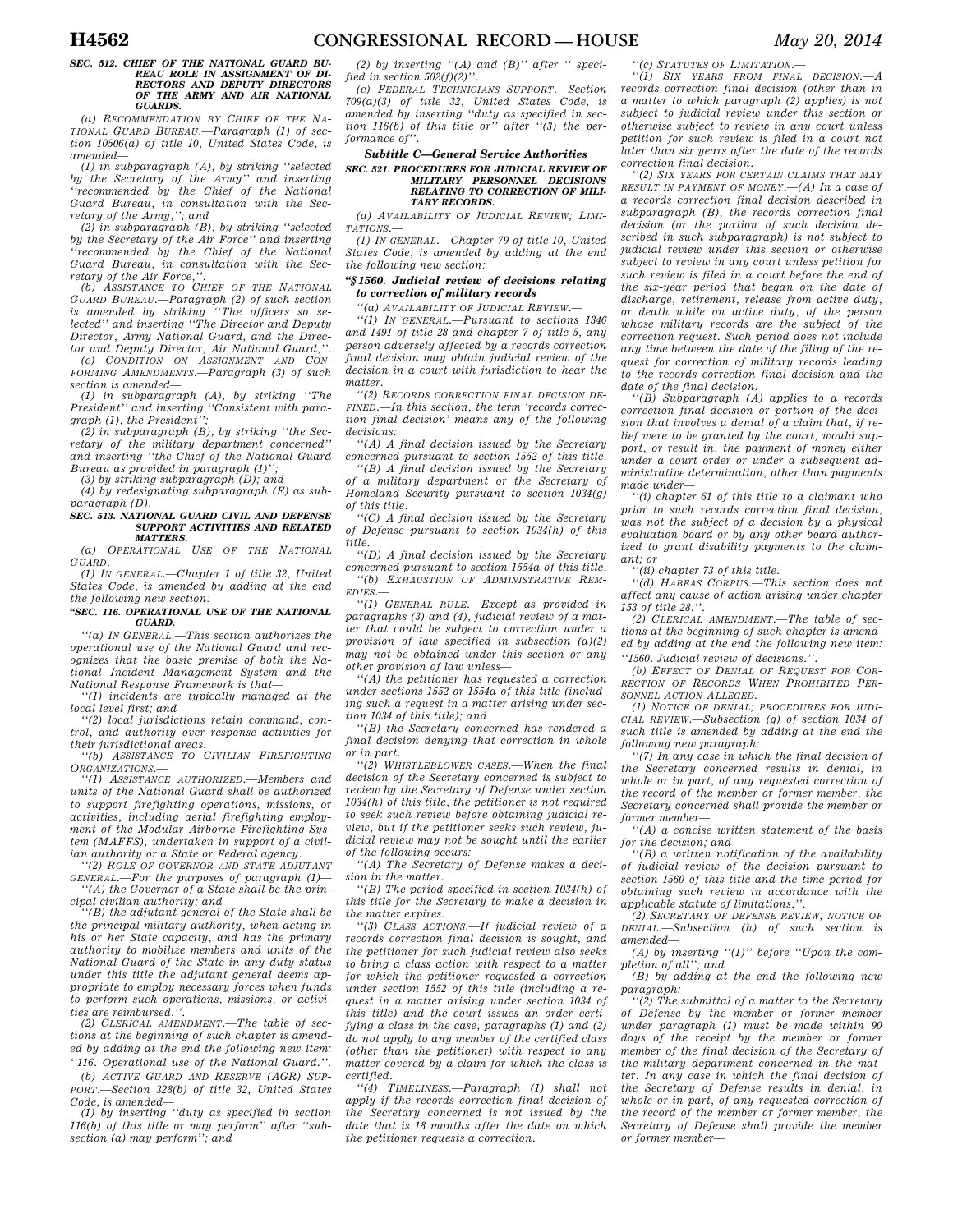*''(A) a concise written statement of the basis for the decision; and* 

*''(B) a written notification of the availability of judicial review of the decision pursuant to section 1560 of this title and the time period for obtaining such review in accordance with the* 

*applicable statute of limitations.''. (3) SOLE BASIS FOR JUDICIAL REVIEW.—Such section is further amended—* 

*(A) by redesignating subsections (i) and (j) as subsections (j) and (k), respectively; and (B) by inserting after subsection (h) the fol-*

*lowing new subsection (i): ''(i) JUDICIAL REVIEW.—(1) A decision of the Secretary of Defense under subsection (h) shall be subject to judicial review only as provided in* 

*section 1560 of this title. ''(2) In a case in which review by the Secretary of Defense under subsection (h) was not sought, a decision of the Secretary of a military department under subsection (g) shall be subject to judicial review only as provided in section 1560 of this title.* 

*''(3) A decision by the Secretary of Homeland Security under subsection (g) shall be subject to judicial review only as provided in section 1560 of this title.''.* 

*(c) EFFECT OF DENIAL OF OTHER REQUESTS FOR CORRECTION OF MILITARY RECORDS.—Section 1552 of such title is amended by adding at the end the following new subsections:* 

*''(h) In any case in which the final decision of the Secretary concerned results in denial, in whole or in part, of any requested correction, the Secretary concerned shall provide the claimant—* 

*''(1) a concise written statement of the basis for the decision; and* 

*''(2) a written notification of the availability of judicial review of the decision pursuant to section 1560 of this title and the time period for obtaining such review in accordance with the applicable statute of limitations.* 

*''(i) A decision by the Secretary concerned under this section shall be subject to judicial review only as provided in section 1560 of this title.''.* 

*(d) JUDICIAL REVIEW OF CORRECTIONS REC-OMMENDED BY THE PHYSICAL DISABILITY BOARD OF REVIEW.—Section 1554a of such title is amended—* 

*(1) by redesignating subsection (f) as subsection (h); and* 

*(2) by inserting after subsection (e) the following new subsections (f) and (g):* 

*''(f) RECORD OF DECISION AND NOTIFICA-TION.—In any case in which the final decision of the Secretary concerned results in denial, in whole or in part, of any requested correction of the record of the member or former member, the Secretary shall provide to the member or former member—* 

*''(1) a concise written statement of the basis for the decision; and* 

*''(2) a written notification of the availability of judicial review of the decision pursuant to section 1560 of this title and the time period for obtaining such review in accordance with the applicable statute of limitations.* 

*''(g) JUDICIAL REVIEW.—A decision by the Secretary concerned under this section shall be subject to judicial review only as provided in section 1560 of this title.''.* 

*(e) EFFECTIVE DATE AND APPLICATION.—* 

*(1) IN GENERAL.—The amendments made by this section shall take effect 180 days after the date of the enactment of this Act, and shall apply to all final decisions of the Secretary of Defense under section 1034(h) of title 10, United States Code, and of the Secretary of a military department and the Secretary of Homeland Security under sections 1034(g), 1552, or 1554a of such title rendered on or after such date.* 

*(2) TREATMENT OF EXISTING CASES.—This section and the amendments made by this section do not affect the authority of any court to exercise jurisdiction over any case that was properly before the court before the effective date specified in paragraph (1).* 

*(f) IMPLEMENTATION.—The Secretary of the military department concerned and, in the case of the Coast Guard, the Secretary of the Department in which the Coast Guard is operating may prescribe regulations, and interim guidance before prescribing such regulations, to implement the amendments made by this section. Regulations or interim guidance prescribed by the Secretary of a military department may not take effect until approved by the Secretary of Defense.* 

#### *SEC. 522. ADDITIONAL REQUIRED ELEMENTS OF TRANSITION ASSISTANCE PROGRAM.*

*(a) INFORMATION ON EDUCATIONAL ASSISTANCE AND OTHER AVAILABLE BENEFITS.—Section 1144 of title 10, United States Code, is amended—* 

*(1) by redesignating subsections (c), (d), and (e), as subsections (d), (e), and (f), respectively; and* 

*(2) by inserting after subsection (b) the following new subsection (c):* 

*''(c) ADDITIONAL ELEMENTS OF PROGRAM.— The mandatory program carried out by this section also shall include the following:* 

*''(1) For any such member who plans to use the member's entitlement to educational assistance under title 38—* 

*''(A) instruction providing an overview of the use of such entitlement; and* 

*''(B) courses of post-secondary education appropriate for the member, courses of post-secondary education compatible with the member's education goals, and instruction on how to finance the member's post-secondary education.* 

*''(2) Instruction in the benefits under laws administered by the Secretary of Veterans Affairs and in other subjects determined to be appropriate by the Secretary concerned.''.* 

*(b) DEADLINE FOR IMPLEMENTATION.—The program carried out under section 1144 of title 10, United States Code, shall comply with the requirements of subsection (c) of such section, as added by subsection (a), by not later than April 1, 2016.* 

### *SEC. 523. EXTENSION OF AUTHORITY TO CON-DUCT CAREER FLEXIBILITY PRO-GRAMS.*

*(a) DURATION OF PROGRAM AUTHORITY.—Subsection (m) of section 533 of the Duncan Hunter National Defense Authorization Act for Fiscal Year 2009 (Public Law 110–417; 10 U.S.C. prec. 701 note), as amended by section 531(a) of the National Defense Authorization Act for Fiscal Year 2012 (Public Law 112–81; 125 Stat. 1403) and redesignated by section 522(a)(2) of the National Defense Authorization Act for Fiscal Year 2013 (Public Law 112–239; 126 Stat. 1722), is amended by striking ''December 31, 2015'' and inserting ''December 31, 2019''.* 

*(b) CONFORMING AMENDMENTS TO REPORTING REQUIREMENTS.—Subsection (k) of section 533 of the Duncan Hunter National Defense Authorization Act for Fiscal Year 2009, as amended by section 531(c) of the National Defense Authorization Act for Fiscal Year 2012, is amended—* 

*(1) in paragraph (1), by striking ''and 2017'' and inserting '', 2017, and 2019''; and* 

*(2) in paragraph (2), by striking ''March 1, 2019'' and inserting ''March 1, 2020''.* 

#### *SEC. 524. PROVISION OF INFORMATION TO MEM-BERS OF THE ARMED FORCES ON PRIVACY RIGHTS RELATING TO RE-CEIPT OF MENTAL HEALTH SERV-ICES.*

*(a) PROVISION OF INFORMATION REQUIRED.— The Secretaries of the military departments shall ensure that the information described in subsection (b) is provided—* 

*(1) to each officer candidate during initial training;* 

*(2) to each recruit during basic training; and (3) to other members of the Armed Forces at such times as the Secretary of Defense considers appropriate.* 

*(b) REQUIRED INFORMATION.—The information required to be provided under subsection (a) shall include information on the applicability of Department of Defense Directive 6025.18 and* 

*other regulations regarding privacy prescribed pursuant to the Health Insurance Portability and Accountability Act of 1996 (Public Law 104– 191) to records regarding a member of the Armed Forces seeking and receiving mental health services.* 

## *SEC. 525. PROTECTION OF THE RELIGIOUS FREE-DOM OF MILITARY CHAPLAINS TO CLOSE A PRAYER OUTSIDE OF A RE-LIGIOUS SERVICE ACCORDING TO THE TRADITIONS, EXPRESSIONS, AND RELIGIOUS EXERCISES OF THE ENDORSING FAITH GROUP.*

*(a) UNITED STATES ARMY.—Section 3547 of title 10, United States Code, is amended by adding at the end the following new subsection:* 

*''(c) If called upon to lead a prayer outside of a religious service, a chaplain shall have the prerogative to close the prayer according to the traditions, expressions, and religious exercises of the endorsing faith group.''. (b) UNITED STATES MILITARY ACADEMY.—Sec-*

*tion 4337 of such title is amended—* 

*(1) by inserting ''(a)'' before ''There''; and* 

*(2) by adding at the end the following new subsection: ''(b) If called upon to lead a prayer outside of a religious service, the Chaplain shall have the* 

*prerogative to close the prayer according to the traditions, expressions, and religious exercises of the endorsing faith group.''. (c) UNITED STATES NAVY AND MARINE*

*CORPS.—Section 6031 of such title is amended by adding at the end the following new subsection:* 

*''(d) If called upon to lead a prayer outside of a religious service, a chaplain shall have the prerogative to close the prayer according to the traditions, expressions, and religious exercises of*   $the$  endorsing faith group.

*(d) UNITED STATES AIR FORCE.—Section 8547 of such title is amended by adding at the end the following new subsection:* 

*''(c) If called upon to lead a prayer outside of a religious service, a chaplain shall have the prerogative to close the prayer according to the traditions, expressions, and religious exercises of the endorsing faith group.''.* 

*(e) UNITED STATES AIR FORCE ACADEMY.— Section 9337 of such title is amended—* 

*(1) by inserting ''(a)'' before ''There''; and* 

*(2) by adding at the end the following new subsection:* 

*''(b) If called upon to lead a prayer outside of a religious service, the Chaplain shall have the prerogative to close the prayer according to the traditions, expressions, and religious exercises of the endorsing faith group.''.* 

#### *SEC. 526. DEPARTMENT OF DEFENSE SENIOR AD-VISOR ON PROFESSIONALISM.*

*(a) INITIAL CONGRESSIONAL OVERSIGHT. the development of the roles, responsibilities, and goals of the Department of Defense Senior Advisor on Professionalism to strengthen professionalism programs in the Department of Defense, the Secretary of Defense shall communicate with the Committees on Armed Services of the Senate and the House of Representatives regarding the mission, goals, and metrics for the Senior Advisor on Professionalism.* 

*(b) INITIAL REVIEW BY SENIOR ADVISOR ON PROFESSIONALISM.—Upon appointment of the Senior Advisor on Professionalism, the Senior Advisor on Professionalism shall—* 

*(1) conduct a preliminary review of the effectiveness of current programs and controls of the Department of Defense and the military departments regarding professionalism; and* 

*(2) submit, not later than September 1, 2015, to the Committees on Armed Services of the Senate and the House of Representatives recommendations to strengthen professionalism programs in the Department of Defense.* 

#### *SEC. 527. REMOVAL OF ARTIFICIAL BARRIERS TO THE SERVICE OF WOMEN IN THE ARMED FORCES.*

*(a) VALIDATION AND OVERSIGHT OF GENDER-NEUTRAL OCCUPATIONAL STANDARDS.—* 

*(1) VALIDATION; PURPOSE.—The Secretary of Defense shall direct the Secretary of each military department to validate the gender-neutral*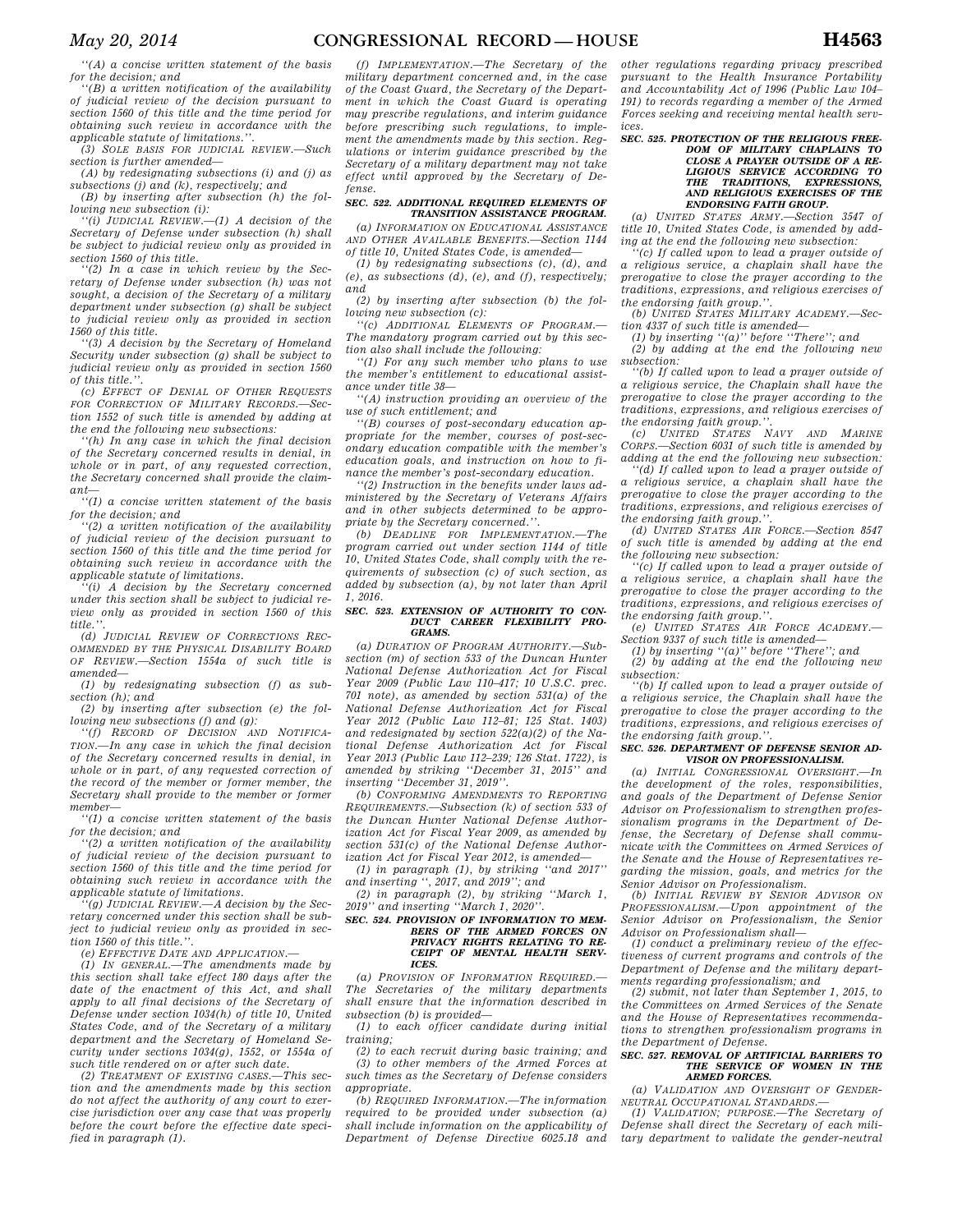*occupational standards used by the Armed Forces under the jurisdiction of that Secretary for the purpose of ensuring that the standards—* 

*(A) are consistent with section 543 of the National Defense Authorization Act for Fiscal Year 1994 (Public Law 103–160; 10 U.S.C. 113 note), as amended by section 523 of the National Defense Authorization Act for Fiscal Year 2014 (Public Law 113–66; 127 Stat. 756), which requires gender-neutral occupational standards, requiring performance outcome-based standards for the successful accomplishment of the necessary and required specific tasks associated with the qualifications and duties performed;* 

*(B) accurately predict performance of actual, regular, and recurring duties of a military occupation; and* 

*(C) are applied equitably to measure individual capabilities.* 

*(2) ROLE OF INDEPENDENT RESEARCH ENTITY.— To comply with paragraph (1), the Secretaries of the military departments shall work with an independent research entity identified by the Secretaries.* 

*(b) INFANTRY TRAINING COURSES.—Not later than 60 days after the date of the enactment of this Act, the Secretary of the Navy shall provide the Committees on Armed Services of the Senate and the House of Representatives with a briefing on the Marine Corps research involving female members of the Marine Corps who volunteer for the Infantry Officers Course (IOC), the enlisted infantry training course (ITB), and the Ground Combat Element Experimental Task-Force (GCEXTF) for the purpose of—* 

*(1) determining what metrics the Marine Corps used to develop the research requirements and elements for the Marine Corps Expanded Entry-Level Training Research;* 

*(2) indicating what is being evaluated during these research studies, along with how long both research studies will last; and* 

*(3) identifying how data gathered during the research studies will be used to open infantry and other closed occupations.* 

*(c) FEMALE PERSONAL PROTECTION GEAR.— The Secretary of Defense shall direct each Secretary of a military department to take immediate steps to ensure that properly designed and fitted combat equipment is available and distributed to female members of the Armed Forces under the jurisdiction of that Secretary.* 

*(d) REVIEW OF OUTREACH AND RECRUITMENT EFFORTS FOCUSED ON OFFICERS.—* 

*(1) REVIEW REQUIRED.—The Comptroller General of United States shall conduct a review of Services' Outreach and Recruitment Efforts gauged toward women representation in the officer corps.* 

*(2) ELEMENTS OF REVIEW.—In conducting the review under this subsection, the Comptroller General shall—* 

*(A) identify and evaluate current initiatives the Armed Forces are using to increase accession of women into the officer corps;* 

*(B) identify new recruiting efforts to increase accessions of women into the officer corps specifically at the military service academies, Officer Candidate Schools, Officer Training Schools, the Academy of Military Science, and Reserve Officer Training Corps; and* 

*(C) identify efforts, resources, and funding required to increase military service academy accessions by women by an additional 20 percent.* 

*(3) SUBMISSION OF RESULTS.—Not later than April 1, 2015, the Comptroller General shall submit to Congress a report containing the results of the review under this subsection.* 

*Subtitle D—Military Justice, Including Sexual Assault and Domestic Violence Prevention and Response* 

*SEC. 531. IMPROVED DEPARTMENT OF DEFENSE INFORMATION REPORTING AND COL-LECTION OF DOMESTIC VIOLENCE INCIDENTS INVOLVING MEMBERS OF THE ARMED FORCES.* 

*(a) DATA REPORTING AND COLLECTION IM-PROVEMENTS.—Not later than one year after the* 

*date of the enactment of this Act, the Secretary of Defense shall develop a comprehensive management plan to address deficiencies in the reporting of information on incidents of domestic violence involving members of the Armed Forces for inclusion in the Department of Defense database on domestic violence incidents required by section 1562 of title 10, United States Code, to ensure that the database provides an accurate count of domestic violence incidents and any consequent disciplinary action.* 

*(b) CONFORMING AMENDMENT.—Section 543(a) of the Ike Skelton National Defense Authorization Act for Fiscal Year 2011 (Public Law 111– 383; 10 U.S.C. 1562 note) is amended by striking paragraph (1).* 

### *SEC. 532. ADDITIONAL DUTY FOR JUDICIAL PRO-CEEDINGS PANEL REGARDING USE OF MENTAL HEALTH RECORDS BY DEFENSE DURING PRELIMINARY HEARING AND COURT-MARTIAL PRO-CEEDINGS.*

*(a) REVIEW REQUIRED.—The independent panel established by the Secretary of Defense under section 576(a)(2) of the National Defense Authorization Act for Fiscal Year 2013 (Public Law 112–239; 126 Stat. 1758), known as the ''judicial proceedings panel'', shall conduct a review and assessment of—* 

*(1) the impact of the use of mental health records by the defense during the preliminary hearing conducted under section 832 of title 10, United States Code (article 32 of the Uniform Code of Military Justice), and during court-martial proceedings; and* 

*(2) the use of mental health records in civilian criminal legal proceedings in order to identify any significant discrepancies between the two legal systems.* 

*(b) SUBMISSION OF RESULTS.—The judicial proceedings panel shall include the results of the review and assessment in one of the reports required by section 576(c)(2)(B) of the National Defense Authorization Act for Fiscal Year 2013.* 

## *SEC. 533. APPLICABILITY OF SEXUAL ASSAULT PREVENTION AND RESPONSE AND RELATED MILITARY JUSTICE EN-HANCEMENTS TO MILITARY SERVICE ACADEMIES.*

*The Secretary of the military department concerned and, in the case of the Coast Guard Academy, the Secretary of the Department in which the Coast Guard is operating shall ensure that the provisions of title XVII of the National Defense Authorization Act for Fiscal Year 2014 (Public Law 113–66; 127 Stat. 950), including amendments made by that title, apply to the United States Military Academy, the Naval Academy, the Air Force Academy, and the Coast Guard Academy.* 

#### *SEC. 534. CONSULTATION WITH VICTIMS OF SEX-UAL ASSAULT REGARDING VICTIMS' PREFERENCE FOR PROSECUTION OF OFFENSE BY COURT-MARTIAL OR CI-VILIAN COURT.*

*(a) LEGAL CONSULTATION BETWEEN SPECIAL VICTIMS' COUNSEL AND VICTIM OF SEXUAL AS-SAULT.—Subsection (b) of section 1044e of title 10, United States Code, is amended—* 

*(1) by redesignating paragraphs (6), (7), (8), and (9) as paragraphs (7), (8), (9), and (10), respectively; and* 

*(2) by inserting after paragraph (5) the following new paragraph (6):* 

*''(6) Legal consultation regarding the advantages and disadvantages of prosecution of the alleged sex-related offense by court-martial or by a civilian court with jurisdiction over the offense before the victim expresses a preference as to the prosecution authority pursuant to the process required by subsection (e)(3).''.* 

*(b) PROCESS TO DISCERN VICTIM PREF-ERENCE.—Subsection (e) of such section is amended by adding at the end the following new paragraph:* 

*''(3) The Secretary concerned shall establish a process to ensure consultation with a victim of an alleged sex-related offense that occurs in the United States to discern the victim's preference* 

*regarding prosecution authority, regardless of whether the report of that offense is restricted or unrestricted.''.* 

### *SEC. 535. ENFORCEMENT OF CRIME VICTIMS' RIGHTS RELATED TO PROTECTIONS AFFORDED BY CERTAIN MILITARY RULES OF EVIDENCE.*

*Section 806b of title 10, United States Code (article 6b of the Uniform Code of Military Justice), is amended by adding at the end the following new subsection:* 

*''(e) ENFORCEMENT BY COURT OF CRIMINAL APPEALS.—(1) If the victim of an offense under this chapter believes that a court-martial ruling violates the victim's rights afforded by a Military Rule of Evidence specified in paragraph (2), the victim may petition the Court of Criminal Appeals for a writ of mandamus to require the court-martial to comply with the Military Rule of Evidence. The Court of Criminal Appeals may issue the writ on the order of a single judge and shall take up and decide the petition within 72 hours after the petition has been filed.* 

*''(2) Paragraph (1) applies with respect to the protections afforded by the following:* 

*''(A) Military Rule of Evidence 513, relating to the psychotherapist-patient privilege.* 

*''(B) Military Rule of Evidence 412, relating to the admission of evidence regarding a victim's sexual background.* 

*''(3) Court-martial proceedings may not be stayed or subject to a continuance of more than five days for purposes of enforcing this subsection. If the Court of Criminal Appeals denies the relief sought, the reasons for the denial shall be clearly stated on the record in a written opinion.''.* 

### *SEC. 536. MINIMUM CONFINEMENT PERIOD RE-QUIRED FOR CONVICTION OF CER-TAIN SEX-RELATED OFFENSES COM-MITTED BY MEMBERS OF THE ARMED FORCES.*

*(a) MANDATORY PUNISHMENTS.—Section 856(b)(1) of title 10, United States Code (article 56(b)(1) of the Uniform Code of Military Justice) is amended by striking ''at a minimum'' and all that follows through the period at the end of the paragraph and inserting the following: ''at a minimum except as provided for in section 860 of this title (article 60)—* 

*''(A) dismissal or dishonorable discharge; and ''(B) confinement for two years.''.* 

*(b) EFFECTIVE DATE.—Subparagraph (B) of paragraph (1) of section 856(b) of title 10, United States Code (article 56(b) of the Uniform Code of Military Justice), as added by subsection (a), shall apply to offenses specified in paragraph (2) of such section committed on or after the date that is 180 days after the date of the enactment of this Act.* 

### *SEC. 537. MODIFICATION OF MILITARY RULES OF EVIDENCE RELATING TO ADMISSI-BILITY OF GENERAL MILITARY CHARACTER TOWARD PROBABILITY OF INNOCENCE.*

*(a) MODIFICATION GENERALLY.—The Secretary of Defense shall modify the Military Rules of Evidence to clarify that the general military character of an accused is not admissible for the purpose of showing the probability of innocence of the accused, except when evidence of a trait of the military character of an accused is relevant to an element of an offense for which the accused has been charged.* 

*(b) REVISION OF RULE 404(a) BY OPERATION OF LAW.—Effective on and after the date of the enactment of this Act, Rule 404(a) of the Military Rules of Evidence does not authorize the admissibility of evidence regarding the good military character of an accused in the findings phase of courts-martial, except in the instance of the following military-specific offenses:* 

*(1) Article 84 effecting unlawful enlistment, appointment, separation.* 

- *(2) Article 85 desertion.*
- *(3) Article 86 absent without leave.*
- *(4) Article 87 missing movement.*
- *(5) Article 88 contempt towards officials.*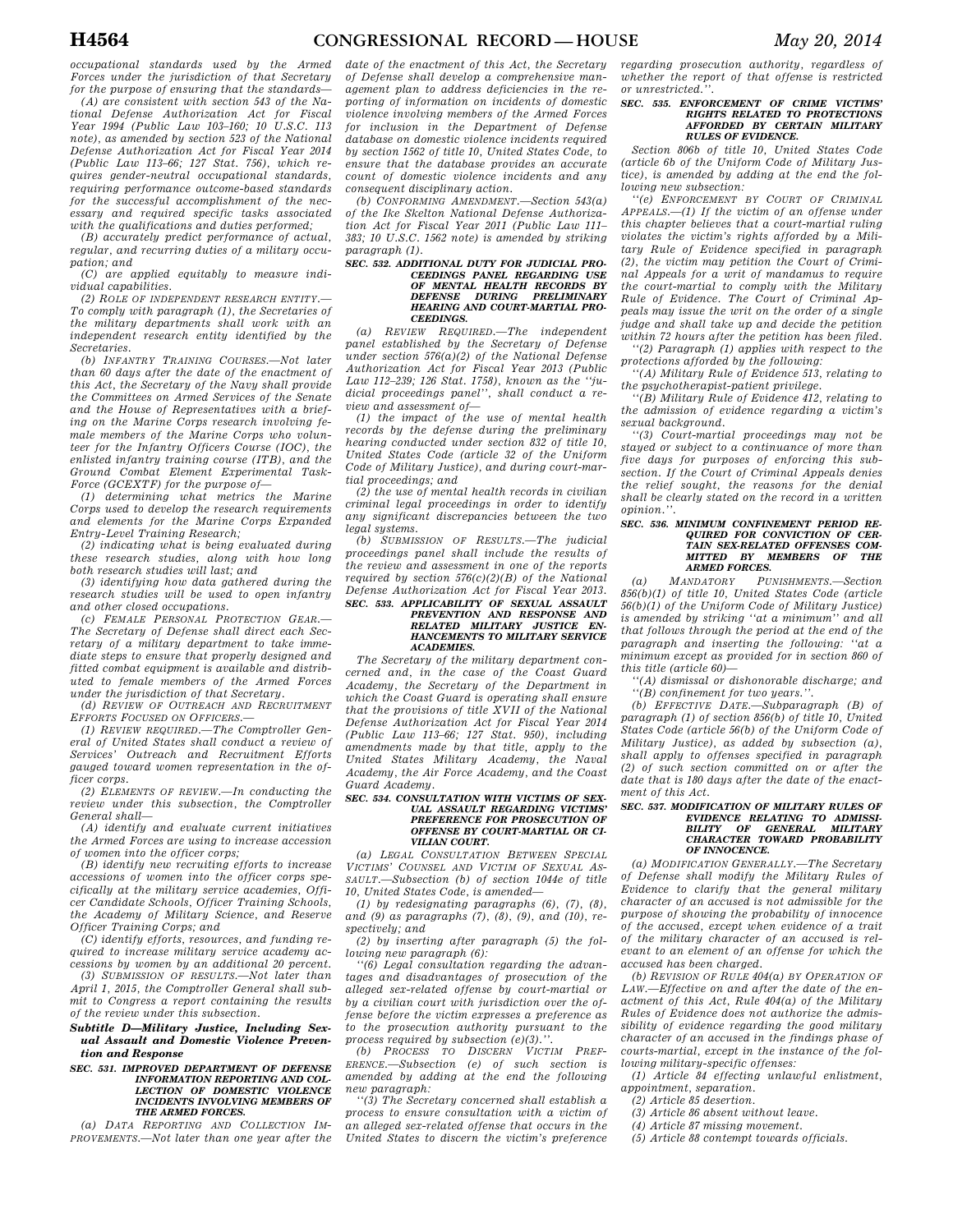*(6) Article 89 disrespect toward superior commissioned officer.* 

*(7) Article 90 assaulting, willfully disobeying superior commissioned officer.* 

*(8) Article 91 insubordinate conduct toward warrant, noncommissioned, petty officer.* 

*(9) Article 92 failure to obey order or regulation.* 

*(10) Article 93 cruelty and maltreatment of subordinates.* 

*(11) Article 94 mutiny and sedition.* 

*(12) Article 95 resisting apprehension, flight, breach of arrest, escape.* 

*(13) Article 96 releasing a prisoner without proper authority.* 

*(14) Article 97 unlawful detention.* 

*(15) Article 98 noncompliance with procedural rules. (16) Article 99 misbehavior before enemy.* 

*(17) Article 100 subordinate compelling sur-*

*render.* 

*(18) Article 101 improper use of countersign.* 

*(19) Article 102 forcing safeguard.* 

*(20) Article 103 captured, abandoned property.* 

*(21) Article 104 aiding the enemy.* 

*(22) Article 105 misconduct as prisoner.* 

*(23) Article 106a espionage.* 

*(24) Article 107 false official statements.* 

*(25) Article 108 loss, damage, destruction, disposition of military property.* 

*(26) Article 109 loss, damage, destruction, disposition of property other than military property of the United States.* 

*(27) Article 110 improper hazarding of vessel. (28) Article 111 drunk or reckless operation of vehicle, aircraft, or vessel.* 

*(29) Article 112 wrongful use, possession, manufacture or introduction of controlled substance.* 

*(30) Article 113 misbehavior of sentinel or lookout.* 

*(31) Article 114 dueling. (32) Article 115 malingering.* 

*(33) Article 116 riot.* 

*(34) Article 117 provoking, speech, gestures.* 

*(35) Article 133 conduct unbecoming an officer.* 

*(36) Article 134 general article of the Uniform Code of Military Justice.* 

*(37) Attempts, conspiracy, or solicitation to commit such offenses.* 

### *SEC. 538. CONFIDENTIAL REVIEW OF CHARACTER-IZATION OF TERMS OF DISCHARGE OF MEMBERS OF THE ARMED FORCES WHO ARE VICTIMS OF SEX-UAL OFFENSES.*

*(a) CONFIDENTIAL APPEAL PROCESS THROUGH BOARDS FOR CORRECTION OF MILITARY RECORDS.—The Secretaries of the military departments shall each establish a confidential process by which an individual who was the victim of a sex-related offense during service in the Armed Forces may appeal, through boards for the correction of military records of the military department concerned, the terms or characterization of the discharge or separation of the individual from the Armed Forces on the grounds that the terms or characterization were adversely affected by the individual being the victim of such an offense.* 

*(b) CONSIDERATION OF INDIVIDUAL EXPERI-ENCES IN CONNECTION WITH OFFENSES.—In deciding whether to modify the terms or characterization of an individual's discharge or separation pursuant to the process required by subsection (a), the Secretary of the military department concerned shall instruct boards for the correction of military records to give due consideration to—* 

*(1) the psychological and physical aspects of the individual's experience in connection with the sex-related offense; and* 

*(2) what bearing such experience may have had on the circumstances surrounding the individual's discharge or separation from the Armed Forces.* 

*(c) PRESERVATION OF CONFIDENTIALITY.—Documents considered and decisions rendered pursuant to the process required by subsection (a)*  *shall not be made available to the public, except with the consent of the individual concerned.* 

*(d) SEX-RELATED OFFENSE DEFINED.—In this section, the term ''sex-related offense'' means any of the following:* 

*(1) Rape or sexual assault under subsection (a) or (b) of section 920 of title 10, United States Code (article 120 of the Uniform Code of Military Justice).* 

*(2) Forcible sodomy under section 925 of title 10, United States Code (article 125 of the Uniform Code of Military Justice).* 

*(3) An attempt to commit an offense specified in paragraph (1) or (2) as punishable under section 880 of title 10, United States Code (article 80 of the Uniform Code of Military Justice).* 

*SEC. 539. CONSISTENT APPLICATION OF RULES OF PRIVILEGE AFFORDED UNDER*  **THE MILITARY RULES OF EVIDENCE.**<br> **EXCEPTION** OF **EXCEPTION** TO

*(a)* ELIMINATION OF EXCEPTION *PSYCHOTHERAPIST-PATIENT PRIVILEGE.—Effective on and after the date of the enactment of this Act, the exception granted by subparagraph (d)(8) of Military Rule of Evidence 513 to the privilege afforded to the patient of a psychotherapist to refuse to disclose, and to prevent any other person from disclosing, a confidential communication made between the patient and a psychotherapist or an assistant to the psychotherapist in a case arising under the Uniform Code of Military Justice shall be deemed to no longer apply or exist as a matter of law.* 

*(b) CONFORMING AMENDMENT REQUIRED.—As soon as practicable after the date of the enactment of this Act, the Joint Service Committee on Military Justice of the Department of Defense shall amend Military Rule of Evidence 513 to reflect the elimination of the exception referred to in subsection (a) pursuant to such subsection.* 

#### *Subtitle E—Military Family Readiness SEC. 545. EARLIER DETERMINATION OF DEPEND-ENT STATUS WITH RESPECT TRANSITIONAL COMPENSATION FOR DEPENDENTS OF MEMBERS SEPA-RATED FOR DEPENDENT ABUSE.*

*Section 1059(d)(4) of title 10, United States Code, is amended by striking ''as of the date on which the individual described in subsection (b) is separated from active duty'' and inserting ''as of the date on which the separation action is initiated by a commander of the individual described in subsection (b)''.* 

#### *SEC. 546. IMPROVED CONSISTENCY IN DATA COL-LECTION AND REPORTING IN ARMED FORCES SUICIDE PREVENTION EF-FORTS.*

*(a) POLICY FOR STANDARD SUICIDE DATA COL-LECTION, REPORTING, AND ASSESSMENT.—The Secretary of Defense shall prescribe a policy for the development of a standard method for collecting, reporting, and assessing suicide data and suicide-attempt data involving members of the Armed Forces, including reserve components thereof, and their dependents in order to improve the consistency and comprehensiveness of—* 

*(1) the suicide prevention policy developed pursuant to section 582 of the National Defense Authorization Act for Fiscal Year 2013 (Public Law 112–239. 10 U.S.C. 1071 note); and* 

*(2) the suicide prevention and resilience program for the National Guard and Reserves established pursuant to section 10219 of title 10, United States Code.* 

*(b) SUBMISSION OF POLICY AND CONGRES-SIONAL BRIEFING.—Not later than 180 days after the date of the enactment of this Act, the Secretary of Defense shall submit the policy developed under subsection (a) to the Committees on Armed Services of the Senate and the House of Representatives. At the request of the committees, the Secretary also shall brief such committees on the policy and the implementation status of the standardized suicide data collection, reporting and assessment method.* 

*(c) CONSULTATION AND IMPLEMENTATION.—In the case of the suicide prevention and resilience program for the National Guard and Reserves—* 

*(1) the Secretary of Defense shall develop the policy required by subsection (a) in consultation with the Chief of the National Guard Bureau; and* 

*(2) the adjutants general of the States, the Commonwealth of Puerto Rico, the District of Columbia, Guam, and the Virgin Islands shall implement the policy within 180 days after the date of the submission of the policy under subsection (b).* 

*(d) DEPENDENT DEFINED.—In this section, the term ''dependent'', with respect to a member of the Armed Forces, means a person described in section 1072(2) of title 10, United States Code, except that, in the case of a parent or parentin-law of the member, the income requirements of subparagraph (E) of such section do not apply.* 

### *SEC. 547. PROTECTION OF CHILD CUSTODY AR-RANGEMENTS FOR PARENTS WHO ARE MEMBERS OF THE ARMED FORCES.*

*(a) CHILD CUSTODY PROTECTION.—Title II of the Servicemembers Civil Relief Act (50 U.S.C. App. 521 et seq.) is amended by adding at the end the following new section:* 

### *''SEC. 208. CHILD CUSTODY PROTECTION.*

*''(a) RESTRICTION ON TEMPORARY CUSTODY ORDER.—If a court renders a temporary order for custodial responsibility for a child based solely on a deployment or anticipated deployment of a parent who is a servicemember, then the court shall require that, upon the return of the servicemember from deployment, the custody order that was in effect immediately preceding the temporary order shall be reinstated, unless the court finds that such a reinstatement is not in the best interest of the child, except that any such finding shall be subject to subsection (b).* 

*''(b) LIMITATION ON CONSIDERATION OF MEM-BER'S DEPLOYMENT IN DETERMINATION OF CHILD'S BEST INTEREST.—If a motion or a petition is filed seeking a permanent order to modify the custody of the child of a servicemember, no court may consider the absence of the servicemember by reason of deployment, or the possibility of deployment, as the sole factor in determining the best interest of the child.* 

*''(c) NO FEDERAL JURISDICTION OR RIGHT OF ACTION OR REMOVAL.—Nothing in this section shall create a Federal right of action or otherwise give rise to Federal jurisdiction or create a right of removal.* 

*''(d) PREEMPTION.—In any case where State law applicable to a child custody proceeding involving a temporary order as contemplated in this section provides a higher standard of protection to the rights of the parent who is a deploying servicemember than the rights provided under this section with respect to such temporary order, the appropriate court shall apply the higher State standard.* 

*''(e) DEPLOYMENT DEFINED.—In this section, the term 'deployment' means the movement or mobilization of a servicemember to a location for a period of longer than 60 days and not longer than 540 days pursuant to temporary or permanent official orders—* 

*''(1) that are designated as unaccompanied;* 

*''(2) for which dependent travel is not authorized; or* 

*''(3) that otherwise do not permit the movement of family members to that location.''.* 

*(b) CLERICAL AMENDMENT.—The table of contents in section 1(b) of such Act is amended by adding at the end of the items relating to title II the following new item:* 

*''208. Child custody protection.''.* 

#### *Subtitle F—Education and Training Opportunities*

#### *SEC. 551. AUTHORIZED DURATION OF FOREIGN AND CULTURAL EXCHANGE ACTIVI-TIES AT MILITARY SERVICE ACAD-EMIES.*

*(a) UNITED STATES MILITARY ACADEMY.—Section 4345a(a) of title 10, United States Code, is amended by striking ''two weeks'' and inserting ''four weeks''.*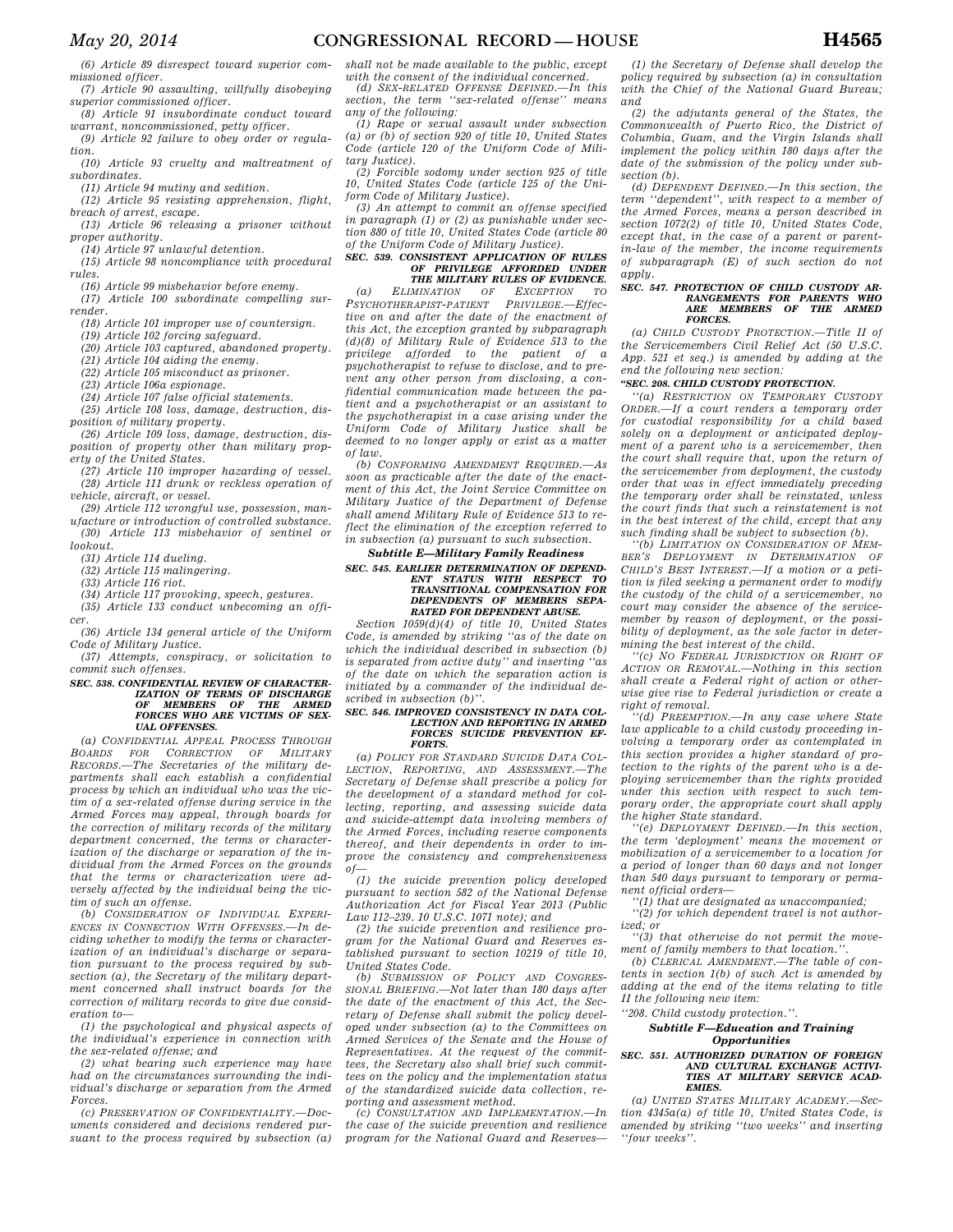*(b) NAVAL ACADEMY.—Section 6957b(a) of such title is amended by striking ''two weeks'' and inserting ''four weeks''.* 

*(c) AIR FORCE ACADEMY.—Section 9345a(a) of such title is amended by striking ''two weeks'' and inserting ''four weeks''.* 

#### *SEC. 552. PILOT PROGRAM TO ASSIST MEMBERS OF THE ARMED FORCES IN OBTAIN-ING POST-SERVICE EMPLOYMENT.*

*(a) PROGRAM REQUIRED.—The Secretary of Defense shall conduct the program described in subsection (c) to enhance the efforts of the Department of Defense to provide job placement assistance and related employment services to eligible members of the Armed Forces described in subsection (b) for the purposes of—* 

*(1) assisting such members in obtaining postservice employment; and* 

*(2) reducing the amount of ''Unemployment Compensation for Ex-Servicemembers'' that the Secretary of Defense and the Secretary of the Department in which the Coast Guard is operating pays into the Unemployment Trust Fund.* 

*(b) ELIGIBLE MEMBERS.—Employment services provided under the program are limited to members of the Armed Forces, including members of the reserve components, who are being separated from the Armed Forces or released from active duty.* 

*(c) EVALUATION OF USE OF CIVILIAN EMPLOY-MENT STAFFING AGENCIES.—* 

*(1) PROGRAM DESCRIBED.—The Secretary of Defense shall execute a program to evaluate the feasibility and cost-effectiveness of utilizing the services of civilian employment staffing agencies to assist eligible members of the Armed Forces in obtaining post-service employment.* 

*(2) PROGRAM MANAGEMENT.—The program required by this subsection shall be managed by an civilian organization (in this section referred to as the ''program manager'') whose principal members have experience—* 

*(A) administering pay-for-performance programs; and* 

*(B) within the employment staffing industry. (3) EXCLUSION.—The program manager may not be a staffing agency.* 

*(d) ELIGIBLE CIVILIAN EMPLOYMENT STAFFING AGENCIES.—The Secretary of Defense, in consultation with the program manager shall establish the eligibility requirements to be used by the program manager for the selection of civilian employment staffing agencies to participate in the program.* 

*(e) PAYMENT OF STAFFING AGENCY FEES.—To encourage employers to employ an eligible member of the Armed Forces under the program, the program manager shall pay a participating civilian employment staffing agency a portion of its agency fee (not to exceed 50 percent above the member's hourly wage). Payment of the agency fee will only be made after the member has been employed and paid by the private sector and the hours worked have been verified by the program manager. The staffing agency shall be paid on a weekly basis only for hours the member worked, but not to exceed a total of 800 hours.* 

*(f) OVERSIGHT REQUIREMENTS.—In conducting the program, the Secretary of Defense shall establish—* 

*(1) program monitoring standards; and* 

*(2) reporting requirements, including the hourly wage for each eligible member of the Armed Forces obtaining employment under the program, the numbers of hours worked during the month, and the number of members who remained employed with the same employer after completing the first 800 hours of employment.* 

*(g) LIMITATION ON TOTAL PROGRAM OBLIGA-TIONS.—The total amount obligated by the Secretary of Defense for the program may not exceed \$35,000,000 during a fiscal year.* 

*(h) REPORTING REQUIREMENTS.—* 

*(1) REPORT REQUIRED.—Not later than January 15, 2019, the Secretary of Defense shall submit to the appropriate congressional committees a report describing the results of the program,*  *particularly whether the program achieved the purposes specified in subsection (a).* 

*(2) COMPARISON WITH OTHER PROGRAMS.—The report shall include a comparison of the results of the program conducted under this section and the results of other employment assistant programs utilized by the Department of Defense. The comparison shall include the number of members of the Armed Forces obtaining employment through each program and the cost to the Department per member.* 

*(3) APPROPRIATE CONGRESSIONAL COMMITTEES DEFINED.—In this section, the term ''appropriate congressional committees'' means the congressional defense committees, the Committee on Transportation and Infrastructure of the House of Representatives, and the Committee on Commerce, Science, and Transportation of the Senate.* 

*(i) DURATION OF AUTHORITY.—The authority of the Secretary of Defense to carry out programs under this section expires on September 30, 2018.* 

#### *Subtitle G—Defense Dependents' Education*

## *SEC. 561. CONTINUATION OF AUTHORITY TO AS-SIST LOCAL EDUCATIONAL AGEN-CIES THAT BENEFIT DEPENDENTS OF MEMBERS OF THE ARMED FORCES AND DEPARTMENT OF DE-FENSE CIVILIAN EMPLOYEES.*

*(a) ASSISTANCE TO SCHOOLS WITH SIGNIFICANT NUMBERS OF MILITARY DEPENDENT STUDENTS.— Of the amount authorized to be appropriated for fiscal year 2015 by section 301 and available for operation and maintenance for Defense-wide activities as specified in the funding table in section 4301, \$25,000,000 shall be available only for the purpose of providing assistance to local educational agencies under subsection (a) of section 572 of the National Defense Authorization Act for Fiscal Year 2006 (Public Law 109–163; 20 U.S.C. 7703b).* 

*(b) LOCAL EDUCATIONAL AGENCY DEFINED.— In this section, the term ''local educational agency'' has the meaning given that term in section 8013(9) of the Elementary and Secondary Education Act of 1965 (20 U.S.C. 7713(9)).* 

## *SEC. 562. AUTHORITY TO EMPLOY NON-UNITED STATES CITIZENS AS TEACHERS IN DEPARTMENT OF DEFENSE OVER-SEAS DEPENDENTS' SCHOOL SYS-TEM.*

*Section 2(2)(A) of the Defense Department Overseas Teachers Pay and Personnel Practices Act (20 U.S.C. 901(2)(A)) is amended by inserting before the comma at the end the following: ''or, in the case of a teaching position that involves instruction in the host-nation language, a local national when a citizen of the United States is not reasonably available to provide such instruction''.* 

#### *SEC. 563. EXPANSION OF FUNCTIONS OF THE AD-VISORY COUNCIL ON DEPENDENTS' EDUCATION TO INCLUDE DOMESTIC DEPENDENT ELEMENTARY AND SEC-ONDARY SCHOOLS.*

*(a) EXPANSION OF FUNCTIONS.—Subsection (c) of section 1411 of the Defense Dependents' Education Act of 1978 (20 U.S.C. 929) is amended—* 

*(1) in paragraph (1), by inserting '', and of the domestic dependent elementary and secondary school system established under section 2164 of title 10, United States Code,'' after ''of the defense dependents' education system''; and (2) in paragraph (2), by inserting ''and in the* 

*domestic dependent elementary and secondary school system'' before the comma at the end.* 

*(b) MEMBERSHIP OF COUNCIL.—Subsection (a)(1)(B) of such section is amended—* 

*(1) by inserting ''and the domestic dependent elementary and secondary schools established under section 2164 of title 10, United States Code'' after ''the defense dependents' education system''; and* 

*(2) by inserting ''either'' before ''such system''.* 

### *SEC. 564. SUPPORT FOR EFFORTS TO IMPROVE ACADEMIC ACHIEVEMENT AND TRANSITION OF MILITARY DEPEND-ENT STUDENTS.*

*The Secretary of Defense may make grants to nonprofit organizations that provide services to improve the academic achievement of military dependent students, including those nonprofit organizations whose programs focus on improving the civic responsibility of military dependent students and their understanding of the Federal Government through direct exposure to the operations of the Federal Government.* 

#### *SEC. 565. AMENDMENTS TO THE IMPACT AID IM-PROVEMENT ACT OF 2012.*

*Section 563(c) of National Defense Authorization Act for Fiscal Year 2013 (Public Law 112– 239; 126 Stat. 1748; 20 U.S.C. 6301 note) is amended—* 

*(1) in paragraph (1)— (A) by striking ''2-year'' and inserting ''4 year''; and* 

*(B) by inserting before the period at the end the following, '', except that amendment made by subsection (b) to subparagraph (B) of section 8002(b)(3) of the Elementary and Secondary Education Act of 1965 (20 U.S.C. 7702(b)(3)(B)) shall be effective for a 2-year period beginning on the date of enactment of this Act''; and* 

*(2) in paragraph (4)—* 

*(A) by striking ''The amendments'' and inserting the following:* 

*''(A) IN GENERAL.—The amendments'';* 

*(B) by inserting ''and subparagraph (B) of this paragraph'' after ''subsection (b)'';* 

*(C) by striking ''2-year'' and inserting ''4 year'';* 

*(D) by inserting ''and such subparagraph'' after ''such subsection'' each place it appears; and* 

*(E) by adding at the end the following:* 

*''(B) SPECIAL RULE.—For the period beginning January 3, 2015, and ending January 2, 2017, subparagraph (B) of section 8002(b)(3) of the Elementary and Secondary Education Act of 1965 (20 U.S.C. 7702(b)(3)(B)) is amended to read as follows:* 

*'''(B) SPECIAL RULE.—In the case of Federal property eligible under this section that is within the boundaries of two or more local educational agencies that are eligible under this section, any of such agencies may ask the Secretary to calculate (and the Secretary shall calculate) the taxable value of the eligible Federal property that is within its boundaries by—* 

*'''(i) first calculating the per-acre value of the eligible Federal property separately for each eligible local educational agency that shares the Federal property, as provided in subparagraph (A)(ii);* 

*'''(ii) then averaging the resulting per-acre values of the eligible Federal property from each eligible local educational agency that shares the Federal property; and* 

*'''(iii) then applying the average per-acre value to determine the total taxable value of the eligible Federal property under subparagraph (A)(iii) for the requesting local educational agency.'.''.* 

### *Subtitle H—Decorations and Awards*

*SEC. 571. MEDALS FOR MEMBERS OF THE ARMED FORCES AND CIVILIAN EMPLOYEES OF THE DEPARTMENT OF DEFENSE WHO WERE KILLED OR WOUNDED IN AN ATTACK INSPIRED OR MOTI-VATED BY A FOREIGN TERRORIST ORGANIZATION.* 

*(a) PURPLE HEART.—* 

*(1) AWARD.—* 

*(A) IN GENERAL.—Chapter 57 of title 10, United States Code, is amended by inserting after section 1129 the following new section:* 

#### *''§ 1129a. Purple Heart: members killed or wounded in attacks inspired or motivated by foreign terrorist organizations*

*''(a) IN GENERAL.—For purposes of the award of the Purple Heart, the Secretary concerned shall treat a member of the armed forces described in subsection (b) in the same manner as*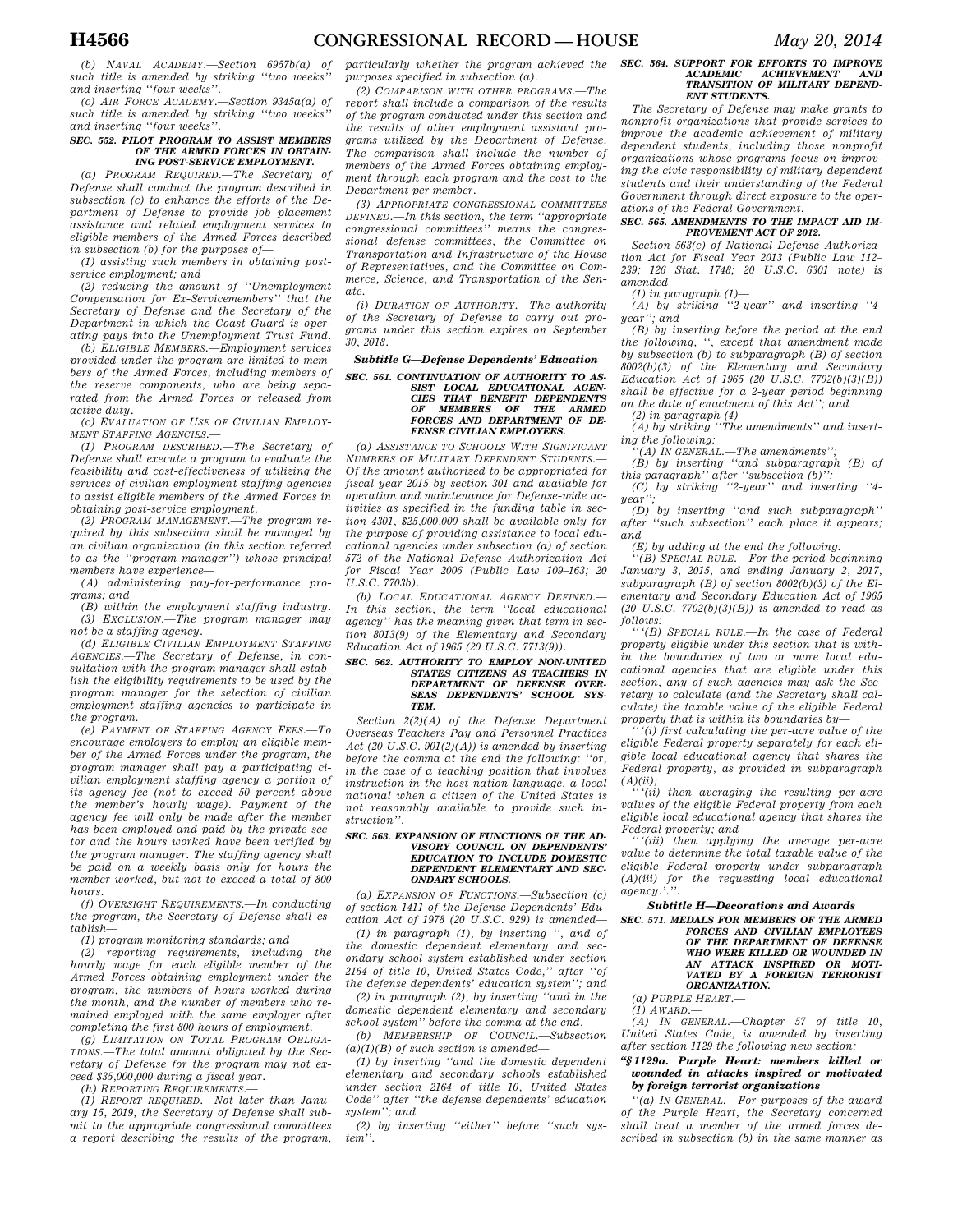*a member who is killed or wounded as a result of an international terrorist attack against the United States.* 

*''(b) COVERED MEMBERS.—A member described in this subsection is a member on active duty who was killed or wounded in an attack inspired or motivated by a foreign terrorist organization in circumstances where the death or wound is the result of an attack targeted on the member due to such member's status as a member of the armed forces, unless the death or wound is the result of willful misconduct of the member.* 

*''(c) FOREIGN TERRORIST ORGANIZATION DE-FINED.—In this section, the term 'foreign terrorist organization' means an entity designated as a foreign terrorist organization by the Secretary of State pursuant to section 219 of the Immigration and Nationality Act (8 U.S.C. 1189).''.* 

*(B) CLERICAL AMENDMENT.—The table of sections at the beginning of chapter 57 of such title is amended by inserting after the item relating to section 1129 the following new item:* 

*''1129a. Purple Heart: members killed or wounded in attacks inspired or motivated by foreign terrorist organizations.''.* 

*(2) RETROACTIVE EFFECTIVE DATE AND APPLI-CATION.—* 

*(A) EFFECTIVE DATE.—The amendments made by paragraph (1) shall take effect as of September 11, 2001.* 

*(B) REVIEW OF CERTAIN PREVIOUS INCIDENTS.— The Secretaries concerned shall undertake a review of each death or wounding of a member of the Armed Forces that occurred between September 11, 2001, and the date of the enactment of this Act under circumstances that could qualify as being the result of an attack described in section 1129a of title 10, United States Code (as added by paragraph (1)), to determine whether the death or wounding qualifies as a death or wounding resulting an attack inspired or motivated by a foreign terrorist organization for purposes of the award of the Purple Heart pursuant to such section (as so added).* 

*(C) ACTIONS FOLLOWING REVIEW.—If the death or wounding of a member of the Armed Forces reviewed under subparagraph (B) is determined to qualify as a death or wounding resulting from an attack inspired or motivated by a foreign terrorist organization as described in section 1129a of title 10, United States Code (as so added), the Secretary concerned shall take appropriate action under such section to award the Purple Heart to the member.* 

*(D) SECRETARY CONCERNED DEFINED.—In this paragraph, the term ''Secretary concerned'' has the meaning given that term in section 101(a)(9) of title 10, United States Code.* 

*(b) SECRETARY OF DEFENSE MEDAL FOR THE DEFENSE OF FREEDOM.—* 

*(1) REVIEW OF THE NOVEMBER 5, 2009, ATTACK AT FORT HOOD, TEXAS.—If the Secretary concerned determines, after a review under subsection (a)(2)(B) regarding the attack that occurred at Fort Hood, Texas, on November 5, 2009, that the death or wounding of any member of the Armed Forces in that attack qualified as a death or wounding resulting from an attack inspired or motivated by a foreign terrorist organization as described in section 1129a of title 10, United States Code (as added by subsection (a)), the Secretary of Defense shall make a determination as to whether the death or wounding of any civilian employee of the Department of Defense or civilian contractor in the same attack meets the eligibility criteria for the award of the Secretary of Defense Medal for the Defense of Freedom.* 

*(2) AWARD.—If the Secretary of Defense determines under paragraph (1) that the death or wounding of any civilian employee of the Department of Defense or civilian contractor in the attack that occurred at Fort Hood, Texas, on November 5, 2009, meets the eligibility criteria* 

*for the award of the Secretary of Defense Medal for the Defense of Freedom, the Secretary shall take appropriate action to award the Secretary of Defense Medal for the Defense of Freedom to the employee or contractor.* 

#### *SEC. 572. RETROACTIVE AWARD OF ARMY COM-BAT ACTION BADGE.*

*(a) AUTHORITY TO AWARD.—The Secretary of the Army may award the Army Combat Action Badge (established by order of the Secretary of the Army through Headquarters, Department of the Army Letter 600–05–1, dated June 3, 2005) to a person who, while a member of the Army, participated in combat during which the person personally engaged, or was personally engaged by, the enemy at any time during the period beginning on December 7, 1941, and ending on September 18, 2001 (the date of the otherwise applicable limitation on retroactivity for the award of such decoration), if the Secretary determines that the person has not been previously recognized in an appropriate manner for such participation.* 

*(b) PROCUREMENT OF BADGE.—The Secretary of the Army may make arrangements with suppliers of the Army Combat Action Badge so that eligible recipients of the Army Combat Action Badge pursuant to subsection (a) may procure the badge directly from suppliers, thereby eliminating or at least substantially reducing administrative costs for the Army to carry out this section.* 

## *SEC. 573. REPORT ON NAVY REVIEW, FINDINGS, AND ACTIONS PERTAINING TO MEDAL OF HONOR NOMINATION OF MARINE CORPS SERGEANT RAFAEL PERALTA.*

*Not later than 30 days after the date of the enactment of this Act, the Secretary of the Navy shall submit to the Committees on Armed Services of the Senate and House of Representatives a report describing the Navy review, findings, and actions pertaining to the Medal of Honor nomination of Marine Corps Sergeant Rafael Peralta. The report shall account for all evidence submitted with regard to the case.* 

### *Subtitle I—Miscellaneous Reporting Requirements*

#### *SEC. 581. SECRETARY OF DEFENSE REVIEW AND REPORT ON PREVENTION OF SUI-CIDE AMONG MEMBERS OF UNITED STATES SPECIAL OPERATIONS FORCES.*

*(a) REVIEW REQUIRED.—The Secretary of Defense, acting through the Under Secretary of Defense for Personnel and Readiness and the Assistant Secretary of Defense for Special Operations and Low Intensity Conflict, shall conduct a review of Department of Defense efforts regarding the prevention of suicide among members of United States Special Operations Forces and their dependents.* 

*(b) CONSULTATION.—In conducting the review under subsection (a), the Secretary of Defense shall consult with, and consider the recommendations of, the Office of Suicide Prevention, the Secretaries of the military departments, the Assistant Secretary of Defense for Special Operations and Low Intensity Conflict, and the United States Special Operations Command regarding the feasibility of implementing, for members of United States Special Operations Forces and their dependents, particular elements of the Department of Defense suicide prevention policy developed pursuant to section 533 of the National Defense Authorization Act for Fiscal Year 2012 (Public Law 112–81; 10 U.S.C. 1071 note) and section 582 of the National Defense Authorization Act for Fiscal Year 2013 (Public Law 112–239. 10 U.S.C. 1071 note).* 

*(c) ELEMENTS OF REVIEW.—The review conducted under subsection (a) shall specifically include an assessment of each of the following:* 

*(1) Current Armed Forces and United States Special Operations Command policy guidelines on the prevention of suicide among members of United States Special Operations Forces and their dependents.* 

*(2) Current and direct Armed Forces and United States Special Operations Command suicide prevention programs and activities for members of United States Special Operations Forces and their dependents, including programs provided by the Defense Health Program and the Office of Suicide Prevention and programs supporting family members.* 

*(3) Current Armed Forces and United States Special Operations Command strategies to reduce suicides among members of United States Special Operations Forces and their dependents, including the cost of such strategies across the future years defense program.* 

*(4) Current Armed Forces and United States Special Operations Command standards of care for suicide prevention among members of United States Special Operations Forces and their dependents, including training standards for behavioral health care providers to ensure that such providers receive training on clinical best practices and evidence-based treatments as information on such practices and treatments becomes available.* 

*(5) The integration of mental health screenings and suicide risk and prevention efforts for members of United States Special Operations Forces and their dependents into the delivery of primary care for such members and dependents.* 

*(6) The standards for responding to attempted or completed suicides among members of United States Special Operations Forces and their dependents, including guidance and training to assist commanders in addressing incidents of attempted or completed suicide within their units.* 

*(7) The standards regarding data collection for individual members of United States Special Operations Forces and their dependents, including related factors such as domestic violence and child abuse.* 

*(8) The means to ensure the protection of privacy of members of United States Special Operations Forces and their dependents who seek or receive treatment related to suicide prevention.* 

*(9) The need to differentiate members of United States Special Operations Forces and their dependents from members of conventional forces and their dependents in the development and delivery of the Department of Defense suicide prevention program.* 

*(10) Such other matters as the Secretary of Defense considers appropriate in connection with the prevention of suicide among members of United States Special Operations Forces and their dependents.* 

*(d) SUBMISSION OF REPORT.—Not later than 90 days after the date of the enactment of this Act, the Secretary of Defense shall submit to the Committees on Armed Services of the Senate and the House of Representatives a report containing the results of the review conducted under subsection (a).* 

#### *SEC. 582. INSPECTOR GENERAL OF THE DEPART-MENT OF DEFENSE REVIEW OF SEPA-***RATION OF MEMBERS** *ARMED FORCES WHO MADE UNRE-STRICTED REPORTS OF SEXUAL AS-SAULT.*

*(a) REVIEW REQUIRED.—The Inspector General of the Department of Defense shall conduct a review—* 

*(1) to identify all members of the Armed Forces who, since January 1, 2002, were separated from the Armed Forces after making an unrestricted report of sexual assault;* 

*(2) to determine the circumstances of and grounds for each such separation, including—* 

*(A) whether the separation was in retaliation for or influenced by the identified member making an unrestricted report of sexual assault; and* 

*(B) whether the identified member requested an appeal; and* 

*(3) if an identified member was separated on the grounds of having a personality or adjustment disorder, to determine whether the separation was carried out in compliance with Department of Defense Instruction 1332.14 and any*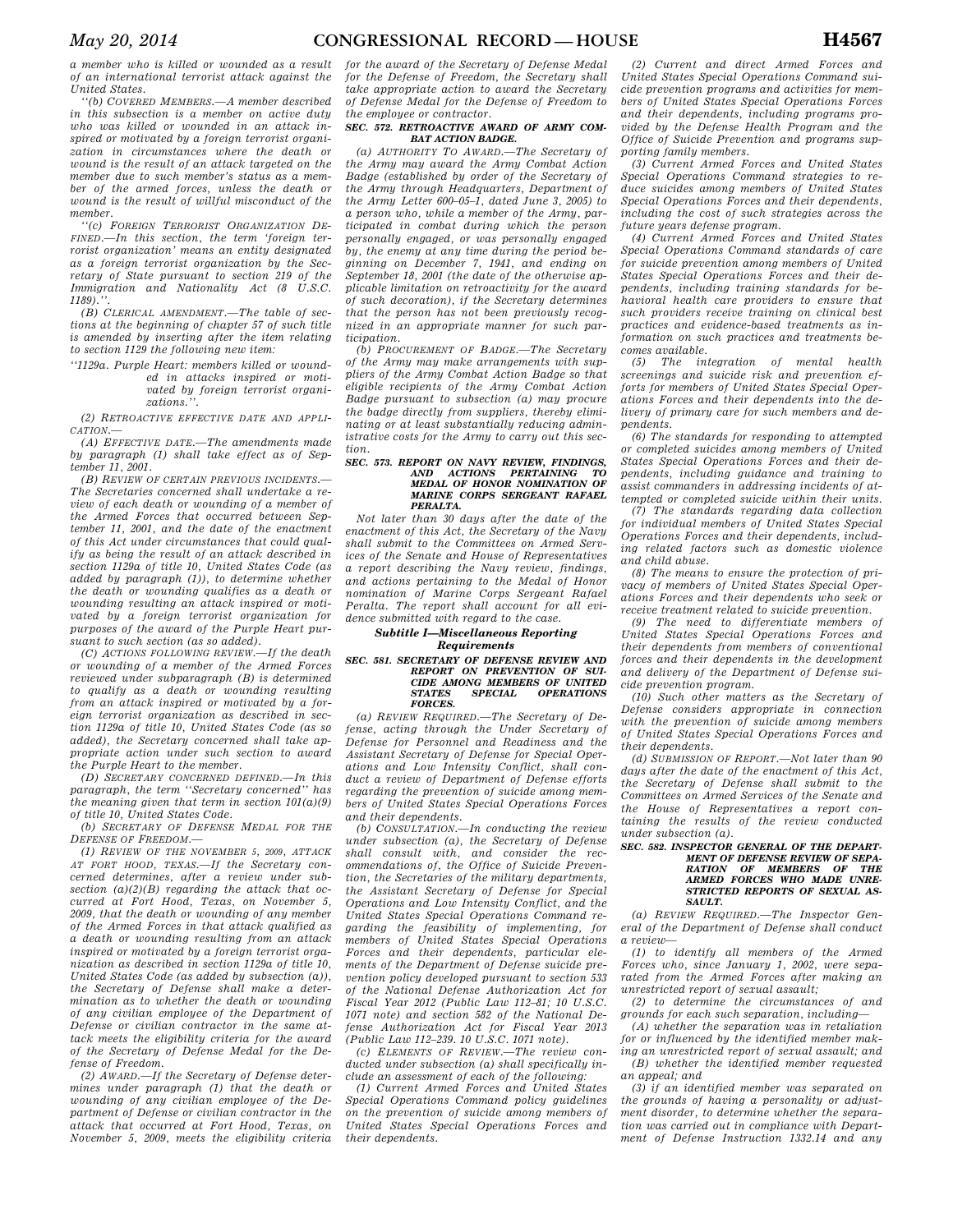*other applicable Department of Defense regulations, directives, and policies.* 

*(b) SUBMISSION OF RESULTS AND REC-OMMENDATIONS.—Not later than 180 days after the date of the enactment of this Act, the Inspector General of the Department of Defense shall submit to the Committees on Armed Services of the Senate and the House of Representatives the results of the review conducted under subsection (a), including such recommendations as the Inspector General of the Department of Defense considers necessary.* 

#### *SEC. 583. COMPTROLLER GENERAL REPORT RE-GARDING MANAGEMENT OF PER-SONNEL RECORDS OF MEMBERS OF THE NATIONAL GUARD.*

*(a) REPORT REQUIRED.—Not later than April 1, 2015, the Comptroller General of the United States shall submit to the Committees on Armed Services of the Senate and the House of Representatives a report regarding the management of personnel records of members of the National Guard.* 

*(b) ELEMENTS OF REPORT.—In preparing the report under subsection (a), the Comptroller General shall consider, at a minimum, the following:* 

*(1) The appropriate Federal role and responsibility in the management of the records of National Guard members.* 

*(2) The extent to which selected States have digitized the records of National Guard members.* 

*(3) The extent to which those States and Federal agencies have entered into agreements to share the digitized records.* 

*(4) The extent to which Federal agencies face any constraints in their ability to effectively manage National Guard records.* 

#### *SEC. 584. STUDY ON GENDER INTEGRATION IN DEFENSE OPERATION PLANNING AND EXECUTION.*

*(a) STUDY REQUIRED.—Not later than 30 days after the date of the enactment of this Act, the Chairman of the Joint Chiefs of Staff shall conduct a study concerning the integration of gender into the planning and execution of foreign operations of the Armed Forces at all levels.* 

*(b) ELEMENTS OF STUDY.—In conducting the study under subsection (a), the Chairman of the Joint Chiefs of Staff shall—* 

*(1) identify those elements of defense doctrine, if any, that should be revised to address attention to women and gender;* 

*(2) evaluate the need for a gender advisor training program, including the length of training, proposed curriculum, and location of training;* 

*(3) determine how to best equip military leadership to integrate attention to women and gender across all lines of effort;* 

*(4) determine the extent to which personnel qualified to advise on women and gender are available within the Department of Defense, including development of a billet description for gender advisors; and* 

*(5) evaluate where to assign gender advisors within operational commands from the strategic to tactical levels, with particular attention paid to assigning advisors to combatant commanders and service chiefs.* 

*(c) SUBMISSION OF RESULTS.—Not later than 270 days after the date of the enactment of this Act, the Chairman of the Joint Chiefs of Staff shall submit to the congressional defense committees a report containing the results of the study conducted under subsection (a). The report shall be submitted in unclassified form, but may include a classified annex.* 

### *SEC. 585. DEADLINE FOR SUBMISSION OF REPORT CONTAINING RESULTS OF REVIEW OF OFFICE OF DIVERSITY MANAGE-MENT AND EQUAL OPPORTUNITY ROLE IN SEXUAL HARASSMENT CASES.*

*Not later than June 1, 2015, the Secretary of Defense shall submit to the Committees on Armed Services of the Senate and the House of* 

*Representatives a report containing the results of the review conducted pursuant to section 1735 of the National Defense Authorization Act for Fiscal Year 2014 (Public Law 113–66; 127 Stat. 976).* 

#### *Subtitle J—Other Matters*

#### *SEC. 591. INSPECTION OF OUTPATIENT RESIDEN-TIAL FACILITIES OCCUPIED BY RE-COVERING SERVICE MEMBERS.*

*Section 1662(a) of the Wounded Warrior Act (title XVI of Public Law 110–181; 10 U.S.C. 1071 note) is amended by striking ''inspected on a semiannual basis for the first two years after the enactment of this Act and annually thereafter'' and inserting ''inspected at least once every two years''.* 

#### *SEC. 592. WORKING GROUP ON INTEGRATED DIS-ABILITY EVALUATION SYSTEM.*

*(a) ESTABLISHMENT.—There is established within the Department of Veterans Affairs-Department of Defense Joint Executive Committee under section 320 of title 38, United States Code, a Working Group (in this section referred to as the ''Working Group'') to evaluate and reform the Integrated Disability Evaluation System of the Department of Defense and the Department of Veterans Affairs. The Working Group shall be established under the Disability Evaluation System Working Group of the Joint Executive Committee.* 

*(b) PILOT PROGRAM.—* 

*(1) IN GENERAL.—The Working Group shall carry out a pilot program that will co-locate the services and personnel of the Department of Defense and the Department of Veterans Affairs to create an integrated model that continues the improvement of the Integrated Disability Evaluation System process through—* 

*(A) increased process efficiencies, as determined by the Working Group;* 

*(B) the creation of a standardized form set described in subsection (c)(3);* 

*(C) the elimination of redundancies;* 

*(D) the improvement of existing process timelines of the Integrated Disability Evaluation System;* 

*(E) increased service member satisfaction; and (F) the establishment of an information technology bridging solution described in subsection*   $(c)(4)$ .

*(2) DURATION.—The pilot program under paragraph (1) shall be carried for a period not exceeding three years.* 

*(c) GOALS OF PILOT PROGRAM.—In carrying out the pilot program under subsection (b), the Working Group shall ensure the following:* 

*(1) The period beginning on the date on which an eligible member begins to participate in the pilot program and ending on the date on which the Secretary of Veterans Affairs determines the disability rating of the member is not more than 295 days.* 

*(2) Employees of the Department of Defense and the Department of Veterans Affairs who carry out the pilot program are co-located in the same facility, to the extent practicable, to determine the efficiencies provided by locating services of the Departments in the same location.* 

*(3) The elimination of redundant forms by creating and using a standardized electronic form set with respect to information that the Secretary of Defense and the Secretary of Veterans Affairs both require for an eligible member participating in the pilot program.* 

*(4) The establishment of an information technology bridging solution between the existing Ebenefits program and the MYIDES dashboard to ensure that both such programs contain the information that is added to the claim of an eligible member participating in the pilot program.* 

*(5) Using the solution established under paragraph (4), eligible members participating in the pilot program are able to use the existing identification number of the member used by the Department of Defense to—* 

*(A) automatically track the status of the claim of the member, including with respect to the of-* *fice of the Department of Defense or the Department of Veterans Affairs that is responsible for the evaluation as of the date of accessing such solution; and* 

*(B) be informed of the estimated timeline of the evaluation of the claim.* 

*(6) Using the solution established under paragraph (4), the Working Group and the Secretaries may—* 

*(A) identify the office and employee of the Department of Defense or the Department of Veterans Affairs who are responsible for the evaluation of a claim at any given time; and* 

*(B) track individual employees of the Department of Defense and the Department of Veterans Affairs with respect to statistics measuring quality and accuracy at the case level.* 

*(7) Eligible members who participate in the pilot program have the opportunity to use an exit survey (approved by the Secretary of Defense and the Secretary of Veterans Affairs) that informs the Working Group of the satisfaction of the member with respect to the pilot program.* 

*(d) ELIGIBLE MEMBERS.—A member of the Armed Forces who is being separated or retired from the Armed Forces for disability under chapter 61 of title 10, United States Code, is eligible to participate in the pilot program under subsection (b) if—* 

*(1) the member is referred to the Integrated Disability Evaluation System beginning on or after the date of the commencement of the pilot program by the specific medical authority of a military department; and* 

*(2) the evaluation of the member under the Integrated Disability Evaluation System is processed at the disability rating activity site in Providence, Rhode Island. (e) TIMELINE.—By not later than 120 days* 

*after the date of the first meeting of the Work-*

*ing Group, the Working Group shall— (1) establish the pilot program under subsection (b); and* 

*(2) establish standards for the products, software, personnel, approved standardized electronic form set described in subsection (c)(3), and other matters required to carry out the pilot program; and* 

*(3) identify the security required for the information systems of the pilot program.* 

*(f) LOCATION.—The pilot program established under subsection (b) shall be located at Walter Reed National Military Medical Center in Bethesda, Maryland.* 

*(g) COOPERATION.—* 

*(1) ASSIGNMENT.—The Secretary of Defense and the Secretary of Veterans Affairs shall assign employees of both Departments to the location specified in subsection (f) during the period in which the pilot program is carried out.* 

*(2) PRIORITIZATION.—As determined appropriate by the Department of Veterans Affairs-Department of Defense Joint Executive Committee, employees of the Veterans Benefits Administration who rate claims for disability may be assigned to the pilot program under subsection (b) in a sufficient number to ensure that claims for disability that are approved are processed—* 

*(A) for proposed rating decision not later than* 

*15 days after such approval; and (B) for notification of benefits and authorization of award not later than 30 days after separation from the Armed Forces.* 

*(h) TREATMENT IN CURRENT IDES.—If an eligible member who is participating in the pilot program under subsection (b) elects to instead participate in the Integrated Disability Evaluation System, the Secretary of Defense and the Secretary of Veterans Affairs shall evaluate the eligible member under the Integrated Disability Evaluation System by recognizing the date of the original claim of the member and without any penalty with respect to the priority of the member in such system.* 

*(i) REPORTS.—* 

*(1) QUARTERLY REPORTS.—During each 90-day period during the period in which the Working*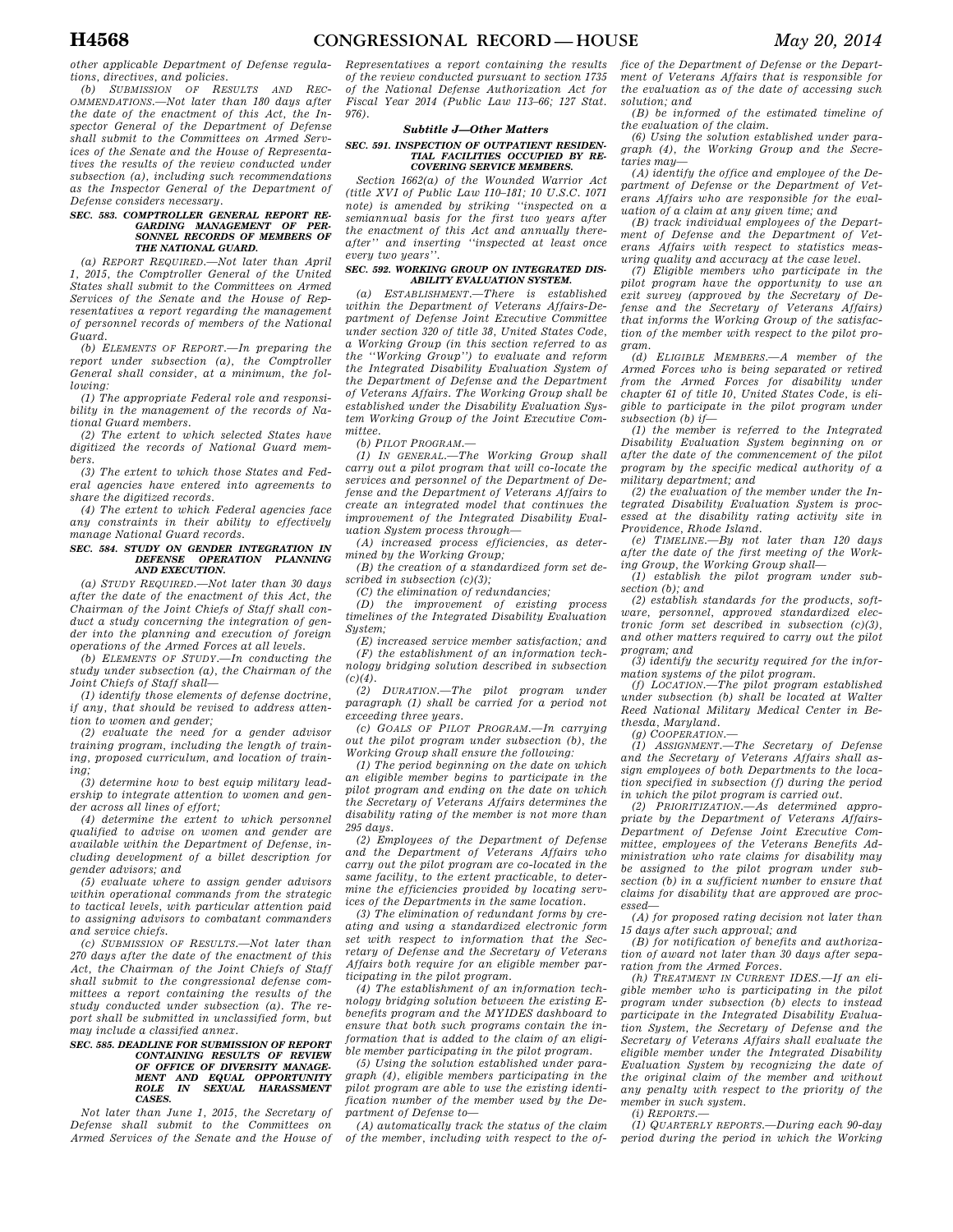*Group carries out the pilot program under subsection (b), the Working Group shall submit to the Secretary of Defense, the Secretary of Veterans Affairs, and the Department of Veterans Affairs-Department of Defense Joint Executive Committee a report on the status of the pilot program. The report shall include—* 

*(A) the average number of days that an eligible member participates in the pilot program before the Secretary of Veterans Affairs determines the disability rating of the member;* 

*(B) the extent to which forms have been eliminated pursuant to subsection (c)(3);* 

*(C) the extent to which the information technology bridging solution established pursuant to subsection (c)(4) has improved information sharing between the Departments;* 

*(D) the results of exit surveys described in subsection (c)(7);* 

*(E) the extent to which employees of the Department of Defense and the Department of Veterans Affairs have been co-located in the same facility under the pilot program; and* 

*(F) the determination of the Working Group, based on data collected during the course of the pilot program, with respect to the feasibility of increasing the efficiency of the program to decrease the number of days of the goal described in subsection (c)(1).* 

*(2) SUBMISSION OF QUARTERLY REPORTS.—Not later than 30 days after the date on which the Working Group submits a report under paragraph (1), the Secretary of Defense and the Secretary of Veterans Affairs shall jointly submit to the appropriate congressional committees such report.* 

*(3) FINAL REPORT.—Not later than 180 days after the date on which the pilot program under subsection (b) is completed, the Working Group shall submit to the Secretary of Defense, the Secretary of Veterans Affairs, and the Department of Veterans Affairs-Department of Defense Joint Executive Committee a report on the pilot program, including an analysis of the pilot program and any recommendations regarding whether the pilot program should be expanded.* 

*(4) SUBMISSION OF FINAL REPORT.—Not later than 30 days after the date on which the Working Group submits the report under paragraph (3), the Secretary of Defense and the Secretary of Veterans Affairs shall jointly submit to the appropriate congressional committees such report.* 

*(j) MEMBERSHIP.—* 

*(1) NUMBER AND APPOINTMENT.—The Working Group shall be composed of 15 members appointed by the Department of Veterans Affairs-Department of Defense Joint Executive Committee from among individuals who have subject matter expertise or other relevant experience in government, the private sector, or academia regarding—* 

*(A) health care;* 

*(B) medical records;* 

*(C) logistics;* 

*(D) information technology; or* 

*(E) other relevant subjects.* 

*(2) DISQUALIFICATION.—An individual may not be appointed to the Working Group if the individual has served on the Department of Veterans Affairs-Department of Defense Joint Executive Committee or any working group thereof.* 

*(3) EMPLOYEES OF DEPARTMENTS.—Not more than a total of four individuals who are employed by either the Department of Defense or the Department of Veterans Affairs may be appointed to the Working Group to ensure that the efficiencies and best practices of the pilot program do not violate the policies of the Departments. Such an individual who is appointed may not serve as chairman of the Working Group or serve in any other supervisory or leadership role.* 

*(4) ADVISORS.—The Working Group shall seek advice from experts from nongovernmental organizations (including veterans service organizations, survivors of members of the Armed Forces or veterans, and military organizations), the* 

*Internet technology industry, private sector hospital administrators, and other entities the Working Group determines appropriate.* 

*(5) CHAIRMAN.—Except as provided by paragraph (3), the Department of Veterans Affairs-Department of Defense Joint Executive Committee shall designate a member of the Working Group to serve as chairman of the Working Group.* 

*(6) PERIOD OF APPOINTMENT.—Members of the Working Group shall be appointed for the life of the Working Group. A vacancy shall not affect its powers.* 

*(7) VACANCY.—A vacancy on the Working Group shall be filled in the manner in which the original appointment was made.* 

*(8) APPOINTMENT DEADLINE.—The appointment of members of the Working Group established in this section shall be made not later than 60 days after the date of the enactment of this Act.* 

*(9) COMPENSATION OF MEMBERS.—Each member of the Working Group who is not an officer or employee of the United States shall be compensated at a rate equal to the daily equivalent of the annual rate of basic pay prescribed for level IV of the Executive Schedule under section 5315 of title 5, United States Code, for each day (including travel time) during which the member is engaged in the performance of the duties of the Working Group. All members of the Working Group who are officers or employees of the United States shall serve without compensation in addition to that received for their services as officers or employees of the United States.* 

*(k) MEETINGS.—* 

*(1) INITIAL MEETING.—The Working Group shall hold its first meeting not later than 15 days after the date on which a majority of the members are appointed.* 

*(2) MINIMUM NUMBER OF MEETINGS.—The Working Group shall meet not less than twice each year regarding the pilot program under subsection (b), including the progress, status, implementation, and execution of the pilot program.* 

*(l) TERMINATION OF WORKING GROUP.—The Working Group shall terminate on the date on which the Working Group submits the report under subsection (i)(3).* 

*(m) DEFINITIONS.—In this section:* 

*(1) The term ''appropriate congressional committees'' means the following:* 

*(A) The Committees on Veterans' Affairs of the House of Representatives and the Senate.* 

*(B) The Committees on Armed Services of the House of Representatives and the Senate.* 

*(2) The term ''Integrated Disability Evaluation System'' means the disability evaluation system used jointly by the Secretary of Defense and the Secretary of Veterans Affairs.* 

### *SEC. 593. SENSE OF CONGRESS REGARDING FUL-FILLING PROMISE TO LEAVE NO MEMBER OF THE ARMED FORCES UNACCOUNTED IN AFGHANISTAN.*

*(a) FINDINGS.—Congress makes the following findings:* 

*(1) The United States is a country of great honor and integrity.* 

*(2) The United States has made a sacred promise to members of the Armed Forces deployed overseas in defense of the United States that their sacrifice and service will never be forgotten.* 

*(3) The United States can never thank the proud members of the Armed Forces enough for their sacrifice and service on behalf of the United States.* 

*(b) SENSE OF CONGRESS.—It is the sense of Congress that—* 

*(1) abandoning the search efforts for members of the Armed Forces who are missing or captured in the line of duty now or in the future is unacceptable;* 

*(2) the United States has a responsibility to keep the promises made to members of the Armed Forces deployed overseas in defense of the United States, including the promise of the* 

*United States Soldier's Creed and the Warrior Ethos, which state that ''I will never leave a fallen comrade''; and* 

*(3) while the United States continues to transition leadership roles in combat operations in Afghanistan to the people of Afghanistan, the United States must continue to fulfill these important promises to any member of the Armed Forces who is in a missing status or captured as a result of service in Afghanistan now or in the future.* 

### *TITLE VI—COMPENSATION AND OTHER PERSONNEL BENEFITS*

### *Subtitle A—Pay and Allowances*

*SEC. 601. EXTENSION OF AUTHORITY TO PROVIDE TEMPORARY INCREASE IN RATES OF BASIC ALLOWANCE FOR HOUSING UNDER CERTAIN CIRCUMSTANCES.* 

*Section 403(b)(7)(E) of title 37, United States Code, is amended by striking ''December 31, 2014'' and inserting ''December 31, 2015''.* 

#### *SEC. 602. NO FISCAL YEAR 2015 INCREASE IN BASIC PAY FOR GENERAL AND FLAG OFFICERS.*

*Section 203(a)(2) of title 37, United States Code, shall be applied for rates of basic pay payable for commissioned officers in the uniformed services in pay grades O–7 through O–10 during calendar year 2015 by using the rate of pay for level II of the Executive Schedule in effect during 2014.* 

#### *Subtitle B—Bonuses and Special and Incentive Pays*

#### *SEC. 611. ONE-YEAR EXTENSION OF CERTAIN BONUS AND SPECIAL PAY AUTHORI-TIES FOR RESERVE FORCES.*

*The following sections of title 37, United States Code, are amended by striking ''December 31, 2014'' and inserting ''December 31, 2015'':* 

*(1) Section 308b(g), relating to Selected Reserve reenlistment bonus.* 

*(2) Section 308c(i), relating to Selected Reserve affiliation or enlistment bonus.* 

*(3) Section 308d(c), relating to special pay for enlisted members assigned to certain high-priority units.* 

*(4) Section 308g(f)(2), relating to Ready Reserve enlistment bonus for persons without prior service.* 

*(5) Section 308h(e), relating to Ready Reserve enlistment and reenlistment bonus for persons with prior service.* 

*(6) Section 308i(f), relating to Selected Reserve enlistment and reenlistment bonus for persons with prior service.* 

*(7) Section 478a(e), relating to reimbursement of travel expenses for inactive-duty training outside of normal commuting distance.* 

*(8) Section 910(g), relating to income replacement payments for reserve component members experiencing extended and frequent mobilization for active duty service.* 

#### *SEC. 612. ONE-YEAR EXTENSION OF CERTAIN BONUS AND SPECIAL PAY AUTHORI-TIES FOR HEALTH CARE PROFES-SIONALS.*

*(a) TITLE 10 AUTHORITIES.—The following sections of title 10, United States Code, are amended by striking ''December 31, 2014'' and inserting ''December 31, 2015'':* 

*(1) Section 2130a(a)(1), relating to nurse officer candidate accession program.* 

*(2) Section 16302(d), relating to repayment of education loans for certain health professionals who serve in the Selected Reserve.* 

*(b) TITLE 37 AUTHORITIES.—The following sections of title 37, United States Code, are amended by striking ''December 31, 2014'' and inserting ''December 31, 2015'':* 

*(1) Section 302c–1(f), relating to accession and retention bonuses for psychologists.* 

*(2) Section 302d(a)(1), relating to accession bonus for registered nurses.* 

*(3) Section 302e(a)(1), relating to incentive special pay for nurse anesthetists.* 

*(4) Section 302g(e), relating to special pay for Selected Reserve health professionals in critically short wartime specialties.*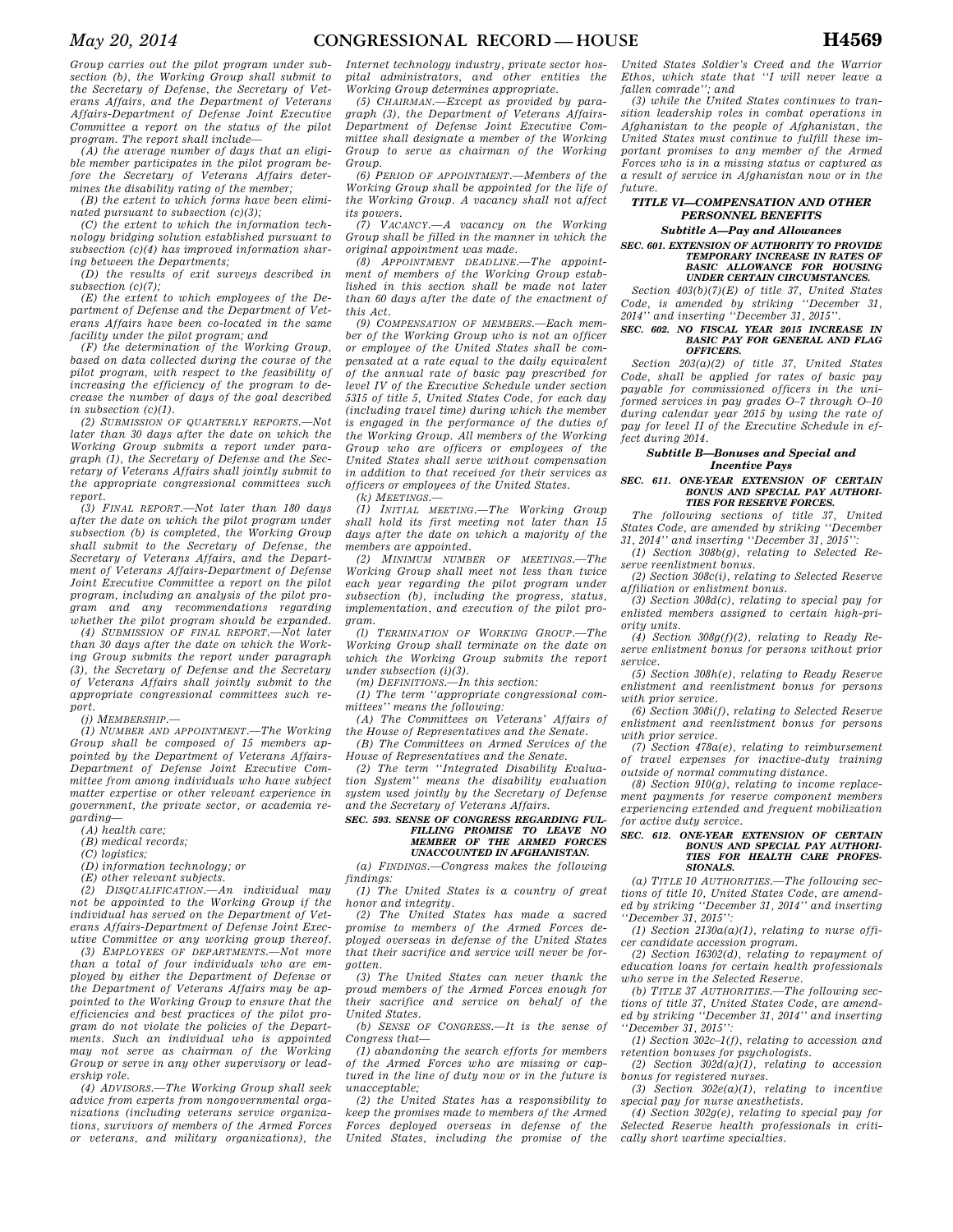*for pharmacy officers. (7) Section 302k(f), relating to accession bonus* 

*for medical officers in critically short wartime specialties.* 

*(8) Section 302l(g), relating to accession bonus for dental specialist officers in critically short wartime specialties.* 

#### *SEC. 613. ONE-YEAR EXTENSION OF SPECIAL PAY AND BONUS AUTHORITIES FOR NU-CLEAR OFFICERS.*

*The following sections of title 37, United States Code, are amended by striking ''December 31, 2014'' and inserting ''December 31, 2015'':* 

*(1) Section 312(f), relating to special pay for nuclear-qualified officers extending period of active service.* 

*(2) Section 312b(c), relating to nuclear career accession bonus.* 

*(3) Section 312c(d), relating to nuclear career annual incentive bonus.* 

# *SEC. 614. ONE-YEAR EXTENSION OF AUTHORITIES RELATING TO TITLE 37 CONSOLI-DATED SPECIAL PAY, INCENTIVE PAY, AND BONUS AUTHORITIES.*

*The following sections of title 37, United States Code, are amended by striking ''December 31, 2014'' and inserting ''December 31, 2015'':* 

*(1) Section 331(h), relating to general bonus authority for enlisted members.* 

*(2) Section 332(g), relating to general bonus authority for officers.* 

*(3) Section 333(i), relating to special bonus and incentive pay authorities for nuclear officers.* 

*(4) Section 334(i), relating to special aviation incentive pay and bonus authorities for officers.* 

*(5) Section 335(k), relating to special bonus and incentive pay authorities for officers in health professions.* 

*(6) Section 336(g), relating to contracting bonus for cadets and midshipmen enrolled in the Senior Reserve Officers' Training Corps.* 

*(7) Section 351(h), relating to hazardous duty pay.* 

*(8) Section 352(g), relating to assignment pay or special duty pay.* 

*(9) Section 353(i), relating to skill incentive pay or proficiency bonus.* 

*(10) Section 355(h), relating to retention incentives for members qualified in critical military skills or assigned to high priority units.* 

### *SEC. 615. ONE-YEAR EXTENSION OF AUTHORITIES RELATING TO PAYMENT OF OTHER TITLE 37 BONUSES AND SPECIAL PAYS.*

*The following sections of title 37, United States Code, are amended by striking ''December 31, 2014'' and inserting ''December 31, 2015'':* 

*(1) Section 301b(a), relating to aviation officer retention bonus.* 

*(2) Section 307a(g), relating to assignment incentive pay.* 

*(3) Section 308(g), relating to reenlistment bonus for active members.* 

*(4) Section 309(e), relating to enlistment bonus.* 

*(5) Section 316a(g), relating to incentive pay for members of precommissioning programs pursuing foreign language proficiency.* 

*(6) Section 324(g), relating to accession bonus for new officers in critical skills.* 

*(7) Section 326(g), relating to incentive bonus for conversion to military occupational specialty to ease personnel shortage.* 

*(8) Section 327(h), relating to incentive bonus for transfer between branches of the Armed Forces.* 

*(9) Section 330(f), relating to accession bonus for officer candidates.* 

#### *Subtitle C—Travel and Transportation SEC. 621. AUTHORITY TO ENTER INTO CON-TRACTS FOR THE PROVISION OF RE-*

*LOCATION SERVICES. The Secretary of Defense may authorize the commander of a military base to enter into a* 

*contract with an appropriate entity for the provision of relocation services to members of the Armed Forces.* 

*Subtitle D—Commissary and Nonappropriated Fund Instrumentality Benefits and Operations* 

*SEC. 631. AUTHORITY OF NONAPPROPRIATED FUND INSTRUMENTALITIES TO ENTER INTO CONTRACTS WITH OTHER FEDERAL AGENCIES AND IN-STRUMENTALITIES TO PROVIDE AND OBTAIN CERTAIN GOODS AND SERV-ICES.* 

*Section 2492 of title 10, United States Code, is amended by striking ''Federal department, agency, or instrumentality'' and all that follows through the period at the end of the section and inserting the following: ''Federal department, agency, or instrumentality—* 

*''(1) to provide or obtain goods and services beneficial to the efficient management and operation of the exchange system or that morale, welfare, and recreation system; or* 

*''(2) to provide or obtain food services beneficial to the efficient management and operation of the dining facilities on military installations offering food services to members of the armed*   $forces.$ 

#### *SEC. 632. REVIEW OF MANAGEMENT, FOOD, AND PRICING OPTIONS FOR DEFENSE COMMISSARY SYSTEM.*

*(a) REVIEW REQUIRED.—The Secretary of Defense shall conduct a review, utilizing the services of an independent organization experienced in grocery retail analysis, of the defense commissary system to determine the qualitative and quantitative effects of—* 

*(1) using variable pricing in commissary stores to reduce the expenditure of appropriated funds to operate the defense commissary system;* 

*(2) implementing a program to make available more private label products in commissary stores;* 

*(3) converting the defense commissary system to a nonappropriated fund instrumentality, and (4) eliminating or at least reducing seconddestination funding.* 

*(b) ADDITIONAL ELEMENTS OF REVIEW.—The review required by this section also shall consider the following:* 

*(1) The impact of changes to the operation of the defense commissary system on commissary patrons, in particular junior enlisted members and junior officers and their dependents, that would result from displacing current value and name-brand products with private-label products.* 

*(2) The sensitivity of commissary patrons to pricing changes.* 

*(3) The feasibility of generating net revenue from pricing and stock assortment changes.* 

*(4) The relationship of higher prices and reduced patron savings to patron usage and accompanying sales, both on a national and regional basis.* 

*(5) The impact of changes to the operation of the defense commissary system on industry support; such as vendor stocking, promotions, discounts, and merchandising activities and programs.* 

*(6) The ability of the current commissary management and information technology systems to accommodate changes to the existing pricing and management structure.* 

*(7) The product category management systems and expertise of the Defense Commissary Agency.* 

*(8) The impact of changes to the operation of the defense commissary system on military exchanges and other morale, welfare, and recreation programs for members of the Armed Forces.* 

*(9) The identification of management and legislative changes that would be required in connection with changes to the defense commissary system.* 

*(10) An estimate of the time required to implement recommended changes to the current pric-* *ing and management model of the defense commissary system.* 

*(c) SUBMISSION.—Not later than February 1, 2015, the Secretary of Defense shall submit to the Committees on Armed Services of the Senate and the House of Representatives a report containing the results of the review required by this section.* 

### *SEC. 633. RESTRICTION ON IMPLEMENTING ANY NEW DEPARTMENT OF DEFENSE POLICY TO LIMIT, RESTRICT, OR BAN THE SALE OF CERTAIN ITEMS ON MILITARY INSTALLATIONS.*

*The Secretary of Defense and the Secretaries of the military departments may not take any action to implement any new policy that would limit, restrict, or ban the sale of any legal consumer product category sold as of January 1, 2014, in the defense commissary system or exchange stores system on any military installation, domestically or overseas, or on any Department of Defense vessel at sea.* 

#### *Subtitle E—Other Matters*

### *SEC. 641. ANONYMOUS SURVEY OF MEMBERS OF THE ARMED FORCES REGARDING THEIR PREFERENCES FOR MILITARY PAY AND BENEFITS.*

*(a) SURVEY REQUIRED.—The Secretary of Defense shall carry out a anonymous survey of random members of the Armed Forces regarding military pay and benefits for the purpose of soliciting information on the following:* 

*(1) The value that members of the Armed Forces place on the following forms of compensation relative to one another: (A) Basic pay.* 

*(B) Allowances for housing and subsistence.* 

*(C) Bonuses and special pays.* 

*(D) Dependent healthcare benefits.* 

*(E) Healthcare benefits for retirees under 65 years old.* 

*(F) Healthcare benefits for Medicare-eligible retirees.* 

*(G) Retirement pay.* 

*(2) How the members value different levels of pay or benefits, including the impact of co-payments or deductibles on the value of benefits.* 

*(3) Any other issues related to military pay and benefits as the Secretary of Defense considers appropriate.* 

*(4) How information collected pursuant to a previous paragraph varies by age, rank, dependent status, and such other factors as the Secretary of Defense considers appropriate.* 

*(b) SUBMISSION OF RESULTS.—Not later than March 1, 2015, the Secretary of Defense shall submit to Congress and make publicly available a report containing the results of the survey, including both the analyses and the raw data collected.* 

#### *TITLE VII—HEALTH CARE PROVISIONS Subtitle A—TRICARE and Other Health Care Benefits*

#### *SEC. 701. MENTAL HEALTH ASSESSMENTS FOR MEMBERS OF THE ARMED FORCES.*

*(a) IN GENERAL.—Section 1074m of title 10, United States Code, is amended—* 

*(1) in subsection (a)(1)—* 

*(A) by redesignating subparagraph (B) and (C) as subparagraph (C) and (D), respectively; and* 

*(B) by inserting after subparagraph (A) the following:* 

*''(B) Once during each 180-day period during which a member is deployed.''; and* 

*(2) in subsection (c)(1)(A)—* 

*(A) in clause (i), by striking ''; and'' and inserting a semicolon;* 

*(B) by redesignating clause (ii) as clause (iii); and* 

*(C) by inserting after clause (i) the following: ''(ii) by personnel in deployed units whose responsibilities include providing unit health care services if such personnel are available and the use of such personnel for the assessments would not impair the capacity of such personnel to perform higher priority tasks; and''.*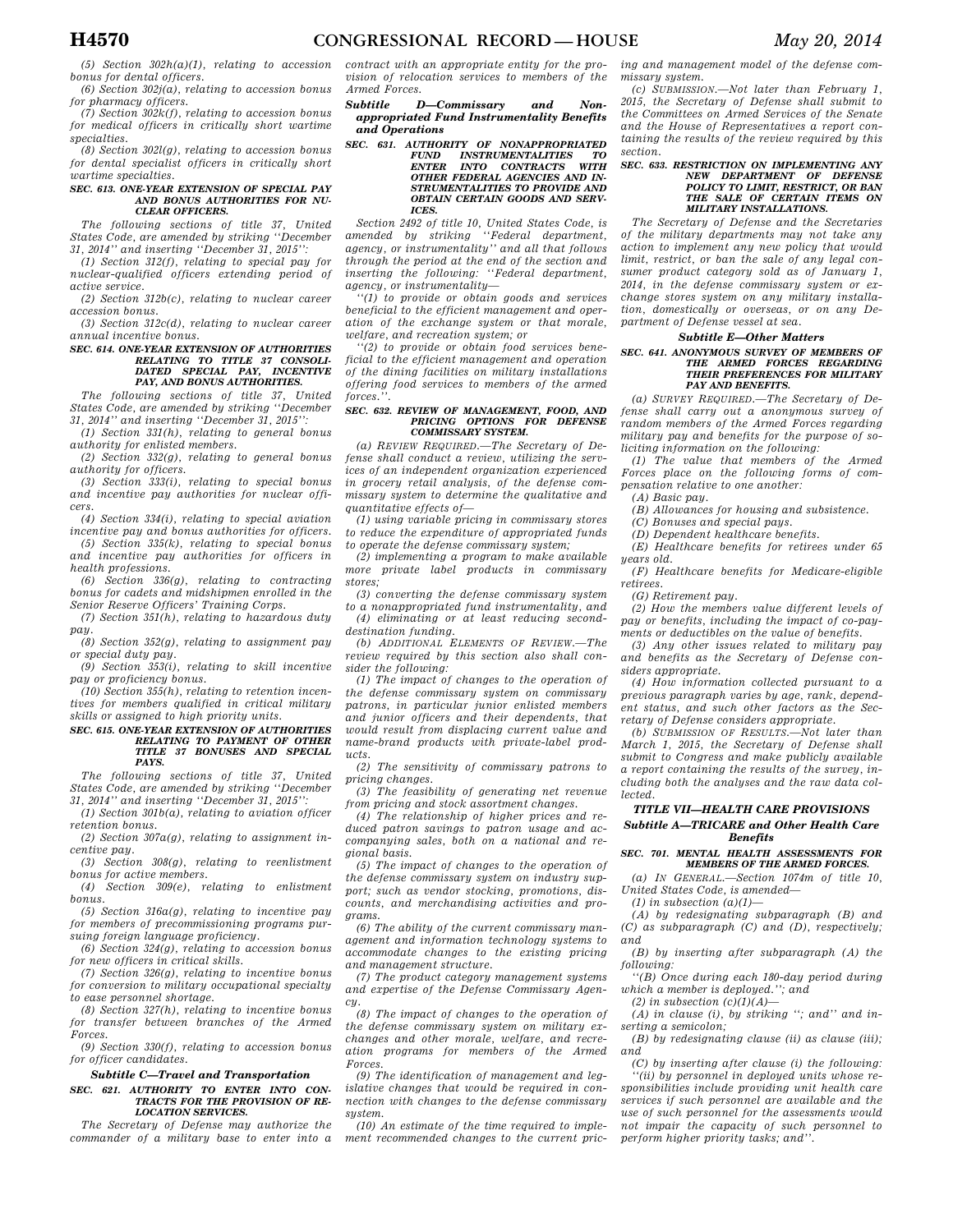*(b) CONFORMING AMENDMENT.—Section 1074m(a)(2) of title 10, United States Code, is amended by striking ''subparagraph (B) and (C)'' and inserting ''subparagraph (C) and (D)''.* 

#### *SEC. 702. CLARIFICATION OF PROVISION OF FOOD TO FORMER MEMBERS AND DEPENDENTS NOT RECEIVING INPA-TIENT CARE IN MILITARY MEDICAL TREATMENT FACILITIES.*

*Section 1078b of title 10, United States Code, is amended—* 

*(1) by striking ''A member'' each place it appears and inserting ''A member or former member''; and* 

*(2) in subsection (a)(2)(C), by striking ''member or dependent'' and inserting ''member, former member, or dependent''.* 

#### *Subtitle B—Health Care Administration SEC. 711. COOPERATIVE HEALTH CARE AGREE-MENTS BETWEEN THE MILITARY DE-PARTMENTS AND NON-MILITARY HEALTH CARE ENTITIES.*

*Section 713 of the National Defense Authorization Act of 2010 (Public Law 111–84; 10 U.S.C. 1073 note) is amended—* 

*(1) in subsection (a), by striking ''Secretary of Defense'' and inserting ''Secretary concerned''; (2) in subsection (b)—* 

*(A) by striking ''Secretary shall'' and inserting ''Secretary concerned shall'';* 

*(B) in paragraph (1)(A), by inserting ''if the Secretary establishing such agreement is the Secretary of Defense'' before the semicolon; and* 

*(C) in paragraph (3), by inserting ''or the military department concerned'' after ''the Department of Defense''; and* 

*(3) by adding at the end the following new subsection:* 

*''(e) SECRETARY CONCERNED DEFINED.—In this section, the term 'Secretary concerned' means—* 

*''(1) the Secretary of a military department; or ''(2) the Secretary of Defense.''.* 

#### *SEC. 712. SURVEYS ON CONTINUED VIABILITY OF TRICARE STANDARD AND TRICARE EXTRA.*

*Section 711(b)(2) of the National Defense Authorization Act for Fiscal Year 2008 (10 U.S.C. 1073 note) is amended in the matter preceding subparagraph (A)—* 

*(1) by striking ''on a biennial basis''; and (2) by striking ''paragraph (1)'' and inserting the following: ''paragraph (1) during 2017 and 2020, and at such others times as requested by such committees or as the Comptroller General determines appropriate''.* 

## *SEC. 713. LIMITATION ON TRANSFER OR ELIMI-NATION OF GRADUATE MEDICAL EDUCATION BILLETS.*

*The Secretary of Defense may not transfer or eliminate a graduate medical education billet from the military medical treatment facility to which the billet is assigned as of the date of the enactment of this Act unless the Secretary—* 

*(1) conducts a Department-wide review of the implementation of the plan required by section 731 of the National Defense Authorization Act for Fiscal Year 2013 (Public Law 112–239; 10 U.S.C. 1071 note) that is based on not less than two years of carrying out such implementation;* 

*(2) conducts an examination of the most successful incentives for recruiting and retaining medical professionals to participate in the graduate medical education programs of the military departments;* 

*(3) determines the assignment of such billets based on the review and examination conducted under paragraphs (1) and (2), respectively; and* 

*(4) after the Secretary makes the determination under paragraph (3), certifies to the congressional defense committees that any proposed transfer or elimination of such billets—* 

*(A) meets the needs of the military departments and the patient population; and* 

*(B) takes into account the assignment interests of the members of the Armed Forces who are participating (or who will participate) in the graduate medical education programs of the military departments.* 

### *SEC. 714. REVIEW OF MILITARY HEALTH SYSTEM MODERNIZATION STUDY.*

*(a) LIMITATION.—* 

*(1) IN GENERAL.—The Secretary of Defense may not restructure or realign a military medical treatment facility until a 120-day period has elapsed following the date on which the Comptroller General of the United States is required to submit to the congressional defense committees the report under subsection (b)(3).* 

*(2) REPORT.—The Secretary shall submit to the congressional defense committees a report that includes the following:* 

*(A) During the period from 2001 to 2012, for each military medical treatment facility considered under the modernization study directed by the Resource Management Decision of the Department of Defense numbered MP–D–01—* 

*(i) the average daily inpatient census;* 

*(ii) the average inpatient capacity;* 

*(iii) the top five inpatient admission diagnoses;* 

*(iv) each medical specialty available; (v) the average daily percent of staffing available for each medical specialty;* 

*(vi) the beneficiary population within the catchment area;* 

*(vii) the budgeted funding level;* 

*(viii) whether the facility has a helipad capable of receiving medical evacuation airlift patients arriving on the primary evacuation aircraft platform for the military installation served;* 

*(ix) a determination of whether the civilian hospital system in which the facility resides is a Federally-designated underserved medical community and the effect on such community from any reduction in staff or functions or downgrade of the facility;* 

*(x) if the facility serves a training center, a determination, made in consultation with the appropriate training directorate, training and doctrine command, and forces command of each military department, of the risk with respect to high tempo, live-fire military operations, and the potential for a mass casualty event if the facility is downgraded to a clinic or reduced in personnel or capabilities;* 

*(xi) a site assessment by TRICARE to assess the network capabilities of TRICARE providers in the local area;* 

*(xii) the inpatient mental health availability; and* 

*(xiii) the average annual inpatient care directed to civilian medical facilities.* 

*(B) For each military medical treatment facility considered under such modernization study—* 

*(i) the civilian capacity by medical specialty in each catchment area;* 

*(ii) the distance in miles to the nearest civilian emergency care department;* 

*(iii) the distance in miles to the closest civilian inpatient hospital, listed by level of care and whether the facility is designated a sole community hospital;* 

*(iv) the availability of ambulance service on the military installation and the distance in miles to the nearest civilian ambulance service, including the average response time to the military installation;* 

*(v) an estimate of the cost to restructure or realign the military medical treatment facility, including with respect to bed closures and civilian personnel reductions; and* 

*(vi) if the military medical treatment facility is restructured or realigned, an estimate of— (I) the number of civilian personnel reduc-*

*tions, listed by series; (II) the number of local support contracts ter-*

*minated; and* 

*(III) the increased cost of purchased care. (C) The results of the study with respect to* 

*the recommendations of the Secretary to restructure or realign military medical treatment facilities.* 

*(b) COMPTROLLER GENERAL REVIEW.—* 

*(1) REVIEW.—The Comptroller General of the United States shall review the report under subsection (a)(2).* 

*(2) ELEMENTS.—The review under paragraph (1) shall include the following:* 

*(A) An assessment of the methodology used by the Secretary of Defense in conducting the study.* 

*(B) An assessment of the adequacy of the data used by the Secretary with respect to such study.* 

*(3) REPORT.—Not later than 180 days after the date on which the Secretary submits the report under subsection (a)(2), the Comptroller General shall submit to the congressional defense committees a report on the review under paragraph (1).* 

### *Subtitle C—Reports and Other Matters*

## *SEC. 721. EXTENSION OF AUTHORITY FOR JOINT DEPARTMENT OF DEFENSE-DEPART-MENT OF VETERANS AFFAIRS MED-ICAL FACILITY DEMONSTRATION FUND.*

*Section 1704(e) of the National Defense Authorization Act for Fiscal Year 2010 (Public Law 111–84; 123 Stat. 2573) is amended by striking ''September 30, 2015'' and inserting ''September 30, 2016''.* 

#### *SEC. 722. DESIGNATION AND RESPONSIBILITIES OF SENIOR MEDICAL ADVISOR FOR ARMED FORCES RETIREMENT HOME.*

*(a) DESIGNATION OF SENIOR MEDICAL ADVI-SOR.—Subsection (a) of section 1513A of the Armed Forces Retirement Home Act of 1991 (24 U.S.C. 413a) is amended—* 

*(1) in paragraph (1), by striking ''Deputy Director of the TRICARE Management Activity'' and inserting ''Deputy Director of the Defense Health Agency''; and* 

*(2) in paragraph (2), by striking ''Deputy Director of the TRICARE Management Activity'' both places it appears and inserting ''Deputy Director of the Defense Health Agency''.* 

*(b) CLARIFICATION OF RESPONSIBILITIES AND DUTIES OF SENIOR MEDICAL ADVISOR.—Subsection (c)(2) of such section is amended by striking ''health care standards of the Department of Veterans Affairs'' and inserting ''nationally recognized health care standards and requirements''.* 

#### *SEC. 723. RESEARCH REGARDING ALZHEIMER'S DISEASE.*

*The Secretary of Defense may carry out research, development, test, and evaluation activities with respect to Alzheimer's disease.* 

#### *SEC. 724. ACQUISITION STRATEGY FOR HEALTH CARE PROFESSIONAL STAFFING SERVICES.*

*(a) ACQUISITION STRATEGY.—* 

*(1) IN GENERAL.—The Secretary of Defense shall develop and carry out an acquisition strategy with respect to entering into contracts for the services of health care professional staff at military medical treatment facilities.* 

*(2) ELEMENTS.—The acquisition strategy under paragraph (1) shall include the following:* 

*(A) Identification of the responsibilities of the military departments and elements of the Department of Defense in carrying out such strategy.* 

*(B) Methods to analyze, using reliable and detailed data covering the entire Department, the amount of funds expended on contracts for the services of health care professional staff.* 

*(C) Methods to identify opportunities to consolidate requirements for such services and reduce cost.* 

*(D) Methods to measure cost savings that are realized by using such contracts instead of purchased care.* 

*(E) Metrics to determine the effectiveness of such strategy.* 

*(b) REPORT.—Not later than April 1, 2015, the Secretary shall submit to the congressional defense committees a report on the status of implementing the acquisition strategy under paragraph (1) of subsection (a), including how each element under subparagraphs (A) through (E) of paragraph (2) of such subsection are being carried out.*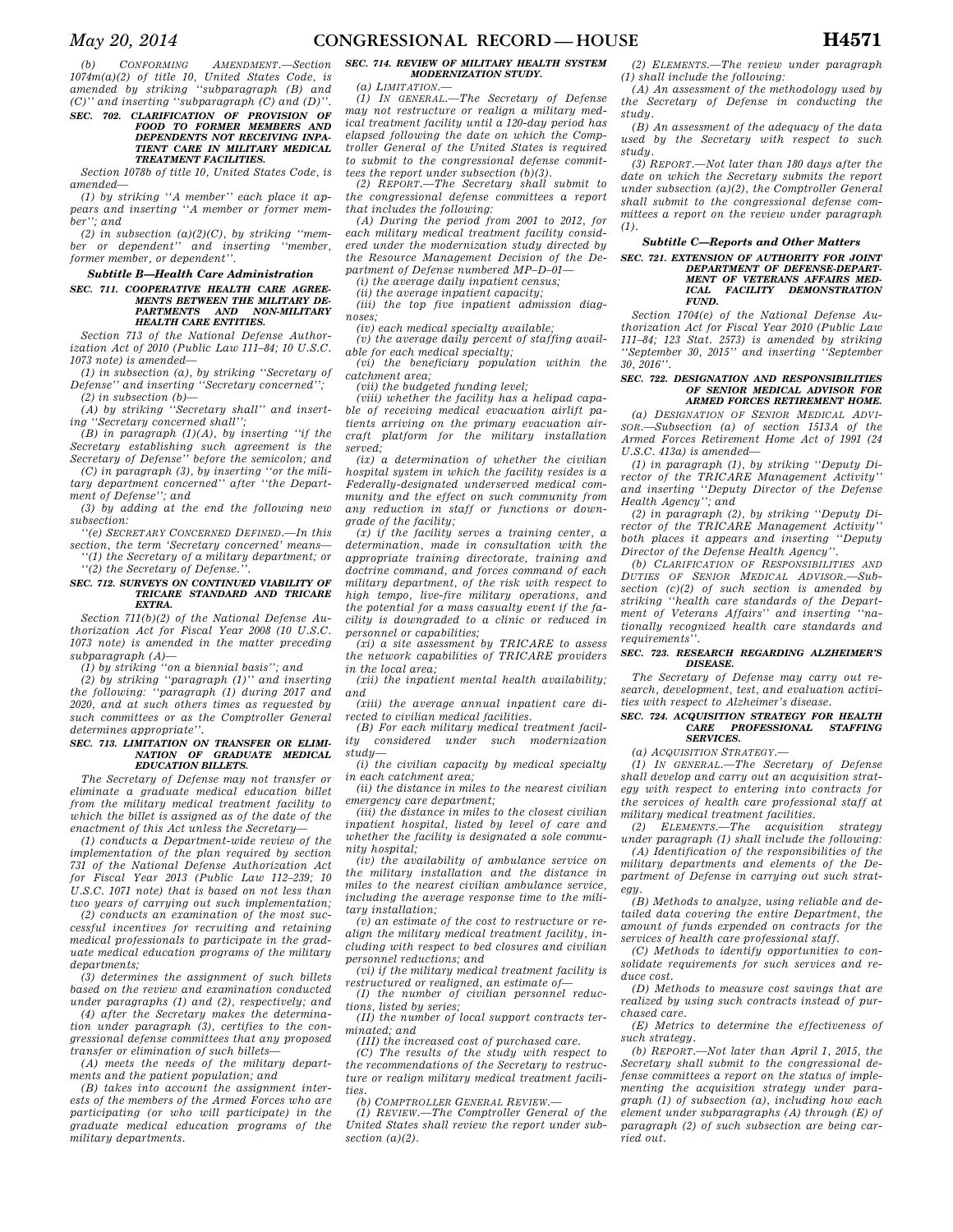## *SEC. 725. PILOT PROGRAM ON MEDICATION THERAPY MANAGEMENT UNDER TRICARE PROGRAM.*

*(a) ESTABLISHMENT.—In accordance with section 1092 of title 10, United States Code, the Secretary of Defense shall carry out a pilot program to evaluate the feasibility and desirability of including medication therapy management as part of the TRICARE program.* 

*(b) ELEMENTS OF PILOT PROGRAM.—In carrying out the pilot program under subsection (a), the Secretary shall ensure the following:* 

*(1) Patients who participate in the pilot program are patients who—* 

*(A) have more than one chronic condition; and* 

*(B) are prescribed more than one medication. (2) Medication therapy management services provided under the pilot program are focused on improving patient use and outcomes of prescription medications.* 

*(3) The design of the pilot considers best commercial practices in providing medication therapy management services, including practices under the prescription drug program under part D of title XVIII of the Social Security Act (42 U.S.C. 1395w–101 et seq.).* 

*(4) The pilot program includes methods to measure the effect of medication therapy management services on—* 

*(A) patient use and outcomes of prescription medications; and* 

*(B) the costs of health care.* 

*(c) LOCATIONS.—* 

*(1) SELECTION.—The Secretary shall carry out the pilot program under subsection (a) in not less than three locations.* 

*(2) FIRST LOCATION CRITERIA.—Not less than one location selected under paragraph (1) shall meet the following criteria:* 

*(A) The location is a pharmacy at a military medical treatment facility.* 

*(B) The patients participating in the pilot program at such location generally receive primary care services from health care providers at such facility.* 

*(3) SECOND LOCATION CRITERIA.—Not less than one location selected under paragraph (1) shall meet the following criteria:* 

*(A) The location is a pharmacy at a military medical treatment facility.* 

*(B) The patients participating in the pilot program at such location generally do not receive primary care services from health care providers at such facility.* 

*(4) THIRD LOCATION CRITERION.—Not less than one location selected under paragraph (1) shall be a pharmacy located at a location other than a military medical treatment facility.* 

*(d) DURATION.—The Secretary shall carry out the pilot program under subsection (a) for a period determined appropriate by the Secretary that is not less than two years.* 

*(e) REPORT.—Not later than 30 months after the date on which the Secretary commences the pilot program under subsection (a), the Secretary shall submit to the congressional defense committees a report on the pilot program that includes—* 

*(1) information on the effect of medication therapy management services on—* 

*(A) patient use and outcomes of prescription medications; and* 

*(B) the costs of health care;* 

*(2) the recommendations of the Secretary with respect to incorporating medication therapy management into the TRICARE program; and* 

*(3) such other information as the Secretary determines appropriate.* 

*(f) DEFINITIONS.—In this section:* 

*(1) The term ''medication therapy management'' means professional services provided by qualified pharmacists to patients to improve the effective use and outcomes of prescription medications provided to the patients.* 

*(2) The term ''TRICARE program'' has the meaning given that term in section 1072 of title 10, United States Code.* 

### *SEC. 726. REPORT ON REDUCTION OF PRIME SERVICE AREAS.*

*(a) IN GENERAL.—Section 732 of the National Defense Authorization Act for Fiscal Year 2013 (Public Law 112-239; 126 Stat. 1816), as amended by section 701 of the National Defense Authorization Act for Fiscal Year 2014 (Public Law 113–66), is further amended—* 

*(1) by redesignating subsections (b) and (c) as subsections (c) and (d), respectively; and* 

*(2) by inserting after subsection (a) the following new subsection (b):* 

*''(b) ADDITIONAL REPORT.—* 

*''(1) IMPLEMENTATION.—Not later than 180 days after the date of the enactment of the National Defense Authorization Act for Fiscal Year 2015, the Secretary shall submit to the congressional defense committees a report on the status of reducing the availability of TRICARE Prime in regions described in subsection*   $(d)(1)(B)$ .

*''(2) MATTERS INCLUDED.—The report under paragraph (1) shall include the following:* 

*''(A) Details regarding the impact to affected eligible beneficiaries with respect to the reduction of the availability of TRICARE Prime in regions described in subsection (d)(1)(B), including, with respect to each State—* 

*''(i) the number of affected eligible beneficiaries who, as of the date of the report, are enrolled in TRICARE Standard;* 

*''(ii) the number of affected eligible beneficiaries who, as of the date of the report; changed residences to remain eligible for TRICARE Prime in a new region; and* 

*''(iii) the number of affected eligible beneficiaries who, as of the date of the report, have made an election described in subsection (c)(1).* 

*''(B) The estimated increase in annual costs per each affected eligible beneficiary counted under subparagraph (A) as compared to the estimated annual costs if a contract described in subsection (a)(2)(A) did not affect the eligibility of the beneficiary for TRICARE Prime.* 

*''(C) A description of the efforts of the Secretary to assess—* 

*''(i) the impact on access to health care for affected eligible beneficiaries; and* 

*''(ii) the satisfaction of such beneficiaries with respect to access to health care under TRICARE Standard.* 

*''(D) A description of the estimated cost savings realized by reducing the availability of TRICARE Prime in regions described in subsection (d)(1)(B).''.* 

*(b) CONFORMING AMENDMENT.—Subsection (b)(3)(A) of such section is amended by striking ''subsection (c)(1)(B)'' and inserting ''subsection*   $(d)(1)(B)$ "

### *SEC. 727. COMPTROLLER GENERAL REPORT ON TRANSITION OF CARE FOR POST-TRAUMATIC STRESS DISORDER OR TRAUMATIC BRAIN INJURY.*

*(a) REPORT.—Not later than April 1, 2015, the Comptroller General of the United States shall submit to the congressional defense committees and Committees on Veterans' Affairs of the House of Representatives and the Senate a report that assesses the transition of care for posttraumatic stress disorder or traumatic brain injury.* 

*(b) MATTERS INCLUDED.—The report under subsection (a) shall include the following:* 

*(1) The programs, policies, and regulations that affect the transition of care, particularly with respect to individuals who are taking or have been prescribed antidepressants, stimulants, antipsychotics, mood stabilizers, anxiolytic, depressants, or hallucinogens.* 

*(2) Upon transitioning to care furnished by the Secretary of Veterans Affairs, the extent to which the pharmaceutical treatment plan of an individual changes, and the factors determining such changes.* 

*(3) The extent to which the Secretary of Defense and the Secretary of Veterans Affairs have worked together to identify and apply best pharmaceutical treatment practices.* 

*(4) A description of the off-formulary waiver process of the Secretary of Veterans Affairs, and the extent to which the process is applied efficiently at the treatment level.* 

*(5) The benefits and challenges of combining the formularies across the Department of Defense and the Department of Veterans Affairs.* 

*(6) Any other issues that the Comptroller General determines appropriate.* 

*(c) TRANSITION OF CARE DEFINED.—In this section, the term ''transition of care'' means the transition of an individual from receiving treatment furnished by the Secretary of Defense to treatment furnished by the Secretary of Veterans Affairs.* 

#### *SEC. 728. BRIEFING ON HOSPITALS IN ARREARS IN PAYMENTS TO DEPARTMENT OF DEFENSE.*

*Not later than 60 days after the date of the enactment of this Act, the Secretary of Defense shall provide to the Committees on Armed Services of the House of Representatives and the Senate a briefing on the process used by the Defense Health Agency to collect payments from non-Department of Defense hospitals. Such briefing shall include a list of each hospital that is more than 90 days in arrears in payments to the Secretary, including the amount of arrears (by 30-day increments) for each such hospital.* 

### *TITLE VIII—ACQUISITION POLICY, ACQUI-SITION MANAGEMENT, AND RELATED MATTERS*

*Subtitle A—Amendments to General Contracting Authorities, Procedures, and Limitations* 

#### *SEC. 801. EXTENSION TO UNITED STATES TRANS-PORTATION COMMAND OF AUTHORI-TIES RELATING TO PROHIBITION ON CONTRACTING WITH THE ENEMY.*

*Section 831(i)(1) of the National Defense Authorization Act for Fiscal Year 2014 (Public Law 113–66; 127 Stat. 813) is amended by inserting ''United States Transportation Command,'' after ''United States Southern Command,''.* 

#### *SEC. 802. EXTENSION OF CONTRACT AUTHORITY FOR ADVANCED COMPONENT DEVEL-OPMENT OR PROTOTYPE UNITS.*

*(a) EXTENSION OF TERMINATION.—Subsection (b)(4) of section 819 of the National Defense Authorization Act for Fiscal Year 2010 (Public Law 111–84; 10 U.S.C. 2302 note) is amended by striking ''September 30, 2014'' and inserting ''September 30, 2019''.* 

*(b) EXTENSION OF REPORT REQUIREMENT.— Subsection (c) of such section is amended by striking ''March 1, 2013'' and inserting '' March 1, 2018''.* 

## *SEC. 803. AMENDMENT RELATING TO AUTHORITY OF THE DEFENSE ADVANCED RE-SEARCH PROJECTS AGENCY TO CARRY OUT CERTAIN PROTOTYPE PROJECTS.*

*Section 845(a)(1) of Public Law 103–160 (10 U.S.C. 2371 note) is amended by striking ''weapons or weapon systems proposed to be acquired or developed by the Department of Defense, or to improvement of weapons or weapon systems in use by the Armed Forces'' and inserting the following: ''enhancing the mission effectiveness of military personnel and the supporting platforms, systems, components, or materials proposed to be acquired or developed by the Department of Defense, or to improvement of platforms, systems, components, or materials in use by the Armed Forces''.* 

#### *SEC. 804. EXTENSION OF LIMITATION ON AGGRE-GATE ANNUAL AMOUNT AVAILABLE FOR CONTRACT SERVICES.*

*Section 808 of the National Defense Authorization Act for Fiscal Year 2012 (Public Law 112–81; 125 Stat. 1489), as amended by section 802 of the National Defense Authorization Act for Fiscal Year 2014 (Public Law 113–66; 127 Stat. 804) is further amended—* 

*(1) in subsections (a) and (b), by striking ''or 2014'' and inserting ''2014, or 2015'';* 

 $(2)$  in subsection  $(c)(3)$ , by striking "and 2014" *and inserting ''2014, and 2015'';*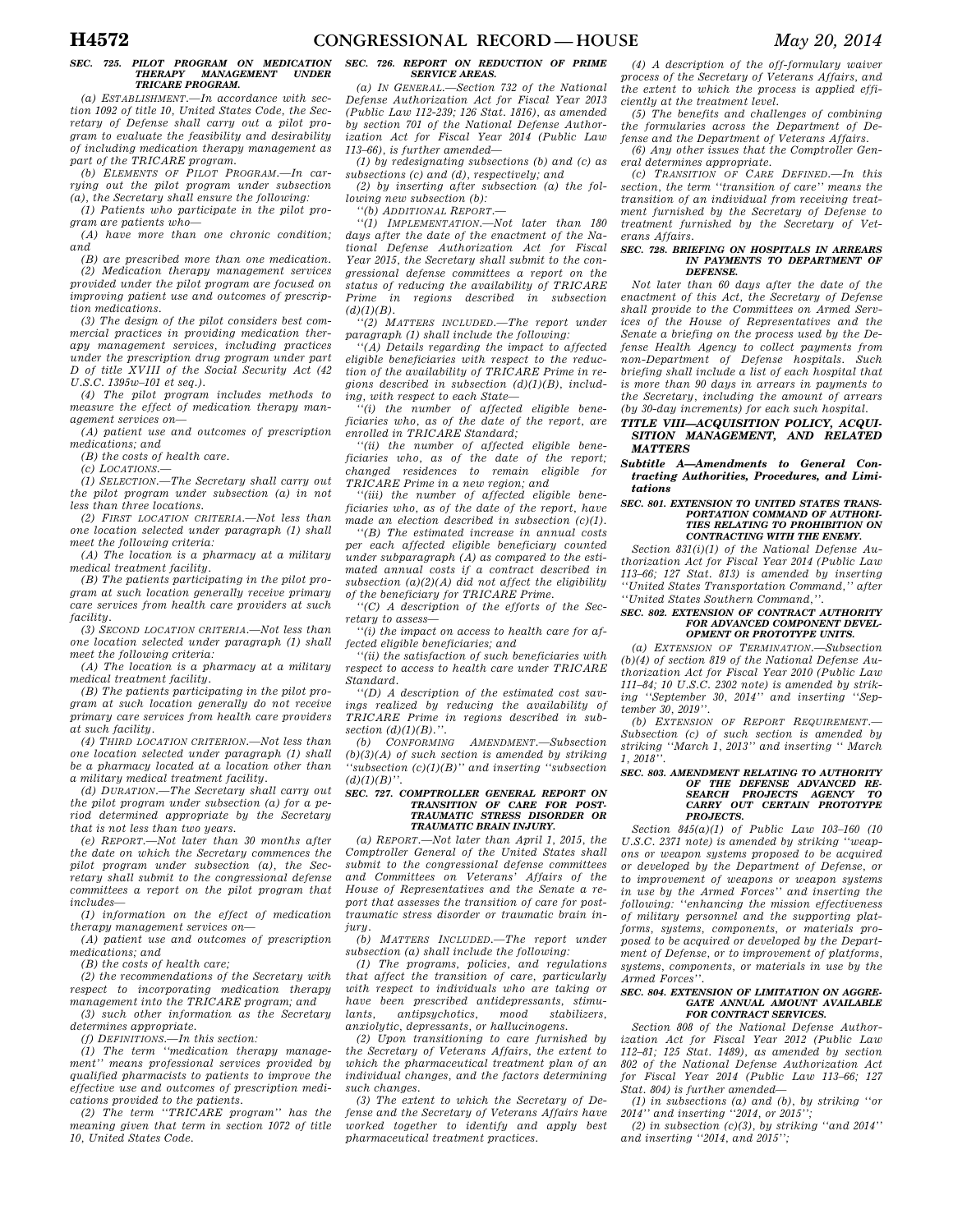*May 20, 2014* **CONGRESSIONAL RECORD — HOUSE H4573** 

*(3) in subsection (d)(4), by striking ''or 2014'' and inserting ''2014, or 2015''; and* 

*(4) in subsection (e), by striking ''2014'' and inserting ''2015''.* 

#### *Subtitle B—Industrial Base Matters*

*SEC. 811. THREE-YEAR EXTENSION OF AND AMENDMENTS TO TEST PROGRAM FOR NEGOTIATION OF COMPREHEN-SIVE SMALL BUSINESS SUBCON-TRACTING PLANS.* 

*(a) THREE-YEAR EXTENSION.—Subsection (e) of section 834 of the National Defense Authorization Act for Fiscal Years 1990 and 1991 (15 U.S.C. 637 note) is amended by striking ''December 31, 2014'' and inserting ''December 31, 2017''. (b) ADDITIONAL REQUIREMENTS FOR COM-*

*PREHENSIVE SUBCONTRACTING PLANS.—Subsection (b) of section 834 of such Act is amended—* 

*(1) in paragraph (1), by striking ''paragraph (3)'' and inserting ''paragraph (4)'';* 

*(2) by redesignating paragraph (3) as paragraph (4), and in that paragraph by striking ''\$5,000,000'' and inserting ''\$100,000,000''; and* 

*(3) by inserting after paragraph (2) the following new paragraph (3):* 

*''(3) Each comprehensive subcontracting plan of a contractor shall require that the contractor report to the Secretary of Defense on a semi-annual basis the following information:* 

*''(A) The amount of first-tier subcontract dollars awarded during the six-month period covered by the report to covered small business concerns, with the information set forth separately—* 

*''(i) by North American Industrial Classification System code;* 

*''(ii) by major defense acquisition program, as defined in section 2430(a) of title 10, United States Code;* 

*''(iii) by contract, if the contract is for the maintenance, overhaul, repair, servicing, rehabilitation, salvage, modernization, or modification of supplies, systems, or equipment and the total value of the contract, including options, exceeds \$100,000,000; and* 

*''(iv) by military department.* 

*''(B) The total number of subcontracts active under the test program during the six-month period covered by the report that would have otherwise required a subcontracting plan under paragraph (4) or (5) of section 8(d) of the Small Business Act (15 U.S.C. 637(d)).* 

*''(C) Costs incurred in negotiating, complying with, and reporting on comprehensive subcontracting plans.* 

*''(D) Costs avoided by adoption of a comprehensive subcontracting plan.* 

*''(E) Any other information required by the Department of Defense to complete the study required by subsection (f).''.* 

*(c) ADDITIONAL CONSEQUENCE FOR FAILURE TO MAKE GOOD FAITH EFFORT TO COMPLY.—* 

*(1) AMENDMENTS.—Subsection (d) of section 834 of such Act is amended—* 

*(A) by striking ''COMPANY-WIDE'' and inserting ''COMPREHENSIVE'' in the heading;* 

*(B) by striking ''company-wide'' and inserting ''comprehensive subcontracting''; and* 

*(C) by adding at the end the following: ''In addition, any such failure shall be a factor considered as part of the evaluation of past performance of an offeror.''.* 

*(2) REPEAL OF SUSPENSION OF SUBSECTION (D).—Section 402 of Public Law 101–574 (15 U.S.C. 637 note) is repealed.* 

*(d) ADDITIONAL REPORT.—* 

*(1) IN GENERAL.—Paragraph (1) of section 834(f) of such Act is amended by striking ''March 1, 1994, and March 1, 2012'' and inserting ''September 30, 2015''.* 

*(2) CORRECTION OF REFERENCE TO COM-MITTEE.—Such paragraph is further amended by striking ''Committees'' and all that follows through the end of such paragraph and inserting the following: ''Committees on Armed Services and on Small Business of the House of Representatives and the Committees on Armed Serv-* *ices and on Small Business and Entrepreneurship of the Senate''.* 

*(e) ADDITIONAL DEFINITIONS.—* 

*(1) COVERED SMALL BUSINESS CONCERN.—Subsection (g) of section 834 of such Act is amended to read as follows:* 

*''(g) DEFINITIONS.—In this section, the term 'covered small business concern' includes each of the following:* 

*''(1) A small business concern, as that term is defined under section 3(a) of the Small Business Act (15 U.S.C. 632(a));* 

*''(2) A small business concern owned and controlled by veterans, as that term is defined in section 3(q)(3) of such Act (15 U.S.C. 632(q)(3)).* 

*''(3) A small business concern owned and controlled by service-disabled veterans, as that term is defined in section 3(q)(2) of such Act (15 U.S.C. 632(q)(2)).* 

*''(4) A qualified HUBZone small business concern, as that term is defined under section 3(p)(5) of such Act (15 U.S.C. 632(p)(5)).* 

*''(5) A small business concern owned and controlled by socially and economically disadvantaged individuals, as that term is defined in section 8(d)(3)(C) of such Act (15 U.S.C. 637(d)(3)(C)).* 

*''(6) A small business concern owned and controlled by women, as that term is defined under section 3(n) of such Act (15 U.S.C. 632(n)).*<br>(2) *CONFORMING AMENDMENT.—Subs* 

*(2) CONFORMING AMENDMENT.—Subsection (a)(1) of section 834 of such Act is amended by striking ''small business concerns and small business concerns owned and controlled by socially and economically disadvantaged individuals'' and inserting ''covered small business concerns''.* 

#### *SEC. 812. IMPROVING OPPORTUNITIES FOR SERV-* $VETERAN-OWNED$ *SMALL BUSINESSES.*

*(a) SMALL BUSINESS DEFINITION OF SMALL BUSINESS CONCERN CONSOLIDATED.—Section 3(q) of the Small Business Act (15 U.S.C. 632(q)) is amended—* 

*(1) by amending paragraph (2) to read as follows:* 

*''(2) SMALL BUSINESS CONCERN OWNED AND CONTROLLED BY SERVICE-DISABLED VETERANS.— The term 'small business concern owned and controlled by service-disabled veterans' means a small business concern—* 

*''(A)(i) not less than 51 percent of which is owned by one or more service-disabled veterans or, in the case of any publicly owned business, not less than 51 percent of the stock of which is owned by one or more service-disabled veterans; and* 

*''(ii) the management and daily business operations of which are controlled by one or more service-disabled veterans or, in the case of a veteran with permanent and severe disability, the spouse or permanent caregiver of such veteran; or* 

*''(B)(i) not less than 51 percent of which is owned by one or more veterans with service-connected disabilities that are permanent and total who are unable to manage the daily business operations of such concern or, in the case of a publicly owned business, not less than 51 percent of the stock of which is owned by one or more such veterans; and* 

*''(ii) is included in the database described in section 8127(f) of title 38, United States Code.''; and* 

*(2) by adding at the end the following:* 

*''(6) TREATMENT OF BUSINESSES AFTER DEATH OF VETERAN-OWNER.—* 

*''(A) IN GENERAL.—Subject to subparagraph (C), if the death of a service-disabled veteran causes a small business concern to be less than 51 percent owned by one or more such veterans, the surviving spouse of such veteran who acquires ownership rights in such small business concern shall, for the period described in subparagraph (B), be treated as if the surviving spouse were that veteran for the purpose of maintaining the status of the small business concern as a small business concern owned and controlled by service-disabled veterans.* 

*''(B) PERIOD DESCRIBED.—The period referred to in subparagraph (A) is the period beginning on the date on which the service-disabled veteran dies and ending on the earliest of the following dates:* 

*''(i) The date on which the surviving spouse remarries.* 

*''(ii) The date on which the surviving spouse relinquishes an ownership interest in the small business concern.* 

*''(iii) The date that is ten years after the date of the veteran's death.* 

*''(C) APPLICATION TO SURVIVING SPOUSE.— Subparagraph (A) only applies to a surviving spouse of a veteran with a service-connected disability if—* 

*''(i) the veteran had a service-connected disability rated as 100 percent disabling or died as a result of a service-connected disability; and* 

*''(ii) prior to the death of the veteran and during the period in which the surviving spouse seeks to qualify under this paragraph, the small business concern is included in the database described in section 8127(f) of title 38, United States Code.''.* 

*(b) VETERANS AFFAIRS DEFINITION OF SMALL BUSINESS CONCERN CONSOLIDATED.—Section 8127 of title 38, United States Code, is amended—* 

*(1) by striking subsection (h); and* 

*(2) in subsection (l)(2), by striking ''means'' and all that follows through the period at the end and inserting the following: ''has the meaning given that term under section 3(q) of the Small Business Act (15 U.S.C. 632(q)).* 

*(c) SBA TO ASSUME CONTROL OF VERIFICATION OF OWNERSHIP AND CONTROL STATUS OF APPLI-CANTS FOR INCLUSION IN THE DATABASE OF SMALL BUSINESSES OWNED AND CONTROLLED BY SERVICE DISABLED VETERANS AND VETERANS.— The Small Business Act (15 U.S.C. 631 et seq.), as amended by section 815, is further amended by adding at the end the following new section: ''SEC. 49. VETS FIRST PROGRAM.* 

*''In order to increase opportunities for small business concerns owned and controlled by service-disabled veterans and small business concerns owned and controlled by veterans in the Federal marketplace, not later than 180 days after the effective date of this section, the Administrator shall enter into a memorandum of understanding with the Secretary of Veterans Affairs that transfers control and administration of the program under subsections (e) through (g) of section 8127 of title 38, United States Code, to the Administrator, consistent with the following:* 

*''(1) Not later than 270 days after completing the memorandum of understanding, the Administrator shall make rules to carry out the memorandum. If the Administrator does not make such rules by such date, the Administrator may not exercise the authority under section 7(a)(25)(A) until such time as those rules are made.* 

*''(2) The Administrator shall assume authority and responsibility for maintenance and operation of the database and for verifications under the program. Any verifications undertaken by the Administrator shall employ fraud prevention measures at the time of the initial application, through detection and monitoring processes after initial acceptance, by investigating allegations of potential fraud, removing firms that do not quality from the database, and referring cases for prosecution when appropriate.* 

*''(3) Any appeal by a small business concern, at the time that verification is denied or a contract is awarded, of any determination under the program shall be heard by the Office of Hearings and Appeals of the Small Business Administration.* 

*''(4)(A) The Secretary shall, for a period of 6 years commencing on a date agreed to in the completed memorandum, reimburse to the Administrator of the Small Business Administration any costs incurred by the Administrator for*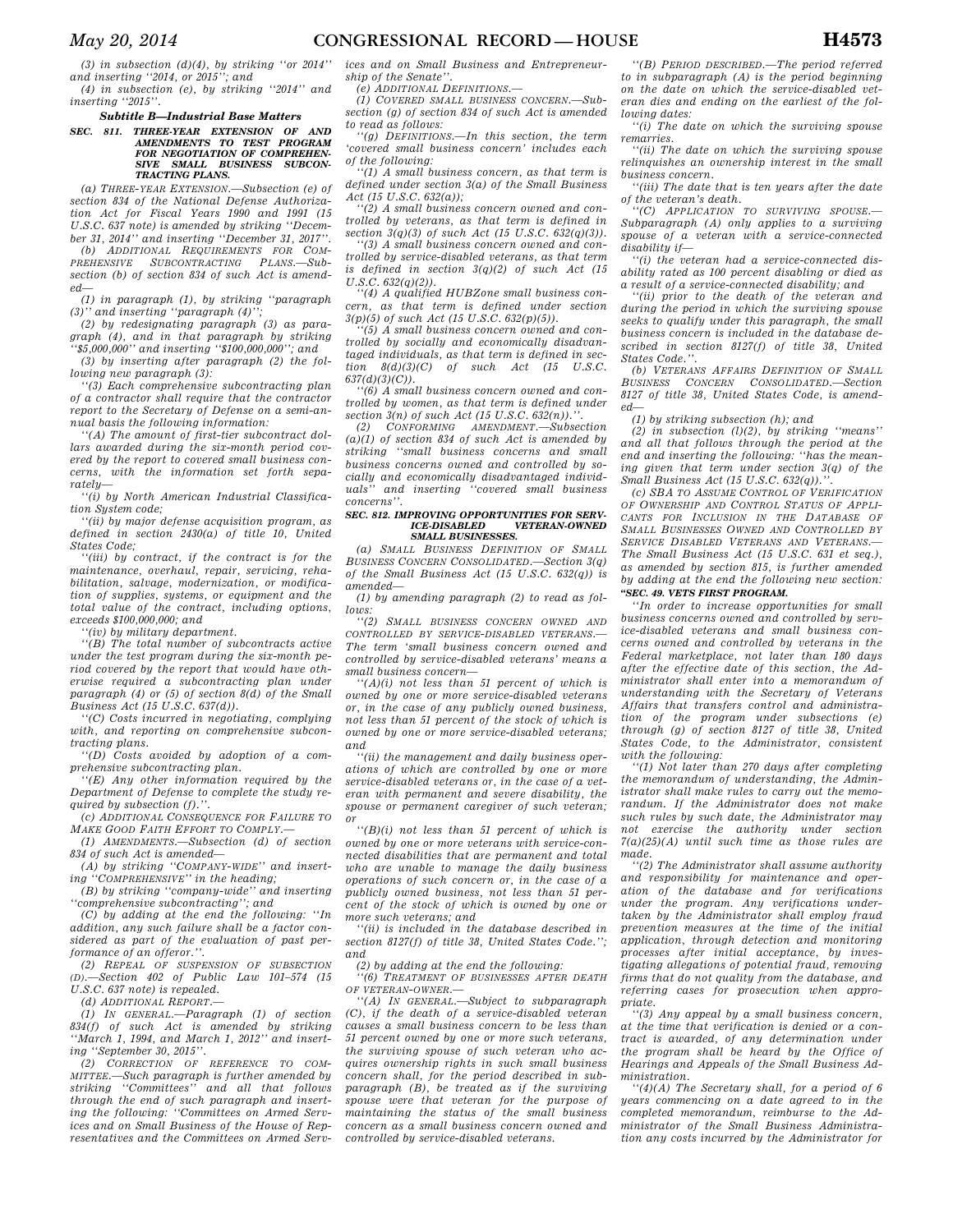*actions undertaken pursuant to the memorandum from fees collected by the Secretary of Veteran Affairs under multiple-award schedule contracts. The Administrator and the Secretary shall endeavor to ensure maximum efficiency in such actions. Any disputes between the Secretary and the Administrator shall be resolved by the Director of the Office of Management and Budget.* 

*''(B) The Secretary and the Administrator may extend the term of the memorandum of understanding, except for the reimbursement requirement under subparagraph (A). The Secretary and the Administrator may in a separate memorandum of understanding provide for an extension of such reimbursement.* 

*''(5) Not later than 180 days after the date of enactment of this section, and every 180 days thereafter, the Secretary and the Administrator shall—* 

*''(A) meet to discuss ways to improve collaboration under the memorandum to increase opportunities for service-disabled veteran-owned small businesses and veteran-owned small businesses; and* 

*''(B) consult with congressionally chartered Veterans Service Organizations to discuss ways to increase opportunities for service-disabled veteran-owned small businesses and veteranowned small businesses.* 

*''(6) Not later than 180 days after the date of enactment of this section, and every 180 days thereafter, the Secretary and the Administrator shall report to the Committee on Small Business and the Committee on Veterans' Affairs of the House of Representatives, and the Committee on Small Business and Entrepreneurship and the Committee on Veterans' Affairs of the Senate on the progress made by the Secretary and the Administrator implementing this section.* 

*''(7) In any meeting required under paragraph (5), the Secretary and the Administrator shall include in the discussion of ways to improve collaboration under the memorandum to increase opportunities for small businesses owned and controlled by service-disabled veterans who are women or minorities and small business concerns owned and controlled by veterans who are women or minorities.''.* 

*(d) MEMORANDUM OF UNDERSTANDING.—Section 8127(f) of title 38, United States Code, is amended by adding at the end the following:* 

*''(7) Not later than 180 days after the effective date of this paragraph, the Secretary shall enter into a memorandum of understanding with the Administrator of the Small Business Administration consistent with section 48 of the Small Business Act, which shall specify the manner in which the Secretary shall notify the Administrator as to whether an individual is a veteran and if that veteran has a service-connected disability.''.* 

#### *SEC. 813. PLAN FOR IMPROVING DATA ON BUN-DLED AND CONSOLIDATED CON-TRACTS.*

*Section 15 of the Small Business Act (15 U.S.C. 644) is amended by adding at the end the following new subsection:* 

*''(s) DATA QUALITY IMPROVEMENT PLAN.—* 

*''(1) IN GENERAL.—Not later than the first day of fiscal year 2016, the Administrator of the Small Business Administration, in consultation with the Small Business Procurement Advisory Council, the Administrator for Federal Procurement Policy, and the Administrator of the General Services Administration shall develop a plan to improve the quality of data reported on bundled and consolidated contracts in the Federal procurement data system.* 

*''(2) PLAN REQUIREMENTS.—The plan shall—* 

*''(A) describe the roles and responsibilities of the Administrator of the Small Business Administration, the Directors of the Offices of Small and Disadvantaged Business Utilization, the Small Business Procurement Advisory Council, the Administrator for Federal Procurement Policy, the Administrator of the General Services Administration, the senior procurement execu-* *tives, and Chief Acquisition Officers in implementing the plan described in paragraph (1) and contributing to the annual report required by subsection (p)(4);* 

*''(B) make necessary changes to policies and procedures on proper identification and mitigation of contract bundling and consolidation, and to training procedures of relevant personnel on proper identification and mitigation of contract bundling and consolidation; ''(C) establish consequences for failure to* 

*properly identify contracts as bundled or consolidated;* 

*''(D) establish requirements for periodic and statistically valid data verification and validation; and* 

*''(E) assign clear data verification responsibilities.* 

*''(3) COMMITTEE BRIEFING.—Once finalized and by not later than 90 days prior to implementation, the plan described in this subsection shall be presented to the Committee on Small Business of the House of Representatives and the Committee on Small Business and Entrepreneurship of the Senate.* 

*''(4) IMPLEMENTATION.—Not later than the first day of fiscal year 2017, the Administrator of the Small Business Administration shall implement the plan described in this subsection.* 

*''(5) CERTIFICATION.—The Administrator shall annually provide to the Committee on Small Business of the House of Representatives and the Committee on Small Business and Entrepreneurship of the Senate certification of the accuracy and completeness of data reported on bundled and consolidated contracts.* 

*''(6) GAO STUDY AND REPORT.—* 

*''(A) STUDY.—Not later than the first day of fiscal year 2018, the Comptroller General of the United States shall initiate a study on the effectiveness of the plan described in this subsection that shall assess whether contracts were accurately labeled as bundled or consolidated.* 

*''(B) CONTRACTS EVALUATED.—For the purposes of conducting the study described in subparagraph (A), the Comptroller General of the United States—* 

*''(i) shall evaluate, for work in each of sectors 23, 33, 54, and 56 (as defined by the North American Industry Classification System), not fewer than 100 contracts in each sector;* 

*''(ii) shall evaluate only those contracts— ''(I) awarded by an agency listed in section 901(b) of title 31, United States Code; and* 

*''(II) that have a Base and Exercised Options Value, an Action Obligation, or a Base and All Options Value exceeding \$10,000,000; and* 

*''(iii) shall not evaluate contracts that have used any set aside authority.* 

*''(C) REPORT.—Not later than 12 months after initiating the study required by subparagraph (A), the Comptroller General of the United States shall report to the Committee on Small Business of the House of Representatives and the Committee on Small Business and Entrepreneurship of the Senate on the results from such study and, if warranted, any recommendations on how to improve the quality of data reported on bundled and consolidated contracts.* 

*''(7) DEFINITIONS.—In this subsection the following definitions shall apply:* 

*''(A) CHIEF ACQUISITION OFFICER; SENIOR PRO-CUREMENT EXECUTIVE.—The terms 'Chief Acquisition Officer' and 'senior procurement executive' have the meanings given such terms in section 44 of this Act.* 

*''(B) FEDERAL PROCUREMENT DATA SYSTEM DEFINITIONS.—The terms 'Base and Exercised Options Value', 'Action Obligation', 'Base and All Options Value', and 'set aside authority' have the meanings given such terms by the Administrator for Federal Procurement Policy in the Federal procurement data system on October 1, 2013, or subsequent equivalent terms.''.* 

#### *SEC. 814. AUTHORITY TO PROVIDE EDUCATION TO SMALL BUSINESSES ON CERTAIN REQUIREMENTS OF ARMS EXPORT CONTROL ACT.*

*(a) ASSISTANCE AT SMALL BUSINESS DEVELOP-MENT CENTERS.—Section 21(c)(1) of the Small* 

*Business Act (15 U.S.C. 648(c)(1)) is amended by inserting at the end the following: ''Applicants receiving grants under this section shall also assist small businesses by providing, where appropriate, education on the requirements applicable to small businesses under the regulations issued under section 38 of the Arms Export Control Act (22 U.S.C. 2778) and on compliance with those requirements.''.* 

*(b) PROCUREMENT TECHNICAL ASSISTANCE.— Section 2418 of title 10, United States Code, is amended by adding at the end the following new subsection:* 

*''(c) An eligible entity assisted by the Department of Defense under this chapter also may furnish education on the requirements applicable to small businesses under the regulations issued under section 38 of the Arms Export Control Act (22 U.S.C. 2778) and on compliance with those requirements.''.* 

#### *SEC. 815. PROHIBITION ON REVERSE AUCTIONS FOR COVERED CONTRACTS.*

*(a) SENSE OF CONGRESS.—It is the sense of Congress that, when used appropriately, reverse auctions may improve the Federal Government's procurement of commercially available commodities by increasing competition, reducing prices, and improving opportunities for small businesses.* 

*(b) USE OF REVERSE AUCTIONS.—The Small Business Act (15 U.S.C. 631 et seq.) is amended— (1) by redesignating section 47 as section 48; and* 

*(2) by inserting after section 46 the following: ''SEC. 47. REVERSE AUCTIONS PROHIBITED FOR COVERED CONTRACTS.* 

*''(a) IN GENERAL.—In the case of a covered contract described in subsection (c), reverse auction methods may not be used—* 

*''(1) if the covered contract is suitable for award to a small business concern; or* 

*''(2) if the award is to be made under—* 

- *''(A) section 8(a);*
- *''(B) section 8(m);*
- *''(C) section 15(a);*
- *''(D) section 15(j);*
- *''(E) section 31;*
- *''(F) section 36; or ''(G) section 8127 of title 38, United States*

*Code. ''(b) LIMITATIONS ON USING REVERSE AUC-*

*TIONS.—* 

*''(1) NUMBER OF OFFERS; REVISIONS TO BIDS.— A Federal agency may not award a covered contract using a reverse auction method if only one offer is received or if offerors do not have the ability to submit revised bids throughout the course of the auction.* 

*''(2) OTHER PROCUREMENT AUTHORITY.—A Federal agency may not award a covered contract under a procurement provision other than those provisions described in subsection (a)(2) if the justification for using such procurement provision is to use reverse auction methods.* 

*''(c) DEFINITIONS.—In this section the following definitions apply:* 

*''(1) COVERED CONTRACT.—The term 'covered contract' means a contract—* 

*''(A) for services, including design and construction services; and* 

*''(B) for goods in which the technical qualifications of the offeror constitute part of the basis of award.* 

*''(2) DESIGN AND CONSTRUCTION SERVICES.— The term 'design and construction services' means—* 

*''(A) site planning and landscape design;* 

*''(B) architectural and interior design;* 

*''(C) engineering system design;* 

*''(D) performance of construction work for facility, infrastructure, and environmental restoration projects;* 

*''(E) delivery and supply of construction materials to construction sites;* 

*''(F) construction, alteration, or repair, including painting and decorating, of public buildings and public works; and*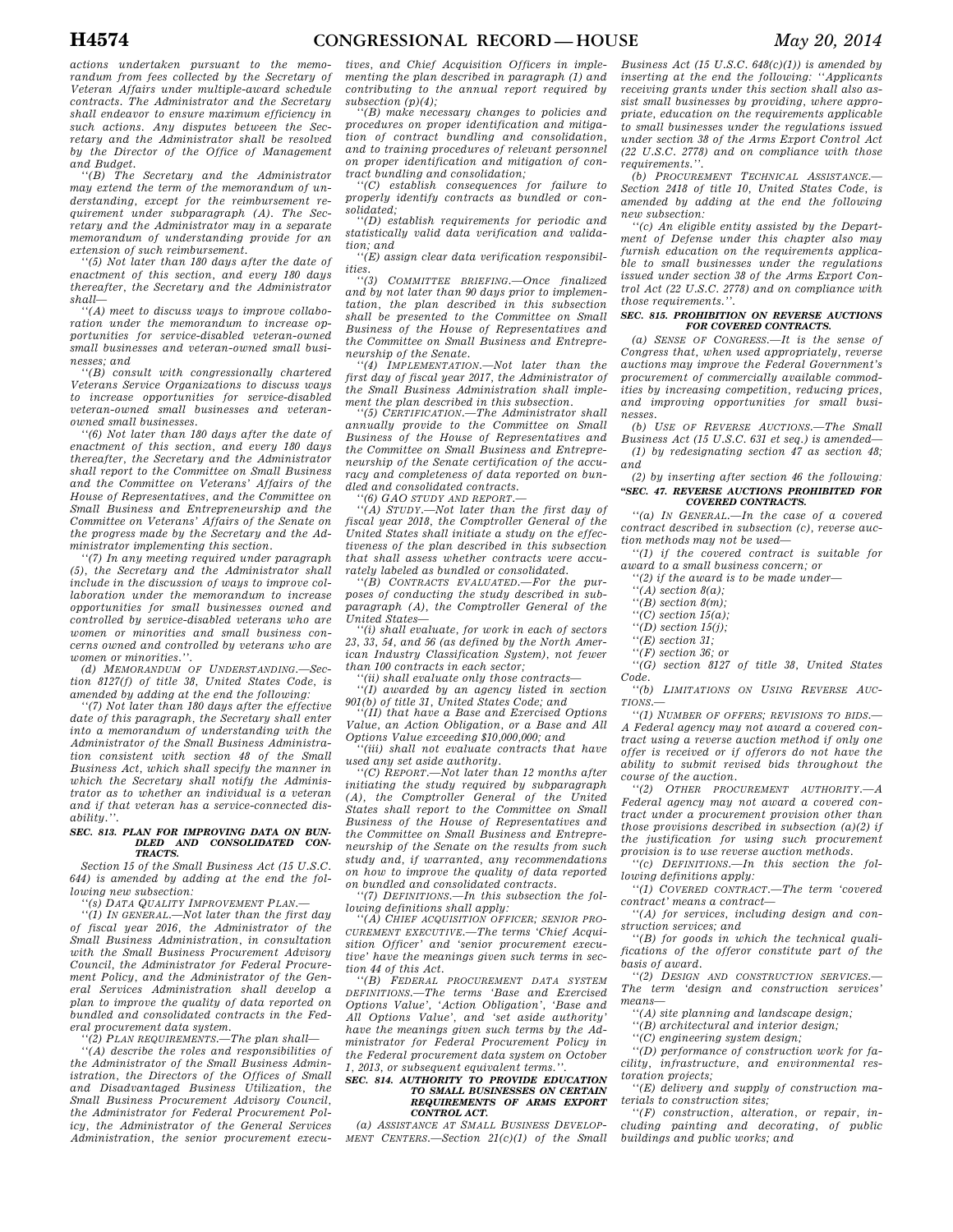*''(G) architectural and engineering services as defined in section 1102 of title 40, United States Code.* 

*''(3) REVERSE AUCTION.—The term 'reverse auction' means, with respect to procurement by an agency, a real-time auction conducted through an electronic medium between a group of offerors who compete against each other by submitting offers for a contract or task order with the ability to submit revised offers throughout the course of the auction.''.* 

*(c) CONTRACTS AWARDED BY SECRETARY OF VETERANS AFFAIRS.—Section 8127(j) of title 38, United States Code, is amended by adding at the end the following new paragraph:* 

*''(3) The provisions of section 47(a) of the Small Business Act (15 U.S.C. 631 et seq.) (relating to the prohibition on using reverse auction methods to award a contract) shall apply to a contract awarded under this section.''.* 

#### *SEC. 816. SBA SURETY BOND GUARANTEE.*

*Section 411(c)(1) of the Small Business Investment Act of 1958 (15 U.S.C. 694b(c)(1)) is amended by striking "70" and inserting "90"* 

#### *Subtitle C—Other Matters*

#### *SEC. 821. CERTIFICATION OF EFFECTIVENESS FOR AIR FORCE INFORMATION TECHNOLOGY CONTRACTING.*

*(a) REVIEW REQUIRED.—The Chairman of the Joint Chiefs of Staff shall conduct a review of the Air Force Network-Centric Solutions II (NETCENTS II) contract to ensure that it can effectively meet the requirements of the joint force when providing time- and task-critical information technology resources for hardware, applications, and services related to the warfighting mission area. The review shall examine—* 

*(1) the effectiveness of contracting for warfighting mission areas, such as nuclear command and control, space situational awareness, or integrated threat warning, with effectiveness determined by the ability to consistently access domain experts and respond to emerging requirements in a timely manner; and* 

*(2) the efficiency of contracting for the warfighting mission area, with efficiency measured by the amount of time to get new task orders on contract.* 

*(b) CERTIFICATION.—Based on the findings of the review required by subsection (a), the Chairman of the Joint Chiefs of Staff shall provide a certification to the Committees on Armed Services of the Senate and the House of Representatives that the Air Force's NETCENTS II contract is effective in delivering information technology capabilities for the joint force. In providing this certification, the Chairman of the Joint Chiefs of Staff shall also provide the complete findings of the review required by subsection (a).* 

#### *SEC. 822. AIRLIFT SERVICE.*

*(a) IN GENERAL.—Chapter 157 of title 10, United States Code, is amended by inserting after section 2631a the following new section:* 

### *''§ 2631b. Airlift service*

*''(a) REQUIREMENT.—Except as provided in subsections (b) and (c), the transportation of passengers or property by CRAF-eligible aircraft obtained by the Secretary of Defense or the Secretary of a military department through a contract for airlift service may only be provided by a covered air carrier.* 

*''(b) APPLICABILITY.—The requirement under subsection (a) applies with respect to transportation that is—* 

*''(1) interstate in the United States;* 

*''(2) between a place in the United States and a place outside the United States; or* 

*''(3) between two places outside the United States.* 

*''(c) WAIVER AUTHORITY.—The Secretary of Defense may waive the requirement under subsection (a) if the Secretary determines that—* 

*''(1) no covered air carrier is capable of providing, and willing to provide, the relevant transportation; or* 

*''(2) use of a covered air carrier is otherwise unreasonable.* 

*''(d) DEFINITIONS.—In this section, the following definitions apply:* 

*''(1) COVERED AIR CARRIER.—The term 'covered air carrier' means an air carrier that—* 

*''(A) has aircraft in the Civil Reserve Air Fleet or offers to place CRAF-eligible aircraft in that fleet; and* 

*''(B) holds a certificate issued under section 41102 of title 49.* 

*''(2) CRAF-ELIGIBLE AIRCRAFT.—The term 'CRAF-eligible aircraft' means an aircraft of a type that the Secretary of Defense has determined to be eligible to participate in the Civil Reserve Air Fleet.''.* 

*(b) CLERICAL AMENDMENT.—The table of sections at the beginning of such chapter is amended by inserting after the item relating to section 2631a the following new item:* 

*''2631b. Airlift service.''.* 

#### *SEC. 823. COMPLIANCE WITH REQUIREMENTS FOR SENIOR DEPARTMENT OF DE-FENSE OFFICIALS SEEKING EMPLOY-MENT WITH DEFENSE CONTRAC-TORS.*

*Section 847 of the National Defense Authorization Act for Fiscal Year 2008 (Public Law 110–181; 10 U.S.C. 1701 note) is amended—* 

*(1) by redesignating subsection (d) as subsection (e); and* 

*(2) by inserting after subsection (c) the following new subsection (d):* 

*''(d) COMPLIANCE.—* 

*''(1) OFFICIAL.—The Secretary of Defense shall designate an official of the Department of Defense to ensure the compliance of this section.* 

*''(2) REPORT.—Not later than 180 days after the date of the enactment of this subsection, such designated official shall submit to the congressional defense committees a report on the compliance of this section.''.* 

#### *SEC. 824. PROCUREMENT OF PERSONAL PROTEC-TIVE EQUIPMENT.*

*(a) REQUIREMENT.—The Secretary of Defense shall use best value tradeoff source selection methods to the maximum extent practicable when procuring an item of personal protective equipment or critical safety items.* 

*(b) PERSONAL PROTECTIVE EQUIPMENT DE-FINED.—In this section, the term ''personal protective equipment'' includes the following: (1) Body armor components.* 

*(2) Combat helmets.* 

*(3) Combat protective eyewear.* 

*(4) Environmental and fire resistant clothing.* 

*(5) Footwear. (6) Organizational clothing and individual* 

*equipment.* 

*(7) Other items as determined appropriate by the Secretary.* 

## *SEC. 825. PROHIBITION ON FUNDS FOR CON-TRACTS VIOLATING EXECUTIVE ORDER NO. 11246.*

*None of the funds authorized to be appropriated by this Act or otherwise made available to the Department of Defense may be used to enter into any contract with any entity if such contract would violate Executive Order No. 11246 (relating to nonretaliation for disclosure of compensation information), as amended by the announcement of the President on April 8, 2014. SEC. 826. REQUIREMENT FOR POLICIES AND STANDARD CHECKLIST IN PROCURE-*

### *MENT OF SERVICES.*

*(a) REQUIREMENT.—Section 2330a of title 10, United States Code, is amended—* 

*(1) by redesignating subsections (g), (h), (i), and (j) as subsections (h), (i), (j), and (k), respectively; and* 

*(2) by inserting after subsection (f) the following new subsection (g):* 

*''(g) REQUEST FOR SERVICE CONTRACT AP-PROVAL.—The Under Secretary of Defense for Personnel and Readiness shall—* 

*''(1) issue policies implementing a standard checklist to be completed before the issuance of a solicitation for any new contract for services* 

*or exercising an option under an existing contract for services, including services provided under a contract for goods; and* 

*''(2) ensure such policies and checklist are incorporated into the Department of Defense Supplement to the Federal Acquisition Regulation.''.* 

*(b) ARMY MODEL.—In implementing section 2330a(g) of title 10, United States Code, as added by subsection (a), the Under Secretary of Defense for Personnel and Readiness shall model, to the maximum extent practicable, its policies and checklist on the policies and checklist relating to services contract approval established and in use by the Department of the Army (as set forth in the request for services contract approval form updated as of August 2012, or any successor form).* 

*(c) DEADLINE.—The policies required under such section 2230a(g) shall be issued within 120 days after the date of the enactment of this Act.* 

*(d) REPORT.—The Comptroller General of the United States shall submit to the congressional defense committees a report on the implementation of the standard checklist required under such section 2330a(g) for each of fiscal years 2015, 2016, and 2017 within 120 days after the end of each such fiscal year.* 

### *TITLE IX—DEPARTMENT OF DEFENSE ORGANIZATION AND MANAGEMENT Subtitle A—Department of Defense*

*Management* 

#### *SEC. 901. REDESIGNATION OF THE DEPARTMENT OF THE NAVY AS THE DEPARTMENT OF THE NAVY AND MARINE CORPS.*

*(a) REDESIGNATION OF THE DEPARTMENT OF THE NAVY AS THE DEPARTMENT OF THE NAVY AND MARINE CORPS.—* 

*(1) REDESIGNATION OF MILITARY DEPART-MENT.—The military department designated as the Department of the Navy is redesignated as the Department of the Navy and Marine Corps. (2) REDESIGNATION OF SECRETARY AND OTHER STATUTORY OFFICES.—* 

*(A) SECRETARY.—The position of the Secretary of the Navy is redesignated as the Secretary of* 

*the Navy and Marine Corps. (B) OTHER STATUTORY OFFICES.—The positions of the Under Secretary of the Navy, the four Assistant Secretaries of the Navy, and the General Counsel of the Department of the Navy are redesignated as the Under Secretary of the Navy and Marine Corps, the Assistant Secretaries of the Navy and Marine Corps, and the General Counsel of the Department of the Navy and Marine Corps, respectively.* 

*(b) CONFORMING AMENDMENTS TO TITLE 10, UNITED STATES CODE.—* 

*(1) DEFINITION OF "MILITARY DEPARTMENT"*. *Paragraph (8) of section 101(a) of title 10, United States Code, is amended to read as follows:* 

*''(8) The term 'military department' means the Department of the Army, the Department of the Navy and Marine Corps, and the Department of the Air Force.''.* 

*(2) ORGANIZATION OF DEPARTMENT.—The text of section 5011 of such title is amended to read as follows: ''The Department of the Navy and Marine Corps is separately organized under the Secretary of the Navy and Marine Corps.''.* 

*(3) POSITION OF SECRETARY.—Section 5013(a)(1) of such title is amended by striking ''There is a Secretary of the Navy'' and inserting ''There is a Secretary of the Navy and Marine Corps''.* 

*(4) CHAPTER HEADINGS.—* 

*(A) The heading of chapter 503 of such title is amended to read as follows:* 

#### *''CHAPTER 503—DEPARTMENT OF THE NAVY AND MARINE CORPS''.*

*(B) The heading of chapter 507 of such title is amended to read as follows:* 

#### *''CHAPTER 507—COMPOSITION OF THE DE-PARTMENT OF THE NAVY AND MARINE CORPS''.*

*(5) OTHER AMENDMENTS.—*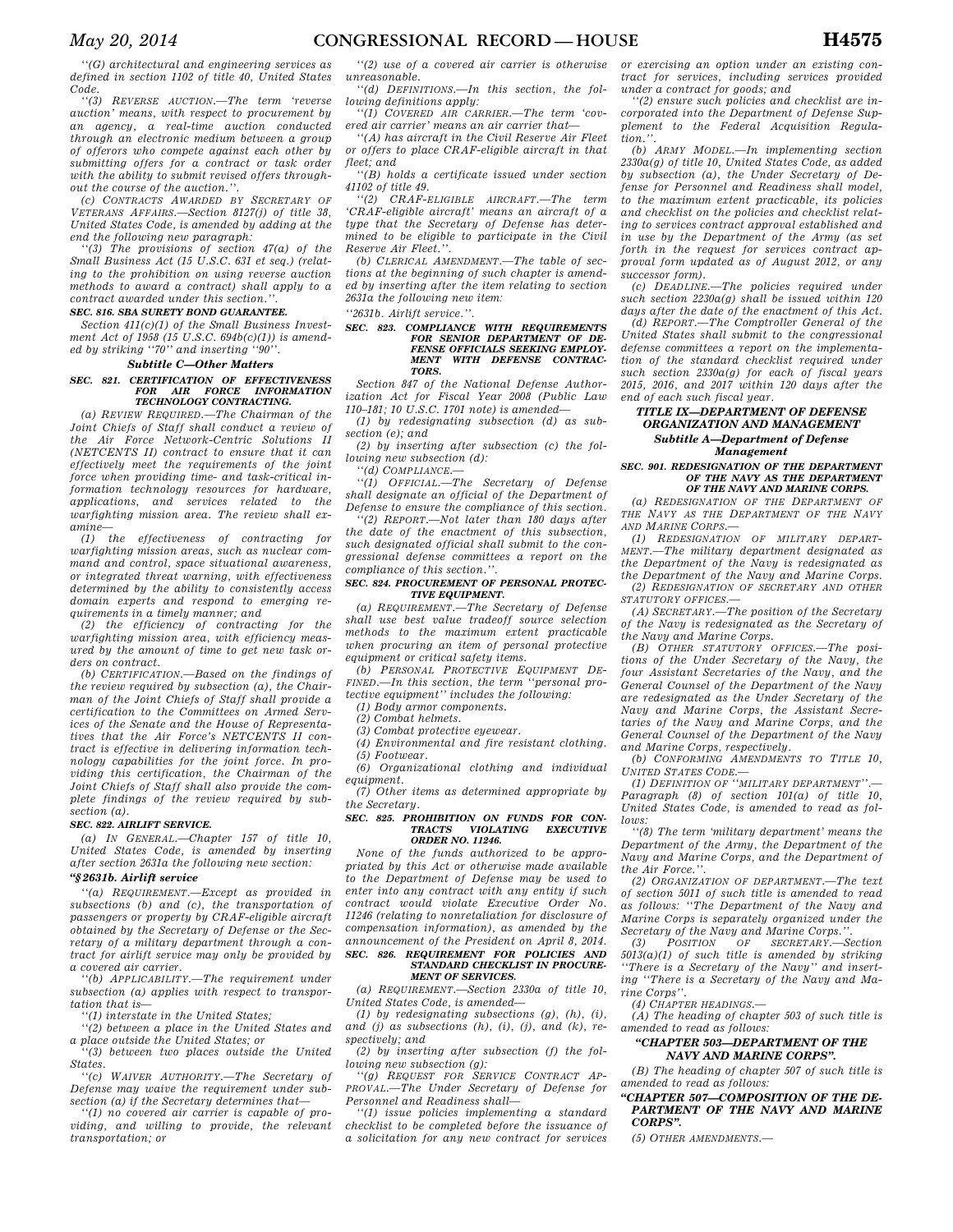*(B)(i) Sections 5013(f), 5014(b)(2), 5016(a), 5017(2), 5032(a), and 5042(a) of such title are amended by striking ''Assistant Secretaries of the Navy'' and inserting ''Assistant Secretaries of the Navy and Marine Corps''.* 

*(ii) The heading of section 5016 of such title, and the item relating to such section in the table of sections at the beginning of chapter 503 of such title, are each amended by inserting ''and Marine Corps'' after ''of the Navy'', with the matter inserted in each case to be in the same typeface and typestyle as the matter amended. (c) OTHER PROVISIONS OF LAW AND OTHER*

*REFERENCES.— (1) TITLE 37, UNITED STATES CODE.—Title 37, United States Code, is amended by striking ''Department of the Navy'' and ''Secretary of the Navy'' each place they appear and inserting ''Department of the Navy and Marine Corps'' and ''Secretary of the Navy and Marine Corps'', respectively.* 

*(2) OTHER REFERENCES.—Any reference in any law other than in title 10 or title 37, United States Code, or in any regulation, document, record, or other paper of the United States, to the Department of the Navy shall be considered to be a reference to the Department of the Navy and Marine Corps. Any such reference to an office specified in subsection (a)(2) shall be considered to be a reference to that office as redesignated by that section.* 

*(d) EFFECTIVE DATE.—This section and the amendments made by this section shall take effect on the first day of the first month beginning more than 60 days after the date of the enactment of this Act.* 

#### *SEC. 902. ADDITIONAL RESPONSIBILITY FOR DI-RECTOR OF OPERATIONAL TEST AND EVALUATION.*

*(a) ADDITIONAL RESPONSIBILITY.—Section 139 of title 10, United States Code, is amended—* 

*(1) by redesignating subsections (c), (d), (e), (f), (g), (h), (i), (j), and (k) as subsections (d), (e), (f), (g), (h), (i), (j), (k), and (l), respectively; and* 

*(2) by inserting after subsection (b) the following new subsection (c):* 

*''(c) The Director shall consider the potential for increases in program cost estimates or delays in schedule estimates in the implementation of policies, procedures, and activities related to operational test and evaluation and shall take appropriate action to ensure that operational test and evaluation activities do not unnecessarily increase program costs or impede program schedules.''.* 

*(b) CONFORMING AMENDMENT.—Section 196(c)(1)(A)(ii) of such title is amended by striking ''section 139(i)'' and inserting ''section 139(k)''.* 

#### *SEC. 903. ASSISTANT SECRETARY OF DEFENSE FOR INSTALLATIONS AND ENVIRON-MENT.*

*(a) ESTABLISHMENT OF POSITION.—Section 138(b) of title 10, United States Code, is amended by adding at the end the following new paragraph:* 

*''(11) One of the Assistant Secretaries is the Assistant Secretary of Defense for Installations and Environment. In addition to any duties and powers prescribed under paragraph (1), the Assistant Secretary of Defense for Installations and Environment shall have the duties specified in section 138e of this title.''.* 

*(b) DUTIES.—* 

*(1) IN GENERAL.—Chapter 4 of such title is amended by inserting after section 138d the following new section:* 

#### *''§ 138e. Assistant Secretary of Defense for Installations and Environment*

*''(a) The Assistant Secretary of Defense for Installations and Environment shall—* 

*''(1) provide leadership and facilitate communication regarding, and conduct oversight to manage and be accountable for, military construction and environmental programs within the Department of Defense and the Army, Navy, Air Force, and Marine Corps;* 

*''(2) coordinate and oversee planning and programming activities of the Department of Defense and the Army, Navy, Air Force, and Marine Corps;* 

*''(3) establish policies and guidance, in coordination with the Army, Navy, Air Force and Marine Corps, regarding installation assets and services that are required to support defense missions.* 

*''(b) The Assistant Secretary may communicate views on issues within the responsibility of the Assistant Secretary directly to the Secretary of Defense and the Deputy Secretary of Defense without obtaining the approval or concurrence of any other official within the Department of Defense.''.* 

*(2) CLERICAL AMENDMENT.—The table of sections for chapter 4 of such title is amended by inserting after the item relating to section 138c the following new item:* 

*''138e. Assistant Secretary of Defense for Installations and Environment.''.* 

*(c) CONFORMING AMENDMENTS.—* 

*(1) IN GENERAL.—* 

*(A) Section 2701(k)(3) of title 10, United States Code, is amended by striking ''Deputy Under Secretary of Defense for Installations and Environment'' and inserting ''Assistant Secretary of Defense for Installations and Environment''.* 

*(B) Section 2885(a)(3) of such title is amended by striking ''Deputy Under Secretary of Defense (Installations and Environment)'' and inserting ''Assistant Secretary of Defense for Installations and Environment''.* 

*(2) REFERENCES IN OTHER LAWS.—Any reference in any law, regulation, document, or other record of the United States to the Deputy Under Secretary of Defense for Installations and Environment shall be treated as referring to the Assistant Secretary of Defense for Installations and Environment.* 

*(d) NO ADDITIONAL FUNDS AUTHORIZED.—No additional funds are authorized by this Act to accomplish the mission of the Assistant Secretary of Defense for Installations and Environment. Such mission shall be carried out using amounts otherwise authorized or appropriated.* 

*(e) RESTRICTION ON PERSONNEL.—The number of positions for military and civilian personnel and the number of full-time equivalent positions for contractor personnel associated with the office of the Assistant Secretary of Defense for Installations and Environment shall not exceed the number of such positions that were associated with the Deputy Under Secretary of Defense for Installations and Environment as of the date of the enactment of this Act.* 

*(f) CONSTRUCTION.—Nothing in this section or the amendments made by this section shall be construed as exempting the office of the Assistant Secretary of Defense for Installations and Environment from further reductions as part of headquarters efficiencies initiatives of the Department of Defense.* 

## *SEC. 904. REQUIREMENT FOR CONGRESSIONAL BRIEFING BEFORE DIVESTING OF DEFENSE FINANCE AND ACCOUNT-ING SERVICE FUNCTIONS.*

*No plan may be implemented by the Secretary of Defense, the Secretary of a military department, the Director of the Defense Finance and Accounting Service, or any other person to transfer financial management, bill paying, or accounting services functions from the Defense Finance and Accounting Service to another entity until the Secretary of Defense provides the congressional defense committees a briefing on*  *the plan and the Secretary certifies to such committees that the plan would reduce costs, increase efficiencies, maintain the timeline for auditability of financial statements, and maintain the roles and missions of the Defense Finance and Accounting Service.* 

*SEC. 905. COMBATANT COMMAND EFFICIENCY PLAN.* 

*(a) PLAN REQUIRED.—The Secretary of Defense shall develop a plan to combine the back office functions of the headquarters of two or more combatant commands, including the subordinate component commands.* 

*(b) MATTERS TO BE CONSIDERED.—The plan required by subsection (a) shall include the following:* 

*(1) A detailed discussion of combining or otherwise sharing in whole or in part similar back office functions between two or more combatant command headquarters located in the same country.* 

*(2) A detailed discussion of combining or otherwise sharing in whole or in part similar back office functions of the Joint Staff and some or all combatant command headquarters.* 

*(3) A detailed discussion of establishing a new organization to manage similar back office functions of two or more combatant command headquarters located in the same country.* 

*(4) A detailed discussion of the risks and capabilities lost by implementing such consolidations and efficiencies.* 

*(5) A detailed discussion of how the efficiencies and consolidations in assigned personnel and resources are in support of the quadrennial defense review and the strategic choices and management review of the Department of Defense.* 

*(6) Any other arrangements that the Secretary considers appropriate.* 

*(c) REPORT REQUIRED.—Not later than 120 days after the date of the enactment of this Act, the Secretary shall submit to the congressional defense committees a report containing—* 

*(1) a summary of the plan required by subsection (a); and* 

*(2) the potential cost savings of any arrangements the Secretary considers in conducting the study.* 

*(d) DEFINITIONS.—In this section:* 

*(1) BACK OFFICE FUNCTIONS.—The term ''back office functions'' means the administration and support functions of a headquarters of a combatant command, including human resources or other personnel functions, budgeting, and information technology support.* 

*(2) COMBATANT COMMAND.—The term ''com-batant command'' means a combatant command established pursuant to section 161 or 167 of title 10, United States Code.* 

*(e) LIMITATION.—Of the amounts authorized to be appropriated for fiscal year 2015 for the Department of Defense for operations and maintenance, defense-wide, Joint Chiefs of Staff, as specified in the funding table for section 4301, not more than 85 percent may be obligated or expended until the Secretary of Defense, in coordination with the Chairman of the Joint Chiefs of Staff, provides the Committee on Armed Services of the House of Representatives the briefing on combatant command headquarters personnel and resources requirements as directed in the Report of the Committee on Armed Services on H.R. 1960 of the 113th Congress (House Report 113–102) under title X.* 

### *SEC. 906. REQUIREMENT FOR PLAN TO REDUCE GEOGRAPHIC COMBATANT COM-MANDS TO FOUR BY FISCAL YEAR 2020.*

*(a) PLAN REQUIRED.—The Secretary of Defense shall develop a plan for reducing the number of geographic combatant commands to no more than four by the end of fiscal year 2020. (b) MATTERS COVERED.—The plan required by* 

*subsection (a) shall include the following:* 

*(1) A detailed discussion of the required reductions and consolidations in assigned personnel, resources, and infrastructure of the various geographic combatant commands, set forth*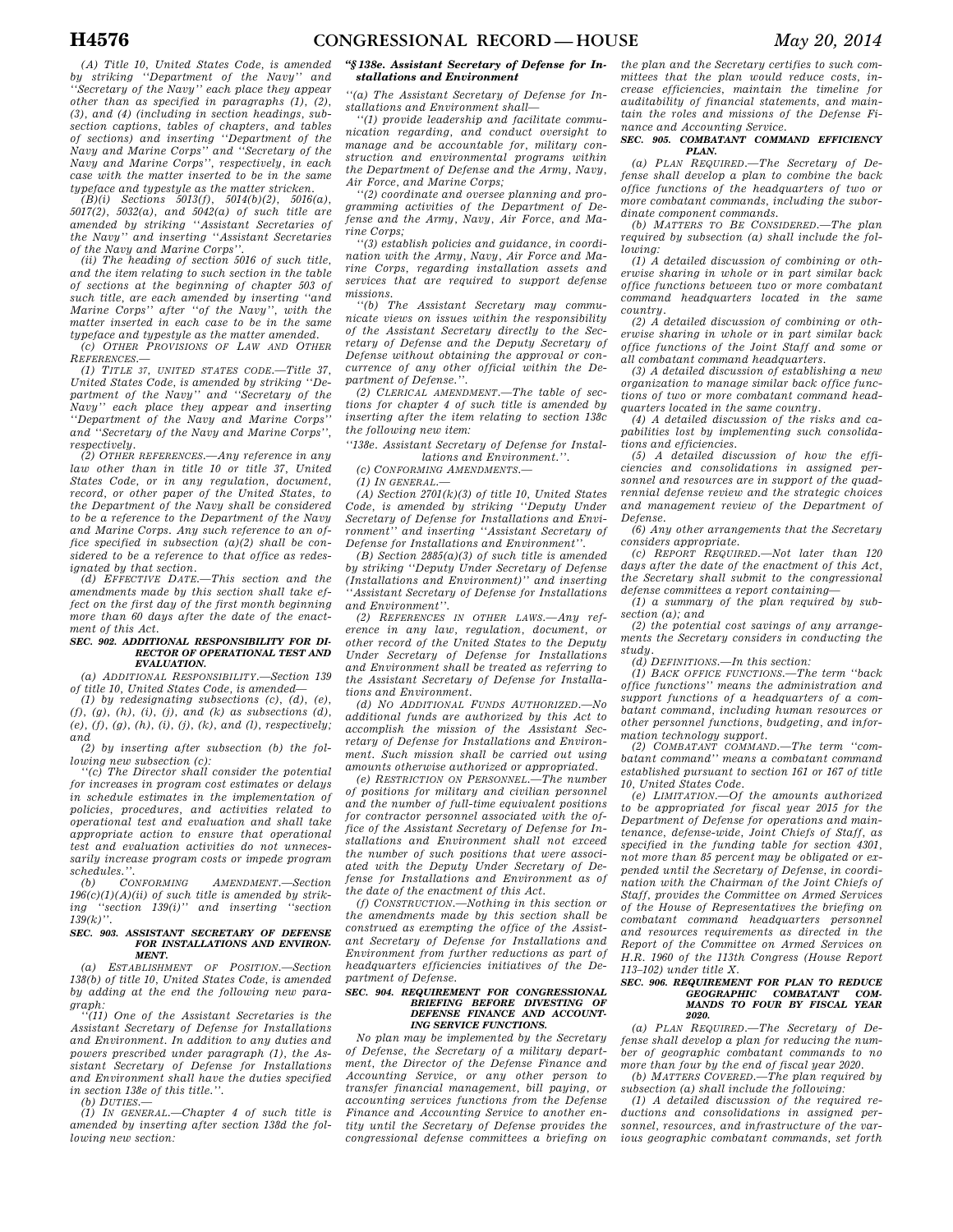*separately by fiscal year, to achieve the goal of no more than four such commands by the end of fiscal year 2020.* 

*(2) A detailed discussion of the changes to the Unified Command Plan if such reductions and consolidations are implemented.* 

*(3) A detailed discussion and recommendations on the feasibility, risks, and capabilities lost by implementing such reductions and consolidations.* 

*(c) FUNCTIONAL COMMANDS NOT INCLUDED.— Nothing in this section shall be construed as requiring the Department of Defense to include changes to the functional combatant commands or reductions in the functional combatant commands in the plan required by subsection (a).* 

*(d) USE OF PREVIOUS STUDIES AND OUTSIDE EXPERTS.—In developing the plan required by subsection (a), the Secretary may—* 

*(1) use and incorporate previous plans or studies of the Department of Defense; and (2) consult with and incorporate views of de-*

*fense experts from outside the Department.* 

*(e) REPORT.—Not later than 180 days after the date of the enactment of this Act, the Secretary shall submit to Congress a report containing the plan required by subsection (a), including the feasibility and risks of such plan, and any recommendations to implement the plan as the Secretary considers appropriate.* 

*(f) CONSTRUCTION.—Nothing in this section shall be construed as requiring the Secretary to develop a binding plan.* 

#### *SEC. 907. OFFICE OF NET ASSESSMENT.*

*(a) POLICY.—It is the policy of the United States to maintain an independent organization within the Department of Defense to develop and coordinate net assessments of the standing, trends, and future prospects of the military capabilities and potential of the United States in comparison with the military capabilities and potential of other countries or groups of countries so as to identify emerging or future threats or opportunities for the United States.* 

*(b) ESTABLISHMENT.—* 

*(1) IN GENERAL.—Chapter 4 of title 10, United States Code, is amended by adding at the end the following new section:* 

# *''SEC. 145. OFFICE OF NET ASSESSMENT.*

*''(a) IN GENERAL.—There is in the Office of the Secretary of Defense an office known as the Office of Net Assessment.* 

*''(b) HEAD.—(1) The head of the Office of Net Assessment shall be appointed by the Secretary of Defense. The head shall be a member of the Senior Executive Service.* 

*''(2) The head of the Office of Net Assessment may communicate views on matters within the responsibility of the head directly to the Secretary without obtaining the approval or concurrence of any other official within the Department of Defense.* 

*''(3) The head of the Office of Net Assessment shall report directly to the Secretary.* 

*''(4) The Office is subject to the authority, direction, and control of the Secretary. The Secretary may not delegate the responsibility to exercise such authority, direction, and control over the Office.* 

*''(c) RESPONSIBILITIES.—The Office of Net Assessment shall develop and coordinate net assessments with respect to the standing, trends, and future prospects of the military capabilities and potential of the United States in comparison with the military capabilities and potential of other countries or groups of countries to identify emerging or future threats or opportunities for the United States.* 

*''(d) BUDGET.—In the budget materials submitted to the President by the Secretary of Defense in connection with the submittal to Congress, pursuant to section 1105 of title 31, of the budget for any fiscal year after fiscal year 2014, the Secretary shall ensure that a separate, dedicated program element is assigned for the Office of Net Assessment.* 

*''(e) NET ASSESSMENT DEFINED.—In this section, the term 'net assessment' means the com-* *parative analysis of military, technological, political, economic, and other factors governing the relative military capability of nations.''.* 

*(2) CLERICAL AMENDMENT.—The table of sections at the beginning of chapter 4 of such title is amended by adding at the end the following new item:* 

*''145. Office of Net Assessment.''.* 

#### *SEC. 908. AMENDMENTS RELATING TO ORGANIZA-TION AND MANAGEMENT OF THE OF-FICE OF THE SECRETARY OF DE-FENSE.*

*(a) DEPUTY CHIEF MANAGEMENT OFFICER.— Subsection (b) of section 132a of title 10, United States Code, is amended to read as follows:* 

*''(b) RESPONSIBILITIES.—Subject to the authority, direction, and control of the Secretary of Defense, the Deputy Chief Management Officer shall perform such duties and exercise such powers as the Secretary may prescribe. The Deputy Chief Management Officer shall—* 

*''(1) assist the Deputy Secretary of Defense in the Deputy Secretary's capacity as Chief Management Officer of the Department of Defense under section 132(c) of this title and perform those duties assigned by the Secretary of Defense or delegated by the Deputy Secretary pursuant to section 904(a)(2) of the National Defense Authorization Act for Fiscal Year 2008 (Public Law 110–181; 10 U.S.C. 132 note);* 

*''(2) assist the Deputy Secretary of Defense in the Deputy Secretary's capacity as the Chief Operating Officer of the Department of Defense under section 1123 of title 31;* 

*''(3) establish policies for the strategic management and integration of the Department of Defense business operations and activities;* 

*''(4) have the responsibilities specified for the Deputy Chief Management Officer for the purposes of section 2222 of this title; and* 

*''(5) be the Performance Improvement Officer of the Department of Defense for the purposes of section 1124(a)(1) of title 31.''.* 

*(b) CHIEF INFORMATION OFFICER OF THE DE-PARTMENT OF DEFENSE.—* 

*(1) STATUTORY ESTABLISHMENT OF POSITION.— Chapter 4 of title 10, United States Code, is amended by inserting after section 141 the following new section:* 

# *''§ 142. Chief information officer*

*''(a) There is a Chief Information Officer of the Department of Defense.* 

*''(b)(1) The Chief Information Officer of the Department of Defense—* 

*''(A) is the Chief Information Officer of the Department of Defense for the purposes of sections 3506(a)(2) and 3544(a)(3) of title 44;* 

*''(B) has the responsibilities and duties specified in section 11315 of title 40; and* 

*''(C) has the responsibilities specified for the Chief Information Officer in sections 2222, 2223(a), and 2224 of this title.* 

*''(2) The Chief Information Officer shall perform such additional duties and exercise such powers as the Secretary of Defense may prescribe.* 

*''(c) The Chief Information Officer takes precedence in the Department of Defense with the officials serving in positions specified in section 131(b)(4) of this title. The officials serving in positions specified in section 131(b)(4) and the Chief Information Officer of the Department of Defense take precedence among themselves in the order prescribed by the Secretary of Defense.''.* 

*(2) PLACEMENT IN THE OFFICE OF THE SEC-RETARY OF DEFENSE.—Section 131(b) of such title is amended—* 

*(A) by redesignating paragraphs (5) through (8) as paragraphs (6) through (9), respectively; and* 

*(B) by inserting after paragraph (4) the following new paragraph (5):* 

*''(5) The Chief Information Officer of the Department of Defense.''.* 

*(c) REPEAL OF REQUIREMENT FOR DEFENSE BUSINESS SYSTEM MANAGEMENT COMMITTEE.—* 

*Section 186 of title 10, United States Code, is repealed.* 

*(d) ASSIGNMENT OF RESPONSIBILITY FOR DE-FENSE BUSINESS SYSTEMS.—Section 2222 of title 10, United States Code, is amended— (1) in subsection (a)—* 

*(A) by inserting ''and'' at the end of paragraph (1);* 

*(B) by striking ''; and'' at the end of paragraph (2) and inserting a period; and* 

*(C) by striking paragraph (3);* 

*(2) in subsection (c)(1), by striking ''Defense Business Systems Management Committee'' and inserting ''investment review board established under subsection (g)''; and* 

*(3) in subsection (g)— (A) in paragraph (1), by striking '', not later* 

*than March 15, 2012. (B) in paragraph (2)(C), by striking ''each''* 

*the first place it appears and inserting ''the''; and* 

*(C) in paragraph (2)(F), by striking ''and the Defense Business Systems Management Committee, as required by section 186(c) of this title,''.* 

*(e) DEADLINE FOR ESTABLISHMENT OF INVEST-MENT REVIEW BOARD AND INVESTMENT MANAGE-MENT PROCESS.—The investment review board and investment management process required by section 2222(g) of title 10, United States Code, as amended by subsection (d)(3), shall be established not later than March 15, 2015.* 

*(f) AMENDMENTS RELATING TO CERTAIN PRE-SCRIBED ASSISTANT SECRETARY OF DEFENSE PO-SITIONS.—Chapter 4 of title 10, United States Code, is further amended as follows:* 

*(1) ASSISTANT SECRETARY OF DEFENSE FOR LO-GISTICS AND MATERIEL READINESS.—Paragraph (7) of section 138(b) is amended—* 

*(A) by inserting after ''Readiness'' in the first sentence the following: '', who shall be appointed from among persons with an extensive background in the sustainment of major weapons systems and combat support equipment'';* 

*(B) by striking the second sentence;* 

*(C) by transferring to the end of that paragraph (as amended by subparagraph (B)) the text of subsection (b) of section 138a of such title;* 

*(D) by transferring to the end of that paragraph (as amended by subparagraph (C)) the text of subsection (c) of section 138a of such title; and* 

*(E) by redesignating paragraphs (1) through (3) in the text transferred by subparagraph (D) of this paragraph as subparagraphs (A) through (C), respectively.* 

*(2) ASSISTANT SECRETARY OF DEFENSE FOR RE-SEARCH AND ENGINEERING.—Paragraph (8) of such section is amended—* 

*(A) by striking the second sentence and inserting the text of subsection (a) of section 138b;* 

*(B) by inserting after the text added by subparagraph (A) of this paragraph the following: ''The Assistant Secretary, in consultation with the Deputy Assistant Secretary of Defense for*   $Developmental Test and Evaluation, shall-$ 

*(C) by transferring paragraphs (1) and (2) of subsection (b) of section 138b to the end of that paragraph (as amended by subparagraphs (A) and (B) of this paragraph), indenting those paragraphs 2 ems from the left margin, and redesignating those paragraphs as subparagraphs (A) and (B), respectively;* 

*(D) in subparagraph (A) (as so transferred and redesignated)—* 

*(i) by striking ''The Assistant Secretary'' and all that follows through ''Test and Evaluation, shall''; and* 

*(ii) by striking the period at the end and inserting ''; and''; and* 

*(E) in subparagraph (B) (as so transferred and redesignated), by striking ''The Assistant Secretary'' and all that follows through ''Test and Evaluation, shall''.* 

*(3) ASSISTANT SECRETARY OF DEFENSE FOR NU-CLEAR, CHEMICAL, AND BIOLOGICAL DEFENSE PROGRAMS.—Paragraph (10) of such section is amended—*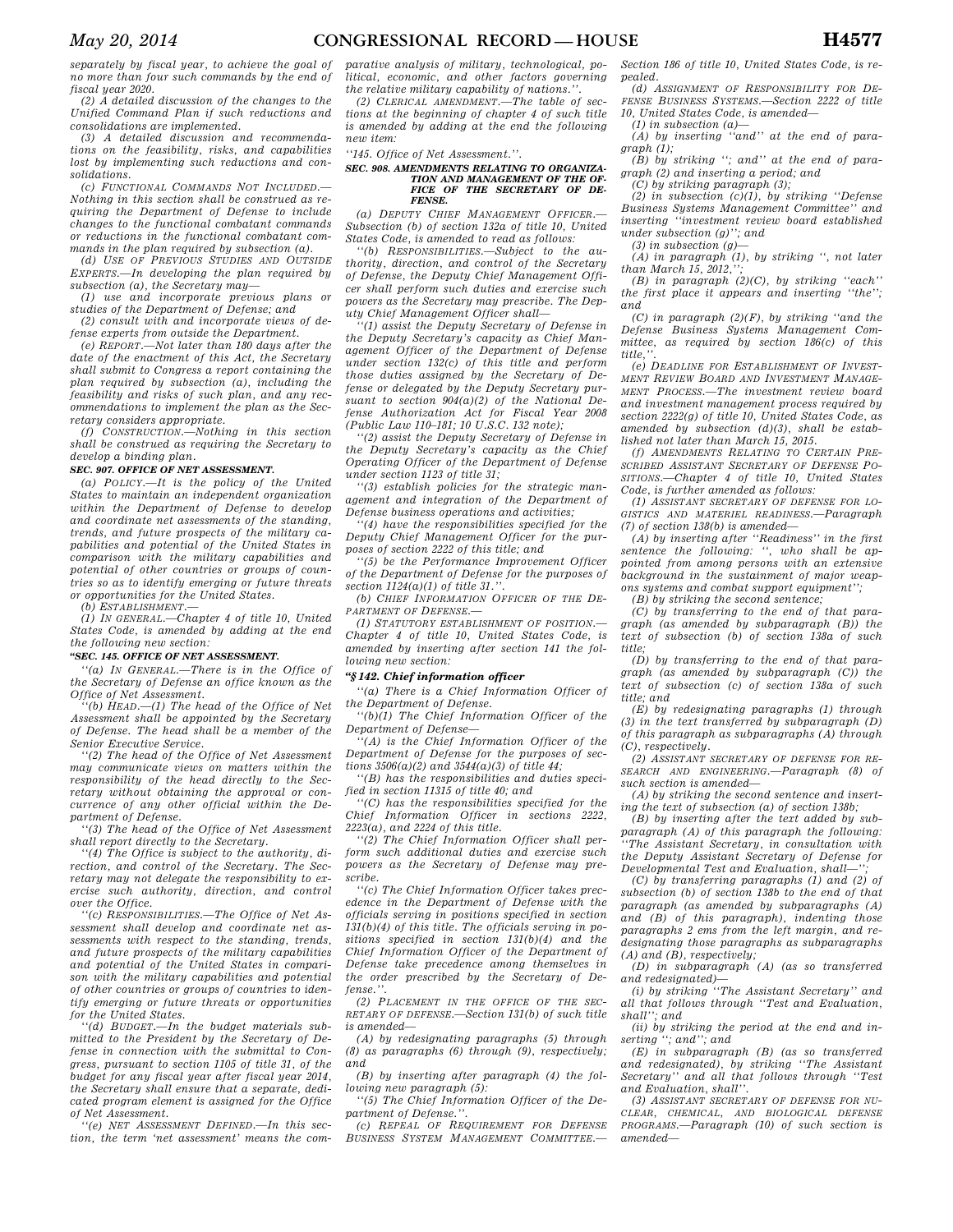*(A) by striking the second sentence and inserting the text of subsection (b) of section 138d; and* 

*(B) by inserting after the text added by subparagraph (A) of this paragraph the text of subsection (a) of such section and in that text as so inserted—* 

*(i) by striking ''of Defense for Nuclear, Chemical, and Biological Defense Programs'' and* 

*(ii) by redesignating paragraphs (1) through (3) as subparagraphs (A) through (C), respectively.* 

*(4) REPEAL OF SEPARATE SECTIONS.—Sections 138a, 138b, and 138d are repealed.* 

*(g) CODIFICATION OF RESTRICTIONS ON USE OF THE DEPUTY UNDER SECRETARY OF DEFENSE TITLE.—* 

*(1) CODIFICATION.—Section 137a(a) of title 10, United States Code, is amended by adding at the end the following new paragraph:* 

*''(3) The officials authorized under this section shall be the only Deputy Under Secretaries of Defense.''.* 

*(2) CONFORMING REPEAL.—Section 906(a)(2) of the National Defense Authorization Act for Fiscal Year 2010 (Public Law 111–84; 123 Stat. 2426; 10 U.S.C. 137a note) is repealed.* 

*(3) CONFORMING AMENDMENT FOR THE VA-CANCY REFORM ACT OF 1998.—Section 137a(b) of such title is amended by striking ''is absent or disabled'' and inserting ''dies, resigns, or is otherwise unable to perform the functions and duties of the office''.* 

*(h) CLARIFICATION OF ORDER OF PRECEDENCE FOR THE PRINCIPAL DEPUTY UNDER SECRETARIES OF DEFENSE AND THE ASSISTANT SECRETARIES OF DEFENSE.—* 

*(1) Subsection (d) of section 137a of title 10, United States Code, is amended by striking ''and the Deputy Chief Management Officer of the Department of Defense'' and inserting ''the Deputy Chief Management Officer of the Department of Defense, and the officials serving in the positions specified in section 131(b)(4) of this title and the Chief Information Officer of the Department of Defense''.* 

*(2) Subsection (d) of section 138 of such title is amended by inserting ''and the Chief Information Officer of the Department of Defense'' after ''section 131(b)(4) of this title''.* 

*(i) CONFORMING AMENDMENT TO PRIOR RE-DUCTION IN THE NUMBER OF ASSISTANT SECRE-TARIES OF DEFENSE.—Section 5315 of title 5, United States Code, is amended by striking ''Assistant Secretaries of Defense (16)'' and inserting ''Assistant Secretaries of Defense (14)''.* 

*(j) CLERICAL AND CONFORMING AMEND-MENTS.—Title 10, United States Code, is amended as follows:* 

*(1) The table of sections at the beginning of chapter 4 is amended—* 

*(A) by striking the items relating to sections 138a, 138b, and 138d; and* 

*(B) by inserting after the item relating to section 141 the following new item:* 

*''142. Chief Information Officer.''.* 

*(2) Section 131(b)(8), as redesignated by subsection (b)(2)(A), is amended—* 

*(A) by redesignating subparagraphs (A) through (H) as subparagraphs (B) through (I), respectively; and* 

*(B) by inserting before subparagraph (B), as redesignated by subparagraph (A) of this paragraph, the following new subparagraph (A):* 

*''(A) The two Deputy Directors within the Office of the Director of Cost Assessment and Program Evaluation under section 139a(c) of this title.''.* 

*(3) Section 132(b) is amended by striking ''is disabled or there is no Secretary of Defense'' and inserting ''dies, resigns, or is otherwise unable to perform the functions and duties of the office''.* 

*(4) The table of sections at the beginning of chapter 7 is amended by striking the item relating to section 186.* 

### *SEC. 909. PERIODIC REVIEW OF DEPARTMENT OF*   $MANAGEMENT$ *QUARTERS.*

*(a) PLAN REQUIRED.—Not later than 120 days after the date of the enactment of this Act, the Secretary of Defense shall develop a plan for implementing a periodic review and analysis of the Department of Defense personnel requirements for management headquarters.* 

*(b) ELEMENTS OF PLAN.—The plan required by subsection (a) shall include the following for each covered organization:* 

*(1) A list of the key Department of Defense strategic guidance, policy, and mission requirements, including the quadrennial defense review, the Unified Command Plan, and the strategic choices and management review.* 

*(2) A description of how current management headquarters are structured to execute the Department of Defense strategic guidance, policy, and mission requirements listed under paragraph (1).* 

*(3) A description of the critical capabilities and skillsets required by management headquarters to execute Department of Defense strategic guidance in order to fulfill mission objectives.* 

*(4) An identification and analysis of the factors that directly or indirectly influence or contribute to the expense of Department of Defense management headquarters* 

*(5) A description of the proposed timeline and required resources necessary to implement a permanent periodic review and analysis of Department of Defense personnel requirements for management headquarters.* 

*(c) COVERED ORGANIZATION.—In this section, the term ''covered organization'' includes each of the following:* 

*(1) The Office of the Secretary of Defense.* 

*(2) The Joint Staff.* 

*(3) The Defense Agencies.* 

*(4) The Department of Defense field activities. (5) The headquarters of the combatant commands.* 

*(6) Headquarters, Department of the Army, including the Office of the Secretary of the Army, the Office of the Chief of Staff of the Army, and the Army Staff.* 

*(7) The major command headquarters of the Army.* 

*(8) The Office of the Secretary of the Navy, the Office of the Chief of Naval Operations, and Headquarters, United States Marine Corps.* 

*(9) The major command headquarters of the Navy and the Marine Corps.* 

*(10) Headquarters, Department of the Air Force, including the Office of the Secretary of the Air Force, the Office of the Air Force Chief of Staff, and the Air Staff.* 

*(11) The major command headquarters of the Air Force.* 

*(12) The National Guard Bureau.* 

*(d) REPORT.—Not later than 120 days after the date of the enactment of this Act, the Secretary shall submit to the congressional defense committees the plan required by subsection (a).* 

*(e) AMENDMENTS.—Section 904(d)(2) of the National Defense Authorization Act for Fiscal Year 2014 (Public Law 113–66; 127 Stat. 816; 10 U.S.C. 111 note) is amended—* 

*(1) by striking ''2016'' and inserting ''2017'';* 

*(2) in subparagraph (B), by inserting '', consolidations,'' after ''through changes'';* 

*(3) in subparagraph (C)— (A) by inserting '', consolidations,'' after* 

*''through changes''; and (B) by inserting '', or other associated cost drivers, including a discussion of how the changes, consolidations, or reductions were prioritized,'' after ''programs and offices'';* 

*(4) in subparagraph (E), by inserting '', including the risks of, and capabilities gained or lost by implementing, such modifications'' before the period; and* 

*(5) by adding at the end the following new subparagraphs:* 

*''(F) A description of how the plan supports or affects current Department of Defense stra-*

*tegic guidance, policy, and mission requirements, including the quadrennial defense review, the Unified Command Plan, and the strategic choices and management review.* 

*''(G) A description of the associated costs specifically addressed by the savings.''.* 

*Subtitle B—Total Force Management* 

*SEC. 911. MODIFICATIONS TO BIENNIAL STRA-TEGIC WORKFORCE PLAN RELATING TO SENIOR MANAGEMENT, FUNC-TIONAL, AND TECHNICAL WORK-FORCE OF THE DEPARTMENT OF DE-FENSE.* 

*(a) SENIOR MANAGEMENT WORKFORCE.—Subsection (c) of section 115b of title 10, United States Code, is amended—* 

*(1) by striking paragraph (1) and inserting the following:* 

*''(1) Each strategic workforce plan under subsection (a) shall—* 

*''(A) include a separate chapter to specifically address the shaping and improvement of the senior management workforce of the Department of Defense; and* 

*''(B) include an assessment of the senior functional and technical workforce of the Department of Defense within the appropriate functional community.''; and* 

*(2) in paragraph (2), by striking ''such senior management, functional, and technical workforce'' and inserting ''such senior management workforce and such senior functional and technical workforce''.* 

*(b) HIGHLY QUALIFIED EXPERTS.—Such section is further amended—* 

*(1) in subsection (b)(2), by striking ''subsection (f)(1)'' in subparagraphs (D) and (E)*  and inserting "subsection  $(h)(1)$  or  $(h)(2)$ "

*(2) by redesignating subsections (f) and (g) as subsections (g) and (h), respectively; and* 

*(3) by inserting after subsection (e) the following new subsection (f):* 

*''(f) HIGHLY QUALIFIED EXPERTS.—* 

*''(1) Each strategic workforce plan under subsection (a) shall include an assessment of the workforce of the Department of Defense comprised of highly qualified experts appointed pursuant to section 9903 of title 5 (in this subsection referred to as the 'HQE workforce').* 

*''(2) For purposes of paragraph (1), each plan shall include, with respect to the HQE workforce—* 

*''(A) an assessment of the critical skills and competencies of the existing HQE workforce and projected trends in that workforce based on expected losses due to retirement and other attrition;* 

*''(B) specific strategies for attracting, compensating, and motivating the HQE workforce of the Department, including the program objectives of the Department to be achieved through such strategies and the funding needed to implement such strategies;* 

*''(C) any incentives necessary to attract or retain HQE personnel;* 

*''(D) any changes that may be necessary in resources or in the rates or methods of pay needed to ensure the Department has full access to appropriately qualified personnel; and* 

*''(E) any legislative changes that may be necessary to achieve HQE workforce goals.''.* 

*(c) DEFINITIONS.—Subsection (h) of such section (as redesignated by subsection (b)(2)) is amended to read as follows:* 

*''(h) DEFINITIONS.—In this section:* 

*''(1) The term 'senior management workforce of the Department of Defense' includes the following categories of Department of Defense civilian personnel:* 

*''(A) Appointees in the Senior Executive Service under section 3131 of title 5.* 

*''(B) Persons serving in the Defense Intelligence Senior Executive Service under section 1606 of this title.* 

*''(2) The term 'senior functional and technical workforce of the Department of Defense' includes the following categories of Department of Defense civilian personnel:*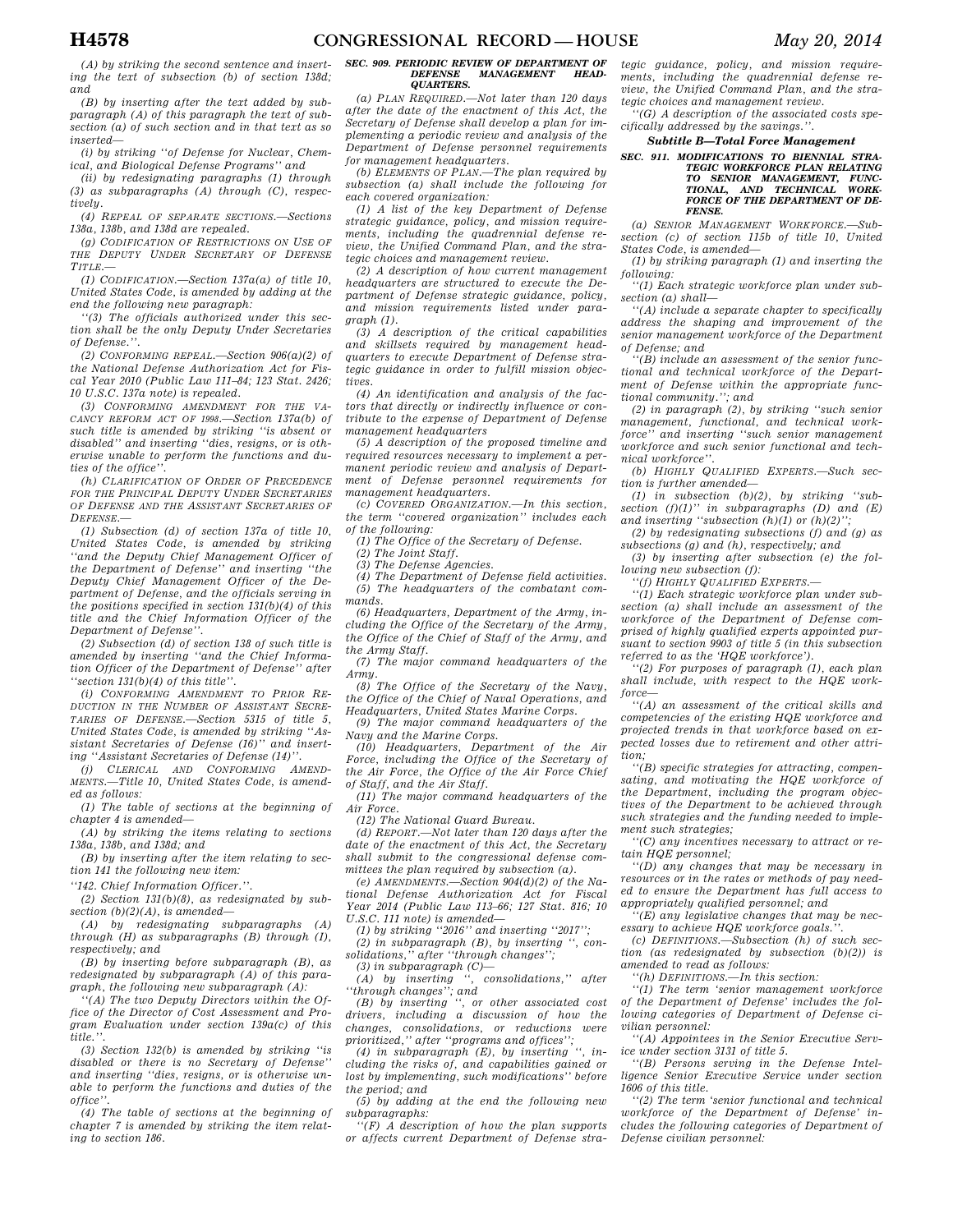*''(A) Persons serving in positions described in section 5376(a) of title 5.* 

*''(B) Scientists and engineers appointed pursuant to section 342(b) of the National Defense Authorization Act for Fiscal Year 1995 (Public Law 103–337; 108 Stat. 2721), as amended by section 1114 of the Floyd D. Spence National Defense Authorization Act for Fiscal Year 2001 (as enacted into law by Public Law 106–398 (114 Stat. 1654A-315)).* 

*''(C) Scientists and engineers appointed pursuant to section 1101 of the Strom Thurmond National Defense Authorization Act for Fiscal Year 1999 (5 U.S.C. 3104 note).* 

*''(D) Persons serving in Intelligence Senior Level positions under section 1607 of this title.* 

*''(3) The term 'acquisition workforce' includes individuals designated under section 1721 of this title as filling acquisition positions.''.* 

*(d) CONFORMING AMENDMENT.—The heading of subsection (c) of such section is amended to read as follows: ''SENIOR MANAGEMENT WORK-FORCE; SENIOR FUNCTIONAL AND TECHNICAL* WORKFORCE.

### *SEC. 912. REPEAL OF EXTENSION OF COMP-TROLLER GENERAL REPORT ON IN-VENTORY.*

*Section 803(c) of the National Defense Authorization Act for Fiscal Year 2010 (Public Law 111–84; 123 Stat. 2402), as amended by section 951(b) of the National Defense Authorization Act for Fiscal Year 2014 (Public Law 113–66; 127 Stat. 839), is amended by striking ''2013, 2014, and 2015'' and inserting ''and 2013''.* 

# *SEC. 913. ASSIGNMENT OF CERTAIN NEW RE-QUIREMENTS BASED ON DETER-MINATIONS OF COST-EFFICIENCY.*

*(a) AMENDMENT.—Chapter 146 of title 10, United States Code, is amended by inserting after section 2463 the following new section:* 

# *''§ 2463a. Assignment of certain new requirements based on determinations of cost-efficiency*

*''(a) ASSIGNMENTS BASED ON DETERMINATIONS OF COST-EFFICIENCY.—(1) Except as provided in paragraph (2) and subject to subsection (b), the assignment of performance of a new requirement by the Department of Defense to military personnel, civilian personnel, or contractor personnel shall be based on a determination of which sector of the Department's workforce can perform the services in the most cost-efficient manner, based on an analysis of the costs to the Federal Government in accordance with Department of Defense Instruction 7041.04 ('Estimating and Comparing the Full Costs of Civilian and Active Duty Military Manpower and Contract Support') or successor guidance.* 

*''(2) Paragraph (1) shall not apply in the case of a new requirement that is inherently governmental, closely associated with inherently governmental functions, critical, or required by law to be performed by military personnel or civilian personnel.* 

*''(3) Nothing in this section may be construed as affecting the requirements of the Department of Defense under policies and procedures established by the Secretary of Defense under section 129a of this title for determining the most appropriate and cost-efficient mix of military, civilian, and contractor personnel to perform the* 

*mission of the Department of Defense.*<br>
"(b) WAIVER AUTHORITY.—(1)  $AUTHORITY$  *(1) Notwithstanding subsection (a), the Secretary of a military department, the commander of a combatant command, or the head of a Defense Agency or activity may waive such subsection and assign performance of a new requirement without a determination of cost-efficiency as required by such subsection if—* 

*''(A) the Secretary, commander, or head certifies in writing to the congressional defense committees that the time required to conduct the determination of cost-efficiency would result in a gap in service that would significantly undermine performance of the mission of the Department of Defense or pose an unacceptable risk; and* 

*''(B) a period of 30 days has expired after such certification is so submitted to the committees.* 

*''(2) A waiver of subsection (a) may be in effect for a period of not greater than 180 days.* 

*''(3) The waiver authority under this subsection may not be exercised after September 30, 2015.* 

*''(c) PROVISIONS RELATING TO ASSIGNMENT OF CIVILIAN PERSONNEL.—If a new requirement is assigned to civilian personnel consistent with the requirements of this section—* 

*''(1) the Secretary of Defense may not—* 

*''(A) impose any constraint or limitation on the size of the civilian workforce in terms of man years, end strength, full-time equivalent positions, or maximum number of employees; or* 

*''(B) require offsetting funding for civilian pay or benefits or require a reduction in civilian full-time equivalents or civilian end-strengths; and* 

*''(2) the Secretary may assign performance of such requirement without regard to whether the employee is a temporary, term, or permanent employee.* 

*''(d) NEW REQUIREMENT DESCRIBED.—For purposes of this section, a new requirement is an activity or function that is not being performed, as of the date of consideration for assignment of performance under this section, by military personnel, civilian personnel, or contractor personnel at a Department of Defense component, organization, installation, or other entity. For purposes of the preceding sentence, an activity or function that is performed at such an entity and that is re-engineered, reorganized, modernized, upgraded, expanded, or changed to become more efficient but is still essentially providing the same service shall not be considered a new requirement.''.* 

*(b) CLERICAL AMENDMENT.—The table of sections at the beginning of such chapter is amended by inserting after the item relating to section 2463 the following new item:* 

*''2463a. Assignment of certain new requirements based on determinations of costefficiency.''.* 

# *SEC. 914. PROHIBITION ON CONVERSION OF FUNCTIONS PERFORMED BY CIVIL-IAN OR CONTRACTOR PERSONNEL TO PERFORMANCE BY MILITARY PERSONNEL.*

*Section 129a of title 10, United States Code, is amended by adding at the end the following new subsection:* 

*''(g) PROHIBITION ON PERFORMANCE OF CER-TAIN FUNCTIONS BY MILITARY PERSONNEL.—(1) Except as provided in paragraph (2), no functions performed by civilian personnel or contractors may be converted to performance by military personnel unless—* 

*''(A) there is a direct link between the functions to be performed and a military occupational specialty; and* 

*''(B) the conversion to performance by military personnel is cost effective, based on Department of Defense instruction 7041.04 (or any successor administrative regulation, directive, or policy).* 

*''(2) Paragraph (1) shall not apply to the following functions:* 

*''(A) Functions required by law or regulation to be performed by military personnel.* 

*''(B) Functions related to—* 

*''(i) missions involving operation risks and combatant status under the Law of War;* 

*''(ii) specialized collective and individual training requiring military-unique knowledge and skills based on recent operational experience;* 

*''(iii) independent advice to senior civilian leadership in the Department of Defense requiring military-unique knowledge and skills based on recent operational experience; and* 

*''(iv) command and control arrangements under chapter 47 of this title (the Uniform Code of Military Justice).''.* 

### *SEC. 915. NOTIFICATION OF COMPLIANCE WITH SECTION RELATING TO PROCURE-MENT OF SERVICES.*

*(a) NOTIFICATION.—The Secretary of Defense shall ensure compliance with section 2330a of title 10, United States Code, and shall provide, in writing, notification of such compliance to the congressional defense committees not later than March 1, 2015.* 

*(b) REVIEW BY COMPTROLLER GENERAL.—The Comptroller General of the United States shall review the notification of compliance required by subsection (a) and report any findings or recommendations to the congressional defense committees not later than 120 days after the date on which the notification is provided.* 

# *Subtitle C—Other Matters*

# *SEC. 921. EXTENSION OF AUTHORITY TO WAIVE REIMBURSEMENT OF COSTS OF AC-TIVITIES FOR NONGOVERNMENTAL PERSONNEL AT DEPARTMENT OF DE-FENSE REGIONAL CENTERS FOR SE-CURITY STUDIES.*

*Section 941(b)(1) of the Duncan Hunter National Defense Authorization Act for Fiscal Year 2009 (10 U.S.C. 184 note) is amended by striking ''through 2014'' and inserting ''through 2019''.* 

# *SEC. 922. AUTHORITY TO REQUIRE EMPLOYEES OF THE DEPARTMENT OF DEFENSE AND MEMBERS OF THE ARMY, NAVY, AIR FORCE, AND MARINE CORPS TO OCCUPY QUARTERS ON A RENTAL BASIS WHILE PERFORMING OFFICIAL TRAVEL.*

*(a) DEFINITION.—Section 5911(a)(5) of title 5, United States Code, is amended by striking ''Government; and'' and inserting ''Government or commercial lodging arranged through a Government lodging program; and''.* 

*(b) AUTHORITY.—Section 5911(e) of title 5, United States Code, is amended—* 

*(1) by striking ''(e) The'' and inserting ''(e)(1) Except as provided in paragraph (2), the''; and (2) by adding at the end the following:* 

*''(2)(A) The Secretary of Defense may require an employee of the Department of Defense or a member of the uniformed services under the Secretary's jurisdiction performing duty on official travel to occupy adequate quarters on a rental basis when available.* 

*''(B) A requirement under subparagraph (A) with respect to an employee of the Department of Defense may not be construed to be subject to negotiation under chapter 71 or any other provision of this title.''.* 

#### *SEC. 923. SINGLE STANDARD MILEAGE REIM-BURSEMENT RATE FOR PRIVATELY OWNED AUTOMOBILES OF GOVERN-MENT EMPLOYEES AND MEMBERS OF THE UNIFORMED SERVICES.*

*(a) IN GENERAL.—Section 5704(a)(1) of title 5, United States Code, is amended in the last sentence by striking all that follows: ''the rate per mile'' and inserting ''shall be the single standard mileage rate established by the Internal Revenue Service.''.* 

*(b) REGULATIONS AND REPORTS.—* 

*(1) PROVISIONS RELATING TO PRIVATELY OWNED AIRPLANES AND MOTORCYCLES.—Paragraph (1)(A) of section 5707(b) of title 5, United States Code, is amended to read as follows:* 

*''(1)(A) The Administrator of General Services shall conduct periodic investigations of the cost of travel and the operation of privately owned airplanes and privately owned motorcycles by employees while engaged on official business, and shall report the results of such investigations to Congress at least once a year.''.* 

*(2) PROVISIONS RELATING TO PRIVATELY OWNED AUTOMOBILES.—Clause (i) of section 5707(b)(2)(A) of title 5, United States Code, is amended to read as follows:* 

*''(i) shall provide that the mileage reimbursement rate for privately owned automobiles, as provided in section 5704(a)(1), is the single standard mileage rate established by the Internal Revenue Service referred to in that section, and''.*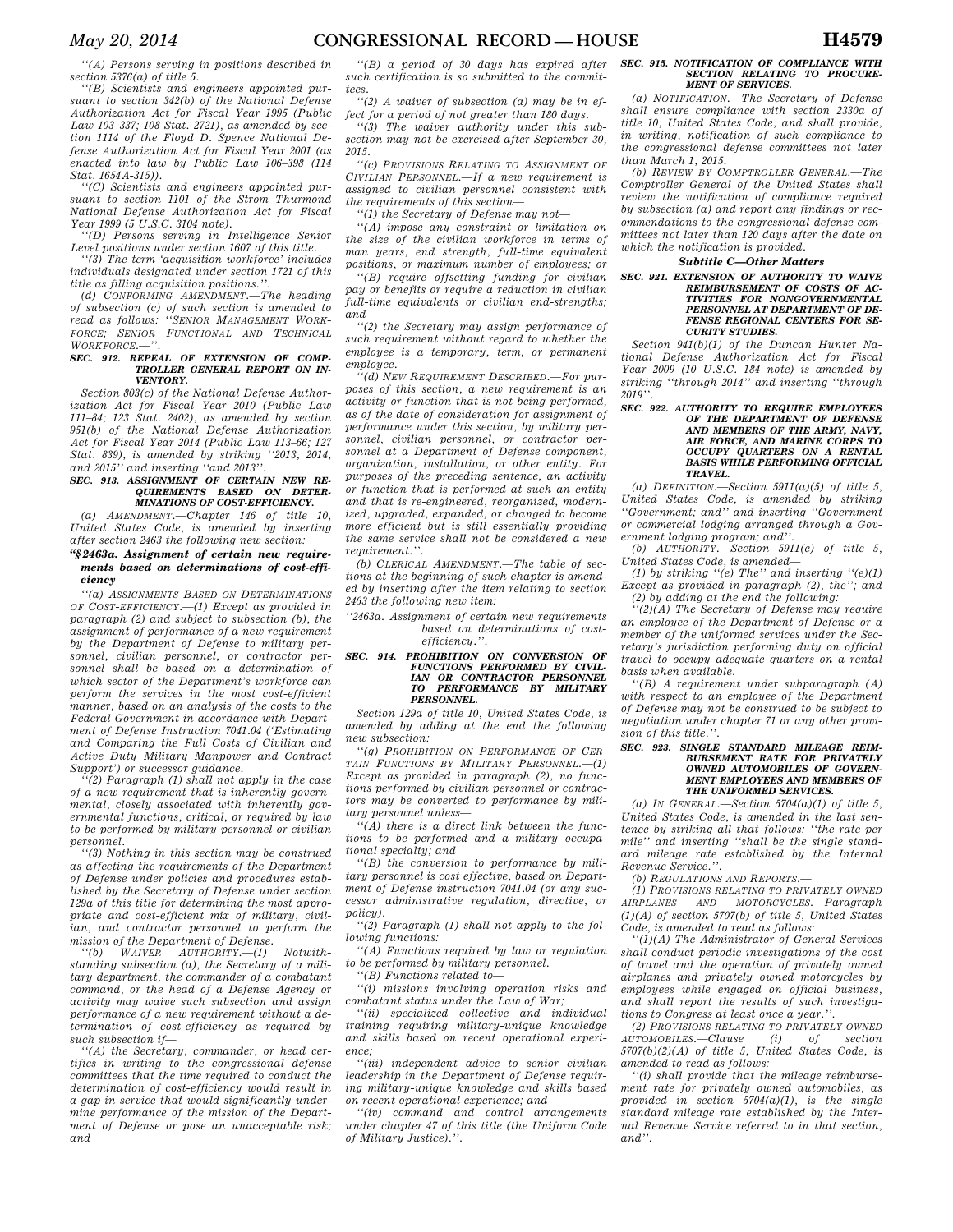# *TITLE X—GENERAL PROVISIONS Subtitle A—Financial Matters*

*SEC. 1001. GENERAL TRANSFER AUTHORITY. (a) AUTHORITY TO TRANSFER AUTHORIZA-TIONS.—* 

*(1) AUTHORITY.—Upon determination by the Secretary of Defense that such action is necessary in the national interest, the Secretary may transfer amounts of authorizations made available to the Department of Defense in this division for fiscal year 2015 between any such authorizations for that fiscal year (or any subdivisions thereof). Amounts of authorizations so transferred shall be merged with and be available for the same purposes as the authorization to which transferred.* 

*(2) LIMITATION.—Except as provided in paragraph (3), the total amount of authorizations that the Secretary may transfer under the authority of this section may not exceed \$4,000,000,000.* 

*(3) EXCEPTION FOR TRANSFERS BETWEEN MILI-TARY PERSONNEL AUTHORIZATIONS.—A transfer of funds between military personnel authorizations under title IV shall not be counted toward the dollar limitation in paragraph (2).* 

*(b) LIMITATIONS.—The authority provided by subsection (a) to transfer authorizations—* 

*(1) may only be used to provide authority for items that have a higher priority than the items from which authority is transferred; and* 

*(2) may not be used to provide authority for an item that has been denied authorization by Congress.* 

 $(c)$  *EFFECT ON AUTHORIZATION AMOUNTS. transfer made from one account to another under the authority of this section shall be deemed to increase the amount authorized for the account to which the amount is transferred by an amount equal to the amount transferred.* 

*(d) NOTICE TO CONGRESS.—The Secretary shall promptly notify Congress of each transfer made under subsection (a).* 

### *SEC. 1002. REPEAL OF LIMITATION ON INSPEC-TOR GENERAL AUDITS OF CERTAIN FINANCIAL STATEMENTS.*

*Section 1008 of the National Defense Authorization Act for Fiscal Year 2002 (Public Law 107–107; 115 Stat. 1204; 10 U.S.C. 113 note) is amended by striking subsection (d).* 

### *SEC. 1003. AUTHORITY TO TRANSFER FUNDS TO THE NATIONAL NUCLEAR SECURITY ADMINISTRATION TO SUSTAIN NU-CLEAR WEAPONS MODERNIZATION AND NAVAL REACTORS.*

*(a) TRANSFER AUTHORIZED.—If the amount authorized to be appropriated for the weapons activities of the National Nuclear Security Administration under section 3101 or otherwise made available for fiscal year 2015 is less than \$8,700,000,000 (the amount projected to be required for such activities in fiscal year 2015 as specified in the report under section 1251 of the National Defense Authorization Act for Fiscal Year 2010 (Public Law 111-84; 123 Stat. 2549)), the Secretary of Defense may transfer, from amounts authorized to be appropriated for the Department of Defense for fiscal year 2015 pursuant to this Act, to the Secretary of Energy an amount, not to exceed \$150,000,000, to be available only for naval reactors or weapons activities of the National Nuclear Security Administration.* 

*(b) NOTICE TO CONGRESS.—In the event of a transfer under subsection (a), the Secretary of Defense shall promptly notify Congress of the transfer, and shall include in such notice the Department of Defense account or accounts from which funds are transferred.* 

*(c) TRANSFER MECHANISM.—Any funds transferred under this section shall be transferred in accordance with established procedures for reprogramming under section 1001 or successor provisions of law.* 

*(d) CONSTRUCTION OF AUTHORITY.—The transfer authority provided under subsection (a) is in addition to any other transfer authority provided under this Act.* 

## *SEC. 1004. MANAGEMENT OF DEFENSE INFORMA-TION TECHNOLOGY SYSTEMS.*

*(a) IN GENERAL.—Section 2222 of title 10, United States Code, is amended to read as follows:* 

# *''§ 2222. Management of Defense information technology systems*

*''(a) CONDITIONS FOR OBLIGATION OF FUNDS FOR COVERED DEFENSE INFORMATION TECH-NOLOGY SYSTEM PROGRAMS.—Funds available to the Department of Defense, whether appropriated or non-appropriated, may not be obligated for a defense information technology system program that will have a total cost in excess of \$1,000,000 over the period of the current future-years defense program submitted to Congress under section 221 of this title unless—* 

*''(1) the appropriate pre-certification authority for the covered defense information technology system program has determined that—* 

*''(A) the defense information technology system program is in compliance with the enterprise architecture developed under subsection (b) and appropriate business process re-engineering efforts have been undertaken to ensure that—* 

*''(i) the business process supported by the defense information technology system program is or will be as streamlined and efficient as practicable; and* 

*''(ii) the need to tailor commercial-off-theshelf systems to meet unique requirements or incorporate unique requirements or incorporate unique interfaces has been eliminated or reduced to the maximum extent practicable;* 

*''(B) the defense information technology system program is necessary to achieve a critical national security capability or address a critical requirement in an area such as safety or security; or* 

*''(C) the defense information technology system program is necessary to prevent a significant adverse effect on a project that is needed to achieve an essential capability, taking into consideration the alternative solutions for preventing such adverse effect; and* 

*''(2) the covered defense information technology system program has been reviewed and certified by the investment review board established under subsection (e).* 

*''(b) ENTERPRISE ARCHITECTURE FOR DEFENSE INFORMATION TECHNOLOGY SYSTEMS.—(1) The Secretary of Defense shall develop an enterprise architecture, known as the joint information technology enterprise architecture, to cover all defense information technology systems, and the functions and activities supported by defense information technology systems, which shall be sufficiently defined to effectively guide, constrain, and permit implementation of interoperable defense information technology system solutions and consistent with the policies and procedures established by the Director of the Office of Management and Budget.* 

*''(2) The Secretary of Defense shall delegate responsibility and accountability for the defense information technology enterprise architecture content, including unambiguous definitions of functional processes, business rules, and standards, as follows:* 

*''(A) For the warfighting mission area, the Joint Staff shall be responsible and accountable for the content of those portions of the defense information systems enterprise architecture.* 

*''(B) For the business systems mission area, the Deputy Chief Management Officer of the Department of Defense shall be responsible and accountable for the content of those portions of the defense information technology enterprise architecture.* 

*''(C) For the Enterprise Information environment mission area, the Chief Information Officer of the Department of Defense shall be responsible and accountable for the content of those portions of the defense information technology enterprise architecture.* 

*''(c) COMPOSITION OF ENTERPRISE ARCHITEC-TURE.—The defense information technology en-* *terprise architecture developed under subsection (b)(1)(A) shall include the following:* 

*''(1) An information infrastructure that, at a minimum, would enable the Department of Defense to comply with all applicable law.* 

*''(2) Policies, procedures, data standards, performance measures, and system interface requirements that are to apply uniformly throughout the Department of Defense.* 

*''(3) A target defense information technology systems computing environment, compliant with the defense information technology enterprise architecture, as determined by the Chief Information Officer of the Department of Defense.* 

*''(d) DESIGNATION OF APPROPRIATE PRE-CER-TIFICATION AUTHORITIES AND SENIOR OFFI-CIALS.—For purposes of subsections (a) and (e), the appropriate pre-certification authority for a defense information technology system program is as follows:* 

*''(1) In the case of an Army program, the Secretary of the Army.* 

*''(2) In the case of a Navy program, the Secretary of the Navy.* 

*''(3) In the case of an Air Force program, the Secretary of the Air Force.* 

*''(4) In the case of a program of a Defense Agency, the Director, or equivalent, of such Defense Agency, unless otherwise approved by the Secretary of Defense.* 

*''(5) In the case of a program that will support the business processes of more than one military department or Defense Agency, an appropriate pre-certification authority designated by the Secretary of Defense.* 

*''(e) DEFENSE INFORMATION TECHNOLOGY SYS-TEM INVESTMENT REVIEW.—(1) The Secretary of Defense shall establish an investment review board and investment management process to review and certify the planning, design, acquisition, development, deployment, operation, maintenance, modernization, and project cost benefits and risks of covered defense information technology systems programs. The investment review board and investment management process so established shall specifically address the requirements of subsection (a).* 

*''(2) The review of defense information technology systems programs under the investment management process shall include the following:* 

*''(A) Review and approval by an investment review board of each covered defense information technology system program before the obligation of funds on the system in accordance with the requirements of subsection (a).* 

*''(B) Periodic review of all covered defense information technology system programs, grouped in mission areas.* 

*''(C) Representation on each investment review board by appropriate officials from among the Office of the Secretary of Defense, the armed forces, the combatant commands, the Joint Chiefs of Staff, and the Defense Agencies, including representation from each of the following:* 

*''(i) The appropriate pre-certification authority for the defense information technology system under review.* 

*''(ii) The appropriate senior official of the Department of Defense for the functions and activities supported by the defense information technology system under review.* 

*''(iii) The Chief Information Officer of the Department of Defense.* 

*''(D) Use of threshold criteria to ensure an appropriate level of review within the Department of Defense of, and accountability for, defense information technology system programs depending on scope, complexity, and cost.* 

*''(E) Use of procedures for making certifications in accordance with the requirements of subsection (a).* 

*''(f) BUDGET INFORMATION.—In the materials that the Secretary submits to Congress in support of the budget submitted to Congress under section 1105 of title 31 for fiscal year 2015 and fiscal years thereafter, the Secretary of Defense shall include the following information:*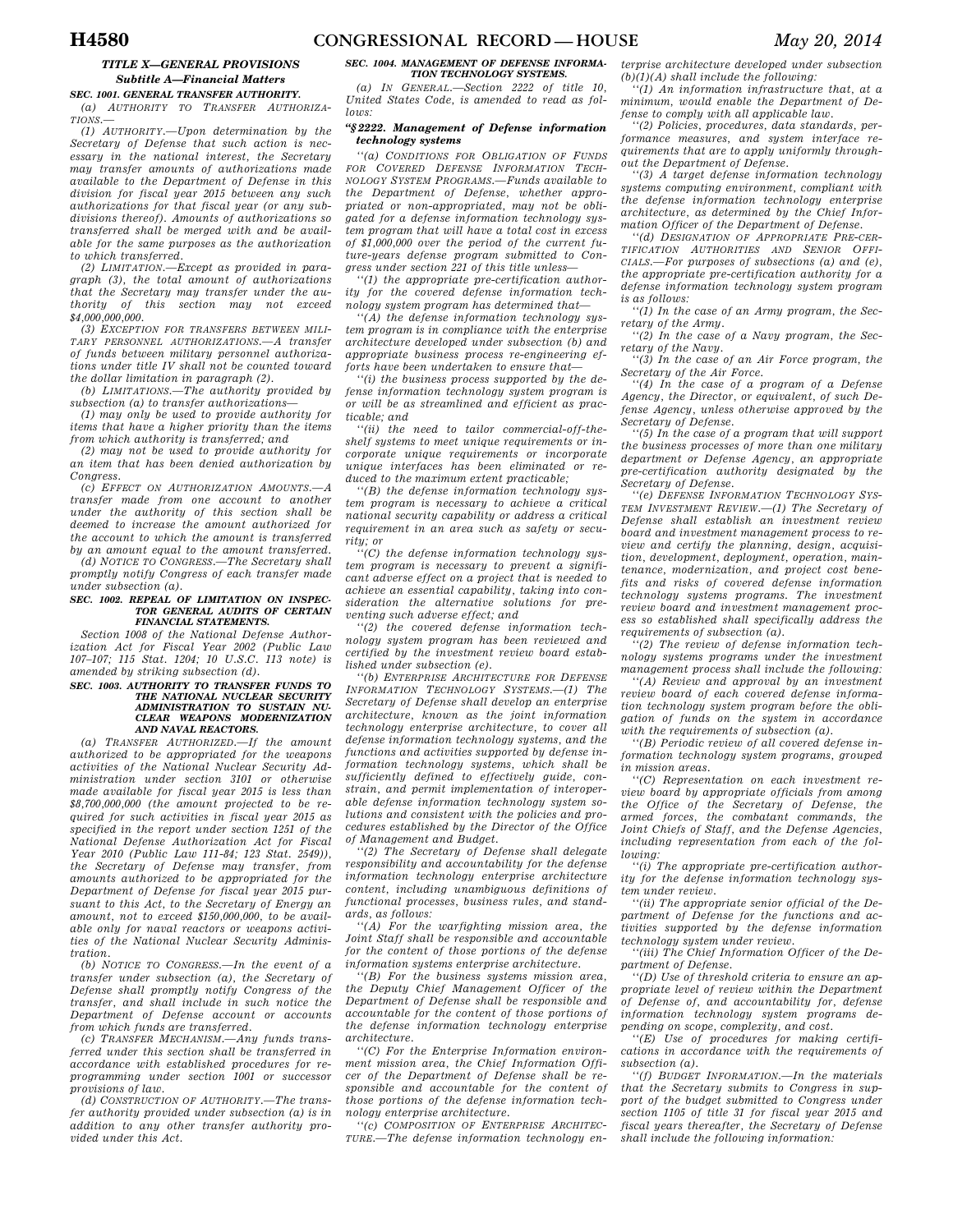*''(1) Identification of each defense information technology system program for which funding is proposed in that budget.* 

*''(2) Identification of all funds, by appropriation, proposed in that budget for each such program, including—* 

*''(A) funds for current services (to operate and maintain the system covered by such program); and* 

*''(B) funds for information technology systems modernization, identified for each specific appropriation.* 

*''(3) For each such program, identification of the appropriate pre-certification authority and senior official of the Department of Defense designated under subsection (d).* 

*''(4) For each such program, a description of each approval made under subsection (a)(3) with regard to such program, including—* 

*''(A) specific milestones and actual performance against specified performance measures, and any revision of such milestones and performance measures; and* 

*''(B) specific actions on the defense information technology system programs submitted for certification under such subsection.* 

*''(5) Identification of any covered defense information technology system program during the preceding fiscal year that was not approved under subsection (a), and the reasons for the lack of approval.* 

*''(g) DEFINITIONS.—In this section:* 

*''(1) The term 'enterprise architecture' has the meaning given that term in section 3601(4) of title 44.* 

*''(4) The terms 'information system' and 'information technology' have the meanings given those terms in section 11101 of title 40.* 

*''(5) The term 'national security system' has the meaning given that term in section 3542(b)(2) of title 44.''.* 

*(b) CLERICAL AMENDMENT.—The item relating to section 2222 in the table of chapters at the beginning of chapter 131 of such title is amended to read as follows:* 

*''2222. Management of Defense information technology systems.''.* 

#### *Subtitle B—Counter-Drug Activities*

### *SEC. 1011. EXTENSION OF AUTHORITY TO SUP-PORT UNIFIED COUNTERDRUG AND COUNTERTERRORISM CAMPAIGN IN COLOMBIA.*

*(a) EXTENSION.—Section 1021 of the Ronald W. Reagan National Defense Authorization Act for Fiscal Year 2005 (Public Law 108–375; 118 Stat. 2042), as most recently amended by section 1011 of the National Defense Authorization Act for Fiscal Year 2014 (Public Law 113–66), is amended—* 

*(1) in subsection (a), by striking ''2014'' and inserting ''2015''; and* 

*(2) in subsection (c), by striking ''2014'' and inserting ''2015''.* 

*(b) NOTICE TO CONGRESS ON ASSISTANCE.—Not later than 15 days before providing assistance under section 1021 of the Ronald W. Reagan National Defense Authorization Act for Fiscal Year 2005 (as amended by subsection (a)) using funds available for fiscal year 2015, the Secretary of Defense shall submit to the congressional defense committees a notice setting forth the assistance to be provided, including the types of such assistance, the budget for such assistance, and the anticipated completion date and duration of the provision of such assistance.* 

#### *SEC. 1012. THREE-YEAR EXTENSION OF AUTHOR-ITY OF DEPARTMENT OF DEFENSE TO PROVIDE ADDITIONAL SUPPORT FOR COUNTERDRUG ACTIVITIES OF OTHER GOVERNMENTAL AGENCIES.*

*Subsection (a) of section 1004 of the National Defense Authorization Act for Fiscal Year 1991 (Public Law 101–510;10 U.S.C. 374 note), as most recently amended by section 1005 of the National Defense Authorization Act for Fiscal Year 2012 (Public Law 112–81), is amended by* 

*striking ''During fiscal years 2012 through 2014'' and inserting ''During fiscal years 2014 through 2017''.* 

*SEC. 1013. SUBMITTAL OF BIANNUAL REPORTS ON USE OF FUNDS IN THE DRUG INTERDICTION AND COUNTER-DRUG ACTIVITIES, DEFENSE-WIDE COUNT ON THE COMMITTEE ON FOR-EIGN AFFAIRS OF THE HOUSE OF REPRESENTATIVES AND THE COM-MITTEE ON FOREIGN RELATIONS OF* 

*Consistent with section 481(b) of the Foreign Assistance Act (22 U.S.C. 2291b), section 1009(a) of the National Defense Authorization Act for Fiscal Year 2013 (Public Law 112–239; 126 Stat. 1906) is amended by inserting '', the Committee on Foreign Affairs of the House of Representatives, and the Committee on Foreign Relations of the Senate'' after ''congressional defense committees''.* 

*THE SENATE.* 

### *SEC. 1014. NATIONAL GUARD DRUG INTERDIC-TION AND COUNTER-DRUG ACTIVI-TIES.*

*Section 112 of title 32, United States Code, is amended—* 

*(1) in subsection (a), by adding at the end the following new paragraph:* 

*''(4) The operation of regionally located National Guard Counter-drug Training Centers within the United States for the purposes of providing counter-drug related training to Federal, State, and local law enforcement personnel, as well as for foreign law enforcement personnel participating in the National Guard State Part-*

*nership Program.''; and (2) in subsection (h)(1), by inserting ''and activities that counter threats posed by local, State, and transnational criminal organizations drug smuggling and associated illicit activities within and on their borders, as'' after ''drug demand reduction activities''.* 

### *SEC. 1015. SENSE OF CONGRESS ON MEXICO AND CENTRAL AMERICA.*

*(a) FINDINGS.—Congress makes the following findings:* 

*(1) The stability and security of Mexico and the nations of Central America have a direct impact on the stability and security of the United States.* 

*(2) Over the past decade, a ''balloon effect'' has pushed increased violence and instability into Central America and Mexico from South America.* 

*(3) Drug cartels and transnational criminal organizations have spread throughout the region, causing instability and lack of rule of law in many nations.* 

*(4) Illicit networks are used in a variety of illegal activities including the movement of narcotics, humans, weapons, and money.* 

*(5) According to the United Nations Office on Drugs and Crime, Honduras has the highest murder rate in the world with 92 murders per 100,000 people.* 

*(6) Currently, Mexico is working to reduce violence created by transnational criminal organizations and address issues spurred by the emergence of internal self defense groups.* 

*(7) United States Northern Command and United States Southern Command lead the efforts of the Department of Defense in combating illicit networking in Mexico and Central America.* 

*(8) To combat these destabilizing threats, through a variety of authorities, the Department of Defense advises, trains, educates, and equips vetted troops in Mexico and many of the nations of Central America to build their militaries and police forces, with an emphasis on human rights and building partnership capacity.* 

*(b) SENSE OF CONGRESS.—It is the sense of Congress that—* 

*(1) the Department of Defense should continue to focus on combating illicit networking routes in Mexico and Central America;* 

*(2) United States Northern Command and United States Southern Command should con-*

*tinue to work together to combat the transnational nature of these threats; and* 

*(3) the Department of Defense should increase its maritime, aerial and intelligence, surveillance, and reconnaissance assets in the region in order to reduce the amount of illicit networking flowing into the United States.* 

# *Subtitle C—Naval Vessels and Shipyards*

# *SEC. 1021. DEFINITION OF COMBATANT AND SUP-PORT VESSEL FOR PURPOSES OF THE ANNUAL PLAN AND CERTIFI-CATION RELATING TO BUDGETING FOR CONSTRUCTION OF NAVAL VES-SELS.*

*Section 231(f) of title 10, United States Code, is amended by adding at the end the following new paragraph:* 

*''(4) The term 'combatant and support vessel' means any commissioned ship built or armed for naval combat or any naval ship designed to provide support to combatant ships and other naval operations. Such term does not include patrol coastal ships, non-commissioned combatant craft specifically designed for combat roles, or ships that are designated for potential mobilization.''.* 

# *SEC. 1022. NATIONAL SEA-BASED DETERRENCE FUND.*

*(a) IN GENERAL.—* 

*(1) ESTABLISHMENT OF FUND.—Chapter 131 of title 10, United States Code, is amended by inserting after section 2218 the following new section:* 

# *''§ 2218a. National Sea-Based Deterrence Fund*

*''(a) ESTABLISHMENT.—There is established in the Treasury a fund to be known as the 'National Sea-Based Deterrence Fund'.* 

*''(b) ADMINISTRATION OF FUND.—The Secretary of Defense shall administer the Fund consistent with the provisions of this section.* 

*''(c) FUND PURPOSES.—(1) Funds in the Fund shall be available for obligation and expenditure only for the advanced procurement or construction of nuclear-powered strategic ballistic missile submarines.* 

*''(2) Funds in the Fund may not be used for a purpose or program unless the purpose or program is authorized by law.* 

*''(d) DEPOSITS.—There shall be deposited in the Fund all funds appropriated to the Department of Defense for fiscal years after fiscal year 2016 for the advanced procurement or construction of nuclear-powered strategic ballistic missile submarines.* 

*''(e) EXPIRATION OF FUNDS AFTER 10 YEARS.— No part of an appropriation that is deposited in the Fund pursuant to subsection (d) shall remain available for obligation more than 10 years after the end of the fiscal year for which appropriated except to the extent specifically provided by law.* 

*''(f) BUDGET REQUESTS.—Budget requests submitted to Congress for the Fund shall separately identify the amount requested for programs, projects, and activities for the construction (including the design of vessels) of nuclear-powered strategic ballistic missile submarines.* 

*''(g) DEFINITIONS.—In this section:* 

*''(1) The term 'Fund' means the National Sea-Based Deterrence Fund established by subsection (a).* 

*''(2) The term 'nuclear-powered strategic ballistic missile submarine' means any nuclearpowered submarine owned, operated, or controlled by the Department of Defense with the primary mission of launching nuclear-armed ballistic missiles.''.* 

*(2) CLERICAL AMENDMENT.—The table of sections at the beginning of such chapter is amended by inserting after the item relating to section 2218 the following new item:* 

*''2218a. National sea-based deterrence fund.''. (b) TRANSFER AUTHORITY.—* 

*(1) IN GENERAL.—Subject to paragraph (2), and to the extent provided in appropriations Acts, the Secretary of Defense may transfer to the National Sea-Based Deterrence Fund established by section 2218a of title 10, United States*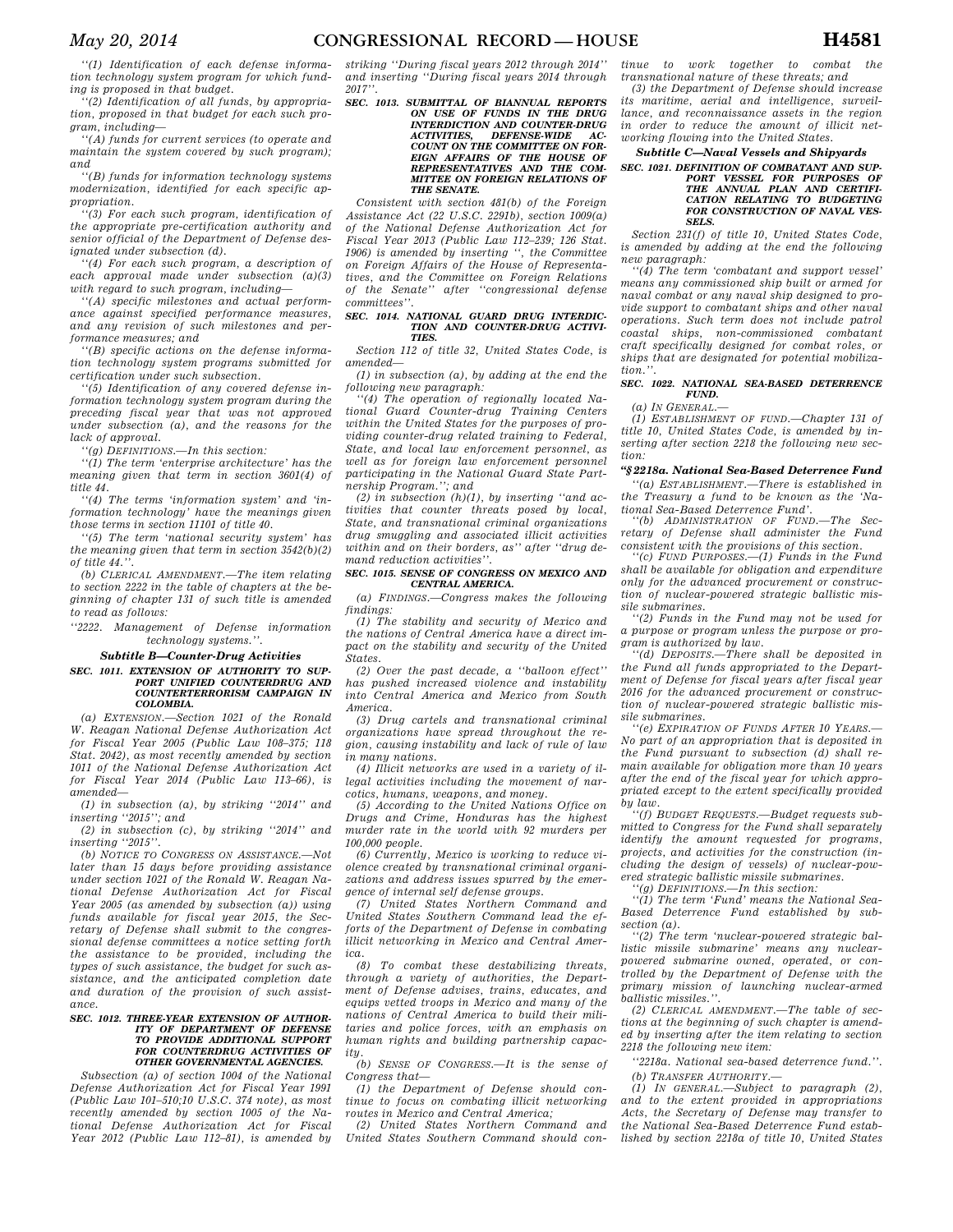*Code, as added by subsection (a)(1), amounts not to exceed \$3,500,000,000 from unobligated funds authorized to be appropriated for fiscal years 2014, 2015, or 2016 for the Navy for shipbuilding and conversion, Navy, for the advanced procurement or construction, purchase, or alteration of nuclear-powered strategic ballistic missile submarines. The transfer authority provided under this paragraph is in addition to any other transfer authority provided to the Secretary of Defense by law.* 

*(2) AVAILABILITY.—Funds transferred to the National Sea-Based Deterrence Fund pursuant to paragraph (1) shall remain available for the same period for which the transferred funds were originally appropriated.* 

*SEC. 1023. ELIMINATION OF REQUIREMENT THAT A QUALIFIED AVIATOR OR NAVAL FLIGHT OFFICER BE IN COMMAND OF AN INACTIVATED NUCLEAR-POW-ERED AIRCRAFT CARRIER BEFORE DECOMMISSIONING.* 

*Section 5942(a) of title 10, United States Code, is amended—* 

*(1) by inserting ''(1)'' after ''(a)''; and (2) by adding at the end the following new paragraph:* 

*''(2) Paragraph (1) does not apply to command of a nuclear-powered aircraft carrier that has been inactivated for the purpose of permanent decommissioning and disposal.''.* 

#### *SEC. 1024. LIMITATION ON EXPENDITURE OF FUNDS UNTIL COMMENCEMENT OF PLANNING OF REFUELING AND COM-PLEX OVERHAUL OF THE U.S.S. GEORGE WASHINGTON.*

*Not more than 50 percent of the funds authorized to be appropriated or otherwise made available under section 301 of this Act for the Office of the Secretary of Defense for fiscal year 2015 may be obligated or expended until the Secretary of Defense obligates funds to commence the planning and long lead time material procurement associated with the refueling and complex overhaul of the U.S.S. George Washington (CVN–73).* 

### *SEC. 1025. SENSE OF CONGRESS RECOGNIZING THE ANNIVERSARY OF THE SINKING OF U.S.S. THRESHER.*

*(a) FINDINGS.—Congress makes the following findings: (1) U.S.S. Thresher was first launched at* 

*Portsmouth Naval Shipyard on July 9, 1960. (2) U.S.S. Thresher departed Portsmouth* 

*Naval Shipyard for her final voyage on April 9, 1963, with a crew of 16 officers, 96 sailors, and 17 civilians.* 

*(3) The mix of that crew reflects the unity of the naval submarine service, military and civilian, in the protection of the United States.* 

*(4) At approximately 7:47 a.m. on April 10, 1963, while in communication with the surface ship U.S.S. Skylark, and approximately 220 miles off the coast of New England, U.S.S. Thresher began her final descent.* 

*(5) U.S.S. Thresher was declared lost with all hands on April 10, 1963.* 

*(6) In response to the loss of U.S.S. Thresher, the United States Navy instituted new regulations to ensure the health of the submariners and the safety of the submarines of the United States.* 

*(7) Those regulations led to the establishment of the Submarine Safety and Quality Assurance program (SUBSAFE), now one of the most comprehensive military safety programs in the world.* 

*(8) SUBSAFE has kept the submariners of the United States safe at sea ever since as the strongest, safest submarine force in history.* 

*(9) Since the establishment of SUBSAFE, no SUBSAFE-certified submarine has been lost at sea, which is a legacy owed to the brave individuals who perished aboard U.S.S. Thresher.* 

*(10) From the loss of U.S.S. Thresher, there arose in the institutions of higher education in the United States the ocean engineering curricula that enables the preeminence of the United States in submarine warfare.* 

*(11) The crew of U.S.S. Thresher demonstrated the ''last full measure of devotion'' in service to the United States, and this devotion characterizes the sacrifices of all submariners, past and present.* 

*(b) SENSE OF CONGRESS.—Congress—* 

*(1) recognizes the 51st anniversary of the sinking of U.S.S. Thresher;* 

*(2) remembers with profound sorrow the loss of U.S.S. Thresher and her gallant crew of sailors and civilians on April 10, 1963; and* 

*(3) expresses its deepest gratitude to all submariners on ''eternal patrol'', who are forever bound together by dedicated and honorable service to the United States of America.* 

### *SEC. 1026. AVAILABILITY OF FUNDS FOR RETIRE-MENT OR INACTIVATION OF TICON-DEROGA CLASS CRUISERS OR DOCK LANDING SHIPS.*

*(a) LIMITATION ON THE AVAILABILITY OF FUNDS.—Except as otherwise provided in this section, none of the funds authorized to be appropriated by this Act or otherwise made available for the Department of Defense for fiscal year 2015 may be obligated or expended to retire, prepare to retire, inactivate, or place in storage a cruiser or dock landing ship.* 

*(b) CRUISER UPGRADES.—As provided by section 8107 of the Consolidated Appropriations Act, 2014 (Public Law 113–76), the Secretary of the Navy shall begin the upgrade of two cruisers during fiscal year 2015, including—* 

*(1) hull, mechanical, and electrical upgrades; and* 

*(2) combat systems modernizations.* 

### *Subtitle D—Counterterrorism SEC. 1031. EXTENSION OF AUTHORITY TO MAKE REWARDS FOR COMBATING TER-RORISM.*

*Section 127b(c)(3)(C) of title 10, United States Code, is amended by striking ''September 30, 2014'' and inserting ''September 30, 2015''.* 

### *SEC. 1032. PROHIBITION ON USE OF FUNDS TO CONSTRUCT OR MODIFY FACILITIES IN THE UNITED STATES TO HOUSE DETAINEES TRANSFERRED FROM UNITED STATES NAVAL STATION, GUANTANAMO BAY, CUBA.*

*(a) IN GENERAL.—No amounts authorized to be appropriated or otherwise made available to the Department of Defense may be used during the period beginning on the date of the enactment of this Act and ending on December 31, 2015, to construct or modify any facility in the United States, its territories, or possessions to house any individual detained at Guantanamo for the purposes of detention or imprisonment in the custody or under the control of the Department of Defense unless authorized by Congress.* 

*(b) EXCEPTION.—The prohibition in subsection (a) shall not apply to any modification of facilities at United States Naval Station, Guantanamo Bay, Cuba.* 

*(c) INDIVIDUAL DETAINED AT GUANTANAMO DEFINED.—In this section, the term ''individual detained at Guantanamo'' means any individual located at United States Naval Station, Guantanamo Bay, Cuba, as of October 1, 2009,*   $$ 

*(1) is not a citizen of the United States or a member of the Armed Forces of the United States; and (2) is—* 

*(A) in the custody or under the control of the Department of Defense; or* 

*(B) otherwise under detention at United States Naval Station, Guantanamo Bay, Cuba.* 

*SEC. 1033. PROHIBITION ON THE USE OF FUNDS FOR THE TRANSFER OR RELEASE OF INDIVIDUALS DETAINED AT UNITED STATES NAVAL STATION, GUANTA-NAMO BAY, CUBA.* 

*No amounts authorized to be appropriated or otherwise made available to the Department of Defense may be used during the period beginning on the date of the enactment of this Act and ending on December 31, 2015, to transfer, release, or assist in the transfer or release to or* 

*within the United States, its territories, or possessions of Khalid Sheikh Mohammed or any other detainee who—* 

*(1) is not a United States citizen or a member of the Armed Forces of the United States; and* 

*(2) is or was held on or after January 20, 2009, at United States Naval Station, Guantanamo Bay, Cuba, by the Department of Defense.* 

# *Subtitle E—Miscellaneous Authorities and Limitations*

#### *SEC. 1041. MODIFICATION OF DEPARTMENT OF DEFENSE AUTHORITY FOR HUMANI-TARIAN DEMINING ASSISTANCE AND STOCKPILED CONVENTIONAL MUNI-TIONS ASSISTANCE PROGRAMS.*

*(a) INCLUSION OF INFORMATION ABOUT INSUF-FICIENT FUNDING IN ANNUAL REPORT.—Subsection (d)(3) of section 407 of title 10, United States Code, is amended by inserting ''or insufficient funding'' after ''such activities'';* 

*(b) DEFINITION OF STOCKPILED CONVENTIONAL MUNITIONS ASSISTANCE.—Subsection (e)(2) of such section is amended—* 

*(1) by striking ''and includes'' and inserting the following: ''small arms, and light weapons, including man-portable air-defense systems. Such term includes''; and* 

*(2) by inserting before the period at the end the following: '', small arms, and light weapons, including man-portable air-defense systems''.* 

# *SEC. 1042. AUTHORITY TO ACCEPT VOLUNTARY SERVICES OF LAW STUDENTS AND PERSONS STUDYING TO BE PARA-LEGALS.*

*Section 1588(a) of title 10, United States Code, is amended by adding at the end the following new paragraph:* 

*''(10) Internship or externship services provided by law students or persons studying to be a paralegal, when such services are provided under the direct supervision of an attorney.''.* 

# *SEC. 1043. EXPANSION OF AUTHORITY FOR SEC-RETARY OF DEFENSE TO USE THE DEPARTMENT OF DEFENSE REIM-BURSEMENT RATE FOR TRANSPOR-TATION SERVICES PROVIDED TO CERTAIN NON-DEPARTMENT OF DE-FENSE ENTITIES.*

*(a) ELIGIBLE CATEGORIES OF TRANSPOR-TATION.—Subsection (a) of section 2642 of title 10, United States Code, is amended—* 

*(1) in the matter preceding paragraph (1), by striking ''The Secretary'' and inserting ''Subject to subsection (b), the Secretary'';* 

*(2) in paragraph (3)—* 

*(A) by striking ''During the period beginning on October 28, 2009, and ending on September 30, 2019, for'' and inserting ''For'';* 

*(B) by striking ''of Defense'' the first place it appears and all that follows through ''military sales'' and inserting ''of Defense''; and* 

*(C) by striking '', but only if'' and all that follows through ''commercial transportation industry''; and* 

*(3) by adding at the end the following new paragraphs:* 

*''(4) For military transportation services provided in support of foreign military sales.* 

*''(5) For military transportation services provided to a State, local, or tribal agency (including any organization composed of State, local, or tribal agencies).* 

*''(6) For military transportation services provided to a Department of Defense contractor when transporting supplies that are for, or des* $tined$  for, a Department of Defense entity.

*(b) TERMINATION OF AUTHORITY FOR CERTAIN CATEGORIES OF TRANSPORTATION.—Such section is further amended—* 

*(1) by redesignating subsection (b) as subsection (c); and* 

*(2) by inserting after subsection (a) the following new subsection (b):* 

*''(b) TERMINATION OF AUTHORITY FOR CER-TAIN CATEGORIES OF TRANSPORTATION.—The provisions of paragraphs (3), (4), (5), and (6) of subsection (a) shall apply only to military transportation services provided before October 1, 2024.''.*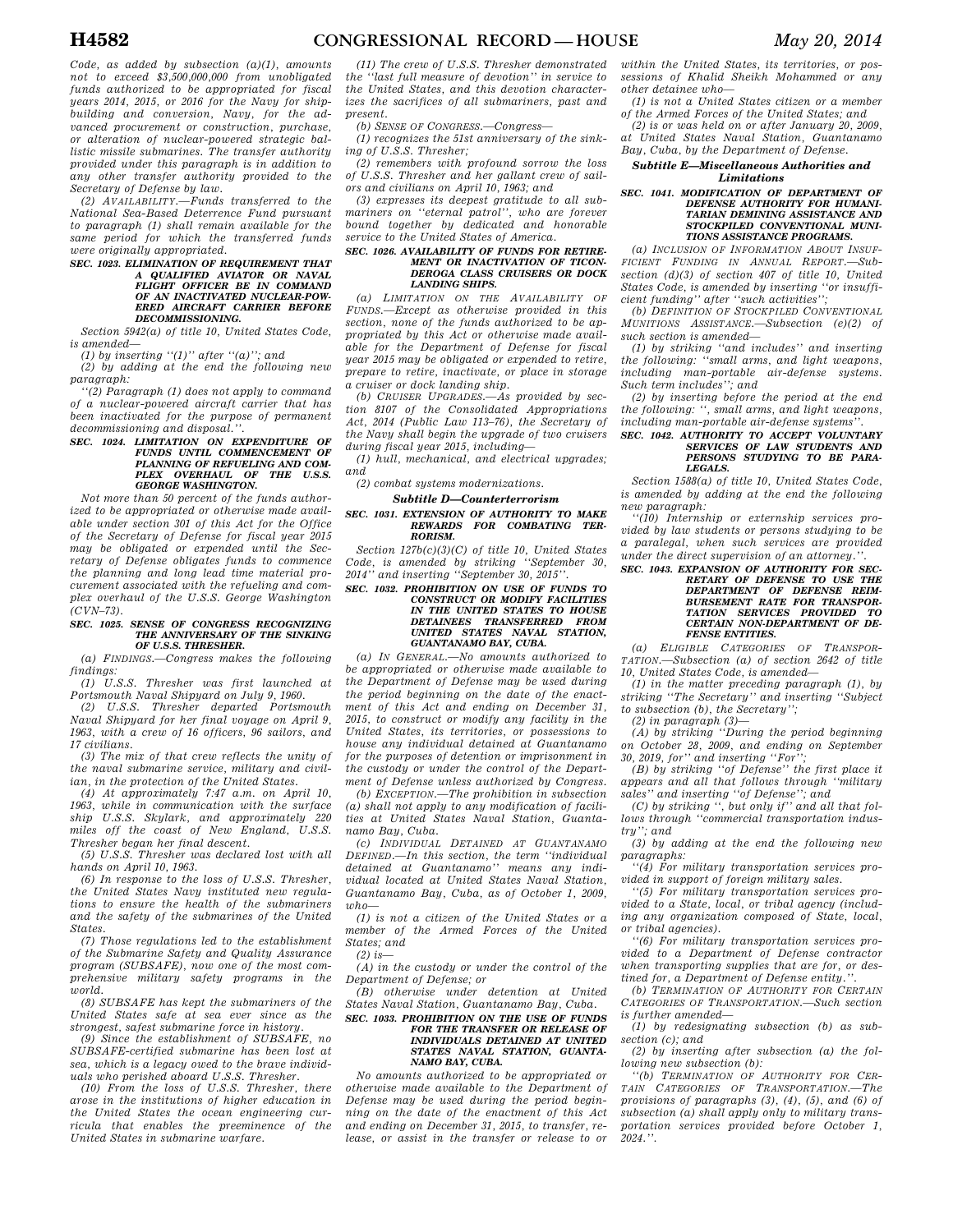*(c) CLERICAL AMENDMENTS.—* 

*(1) SECTION HEADING.—The heading of such section is amended to read as follows:* 

### *''§ 2642. Transportation services provided to certain non-Department of Defense agencies and entities: Use of Department of Defense reimbursement rate''.*

*(2) TABLE OF SECTIONS.—The item relating to such section in the table of sections at the beginning of chapter 157 of such title is amended to read as follows:* 

*''2642. Transportation services provided to certain non-Department of Defense agencies and entities: Use of Department of Defense reimbursement rate.''.* 

# *SEC. 1044. REPEAL OF AUTHORITY RELATING TO USE OF MILITARY INSTALLATIONS BY CIVIL RESERVE AIR FLEET CON-TRACTORS.*

*(a) REPEAL.—Section 9513 of title 10, United States Code, is repealed.* 

*(b) CLERICAL AMENDMENT.—The table of sections at the beginning of chapter 931 of such title is amended by striking the item relating to section 9513.* 

#### *SEC. 1045. CERTIFICATION AND LIMITATION ON AVAILABILITY OF FUNDS FOR AVIA-TION FOREIGN INTERNAL DEFENSE PROGRAM.*

*(a) CERTIFICATION.—* 

*(1) IN GENERAL.—Not later than 180 days after the date of the enactment of this Act, the Secretary of Defense shall submit to the congressional defense committees a certification regarding the aviation foreign internal defense program that includes each of the following:* 

*(A) An overall description of the program, included validated requirements from each of the geographic combatant commands and the Joint Staff, and statutory authorities used to support fixed and rotary wing aviation foreign internal defense programs within the Department of Defense.* 

*(B) Program goals, proposed metrics of performance success, and anticipated procurement and operation and maintenance costs across the Future Years Defense Program.* 

*(C) A comprehensive strategy outlining and justifying contributing commands and units for program execution, including the use of Air Force, Special Operations Command, Reserve, and National Guard forces and components.* 

*(D) The results of any analysis of alternatives and efficiencies reviews for any contracts awarded to support the aviation foreign internal defense program.* 

*(E) Any other items the Secretary of Defense determines appropriate.* 

*(2) FORM.—The certification required under paragraph (1) shall be submitted in unclassified form, but may include a classified annex.* 

*(b) LIMITATIONS.—* 

*(1) LIMITATIONS ON THE USE OF FUNDS.—None of the funds authorized to be appropriated by this Act or otherwise made available for fiscal year 2015 may be obligated or expended to support the aviation foreign internal defense program, or to retire, transfer, or divest any asset of such program, until the date that is 45 days after the date on which the Secretary of Defense provides to the congressional defense committees the certification required under subsection (a).* 

*(2) LIMITATION ON DISPOSITION OF AIRCRAFT.— No aircraft that, as of the date of the enactment of this Act, is part of the aviation foreign internal defense program may be transferred into or maintained in a status that is considered excess to the requirements of the possessing command and awaiting disposition instructions.* 

### *SEC. 1046. SUBMITTAL OF PROCEDURES AND RE-PORT RELATING TO SENSITIVE MILI-TARY OPERATIONS.*

*Of the amounts authorized to be appropriated by this Act or otherwise made available for fiscal year 2015 for the Office of the Assistant Secretary of Defense for Special Operations and* 

*Low Intensity Conflict, not more than 75 percent may be obligated or expended until the Secretary of Defense submits to the congressional defense committees—* 

*(1) the procedures required to be submitted by section 130f(b)(1) of title 10, United States Code; and* 

*(2) the report required to be submitted under section 1043 of the National Defense Authorization Act for Fiscal Year 2014 (Public Law 113–66; 127 Stat. 857).* 

# *SEC. 1047. LIMITATION ON USE OF RUSSIAN-FLAGGED AIRLIFT AIRCRAFT TO SUPPORT THE AIRLIFT MOVEMENT REQUIREMENTS OF THE UNITED STATES TRANSPORTATION COM-MAND.*

*None of the funds authorized to be appropriated by this Act or otherwise made available to the Secretary of Defense for fiscal year 2015 may be used to fly any Russian-flagged airlift aircraft to support any airlift movement requirement of the United States Transportation Command until the commander of the United States Transportation Command certifies to the Committees on Armed Services of the Senate and House of Representatives that with respect to the airlift movement requirement, using the Russian-flagged airlift aircraft is the only means available to the commander to execute the requirement.* 

# *SEC. 1048. PROHIBITION ON REDUCTION OF FORCE STRUCTURE AT LAJES AIR FORCE BASE UNTIL COMPLETION OF ASSESSMENTS BY SECRETARY OF DEFENSE AND GOVERNMENT AC-COUNTABILITY OFFICE.*

*The Secretary of the Air Force may not reduce the force structure at Lajes Air Force Base, Azores, Portugal, below the force structure at such Air Force Base as of October 1, 2013, until 30 days after the following occur:* 

*(1) The Secretary of Defense concludes the European Infrastructure Consolidation Assessment initiated by the Secretary on January 25, 2013.* 

*(2) The Secretary briefs the congressional defense committees regarding such Assessment, including a specific assessment of the efficacy of Lajes Air Force Base in supporting the United States overseas force posture.* 

*(3) The Comptroller General of the United States reviews and validates the results of such Assessment and conducts an independent assessment of the possible operational capabilities of Lajes Air Force Base.* 

# *SEC. 1049. LIMITATION ON REMOVAL OF C–130 AIRCRAFT.*

*The Secretary of the Air Force may not remove C–130 aircraft from a unit of the regular or reserve components of the Air Force that is tasked with the modular airborne fire fighting system mission, or from a unit that is formally associated with a unit that is tasked with such mission, until the date on which the Secretary of the Air Force certifies to the congressional defense committees that such mission will not be negatively affected by the removal of such aircraft.* 

# *SEC. 1050. CONDITIONS ON ARMY NATIONAL GUARD AND ACTIVE ARMY FORCE STRUCTURE CHANGES PENDING COMPTROLLER GENERAL REPORT.*

*(a) CERTAIN REDUCTIONS PROHIBITED.—During fiscal year 2015, the Secretary of Defense and the Secretary of the Army may not carry out any of the following actions:* 

*(1) Reduce the end strength for active duty personnel of the Army for a fiscal year below 490,000.* 

*(2) Reduce the end strength for Selected Reserve personnel of the Army National Guard of the United States for a fiscal year below 350,000. (3) Transfer AH-64 Attack helicopters from the Army National Guard to the regular Army.* 

*(b) REPORT REQUIRED.—Not later than March 1, 2015, the Comptroller General of the United States shall submit to the congressional defense*  *committees a report containing a review of the analyses of any counter-proposals submitted to the Army by the Chief of the National Guard and conducted by the Army and the Department of Defense Cost Assessment Program Evaluation Office as the basis for the decision to determine the future force structure of the Army, including the appropriate mix between regular Army, the National Guard, and the Army Reserve.* 

*(c) ELEMENTS OF REPORT.—The report required by subsection (b) shall include, at a minimum, the following:* 

*(1) An assessment of the force structure model used to conduct the analysis and determination of whether proper assumptions were made based on the current budget program, the National Military Strategy, and Combatant Commanders' operational requirements for the Army.* 

*(2) An assessment of the cost analysis models used to make the determinations regarding which Army aviation platforms should be retained and in which component, including the projected costs and savings associated with the determinations.* 

*(3) A comparison of the operational readiness rates for the past five years for the equipment platforms that comprise aviation brigades of the regular Army and the Army National Guard.* 

*(4) An assessment of the manning levels required for combat aviation brigades in the regular Army and the Army National Guard, including whether the resources to fund full-time support of military technicians was properly applied to fill the authorized positions in States with aviation brigades.* 

*(d) NO LIMITATION ON AVIATION TRAINING.— Nothing in subsection (a) shall be construed—* 

*(1) to limit the provision of qualification training for military occupational specialties related to Army Aviation; or* 

*(2) to prevent the Secretary of the Army from continuing flight training and advanced qualification courses for selected National Guard AH-64 personnel in accordance with current force structure and Army readiness requirements.* 

*(e) SENSE OF CONGRESS REGARDING ADDI-TIONAL FUNDING FOR THE ARMY NATIONAL GUARD.—Congress is concerned with the planned reductions and realignments the Army has proposed with respect to aviation realignment of combat aviation aircraft in the Army National Guard as well as greater reductions in active component end strength and brigade combat teams.* 

### *Subtitle F—Studies and Reports SEC. 1061. PROTECTION OF DEFENSE MISSION-CRITICAL INFRASTRUCTURE FROM ELECTROMAGNETIC PULSE HIGH-POWERED MICROWAVE SYS-TEMS.*

*(a) CERTIFICATION REQUIRED.—Not later than June 1, 2015, the Secretary of Defense shall submit to the congressional defense committees certification that defense mission-critical infrastructure requiring electromagnetic pulse protection that receives power supply from commercial or other non-military sources is protected from the adverse effects of man-made or naturally occurring electromagnetic pulse and high-powered microwave weapons.* 

*(b) FORM OF SUBMISSION.—The certification required by subsection (a) shall be submitted in classified form.* 

*(c) DEFINITIONS.—In this section:* 

*(1) The term ''defense mission-critical infrastructure'' means Department of Defense infrastructure of defense critical systems essential to project, support, and sustain the Armed Forces and military operations worldwide.* 

*(2) The term ''defense critical system'' means a primary mission system or an auxiliary or supporting system—* 

*(A) the operational effectiveness and operational suitability of which are essential to the successful mission completion or to aggregate residual combat capability; and* 

*(B) the failure of which would likely result in the failure to complete a mission.*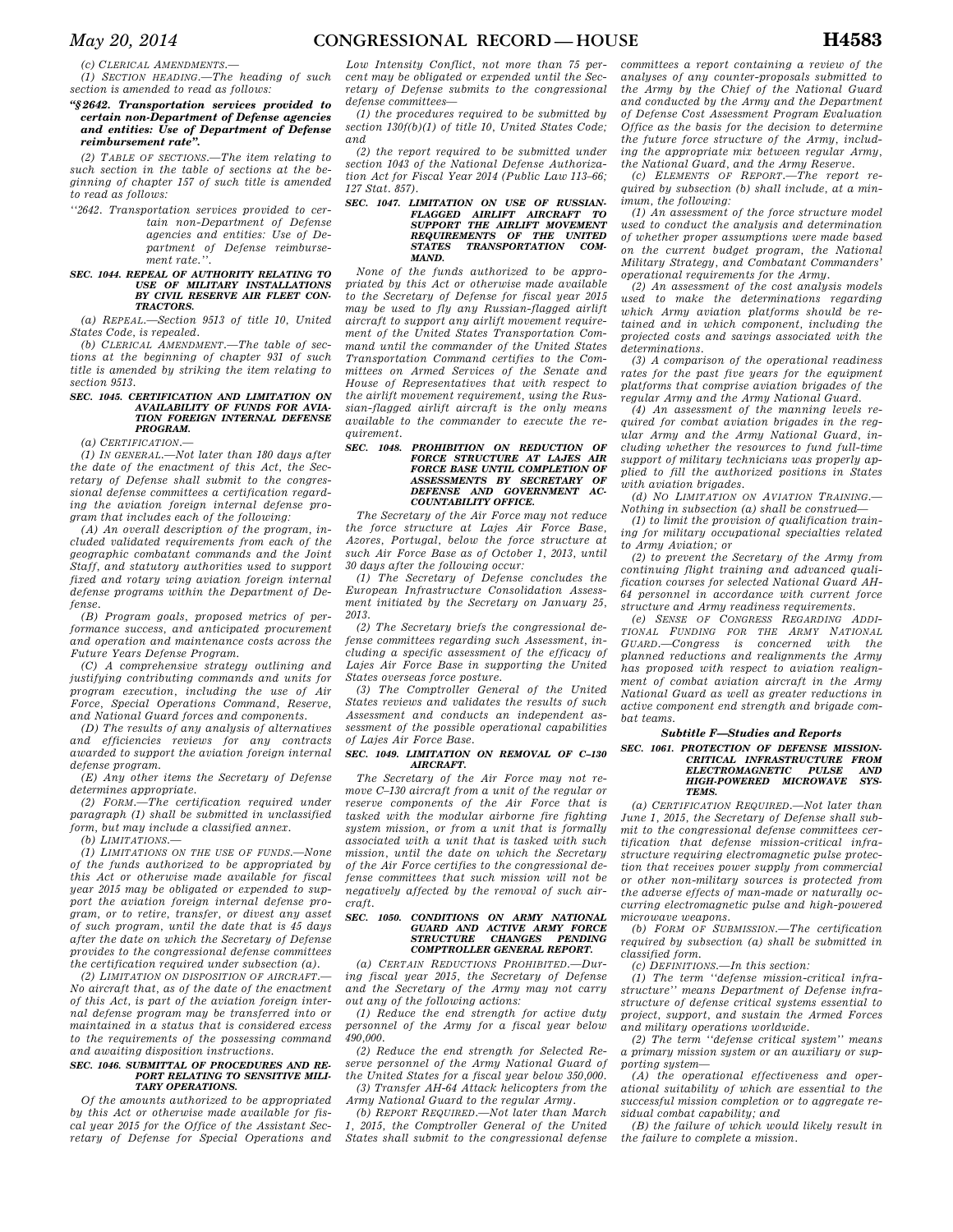# *SEC. 1062. RESPONSE OF THE DEPARTMENT OF DEFENSE TO COMPROMISES OF CLASSIFIED INFORMATION.*

*(a) FINDINGS.—Congress makes the following findings:* 

*(1) Compromises of classified information cause indiscriminate and long-lasting damage to United States national security and often have a direct impact on the safety of warfighters.* 

*(2) In 2010, hundreds of thousands of classified documents were illegally copied and disclosed across the Internet.* 

*(3) Classified information has been disclosed in numerous public writings and manuscripts endangering current operations.* 

*(4) In 2013, nearly 1,700,000 files were downloaded from United States Government information systems, threatening the national security of the United States and placing the lives of United States personnel at extreme risk. The majority of the information compromised relates to the capabilities, operations, tactics, techniques, and procedures of the Armed Forces of the United States, and is the single greatest quantitative compromise in the history of the United States.* 

*(5) The Department of Defense is taking steps to mitigate the harm caused by these leaks.* 

*(6) Congress must be kept apprised of the progress of the mitigation efforts to ensure the protection of the national security of the United States.* 

*(b) REPORTS REQUIRED.—* 

*(1) INITIAL REPORT.—Not later than 60 days after the date of the enactment of this Act, the Secretary of Defense shall submit to the congressional defense committees a report on actions taken by the Secretary in response to significant compromises of classified information. Such report shall include each of the following:* 

*(A) A description of any changes made to Department of Defense policies or guidance relating to significant compromises of classified information, including regarding security clearances for employees of the Department, information technology, and personnel actions.* 

*(B) An overview of the efforts made by any task force responsible for the mitigation of such compromises of classified information.* 

*(C) A description of the resources of the Department that have been dedicated to efforts relating to such compromises.* 

*(D) A description of the plan of the Secretary to continue evaluating the damage caused by, and to mitigate the damage from, such compromises.* 

*(E) A general description and estimate of the anticipated costs associated with mitigating such compromises.* 

*(2) UPDATES TO REPORT.—During calendar years 2015 through 2018, the Secretary shall submit to the congressional defense committees semiannual updates to the report required by paragraph (1). Each such update shall include information regarding any changes or progress with respect to the matters covered by such report.* 

# *SEC. 1063. REPORT AND BRIEFING TO CONGRESS ON PROCUREMENT AND INSPECTION OF ARMORED COMMERCIAL PAS-SENGER-CARRYING VEHICLES TO TRANSPORT CIVILIAN EMPLOYEES OF THE DEPARTMENT OF DEFENSE.*

*(a) SENSE OF CONGRESS.—It is the sense of Congress that—* 

*(1) civilian employees of the Department of Defense should be provided all reasonable protection while such employees are in hostile foreign areas, and such protection should include adequate armored commercial passenger-carrying vehicle transportation; and* 

*(2) to ensure adequate protection of civilian employees, the Department of Defense should employ stringent, uniform standards for the procurement and inspection upon delivery of armored commercial passenger-carrying vehicles for use by civilian employees overseas.* 

*(b) REPORT REQUIRED.—Not later than 120 days after the date of the enactment of this Act,* 

*the Secretary of Defense, in consultation with the Under Secretary of Defense for Acquisition, Technology, and Logistics, shall submit to the congressional defense committees a report on the policies and procedures of the Department of Defense for procuring and inspecting upon delivery armored commercial passenger-carrying vehicles for transporting civilian employees. Such report shall include—* 

*(1) a description of the policies and procedures of the Department of Defense at the time of the report for procuring and inspecting upon delivery armored commercial passenger-carrying vehicles for transporting civilian employees in hostile or potentially hostile locations overseas;* 

*(2) recommendations for any changes to such policies and procedures of the Department of Defense that the Secretary determines would increase the safety of civilian employees in hostile or potentially hostile locations overseas; and* 

*(3) any other relevant matter the Secretary determines appropriate.* 

*(c) BRIEFING REQUIRED.—Not later than 120 days after the date of the enactment of this Act, the Secretary of Defense, in consultation with the Under Secretary of Defense for Acquisition, Technology, and Logistics, shall provide to the congressional defense committees a detailed briefing on the report required by subsection (b). SEC. 1064. STUDY ON JOINT ANALYTIC CAPA-BILITY OF THE DEPARTMENT OF DE-*

# *FENSE.*

*(a) INDEPENDENT ASSESSMENT.—The Secretary of Defense shall commission an independent assessment of the joint analytic capabilities of the Department of Defense to support strategy, plans, and force development and their link to resource decisions.* 

*(b) CONDUCT OF ASSESSMENT.—The assessment required by subsection (a) may, at the election of the Secretary, be conducted by an independent, non-governmental institute which is described in section 501(c)(3) of the Internal Revenue Code of 1986 and exempt from tax under section 501(a) of such Code, and has recognized credentials and expertise in national security and military affairs appropriate for the assessment.* 

*(c) ELEMENTS.—The assessment required by subsection (a) should include, but not be limited to, the following:* 

*(1) An assessment of the analytical capability of the Office of the Secretary of Defense and the Joint Staff to support force planning, defense strategy development, program and budget decisions, and the review of war plans.* 

*(2) Recommendations on improvements to such capability as required, including changes to processes or organizations that may be necessary* 

*(d) REPORT.—Not later than one year after the date of the enactment of this Act, the entity selected for the conduct of the assessment required by subsection (a) shall provide to the Secretary an unclassified report, with a classified annex (if appropriate), containing its findings as a result of the assessment. Not later than 90 days after the date of receipt of the report, the Secretary shall transmit the report to the congressional defense committees, together with such comments on the report as the Secretary considers appropriate.* 

### *Subtitle G—Other Matters*

#### *SEC. 1071. TECHNICAL AND CLERICAL AMEND-MENTS.*

*(a) AMENDMENTS TO TITLE 10, UNITED STATES CODE, TO REFLECT ENACTMENT OF TITLE 41, UNITED STATES CODE.—Title 10, United States Code, is amended as follows:* 

*(1) Section 2013(a)(1) is amended by striking ''section 6101(b)–(d) of title 41'' and inserting ''section 6101 of title 41''.* 

*(2) Section 2302 is amended—* 

*(A) in paragraph (7), by striking ''section 4 of such Act'' and inserting ''such section''; and* 

*(B) in paragraph (9)(A)— (i) by striking ''section 26 of the Office of Federal Procurement Policy Act (41 U.S.C. 422)'' and inserting ''chapter 15 of title 41''; and* 

*(ii) by striking ''such section'' and inserting ''such chapter''.* 

*(3) Section 2306a(b)(3)(B) is amended by striking ''section 4(12)(C)(i) of the Office of Federal Procurement Policy Act (41 U.S.C. 403(12)(C)(i))'' and inserting ''section 103(3)(A) of title 41''.* 

*(4) Section 2314 is amended by striking ''Sec-tions 6101(b)–(d)'' and inserting ''Sections 6101''.* 

*(5) Section 2321(f)(2) is amended by striking ''section 35(c) of the Office of Federal Procurement Policy Act (41 U.S.C. 431(c))'' and inserting ''section 104 of title 41''.* 

*(6) Section 2359b(k)(4)(A) is amended by striking ''section 4 of the Office of Federal Procurement Policy Act (41 U.S.C. 403)'' and inserting ''section 110 of title 41''.* 

*(7) Section 2379 is amended—* 

*(A) in subsections (a)(1)(A), (b)(2)(A), and*   $(c)(1)(B)(i)$ , by striking "section  $4(12)$  of the Of*fice of Federal Procurement Policy Act (41 U.S.C. 403(12))'' and inserting ''section 103 of title 41''; and* 

*(B) in subsections (b) and (c)(1), by striking ''section 35(c) of the Office of Federal Procurement Policy Act (41 U.S.C. 431(c))'' and inserting ''section 104 of title 41''.* 

*(8) Section 2410m(b)(1) is amended—* 

*(A) in subparagraph (A)(i), by striking ''section 7 of such Act'' and inserting ''section 7104(a) of such title''; and* 

*(B) in subparagraph (B)(ii), by striking ''section 7 of the Contract Disputes Act of 1978'' and inserting ''section 7104(a) of title 41''.* 

*(9) Section 2533(a) is amended by striking ''such Act'' in the matter preceding paragraph (1) and inserting ''chapter 83 of such title''.* 

*(10) Section 2533b is amended—* 

*(A) in subsection (h)—* 

*(i) in paragraph (1), by striking ''sections 34 and 35 of the Office of Federal Procurement Policy Act (41 U.S.C. 430 and 431)'' and inserting ''sections 1906 and 1907 of title 41''; and* 

*(ii) in paragraph (2), by striking ''section 35(c) of the Office of Federal Procurement Policy Act (41 U.S.C. 431(c))'' and inserting ''section 104 of title 41''; and* 

*(B) in subsection (m)—* 

*(i) in paragraph (2), by striking ''section 4 of the Office of Federal Procurement Policy Act (41 U.S.C. 403)'' and inserting ''section 105 of title 41'';* 

*(ii) in paragraph (3), by striking ''section 4 of the Office of Federal Procurement Policy Act (41 U.S.C. 403)'' and inserting ''section 131 of title 41''; and* 

*(iii) in paragraph (5), by striking ''section 35(c) of the Office of Federal Procurement Policy Act (41 U.S.C. 431(c))'' and inserting ''section 104 of title 41''.* 

*(11) Section 2545(1) is amended by striking ''section 4(16) of the Office of Federal Procurement Policy Act (41 U.S.C. 403(16))'' and inserting ''section 131 of title 41''.* 

*(12) Section 7312(f) is amended by striking ''Section 3709 of the Revised Statutes (41 U.S.C. 5)'' and inserting ''Section 6101 of title 41''.* 

*(b) AMENDMENTS TO OTHER DEFENSE-RELATED STATUTES TO REFLECT ENACTMENT OF TITLE 41, UNITED STATES CODE.—* 

*(1) The Ike Skelton National Defense Authorization Act for Fiscal Year 2011 (Public Law 111–383) is amended as follows:* 

*(A) Section 846(a) (10 U.S.C. 2534 note) is amended—* 

*(i) by striking ''the Buy American Act (41 U.S.C. 10a et seq.)'' and inserting ''chapter 83 of title 41, United States Code''; and* 

*(ii) by striking ''that Act'' and inserting ''that chapter''.* 

*(B) Section 866 (10 U.S.C. 2302 note) is amended—* 

*(i) in subsection (b)(4)(A), by striking ''section 26 of the Office of Federal Procurement Policy Act (41 U.S.C. 422)'' and inserting ''chapter 15 of title 41, United States Code''; and* 

*(ii) in subsection (e)(2)(A), by striking ''section 4(13) of the Office of Federal Procurement*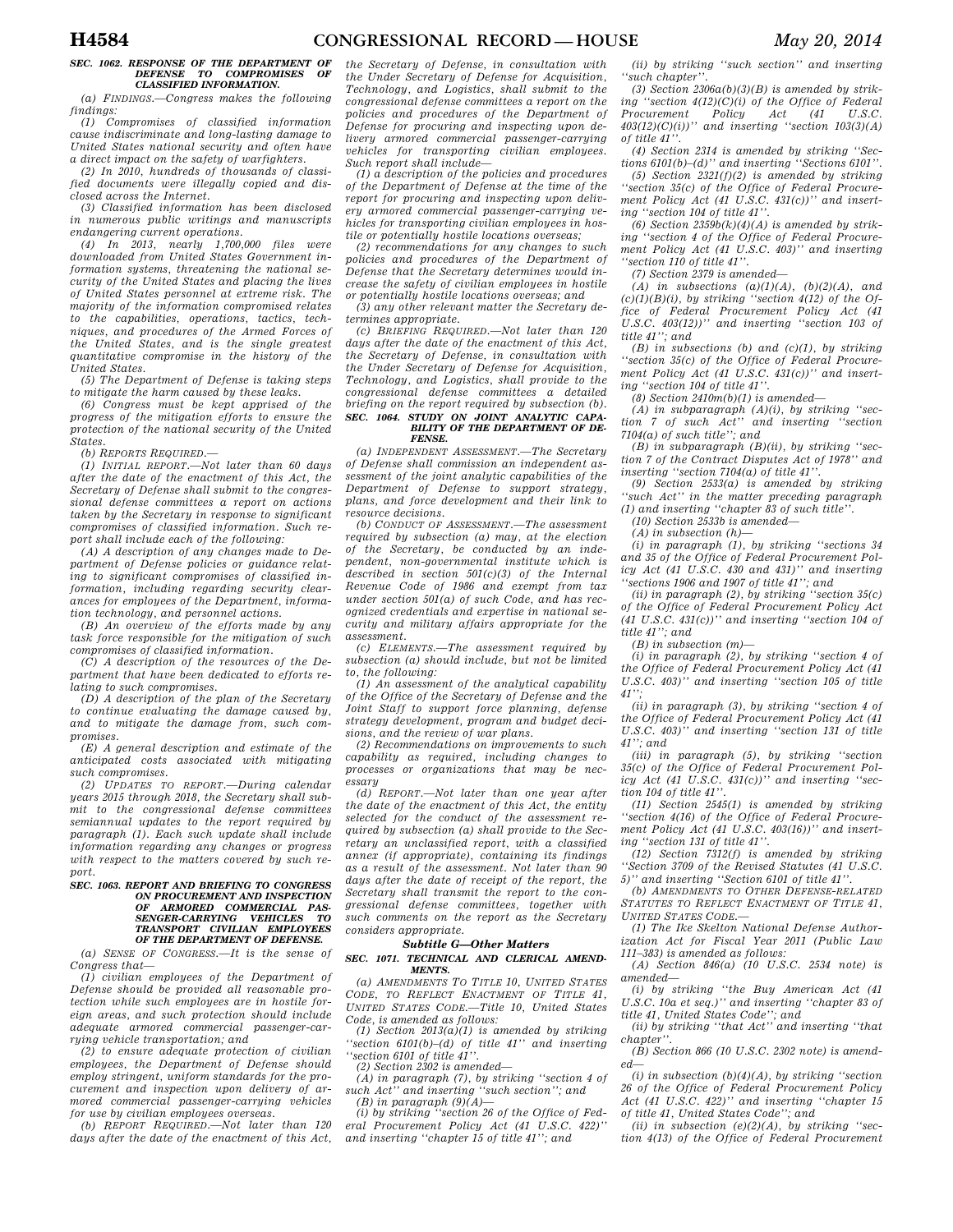*Policy Act (41 U.S.C. 403(13))'' and inserting ''section 110 of title 41, United States Code''.* 

*(C) Section 893(f)(2) (10 U.S.C. 2302 note) is amended by striking ''section 26 of the Office of Federal Procurement Policy Act (41 U.S.C. 422)'' and inserting ''chapter 15 of title 41, United States Code''.* 

*(2) The National Defense Authorization Act for Fiscal Year 2008 (Public Law 110–181) is amended as follows:* 

*(A) Section 805(c)(1) (10 U.S.C. 2330 note) is amended—* 

*(i) in subparagraph (A), by striking ''section 4(12)(E) of the Office of Federal Procurement Policy Act (41 U.S.C. 403(12)(E))'' and inserting ''section 103(5) of title 41, United States Code''; and* 

*(ii) in subparagraph (C)(i), by striking ''section 4(12)(F) of the Office of Federal Procurement Policy Act (41 U.S.C. 403(12)(F))'' and inserting ''section 103(6) of title 41, United States Code''.* 

*(B) Section 821(b)(2) (10 U.S.C. 2304 note) is amended by striking ''section 4(12) of the Office of Federal Procurement Policy Act (41 U.S.C. 403(12))'' and inserting ''section 103 of title 41, United States Code''.* 

*(C) Section 847 (10 U.S.C. 1701 note) is amended—* 

*(i) in subsection (a)(5), by striking ''section 27(e) of the Office of Federal Procurement Policy Act (41 U.S.C. 423(e))'' and inserting ''section 2105 of title 41, United States Code'';* 

*(ii) in subsection (c)(1), by striking ''section 4(16) of the Office of Federal Procurement Policy Act'' and inserting ''section 131 of title 41, United States Code''; and* 

*(iii) in subsection (d)(1), by striking ''section 27 of the Office of Federal Procurement Policy Act (41 U.S.C. 423)'' and inserting ''chapter 21 of title 41, United States Code''.* 

*(D) Section 862 (10 U.S.C. 2302 note) is amended—* 

*(i) in subsection (b)(1), by striking ''section 25 of the Office of Federal Procurement Policy Act (41 U.S.C. 421)'' and inserting ''section 1303 of title 41, United States Code''; and* 

*(ii) in subsection (d)(1), by striking ''section 6(j) of the Office of Federal Procurement Policy Act (41 U.S.C. 405(j))'' and inserting ''section 1126 of title 41, United States Code''.* 

*(3) The John Warner National Defense Authorization Act for Fiscal Year 2007 (Public Law 109–364) is amended as follows:* 

*(A) Section 832(d)(3) (10 U.S.C. 2302 note) is amended by striking ''section 8(b) of the Service Contract Act of 1965 (41 U.S.C. 357(b))'' and inserting ''section 6701(3) of title 41, United States Code''.* 

*(B) Section 852(b)(2)(A)(ii) (10 U.S.C. 2324 note) is amended by striking ''section 4(12) of the Office of Federal Procurement Policy Act (41 U.S.C. 403(12))'' and inserting ''section 103 of title 41, United States Code''.* 

*(4) Section 8118 of the Department of Defense Appropriations Act, 2005 (Public Law 108–287; 10 U.S.C. 2533a note), is amended by striking ''section 34 of the Office of Federal Procurement Policy Act (41 U.S.C. 430)'' and inserting ''section 1906 of title 41, United States Code''.* 

*(5) The National Defense Authorization Act for Fiscal Year 2004 (Public Law 108–136) is amended as follows:* 

*(A) Section 812(b)(2) (10 U.S.C. 2501 note) is amended by striking ''section 6(d)(4)(A) of the Office of Federal Procurement Policy Act (41 U.S.C. 405(d)(4)(A))'' and inserting ''section 1122(a)(4)(A) of title 41, United States Code''.* 

*(B) Subsection (c) of section 1601 (10 U.S.C. 2358 note) is amended—* 

*(i) in paragraph (1)(A), by striking ''section 32A of the Office of Federal Procurement Policy Act, as added by section 1443 of this Act'' and inserting ''section 1903 of title 41, United States Code''; and* 

*(ii) in paragraph (2)(B), by striking ''Subsections (a) and (b) of section 7 of the Anti-Kickback Act of 1986 (41 U.S.C. 57(a) and (b))''*  *and inserting ''Section 8703(a) of title 41, United States Code''.* 

*(6) Section 8025(c) of the Department of Defense Appropriations Act, 2004 (Public Law 108– 87; 10 U.S.C. 2410d note), is amended by striking ''the Javits-Wagner-O'Day Act (41 U.S.C. 46– 48)'' and inserting ''chapter 85 of title 41, United States Code''.* 

*(7) Section 817(e)(1)(B) of the Bob Stump National Defense Authorization Act for Fiscal Year 2003 (Public Law 107–314; 10 U.S.C. 2306a note) is amended by striking ''section 26(f)(5)(B) of the Office of Federal Procurement Policy Act (41 U.S.C. 422(f)(5)(B))'' and inserting ''section 1502(b)(3)(B) of title 41, United States Code''.* 

*(8) Section 801(f)(1) of the National Defense Authorization Act for Fiscal Year 2002 (Public Law 107–107; 10 U.S.C. 2330 note) is amended by striking ''section 16(3) of the Office of Federal Procurement Policy Act (41 U.S.C. 414(3))'' and inserting ''section 1702(c) of title 41, United States Code''.* 

*(9) Section 803(d) of the Strom Thurmond National Defense Authorization Act for Fiscal Year 1999 (Public Law 105–261; 10 U.S.C. 2306a note) is amended by striking ''subsection (b)(1)(B) of section 304A of the Federal Property and Administrative Services Act of 1949 (41 U.S.C. 254b)'' and inserting ''section 3503(a)(2) of title 41, United States Code''.* 

*(10) Section 848(e)(1) of the National Defense Authorization Act for Fiscal Year 1998 (Public Law 105–85; 10 U.S.C. 2304 note) is amended by striking ''section 32 of the Office of Federal Procurement Policy Act (41 U.S.C. 428)'' and inserting ''section 1902 of title 41, United States Code''.* 

*(11) Section 722(b)(2) of the National Defense Authorization Act for Fiscal Year 1997 (Public Law 104–201; 10 U.S.C. 1073 note) is amended by striking ''section 25(c) of the Office of Federal Procurement Policy Act (41 U.S.C. 421(c))'' and inserting ''section 1303(a) of title 41, United States Code''.* 

*(12) Section 3412(k) of the National Defense Authorization Act for Fiscal Year 1996 (Public Law 104–106, 10 U.S.C. 7420 note) is amended by striking ''section 303(c) of the Federal Property and Administrative Services Act of 1949 (41 U.S.C. 253(c))'' and inserting ''section 3304(a) of title 41, United States Code''.* 

*(13) Section 845 of the National Defense Authorization Act for Fiscal Year 1994 (Public Law 103–160; 10 U.S.C. 2371 note) is amended—* 

*(A) in subsection (a)(2)(A), by striking ''section 16(c) of the Office of Federal Procurement Policy Act (41 U.S.C. 414(c))'' and inserting ''section 1702(c) of title 41, United States Code,'';* 

*(B) in subsection (d)(1)(B)(ii), by striking ''section 16(3) of the Office of Federal Procurement Policy Act (41 U.S.C. 414(3))'' and inserting ''section 1702(c) of title 41, United States Code'';* 

*(C) in subsection (e)(2)(A), by striking ''section 4(12) of the Office of Federal Procurement Policy Act (41 U.S.C. 403(12))'' and inserting ''section 103 of title 41, United States Code''; and* 

*(D) in subsection (h), by striking ''section 27 of the Office of Federal Procurement Policy Act (41 U.S.C. 423)'' and inserting ''chapter 21 of title 41, United States Code''.* 

*(14) Section 326(c)(2) of the National Defense Authorization Act for Fiscal Year 1993 (Public Law 102–484; 10 U.S.C. 2302 note) is amended by striking ''section 25(c) of the Office of Federal Procurement Policy Act (41 U.S.C. 421(c))'' and inserting ''section 1303(a) of title 41, United States Code''.* 

*(15) Section 806 of the National Defense Authorization Act for Fiscal Years 1992 and 1993 (Public Law 102–190; 10 U.S.C. 2302 note) is amended—* 

*(A) in subsection (b), by striking ''section 4(12) of the Office of Federal Procurement Policy Act'' and inserting ''section 103 of title 41, United States Code''; and* 

*(B) in subsection (c)—* 

*(i) by striking ''section 25(a) of the Office of Federal Procurement Policy Act'' and inserting ''section 1302(a) of title 41, United States Code''; and* 

*(ii) by striking ''section 25(c)(1) of the Office of Federal Procurement Policy Act (41 U.S.C. 421(c)(1))'' and inserting ''section 1303(a)(1) of such title 41''.* 

*(16) Section 831 of the National Defense Authorization Act for Fiscal Year 1991 (Public Law 101–510, 10 U.S.C. 2302 note) is amended—* 

*(A) by designating the subsection after subsection (k), relating to definitions, as subsection (l); and* 

*(B) in paragraph (8) of that subsection, by striking ''the first section of the Act of June 25, 1938 (41 U.S.C. 46; popularly known as the 'Wagner-O'Day Act')'' and inserting ''section 8502 of title 41, United States Code''.* 

*(c) AMENDMENTS TO TITLE 10, UNITED STATES CODE, TO REFLECT RECLASSIFICATION OF PROVI-SIONS OF LAW CODIFIED IN TITLE 50, UNITED STATES CODE.—Title 10, United States Code, is amended as follows:* 

*(1) Sections 113(b), 125(a), and 155(d) are amended by striking ''(50 U.S.C. 401)'' and inserting ''(50 U.S.C. 3002)''.* 

*(2) Sections 113(e)(2), 117(a)(1), 118(b)(1), 118a(b)(1), 153(b)(1)(C)(i), 231(b)(1), 231a(c)(1), and 2501(a)(1)(A) are amended by striking ''(50 U.S.C. 404a)'' and inserting ''(50 U.S.C. 3043)''.* 

*(3) Sections 167(g), 421(c), and 2557(c) are amended by striking ''(50 U.S.C. 413 et seq.)'' and inserting ''(50 U.S.C. 3091 et seq.)''.* 

*(4) Section 201(b)(1) is amended by striking ''(50 U.S.C. 403–6(b))'' and inserting ''(50 U.S.C. 3041(b))''.* 

*(5) Section 429 is amended—* 

*(A) in subsection (a), by striking ''Section 102A of the National Security Act of 1947 (50 U.S.C. 403–1)'' and inserting ''section 102A of the National Security Act of 1947 (50 U.S.C. 3024)''; and* 

*(B) in subsection (e), by striking ''(50 U.S.C. 401a(4))'' and inserting ''(50 U.S.C. 3003(4))''. (6) Section 442(d) is amended by striking ''(50* 

*U.S.C. 404e(a))'' and inserting ''(50 U.S.C. 3045(a))''.* 

*(7) Section 444 is amended—* 

*(A) in subsection (b)(2), by striking ''(50 U.S.C. 403o)'' and inserting ''(50 U.S.C. 3515)''; and* 

*(B) in subsection (e)(2)(B), by striking ''(50 U.S.C. 403a et seq.)'' and inserting ''(50 U.S.C. 3501 et seq.)''.* 

*(8) Section 457 is amended—* 

*(A) in subsection (a), by striking ''(50 U.S.C. 431)'' and inserting ''(50 U.S.C. 3141)''; and* 

*(B) in subsection (c), by striking ''(50 U.S.C. 431(b))'' and inserting ''(50 U.S.C. 3141(b))''.* 

*(9) Sections 462, 1599a(a), and 1623(a) are amended by striking ''(50 U.S.C. 402 note)'' and inserting ''(50 U.S.C. 3614)''.* 

*(10) Sections 491(c)(3), 494(d)(1), 496(a)(1), 2409(e)(1) are amended by striking ''(50 U.S.C. 401a(4))'' and inserting ''(50 U.S.C. 3003(4))''.* 

*(11) Section 1605(a)(2) is amended by striking ''(50 U.S.C. 403r)'' and inserting ''(50 U.S.C. 3518)''.* 

*(12) Section 2723(d)(2) is amended by striking ''(50 U.S.C. 413)'' and inserting ''(50 U.S.C. 3091)''.* 

*(d) AMENDMENTS TO OTHER DEFENSE-RELATED STATUTES TO REFLECT RECLASSIFICATION OF PROVISIONS OF LAW CODIFIED IN TITLE 50, UNITED STATES CODE.—* 

*(1) The following provisions of law are amended by striking ''(50 U.S.C. 401a(4))'' and inserting ''(50 U.S.C. 3003(4))'':* 

*(A) Section 911(3) of the Ike Skelton National Defense Authorization Act for Fiscal Year 2011 (Public Law 111–383; 10 U.S.C. 2271 note).* 

*(B) Sections 801(b)(3) and 911(e)(2) of the National Defense Authorization Act for Fiscal Year 2008 (Public Law 110–181; 10 U.S.C. 2304 note; 2271 note).* 

*(C) Section 812(e) of the National Defense Authorization Act for Fiscal Year 2004 (Public Law 108–136; 10 U.S.C. 2501 note).*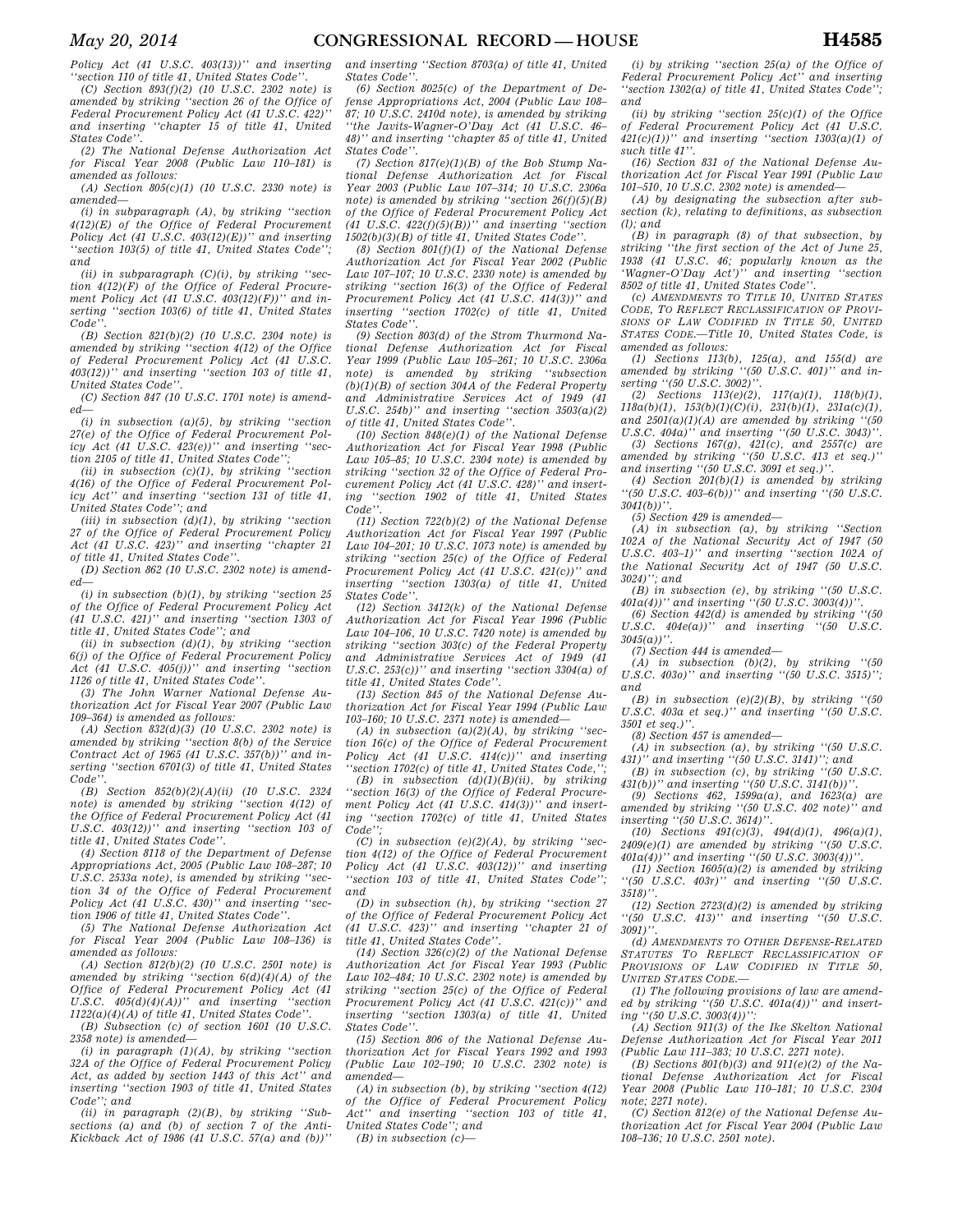*(2) Section 901(d) of the Bob Stump National Defense Authorization Act for Fiscal Year 2003 (Public Law 107–314; 10 U.S.C. 137 note) is amended by striking ''(50 U.S.C. 401 et seq.)'' and inserting ''(50 U.S.C. 3001 et seq.)''.* 

*(e) DATE OF ENACTMENT REFERENCES.—Title 10, United States Code, is amended as follows:* 

*(1) Section 1218(d)(3) is amended by striking ''on the date that is five years after the date of the enactment of the National Defense Authorization Act for Fiscal Year 2010'' and inserting ''on October 28, 2014''.* 

*(2) Section 1566a(a) is amended by striking ''Not later than 180 days after the date of the enactment of the National Defense Authorization Act for Fiscal Year 2010 and under'' and inserting ''Under''.* 

*(3) Section 2275(d) is amended—* 

*(A) in paragraph (1), by striking ''before the date of the enactment of the National Defense Authorization Act for Fiscal Year 2013'' and inserting ''before January 2, 2013''; and* 

*(B) in paragraph (2), by striking ''on or after the date of the enactment of the National Defense Authorization Act for Fiscal Year 2013'' and inserting ''on or after January 2, 2013''.* 

*(4) Section 2601a(e) is amended by striking ''after the date of the enactment of the National Defense Authorization Act for Fiscal Year 2012'' and inserting ''after December 31, 2011,''.* 

*(5) Section 6328(c) is amended by striking ''on or after the date of the enactment of the National Defense Authorization Act for Fiscal Year 2010'' and inserting ''on or after October 28, 2009,''.* 

*(f) OTHER AMENDMENTS TO TITLE 10, UNITED STATES CODE.—Title 10, United States Code, is amended as follows:* 

*(1) The table of sections at the beginning of chapter 3 is amended by striking the item relating to section 130f and inserting the following new item:* 

*''130f. Congressional notification of sensitive military operations.''.* 

*(2) The table of sections at the beginning of chapter 7 is amended by inserting a period at the end of the item relating to section 189.* 

*(3) Section 189(c)(1) is amended by striking ''139c'' and inserting ''2430(a)''.* 

*(4) Section 407(a)(3)(A) is amended by striking the comma after ''as applicable''.* 

*(5) Section 429 is amended—* 

*(A) in subsection (a), by striking ''Section'' in the second sentence and inserting ''section''; and* 

*(B) in subsection (c), by striking ''act'' and inserting ''law''.* 

*(6) Section 674(b) is amended by striking ''afer'' and inserting ''after''.* 

*(7) Section 949i(b) is amended by striking '',,'' and inserting a comma.* 

*(8) Section 950b(B)(2)(A) is amended by striking ''give'' and inserting ''given''. (9) Section 1040(a)(1) is amended by striking* 

*''..'' and inserting a period.* 

*(10) Section 1044(d)(2) is amended by striking ''..'' and inserting a period.* 

*(11) Section 1074m(a)(2) is amended by striking ''subparagraph'' in the matter preceding subparagraph (A) and inserting ''subparagraphs''.* 

*(12) Section 1154(a)(2)(A)(ii) is amended by striking ''U.S.C.1411'' and inserting ''U.S.C. 1411''.* 

*(13) Section 2222(g)(3) is amended by striking ''(A)'' after ''(3)''.* 

*(14) Section 2335(d) is amended—* 

*(A) by designating the last sentence of paragraph (2) as paragraph (3); and* 

*(B) in paragraph (3), as so designated—* 

*(i) by inserting before ''each of'' the following*  paragraph heading: "OTHER TERMS.-*(ii) by striking ''the term'' and inserting ''that* 

*term''; and (iii) by striking ''Federal Campaign'' and in-*

*serting ''Federal Election Campaign''. (15) Section 2430(c)(2) is amended by striking* 

*''section 2366a(a)(4)'' and inserting ''section 2366a(a)(6)''.* 

*(16) Section 2601a is amended—* 

*(A) in subsection (a)(1), by striking ''issue'' and inserting ''prescribe''; and* 

*(B) in subsection (d), by striking ''issued'' and inserting ''prescribed''.* 

*(17) Section 2853(c)(1)(A) is amended by striking ''can be still be'' and inserting ''can still be''.* 

*(18) Section 2866(a)(4)(A) is amended by striking ''repayed'' and inserting ''repaid''.* 

*(19) Section 2884(c) is amended by striking ''on evaluation'' in the matter preceding paragraph (1) and inserting ''an evaluation''.* 

*(20) Section 7292(d)(2) is amended by striking ''section 1024(a)'' and inserting ''section 1018(a)''.* 

*(g) NATIONAL DEFENSE AUTHORIZATION ACT FOR FISCAL YEAR 2014.—Effective as of December 23, 2013, and as if included therein as enacted, the National Defense Authorization Act for Fiscal Year 2014 (Public Law 113–66) is amended as follows:* 

*(1) Section 2712 (127 Stat. 1004) is repealed.* 

*(2) Section 2809(a) (127 Stat. 1013) is amended by striking ''subjection'' and inserting ''subsection''.* 

*(3) Section 2966 (127 Stat. 1042) is amended in the section heading by striking ''TITLE'' and inserting ''ADMINISTRATIVE JURISDICTION''.* 

*(4) Section 2971(a) (127 Stat. 1044) is amended—* 

*(A) by striking ''the map'' and inserting ''the maps''; and* 

*(B) by striking ''the mineral leasing laws, and the geothermal leasing laws'' and inserting ''and the mineral leasing laws''.* 

*(5) Section 2972(d)(1) (127 Stat. 1045) is amended—* 

*(A) in subparagraph (A), by inserting ''public'' before ''land''; and* 

*(B) in subparagraph (B), by striking ''public''. (6) Section 2977(c)(3) (127 Stat. 1047) is amended by striking ''; and'' and inserting a period.* 

*(h) NATIONAL DEFENSE AUTHORIZATION ACT FOR FISCAL YEAR 2013.—Effective as of January 2, 2013, and as if included therein as enacted, section 604(b)(1) of the National Defense Authorization Act for Fiscal Year 2013 (Public Law 112–239; 126 Stat. 1774) is amended by striking ''on the date of the enactment of the National Defense Authorization Act for Fiscal Year 2013'' and inserting ''on January 2, 2013,''.* 

*(i) COORDINATION WITH OTHER AMENDMENTS MADE BY THIS ACT.—For purposes of applying amendments made by provisions of this Act other than this section, the amendments made by this section shall be treated as having been enacted immediately before any such amendments by other provisions of this Act.* 

### *SEC. 1072. SALE OR DONATION OF EXCESS PER-SONAL PROPERTY FOR BORDER SE-CURITY ACTIVITIES.*

*Section 2576a of title 10, United States Code, is amended—* 

*(1) in subsection (a)—* 

*(A) in paragraph (1)(A), by striking ''counterdrug and counter-terrorism activities'' and inserting ''counterdrug, counterterrorism, and border security activities''* 

*(B) in paragraph (2), by striking ''the Attorney General and the Director of National Drug Control Policy'' and inserting ''the Attorney General, the Director of National Drug Control Policy, and the Secretary of Homeland Security, as appropriate.''; and* 

*(2) in subsection (d), by striking ''counterdrug and counter-terrorism activities'' and inserting ''counterdrug, counterterrorism, or border security activities''.* 

### *SEC. 1073. REVISION TO STATUTE OF LIMITA-TIONS FOR AVIATION INSURANCE CLAIMS.*

*(a) IN GENERAL.—Section 44309 of title 49, United States Code, is amended—* 

*(1) in subsection (a)(2), by adding at the end the following new sentence: ''A civil action shall not be instituted against the United States under this chapter unless the claimant first pre-*

*sents the claim to the Secretary of Transportation and such claim is finally denied by the Secretary in writing and notice of the denial of such claim is sent by certified or registered mail.''.* 

*(2) by striking subsection (c) and inserting the following new subsection (c):* 

*''(c) TIME REQUIREMENTS.—(1) Except as provided under paragraph (2), an insurance claim made under this chapter against the United States shall be forever barred unless it is presented in writing to the Secretary of Transportation within two years after the date on which the loss event occurred. Any civil action arising out of the denial of such a claim shall be filed by not later than six months after the date of the mailing, by certified or registered mail, of notice of final denial of the claim by the Secretary.* 

*''(2)(A) For claims based on liability to persons with whom the insured has no privity of contract, an insurance claim made under the authority of this chapter against the United States shall be forever barred unless it is presented in writing to the Secretary of Transportation by not later than the earlier of—* 

*''(i) the date that is 60 days after the date on which final judgment is entered by a tribunal of competent jurisdiction; or* 

*''(ii) the date that is six years after the date on which the loss event occurred.* 

*''(B) Any civil action arising out of the denial of such claim shall be filed by not later than six months after the date of mailing, by certified or registered mail, of notice of final denial of the claim by the Secretary.* 

*''(3) A claim made under this chapter shall be deemed to be administratively denied if the Secretary fails to make a final disposition of the claim before the date that is 6 months after the date on which the claim is presented to the Secretary, unless the Secretary makes a different agreement with the claimant when there is good cause for an agreement.''.* 

*(b) APPLICABILITY.—The amendments made by subsection (a) shall apply with respect to a claim arising after the date of the enactment of this Act.* 

### *SEC. 1074. PILOT PROGRAM FOR THE HUMAN TER-RAIN SYSTEM.*

*(a) PILOT PROGRAM REQUIRED.—The Secretary of the Army shall carry out a pilot program under which the Secretary uses the Human Terrain System assets in the Pacific Command area of responsibility to support phase 0 shaping operations and the theater security cooperation plans of the Commander of the Pacific Command.* 

*(b) LIMITATION.—Not more than 12 full-time equivalent personnel, or 12 full-time equivalent personnel for reach back support, may be deployed into the Pacific command area of responsibility to support the pilot program required by subsection (a). The limitation under the preceding sentence shall not apply to training or support functions required to prepare personnel for participation in the pilot program.* 

*(c) REPORTS.—* 

*(1) BRIEFING.—Not later than 60 days after the date of the enactment of this Act, the Secretary of the Army shall provide to the congressional defense committees a briefing on the plan of the Secretary to carry out the program required by subsection (a), including the milestones, metrics, deliverables, and resources needed to execute such a pilot program. In establishing the metrics for the pilot program, the Secretary shall include the ability to measure the value of the program in comparison to other analytic tools and techniques.* 

*(2) INITIAL REPORT.—Not later than one year after the date of the enactment of this Act, the Secretary of the Army shall submit to the congressional defense committees a report on the status of the pilot program. Such report shall include the independent analysis and recommendations of the Commander of the Pacific Command regarding the effectiveness of the program and how it could be improved.*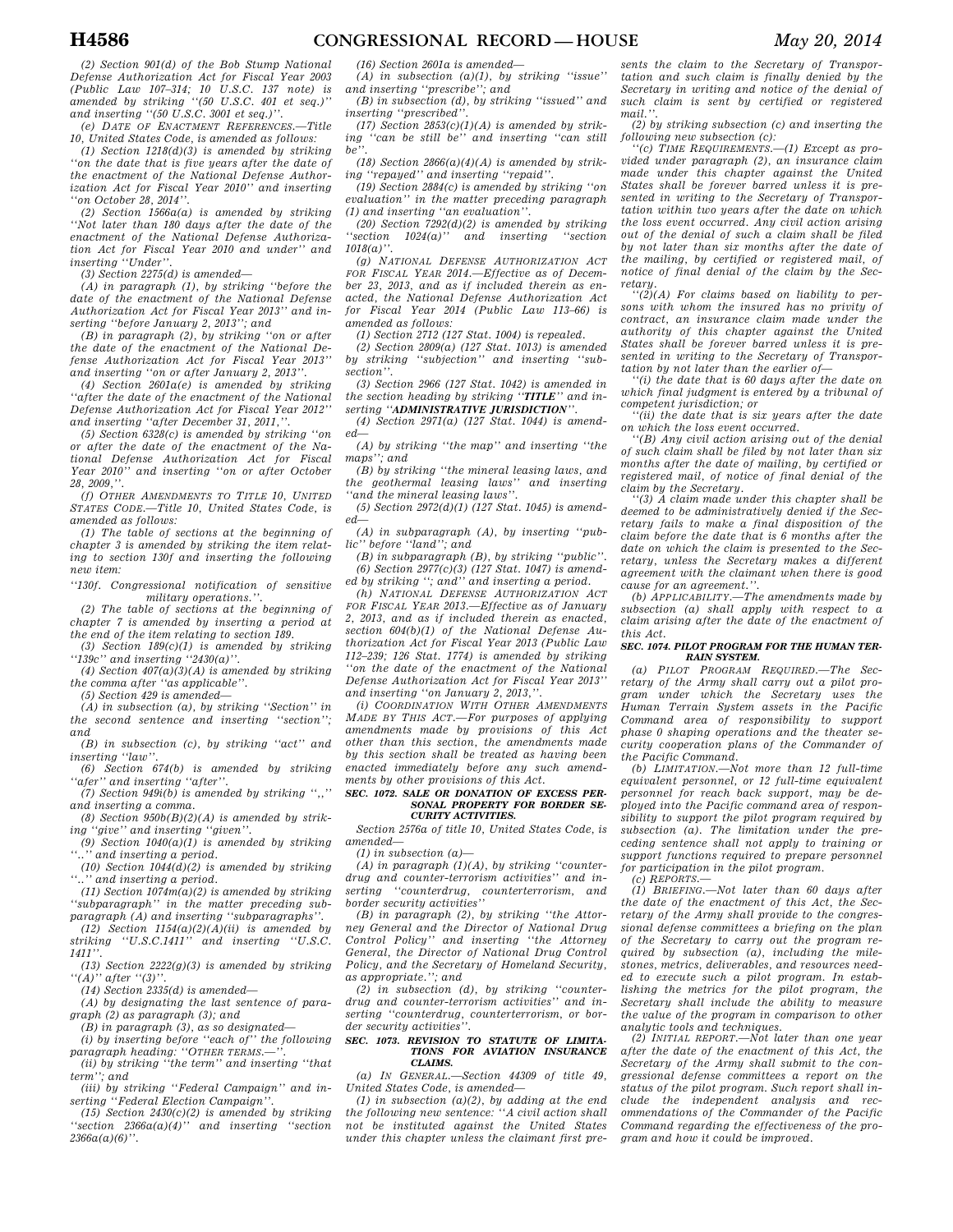*(3) FINAL REPORT.—Not later than December 1, 2016, the Secretary of the Army shall submit to the congressional defense committees a final report on the pilot program. Such report shall include an analysis of the comparative value of human terrain information relative to other analytic tools and techniques, recommendations regarding expanding the program to include other combatant commands, and any improvements to the program and necessary resources that would enable such an expansion.* 

*(d) TERMINATION.—The authority to carry out a pilot program under this section shall terminate on September 30, 2016.* 

### *SEC. 1075. UNMANNED AIRCRAFT SYSTEMS AND NATIONAL AIRSPACE.*

*(a) MEMORANDA OF UNDERSTANDING.—Notwithstanding any other provision of law, the Secretary of Defense may enter into a memorandum of understanding with a non-Department of Defense entity that is engaged in the test range program authorized under section 332(c) of the FAA Modernization and Reform Act of 2012 (49 U.S.C. 40101 note) to allow such entity to access nonregulatory special use airspace if such access—* 

*(1) is used by the entity as part of such test range program; and* 

*(2) does not interfere with the activities of the Secretary or otherwise interrupt or delay missions or training of the Department of Defense.* 

*(b) ESTABLISHED PROCEDURES.—The Secretary shall carry out subsection (a) using the established procedures of the Department of Defense with respect to entering into a memorandum of understanding.* 

*(c) CONSTRUCTION.—A memorandum of understanding entered into under subsection (a) between the Secretary and a non-Department of Defense entity shall not be construed as establishing the Secretary as a partner, proponent, or team member of such entity in the test range program specified in such subsection.* 

### *SEC. 1076. SENSE OF CONGRESS ON THE LIFE AND ACHIEVEMENTS OF DR. JAMES R. SCHLESINGER.*

*(a) FINDINGS.—Congress makes the following findings:* 

*(1) The Honorable Dr. James R. Schlesinger was born in New York, New York, on February 15, 1929, graduated summa cum laude from Harvard College in 1950 where he was elected Phi Beta Kappa and awarded the Frederick Sheldon Travel Fellowship, and subsequently received from Harvard University his master's degree in 1952 and doctoral degree in 1956.* 

*(2) Dr. Schlesinger married Rachel Line Mellinger in 1954 and had eight children with her before she passed away in 1995.* 

*(3) Dr. Schlesinger is survived by his children Cora Schlesinger, Charles Schlesinger, Ann Schlesinger, William Schlesinger, Emily Schlesinger, Thomas Schlesinger, Clara Schlesinger, and James Schlesinger, Jr., and eleven grandchildren.* 

*(4) Dr. Schlesinger was a generous patron of the arts, including helping significantly to establish the Rachel M. Schlesinger Concert Hall and Arts Center in Arlington, Virginia.* 

*(5) Dr. Schlesinger was a generous sponsor of higher education, serving on the International Council at Harvard University's Belfer Center, endowing the Julius Schlesinger Professorship of Operations Management at New York University's Stern School of Business and the James R. Schlesinger Distinguished Professorship at the Miller Center of Public Affairs at the University of Virginia, and sponsoring an ongoing music scholarship at Harvard College in honor of his beloved wife.* 

*(6) Dr. Schlesinger was a distinguished statesman-scholar of great integrity, intellect, and insight who dedicated his life to protecting the security of the United States and Western civilization and the liberty of all the people of the United States throughout his highly-decorated and distinguished career spanning seven decades—* 

*(A) serving as a professor of economics at the University of Virginia from 1955 until 1963;* 

*(B) authoring numerous important scholarly and policy-related publications, including The Political Economy of National Security: A Study of the Economic Aspect of the Contemporary Power Struggle (1960), Defense Planning and Budgeting: The Issue of Centralized Control (1968), American Security and Energy Policy (1980), America at Century's End (1989), and most recently, Minimum Deterrence: Examining the Evidence (2013);* 

*(C) serving at the RAND Corporation from 1963 until 1969, including as the director of strategic studies;* 

*(D) beginning service in the Federal Government in 1969, leading on defense matters as the assistant director and acting deputy director of the United States Bureau of the Budget;* 

*(E) serving as a member and chairman of the Atomic Energy Commission from 1971 until 1973, working tirelessly to introduce extensive organization and management changes to strengthen the regulatory performance of the Commission;* 

*(F) serving as Director of Central Intelligence in 1973, focusing on the agency's adherence to its legislative charter; and* 

*(G) becoming the Secretary of Defense in 1973 at age 44, a position Dr. Schlesinger held until 1975, during which time he—* 

*(i) authored the ''Schlesinger Doctrine'' that instituted important reforms to strengthen the flexibility and credibility of the United States nuclear deterrent to prevent war, assure United States allies, and protect the liberties all Americans enjoy; ensuring that the United States maintained ''essential equivalence'' with the Soviet Union's conventional military forces and surging nuclear capabilities;* 

*(ii) lead the successful development of the A-10 close-air support aircraft and the F-16 fighter; leading the Department of Defense with great skill and prescience during the 1973 Yom Kippur War in which he was key to the United States airlift that, according to Israeli Prime Minister Golda Meir, ''meant life for our people'';* 

*(iii) led the Department of Defense during the 1974 Cyprus Crisis, the closing phase of the Indochina conflict, and the 1975 Mayaguez incident in which his actions helped save the lives of captured Americans,* 

*(iv) consulted regularly with and was highlyregarded by the uniformed military; and working tenaciously to strengthen the morale of the military following the United States withdrawal from Vietnam and to stem the defense budget cuts in that challenging period.* 

*(7) In light of his realistic views of the Soviet Union's power and intentions, Dr. Schlesinger was invited to China as a private citizen in 1975 at the personal request of Mao Zedong, Chairman of the Chinese Communist Party, and upon Mao's death, was the only foreigner invited by the Chinese leadership to lay a wreath at Mao's bier.* 

*(8) In 1976, President-elect Jimmy Carter invited Dr. Schlesinger to serve as his special advisor on energy during the difficult period of oil embargoes and fuel shortages to establish a national energy policy and create the charter for the Department of Energy and subsequently to serve President Carter as the first Secretary of Energy, successfully initiating new conservation standards, gradual oil and natural gas deregulation, and unifying the nation's approach to energy policy with national security considerations.* 

*(9) Following his return to private life in 1979, Dr. Schlesinger continued serving tirelessly to the end of his life in a wide array of public service and civic positions, including as a member of President Ronald Reagan's Commission on Strategic Forces, a member of Virginia Governor Charles Robb's Commission on Virginia's Future, Chairman of the Board of Trustees for the Mitre Corporation, a member of the Defense Policy Board and co-chair of studies for the De-*

*fense Science Board, Chairman of the National Space-Based Positioning, Navigation, and Timing Board, a Director of Sandia Corporation, a Trustee of the Atlantic Council, Nixon Center, and Henry M. Jackson Foundation, and an original member of the Secretary of State's International Security Advisory Board.* 

*(10) In the recent past, Dr. Schlesinger was appointed by President George W. Bush to the Homeland Security Advisory Board, invited by Secretary Robert Gates to lead the ''Schlesinger Task Force'' to recommend measures to ensure the highest levels of competence and control of the Nation's nuclear forces, and invited by Congress to serve as the Vice Chairman of the Congressional Commission on the Strategic Posture of the United States to produce the 2009 study, entitled ''America's Strategic Posture'', which served as the blueprint for the 2010 Nuclear Posture Review of the Department of Defense.* 

*(11) In addition to Dr. Schlesinger's earned doctorate from Harvard University, he was awarded 13 honorary doctorates, and was the recipient of numerous prestigious medals and awards, including inter alia, the National Security Medal presented by President Carter, the Defense Science Board's Eugene G. Fubini Award, the United States Army Association's George Catlett Marshall Medal, the Air Force Association's H. H. Arnold Award, the Navy League's National Meritorious Citation, the Society of Experimental Test Pilots' James H. Doolittle Award, the Military Order of World Wars' Distinguished Service Medal, the Air Force Association's Lifetime Achievement Award, and the Henry M. Jackson Foundation's Henry M. Jackson Award for Distinguished Public Service.* 

*(12) Dr. Schlesinger's monumental contributions to the security and liberty of the nation and Western civilization, and to the betterment of his local community should serve as an example to all people of the United States.* 

*(b) SENSE OF CONGRESS.—Congress—* 

*(1) has learned with profound sorrow and deep regret the announcement of the death of the Honorable Dr. James R. Schlesinger, former Secretary of Defense, Secretary of Energy, and Director of Central Intelligence;* 

*(2) honors the legacy of Dr. Schlesinger's commitment to the liberty and security of this Nation and the Western community of nations, the betterment of his local community, and his loving family;* 

*(3) extends its deepest condolences and sympathy to the family, friends, and colleagues of Dr. Schlesinger who have lost a beloved father, grandfather, and thoughtful leader;* 

*(4) honors Dr. Schlesinger's wisdom, discernment, scholarship, and dedication to a life of public service that greatly benefitted his community, country, and Western civilization;* 

*(5) recognizes with great appreciation that while serving as public servant under Presidents Nixon, Ford, and Carter, Dr. Schlesinger contributed significantly, thoughtfully, and directly to the betterment of United States policies and practices in the areas of national defense, energy, and intelligence;* 

*(6) recognizes with great appreciation that after returning to private life, Dr. Schlesinger continued to serve the Nation selflessly until his passing through his numerous bipartisan contributions to the reasoned public discourse of issues and his leadership on numerous highlevel studies sponsored by the White House, the Department of Defense, the Department of State, and the United States Congress;* 

*(7) recognizes with great appreciation Dr. Schlesinger's exemplary life guided by his commitment to the continuing security and liberty of the United States, and by his honor, duty, and devotion to country and family, scholarship, and personal moral integrity; and* 

*(8) expresses profound respect and admiration for Dr. Schlesinger and his exemplary legacy of commitment to the people of the United States, members of the Armed Forces, and all those who help safeguard the Nation.*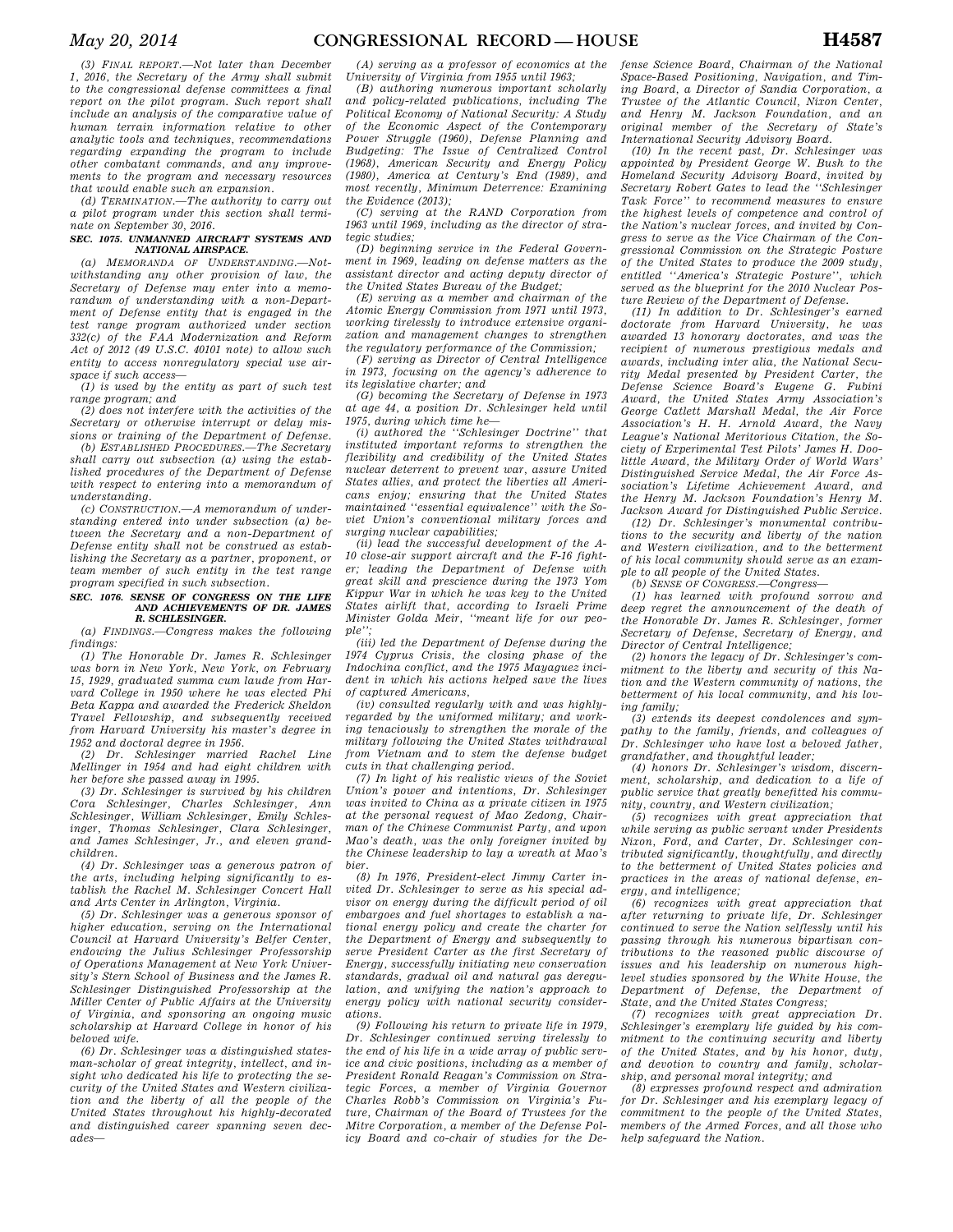### *SEC. 1077. REFORM OF QUADRENNIAL DEFENSE REVIEW.*

*(a) IN GENERAL.—* 

*(1) REFORM.—Section 118 of title 10, United States Code, is amended to read as follows:* 

# *''§ 118. Defense Strategy Review*

*''(a) QUADRENNIAL NATIONAL SECURITY THREATS AND TRENDS REPORT.—* 

*''(1) REPORT REQUIRED.—Each year following a year evenly divisible by four, on the date on which the President submits the budget for the next fiscal year to Congress under section 1105(a) of title 31, the Secretary of Defense shall submit to the congressional defense committees a report (to be known as the 'Quadrennial National Security Threats and Trends Report') on United States national security interests and threats and trends that could affect those interests. The report shall be developed in full consultation with the Chairman of the Joint Chiefs of Staff.* 

*''(2) TIMEFRAMES.—The report shall consider the following three general timeframes:* 

*''(A) Near-term (5 years).* 

*''(B) Mid-term (10 to 15 years).* 

*''(C) Far-term (20 years). ''(3) CONTENTS OF THE REPORT.—* 

*''(A) The report required under this subsection shall include a discussion of United States national security interests consistent with the President's most recently submitted National Security Strategy prescribed by the President pur-*

*suant to section 108 of the National Security Act of 1947 (50 U.S.C. 3043). ''(B) The report required under this subsection shall include a discussion of the current and fu-*

*ture security environment, including assessed threats, trends, and possible developments that could affect the national security interests of the United States. Such areas of discussion shall include, at a minimum—* 

*''(i) geopolitical changes;* 

*''(ii) military capabilities;* 

*''(iii) technology developments;* 

*''(iv) demographic changes; and* 

*''(v) other trends the Secretary considers to be significant.* 

*''(C) The report required under this subsection shall include a list of current and possible future threats to United States national security interests. The threats included in the list shall be categorized by their likelihood, imminence, and potential severity, and shall include only those threats the Department of Defense would likely have a role in preventing, combating, or otherwise addressing.* 

*''(4) FORM.—The report required under this subsection shall be submitted in unclassified form, but may include a classified annex.* 

*''(b) NATIONAL DEFENSE PANEL.—* 

*''(1) ESTABLISHMENT.—Not later than February 1 of a year following a year evenly divisible by four, there shall be established an independent panel to be known as the National Defense Panel (in this subsection referred to as the 'Panel'). The Panel shall have the duties set forth in this subsection.* 

*''(2) MEMBERSHIP.—The Panel shall be composed of ten members from private civilian life who are recognized experts in matters relating to the national security of the United States. Eight of the members shall be appointed as follows:* 

*''(A) Two by the chairman of the Committee on Armed Services of the House of Representatives.* 

*''(B) Two by the chairman of the Committee on Armed Services of the Senate.* 

*''(C) Two by the ranking member of the Committee on Armed Services of the House of Representatives.* 

*''(D) Two by the ranking member of the Committee on Armed Services of the Senate.* 

*''(3) CO-CHAIRS OF THE PANEL.—In addition to the members appointed under paragraph (2), the Secretary of Defense shall appoint two members from private civilian life to serve as co-chairs of the panel.* 

*''(4) PERIOD OF APPOINTMENT; VACANCIES.— Members shall be appointed for the life of the Panel. Any vacancy in the Panel shall be filled in the same manner as the original appointment. ''(5) DUTIES.—* 

*''(A) QUADRENNIAL NATIONAL SECURITY THREATS AND TRENDS REPORT.—The Panel shall have the following duties with respect to a quadrennial national security threats and trends report submitted under subsection (a):* 

*''(i) Review the report and suggest additional threats, trends, developments, opportunities, and challenges that should be addressed in the Defense Strategy Review required under subsection (c).* 

*''(ii) Discuss the role of the United States in the world, with particular attention to the role of the United States military and the Department of Defense, including a prioritized list of United States national security interests.* 

*''(iii) Outline a defense strategy to address the threats, trends, developments, opportunities, and challenges suggested under clause (i), in particular discussing prioritized ends and ways and means to address the threats so outlined.* 

*''(iv) Determine the kind and degree of risk that is acceptable to the United States in undertaking the various military missions under the strategy outlined in clause (iii) and discuss ways of mitigating such risk.* 

*''(v) Provide to Congress and the Secretary of Defense, in the report required by paragraph (7), any recommendations it considers appropriate for their consideration.* 

*''(B) DEFENSE STRATEGY REVIEW.—The Panel shall have the following duties with respect to a Defense Strategy Review conducted under subsection (c):* 

*''(i) Assess the report on the Defense Strategy Review submitted by the Secretary of Defense under subsection (c)(3).* 

*''(ii) Assess the assumptions, strategy, findings, and risks of the report on the Defense Strategy Review submitted under subsection*   $(c)(3)$ .

*''(iii) Consider alternative defense strategies.* 

*''(iv) Consider alternatives in force structure and capabilities, presence, infrastructure, readiness, personnel composition and skillsets, organizational structures, budget plans, and other elements of the defense program of the United States to execute successfully the full range of missions called for in the Defense Strategy Review and in the alternative strategies considered under clause (iii).* 

*''(v) Provide to Congress and the Secretary of Defense, in the report required by paragraph (7), any recommendations it considers appropriate for their consideration.* 

*''(6) FIRST MEETING.—If the Secretary of Defense has not made the Secretary's appointments to the Panel under paragraph (3) by March 1 of a year in which a quadrennial national security threats and trends report is submitted under this section, the Panel shall convene for its first meeting with the remaining members.* 

*''(7) REPORTS.—* 

*''(A) Not later than July 1 of a year in which a Panel is established under paragraph (1), the Panel shall submit to the congressional defense committees a report on the Panel's review of the quadrennial national security threats and trends report, as required by paragraph (5)(A).* 

*''(B) Not later than three months after the date on which the report on a Defense Strategy Review is submitted under subsection (c), the Panel shall submit to the congressional defense committees a report on the Panel's assessment of such Defense Strategy Review, as required by paragraph (5)(B).* 

*''(8) ADMINISTRATIVE PROVISIONS.—* 

*''(A) The Panel may request directly from the Department of Defense and any of its components such information as the Panel considers necessary to carry out its duties under this subsection. The head of the department or agency concerned shall cooperate with the Panel to en-* *sure that information requested by the Panel under this paragraph is promptly provided to the maximum extent practical. ''(B) Upon the request of the co-chairs, the* 

*Secretary of Defense shall make available to the Panel the services of any federally funded research and development center that is covered by a sponsoring agreement of the Department of Defense.* 

*''(C) The Panel shall have the authorities provided in section 3161 of title 5 and shall be subject to the conditions set forth in such section.* 

*''(D) Funds for activities of the Panel shall be provided from amounts available to the Department of Defense.* 

*''(9) TERMINATION.—A Panel established under paragraph (1) shall terminate 45 days after the date on which the Panel submits its report on a Defense Strategy Review under paragraph (7)(B).* 

*''(c) DEFENSE STRATEGY REVIEW.—* 

*''(1) REVIEW REQUIRED.—The Secretary of Defense shall every four years, during a year following a year evenly divisible by four, conduct a comprehensive examination (to be known as a 'Defense Strategy Review') of the national defense strategy, force structure, force modernization plans, infrastructure, budget plan, and other elements of the defense program and policies of the United States with a view toward determining and expressing the defense strategy of the United States and establishing a defense program. Each such Defense Strategy Review shall be conducted in consultation with the Chairman of the Joint Chiefs of Staff.* 

*''(2) CONDUCT OF REVIEW.—Each Defense Strategy Review shall be conducted so as to—* 

*''(A) delineate a national defense strategy consistent with the most recent National Security Strategy prescribed by the President pursuant to section 108 of the National Security Act of 1947 (50 U.S.C. 3043);* 

*''(B) provide the mechanism for—* 

*''(i) setting priorities, shaping the force, guiding capabilities and resources, and adjusting the organization of the Department of Defense to respond to changes in the strategic environment;* 

*''(ii) ensuring that entities within the Department of Defense are working toward common goals; and* 

*''(iii) engaging Congress, other United States Government stakeholders, allies and partners, and the private sector on such strategy;* 

*''(C) provide a bridge between higher-level policy and strategy and other Department of Defense guidance and activities;* 

*''(D) consider three general timeframes of the near-term (associated with the future-years defense program), mid-term (10 to 15 years), and far-term (20 years);* 

 $securitu$  *environment. threats, trends, opportunities, and challenges;* 

*''(F) define the force structure and capabilities, force modernization plans, presence, infrastructure, readiness, personnel composition and skillsets, organizational structures, and other elements of the defense program of the United States associated with that national defense strategy that would be required to execute successfully the full range of missions called for in that national defense strategy;* 

*''(G) identify the budget plan that would be required to provide sufficient resources to execute successfully the full range of missions called for in that national defense strategy;* 

*''(H) define the nature and magnitude of the strategic and operational risks associated with executing the national defense strategy; and* 

*''(I) understand the relationships and tradeoffs between missions, risks, and resources.* 

*''(3) SUBMISSION OF REPORT ON DEFENSE STRATEGY REVIEW TO CONGRESSIONAL COMMIT-TEES.—The Secretary shall submit a report on each Defense Strategy Review to the Committees on Armed Services of the Senate and the House of Representatives. The report shall be submitted not later than March 1 of the year following the year in which the review is conducted. If the year in which the review is conducted is in the second term of a President, the*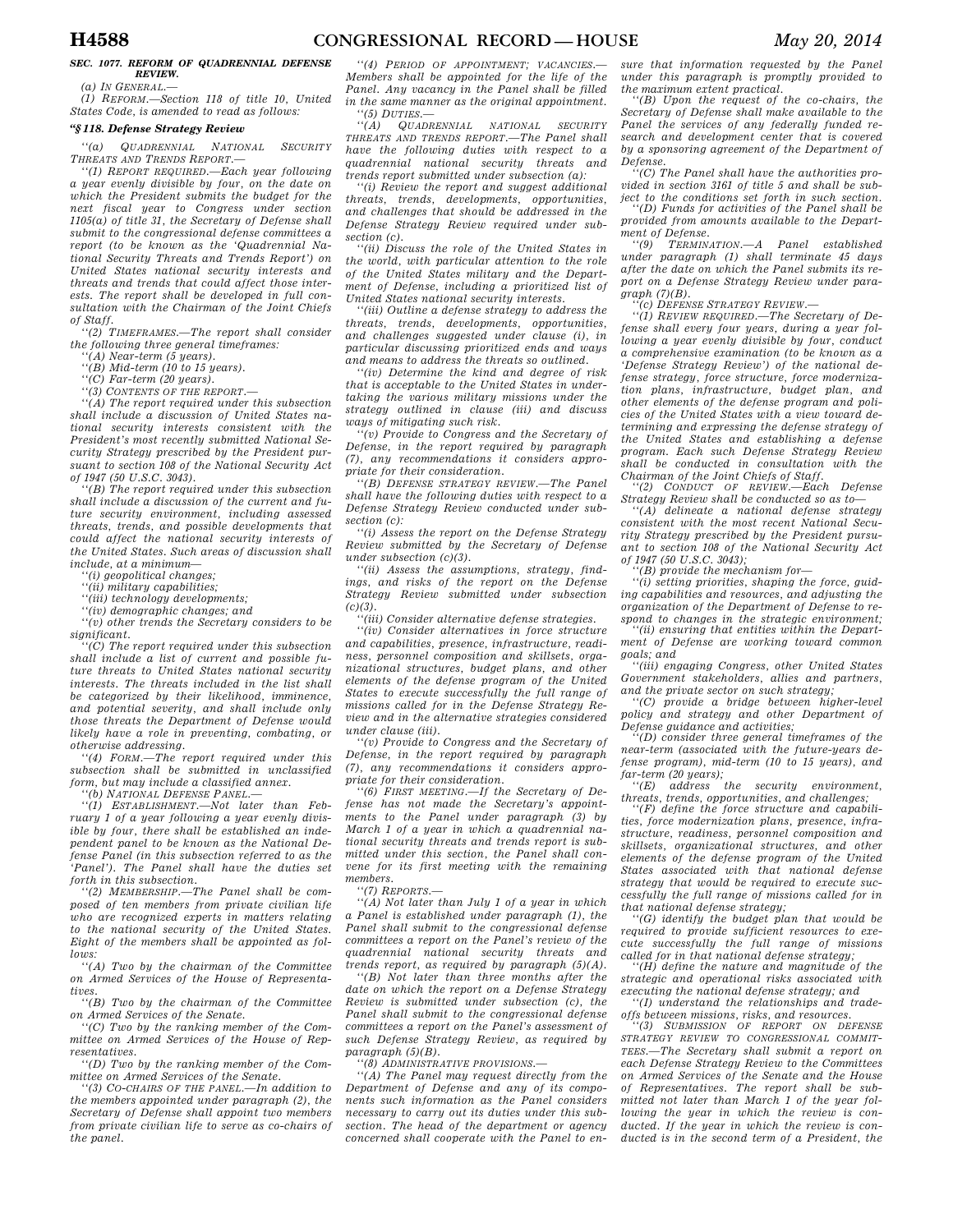*Secretary may submit an update to the Defense Strategy Review report submitted during the first term of that President.* 

*''(4) ELEMENTS.—The report shall provide a comprehensive discussion of the Review, including the following:* 

*''(A) The national defense strategy of the United States.* 

*''(B) The assumed or defined prioritized national security interests of the United States that inform the national defense strategy defined in the Review.* 

*''(C) The assumed strategic environment, including the threats, developments, trends, opportunities, and challenges that affect the assumed or defined national security interests of the United States, including those that were examined for the purposes of the Review and those that were considered in the development of the Quadrennial National Security Threats and Trends Report required under subsection (a).* 

*''(D) The assumed steady state activities, crisis and conflict scenarios, military end states, and force planning construct examined in the review.* 

*''(E) The prioritized missions of the armed forces under the strategy and a discussion of the roles and missions of the components of the armed forces to carry out those missions.* 

*''(F) The assumed roles and capabilities provided by other United States Government agencies and by allies and partners.* 

*''(F) The force structure and capabilities, presence, infrastructure, readiness, personnel composition and skillsets, organizational structures, and other elements of the defense program that would be required to execute successfully the full range of missions called for in the strategy.* 

*''(G) An assessment of the gaps and shortfalls between the force structure, capabilities, and additional elements as required by subparagraph (F) and the current elements in the Department's existing program of record, and a prioritization of those gaps and shortfalls.* 

*''(H) An assessment of the risks assumed by the strategy, including—* 

*''(i) how the Department defines, categorizes, and measures risk, such as strategic and operational risk; and* 

*''(ii) the plan for mitigating major identified risks, including the expected timelines for, and extent of, any such mitigation, and the rationale for where greater risk is accepted.* 

*''(I) A sensitivity analysis, specifically to understand the relationships and tradeoffs between missions, risks, and resources.* 

*''(J) Any other key assumptions and elements addressed in the review or that the Secretary considers necessary to include.* 

*''(5) CJCS REVIEW.—(A) Upon the completion of each Review under this subsection, the Chairman of the Joint Chiefs of Staff shall prepare and submit to the Secretary of Defense the Chairman's assessment of risks under the defense strategy developed by the Review and a description of the capabilities needed to address such risk. In preparing such assessment, the Chairman of the Joint Chiefs of Staff shall consider the threats and trends contained in the Quadrennial National Security Threats and Trends Report required by subsection (a), any additional threats considered as part of the Review under this subsection (particularly those that are categorized as likely, imminent, or severe), and any additional threats the Chairman considers appropriate.* 

*''(B) The Chairman's assessment shall be submitted to the Secretary in time for the inclusion of the assessment in the report on the Review under this subsection. The Secretary shall include the Chairman's assessment, together with the Secretary's comments, in the report in its entirety.* 

*''(6) FORM.—The report required under this subsection shall be submitted in unclassified form, but may include a classified annex.''.* 

*(2) CLERICAL AMENDMENT.—The item relating to section 118 at the beginning of chapter 2 of such title is amended to read as follows:* 

*''118. Defense Strategy Review.''.* 

*(b) REPEAL OF QUADRENNIAL ROLES AND MIS-SIONS REVIEW.—* 

*(1) REPEAL.—Chapter 2 of such title is amended by striking section 118b.* 

*(2) CONFORMING AMENDMENT.—The table of sections at the beginning of such chapter is amended by striking the item relating to section 118b.* 

*(c) EFFECTIVE DATE.—Section 118 of such title, as amended by subsection (a), and the amendments made by this section, shall take effect on October 1, 2015.* 

### *SEC. 1078. RESUBMISSION OF 2014 QUADRENNIAL DEFENSE REVIEW.*

*(a) REQUIREMENT TO RESUBMIT 2014 QDR.— Not later than October 1, 2014, the Secretary of Defense, in consultation with the Chairman of the Joint Chiefs of Staff, shall, in accordance with this section, resubmit to the Committees on Armed Services of the Senate and the House of Representatives the report on the 2014 quadrennial defense review that was submitted to such committees as required by section 118(d) of title 10, United States Code,* 

*(b) MATTERS COVERED.—The resubmitted report shall fully address the elements required in subsections (a), (b)(3), and (b)(4) of section 118 of such title, which specifically include the following:* 

*(1) An articulation of a defense program for the next 20 years, consistent with the national defense strategy of the United States determined and expressed in the 2014 quadrennial defense review.* 

*(2) An identification of (A) the budget plan that would be required to provide sufficient resources to execute successfully the full range of missions called for in that national defense strategy at a low-to-moderate level of risk, and (B) any additional resources (beyond those programmed in the current future-years defense program) required to achieve such a level of risk.* 

*(3) Recommendations that are not constrained to comply with and are fully independent of the budget submitted to Congress by the President pursuant to section 1105 of title 31, United States Code.* 

*(c) LIMITATION ON FUNDS.—Of the amounts authorized to be appropriated by this Act or otherwise made available for fiscal year 2015 for the Office of the Under Secretary of Defense for Policy, not more than 75 percent may be obligated or expended until the Secretary of Defense resubmits to the congressional defense committees the 2014 quadrennial defense report in accordance with this section.* 

### *SEC. 1079. SENSE OF CONGRESS REGARDING COUNTER-IMPROVISED EXPLOSIVE DEVICES.*

# *It is the sense of Congress that—*

*(1) counter-improvised explosive device tactics, techniques, and procedures used in Iraq and Afghanistan have produced important technical data, lessons learned, and enduring technology critical to mitigating the devastating effects of improvised explosive devices, which have been the leading cause of combat fatalities in the United States Central Command area of operations since 2002, and whose use are now expanding to other Global Combatant Commands area of operations;* 

*(2) without the preservation of knowledge about counter-improvised explosive devices, the Nation could fail to take full advantage of the hard earned lessons and investments of the past decade of counter-improvised explosive device operations to enhance warfighter readiness; and* 

*(3) the Department of Defense should remain dedicated to retaining a knowledge base relating to counter-improvised explosive devices to ensure lessons learned and investments are maximized for future benefits.* 

#### *SEC. 1080. ENHANCING PRESENCE AND CAPABILI-TIES AND READINESS POSTURE OF UNITED STATES MILITARY IN EU-ROPE.*

*Not later than 60 days after the date of the enactment of this Act, the Secretary of Defense shall submit to the congressional defense committees a plan that—* 

*(1) identifies the capabilities and capacities, including with respect to cyber, special operations, and intelligence, required by the Armed Forces of the United States to counter or mitigate conventional, unconventional, and subversive activities of the Russian Federation within the area of responsibility of the United States European Command;* 

*(2) identifies the required capabilities and capacities needed by the Armed Forces of the United States to meet operations plan requirements for a response under Article 5 of the North Atlantic Treaty;* 

*(3) identifies any deficiencies in the readiness of the Armed Forces of the United States in the area of the responsibility of the United States European Command; and* 

*(4) recommends actions, resources, and timelines with respect to correcting any deficiency identified under paragraphs (1), (2), or (3).* 

#### *SEC. 1081. DETERMINATION AND DISCLOSURE OF TRANSPORTATION COSTS INCURRED BY THE SECRETARY OF DEFENSE FOR CONGRESSIONAL TRIPS OUT-SIDE THE UNITED STATES.*

*(a) DETERMINATION AND DISCLOSURE OF COSTS BY SECRETARY.—In the case of a trip taken by a Member, officer, or employee of the House of Representatives or Senate in carrying out official duties outside the United States for which the Department of Defense provides transportation, the Secretary of Defense shall—* 

*(1) determine the cost of the transportation provided with respect to the Member, officer, or employee;* 

*(2) not later than 10 days after completion of the trip involved, provide a written statement of the cost—* 

*(A) to the Member, officer, or employee involved, and* 

*(B) to the Committee on Armed Services of the House of Representatives (in the case of a trip taken by a Member, officer, or employee of the House) or the Committee on Armed Services of the Senate (in the case of a trip taken by a Member, officer, or employee of the Senate); and* 

*(3) upon providing a written statement under paragraph (2), make the statement available for viewing on the Secretary's official public website until the expiration of the 4-year period which begins on the final day of the trip involved.* 

*(b) EXCEPTIONS.—This section does not apply with respect to any trip the sole purpose of which is to visit one or more United States military installations or to visit United States military personnel in a war zone (or both).* 

*(c) DEFINITIONS.—In this section:* 

*(1) MEMBER.—The term ''Member'', with respect to the House of Representatives, includes a Delegate or Resident Commissioner to the Congress.* 

*(2) UNITED STATES.—The term ''United States'' means the several States, the District of Columbia, the Commonwealth of Puerto Rico, the Commonwealth of the Northern Mariana Islands, the Virgin Islands, Guam, American Samoa, and any other territory or possession of the United States.* 

*(d) EFFECTIVE DATE.—This section shall apply with respect to trips taken on or after the date of the enactment of this Act, except that this section does not apply with respect to any trip which began prior to such date.*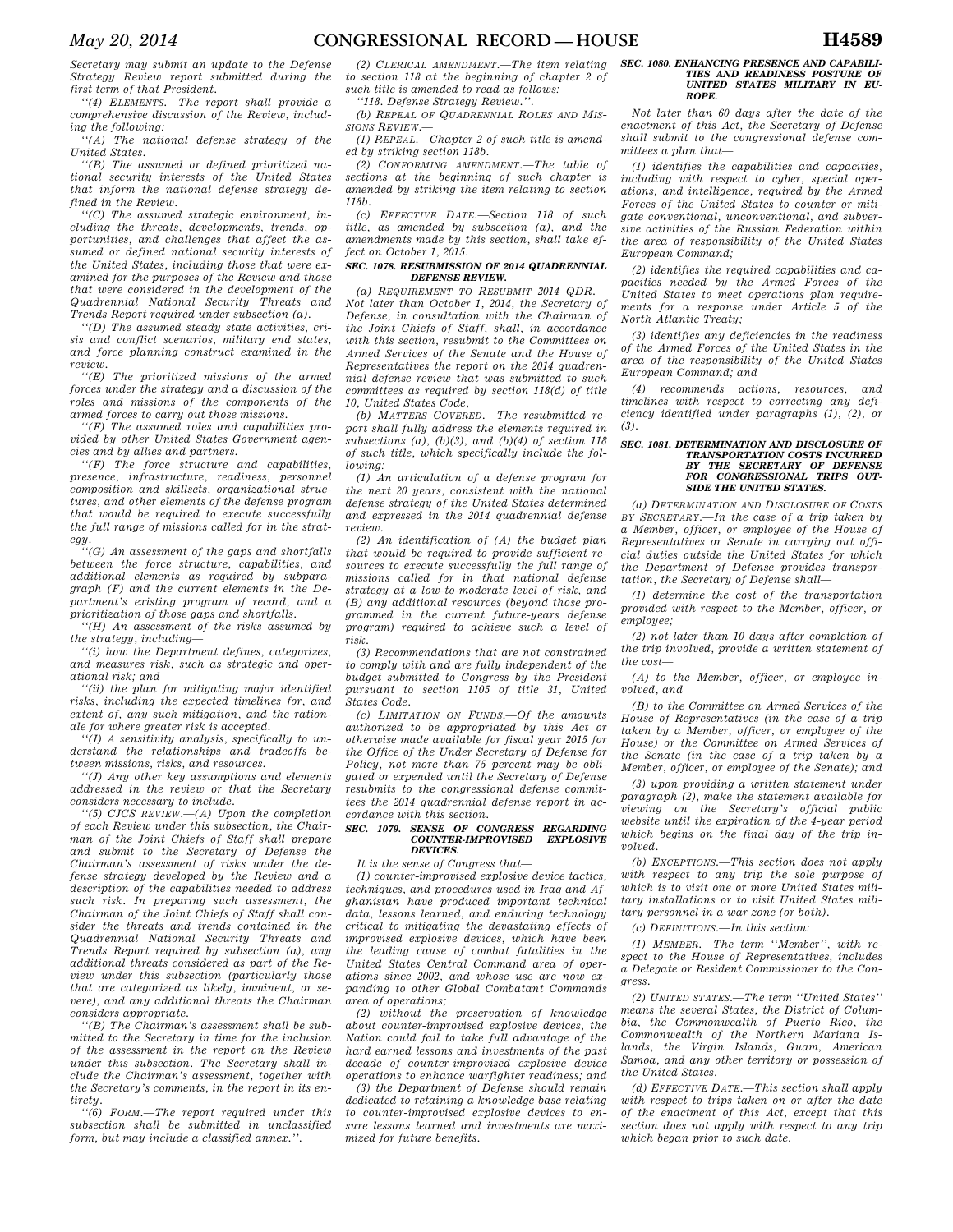# *TITLE XI—CIVILIAN PERSONNEL MATTERS SEC. 1101. ONE-YEAR EXTENSION OF AUTHORITY TO WAIVE ANNUAL LIMITATION ON*

*PREMIUM PAY AND AGGREGATE LIM-ITATION ON PAY FOR FEDERAL CI-VILIAN EMPLOYEES WORKING OVER-SEAS.* 

*Effective January 1, 2015, section 1101(a) of the Duncan Hunter National Defense Authorization Act for Fiscal Year 2009 (Public Law 110–417; 122 Stat. 4615), as most recently amended by section 1101 of the National Defense Authorization Act for Fiscal Year 2014 (Public Law 113–66), is further amended by striking ''through 2014'' and inserting ''through 2015''.* 

### *SEC. 1102. ONE-YEAR EXTENSION OF DISCRE-TIONARY AUTHORITY TO GRANT AL-LOWANCES, BENEFITS, AND GRATU-ITIES TO PERSONNEL ON OFFICIAL DUTY IN A COMBAT ZONE.*

*Paragraph (2) of section 1603(a) of the Emergency Supplemental Appropriations Act for Defense, the Global War on Terror, and Hurricane Recovery, 2006 (Public Law 109–234; 120 Stat. 443), as added by section 1102 of the Duncan Hunter National Defense Authorization Act for Fiscal Year 2009 (Public Law 110–417; 122 Stat. 4616) and most recently amended by section 1102 of the National Defense Authorization Act for Fiscal Year 2014 (Public Law 113–66), is further amended by striking ''2015'' and inserting ''2016''.* 

#### *SEC. 1103. REVISION TO LIST OF SCIENCE AND TECHNOLOGY REINVENTION LAB-ORATORIES.*

*Section 1105(a) of the National Defense Authorization Act for Fiscal Year 2010 (Public Law 111–84; 123 Stat. 2487; 10 U.S.C. 2358 note) is amended by adding at the end the following:* 

*''(18) The Army Research Institute for the Behavioral and Social Sciences.* 

*''(19) The Space and Missile Defense Command Technical Center.''.* 

#### *SEC. 1104. PERMANENT AUTHORITY FOR EXPERI-MENTAL PERSONNEL PROGRAM FOR SCIENTIFIC AND TECHNICAL PER-SONNEL.*

*(a) IN GENERAL.—Section 1101 of the Strom Thurmond National Defense Authorization Act for Fiscal Year 1999 (Public Law 105–261; 5 U.S.C. 3104 note) is amended by striking subsections (e), (f) and (g).* 

*(b) CONFORMING AMENDMENTS.—Such section is further amended—* 

*(1) in the section heading, by striking ''***EXPER-IMENTAL***'' and inserting ''***ALTERNATIVE***'';* 

*(2) in subsection (a)—* 

*(A) by striking ''During the program period specified in subsection (e)(1), the'' and inserting ''The''; and* 

*(B) by striking ''experimental''; and* 

*(3) in subsection (d)(1)—* 

*(A) in the matter preceding subparagraph (A), by striking ''12-month period'' and inserting ''calendar year''; and* 

*(B) in subparagraph (A), striking ''fiscal year'' and inserting ''calendar year''.* 

### *SEC. 1105. TEMPORARY AUTHORITIES FOR CER-TAIN POSITIONS AT DEPARTMENT OF DEFENSE RESEARCH AND ENGI-NEERING FACILITIES.*

*Section 1107 of the National Defense Authorization Act for Fiscal Year 2014 (Public Law 113–66) is amended—* 

*(1) in subsection (a), by adding at the end the following:* 

*''(3) STUDENTS ENROLLED IN SCIENTIFIC AND ENGINEERING PROGRAMS.—The director of any STRL may appoint qualified candidates enrolled in a program of undergraduate or graduate instruction leading to a bachelor's or master's degree in a scientific, technical, engineering or mathematical course of study at an institution of higher education (as that term is defined in section 101 and 102 of the Higher Education Act of 1965 (20 U.S.C. 1001)) to positions described in paragraph (3) of subsection (b) as an employee in a laboratory described in that paragraph* 

*without regard to the provisions of subchapter I of chapter 33 of title 5, United States Code (other than sections 3303 and 3328 of such title).'';* 

*(2) in subsection (b), by adding at the end the following:* 

*''(3) CANDIDATES ENROLLED IN SCIENTIFIC AND ENGINEERING PROGRAMS.—The positions described in this paragraph are scientific and engineering positions that may be temporary or term in any laboratory designated by section 1105(a) of the National Defense Authorization Act for Fiscal Year 2010 (Public Law 111–84; 123 Stat. 2486; 10 U.S.C. 2358 note) as a Department of Defense science and technology reinvention laboratory.''; and* 

*(3) in subsection (c), by adding at the end the following:* 

*''(3) In the case of a laboratory described in subsection (b)(3), with respect to appointment authority under subsection (a)(3), the number equal to 5 percent of the total number of scientific and engineering positions in such laboratory that are filled as of the close of the fiscal year last ending before the start of such calendar year.''.* 

#### *SEC. 1106. JUDICIAL REVIEW OF MERIT SYSTEMS PROTECTION BOARD DECISIONS RE-LATING TO WHISTLEBLOWERS.*

*(a) IN GENERAL.—Section 7703(b)(1)(B) of title 5, United States Code, is amended by striking ''2-year'' and inserting ''5-year''.* 

*(b) DIRECTOR APPEAL.—Section 7703(d)(2) of such title is amended by striking ''2-year'' and inserting ''5-year''.* 

# *TITLE XII—MATTERS RELATING TO FOREIGN NATIONS*

### *Subtitle A—Assistance and Training SEC. 1201. ONE-YEAR EXTENSION OF GLOBAL SE-CURITY CONTINGENCY FUND.*

*(a) REVISIONS TO GLOBAL SECURITY CONTIN-GENCY FUND.—Subsection (c)(1) of section 1207 of the National Defense Authorization Act for Fiscal Year 2012 (Public Law 112–81; 125 Stat. 1625; 22 U.S.C. 2151 note) is amended by striking ''the provision of equipment, supplies, and training.'' and inserting the following: ''the provision of the following:* 

*''(A) Equipment.* 

*''(B) Supplies.* 

*''(C) With respect to amounts in the Fund appropriated or transferred into the Fund after the date of the enactment of the National Defense Authorization Act for Fiscal Year 2015, small-scale construction not exceeding \$750,000 on a per-project basis.* 

*''(D) Training.''.* 

*(b) AVAILABILITY OF FUNDS.—Subsection (i) of such section is amended—* 

*(1) by striking ''Amounts'' and inserting the following:* 

*''(1) IN GENERAL.—Except as provided in paragraph (2), amounts'';* 

*(2) by striking ''September 30, 2015'' and inserting ''September 30, 2016''; and* 

*(3) by adding at the end the following:* 

*''(2) EXCEPTION.—Amounts appropriated or transferred to the Fund before the date of the enactment of the National Defense Authorization Act for Fiscal Year 2015 shall remain available for obligation and expenditure after September 30, 2015, only for activities under programs commenced under subsection (b) before September 30, 2015.''.* 

*(c) EXPIRATION.—Subsection (p) of such section, as amended by section 1202(e) of the National Defense Authorization Act for Fiscal Year 2014 (Public Law 113–66; 127 Stat. 894), is further amended—* 

*(1) by striking ''September 30, 2015'' and inserting ''September 30, 2016'';* 

*(2) by striking ''fiscal years 2012 through 2015'' and inserting ''fiscal years 2012 through 2016''; and* 

*(3) by adding at the end before the period the following: ''and subject to the requirements contained in paragraphs (1) and (2) of subsection (i)''.* 

# *SEC. 1202. NOTICE TO CONGRESS ON CERTAIN AS-SISTANCE UNDER AUTHORITY TO CONDUCT ACTIVITIES TO ENHANCE THE CAPABILITY OF FOREIGN COUN-TRIES TO RESPOND TO INCIDENTS INVOLVING WEAPONS OF MASS DE-STRUCTION.*

*Section 1204(e) of the National Defense Authorization Act for Fiscal Year 2014 (Public Law 113–66; 127 Stat. 896; 10 U.S.C. 401 note) is amended by inserting after ''congressional defense committees'' the following: ''and the Committee on Foreign Relations of the Senate and the Committee on Foreign Affairs of the House of Representatives''.* 

# *SEC. 1203. ENHANCED AUTHORITY FOR PROVI-SION OF SUPPORT TO FOREIGN MILI-TARY LIAISON OFFICERS OF FOR-EIGN COUNTRIES WHILE ASSIGNED TO THE DEPARTMENT OF DEFENSE.*

*(a) ELIGIBILITY.—Subsection (a) of section 1051a of title 10, United States Code, is amended by striking ''involved in a military operation'' and all that follows and inserting ''while such liaison officer is assigned temporarily to the headquarters of a combatant command, component command, or subordinate operational command of the United States.''.* 

*(b) LIMITATIONS.—Such section, as so amended, is further amended—* 

*(1) by redesignating subsection (d) as subsection (f); and* 

*(2) by inserting after subsection (c) the following new subsection (d):* 

*''(d) LIMITATIONS.—The number of liaison officers supported under subsection (b)(1) may not exceed 60 at any one time, and the amount of unreimbursed support for any such liaison officer under that subsection in any fiscal year may not exceed \$200,000 (in fiscal year 2014 constant dollars).''.* 

*(c) SECRETARY OF STATE CONCURRENCE.—Such section, as so amended, is further amended by inserting after subsection (d), as added by subsection (b)(2) of this section, the following new subsection (e):* 

*''(e) SECRETARY OF STATE CONCURRENCE.— The authority of the Secretary of Defense to provide administrative services and support under subsection (a) for the performance of duties by a liaison officer of another nation may be exercised only with respect to a liaison officer of another nation whose assignment as described in that subsection is accepted by the Secretary of Defense with the concurrence of the Secretary of State.''.* 

*(d) DEFINITION.—Subsection (f) of such section, as redesignated by subsection (d)(1) of this section, is further amended by inserting ''training programs conducted to familiarize, orient, or certify liaison officers regarding unique aspects of the assignments of the liaison officers,'' after ''police protection,''.* 

*(e) ANNUAL REPORT.—* 

*(1) IN GENERAL.—Not later January 31, 2016, January 31, 2017, and January 31, 2018, the Secretary of Defense shall submit to the congressional defense committees a report that includes a summary of the expenses, by command and associated countries, incurred by the United States for those liaison officers of a developing country in connection with the assignment of that officer as described in subsection (a) of section 1051(a) of title 10, United States Code, as amended by subsection (a) of this section.* 

*(2) DEFINITION.—The report required by paragraph (1) shall also include the definition of and criteria established to designate a country as a ''developing country'' for purposes of such paragraph.* 

*(3) FORM.—The report required by paragraph (1) shall be submitted in an unclassified form, but may contain a classified annex.* 

### *SEC. 1204. ANNUAL REPORT ON HUMAN RIGHTS VETTING AND VERIFICATION PROCE-DURES OF THE DEPARTMENT OF DE-FENSE.*

*(a) REPORT REQUIRED.—The Secretary of Defense, in consultation with the Secretary of*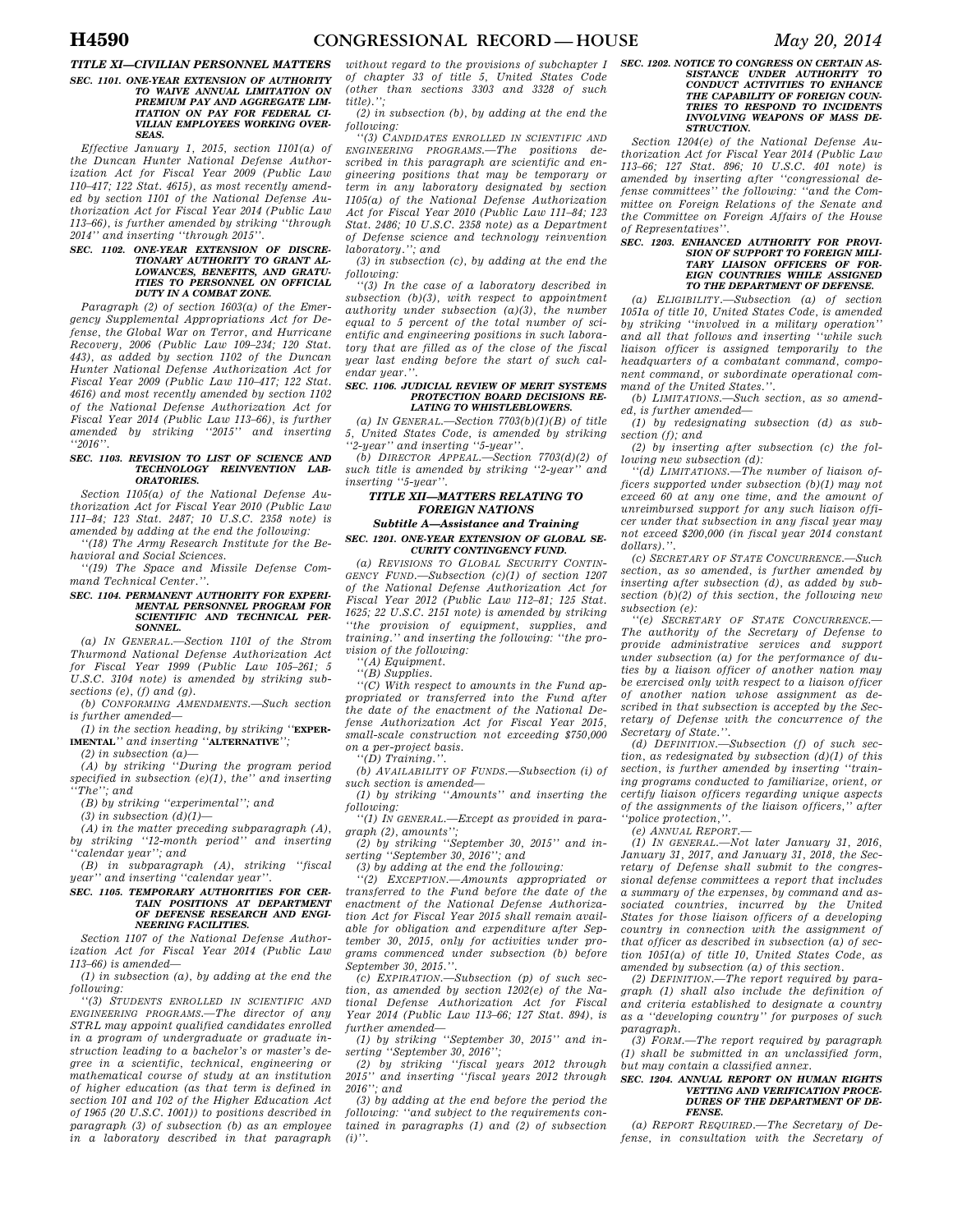*State, shall submit to the appropriate congressional committees for each of the fiscal years 2015 through 2019 a report on human rights vetting and verification procedures used to comply with the requirements of section 8057 of the Consolidated Appropriations Act, 2014 (Public Law 113–76) or any successor requirements.* 

*(b) MATTERS TO BE INCLUDED.—The report required by subsection (a) shall include the following:* 

*(1) An accounting and description of all training, equipment, or other assistance that was approved or provided to foreign security forces for the prior fiscal year for which such vetting and verification procedures were required, itemized by country and event.* 

*(2) An accounting and description of all training, equipment, or other assistance that was not approved or provided to foreign security forces for the prior fiscal year by reason of not complying with such vetting and verification procedures, itemized by country and event, including the reasons for such non-compliance.* 

*(3) A description of any human rights, rule of law training, or other assistance that was provided to foreign security forces described in paragraph (2) for the prior fiscal year for purposes of seeking to comply with such vetting and verification procedures in the future, itemized by country and event.* 

*(4) A description of any interagency processes that were used to evaluate compliance with the requirements of section 8057 of the Consolidated Appropriations Act, 2014 or any successor requirements.* 

*(5) In the event the Secretary of Defense exercises the authority under subsection (b) or (c) of section 8057 of the Consolidated Appropriations Act, 2014 or any successor authority, a justification for the exercise of such authority and an explanation of the specific benefits derived from the exercise of such authority.* 

*(6) Any additional items the Secretary of Defense determines to be appropriate.* 

*(c) SUBMISSION REQUIREMENTS.—* 

*(1) IN GENERAL.—The report required by subsection (a) shall be submitted to the appropriate congressional committees at the same time as the budget of the President is submitted to Congress under section 1105 of title 31, United States Code.* 

*(2) FORM.—The report shall be submitted in unclassified form and may include a classified annex if necessary.* 

*(d) DEFINITION.—In this section, the term*   $congressional$ *means—* 

*(1) the congressional defense committees; and (2) the Committee on Foreign Relations of the Senate and the Committee on Foreign Affairs of the House of Representatives.* 

### *Subtitle B—Matters Relating to Afghanistan and Pakistan*

### *SEC. 1211. EXTENSION OF COMMANDERS' EMER-GENCY RESPONSE PROGRAM IN AF-GHANISTAN.*

*(a) ONE YEAR EXTENSION.—Section 1201 of the National Defense Authorization Act for Fiscal Year 2012 (Public Law 112–81; 125 Stat. 1619), as most recently amended by section 1211 of the National Defense Authorization Act for Fiscal Year 2014 (Public Law 113–66; 127 Stat. 904), is further amended by striking ''fiscal year 2014'' each place it appears and inserting ''fiscal year 2015''.* 

*(b) FUNDS AVAILABLE DURING FISCAL YEAR 2015.—Subsection (a) of such section, as so amended, is further amended by striking ''for operation and maintenance'' and inserting ''by section 1503 of the National Defense Authorization Act for Fiscal Year 2015''.* 

### *SEC. 1212. EXTENSION OF AUTHORITY FOR REIM-BURSEMENT OF CERTAIN COALITION NATIONS FOR SUPPORT PROVIDED TO UNITED STATES MILITARY OPER-ATIONS.*

*(a) EXTENSION OF AUTHORITY.—Subsection (a) of section 1233 of the National Defense Author-*

*ization Act for Fiscal Year 2008 (Public Law 110–181; 122 Stat. 393), as most recently amended by section 1213 of the National Defense Authorization Act for Fiscal Year 2014 (Public Law 113–66; 127 Stat. 905), is further amended by striking ''fiscal year 2014 for overseas contingency operations'' and inserting ''by section 1503 of the National Defense Authorization Act for Fiscal Year 2015''.* 

*(b) EXTENSION OF NOTICE REQUIREMENT RE-LATING TO REIMBURSEMENT OF PAKISTAN FOR SUPPORT PROVIDED BY PAKISTAN.—Section 1232(b)(6) of the National Defense Authorization Act for Fiscal Year 2008 (122 Stat. 393), as most recently amended by section 1213(c) of the National Defense Authorization Act for Fiscal Year 2014 (Public Law 113–66; 127 Stat. 906), is further amended by striking ''September 30, 2014'' and inserting ''September 30, 2015''.* 

*(c) EXTENSION OF LIMITATION ON REIMBURSE-MENT OF PAKISTAN PENDING CERTIFICATION ON PAKISTAN.—Subsection (d) of section 1227 of the National Defense Authorization Act for Fiscal Year 2013 (126 Stat. 2000) is amended—* 

*(1) in the subsection heading, by striking ''IN FISCAL YEAR 2013''; and* 

*(2) in paragraph (1), by striking ''Effective as of the date of the enactment of this Act,'' and all that follows through ''remain available for obligation'' and inserting ''No amounts authorized to be appropriated for the Department of Defense for fiscal year 2015 or any prior fiscal year''.* 

#### *SEC. 1213. EXTENSION OF CERTAIN AUTHORITIES FOR SUPPORT OF FOREIGN FORCES SUPPORTING OR PARTICIPATING WITH THE UNITED STATES ARMED FORCES.*

*(a) LOGISTICAL SUPPORT FOR COALITION FORCES SUPPORTING UNITED STATES MILITARY OPERATIONS IN AFGHANISTAN.—Section 1234 of the National Defense Authorization Act for Fiscal Year 2008 (Public Law 110–181; 122 Stat. 394), as most recently amended by section 1217(a) of the National Defense Authorization Act for Fiscal Year 2014 (Public Law 113–66; 127 Stat. 909), is further amended—* 

*(1) in subsection (a), by striking ''fiscal year 2014'' and inserting ''fiscal year 2015'';* 

*(2) in subsection (d), by striking ''December 31, 2014'' and inserting ''December 31, 2015''; and* 

*(3) in subsection (e)(1), by striking ''December 31, 2014'' and inserting ''December 31, 2015''.* 

*(b) USE OF ACQUISITION AND CROSS-SERVICING AGREEMENTS TO LEND CERTAIN MILITARY EQUIPMENT TO CERTAIN FOREIGN FORCES FOR PERSONNEL PROTECTION AND SURVIVABILITY.— Section 1202(e) of the John Warner National Defense Authorization Act for Fiscal Year 2007 (Public Law 109–364; 120 Stat. 2413), as most recently amended by section 1217(b) of the National Defense Authorization Act for Fiscal Year 2014 (Public Law 113–66; 127 Stat. 909), is further amended by striking ''December 31, 2014'' and inserting ''December 31, 2015''.* 

### *SEC. 1214. REPORT ON PROGRESS TOWARD SECU-RITY AND STABILITY IN AFGHANI-STAN UNDER OPERATION RESOLUTE SUPPORT.*

*(a) REPORT REQUIRED.—Not later than April 1, 2015, and every 180 days thereafter, the Secretary of Defense, in coordination with the Secretary of State, shall submit to the appropriate congressional committees a report on progress toward security and stability in Afghanistan under the North Atlantic Treaty Organization's (NATO) Operation Resolute Support.* 

*(b) MATTERS TO BE INCLUDED: STRATEGIC DI-RECTION OF UNITED STATES ACTIVITIES RELAT-ING TO SECURITY AND STABILITY IN AFGHANISTAN UNDER OPERATION RESOLUTE SUPPORT.—The report required under subsection (a) shall include a description of the mission and a comprehensive strategy of the United States for security and stability in Afghanistan during Operation Resolute Support, including any changes to the mission and strategy over time. The description*  *of such strategy shall consist of a general overview and a separate detailed section for each of the following:* 

*(1) NATO.—The status of the train, advise, and assist mission under NATO's Operation Resolute Support.* 

*(2) ANSF.—A description of the following:* 

*(A) The strategy and budget, with defined objectives, for activities relating to strengthening and sustaining the resources, capabilities, and effectiveness of the Afghanistan National Army (ANA) and the Afghanistan National Police (ANP) of the Afghanistan National Security Forces (ANSF), with the goal of ensuring that a strong and fully-capable ANSF is able to independently and effectively conduct operations and maintain security and stability in Afghanistan by the end of Operation Resolute Support. (B) Any actions of the United States and the* 

*Government of Afghanistan to achieve the following goals relating to sustaining the capacity of the ANSF and the results of such actions:* 

*(i) Improve and sustain ANSF recruitment and retention, including through vetting and salaries for the ANSF.* 

*(ii) Improve and sustain ANSF training and mentoring.* 

*(iii) Strengthen the partnership between the Government of the United States and the Government of Afghanistan.* 

*(iv) Ensure international commitments to support the ANSF.* 

*(3) NATO BASES IN AFGHANISTAN.—A description of the following:* 

*(A) The access arrangements, the specific locations, and the force protection requirements for bases that the United States has access to in Afghanistan.* 

*(B) A summary of attacks against NATO bases or facilities and any challenges to force protection, such as ''green-on-blue'' attacks.* 

*(4) PUBLIC CORRUPTION AND RULE OF LAW.—A description of any actions, and the results of such actions, by the United States, NATO, and the Government of Afghanistan to fight public corruption and strengthen governance and the rule of law at the local, provincial, and national levels.* 

*(5) REGIONAL CONSIDERATIONS.—A description of any actions by the Government of Afghanistan to increase cooperation with countries geographically located around Afghanistan's border, with a particular focus on improving security and stability in the Afghanistan-Pakistan border areas, and the status of such actions.* 

*(c) MATTERS TO BE INCLUDED: PERFORMANCE INDICATORS, MEASURES OF PROGRESS, AND ANY UNFULFILLED REQUIREMENTS TOWARD SUSTAIN-ABLE LONG-TERM SECURITY AND STABILITY IN AFGHANISTAN UNDER OPERATION RESOLUTE SUP-* $PORT.$ 

*(1) IN GENERAL.—The report required under subsection (a) shall set forth a comprehensive set of performance indicators, measures of progress, and any unfulfilled requirements toward sustainable long-term security and stability in Afghanistan, as specified in paragraph (2), and shall include performance standards and goals, together with a notional timetable for* 

*achieving such goals. (2) PERFORMANCE INDICATORS, MEASURES OF PROGRESS, AND ANY UNFULFILLED REQUIREMENTS SPECIFIED.—The performance indicators, measures of progress, and any unfulfilled requirements specified in this paragraph shall include, at a minimum, the following:* 

*(A) An assessment of NATO train, advise, and assist mission requirements. Such assessments shall include—* 

*(i) indicators of the efficacy of the train, advise, and assist mission, such as number of engagements with the ANSF per day, a description of the engagements with the ANSF, and trends in the marginal improvements in the functional areas of the ANSF support structure from the tactical to the ministerial level;* 

*(ii) contractor support requirements for the train, advise, and assist mission and for the ANSF; and*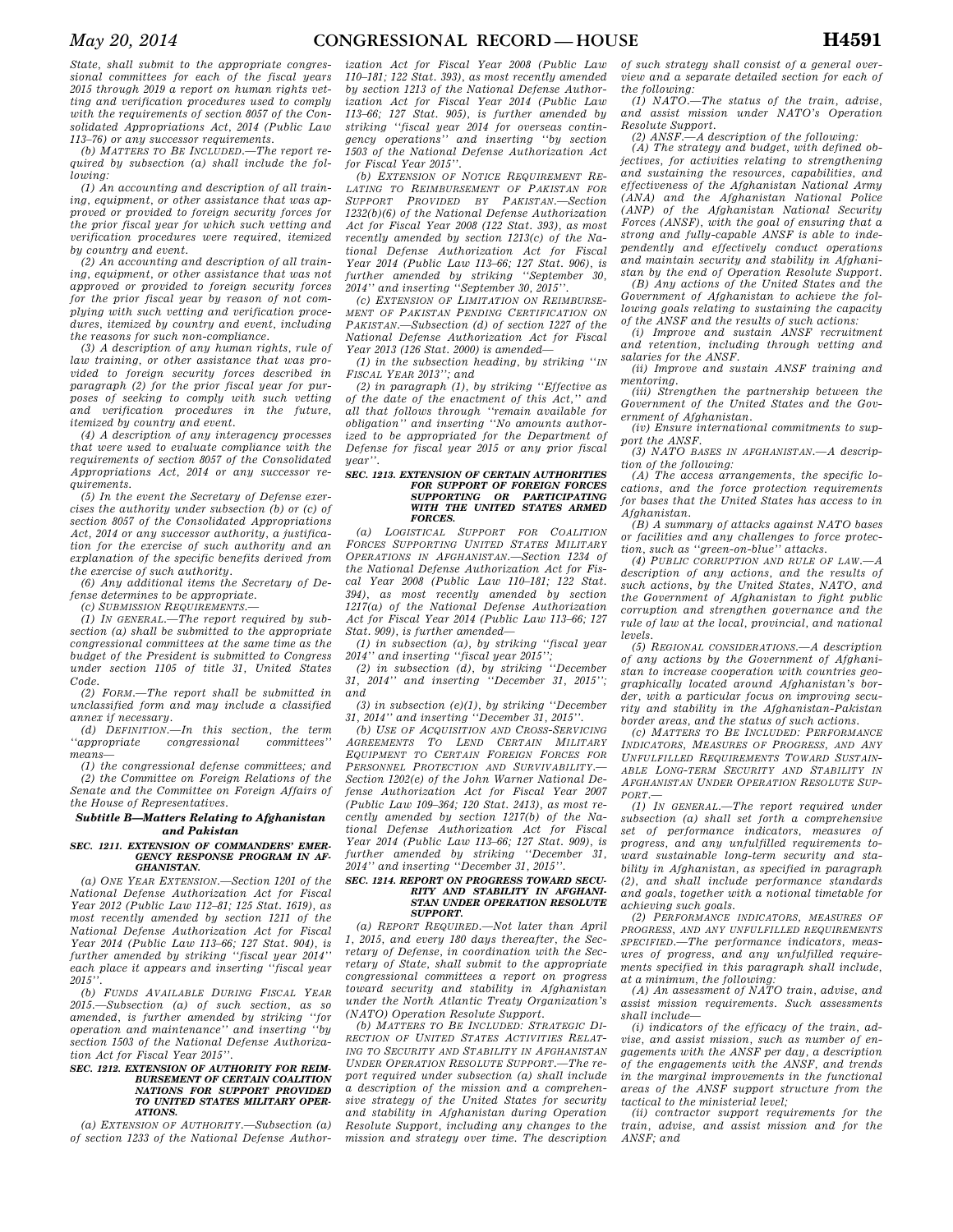*(iii) any unfulfilled requirements.* 

*(B) For the ANA, and separately for the ANP, an assessment and any changes over time for the following:* 

*(i) Recruitment and retention numbers, rates of absenteeism, rates and overall number of any desertions, ANSF vetting procedures, and salary scale.* 

*(ii) Numbers ANSF being trained and the type of training and mentoring.* 

*(iii) Operational readiness status of ANSF units, including any changes to the type, number, size, and organizational structure of ANA and ANP units.* 

*(iv) A description of any gaps in ANSF capacity and capability.* 

*(v) Effectiveness of ANA and ANP senior officers and the ANA and ANP chain of command. (vi) An assessment of the extent to which in-*

*surgents have infiltrated the ANA and ANP. (vii) An assessment of the ANSF's ability to hold terrain in Afghanistan and any posture* 

*changes in the ANSF such that they no longer are providing coverage of certain areas in Afghanistan that the ANSF was providing coverage of prior to the reporting period.* 

*(C) An assessment of the relative strength of the insurgency in Afghanistan and the extent to which it is utilizing weapons or weapons-related materials from countries other than Afghanistan.* 

*(D) A description of all terrorist and insurgent groups operating in Afghanistan, including the number, size, equipment strength, military effectiveness, and sources of support.* 

*(E) An assessment of security and stability, including terrorist and insurgent activity, in Afghanistan-Pakistan border areas and in Pakistan's Federally Administered Tribal Areas from groups, including, al-Qaeda, the Haqqani Network, and the Quetta Shura Taliban, and any attacks on NATO supply lines.* 

*(F) A description of the counterterrorism mission and an assessment of the counterterrorism campaign within Operation Resolute Support, including—* 

*(i) the ability of NATO and the ANSF to detain individuals for intelligence purposes and to prevent high-value detainees from returning to the battlefield; and* 

*(ii) an assessment of whether the Government of Afghanistan is partnering effectively and conducting operations based on NATO intelligence information.* 

*(G) An assessment of United States military requirements for the NATO train, advise, and assist mission, counterterrorism, and force protection requirements under Operation Resolute Support, including planned personnel rotations and the associated time period of deployment for the 1-year period beginning on the date of the submission of the report required under subsection (a).* 

*(d) FORM.—The report required under subsection (a) shall be submitted in unclassified form, but may include a classified annex, if necessary.* 

*(e) CONGRESSIONAL BRIEFINGS.—The Secretary of Defense shall supplement the report required under subsection (a) with regular briefings to the appropriate congressional committees on the* 

*subject matter of the report. (f) THREE-MONTH EXTENSION OF REPORT ON PROGRESS TOWARD SECURITY AND STABILITY IN AFGHANISTAN.—Section 1230(a) of the National Defense Authorization Act for Fiscal Year 2008 (Public Law 110–181; 122 Stat. 385), as most recently amended by section 1218(a) of the National Defense Authorization Act for Fiscal Year 2012 (Public Law 112–81; 125 Stat. 1632), is further amended by striking ''the end of fiscal year 2014'' and inserting ''December 31, 2014''.* 

*(g) APPROPRIATE CONGRESSIONAL COMMITTEES DEFINED.—In this section, the term ''appropriate congressional committees'' means—* 

*(1) the congressional defense committees; and (2) the Committee on Foreign Relations of the Senate and the Committee on Foreign Affairs of the House of Representatives.* 

# *SEC. 1215. REQUIREMENT TO WITHHOLD DEPART-MENT OF DEFENSE ASSISTANCE TO AFGHANISTAN IN AMOUNT EQUIVA-LENT TO 150 PERCENT OF ALL TAXES ASSESSED BY AFGHANISTAN TO EX-TENT SUCH TAXES ARE NOT REIM-BURSED BY AFGHANISTAN.*

*(a) REQUIREMENT TO WITHHOLD ASSISTANCE TO AFGHANISTAN.—An amount equivalent to 150 percent of the total taxes assessed during fiscal year 2014 by the Government of Afghanistan on all Department of Defense assistance in violation of the status of forces agreement between the United States and Afghanistan (entered in force May 28, 2003) shall be withheld by the Secretary of Defense from obligation from funds appropriated for such assistance for fiscal year 2015 to the extent that the Secretary of Defense certifies and reports in writing to the appropriate congressional committees that such taxes have not been reimbursed by the Government of Afghanistan to the Department of Defense or the grantee, contractor, or subcontractor concerned.* 

*(b) WAIVER AUTHORITY.—The Secretary of Defense may waive the requirement in subsection (a) if the Secretary determines that such a waiver is necessary to achieve United States goals in Afghanistan.* 

*(c) REPORT.—Not later than March 1, 2015, the Secretary of Defense shall submit to the appropriate congressional committees a report on the total taxes assessed during fiscal year 2014 by the Government of Afghanistan on any Department of Defense assistance.* 

*(d) DEFINITIONS.—In this section:* 

*(1) APPROPRIATE CONGRESSIONAL COMMIT-TEES.—The term ''appropriate congressional committees'' means—* 

*(A) the Committee on Armed Services and the Committee on Foreign Relations of the Senate; and* 

*(B) the Committee on Armed Services and the Committee on Foreign Affairs of the House of Representatives.* 

*(2) DEPARTMENT OF DEFENSE ASSISTANCE.— The term ''Department of Defense assistance'' means funds provided in a fiscal year to Afghanistan by the Department of Defense, either directly or through grantees, contractors, or subcontractors.* 

*(e) TERMINATION.—This section shall terminate at the close of the date on which the Secretary of Defense submits to the appropriate congressional committees a notification that the United States and Afghanistan have signed a bilateral security agreement and such agreement has entered into force.* 

# *SEC. 1216. UNITED STATES PLAN FOR SUS-TAINING THE AFGHANISTAN NA-TIONAL SECURITY FORCES THROUGH THE END OF FISCAL YEAR 2018.*

*(a) PLAN REQUIRED.—Not later than 90 days after the date of the enactment of this Act, the Secretary of Defense, in coordination with the Secretary of State, shall submit to the appropriate congressional committees a report that contains a detailed plan for sustaining the Afghanistan National Army (ANA) and the Afghanistan National Police (ANP) of the Afghanistan National Security Forces (ANSF) through the end of fiscal year 2018, with the objective of ensuring that a strong and fully-capable ANSF will be able to independently and effectively conduct operations and maintain security and stability in Afghanistan.* 

*(b) MATTERS TO BE INCLUDED.—The plan contained in the report required under subsection (a) shall include a description of the following matters:* 

*(1) A comprehensive and effective strategy and budget, with defined objectives.* 

*(2) A description of the commitment for contributions from the North Atlantic Treaty Organization (NATO) and non-NATO nations, including the plan to achieve such commitments for the ANSF.* 

*(3) A mechanism for tracking funding, equipment, training, and services provided for the* 

*ANSF by the United States, countries participating in NATO, and other coalition forces that are not part of Operation Resolute Support.* 

*(4) Any actions to assist the Government of Afghanistan or on its behalf to achieve the following goals and the results of such actions:* 

*(A) Improve and sustain effective Afghan security institutions with fully capable senior leadership and staff, including logistics, intelligence, medical, and recruiting units.* 

*(B) Any additional train and equip efforts, including for the Afghan Air Force, as necessary, and Afghan Special Mission Wing, such that these entities are fully-capable of conducting operations independently and in sufficient numbers.* 

*(C) Establish strong ANSF-readiness assessment tools and metrics.* 

*(D) Improve and sustain strong, professional ANSF officers at the junior-, mid-, and seniorlevels* 

*(E) Further strong ANSF communication and control between central command and regions, provinces, and districts.* 

*(F) Develop and improve mechanisms for incorporating lessons learned and best practices into ANSF operations.* 

*(G) Improve ANSF oversight mechanisms, including a strong record-keeping system to track ANSF equipment and personnel.* 

*(c) APPROPRIATE CONGRESSIONAL COMMITTEES DEFINED.—In this section, the term ''appropriate congressional committees'' means—* 

*(1) the congressional defense committees; and (2) the Committee on Foreign Relations of the Senate and the Committee on Foreign Affairs of the House of Representatives.* 

# *SEC. 1217. SENSE OF CONGRESS ON UNITED STATES MILITARY COMMITMENT TO OPERATION RESOLUTE SUPPORT IN AFGHANISTAN.*

*It is the sense of Congress that—* 

*(1) the United States continues to have vital national security interests in ensuring that Afghanistan remains a stable, sovereign country and that groups like Al Qaeda, the Haqqani Network, and the Quetta Shura Taliban are not able to use Afghanistan as a safe haven from which to launch attacks;* 

*(2) the United States should have a residual presence in Afghanistan to train, advise, and assist the ANSF, conduct counterterrorism operations, and support force protection requirements in order to maintain the gains achieved in Afghanistan;* 

*(3) it is in the interests of both the United States and Afghanistan to sign the Bilateral Security Agreement as soon as practicable after the new President of Afghanistan is sworn in;* 

*(4) the United States should provide financial, advisory, and other necessary support to the ANSF, at the authorized end-strength of 352,000 personnel, through 2018;* 

*(5) the train, advise, and assist mission, following the end of the NATO mission on December 31, 2014, should be able to assist the ANSF in all parts of Afghanistan;* 

*(6) uncertainty with the signing of the Bilateral Security Agreement with Afghanistan is threatening the gains achieved by the United States and coalition forces and the United States' enduring vital national security interests in Afghanistan and the region;* 

*(7) the President should announce the United States residual presence for Operation Resolute Support to reassure the people of Afghanistan and to provide a tangible statement of support for the future of Afghanistan;* 

*(8) the United States should aggressively work with NATO and the Government of Afghanistan to achieve a status of forces agreement for NATO forces in support of the post-2014 mission; and* 

*(9) NATO member countries pledged their support and long-term commitment to Afghanistan at the Lisbon, Chicago, and Tokyo conferences and should honor their commitments to Afghanistan and the ANSF.*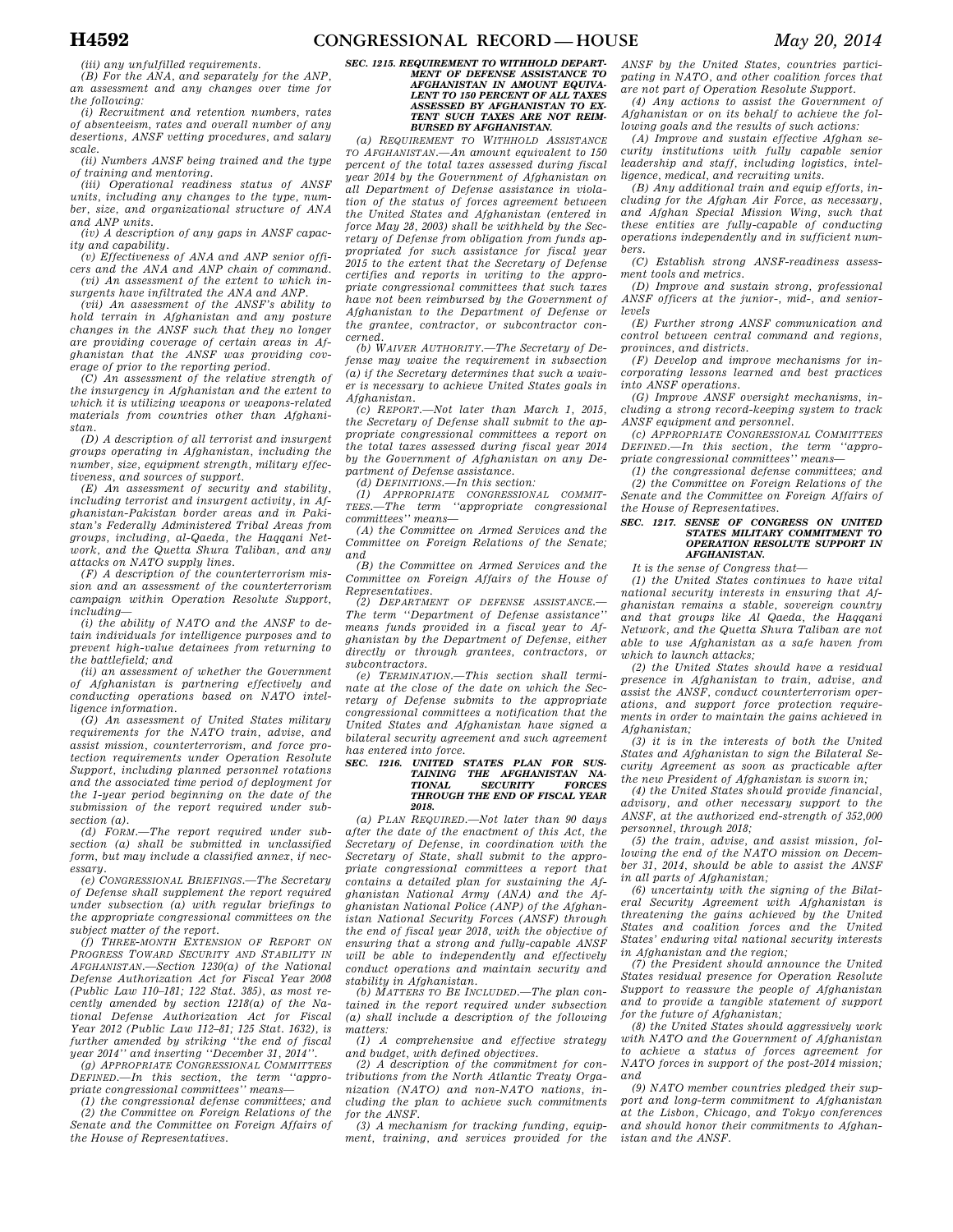### *SEC. 1218. EXTENSION OF AFGHAN SPECIAL IMMI-GRANT PROGRAM.*

*Section 602(b)(3) of the Afghan Allies Protection Act of 2009 (8 U.S.C. 1101 note) is amended by adding at the end the following:* 

*''(E) FISCAL YEAR 2015.—* 

*''(i) IN GENERAL.—Except as provided in subparagraph (D), for fiscal year 2015, the total number of principal aliens who may be provided special immigrant status under this section may not exceed 1,075. For purposes of status provided under this subparagraph—* 

*''(I) the period during which an alien must have been employed in accordance with paragraph (2)(A)(ii) must terminate on or before December 31, 2015;* 

*''(II) the principal alien seeking special immigrant status under this subparagraph shall apply to the Chief of Mission in accordance with paragraph (2)(D) not later than September 30, 2015; and* 

*''(III) the authority to provide such status shall terminate on September 30, 2016.* 

*''(ii) CONSTRUCTION.—Clause (i) shall not be construed to affect numerical limitations, or the* 

*terms for provision of status, under subparagraph (D).''.* 

### *Subtitle C—Matters Relating to the Russian Federation*

### *SEC. 1221. LIMITATION ON MILITARY CONTACT AND COOPERATION BETWEEN THE UNITED STATES AND THE RUSSIAN FEDERATION.*

*(a) LIMITATION.—None of the funds authorized to be appropriated or otherwise made available for fiscal year 2015 for the Department of Defense may be used for any bilateral militaryto-military contact or cooperation between the Governments of the United States and the Russian Federation until the Secretary of Defense, in consultation with the Secretary of State, certifies to the appropriate congressional committees that—* 

*(1) the armed forces of the Russian Federation are no longer illegally occupying Ukrainian territory;* 

*(2) the Russian Federation is respecting the sovereignty of all Ukrainian territory;* 

*(3) the Russian Federation is no longer taking actions that are inconsistent with the INF Treaty;* 

*(4) the Russian Federation is in compliance with the CFE Treaty and has lifted its suspension of Russian observance of its treaty obligations; and* 

*(5) the Russian Federation has not sold or otherwise transferred the Club-K land attack cruise missile system to any foreign country or foreign person during fiscal year 2014.* 

*(b) WAIVER.—The Secretary of Defense may waive the limitation in subsection (a) with respect to a certification requirement specified in paragraph (1), (2), (3), or (4) if—* 

*(1) the Secretary of Defense, in coordination with the Secretary of State, submits to the appropriate congressional committees—* 

*(A) a notification that such a waiver is in the national security interest of the United States and a description of the national security interest covered by the waiver; and* 

*(B) a report explaining why the Secretary of Defense cannot make the certification under subsection (a); and* 

*(2) a period of 30 days has elapsed following the date on which the Secretary of Defense submits the information in the report under subparagraph (B).* 

*(c) ADDITIONAL WAIVER.—The Secretary of Defense may waive the limitation required by subsection (a)(5) with respect to the sale or other transfer of the Club-K land attack cruise missile system if—* 

*(1) the United States has imposed sanctions against the manufacturer of such system by reason of such sale or other transfer; or* 

*(2) the Secretary has developed and submitted to the appropriate congressional committees a plan to prevent the sale or other transfer of such system in the future.* 

*(d) EXCEPTION FOR CERTAIN MILITARY BASES.—The certification requirement specified in paragraph (1) of subsection (a) shall not apply to military bases of the Russian Federation in Ukraine's Crimean peninsula operating in accordance with its 1997 agreement on the Status and Conditions of the Black Sea Fleet Stationing on the Territory of Ukraine.* 

*(e) DEFINITIONS.—In this section:* 

*(1) APPROPRIATE CONGRESSIONAL COMMIT-TEES.—The term ''appropriate congressional committees'' means—* 

*(A) the Committee on Armed Services and the Committee on Foreign Relations of the Senate; and* 

*(B) the Committee on Armed Services and the Committee on Foreign Affairs of the House of Representatives.* 

*(2) BILATERAL MILITARY-TO-MILITARY CON-TACT OR COOPERATION.—The term ''bilateral military-to-military contact or cooperation''— (A) means—* 

*(i) reciprocal visits and meetings by highranking delegations;* 

*(ii) information sharing, policy consultations, security dialogues or other forms of consultative discussions;* 

*(iii) exchanges of military instructors, training personnel, and students;* 

*(iv) exchanges of information;* 

*(v) defense planning; and* 

*(vi) military training or exercises; but* 

*(B) does not include any contact or cooperation that is in support of United States stability operations.* 

*(3) CFE TREATY.—The term ''CFE Treaty'' means the Treaty on Conventional Armed Forces in Europe, signed at Paris November 19, 1990, and entered into force July 17, 1992.* 

*(4) INF TREATY.—The term ''INF Treaty'' means the Treaty Between the United States of America and the Union of Soviet Socialist Republics on the Elimination of Their Intermediate-Range and Shorter-Range Missiles, commonly referred to as the Intermediate-Range Nuclear Forces (INF) Treaty, signed at Washington December 8, 1987, and entered into force June 1, 1988.* 

*(f) EFFECTIVE DATE.—This section takes effect on the date of the enactment of this Act and applies with respect to funds described in subsection (a) that are unobligated as of such date of enactment.* 

#### *SEC. 1222. LIMITATION ON USE OF FUNDS WITH*  **RESPECT TO CERTIFICATION** *CERTAIN FLIGHTS BY THE RUSSIAN FEDERATION UNDER THE TREATY ON OPEN SKIES.*

*(a) LIMITATION.—None of the funds authorized to be appropriated by this Act or any other Act may be used to authorize or permit a certification by the United States of a proposal by the Russian Federation to change any sensor package of an aircraft for a flight by the Russian Federation under the Open Skies Treaty, unless—* 

*(1) the Secretary of Defense, the Chairman of the Joint Chiefs of Staff, and the Director of National Intelligence jointly certify to the appropriate congressional committees that such proposal will not enhance the capability or potential of the Russian Federation to gather intelligence that poses an unacceptable risk to the national security of the United States or is not designed to be collected under such Treaty; and (2) the Secretary of State certifies to the ap-*

*propriate congressional committees that—* 

*(A) the armed forces of the Russian Federation are no longer illegally occupying Ukrainian territory;* 

*(B) the Russian Federation is no longer violating the INF Treaty; and* 

*(C) the Russian Federation is in compliance with the CFE Treaty and has lifted its suspension of Russian observance of its treaty obligations.* 

*(b) WAIVER.—The President may waive the requirement of the Secretary of State to make a*  *certification described in subsection (a)(2) with respect to a proposal by the Russian Federation if the President determines that it is in the national security interests of the United States to do so and submits to the appropriate congressional committees a report that contains the reasons for such determination.* 

*(c) NOTICE AND WAIT REQUIREMENT.—The President may not authorize or permit a certification by the United States for which the certifications required by paragraphs (1) and (2) of subsection (a) are made until the expiration of a 90-day period beginning on the date on which the certification required by such paragraph (1) or the certification required by such paragraph (2) is submitted to the appropriate congressional committees, whichever occurs later.* 

*(d) DEFINITIONS.—In this section:* 

*(1) APPROPRIATE CONGRESSIONAL COMMIT-TEES.—The term ''appropriate congressional committees'' means—* 

*(A) the congressional defense committees;* 

*(B) the Select Committee on Intelligence and the Committee on Foreign Relations of the Senate; and* 

*(C) the Permanent Select Committee on Intelligence and the Committee on Foreign Affairs of the House of Representatives.* 

*(2) CFE TREATY.—The term ''CFE Treaty'' means the Treaty on Conventional Armed Forces in Europe, signed at Paris November 19, 1990, and entered into force July 17, 1992.* 

*(3) INF TREATY.—The term ''INF Treaty'' means the Treaty Between the United States of America and the Union of Soviet Socialist Republics on the Elimination of Their Intermediate-Range and Shorter-Range Missiles, commonly referred to as the Intermediate-Range Nuclear Forces (INF) Treaty, signed at Washington December 8, 1987, and entered into force June 1, 1988.* 

*(4) OPEN SKIES TREATY.—The term ''Open Skies Treaty'' means the Treaty on Open Skies, done at Helsinki March 24, 1992, and entered into force January 1, 2002.* 

### *SEC. 1223. LIMITATIONS ON PROVIDING CERTAIN MISSILE DEFENSE INFORMATION TO THE RUSSIAN FEDERATION.*

*(a) IN GENERAL.—Section 1246(c) of the National Defense Authorization Act for Fiscal Year 2014 (Public Law 113–66; 127 Stat. 923) is amended—* 

*(1) in paragraph (1), by striking ''2016'' and inserting ''2017'';* 

*(2) in paragraph (2), by inserting after ''2014'' the following: ''or 2015''; and* 

*(3) in paragraph (3), by inserting ''and the Committee on Foreign Relations of the Senate and the Committee on Foreign Affairs of the House of Representatives'' after ''congressional defense committees''.* 

*(b) LIMITATIONS ON PROVIDING OTHER INFOR-MATION.—No funds authorized to be appropriated or otherwise made available for each of fiscal years 2015 through 2017 for the Department of Defense may be used to provide the Government of the Russian Federation or any Russian person with information relating to the velocity at burnout of United States missile defense interceptors or missile defense targets or related information.* 

### *SEC. 1224. LIMITATION ON AVAILABILITY OF FUNDS TO TRANSFER MISSILE DE-FENSE INFORMATION TO THE RUS-SIAN FEDERATION.*

*(a) IN GENERAL.—None of the funds authorized to be appropriated or otherwise made available for fiscal year 2015 or any subsequent fiscal year for the Department of Defense may be obligated or expended to transfer missile defense information to the Russian Federation unless, with respect to such fiscal year, the President submits to the congressional defense committees not later than October 31 of such fiscal year a report on discussions between the Russian Federation and the United States on missile defense matters during the immediately preceding fiscal year, including any discussions for cooperation*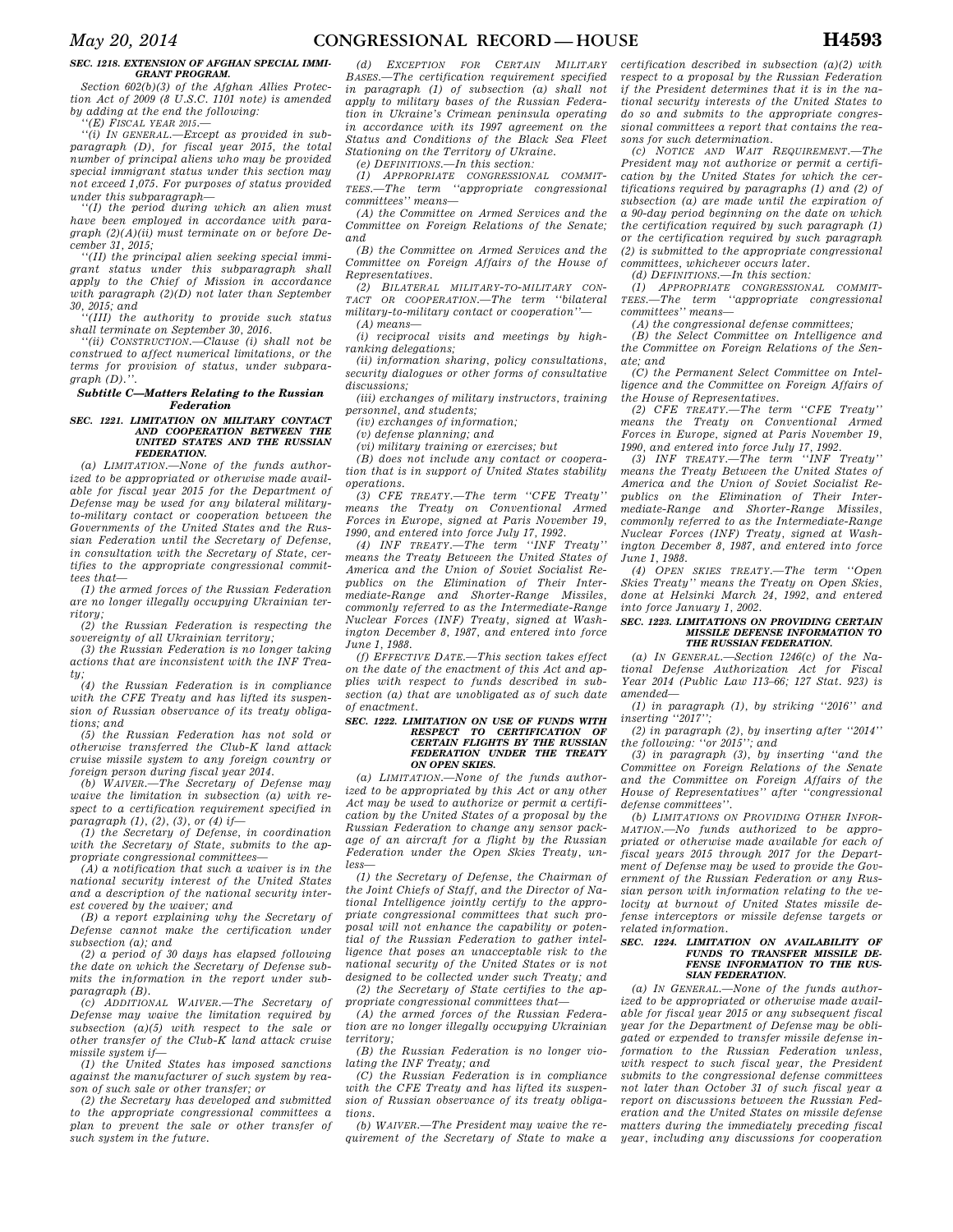*between the two countries on missile defense matters.* 

*(b) FISCAL YEAR 2015 REPORT.—The report submitted pursuant to subsection (a) with respect to fiscal year 2015 shall, in addition to including the information described in subsection (a) with respect to fiscal year 2014, include the information described in subsection (a) with respect to fiscal years 2007 through 2013.* 

### *SEC. 1225. REPORT ON NON-COMPLIANCE BY THE RUSSIAN FEDERATION OF ITS OBLI-GATIONS UNDER THE INF TREATY.*

*(a) FINDINGS.—Congress finds that—* 

*(1) the Russian Federation is in material breach of its obligations under the Treaty Between the United States of America and the Union of Soviet Socialist Republics on the Elimination of Their Intermediate-Range and Shorter-Range Missiles, commonly referred to as the Intermediate-Range Nuclear Forces (INF) Treaty, signed at Washington December 8, 1987, and entered into force June 1, 1988; and* 

*(2) such behavior poses a threat to the United States, its deployed forces, and its allies. (b) SENSE OF CONGRESS.—It is the sense of* 

*Congress that—* 

*(1) the President should hold the Russian Federation accountable for being in material breach of its obligations under the INF Treaty; (2) the President should demand the Russian* 

*Federation completely and verifiably eliminate the military systems that constitute the material breach of its obligations under the INF Treaty;* 

*(3) the President should seriously consider not engaging in further reductions of United States nuclear forces generally and should seriously consider not engaging in nuclear arms reduction negotiations with the Russian Federation specifically until such complete and verifiable elimination of the military systems has occurred; and* 

*(4) the President, in consultation with United States allies, should consider whether it is in the national security interests of the United States to unilaterally remain a party to the INF Treaty if the Russian Federation is still in material breach of the INF Treaty beginning one year* 

*after the date of the enactment of this Act. (c) REPORT.—Not later than 90 days after the date of the enactment of this Act, and every 90 days thereafter, the President shall submit to the appropriate congressional committees an unclassified report that includes the following:* 

*(1) The status of the President's efforts, in cooperation with United States allies, to hold the Russian Federation accountable for being in material breach of its obligations under the INF Treaty and obtain the complete and verifiable elimination of its military systems that constitute the material breach of its obligations under the INF Treaty.* 

*(2) The President's assessment as to whether it remains in the national security interests of the United States to remain a party to the INF Treaty, and other related treaties and agreements, while the Russian Federation is in material breach of its obligations under the INF Treaty.* 

*(d) APPROPRIATE CONGRESSIONAL COMMIT-TEES.—In this section, the term ''appropriate congressional committees'' means—* 

*(1) the congressional defense committees;* 

*(2) the Committee on Foreign Relations and the Select Committee on Intelligence of the Senate; and* 

*(3) the Committee on Foreign Affairs and the Permanent Select Committee on Intelligence of the House of Representatives.* 

#### *SEC. 1226. SENSE OF CONGRESS REGARDING RUS-SIAN AGGRESSION TOWARD UKRAINE.*

*It is the sense of the Congress that—* 

*(1) the continuing and long-standing pattern and practice by the Government of the Russian Federation of physical, diplomatic, and economic aggression toward neighboring countries is clearly intended to exert undue influence on the free will of sovereign nations and peoples to determine their own future;* 

*(2) the Russian military build-up and aggressive posture on the eastern border of Ukraine represent a deliberate intent to intimidate Ukraine and to force its citizens to submit to Russian control;* 

*(3) the Russian Federation should immediately cease all improper and illegal activities in Ukraine;* 

*(4) the 1994 Budapest Memorandum on Security Assurances, which was executed jointly with the Russian Federation, Ukraine, and the United Kingdom, represents a commitment to respect the independence, sovereignty, and territorial integrity and borders of Ukraine, and Russian actions clearly violate the commitment made by the Russian Federation in that memorandum;* 

*(5) the security cooperation with the Ukrainian military by the United States military is an important opportunity to support the continued professionalization of the Ukrainian military;* 

*(6) an enhanced military presence and readiness posture of the United States military in Europe is key to deterring further Russian aggression and assuring allies and partners; and* 

*(7) the treaty commitments under Article 5 of the North Atlantic Treaty signed at Washington, April 4, 1949, and entered into force August 24, 1949, are important and a cornerstone to international security.* 

### *SEC. 1227. ANNUAL REPORT ON MILITARY AND*  **SECURITY DEVELOPMENTS INVOLV.** *ING THE RUSSIAN FEDERATION.*

*(a) REPORT.—Not later than June 1 of each year, the Secretary of Defense shall submit to the appropriate congressional committees a report, in both classified and unclassified form, on the current and future military power of the Russian Federation (in this section referred to as ''Russia''). The report shall address the current and probable future course of military-technological development of the Russian military, the tenets and probable development of Russian security strategy and military strategy, and military organizations and operational concepts, for the 20-year period following submission of such report.* 

*(b) MATTERS TO BE INCLUDED.—A report required under subsection (a) shall include the following:* 

*(1) An assessment of the security situation in regions neighboring Russia.* 

*(2) The goals and factors shaping Russian security strategy and military strategy.* 

*(3) Trends in Russian security and military behavior that would be designed to achieve, or that are consistent with, the goals described in paragraph (2).* 

*(4) An assessment of Russia's global and regional security objectives, including objectives that would affect NATO, the Middle East, and the People's Republic of China.* 

*(5) A detailed assessment of the sizes, locations, and capabilities of Russian nuclear, special operations, land, sea, and air forces.* 

*(6) Developments in Russian military doctrine and training.* 

*(7) An assessment of the proliferation activities of Russia and Russian entities, as a supplier of materials, technologies, or expertise relating to nuclear weapons or other weapons of mass destruction or missile systems.* 

*(8) Developments in Russia's asymmetric capabilities, including its strategy and efforts to develop and deploy cyber warfare and electronic warfare capabilities, details on the number of malicious cyber incidents originating from Russia against Department of Defense infrastructure, and associated activities originating or suspected of originating from Russia.* 

*(9) The strategy and capabilities of Russian space and counterspace programs, including trends, global and regional activities, the involvement of military and civilian organizations, including state-owned enterprises, academic institutions, and commercial entities, and efforts to develop, acquire, or gain access to advanced technologies that would enhance Russian military capabilities.* 

*(10) Developments in Russia's nuclear program, including the size and state of Russia's stockpile, its nuclear strategy and associated doctrines, its civil and military production capacities, and projections of its future arsenals.* 

*(11) A description of Russia's anti-access and area denial capabilities.* 

*(12) A description of Russia's command, control, communications, computers, intelligence, surveillance, and reconnaissance modernization program and its applications for Russia's precision guided weapons.* 

*(13) In consultation with the Secretary of Energy and the Secretary of State, developments regarding United States-Russian engagement and cooperation on security matters.* 

*(14) The current state of United States military-to-military contacts with the Russian Federation armed forces, which shall include the following:* 

*(A) A comprehensive and coordinated strategy for such military-to-military contacts and updates to the strategy.* 

*(B) A summary of all such military-to-military contacts during the one-year period preceding the report, including a summary of topics discussed and questions asked by the Russian participants in those contacts.* 

*(C) A description of such military-to-military contacts scheduled for the 12-month period following such report and the plan for future contacts.* 

*(D) The Secretary's assessment of the benefits the Russians expect to gain from such militaryto-military contacts.* 

*(E) The Secretary's assessment of the benefits the Department of Defense expects to gain from such military-to-military contacts, and any concerns regarding such contacts.* 

*(F) The Secretary's assessment of how such military-to-military contacts fit into the larger security relationship between the United States and the Russian Federation.* 

*(15) A description of Russian military-to-military relationships with other countries, including the size and activity of military attache offices around the world and military education programs conducted in Russia for other countries or in other countries for the Russians.* 

*(16) Other military and security developments involving Russia that the Secretary of Defense considers relevant to United States national security.* 

*(c) APPROPRIATE CONGRESSIONAL COMMITTEES DEFINED.—In this section, the term ''appropriate congressional committees'' means—* 

*(1) the Committee on Armed Services and the Committee on Foreign Relations of the Senate; and* 

*(2) the Committee on Armed Services and the Committee on Foreign Affairs of the House of Representatives.* 

*(d) REPEAL OF SUPERSEDED AUTHORITY.—Section 10 of the Support for the Sovereignty, Integrity, Democracy, and Economic Stability of Ukraine Act of 2014 (Public Law 113–95) is repealed.* 

*(e) SUNSET.—This section shall terminate on June 1, 2021.* 

# *Subtitle D—Matters Relating to the Asia-Pacific Region*

#### *SEC. 1231. STRATEGY TO PRIORITIZE UNITED STATES INTERESTS IN THE UNITED STATES PACIFIC COMMAND AREA OF RESPONSIBILITY AND IMPLEMENTA-TION PLAN.*

*(a) STRATEGY.—* 

*(1) IN GENERAL.—The Secretary of Defense, in coordination with the Secretary of State and the heads of other Federal departments and agencies specified in paragraph (4), shall develop a strategy to prioritize United States interests in the United States Pacific Command Area of Responsibility.* 

*(2) MATTERS TO BE INCLUDED.—The strategy required by paragraph (1) shall address the following:* 

*(A) Strengthening bilateral security alliances.*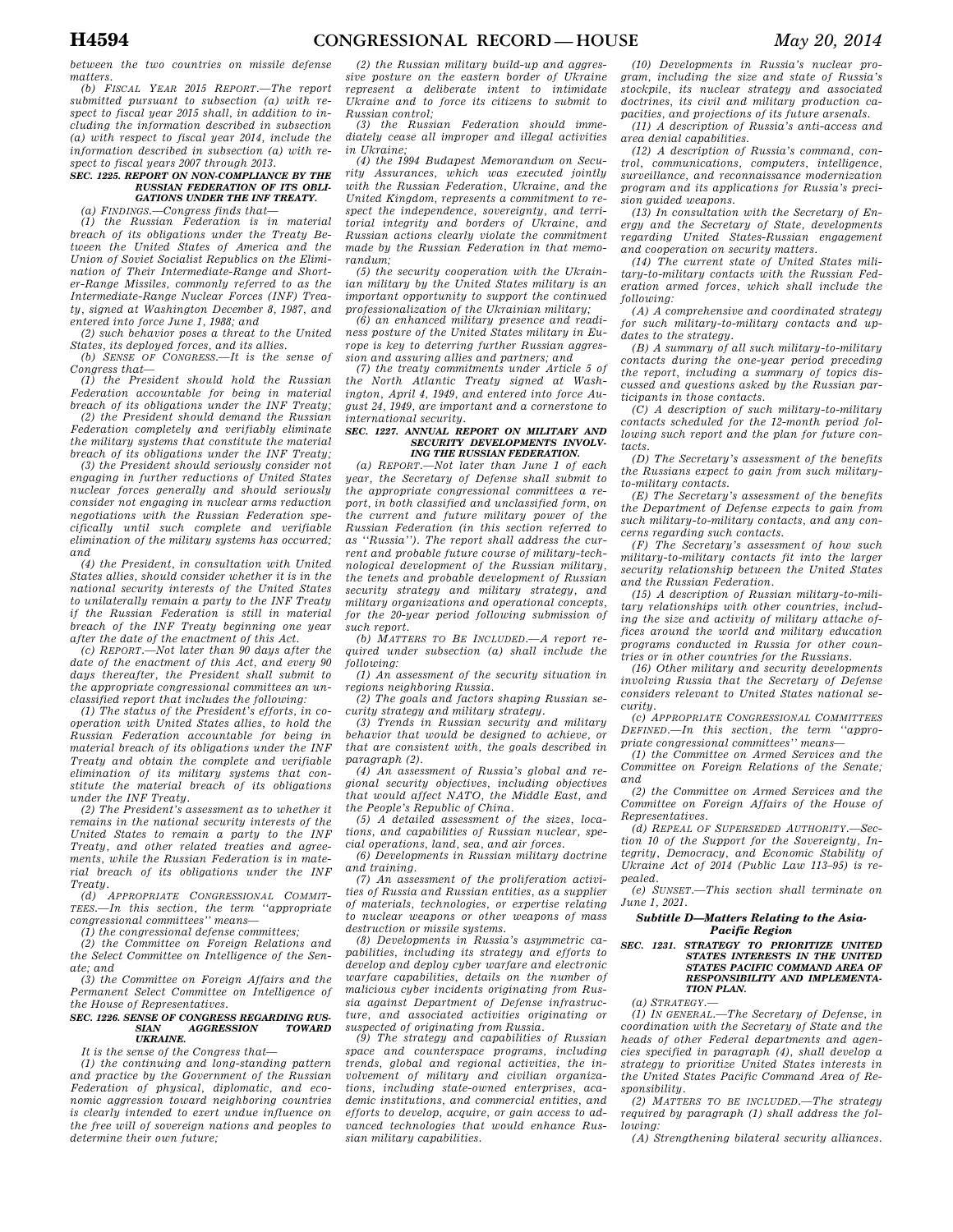*(B) Improving relationships with countries that are emerging powers.* 

*(C) Engaging with regional multilateral institutions.* 

*(D) Expanding trade and investment.* 

*(E) Bolstering a capable military presence.* 

*(F) Promoting democracy and human rights. (G) Coordinating efforts to counter transnational threats.* 

*(H) Maintaining a rules-based structure.* 

*(I) Improving the current and future security environment.* 

*(J) Prioritizing United States military and diplomatic missions within respective Federal department or agency planning and budgeting guidance.* 

*(K) Coordinating a response framework to prepare for, respond to, and recover from emergencies.* 

*(L) Prioritizing security cooperation initiatives, including military-to-military and military-to-civilian engagements.* 

*(3) ASIA REBALANCING STRATEGY.—The strategy required by paragraph (1) shall be informed by the results of the integrated, multi-year planning and budget strategy for a rebalancing of United States policy in Asia submitted to Congress pursuant to section 7043(a) of the Department of State, Foreign Operations, and Related Programs Appropriations Act, 2014 (division K of the Consolidated Appropriations Act, 2014 (Public Law 113–76)).* 

*(4) FEDERAL DEPARTMENTS AND AGENCIES SPECIFIED.—The Federal departments and agencies specified in this paragraph are the Department of Homeland Security, the Department of Transportation, the Department of Commerce, the Department of the Interior, the Office of the United States Trade Representative, and any other relevant department or agency as specified by the Secretary of Defense.* 

*(b) IMPLEMENTATION PLAN.—* 

*(1) IN GENERAL.—The President, acting through the National Security Council and in coordination with the Director of the Office of Management and Budget, shall develop an implementation plan for the Department of Defense, the Department of State, and each Federal department and agency specified in subsection (a)(4) to support the strategy required by subsection (a). The implementation plan shall provide specific goals and areas of focus for each department and agency to prioritize funding in its annual budget submissions.* 

*(2) RELATION TO AGENCY PRIORITY GOALS AND ANNUAL BUDGET.—* 

*(A) AGENCY PRIORITY GOALS.—In identifying agency priority goals under section 1120(b) of title 31, United States Code, for the Department of Defense, the Department of State, and each Federal department and agency specified in subsection (a)(4), the President, acting through the Director of the Office of Management and Budget, shall take into consideration the strategy required by subsection (a) and the implementation plan of the department or agency required by paragraph (1).* 

*(B) ANNUAL BUDGET.—The President, acting through the Director of the Office of Management and Budget, shall ensure that the annual budget submitted to Congress under section 1105 of title 31, United States Code, includes a separate section that clearly highlights programs and projects that are being funded in the annual budget that relate to the strategy required by subsection (a) and the implementation plan of the Department of Defense, the Department of State, and each Federal department and agency specified in subsection (a)(4). (c) REPORT.—* 

*(1) IN GENERAL.—Not later than 1 year after the date of the enactment of this Act, the President, acting through the National Security Council, shall submit to Congress a report than contains the strategy required by subsection (a) and each implementation plan required by subsection (b).* 

*(2) FORM.—The report shall be submitted in unclassified form but may contain a classified annex if necessary.* 

#### *SEC. 1232. MODIFICATIONS TO ANNUAL REPORT ON MILITARY AND SECURITY DEVEL-OPMENTS INVOLVING THE PEOPLE'S REPUBLIC OF CHINA.*

*(a) MATTERS TO BE INCLUDED.—Subsection (b) of section 1202 of the National Defense Authorization Act for Fiscal Year 2000 (Public Law 106–65; 113 Stat. 781; 10 U.S.C. 113 note) is amended—* 

*(1) by redesignating paragraphs (10) through (20) as paragraphs (11) through (21), respectively; and* 

*(2) by inserting after paragraph (9) the following:* 

*''(10) The developments in maritime law enforcement capabilities and organization of the People's Republic of China, focusing on activities in contested maritime areas in the South China Sea and East China Sea. Such analyses shall include an assessment of the nature of China's maritime law enforcement activities directed against United States allies and partners. Such maritime activities shall include activities originating or suspect of originating from China and shall include government and nongovernment activities that are believed to be sanctioned or supported by the Chinese government.''.* 

*(b) EFFECTIVE DATE.—The amendments made by this section take effect on the date of the enactment of this Act and apply with respect to reports required to be submitted under subsection (a) of section 1202 of the National Defense Authorization Act for Fiscal Year 2000, as so amended, on or after that date.* 

# *SEC. 1233. REPORT ON GOALS AND OBJECTIVES GUIDING MILITARY ENGAGEMENT WITH BURMA.*

*(a) REPORT REQUIRED.—Not later than December 1, 2014, the Secretary of Defense, in coordination with the Secretary of State, shall submit to the appropriate congressional committees a report on the goals and objectives guiding military-to-military engagement between the United States and the Union of Burma.* 

*(b) MATTERS TO BE INCLUDED.—The report required under subsection (a) shall include—* 

*(1) a description of the specific goals and objectives of the United States that military-tomilitary engagement between the United States and Burma would facilitate;* 

*(2) a description of how the United States measures progress toward such goals and objectives, and the implications of failing to achieve such goals and objectives;* 

*(3) a description of the specific military-tomilitary engagement activities between the United States and Burma conducted during the period beginning on March 1, 2011, and ending on the close of the day before the date of the submission of the report, and of any planned military-to-military engagement activities between the United States and Burma that will be conducted during the period beginning on the date of the submission of the report and ending on the close of February 29, 2020, including descriptions of associated goals and objectives, estimated costs, timeframes, and United States military organizations or personnel involved;* 

*(4) a description and assessment of the political, military, economic, and civil society reforms being undertaken by the Government of Burma, including—* 

*(A) protecting the individual freedoms and human rights of the Burmese people, including for all ethnic and religious minorities and internally displaced populations;* 

*(B) establishing civilian control of the armed forces;* 

*(C) implementing constitutional and electoral reforms;* 

*(D) allowing access to all areas in Burma; and (E) increasing governmental transparency and accountability; and* 

*(5) a description and assessment of relationships of the Government of Burma with unlawful or sanctioned entities.* 

*(c) UPDATE.—* 

*(1) IN GENERAL.—The Secretary of Defense, in coordination with the Secretary of State, shall*  *submit on an annual basis to the appropriate congressional committees an update of the matters described in subsection (b)(4) and included in the report required under subsection (a).* 

*(2) SUNSET.—The requirement to submit updates under paragraph (1) shall terminate at the end of the 5-year period beginning on the date of the enactment of this Act.* 

*(d) FORM.—The report required under subsection (a) shall be submitted in unclassified form, but may include a classified annex, if necessary.* 

*(e) APPROPRIATE CONGRESSIONAL COMMITTEES DEFINED.—In this section, the term ''appropriate congressional committees'' means—* 

*(1) the congressional defense committees; and (2) the Committee on Foreign Relations of the Senate and the Committee on Foreign Affairs of the House of Representatives.* 

### *SEC. 1234. REPORT ON DEPARTMENT OF DE-FENSE MUNITIONS STRATEGY FOR UNITED STATES PACIFIC COMMAND.*

*(a) REPORT REQUIRED.—Not later than April 1, 2015, the Secretary of Defense shall submit to the congressional defense committees a report on the munitions strategy for the United States Pacific Command, including an identification of munitions requirements, an assessment of munitions gaps and shortfalls, and necessary munitions investments. Such strategy shall cover the 10-year period beginning with 2015.* 

*(b) ELEMENTS.—The report on munitions strategy required by subsection (a) shall include the following:* 

*(1) An identification of current and projected munitions requirements, by class or type.* 

*(2) An assessment of munitions gaps and shortfalls, including a census of current munitions capabilities and programs, not including ammunition.* 

*(3) A description of current and planned munitions programs, including with respect to procurement, research, development, test and evaluation, and deployment activities.* 

*(4) Schedules, estimated costs, and budget plans for current and planned munitions programs.* 

*(5) Identification of opportunities and limitations within the associated industrial base.* 

*(6) Identification and evaluation of technology needs and applicable emerging technologies, including with respect to directed energy, rail gun, and cyber technologies.* 

*(7) An assessment of how current and planned munitions programs, and promising technologies, may affect existing operational concepts and capabilities of the military departments or lead to new operational concepts and capabilities.* 

*(8) An assessment of programs and capabilities by other countries to counter the munitions programs and capabilities of the Armed Forces of the United States, not including with respect to ammunition, and how such assessment affects the munitions strategy of each military department.* 

*(9) Any other matters the Secretary determines appropriate.* 

*(c) FORM.—The report under subsection (a) may be submitted in classified or unclassified form.* 

# *SEC. 1235. MISSILE DEFENSE COOPERATION.*

*(a) SENSE OF CONGRESS.—It is the sense of Congress that—* 

*(1) Admiral Samuel Locklear, Commander of the United States Pacific Command, testified before the Committee on Armed Services of the House of Representatives on March 5, 2014, that in the spring of 2013, North Korea ''conducted another underground nuclear test, threatened the use of a nuclear weapon against the United States, and concurrently conducted a mobile missile deployment of an Intermediate Range Ballistic Missile, reportedly capable of ranging*  our western most U.S. territory in the Pacific.'

*(2) General Curtis Scaparrotti, Commander of the United States Forces Korea, testified before*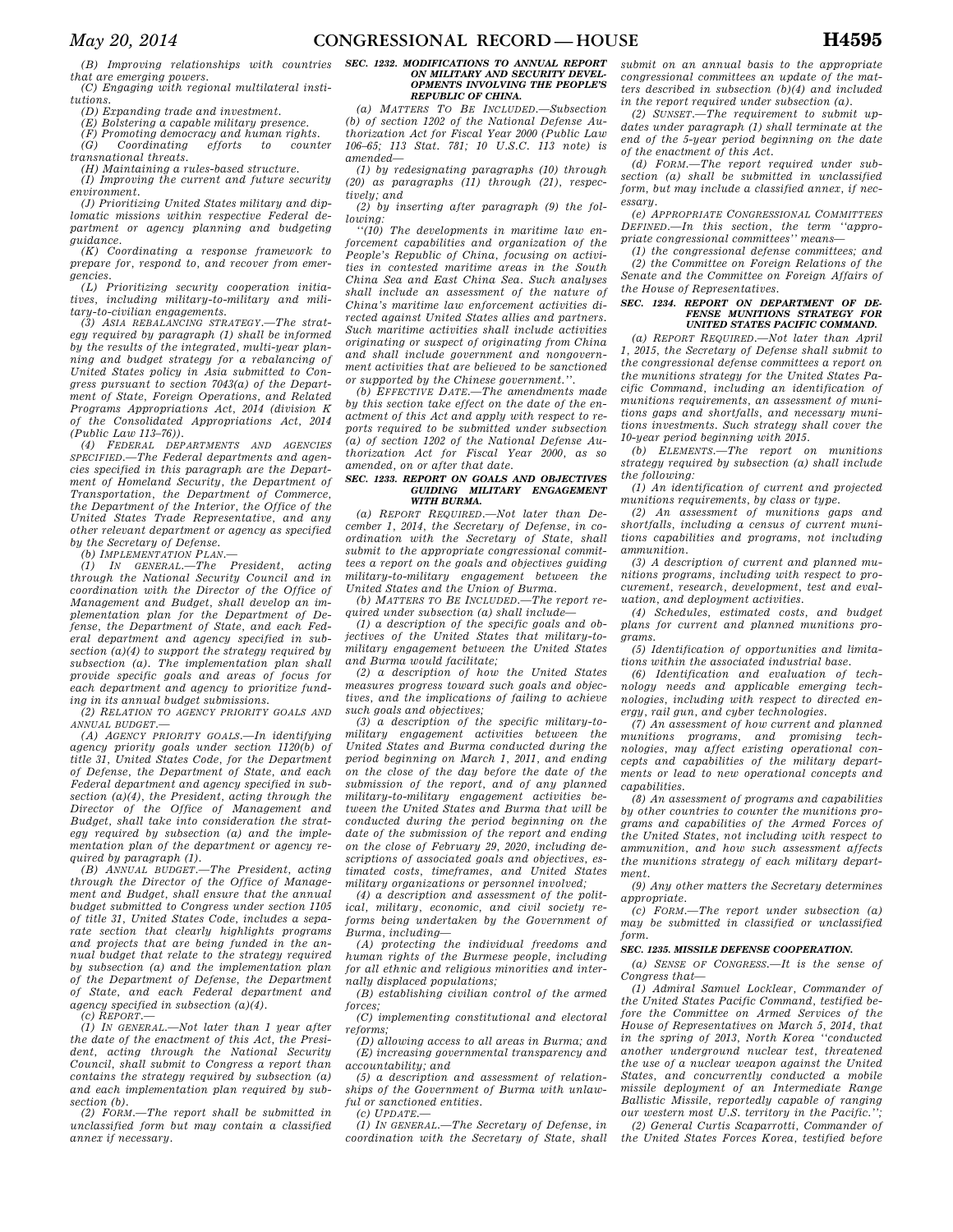*such committee on April 2, 2014, that ''CFC [Combined Forces Command] is placing special emphasis on missile defense, not only in terms of systems and capabilities, but also with regard to implementing an Alliance counter-missile strategy required for our combined defense.''; and* 

*(3) increased emphasis and cooperation on missile defense among the United States, Japan, and the Republic of Korea, enhances the security of allies of the United States in Northeast Asia, increases the defense of forward-based forces of the United States, and enhances the protection of the United States.* 

*(b) ASSESSMENT REQUIRED.—The Secretary of Defense shall conduct an assessment to identify opportunities for increasing missile defense cooperation among the United States, Japan, and the Republic of Korea, and to evaluate options for short-range missile, rocket, and artillery defense capabilities.* 

*(c) ELEMENTS.—The assessment under subsection (b) shall include the following:* 

*(1) Candidate areas for increasing missile defense cooperation, including greater information sharing, systems integration, and joint operations.* 

*(2) Potential challenges and limitations to enabling such cooperation and plans for mitigating such challenges and limitations.* 

*(3) An assessment of the utility of short-range missile defense and counter-rocket, artillery, and mortar system capabilities, including with respect to—* 

*(A) the requirements for such capabilities to meet operational and contingency plan requirements in Northeast Asia; (B) cost, schedule, and availability;* 

*(C) technology maturity and risk; and* 

*(D) consideration of alternatives. (d) BRIEFING REQUIRED.—Not later than 180 days after the date of the enactment of this Act, the Secretary of Defense shall provide to the* 

# *congressional defense committees a briefing on the assessment under subsection (b). SEC. 1236. MARITIME CAPABILITIES OF TAIWAN AND ITS CONTRIBUTION TO RE-GIONAL PEACE AND STABILITY.*

*(a) REPORT REQUIRED.—Not later than April 1, 2016, the Secretary of Defense shall, in consultation with the Chairman of the Joint Chiefs of Staff, submit to the congressional defense committees, the Committee on Foreign Relations of the Senate, and the Committee on Foreign Affairs of the House of Representatives a report that contains the following:* 

*(1) A description and assessment of the posture and readiness of elements of the Chinese People's Liberation Army expected or available to threaten the maritime or territorial security of Taiwan, including an assessment of—* 

*(A) the undersea and surface warfare capabilities of the People's Liberation Army Navy in the littoral areas in and around the Taiwan Strait;* 

*(B) the amphibious and heavy sealift capabilities of the People's Liberation Army Navy;* 

*(C) the capabilities of the People's Liberation Army Air Force to establish air dominance over Taiwan; and* 

*(D) the capabilities of the People's Liberation Army Second Artillery Corps to suppress or destroy the forces of Taiwan necessary to defend the security of Taiwan.* 

*(2) A description and assessment of the posture and readiness of elements of the armed forces of Taiwan expected or available to maintain the maritime or territorial security of Taiwan, including an assessment of—* 

*(A) the undersea and surface warfare capabilities of the navy of Taiwan;* 

*(B) the land-based anti-ship cruise missile capabilities of Taiwan; and* 

*(C) other anti-access or area-denial capabilities, such as mines, that contribute to the deterrence of Taiwan against actions taken to determine the future of Taiwan by other than peaceful means.* 

*(b) FORM.—The report required by subsection (a) may be submitted in classified or unclassified form.* 

*(c) SENSE OF CONGRESS.—It is the sense of Congress that—* 

*(1) the United States, in accordance with the Taiwan Relations Act (Public Law 96–8), should continue to make available to Taiwan such defense articles and services as may be necessary to enable Taiwan to maintain a sufficient selfdefense capability;* 

*(2) the growth and modernization of the People's Liberation Army, including its focus on ''preparing for potential conflict in the Taiwan Strait [which] appears to remain the principal focus and primary driver of China's military investment'', as noted in the 2013 Office of the Secretary of Defense Annual Report to Congress: Military and Security Developments Involving the People's Republic of China, requires greater attention to the needed defense capabilities of Taiwan; and* 

*(3) the United States should consider opportunities to help enhance the maritime capabilities and nautical skills of the Taiwanese navy that can contribute to Taiwan's self-defense and to regional peace and stability, including extending an invitation to Taiwan to participate in the 2014 Rim of the Pacific international maritime exercise in non-combat areas such as humanitarian assistance and disaster relief operations. SEC. 1237. INDEPENDENT ASSESSMENT ON COUN-TERING ANTI-ACCESS AND AREA-DE-*

### *NIAL STRATEGIES AND CAPABILI-TIES IN THE ASIA-PACIFIC REGION. (a) ASSESSMENT REQUIRED.—*

*(1) IN GENERAL.—The Secretary of Defense shall enter into an agreement with an independent entity to conduct an assessment of antiaccess and area-denial strategies and capabilities that pose a threat to security in the Asia-Pacific region and strategies to mitigate such threats.* 

*(2) MATTERS TO BE INCLUDED.—The assessment required under paragraph (1) shall include—* 

*(A) identification of anti-access and area-denial strategies and capabilities;* 

*(B) assessment of gaps and shortfalls in the ability of the United States to address anti-access and area-denial strategies and capabilities identified under subparagraph (A) and plans of the Department of Defense to address such gaps and shortfalls;* 

*(C) assessment of Department of Defense strategies to counter or mitigate anti-access and area-denial strategies and capabilities identified under subparagraph (A); and* 

*(D) any other matters the independent entity determines to be appropriate.* 

*(b) REPORT REQUIRED.—* 

*(1) IN GENERAL.—Not later than March 1, 2015, the Secretary of Defense shall submit to the congressional defense committees a report that includes the assessment and strategies required under subsection (a) and any other matters the Secretary determines to be appropriate.* 

*(2) FORM.—The report required under paragraph (1) shall be submitted in unclassified form, but may contain a classified annex if necessary.* 

*(c) DEPARTMENT OF DEFENSE SUPPORT.—The Secretary of Defense shall provide the independent entity described in subsection (a) with timely access to appropriate information, data, and analysis so that the entity may conduct a thorough and independent assessment as required under subsection (a).* 

# *SEC. 1238. SENSE OF CONGRESS REAFFIRMING SECURITY COMMITMENT TO JAPAN.*

*It is the sense of Congress that—* 

*(1) the United States highly values its alliance with the Government of Japan as a cornerstone of peace and security in the region, based on shared values of democracy, the rule of law, free and open markets, and respect for human rights in order to promote peace, security, stability, and economic prosperity in the Asia-Pacific region;* 

*(2) the United States welcomes Japan's determination to contribute more proactively to regional and global peace and security;* 

*(3) the United States supports recent increases in Japanese defense funding, adoption of a National Security Strategy, formation of security institutions such as the Japanese National Security Council, and other moves that will enable Japan to bear even greater alliance responsibilities;* 

*(4) the United States and Japan should continue to improve joint interoperability and collaborate on developing future capabilities with which to maintain regional stability in an increasingly uncertain security environment;* 

*(5) the United States and Japan should continue efforts to strengthen regional multilateral institutions that promote economic and security cooperation based on internationally accepted rules and norms;* 

*(6) the United States acknowledges that the Senkaku Islands are under the administration of Japan and opposes any unilateral actions that would seek to undermine such administration and remains committed under the Treaty of Mutual Cooperation and Security to respond to any armed attack in the territories under the administration of Japan; and* 

*(7) the United States reaffirms its commitment to the Government of Japan under Article V of the Treaty of Mutual Cooperation and Security that ''[e]ach Party recognizes that an armed attack against either Party in the territories under the administration of Japan would be dangerous to its own peace and safety and declares that it would act to meet the common danger in accordance with its constitutional provisions and processes''.* 

# *SEC. 1239. SENSE OF CONGRESS ON OPPORTUNI-TIES TO STRENGTHEN RELATION-SHIP BETWEEN THE UNITED STATES AND THE REPUBLIC OF KOREA.*

*It is the sense of Congress that—* 

*(1) the alliance between the United States and Republic of Korea has served as an anchor for stability, security, and prosperity on the Korean Peninsula, in the Asia-Pacific region, and around the world;* 

*(2) the United States and Republic of Korea continue to strengthen and adapt the alliance to serve as a linchpin of peace and stability in the Asia-Pacific region, recognizing the shared values of democracy, human rights, and the rule of law as the foundations of the alliance;* 

*(3) the United States and Republic of Korea share deep concerns that North Korea's nuclear and ballistic missiles programs and its repeated provocations pose grave threats to peace and stability on the Korean Peninsula and Northeast Asia and recognize that both nations are determined to denuclearization of North Korea, and remain fully committed to continuing close cooperation on the full range of issues related to North Korea;* 

*(4) the United States supports the vision of a Korean Peninsula free of nuclear weapons, free from the fear of war, and peacefully reunited on the basis of democratic and free market principles, as articulated in President Park's Dresden address;* 

*(5) the United States and Republic of Korea are strengthening the combined defense posture on the Korean Peninsula;* 

*(6) the United States and Republic of Korea have decided that due to the evolving security environment in the region, including the enduring North Korean nuclear and missile threat, the current timeline to the transition of wartime operational control (OPCON) to a Republic of Korea-led defense in 2015 can be reconsidered; and* 

*(7) the United States welcomes the Republic of Korea's ratification of a new five-year Special Measures Agreement, which establishes the framework for Republic of Korea contributions to offset the costs associated with the stationing of United States Forces Korea on the Korean Peninsula.*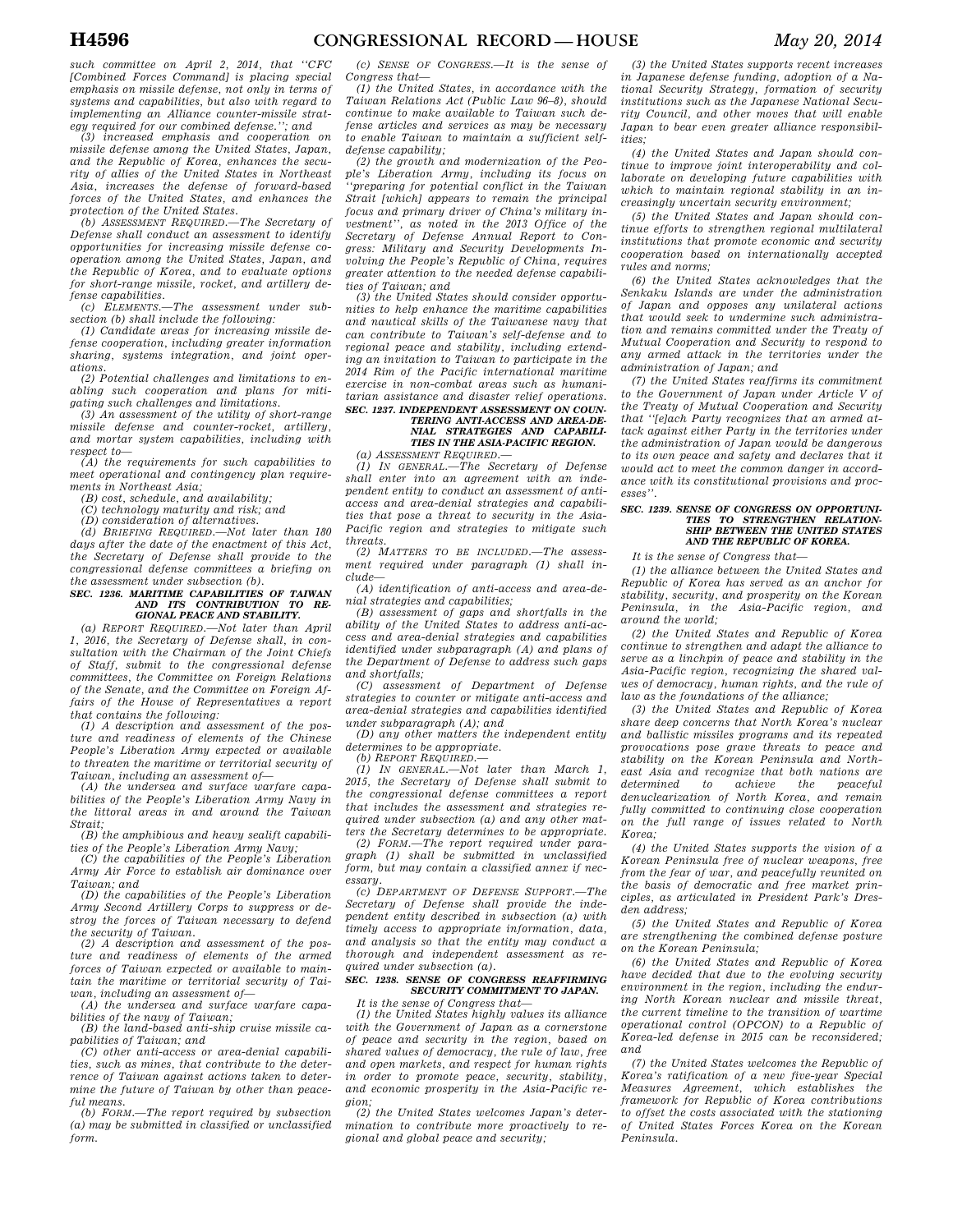## *Subtitle E—Other Matters*

#### *SEC. 1241. EXTENSION OF AUTHORITY FOR SUP-PORT OF SPECIAL OPERATIONS TO COMBAT TERRORISM.*

*Section 1208(h) of the Ronald W. Reagan National Defense Authorization Act for Fiscal Year 2005 (Public Law 108–375; 118 Stat. 2086), as most recently amended by section 1203(c) of the National Defense Authorization Act for Fiscal Year 2012 (Public Law 112–81; 125 Stat. 1621), is further amended by striking ''2015'' and inserting ''2017''.* 

#### *SEC. 1242. ONE-YEAR EXTENSION OF AUTHORIZA-TION FOR NON-CONVENTIONAL AS-SISTED RECOVERY CAPABILITIES.*

*(a) EXTENSION.—Subsection (h) of section 943 of the Duncan Hunter National Defense Authorization Act for Fiscal Year 2009 (Public Law 110–417; 122 Stat. 4579), as most recently amended by section 1241 of the National Defense Authorization Act for Fiscal Year 2014 (Public Law 113–66; 127 Stat. 920), is further amended by striking ''2015'' and inserting ''2016''.* 

*(b) CROSS-REFERENCE AMENDMENT.—Subsection (f) of such section is amended by striking ''413b(e)'' and inserting ''3093(e)''.* 

# *SEC. 1243. EXTENSION AND MODIFICATION OF AUTHORITY TO SUPPORT OPER-ATIONS AND ACTIVITIES OF THE OF-FICE OF SECURITY COOPERATION IN IRAQ.*

*Section 1215(f)(1) of the National Defense Authorization Act for Fiscal Year 2012 (Public Law 112–81; 125 Stat. 1631; 10 U.S.C. 113 note), as most recently amended by section 1214 of the National Defense Authorization Act for Fiscal Year 2014 (Public Law 113–66; 127 Stat. 906; 10 U.S.C. 113 note), is further amended—* 

*(1) by striking ''fiscal year 2014'' and inserting ''fiscal year 2015'';* 

*(2) by striking ''non-operational''; and* 

*(3) by striking ''in an institutional environment'' and inserting ''at a base or facility of the Government of Iraq''.* 

### *SEC. 1244. MODIFICATION OF NATIONAL SECU-RITY PLANNING GUIDANCE TO DENY SAFE HAVENS TO AL-QAEDA AND ITS VIOLENT EXTREMIST AFFILIATES.*

*(a) MODIFICATION.—Section 1032(b) of the National Defense Authorization Act for Fiscal Year 2012 (Public Law 112–81; 125 Stat. 1571; 50 U.S.C. 3043 note) is amended—* 

*(1) in paragraph (2)—* 

*(A) by redesignating subparagraph (C), (D), and (E) as subparagraph (D), (E), and (F), respectively;* 

*(B) by inserting after subparagraph (B) the following:* 

*''(C) For each specified geographic area, a description of the following:* 

*''(i) The feasibility of conducting multilateral programs to train and equip the military forces of relevant countries in the area.* 

*''(ii) The authority and funding that would be required to support such programs.* 

*''(iii) How such programs would be implemented.* 

*''(iv) How such programs would support the national security priorities and interests of the United States and complement other efforts of the United States Government in the area and in other specified geographic areas.''; and* 

*(C) in subparagraph (F) (as redesignated), by striking ''subparagraph (C)'' and inserting ''subparagraph (D)''; and* 

*(2) in paragraph (3)(A), by striking ''paragraph (2)(C)'' and inserting ''paragraph*   $(2)(D)$ ".

*(b) REPORT.—Section 1032(b) of the National Defense Authorization Act for Fiscal Year 2012 (Public Law 112–81; 125 Stat. 1571; 50 U.S.C. 3043 note), as amended by subsection (a), is further amended—* 

*(1) by redesignating paragraph (4) as paragraph (5); and* 

*(2) by inserting after paragraph (3) the following:* 

*''(4) REPORT.—* 

*''(A) IN GENERAL.—Not later than October 1, 2014, the President shall submit to the appropriate congressional committees a report that contains the national security planning guidance required under paragraph (1), including any updates thereto.* 

*''(B) FORM.—The report may include a classified annex as determined to be necessary by the President.* 

*''(C) DEFINITION.—In this paragraph, the term 'appropriate congressional committees' means—* 

*''(i) the congressional defense committees; and ''(ii) the Committee on Foreign Relations of the Senate and the Committee on Foreign Affairs of the House of Representatives.''.* 

# *SEC. 1245. ENHANCED AUTHORITY TO ACQUIRE GOODS AND SERVICES OF DJIBOUTI IN SUPPORT OF DEPARTMENT OF DEFENSE ACTIVITIES IN UNITED STATES AFRICA COMMAND AREA OF RESPONSIBILITY.*

*(a) SENSE OF CONGRESS.—It is the sense of Congress that—* 

*(1) the United States forces should continue to be forward postured in Africa and in the Middle East;* 

*(2) Djibouti is in a strategic location to support United States vital national security interests in the region;* 

*(3) the United States should take definitive steps to maintain its basing access and agreements with the Government of Djibouti to support United States vital national security interests in the region;* 

*(4) the United States should devise and implement a comprehensive governmental approach to engaging with the Government of Djibouti to reinforce the strategic partnership between the United States and Djibouti; and* 

*(5) the Secretary of State and the Administrator of the United States Agency for International Development, in conjunction with the Secretary of Defense, should take concrete steps to advance and strengthen the relationship between United States and the Government of Djibouti.* 

*(b) AUTHORITY.—In the case of a good or service to be acquired in direct support of covered activities for which the Secretary of Defense makes a determination described in subsection (c), the Secretary may conduct a procurement in which—* 

*(1) competition is limited to goods of Djibouti or services of Djibouti; or* 

*(2) a preference is provided for goods of Djibouti or services of Djibouti.* 

*(c) DETERMINATION.—* 

*(1) IN GENERAL.—A determination described in this subsection is a determination by the Secretary of either of the following:* 

*(A) That the good or service concerned is to be used only in support of covered activities.* 

*(B) That it is vital to the national security interests of the United States to limit competition or provide a preference as described in subsection (b) because such limitation or preference is necessary—* 

*(i) to reduce—* 

*(I) United States transportation costs; or* 

*(II) delivery times in support of covered activities; or* 

*(ii) to promote regional security, stability, and economic prosperity in Africa.* 

*(C) That the good or service is of equivalent quality of a good or service that would have otherwise been acquired.* 

*(2) ADDITIONAL REQUIREMENT.—A determination under paragraph (1)(B) shall not be effective for purposes of a limitation or preference under subsection (b) unless the Secretary also determines that the limitation or preference will not adversely affect—* 

*(A) United States military operations or stability operations in the United States Africa Command area of responsibility; or* 

*(B) the United States industrial base.* 

*(d) REPORTING AND OVERSIGHT.—In exercising the authority under subsection (b) to procure* 

*goods or services in support of covered activities, the Secretary of Defense—* 

*(1) in the case of the procurement of services, shall ensure that the procurement is conducted in accordance with the management structure implemented pursuant to section 2330(a) of title 10, United States Code;* 

*(2) shall ensure that such goods or services are identified and reported under a single, joint Department of Defense-wide system for the management and accountability of contractors accompanying United States forces operating overseas or in contingency operations (such as the synchronized predeployment and operational tracker (SPOT) system); and* 

*(3) shall ensure that the United States Africa Command has sufficiently trained staff and adequate resources to conduct oversight of procurements carried out pursuant to subsection (b), including oversight to detect and deter fraud, waste, and abuse.* 

*(e) DEFINITIONS.—In this section:* 

*(1) COVERED ACTIVITIES.—The term ''covered activities'' means Department of Defense activities in the United States Africa Command area of responsibility.* 

*(2) GOOD OF DJIBOUTI.—The term ''good of Djibouti'' means a good wholly the growth, product, or manufacture of Djibouti.* 

*(3) SERVICE OF DJIBOUTI.—The term ''service of Djibouti'' means a service performed by a person that—* 

*(A)(i) is operating primarily in Djibouti; or* 

*(ii) is making a significant contribution to the economy of Djibouti through payment of taxes or use of products, materials, or labor of Djibouti, as determined by the Secretary of State; and* 

*(B) is properly licensed or registered by authorities of the Government of Djibouti, as determined by the Secretary of State.* 

*(f) TERMINATION.—The authority and requirements of this section expire at the close of September 30, 2018.* 

### *SEC. 1246. STRATEGIC FRAMEWORK FOR UNITED STATES SECURITY FORCE ASSIST-ANCE AND COOPERATION IN THE EU-ROPEAN AND EURASIAN REGIONS.*

*(a) STRATEGIC FRAMEWORK.—* 

*(1) IN GENERAL.—The Secretary of Defense, in coordination with the Secretary of State, shall develop a strategic framework for United States security force assistance and cooperation in the European and Eurasian regions.* 

*(2) ELEMENTS.—The strategic framework required by paragraph (1) shall include the following:* 

*(A) An evaluation of the extent to which the threat to security and stability in the European and Eurasian regions is a threat to the national security of the United States and the security interests of the North Atlantic Treaty Organization alliance.* 

*(B) An identification of the primary objectives, priorities, and desired end-states of United States security force assistance and cooperation programs in such regions and of the resources required to achieve such objectives, priorities, and end states.* 

*(C) A methodology for assessing the effectiveness of United States security force assistance and cooperation programs in such regions in making progress towards such objectives, priorities, and end-states, including an identification of key benchmarks for such progress.* 

*(D) Criteria for bilateral and multilateral partnerships in such regions. (b) REPORT.—* 

*(1) IN GENERAL.—Not later than 120 days after the date of the enactment of this Act, the Secretary of Defense, in coordination with the Secretary of State, shall submit to the appropriate congressional committees a report on the strategic framework required by subsection (a).* 

*(2) FORM.—The report required by paragraph (1) shall be submitted in an unclassified form, but may include a classified annex.* 

*(3) DEFINITION.—In this subsection, the term ''appropriate congressional committees'' means—*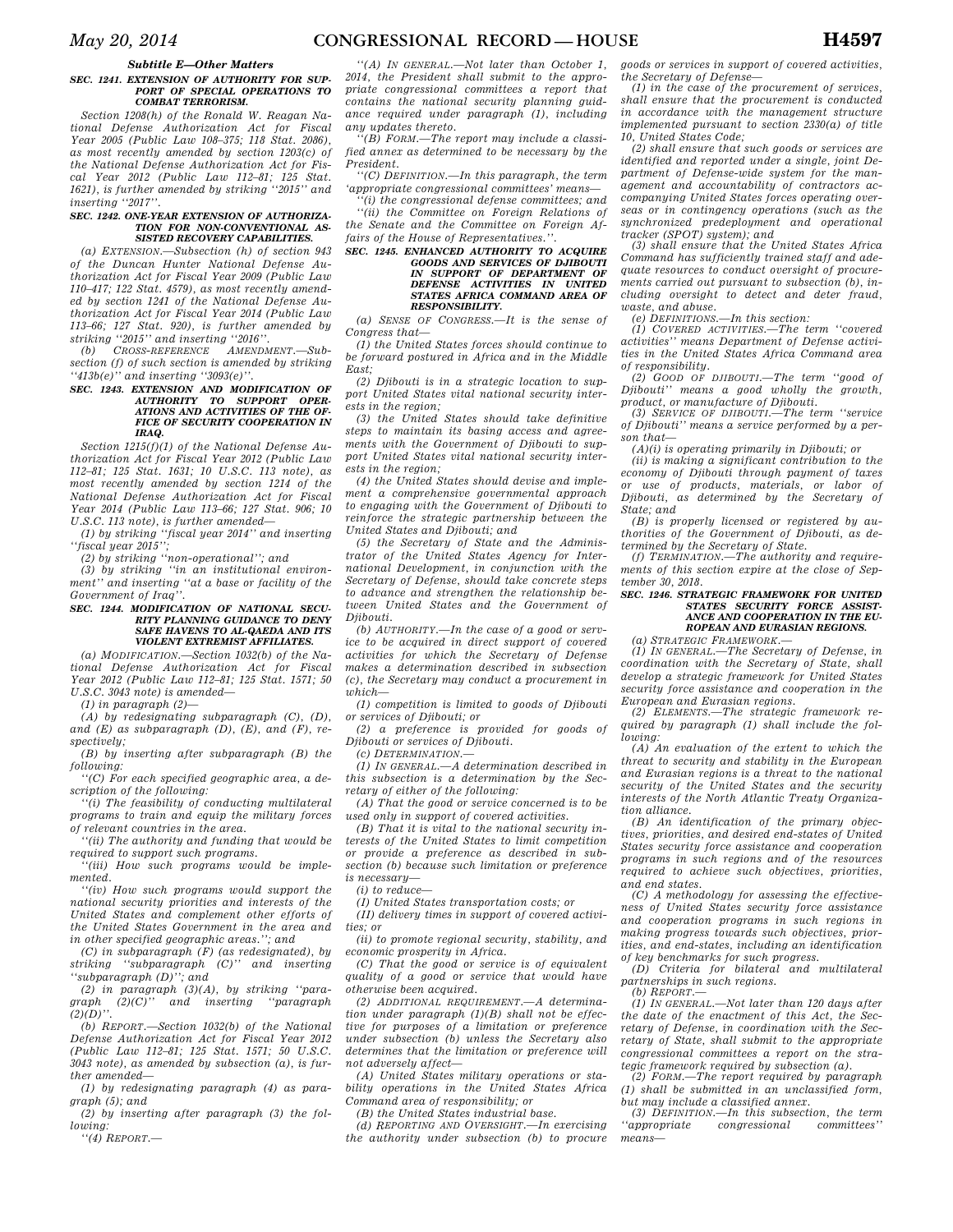*(A) the Committee on Armed Services and the Committee on Foreign Relations of the Senate; and* 

*(B) the Committee on Armed Services and the Committee on Foreign Affairs of the House of Representatives.* 

# *SEC. 1247. REQUIREMENT OF DEPARTMENT OF DEFENSE TO CONTINUE IMPLEMEN-TATION OF UNITED STATES STRAT-EGY TO PREVENT AND RESPOND TO GENDER-BASED VIOLENCE GLOB-ALLY AND PARTICIPATION IN INTER-AGENCY WORKING GROUP.*

*(a) SENSE OF CONGRESS.—It is the sense of Congress that—* 

*(1) the most dangerous places to be a woman are some of the most unstable and violent regions in the world and gender-based violence will impact one in three women worldwide and this in turn has a direct impact on United States national security, the stability of nations, the rule of law, democracy, and peace-building processes;* 

*(2) combating violence against women and girls through the implementation and integration of gender-based violence prevention and response mechanisms throughout United States overseas operations is a critical step toward promoting regional and global stability and achieving sustainable peace and security;* 

*(3) under the Joint Explanatory Statement of the Committee of Conference accompanying the Department of State, Foreign Operations, and Related Programs Appropriations Act, 2012 (H.R. 2055, One Hundred Twelfth Congress), the Secretary of State and the Administrator of the United States Agency for International Development were directed in the matter relating to section 7061 to submit to Congress a multi-year strategy to prevent and respond to violence against women and girls in countries where it is common through achievable and sustainable goals, benchmarks for measuring progress, and expected results, including through regular engagement with men and boys as community leaders and advocates in ending such violence; (4) Executive Order 13623 of August 10, 2012 (77 Fed. Reg. 49345) established the United States Strategy to Prevent and Respond to Gender-based Violence Globally (in this section referred to as the ''Strategy''), the first such strategy submitted pursuant to the matter relating to section 7061 under the Joint Explanatory Statement of the Committee of Conference accompanying the Department of State, Foreign Operations, and Related Programs Appropriations Act, 2012;* 

*(5) Executive Order 13623 required the Department of Defense to participate in an Interagency Working Group co-chaired by the Department of State and the United States Agency for International Development to implement the Strategy; and* 

*(6) since the authority for the Strategy was established initially in the matter relating to section 7061 under the Joint Explanatory Statement of the Committee of Conference accompanying the Department of State, Foreign Operations, and Related Programs Appropriations Act, 2012, it is important for Congress to maintain its appropriate oversight over the implementation of the Strategy.* 

*(b) BRIEFINGS REQUIRED.—* 

*(1) IN GENERAL.—Not later than 180 days after the date of the enactment of this Act, the Secretary of Defense shall brief the appropriate congressional committees on efforts of the Department of Defense relating to participation in the Interagency Working Group to implement the Strategy.* 

*(2) MATTERS TO BE INCLUDED.—As part of the briefings, the Secretary shall describe specifically efforts of the Department of Defense in the Interagency Working Group to implement international violence against women and girls prevention and response strategies, funding allocations, programming, and associated outcomes.* 

*(3) APPROPRIATE CONGRESSIONAL COMMITTEES DEFINED.—In this subsection, the term ''appropriate congressional committees'' means—* 

*(A) the Committee on Armed Services and the Committee on Foreign Relations of the Senate; and* 

*(B) the Committee on Armed Services and the Committee on Foreign Affairs of the House of Representatives.* 

*(c) REQUIREMENT TO CONTINUE IMPLEMENTA-TION OF STRATEGY AND PARTICIPATION IN INTER-AGENCY WORKING GROUP.—The Secretary of Defense shall ensure that the Department of Defense—* 

*(1) during the current period of the Strategy, continues to implement the Strategy as appropriate by reason of the role of the Department of Defense in the Interagency Working Group; and* 

*(2) continues to participate in interagency collaborative efforts to prevent and respond to violence against women and girls.* 

### *SEC. 1248. DEPARTMENT OF DEFENSE SITUA-TIONAL AWARENESS OF ECONOMIC AND FINANCIAL ACTIVITY.*

*(a) FINDINGS.—Congress makes the following findings:* 

*(1) There is a lack of situational awareness within the Department of Defense concerning how state and non-state adversaries and potential adversaries are interwoven into the international financial and trading systems via legal and licit activities and use such market activities to fund and equip themselves and advance their interests.* 

*(2) There is a lack of capability within the Department of Defense to formulate policy options within the interagency process, or for consideration within the Department, concerning whether state and non-state adversaries and potential adversaries have key vulnerabilities associated with their positioning within the global economic and financial systems.* 

*(3) The Department of Defense would benefit from having enhanced situational awareness regarding the commercial and strategic interactions of state and non-state adversaries and potential adversaries within the global economic and financial systems and integrating relevant findings into defense policy options, deterrence strategy, planning and preparedness.* 

*(4) The state-owned enterprises and sovereign wealth funds of adversaries and potential adversaries represent, in some cases, strategic tools of their controlling governments and their global operations and therefore warrant increased scrutiny and knowledge.* 

*(5) Without improved situational awareness of the business transactions and financial activities of state and non-state adversaries and potential adversaries, as well as entities they own and control, current efforts and deterrence strategies will continue to represent an underdeveloped defense requirement that lacks strategic direction.* 

*(b) ENHANCED SITUATIONAL AWARENESS RE-QUIRED.—The Secretary of Defense shall take such steps as may be necessary to improve—* 

*(1) the situational awareness capabilities of the Department of Defense regarding the legal and licit business transactions and global market positioning of adversaries and potential adversaries; and* 

*(2) the ability of the Department to translate such situational awareness into the intelligence, planning, deterrence, and capabilities and strategies of the Department.* 

# *SEC. 1249. TREATMENT OF THE KURDISTAN DEMOCRATIC PARTY AND THE PA-TRIOTIC UNION OF KURDISTAN UNDER THE IMMIGRATION AND NA-TIONALITY ACT.*

*(a) DISCRETION TO EXCLUDE KURDISTAN DEMOCRATIC PARTY AND PATRIOTIC UNION OF KURDISTAN FROM TREATMENT AS TERRORIST OR-GANIZATIONS.—The Secretary of State, after consultation with the Secretary of Homeland Security and the Attorney General, or the Secretary of Homeland Security, after consultation with the Secretary of State and the Attorney General, may exclude the Kurdistan Democratic Party and the Patriotic Union of Kurdistan from the*  *definition of terrorist organization in section 212(a)(3)(B)(vi) of the Immigration and Nationality Act (8 U.S.C. 1182(a)(3)(B)(vi)) for the limited purpose of issuing a temporary visa to a member of the Kurdistan Democratic Party or the Patriotic Union of Kurdistan.* 

*(b) PROHIBITION ON JUDICIAL REVIEW.—Notwithstanding any other provision of law (whether statutory or nonstatutory), section 242 of the Immigration and Nationality Act (8 U.S.C. 1252), sections 1361 and 1651 of title 28, United States Code, section 2241 of such title, and any other habeas corpus provision of law, no court shall have jurisdiction to review any determination made pursuant to subsection (a). SEC. 1250. PROHIBITION ON INTEGRATION OF CERTAIN MISSILE DEFENSE SYS-TEMS.* 

*None of the funds authorized to be appropriated by this Act or otherwise made available for fiscal year 2015 for the Department of Defense or for United States contributions to the North Atlantic Treaty Organization may be obligated or expended to integrate missile defense systems of the People's Republic of China into missile defense systems of the United States.* 

# *Subtitle F—Reports and Sense of Congress Provisions*

### *SEC. 1261. REPORT ON ''NEW NORMAL'' AND GEN-ERAL MISSION REQUIREMENTS OF UNITED STATES AFRICA COMMAND.*

*(a) SENSE OF CONGRESS.—It is the sense of Congress that—* 

*(1) the United States Africa Command should have sufficient assigned military forces; intelligence, surveillance, and reconnaissance assets; crisis response forces; and enablers to support the crisis response forces to meet the ''New Normal'' and general mission requirements in the area of responsibility of the United States Africa Command;* 

*(2) with the current force posture and structure of the United States Africa Command, the United States is accepting a high level of risk in defending United States posts that are ''high risk, high threat'' posts;* 

*(3) the United States should posture forces forward and achieve the associated basing and access agreements to support such forces across the Continent of Africa in order to meet the ''New Normal'' and general mission requirements in the area of responsibility of the United States Africa Command;* 

*(4) the Department of Defense should consider reassigning to the United States Africa Command enabler assets currently assigned to, and shared with, the United States European Command; and* 

*(5) the United States Africa Command requires more intelligence, surveillance, and reconnaissance assets to meet the ''New Normal'' and general mission requirements in its area of responsibility.* 

*(b) REPORT.—Not later than January 15, 2015, the Secretary of Defense, in consultation with the Secretary of State and the Chairman of the Joint Chiefs of Staff, shall submit to the appropriate congressional committees a report on the extent to which the ''New Normal'' requirements have changed the force posture and structure required of the United States Africa Command to meet the ''New Normal'' and general mission requirements in its area of responsibility.* 

*(c) ELEMENTS.—The report required by subsection (b) shall include the following: (1) A detailed description of the ''New Nor-*

*mal'' and general mission requirements in the area of responsibility of the United States Africa Command.* 

*(2) A description of any changes required for the United States Africa Command to meet the ''New Normal'' and general mission requirements in its area of responsibility, including the gaps or shortfalls in capability, size, posture, agreements, basing, and enabler support of all crisis response forces and associated assets to access and defend posts that are ''high risk, high threat'' posts.*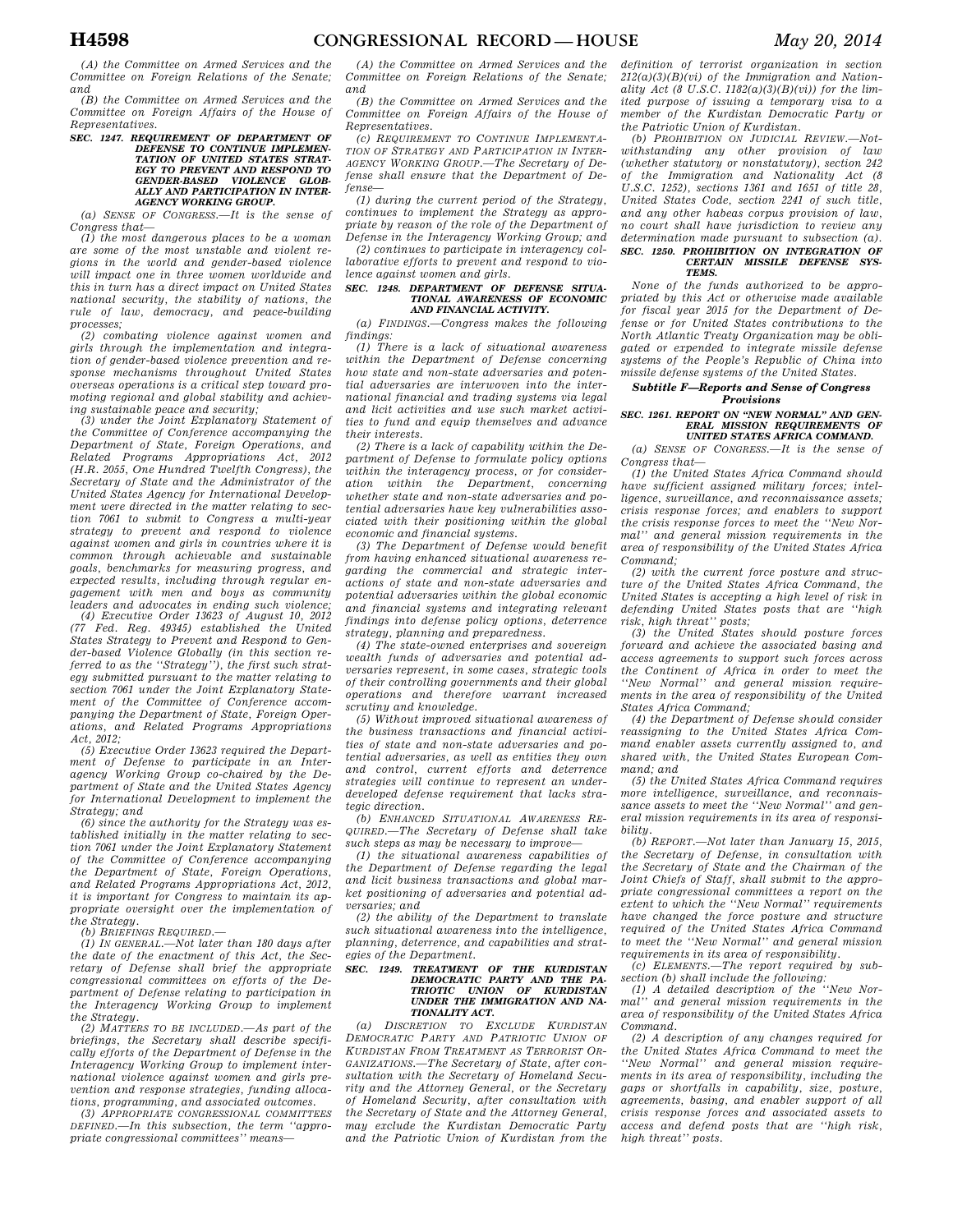*(4) An estimate of the annual intelligence, surveillance, and reconnaissance requirements of the United States Africa Command and the shortfall, if any, in meeting such requirements in fiscal year 2015.* 

*(d) APPROPRIATE CONGRESSIONAL COMMITTEES DEFINED.—In this section, the term ''appropriate congressional committees'' means—* 

*(1) the congressional defense committees; and (2) the Committee on Foreign Relations of the Senate and the Committee on Foreign Affairs of the House of Representatives.* 

*(e) FORM.—The report required by subsection (b) may include a classified annex.* 

# *SEC. 1262. REPORT ON CONTRACTORS WITH THE DEPARTMENT OF DEFENSE THAT HAVE CONDUCTED SIGNIFICANT TRANSACTIONS WITH IRANIAN PER-SONS OR THE GOVERNMENT OF IRAN.*

*(a) IN GENERAL.—Not later than 180 days after the date of the enactment of this Act, and annually thereafter for a period not to exceed 3 years, the Secretary of Defense shall submit to the appropriate congressional committees a report that contains the following:* 

*(1) A list of each contractor with the Department of Defense (including any subcontractors at any tier of the contractor), and any person owned or controlled by the contractor or that owns or controls the contractor, that has conducted a significant transaction with an Iranian person (other than an Iranian person listed under paragraph (2)) or the Government of Iran.* 

*(2) A list of each contractor with the Department of Defense (including any subcontractors at any tier of the contractor), and any person owned or controlled by the contractor or that owns or controls the contractor, that has conducted a significant transaction with an Iranian person whose property has been blocked pursuant to Executive Order 13224 (66 Fed. Reg. 49079) or Executive Order 13382 (70 Fed. Reg. 38567) during the 5-year period preceding the date of the submission of the report.* 

*(3) The value of each significant transaction described in paragraphs (1) and (2).* 

*(b) APPROPRIATE CONGRESSIONAL COMMITTEES DEFINED.—In this section, the term ''appropriate congressional committees'' means—* 

*(1) the Committee on Armed Services and the Committee on Foreign Relations of the Senate; and* 

*(2) the Committee on Armed Services and the Committee on Foreign Affairs of the House of Representatives.* 

### *SEC. 1263. REPORTS ON NUCLEAR PROGRAM OF IRAN.*

*(a) IN GENERAL.—Not later than 30 days after the date of the enactment of this Act, the President shall submit to Congress a report on the interim agreement relating to the nuclear program of Iran. Such report shall include—* 

*(1) verification of whether Iran is complying with such agreement; and* 

*(2) an assessment of the overall state of the nuclear program of Iran.* 

*(b) ADDITIONAL REPORTS.—If the interim agreement described in subsection (a) is renewed or if a comprehensive and final agreement is entered into regarding the nuclear program of Iran, by not later than 90 days after such renewal or final agreement being entered into, the President shall submit to Congress a report on such renewed or final agreement. Such report shall include the matters described in paragraphs (1) and (2) of subsection (a).* 

# *SEC. 1264. SENSE OF CONGRESS ON UNITED STATES PRESENCE AND COOPERA-TION IN THE ARABIAN GULF REGION TO DETER IRAN.*

*It is the sense of Congress that—* 

*(1) the United States should maintain a robust forward presence and posture in order to support United States allies and partners in the Arabian Gulf region, including Gulf Cooperation Council (GCC) countries and Israel, and to deter Iran;* 

*(2) the United States should seek ways to support the security posture of GCC countries in the Arabian Gulf region to deter Iran;* 

*(3) key strategic United States bases in the Arabian Gulf region that are used to deter Iran and would be used for any military operations in the Arabian Gulf region are entirely financed by funds for overseas contingency operations which is an unsustainable approach;* 

*(4) such key strategic United States bases in the Arabian Gulf region should be funded through the base budget of the Department of Defense;* 

*(5) the United States does not have status of forces agreements and defense agreements with key GCC allies, which would support the defense of the Arabian Gulf region and would deter Iran, and the United States should seek to complete these agreements immediately;* 

*(6) the interim agreement with Iran relating to Iran's nuclear program does not address key aspects of Iran's nuclear program, including the possible military dimensions of Iran's nuclear program;* 

*(7) a comprehensive agreement with Iran relating to Iran's efforts to develop a nuclear weapons capability should address past and present issues of concern of the United States, the International Atomic Energy Agency, and the United Nations Security Council;* 

*(8) the United States should continue to put significant pressure on Iran's network of organizations that conduct malign activities in the Arabian Gulf region, and around the globe, even while the United States engages in negotiations with Iran relating to Iran's nuclear program;* 

*(9) the United States Government should not enter into a contract with any person or entity that is determined to have violated United States sanctions laws with respect to contracting with the Government of Iran and should encourage United States allies, partners, and other countries to maintain the same contracting standard; and* 

*(10) a comprehensive agreement with Iran relating to Iran's efforts to develop or acquire a nuclear weapons capability should be agreed to by the United States only if—* 

*(A) Iran ceases the enrichment of uranium;* 

*(B) Iran has ceased the pursuit, acquisition, and development of, and has verifiably dismantled its nuclear, biological, and chemical weapons and ballistic missiles and ballistic missile launch technology; and* 

*(C) the Government of Iran has ceased providing support for acts of international terrorism.* 

#### *SEC. 1265. SENSE OF CONGRESS ON MODERNIZA-TION OF DEFENSE CAPABILITIES OF POLAND.*

*(a) FINDINGS.—Congress finds the following:* 

*(1) The efforts of Poland to modernize its defense capabilities and restructure its armed forces have the potential not only to enhance the national security of Poland but also to strengthen the North Atlantic Treaty Organization (NATO).* 

*(2) The main priority of Poland with respect to such efforts is to procure anti-aircraft and missile defense systems.* 

*(3) At a time when most NATO allies are cutting defense spending, Poland has maintained a steady defense budget and is making significant investment in procurement of new defense systems.* 

*(4) The United States should recognize the efforts of Poland to modernize its defense capabilities and restructure its armed forces and promote such efforts as a positive example for other NATO allies to follow.* 

*(5) The United States has enjoyed a close cultural, economic, political, and military relation-*

*ship with Poland for many years and the efforts of Poland to modernize its defense capabilities and restructure its armed forces provide opportunities for the two countries to work together even more closely.* 

*(b) SENSE OF CONGRESS.—It is the sense of Congress that—* 

*(1) the President should seek to work with Poland to ensure that, as part of the efforts of Poland to modernize its defense capabilities and restructure its armed forces—* 

*(A) Poland, to the maximum extent practicable, procures defense systems that are interoperable with NATO defense systems and will help fill critical NATO shortfalls; and* 

*(B) Poland, to the maximum extent practicable and to the extent not inconsistent with the provisions of subparagraph (A), procures United States defense systems that—* 

*(i) will strengthen the bilateral, strategic partnership between the two countries;* 

*(ii) will provide Poland with proven defense systems capabilities; and* 

*(iii) promote deeper and closer bilateral cooperation between the two countries; and* 

*(2) the United States stands ready to assist Poland to achieve its goals to modernize its defense capabilities and restructure its armed forces.* 

# *TITLE XIII—COOPERATIVE THREAT REDUCTION*

### *SEC. 1301. SPECIFICATION OF COOPERATIVE THREAT REDUCTION AND FUNDS.*

*(a) SPECIFICATION OF COOPERATIVE THREAT REDUCTION PROGRAMS.—For purposes of section 301 and other provisions of this Act, Cooperative Threat Reduction programs are the programs specified in section 1501 of the National Defense Authorization Act for Fiscal Year 1997 (50 U.S.C. 2362 note).* 

*(b) FISCAL YEAR 2015 COOPERATIVE THREAT REDUCTION FUNDS DEFINED.—As used in this title, the term ''fiscal year 2015 Cooperative Threat Reduction funds'' means the funds appropriated pursuant to the authorization of appropriations in section 301 and made available by the funding table in section 4301 for Cooperative Threat Reduction programs.* 

*(c) AVAILABILITY OF FUNDS.—Funds appropriated pursuant to the authorization of appropriations in section 301 and made available by the funding table in section 4301 for Cooperative Threat Reduction programs shall be available for obligation for fiscal years 2015, 2016, and 2017.* 

# *SEC. 1302. FUNDING ALLOCATIONS.*

*(a) FUNDING FOR SPECIFIC PURPOSES.—Of the \$365,108,000 authorized to be appropriated to the Department of Defense for fiscal year 2015 in section 301 and made available by the funding table in section 4301 for Cooperative Threat Reduction programs, the following amounts may be obligated for the purposes specified:* 

*(1) For strategic offensive arms elimination, \$1,000,000.* 

 $chemical$  weapons destruction. *\$15,720,000.* 

*(3) For global nuclear security, \$17,703,000. (4) For cooperative biological engagement,* 

*\$254,342,000.* 

*(5) For proliferation prevention, \$46,124,000.* 

*(6) For threat reduction engagement, \$2,375,000.* 

*(7) For activities designated as Other Assessments/Administrative Costs, \$27,844,000.* 

*(b) REPORT ON OBLIGATION OR EXPENDITURE OF FUNDS FOR OTHER PURPOSES.—No fiscal year 2015 Cooperative Threat Reduction funds may be obligated or expended for a purpose other than a purpose listed in paragraphs (1) through (7) of subsection (a) until 15 days after the date that the Secretary of Defense submits to Congress a report on the purpose for which the funds will be obligated or expended and the amount of funds to be obligated or expended.*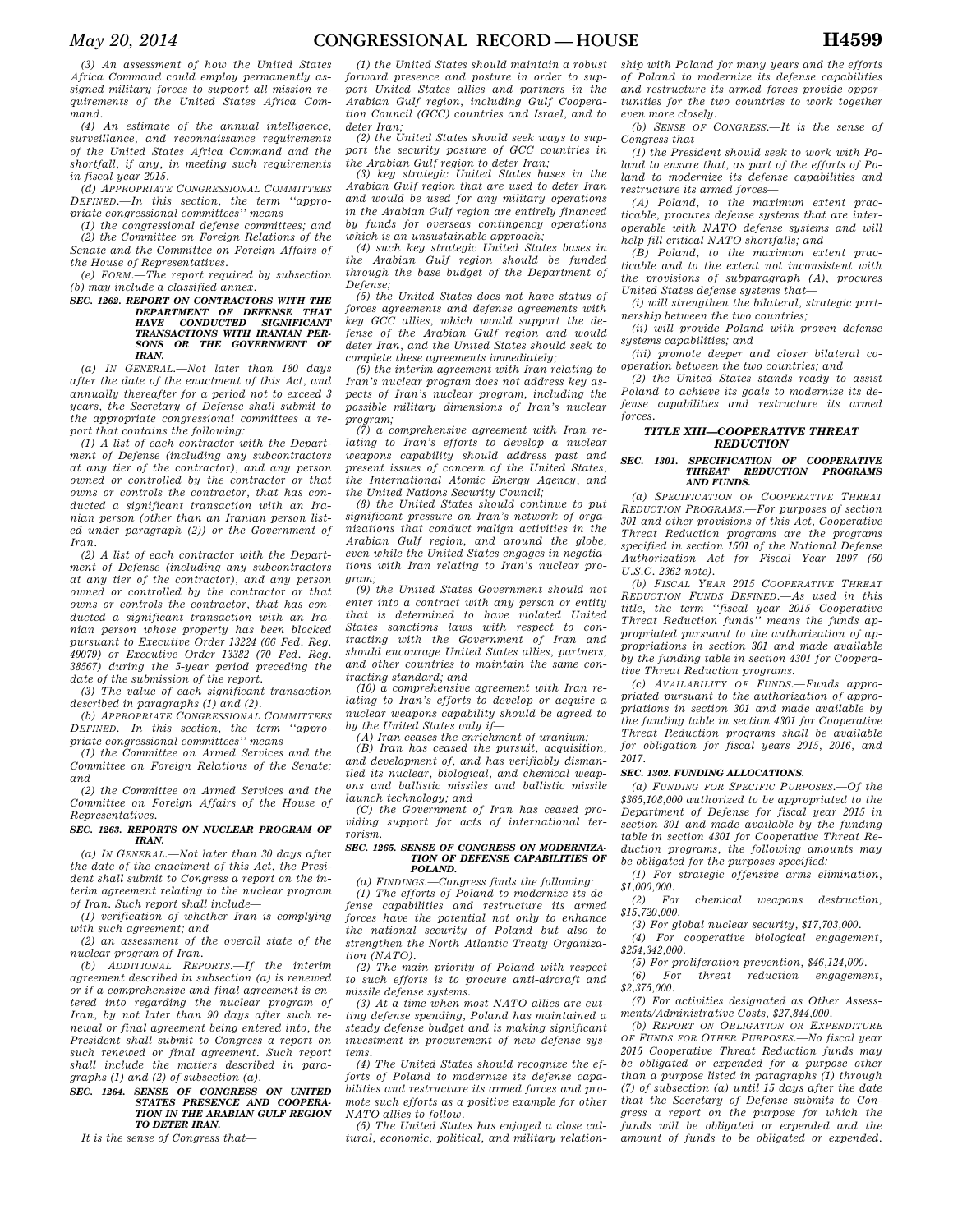*Nothing in the preceding sentence shall be construed as authorizing the obligation or expenditure of fiscal year 2015 Cooperative Threat Reduction funds for a purpose for which the obligation or expenditure of such funds is specifically prohibited under this title or any other provision of law.* 

*(c) LIMITED AUTHORITY TO VARY INDIVIDUAL AMOUNTS.—* 

*(1) IN GENERAL.—Subject to paragraph (2), in any case in which the Secretary of Defense determines that it is necessary to do so in the national interest, the Secretary may obligate amounts appropriated for fiscal year 2015 for a purpose listed in paragraphs (1) through (7) of subsection (a) in excess of the specific amount authorized for that purpose.* 

*(2) NOTICE-AND-WAIT REQUIRED.—An obligation of funds for a purpose stated in paragraphs (1) through (7) of subsection (a) in excess of the specific amount authorized for such purpose may be made using the authority provided in paragraph (1) only after—* 

*(A) the Secretary submits to Congress notification of the intent to do so together with a complete discussion of the justification for doing so; and* 

*(B) 15 days have elapsed following the date of the notification.* 

### *SEC. 1303. LIMITATION ON AVAILABILITY OF FUNDS FOR COOPERATIVE THREAT REDUCTION ACTIVITIES WITH RUS-SIAN FEDERATION.*

*(a) LIMITATION.—None of the funds authorized to be appropriated by this Act or otherwise made available for fiscal year 2015 for Cooperative Threat Reduction may be obligated or expended for cooperative threat reduction activities with the Russian Federation until the date that is 30 days after the date on which the Secretary of Defense certifies, in coordination with the Secretary of State, to the appropriate congressional committees that—* 

*(1) the armed forces of the Russian Federation are no longer illegally occupying Ukrainian territory;* 

*(2) the Russian Federation is no longer acting inconsistently with the INF Treaty; and* 

*(3) the Russian Federation is in compliance with the CFE Treaty and has lifted its suspension of Russian observance of its treaty obligations.* 

*(b) WAIVER.—The Secretary of Defense may waive the limitation in subsection (a) if—* 

*(1) the Secretary of Defense, in coordination with the Secretary of State, submits to the appropriate congressional committees—* 

*(A) a notification that such a waiver is in the national security interest of the United States and a description of the national security interest covered by the waiver; and* 

*(B) a report explaining why the Secretary of Defense cannot make the certification under subsection (a); and* 

*(2) a period of 30 days has elapsed following the date on which the Secretary of Defense submits the information in the report under paragraph (1)(B).* 

*(c) EXCEPTION FOR CERTAIN MILITARY BASES.—The certification requirement specified in paragraph (1) of subsection (a) shall not apply to military bases of the Russian Federation in Ukraine's Crimean peninsula operating in accordance with its 1997 agreement on the Status and Conditions of the Black Sea Fleet Stationing on the Territory of Ukraine.* 

*(d) DEFINITIONS.—In this section:* 

*(1) APPROPRIATE CONGRESSIONAL COMMIT-TEES.—The term ''appropriate congressional committees'' means—* 

*(A) the Committee on Armed Services and the Committee on Foreign Affairs of the House of Representatives; and* 

*(B) the Committee on Armed Services and the Committee on Foreign Relations of the Senate.* 

*(2) CFE TREATY.—The term means the Treaty on Conventional Armed Forces in Europe, signed at Paris November 19, 1990, and entered into force July 17, 1992.* 

*(3) INF TREATY.—The term ''INF Treaty'' means the Treaty Between the United States of America and the Union of Soviet Socialist Republics on the Elimination of Their Intermediate-Range and Shorter-Range Missiles, commonly referred to as the Intermediate-Range Nuclear Forces (INF) Treaty, signed at Washington December 8, 1987 and entered into force June 1, 1988.* 

*(e) EFFECTIVE DATE.—This section takes effect on the date of the enactment of this Act and applies with respect to funds described in subsection (a) that are unobligated as of such date of enactment.* 

# *TITLE XIV—OTHER AUTHORIZATIONS Subtitle A—Military Programs*

*SEC. 1401. WORKING CAPITAL FUNDS.* 

*Funds are hereby authorized to be appropriated for fiscal year 2015 for the use of the Armed Forces and other activities and agencies of the Department of Defense for providing capital for working capital and revolving funds, as specified in the funding table in section 4501. SEC. 1402. CHEMICAL AGENTS AND MUNITIONS* 

# *DESTRUCTION, DEFENSE.*

*(a) AUTHORIZATION OF APPROPRIATIONS.— Funds are hereby authorized to be appropriated for the Department of Defense for fiscal year 2015 for expenses, not otherwise provided for, for Chemical Agents and Munitions Destruction, Defense, as specified in the funding table in section 4501.* 

*(b) USE.—Amounts authorized to be appropriated under subsection (a) are authorized for—* 

*(1) the destruction of lethal chemical Agents and munitions in accordance with section 1412 of the Department of Defense Authorization Act, 1986 (50 U.S.C. 1521); and* 

*(2) the destruction of chemical warfare materiel of the United States that is not covered by section 1412 of such Act.* 

## *SEC. 1403. DRUG INTERDICTION AND COUNTER-DRUG ACTIVITIES, DEFENSE-WIDE.*

*Funds are hereby authorized to be appropriated for the Department of Defense for fiscal year 2015 for expenses, not otherwise provided for, for Drug Interdiction and Counter-Drug Activities, Defense-wide, as specified in the funding table in section 4501.* 

### *SEC. 1404. DEFENSE INSPECTOR GENERAL.*

*Funds are hereby authorized to be appropriated for the Department of Defense for fiscal year 2015 for expenses, not otherwise provided for, for the Office of the Inspector General of the Department of Defense, as specified in the funding table in section 4501.* 

### *SEC. 1405. DEFENSE HEALTH PROGRAM.*

*Funds are hereby authorized to be appropriated for fiscal year 2015 for the Defense Health Program, as specified in the funding table in section 4501, for use of the Armed Forces and other activities and agencies of the Department of Defense in providing for the health of eligible beneficiaries.* 

# *Subtitle B—National Defense Stockpile SEC. 1411. REVISIONS TO PREVIOUSLY AUTHOR-*

# *IZED DISPOSALS FROM THE NA-TIONAL DEFENSE STOCKPILE.*

*(a) FISCAL YEAR 1999 DISPOSAL AUTHORITY.— Section 3303(a)(7) of the Strom Thurmond National Defense Authorization Act for Fiscal Year 1999 (Public Law 105–261; 50 U.S.C. 98d note), as most recently amended by section 1412(a) of the Duncan Hunter National Defense Authorization Act for Fiscal Year 2009 (Public Law 110–417; 122 Stat. 4649), is further amended by striking ''1,386,000,000 by the end of fiscal year 2016'' and inserting ''\$1,436,000,000 by the end of fiscal year 2019''.* 

*(b) FISCAL YEAR 2000 DISPOSAL AUTHORITY.— Section 3402(b)(5) of the National Defense Authorization Act for Fiscal Year 2000 (Public Law 106–65; 50 U.S.C. 98d note), as most recently amended by section 1412 of the National Defense Authorization Act for Fiscal Year 2012 (Public* 

*Law 112–81;125 Stat. 1654), is further amended by striking ''\$830,000,000 by the end of fiscal year 2016'' and inserting ''\$850,000,000 by the end of 2019''.* 

# *Subtitle C—Other Matters*

*SEC. 1421. AUTHORITY FOR TRANSFER OF FUNDS TO JOINT DEPARTMENT OF DE-FENSE-DEPARTMENT OF VETERANS AFFAIRS MEDICAL FACILITY DEM-ONSTRATION FUND FOR CAPTAIN JAMES A. LOVELL HEALTH CARE CENTER, ILLINOIS.* 

*(a) AUTHORITY FOR TRANSFER OF FUNDS.—Of the funds authorized to be appropriated by section 1406 and available for the Defense Health Program for operation and maintenance, \$146,857,000 may be transferred by the Secretary of Defense to the Joint Department of Defense– Department of Veterans Affairs Medical Facility Demonstration Fund established by subsection (a)(1) of section 1704 of the National Defense Authorization Act for Fiscal Year 2010 (Public Law 111–84; 123 Stat. 2571). For purposes of subsection (a)(2) of such section 1704, any funds so transferred shall be treated as amounts authorized and appropriated specifically for the purpose of such a transfer.* 

*(b) USE OF TRANSFERRED FUNDS.—For the purposes of subsection (b) of such section 1704, facility operations for which funds transferred under subsection (a) may be used are operations of the Captain James A. Lovell Federal Health Care Center, consisting of the North Chicago Veterans Affairs Medical Center, the Navy Ambulatory Care Center, and supporting facilities designated as a combined Federal medical facility under an operational agreement covered by section 706 of the Duncan Hunter National Defense Authorization Act for Fiscal Year 2009 (Public Law 110–417; 122 Stat. 4500).* 

### *SEC. 1422. AUTHORIZATION OF APPROPRIATIONS FOR ARMED FORCES RETIREMENT HOME.*

*There is hereby authorized to be appropriated for fiscal year 2015 from the Armed Forces Retirement Home Trust Fund the sum of \$63,400,000 for the operation of the Armed Forces Retirement Home.* 

*TITLE XV—AUTHORIZATION OF ADDI-TIONAL APPROPRIATIONS FOR OVER-SEAS CONTINGENCY OPERATIONS Subtitle A—Authorization of Appropriations* 

# *SEC. 1501. PURPOSE.*

*The purpose of this subtitle is to authorize appropriations for the Department of Defense for fiscal year 2015 to provide additional funds for overseas contingency operations being carried out by the Armed Forces.* 

# *SEC. 1502. PROCUREMENT.*

*Funds are hereby authorized to be appropriated for fiscal year 2015 for procurement accounts for the Army, the Navy and the Marine Corps, the Air Force, and Defense-wide activities in the amount of \$6,180,000,000.* 

### *SEC. 1503. OPERATION AND MAINTENANCE.*

*Funds are hereby authorized to be appropriated for fiscal year 2015 for the use of the Armed Forces and other activities and agencies of the Department of Defense for expenses, not otherwise provided for, for operation and maintenance in the amount of \$64,040,000,000. In addition to the authorization of appropriations in the preceding sentence, funds are hereby authorized to be appropriated for fiscal year 2015 for the Department of the Air Force for the purpose of maintaining, operating, and upgrading the A–10 aircraft fleet in the amount of \$635,000,000.* 

# *SEC. 1504. MILITARY PERSONNEL.*

*Funds are hereby authorized to be appropriated for fiscal year 2015 for the use of the Armed Forces and other activities and agencies of the Department of Defense for expenses, not otherwise provided for, for military personnel in the amount of \$7,140,000,000.* 

# *SEC. 1505. OTHER APPROPRIATIONS.*

*(a) AUTHORIZATION OF APPROPRIATIONS.— Funds are hereby authorized to be appropriated*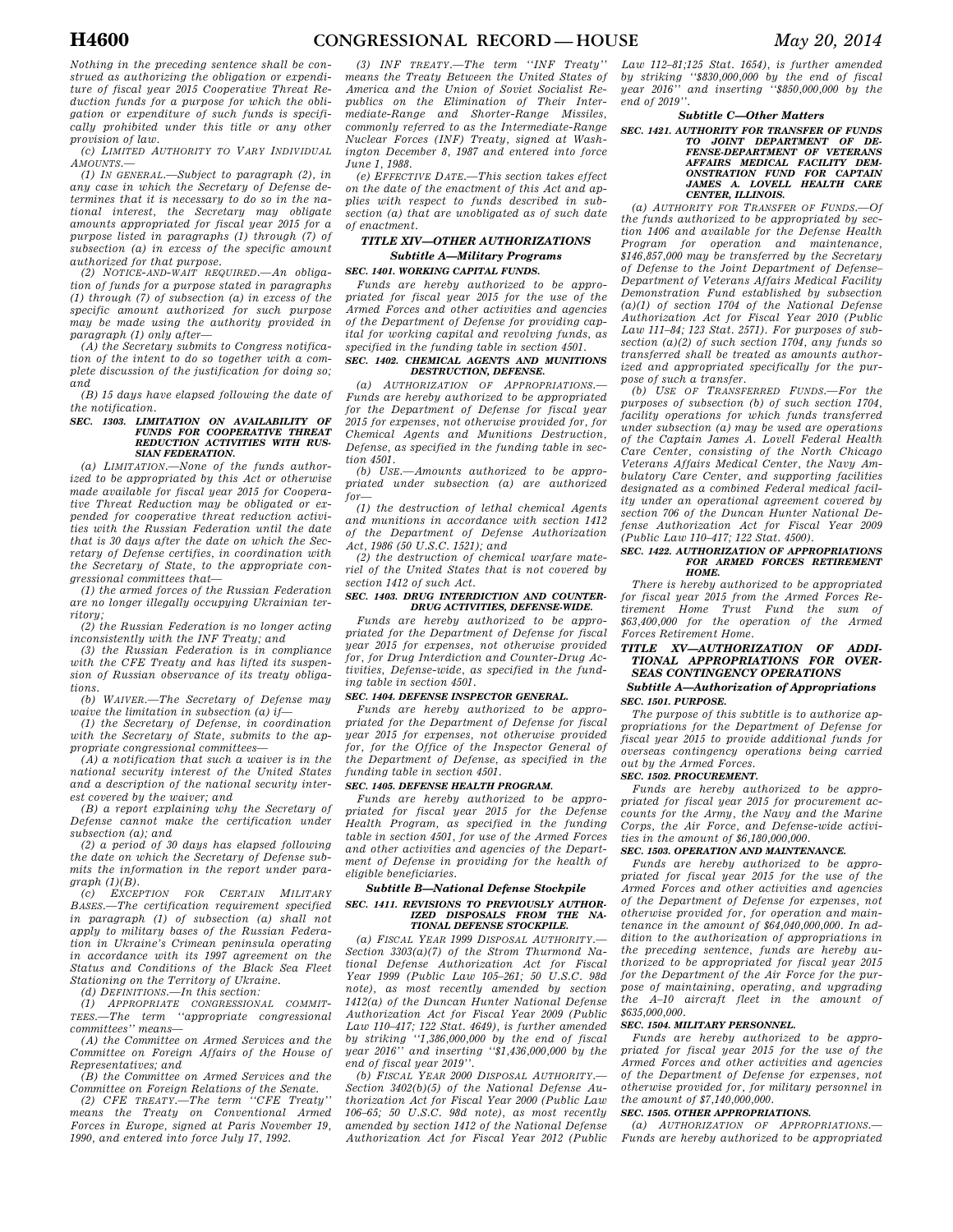*for the Department of Defense for fiscal year 2015 for expenses, not otherwise provided for, for the Other Authorizations in the amount of \$1,450,000,000.* 

*(b) DEFINITION.—In this section, the term ''Other Authorizations'' means the Defense Health Program, Drug Interdiction and Counter-Drug Activities, Defense-wide, and National Guard and Reserve Equipment.* 

# *Subtitle B—Financial Matters*

### *SEC. 1511. TREATMENT AS ADDITIONAL AUTHOR-IZATIONS.*

*The amounts authorized to be appropriated by this title are in addition to amounts otherwise authorized to be appropriated by this Act.* 

# *SEC. 1512. SPECIAL TRANSFER AUTHORITY.*

*(a) AUTHORITY TO TRANSFER AUTHORIZA-TIONS.—* 

*(1) AUTHORITY.—Upon determination by the Secretary of Defense that such action is necessary in the national interest, the Secretary may transfer amounts of authorizations made available to the Department of Defense in this title for fiscal year 2015 between any such authorizations for that fiscal year (or any subdivisions thereof). Amounts of authorizations so transferred shall be merged with and be available for the same purposes as the authorization to which transferred.* 

*(2) LIMITATIONS.—The total amount of authorizations that the Secretary may transfer under the authority of this subsection may not exceed \$3,000,000,000.* 

*(b) TERMS AND CONDITIONS.—Transfers under this section shall be subject to the same terms and conditions as transfers under section 1001. (c) ADDITIONAL AUTHORITY.—The transfer au-*

*thority provided by this section is in addition to the transfer authority provided under section 1001.* 

# *Subtitle C—Limitations, Reports, and Other Matters*

# *SEC. 1521. CONTINUATION OF EXISTING LIMITA-TIONS ON THE USE OF FUNDS IN THE AFGHANISTAN SECURITY FORCES FUND.*

*Funds available to the Department of Defense for the Afghanistan Security Forces Fund for fiscal year 2015 shall be subject to the conditions contained in subsections (b) through (g) of section 1513 of the National Defense Authorization Act for Fiscal Year 2008 (Public Law 110–181; 122 Stat. 428), as amended by section 1531(b) of the Ike Skelton National Defense Authorization Act for Fiscal Year 2011 (Public Law 111–383; 124 Stat. 4424).* 

### *SEC. 1522. USE OF AND TRANSFER OF FUNDS FROM JOINT IMPROVISED EXPLO-SIVE DEVICE DEFEAT FUND.*

*Subsections (b) and (c) of section 1514 of the John Warner National Defense Authorization Act for Fiscal Year 2007 (Public Law 109–364; 120 Stat. 2439), as in effect before the amendments made by section 1503 of the Duncan Hunter National Defense Authorization Act for Fiscal Year 2009 (Public Law 110–417; 122 Stat. 4649), shall apply to the funds made available to the Department of Defense for the Joint Improvised Explosive Device Defeat Fund for fiscal year 2015.* 

# *TITLE XVI—STRATEGIC PROGRAMS, CYBER, AND INTELLIGENCE MATTERS Subtitle A—Space Activities*

# *SEC. 1601. DEPARTMENT OF DEFENSE SPACE SE-*

*CURITY AND DEFENSE PROGRAM. (a) SENSE OF CONGRESS.—It is the Sense of* 

*Congress that— (1) critical United States national security space systems are facing a serious growing foreign threat;* 

*(2) the People's Republic of China and the Russian Federation are both developing capabilities to disrupt the use of space by the United States in a conflict, as recently outlined by the Director of National Intelligence in testimony before Congress; and* 

*(3) a fully-developed multi-faceted space security and defense program is needed to deter and defeat any adversaries' acts of space aggression.* 

*(b) REPORT ON ABILITY OF THE UNITED STATES TO DETER AND DEFEAT ADVERSARY SPACE AG-GRESSION.—Not later than 180 days after the date of the enactment of this Act, the Secretary of Defense shall submit to the congressional defense committees a report containing an assessment of the ability of the Department of Defense to deter and defeat any act of space aggression by an adversary.* 

*(c) STUDY ON ALTERNATIVE DEFENSE AND DE-TERRENCE STRATEGIES IN RESPONSE TO FOREIGN COUNTERSPACE CAPABILITIES.—* 

*(1) STUDY REQUIRED.—The Secretary of Defense, acting through the Office of Net Assessment, shall conduct a study of potential alternative defense and deterrent strategies in response to the existing and projected counterspace capabilities of China and Russia. Such study shall include an assessment of the congruence of such strategies with the current United States defense strategy and defense programs of record, and the associated implications of pursuing such strategies.* 

*(2) REPORT.—Not later than one year after the date of the enactment of this Act, the Secretary of Defense shall submit to the congressional defense committees the results of the study required under paragraph (1).* 

### *SEC. 1602. EVOLVED EXPENDABLE LAUNCH VEHI-CLE NOTIFICATION.*

*(a) NOTIFICATION.—The Secretary of the Air Force shall provide to the appropriate congressional committees notice of each change to the evolved expendable launch vehicle acquisition plan and schedule from the plan and schedule included in the budget submitted by the President under section 1105 of title 31, United States Code, for fiscal year 2015. Such notification shall include—* 

*(1) an identification of the change;* 

*(2) a national security rationale for the change;* 

*(3) the impact of the change on the evolved expendable launch vehicle block buy contract;* 

*(4) the impact of the change on the opportunities for competition for certified evolved expendable launch vehicle launch providers; and* 

*(5) the costs or savings of the change.* 

*(b) APPLICABILITY.—The requirement under subsection (a) shall apply to fiscal years 2015, 2016, and 2017.* 

*(c) APPROPRIATE CONGRESSIONAL COMMIT-TEES.—In this section, the term ''appropriate congressional committees'' means—* 

*(1) the congressional defense committees; and (2) with respect to a change to the evolved expendable launch vehicle acquisition schedule for an intelligence-related launch, the Permanent Select Committee on Intelligence of the House of Representatives and the Select Committee on Intelligence of the Senate.* 

### *SEC. 1603. SATELLITE COMMUNICATIONS RE-* $SPONSIBILITIES$ *AGENT FOR SPACE.*

*The Secretary of Defense shall, not later than 180 days after the date of the enactment of this Act, revise Department of Defense directives and guidance to require the Department of Defense Executive Agent for Space to ensure that in developing space strategies, architectures, and programs for satellite communications, the Executive Agent shall—* 

*(1) conduct strategic planning to ensure the Department of Defense is effectively and efficiently meeting the satellite communications requirements of the military departments and commanders of the combatant commands;* 

*(2) coordinate with the secretaries of the military departments and the heads of Defense Agencies to eliminate duplication of effort and to ensure that resources are used to achieve the maximum effort in related satellite communication science and technology; research, development, test and evaluation; production; and operations and sustainment;* 

*(3) coordinate with the Under Secretary of Defense for Acquisition, Technology, and Logistics and the Chief Information Officer of the Department to ensure that effective and efficient acquisition approaches are being used to acquire military and commercial satellite communications for the Department, including space, ground, and user terminal integration; and* 

*(4) coordinate with the chairman of the Joint Requirements Oversight Council to develop a process to identify the current and projected satellite communications requirements of the Department.* 

### *SEC. 1604. LIQUID ROCKET ENGINE DEVELOP-MENT PROGRAM.*

*(a) SENSE OF CONGRESS.—It is the sense of Congress that the Secretary of Defense should develop a next-generation liquid rocket engine that—* 

*(1) is made in the United States;* 

*(2) meets the requirements of the national security space community;* 

*(3) is developed by not later than 2019;* 

*(4) is developed using full and open competition; and* 

*(5) is available for purchase by all space launch providers of the United States.* 

*(b) DEVELOPMENT.—* 

*(1) IN GENERAL.—The Secretary of Defense shall develop a next-generation liquid rocket engine that enables the effective, efficient, and expedient transition from the use of non-allied space launch engines to a domestic alternative for national security space launches.* 

*(2) AUTHORIZATION OF APPROPRIATIONS.—Of the funds authorized to be appropriated by this Act for fiscal year 2015 for research, development, test, and evaluation, Air Force, as specified in the funding table in section 4201, \$220,000,000 shall be available for the Secretary of Defense to develop a next-generation liquid rocket engine.* 

*(c) COORDINATION.—The Secretary shall coordinate with the Administrator of the National Aeronautics and Space Administration, to the extent practicable, to ensure that the rocket engine developed under subsection (b) meets objectives that are common to both the national security space community and the space program of the United States.* 

*(d) REPORT.—Not later than 180 days after the date of the enactment of this Act, the Secretary, in coordination with the Administrator, shall submit to the appropriate congressional committees a report that includes—* 

*(1) a plan to carry out the development of the rocket engine under subsection (b), including an analysis of the benefits of using public-private partnerships;* 

*(2) the requirements of the program to develop such rocket engine; and* 

*(3) the estimated cost of such rocket engine. (e) APPROPRIATE CONGRESSIONAL COMMITTEES*

*DEFINED.—In this section, the term ''appropriate congressional committees'' means the following:* 

*(1) The congressional defense committees.* 

*(2) The Committee on Science, Space, and Technology of the House of Representatives and the Committee on Commerce, Science, and Transportation of the Senate.* 

*(3) The Permanent Select Committee on Intelligence of the House of Representatives and the Select Committee on Intelligence of the Senate. SEC. 1605. PILOT PROGRAM FOR ACQUISITION OF COMMERCIAL SATELLITE COMMU-*

# *NICATION SERVICES.*

*(a) PILOT PROGRAM.—* 

*(1) IN GENERAL.—The Secretary of Defense may develop and carry out a pilot program to determine the feasibility and advisability of expanding the use of working capital funds by the Secretary to effectively and efficiently acquire commercial satellite capabilities to meet the requirements of the military departments, Defense Agencies, and combatant commanders.* 

*(2) FUNDING.—Of the funds authorized to be appropriated for any of fiscal years 2015*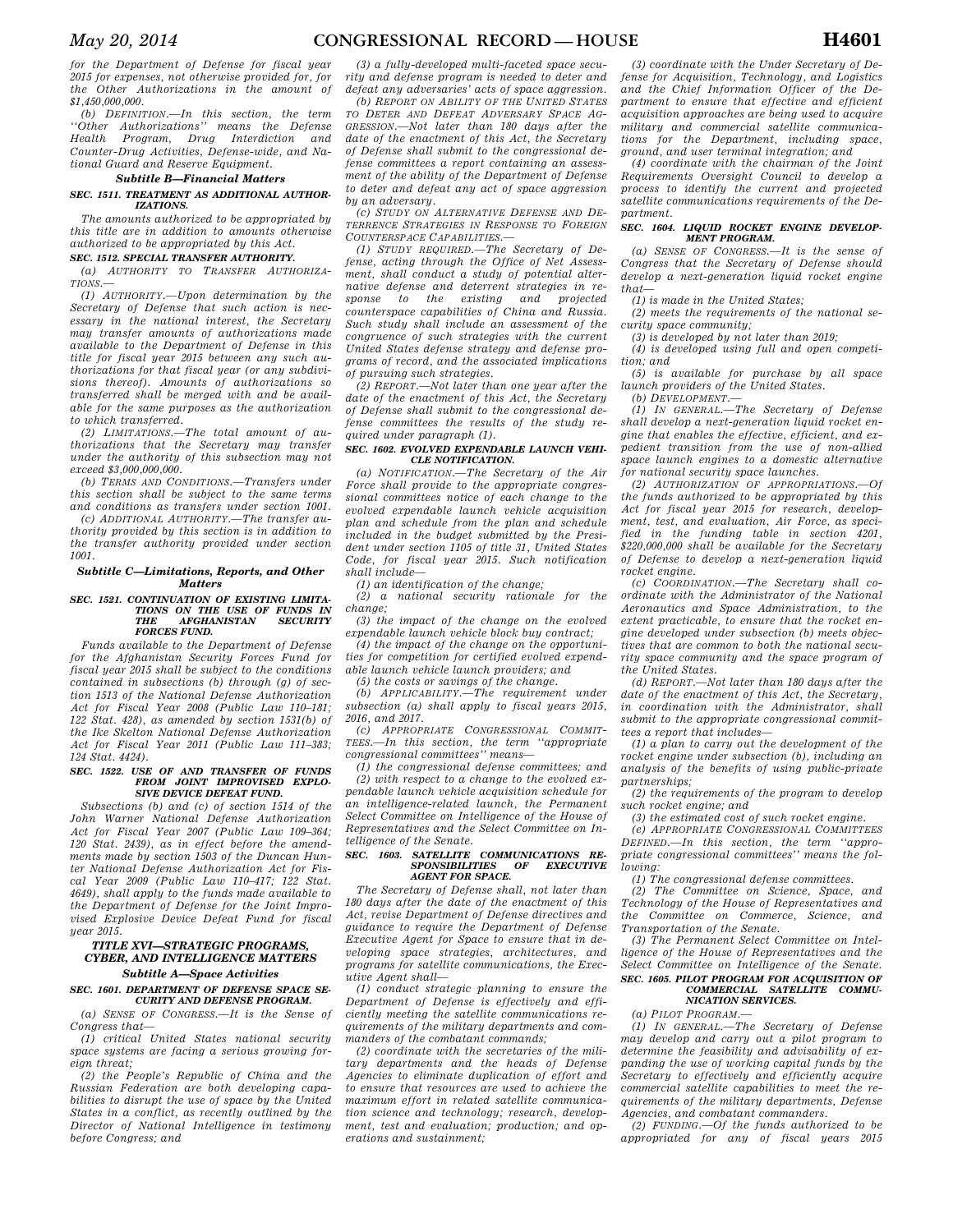*through 2020 for the Department of Defense for the acquisition of commercial satellite communications, not more than \$50,000,000 may be obligated or expended for such pilot program during such a fiscal year.* 

*(3) CERTAIN AUTHORITIES.—In carrying out the pilot program under paragraph (1), the Secretary may not use the authorities provided in sections 2208(k) and 2210(b) of title 10, United States Code.* 

*(b) GOALS.—In developing and carrying out the pilot program under subsection (a)(1), the Secretary shall ensure that the pilot program—* 

*(1) provides a cost effective and strategic method to acquire commercial satellite services; (2) incentivizes private-sector participation and investment in technologies to meet future requirements of the Department of Defense with* 

*respect to commercial satellite services; (3) takes into account the potential for a surge or other change in the demand of the Department for commercial satellite communications access in response to global or regional events; and* 

*(4) ensures the ability of the Secretary to control and account for the cost of programs and work performed under the pilot program.* 

*(c) DURATION.—If the Secretary commences the pilot program under subsection (a)(1), the pilot program shall terminate on October 1, 2020. (d) REPORTS.—* 

*(1) INITIAL REPORT.—Not later than 150 days after the date of the enactment of this Act, the Secretary shall submit to the congressional defense committees a report that includes a plan and schedule to carry out the pilot program under subsection (a)(1).* 

*(2) FINAL REPORT.—Not later than December 1, 2020, the Secretary shall submit to the congressional defense committees a report on the pilot program under subsection (a)(1). The report shall include—* 

*(A) an assessment of expanding the use of working capital funds to effectively and efficiently acquire commercial satellite capabilities to meet the requirements of the military departments, Defense Agencies, and combatant commanders; and* 

*(B) a description of—* 

*(i) any contract entered into under the pilot program, the funding used under such contract, and the efficiencies realized under such contract;* 

*(ii) the advantages and challenges of using working capital funds as described in subparagraph (A);* 

*(iii) any additional authorities the Secretary determines necessary to acquire commercial satellite capabilities as described in subsection (a)(1); and* 

*(iv) any recommendations of the Secretary with respect to improving or extending the pilot program.* 

## *Subtitle B—Defense Intelligence and Intelligence-Related Activities*

# *SEC. 1611. ASSESSMENT AND LIMITATION ON AVAILABILITY OF FUNDS FOR INTEL-LIGENCE ACTIVITIES AND PRO-GRAMS OF UNITED STATES SPECIAL OPERATIONS COMMAND AND SPE-CIAL OPERATIONS FORCES.*

*(a) ASSESSMENT.—* 

*(1) REQUIREMENT.—The Secretary of Defense, acting through the Under Secretary of Defense for Intelligence, the Assistant Secretary of Defense for Special Operations and Low Intensity Conflict, and the Director of the Defense Intelligence Agency, shall submit to the appropriate committees of Congress an assessment of the intelligence activities and programs of United States Special Operations Command and special operations forces.* 

*(2) INCLUSIONS.—The assessment under paragraph (1) shall include each of the following elements:* 

*(A) An overall strategy defining such intelligence activities and programs, including definitions of intelligence activities and programs unique to special operations.* 

*(B) A validated strategy and roadmap of intelligence, surveillance, and reconnaissance programs and requirements for special operations across the future years defense program.* 

*(C) A comprehensive description of current and anticipated future Joint Staff validated requirements for the intelligence activities and programs of each geographic combatant commander within the respective geographic area of such covered combatant commander to be fulfilled by special operations forces, including those that can only be addressed by special operations forces, programs, or capabilities.* 

*(D) Validated present and planned United States Special Operations Command force structure requirements to meet current and anticipated special operations intelligence activities and programs of geographic combatant commanders.* 

*(E) A comprehensive review and assessment of statutory authorities, and Department and interagency policies, including limitations, for special operations forces intelligence activities and programs.* 

*(F) An independent, comprehensive cost estimate of special operations intelligence activities and programs by the Director of Cost Assessment and Program Evaluation of the Department of Defense, including an estimate of the costs of the period of the current future years defense program, including a description of all rules and assumptions used to develop the cost estimates.* 

*(G) A copy of any memoranda of understanding or memoranda of agreement between the Department of Defense and other departments or agencies of the United States Government, or between components of the Department of Defense that are required to implement objectives of special operations intelligence activities and programs.* 

*(H) Any other matters the Secretary considers appropriate.* 

*(3) FORM.—The assessment required under paragraph (1) shall be submitted in unclassified form, but may include a classified annex.* 

*(b) LIMITATIONS.—* 

*(1) IN GENERAL.—Subject to paragraph (2), not more than 50 percent of the funds authorized to be appropriated by this Act or otherwise made available for fiscal year 2015 for procurement, Defense-wide, or research, development, test, and evaluation, Defense-wide, for the major force program 11 of the United States Special Operations Command may be obligated until the assessment required under subsection (a) is submitted.* 

*(2) EXCEPTION.—Paragraph (1) shall not apply with respect to funds authorized to be appropriated for Overseas Contingency Operations under title XV.* 

*(c) DEFINITIONS.—In this section:* 

*(1) APPROPRIATE COMMITTEES OF CONGRESS.— The term ''appropriate committees of congress'' means the congressional defense committees, the Permanent Select Committee on Intelligence of the House of Representatives, and the Select Committee on Intelligence of the Senate.* 

*(2) FUTURE YEARS DEFENSE PROGRAM.—The term ''future years defense program'' means the future years defense program under section 221 of title 10, United States Code.* 

*(3) GEOGRAPHIC COMBATANT COMMANDER.— The term ''geographic combatant commander'' means a commander of a combatant command (as defined in section 161(c) of title 10, United States Code) with a geographic area of responsibility.* 

### *SEC. 1612. ANNUAL BRIEFING ON THE INTEL-LIGENCE, SURVEILLANCE, AND RE-CONNAISSANCE REQUIREMENTS OF THE COMBATANT COMMANDS.*

*At the same time that the President's budget is submitted pursuant to section 1105(a) of title 31, United States Code, for each of fiscal years 2016 through 2020—* 

*(1) the Chairman of the Joint Chiefs of Staff shall provide to the congressional defense com-*

*mittees, the Permanent Select Committee on Intelligence of the House of Representatives, and the Select Committee on Intelligence of the Senate a briefing on—* 

*(A) the intelligence, surveillance, and reconnaissance requirements, by specific intelligence capability type, of each of the combatant commands;* 

*(B) for the year preceding the year in which the briefing is provided, the satisfaction rate of each of the combatant commands with the intelligence, surveillance, and reconnaissance requirements, by specific intelligence capability type, of such combatant command; and* 

*(C) a risk analysis identifying the critical gaps and shortfalls in such requirements in relation to such satisfaction rate; and* 

*(2) the Under Secretary of Defense for Intel-ligence shall provide to the congressional defense committees, the Permanent Select Committee on Intelligence of the House of Representatives, and the Select Committee on Intelligence of the Senate a briefing on short-term, mid-term, and long-term strategies to address the critical intelligence, surveillance and reconnaissance requirements of the combatant commands.* 

# *SEC. 1613. ONE-YEAR EXTENSION OF REPORT ON IMAGERY INTELLIGENCE AND GEOSPATIAL INFORMATION SUP-PORT PROVIDED TO REGIONAL OR-GANIZATIONS AND SECURITY ALLI-ANCES.*

*Section 921(c)(1) of the National Defense Authorization Act for Fiscal Year 2013 (Public Law 112–239; 126 Stat. 1878) is amended by striking ''2014 and 2015'' and inserting ''2014 through 2016''.* 

#### *SEC. 1614. TACTICAL EXPLOITATION OF NA-TIONAL CAPABILITIES EXECUTIVE AGENT.*

*Subchapter I of chapter 21 of title 10, United States Code, is amended by adding at the end the following new section:* 

# *''§ 430. TENCAP executive agent*

*''(a) IN GENERAL.—There is in the Department of Defense a Tactical Exploitation of National Capabilities Executive Agent who shall be appointed by the Under Secretary of Defense for Intelligence. The Executive Agent shall report directly to the Under Secretary of Defense for Intelligence. The Executive Agent shall be responsible for working with the combatant commands, military services, and the intelligence community to develop methods to increase warfighter effectiveness through the exploitation of national capabilities and to promote cross-domain integration of such capabilities into military operations, training, intelligence, surveillance, and reconnaissance activities.* 

*''(b) ANNUAL BRIEFING.—At the same time as the budget materials are submitted to Congress in connection with the submission of the budget for each of fiscal years 2016 through 2020, pursuant to section 1105 of title 31, the Executive Agent, in coordination with the commanders of the combatant commands, the Secretaries of the military departments, and the heads of the Department of Defense intelligence agencies and offices, shall provide to the Committee on Armed Services and the Select Committee on Intelligence of the Senate and the Committee on Armed Services and the Permanent Select Committee on Intelligence of the House of Representatives a briefing on the investments, activities, challenges, and opportunities of the Executive Agent in carrying out the responsibilities under paragraph (1). The briefings shall be coordinated with each of the armed services, the Defense Intelligence Agency, the National Security Agency, the National Geospatial-Intelligence Agency, and the National Reconnaissance office.''.* 

### *SEC. 1615. AIR FORCE INTELLIGENCE ORGANIZA-TION.*

*(a) FINDINGS.—Congress finds the following:* 

*(1) The Air Force National Air and Space Intelligence Center provides essential national expertise on foreign aerospace system capabilities,*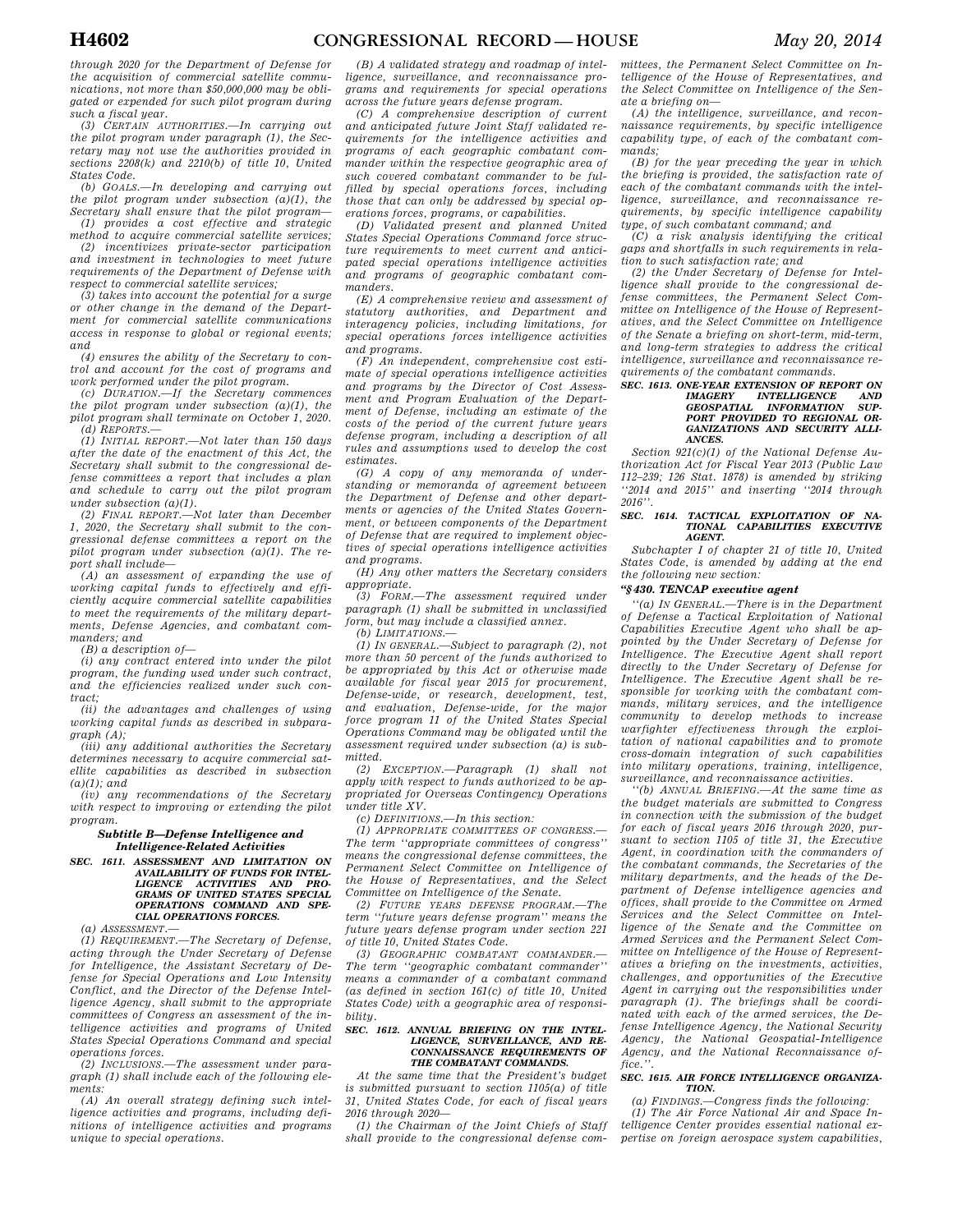*including cyber, space systems, missiles, and aircraft.* 

*(2) The Air Force National Air and Space Intelligence Center is organizationally aligned to the Headquarters Air Staff, through the Air Force Intelligence, Surveillance, and Reconnaissance Agency.* 

*(b) SENSE OF CONGRESS.—It is the sense of Congress that—* 

*(1) the Air Force National Air and Space Intelligence Center provides indispensable intelligence support to a variety of customers, including the Air Force, the Department of Defense, the intelligence community, and national policymakers; and* 

*(2) to maintain operational effectiveness, the Air Force organizational reporting structure of the Air Force National Air and Space Intelligence Center should remain organizationally aligned to the Headquarters Air Staff with reporting through the Vice Chief of Staff.* 

*(c) PLAN.—Not later than 90 days after the date of the enactment of this Act, the Secretary of the Air Force shall submit to the congressional defense committees, the Permanent Select Committee on Intelligence of the House of Representatives, and the Select Committee on Intelligence of the Senate a strategic plan for the intelligence organization of the Air Force, including maintaining the National Air and Space Intelligence Center alignment to the Headquarters Air Staff.* 

#### *SEC. 1616. PROHIBITION ON NATIONAL INTEL-LIGENCE PROGRAM CONSOLIDA-TION.*

*(a) PROHIBITION.—No amounts authorized to be appropriated or otherwise made available to the Department of Defense may be used during the period beginning on the date of the enactment of this Act and ending on December 31, 2015, to execute—* 

*(1) the separation of the National Intelligence Program budget from the Department of Defense budget;* 

*(2) the consolidation of the National Intelligence Program budget within the Department of Defense budget; or* 

*(3) the establishment of a new appropriations account or appropriations account structure for the National Intelligence Program budget.* 

*(b) DEFINITIONS.—In this section:* 

*(1) NATIONAL INTELLIGENCE PROGRAM.—The term ''National Intelligence Program'' has the meaning given the term in section 3 of the National Security Act of 1947 (50 U.S.C. 3003).* 

*(2) NATIONAL INTELLIGENCE PROGRAM BUDG-ET.—The term ''National Intelligence Program budget'' means the portions of the Department of Defense budget designated as part of the National Intelligence Program.* 

### *Subtitle C—Cyberspace-Related Matters SEC. 1621. EXECUTIVE AGENT FOR CYBER TEST AND TRAINING RANGES.*

*(a) EXECUTIVE AGENT.—Not later than 120 days after the date of the enactment of this Act, the Secretary of Defense shall designate a senior official of the Department of Defense to act as the executive agent for cyber and information technology test and training ranges.* 

*(b) ROLES, RESPONSIBILITIES, AND AUTHORI-TIES.—* 

*(1) ESTABLISHMENT.—Not later than one year after the enactment of this Act, and in accordance with Directive 5101.1, the Secretary of Defense shall prescribe the roles, responsibilities, and authorities of the executive agent designated under subsection (a).* 

*(2) SPECIFICATION.—The roles and responsibilities of the executive agent designated under subsection (a) shall include each of the following:* 

*(A) Developing and maintaining a comprehensive list of cyber and information technology ranges, test facilities, test beds, and other means of testing, training, and developing software, personnel, and tools for accommodating the mission of the Department.* 

*(B) Serving as a single entity to organize and manage designated cyber and information technology test ranges, including—* 

*(i) establishing the priorities for cyber and information technology ranges to meet Department objectives;* 

*(ii) enforcing standards to meet requirements specified by the United States Cyber Command, the training community, and the research, development, testing, and evaluation community;* 

*(iii) identifying and offering guidance on the opportunities for integration amongst the designated cyber and information technology ranges regarding test, training, and development functions;* 

*(iv) finding opportunities for cost reduction, integration, and coordination improvements for the appropriate cyber and information technology ranges;* 

*(v) adding or consolidating cyber and information technology ranges in the future to better meet the evolving needs of the cyber strategy and resource requirements of the Department; and* 

*(vi) coordinating with interagency and industry partners on cyber and information technology range issues.* 

*(C) Defining a cyber range architecture that— (i) may add or consolidate cyber and information technology ranges in the future to better meet the evolving needs of the cyber strategy and resource requirements of the Department;* 

*(ii) coordinates with interagency and industry partners on cyber and information technology range issues;* 

*(iii) allows for integrated closed loop testing in a secure environment of cyber and electronic warfare capabilities;* 

*(iv) supports science and technology development, experimentation, testing and training; and* 

*(v) provides for interconnection with other existing cyber ranges and other kinetic range facilities in a distributed manner.* 

*(D) Certifying all cyber range investments of the Department of Defense.* 

*(E) Performing such other roles and responsibilities as the Secretary of Defense considers appropriate.* 

*(c) SUPPORT WITHIN DEPARTMENT OF DE-FENSE.—In accordance with Directive 5101.1, the Secretary of Defense shall ensure that the military departments, Defense Agencies, and other components of the Department of Defense provide the executive agent designated under subsection (a) with the appropriate support and resources needed to perform the roles, responsibilities, and authorities of the executive agent.* 

*(d) DEFINITIONS.—In this section:* 

*(1) The term ''designated cyber and information technology range'' includes the National Cyber Range, the Joint Information Operations Range, the Defense Information Assurance Range, and the C4 Assessments Division of J6 of the Joint Staff.* 

*(2) The term ''Directive 5101.1'' means Department of Directive 5101.1, or any successor directive relating to the responsibilities of an executive agent of the Department of Defense.* 

*(3) The term ''executive agent'' has the meaning given the term ''DoD Executive Agent'' in Directive 5101.1.* 

# *Subtitle D—Nuclear Forces*

### *SEC. 1631. PREPARATION OF ANNUAL BUDGET RE-QUEST REGARDING NUCLEAR WEAP-ONS.*

*Section 179(f) of title 10, United States Code, is amended by adding at the end the following new paragraphs:* 

*''(3)(A) With respect to the preparation of a budget for a fiscal year to be submitted by the President to Congress under section 1105(a) of title 31, the Secretary of Defense may not agree to a proposed transfer of estimated nuclear budget request authority unless the Secretary of Defense submits to the congressional defense committees a certification described in subparagraph (B).* 

*''(B) A certification described in this subparagraph is a certification that includes the following:* 

*''(i) Certification that, during the fiscal year prior to the fiscal year covered by the budget for which the certification is submitted, the Secretary of Energy obligated or expended any amounts covered by a proposed transfer of estimated nuclear budget request authority made for such prior fiscal year in a manner consistent with a memorandum of agreement that was developed by the Nuclear Weapons Council and entered into by the Secretary of Defense and the Secretary of Energy.* 

*''(ii) A detailed assessment by the Nuclear Weapons Council regarding how the Administrator for Nuclear Security implemented any agreements and decisions of the Council made during such prior fiscal year.* 

*''(iii) An assessment from each of the Vice Chairman of the Joints Chiefs of Staff and the Commander of the United States Strategic Command regarding any effects to the military during such prior fiscal year that were caused by the delay or failure of the Administrator to implement any agreements or decisions described in clause (ii).* 

*''(4) The Secretary of Defense shall include with the defense budget materials for a fiscal year the memorandum of agreement described in paragraph (3)(B)(i) that covers such fiscal year.* 

*''(5)(A) Not later than 30 days after the President submits to Congress the budget for a fiscal year under section 1105(a) of title 31, the Commander of the United States Strategic Command shall submit to the Chairman of the Joint Chiefs of Staff an assessment of—* 

*''(i) whether such budget allows the Federal Government to meet the nuclear stockpile and stockpile stewardship program requirements during the fiscal year covered by the budget and the four subsequent fiscal years; and* 

*''(ii) if the Commander determines that such budget does not allow the Federal Government to meet such requirements, a description of the steps being taken to meet such requirements.* 

*''(B) Not later than 30 days after the date on which the Chairman of the Joint Chiefs of Staff receives the assessment of the Commander of the United States Strategic Command under subparagraph (A), the Chairman shall submit to the congressional defense committees—* 

*''(i) such assessment as it was submitted to the Chairman; and* 

*''(ii) any comments of the Chairman.* 

*''(6) In this subsection: ''(A) The term 'budget' has the meaning given that term in section 231(f) of this title.* 

*''(B) The term 'defense budget materials' has the meaning given that term in section 231(f) of this title.* 

*''(C) The term 'proposed transfer of estimated nuclear budget request authority' means, in preparing a budget, a request for the Secretary of Defense to transfer an estimated amount of the proposed budget authority of the Secretary to the Secretary of Energy for purposes relating to nuclear weapons.''.* 

### *SEC. 1632. INDEPENDENT REVIEW OF THE PER-SONNEL RELIABILITY PROGRAM OF THE DEPARTMENT OF DEFENSE AND THE HUMAN RELIABILITY PROGRAM OF THE DEPARTMENT OF ENERGY.*

# *(a) REVIEW.—*

*(1) IN GENERAL.—Not later than 30 days after the date of the enactment of this Act, the Secretary of Defense and the Secretary of Energy shall jointly seek to enter into a contract with a federally funded research and development center to conduct an independent review of the personnel reliability program of the Department of Defense and the human reliability program of the Department of Energy.* 

*(2) MATTERS INCLUDED.—The review under paragraph (1) shall include the following: (A) An examination of the costs and benefits* 

*of each program described in paragraph (1).* 

*(B) Examples of successes and failures for each such program.*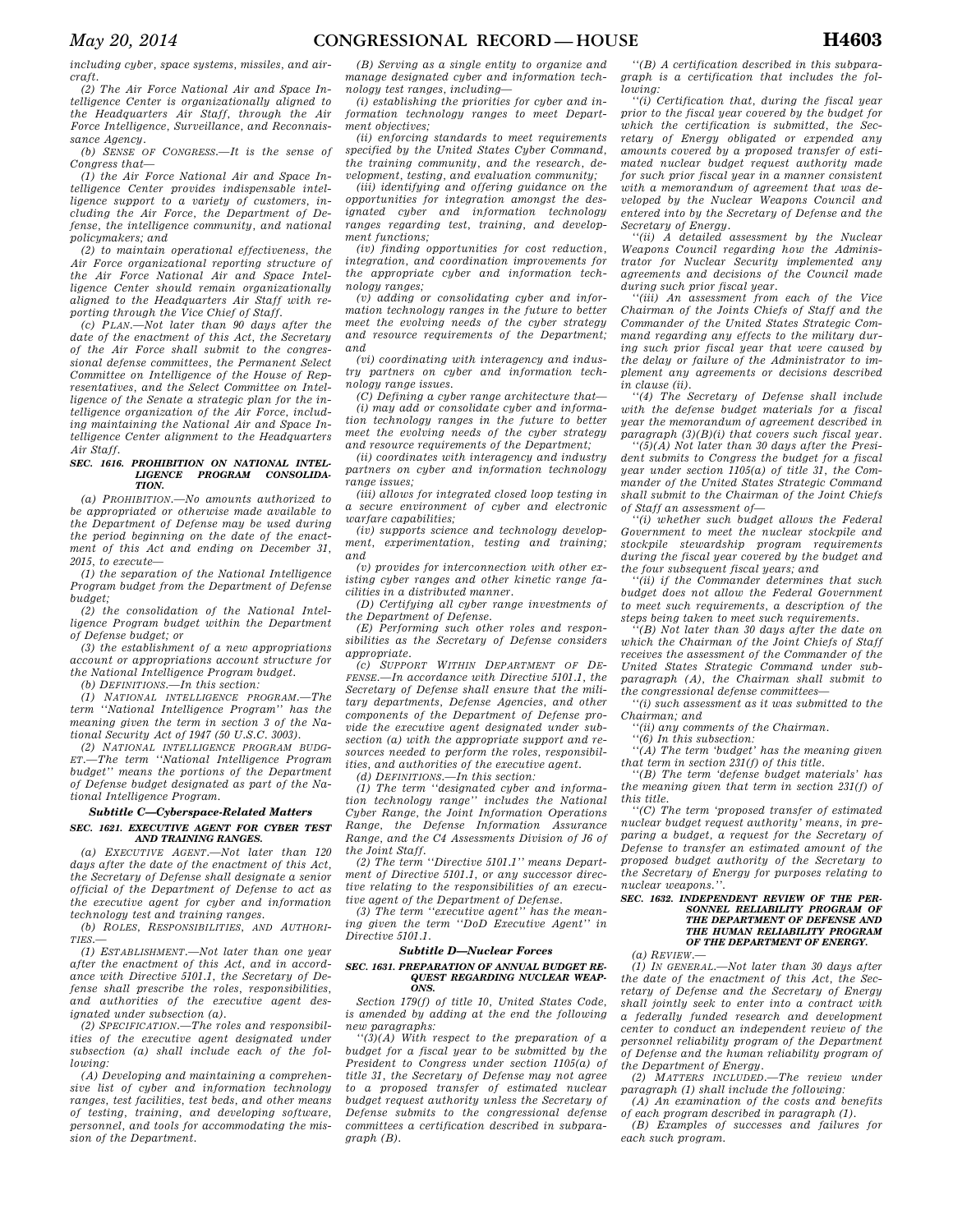*(C) The reporting and administrative requirements of each such program.* 

*(D) The authorities and responsibilities of the commanders and managers of each such program.* 

*(E) Guidance for when certain positions must be included in each such program.* 

*(F) Recommendations with respect to making each such program more effective, more efficient, and, to the extent appropriate, more consistent between the Departments.* 

*(G) Any other matters the Secretaries jointly determine appropriate.* 

*(b) REPORT.—Not later than October 1, 2015, the Secretaries shall jointly submit to the congressional defense committees such review.* 

# *SEC. 1633. ASSESSMENT OF NUCLEAR WEAPON SECONDARY REQUIREMENT.*

*(a) ASSESSMENT.—The Secretary of Defense, in coordination with the Secretary of Energy and the Commander of the United States Strategic Command, shall assess the annual secondary production requirement needed to sustain a safe, secure, reliable, and effective nuclear deterrent.* 

*(b) REPORT.—* 

*(1) IN GENERAL.—Not later than 180 days after the date of the enactment of this Act, the Secretary of Defense, in coordination with the Secretary of Energy and the Commander of the United States Strategic Command, shall submit to the congressional defense committees a report regarding the assessment conducted under subsection (a).* 

*(2) MATTERS INCLUDED.—The report under paragraph (1) shall include the following:* 

*(A) An explanation of the rationale and assumptions that led to the current 50 to 80 secondaries per year production requirement, including the factors considered in determining such requirement.* 

*(B) An analysis of whether there are any changes to such 50 to 80 secondaries per year production requirement, including the reasons for any such changes.* 

*(C) A description of how the secondary production requirement is affected by or related to—* 

*(i) the demands of stockpile modernization, including the schedule for life extension programs;* 

*(ii) the requirement for a responsive infrastructure, including the ability to hedge against technical failure and geopolitical risk; and* 

*(iii) the number of secondaries held in reserve or the inactive stockpile, and the likelihood such secondaries may be reused.* 

*(E) The proposed time frame for achieving such 50 to 80 secondaries per year production requirement.* 

*(3) FORM.—The report under paragraph (1) shall be submitted in unclassified form, but may include a classified annex.* 

# *SEC. 1634. RETENTION OF MISSILE SILOS.*

*(a) SENSE OF CONGRESS.—It is the Sense of Congress that recent authorization and appropriations Acts passed by Congress and signed by the President have promulgated a national policy that it is in the national security interests of the United States to retain the maximum number of land-based strategic missile silos and their associated infrastructure to ensure that billions of dollars in prior taxpayer investments for such silos and infrastructure are not lost through precipitous actions which may be budget-driven, cyclical, and not in the long-term strategic interests of the United States.* 

*(b) REQUIREMENT.—The Secretary of Defense shall preserve each intercontinental ballistic missile silo that contains a deployed missile as of the date of the enactment of this Act in, at minimum, a warm status that enables such silo to—* 

*(1) remain a fully functioning element of the interconnected and redundant command and control system of the missile field; and* 

*(2) be made fully operational with a deployed missile.* 

### *(c) TERMINATION.—The requirement in subsection (b) shall terminate on February 5, 2021. SEC. 1635. CERTIFICATION ON NUCLEAR FORCE STRUCTURE.*

*Not later than 90 days after the date of the enactment of this Act, the Chairman of the Joint Chiefs of Staff, in coordination with the Commander of the United States Strategic Command, shall certify to the congressional defense committees that the plan for implementation of the New START Treaty (as defined in section 494(a)(2)(D) of title 10, United States Code) announced on April 8, 2014, will enable the United States to meet its obligations under such treaty in a manner that ensures the nuclear forces of the United States—* 

*(1) are capable, survivable, and balanced; and (2) maintain strategic stability, deterrence and extended deterrence, and allied assurance.* 

# *Subtitle E—Missile Defense Programs*

### *SEC. 1641. THEATER AIR AND MISSILE DEFENSE OF ALLIES OF THE UNITED STATES.*

*(a) FINDINGS.—Congress finds the following: (1) A Patriot battery of the United States providing a short-range air and missile defense capability has previously been rotationally deployed to Poland, pursuant to an agreement between the United States and the Government of Poland, during a period occurring between 2010 to 2012.* 

*(2) The deployment of the Patriot battery did not include operational missiles and was not replaced with another short-range air and missile defense system upon completion of the deployment rotation in 2012.* 

*(b) POLICY.—It is the policy of the United States that available short-range air and missile defense systems and terminal missile defense systems of the United States with operational missiles be rotationally deployed to central and eastern European allies, pursuant to agreements between the United States and such allies, to strengthen the air and missile defense capabilities of such allies, as appropriate.* 

*(c) AEGIS ASHORE SYSTEM.—* 

*(1) IN GENERAL.—Not later than December 31, 2016, and pursuant to an agreement between the United States and the Government of Poland, the Secretary of Defense shall ensure the operational availability of the Aegis Ashore system site in Poland.* 

*(2) RELOCATION OF ASSETS.—The Secretary may relocate the necessary assets of the Aegis weapon system between and within the DDG–51 Class Destroyer program and the Aegis Ashore program to meet mission requirements.* 

*(3) BRIEFINGS.—The Secretary shall provide to the appropriate congressional committees quarterly briefings to update the status of the progress in carrying out paragraph (1).* 

*(4) TRANSFER AUTHORITY.—The Secretary may use the authority provided under section 1001 to carry out this subsection.* 

*(d) MISSILE DEFENSE CAPABILITY OF PO-LAND.—* 

*(1) DEPLOYMENT.—Not later than December 31, 2014, and pursuant to an agreement between the United States and the Government of Poland, the Secretary of Defense shall deploy to Poland a system providing a short-range air and missile defense capability or terminal missile defense capability, or both, and the personnel required to operate and maintain such system.* 

*(2) REMOVAL.—No action may be taken to effect or implement the removal of the system or the personnel described in paragraph (1) unless—* 

*(A) at least 30 days before the removal, the Secretary of Defense notifies the appropriate congressional committees that such removal is in the national security interests of the United States; or* 

*(B) the removal is requested by the Government of Poland in the manner provided in the agreement between the United States and the Government of Poland regarding the system and personnel.* 

*(e) NOTIFICATION.—The Secretary of Defense shall notify the appropriate congressional committees by not later than 60 days after the date on which a NATO member state makes a request that communicates to the Secretary the interest of the member state in hosting missile defense capabilities described in subsection (b) and the plan of the Secretary for addressing such request.* 

*(f) APPROPRIATE CONGRESSIONAL COMMITTEES DEFINED.—In this section, the term ''appropriate congressional committees'' means the following:* 

*(1) The congressional defense committees.* 

*(2) The Committee on Foreign Relations of the Senate and the Committee on Foreign Affairs of the House of Representatives.* 

# *SEC. 1642. SENSE OF CONGRESS ON PROCURE-MENT AND DEPLOYMENT OF CAPA-BILITY ENHANCEMENT II EXOATMOSPHERIC KILL VEHICLE.*

*It is the sense of Congress that the Secretary of Defense should not procure an additional capability enhancement II exoatmospheric kill vehicle for deployment until after the date on which a successful intercept flight test of the capability enhancement II ground-based interceptor has occurred, unless such procurement is for test assets or to maintain a warm line for the industrial base.* 

## *TITLE XVII—DEFENSE AUDIT ADVISORY PANEL ON DEPARTMENT OF DEFENSE AUDITABILITY*

# *SEC. 1701. FINDINGS AND PURPOSES.*

*(a) FINDINGS.—Congress finds the following: (1) Congress remains steadfast in supporting the continuing efforts of the Department of Defense to produce auditable financial statements. Such efforts are essential to ensure taxpayers dollars are accounted for at the largest department of the Federal Government* 

*(2) As the 2017 and 2019 statutory audit deadlines approach, Congress believes an advisory panel is necessary to better track the Department's progress.* 

*(b) PURPOSES.—The purposes of the Advisory Panel are—* 

*(1) to work on behalf of Congress to actively monitor the audit readiness work of the Department of Defense and, after September 30, 2017, the Department's 2018 audit; and* 

*(2) to regularly providing interim findings and recommendations to the Committees on Armed Services of the Senate and the House of Representatives, with the purpose of making the Department auditable and aiding in oversight of the Department by such Committees.* 

### *SEC. 1702. ESTABLISHMENT OF ADVISORY PANEL ON DEPARTMENT AUDIT READINESS.*

*(a) ESTABLISHMENT.—There is established the Advisory Panel on Department of Defense Audit Readiness (in this title referred to as the ''Advisory Panel'').* 

*(b) MEMBERSHIP.—* 

*(1) COMPOSITION.—The Advisory Panel shall be composed of 10 members, of whom—* 

*(A) two shall be appointed jointly by the Chairman of the Committee on Armed Services of the Senate and the Chairman of the Committee on Armed Services of the House of Representatives, in consultation with the Ranking Member of each such Committee, from among members of different political parties from each such Committee, to serve as Co-Chairmen of the Advisory Panel;* 

*(B) two shall be appointed by the Chairman of the Committee on Armed Services of the Senate;* 

*(C) two shall be appointed by the Ranking Member of the Committee on Armed Services of the Senate;* 

*(D) two shall be appointed by the Chairman of the Committee on Armed Services of the House of Representatives; and* 

*(E) two shall be appointed by the Ranking Member of the Committee on Armed Services of the House of Representatives.*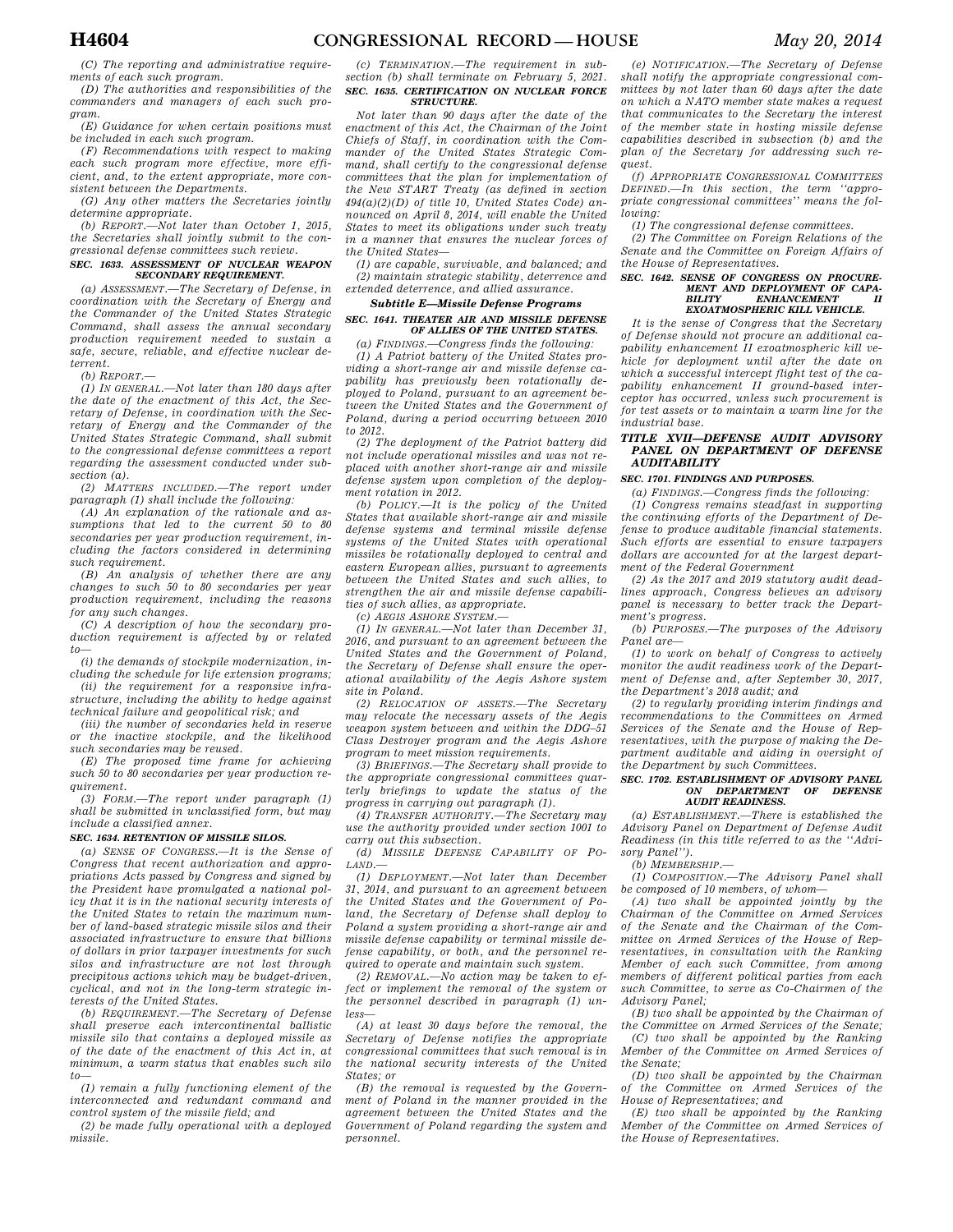*(2) APPOINTMENT DATE.—The appointments of the members of the Advisory Panel shall be made not later than 30 days after the date of the enactment of this Act.* 

*(3) QUALIFICATIONS.—Appointments to the Advisory Panel shall be made from among individuals who are certified public accountants and have work experience within the Department of Defense or private financial management sectors. An individual who is an officer or employee of the Federal Government may not be appointed to the Advisory Panel.* 

*(c) PERIOD OF APPOINTMENT; VACANCIES.— Members shall be appointed for the life of the Advisory Panel. Any vacancy in the Advisory Panel shall not affect its powers, but shall be filled in the same manner as the original appointment.* 

*(d) INITIAL MEETING.—Not later than 60 days after the date on which all members of the Advisory Panel have been appointed, the Advisory Panel shall hold its first meeting.* 

*(e) MEETINGS.—The Advisory Panel shall meet regularly at the call of the Co-Chairmen.* 

*(f) QUORUM.—Five members of the Advisory Panel shall constitute a quorum, but four members may hold hearings.* 

# *SEC. 1703. DUTIES OF THE ADVISORY PANEL.*

*(a) IN GENERAL.—The duties of the Advisory Panel are as follows:* 

*(1) To provide the Secretary of Defense, through the Under Secretary of Defense (Comptroller), independent advice on the Department's financial management, including the financial reporting process, systems of internal controls, audit process, and processes for monitoring compliance with applicable laws and regulations.* 

*(2) To identify, review, and evaluate the work of the Department of Defense (including the work of each military department and Defense Agency) on auditability.* 

*(3) To identify problem areas and recommend solutions in order to aid the Department in meeting the following statutory deadlines:* 

*(A) By not later than September 30, 2017, validating the financial statements of the Department of Defense as ready for audit, as required by section 1003(a)(2)(A)(ii) of the National Defense Authorization Act for Fiscal Year 2010 (Public Law 111–84; 10 U.S.C. 2222 note).* 

*(B) By not later than March 31, 2019, auditing the financial statements of the Department of Defense for fiscal year 2018, as required by section 1003(a)(2)(a)(iii) of such Act (Public Law 111–84; 10 U.S.C. 2222 note)* 

*(4) To provide briefings regularly to the Committees on Armed Services of the Senate and the House of Representatives on the Advisory Panel's findings, analysis, and recommendations.* 

*(b) REPORTS.—Not later than March 31 and September 30 of each year during the life of the Advisory Panel, beginning with March 31, 2015, the Advisory Panel shall submit to the congressional defense committees findings and conclusions of the Advisory Panel as a result of its work under subsection (a) during the period covered by the report, together with such recommendations as it considers appropriate.* 

*(c) AUTHORITY OF UNDER SECRETARY OF DE-FENSE (COMPTROLLER).—In accordance with Department policy and procedures, the Under Secretary of Defense (Comptroller) is authorized to act upon the advice emanating from the Advisory Panel.* 

## *SEC. 1704. POWERS OF THE ADVISORY PANEL.*

*(a) HEARINGS.—The Advisory Panel may hold such hearings, sit and act at such times and places, take such testimony, and receive such evidence as the Advisory Panel considers advisable to carry out this title.* 

*(b) INFORMATION FROM DEPARTMENT OF DE-FENSE.—The Advisory Panel may secure directly from the Department of Defense such information as the Advisory Panel considers necessary to carry out this title. Upon request of the Co-Chairmen of the Advisory Panel, the Secretary of Defense shall furnish such information to the Advisory Panel.* 

*(c) POSTAL SERVICES.—The Advisory Panel may use the United States mails in the same manner and under the same conditions as other departments and agencies of the Federal Government.* 

### *SEC. 1705. ADVISORY PANEL PERSONNEL MAT-TERS.*

*(a) COMPENSATION OF MEMBERS.—Members of the Advisory Panel shall serve without compensation for such service.* 

*(b) TRAVEL EXPENSES.—Each member of the Advisory Panel shall be allowed travel expenses, including per diem in lieu of subsistence, in accordance with applicable provisions under subchapter I of chapter 57 of title 5, United States Code.* 

*(c) STAFF.—* 

*(1) DIRECTOR.—The Advisory Panel may have a Director, who shall be appointed by the Co-Chairmen.* 

*(2) STAFF.—The Co-Chairmen may appoint such additional staff as may be necessary to enable the Advisory Panel to perform its duties, except that the number of staff may not exceed the equivalent of five full-time employees.* 

*(3) COMPENSATION.—The Co-Chairmen of the Advisory Panel may fix the compensation of the Director and other personnel without regard to chapter 51 and subchapter III of chapter 53 of title 5, United States Code, relating to classification of positions and General Schedule pay rates, except that the rate of pay for the Director and other personnel may not exceed the rate payable for level IV of the Executive Schedule under section 5315 of such title.* 

*(d) DETAIL OF GOVERNMENT EMPLOYEES.— Any Federal Government employee may be detailed to the Advisory Panel without reimbursement, and such detail shall be without interruption or loss of civil service status or privilege.* 

*(e) PROCUREMENT OF TEMPORARY AND INTER-MITTENT SERVICES.—The Co-Chairmen of the Advisory Panel may procure temporary and intermittent services under section 3109(b) of title 5, United States Code, at rates for individuals which do not exceed the daily equivalent of* 

*the annual rate of basic pay prescribed for level V of the Executive Schedule under section 5316 of such title.* 

#### *SEC. 1706. TERMINATION OF THE ADVISORY PANEL.*

*The Advisory Panel shall terminate April 30, 2019.* 

# *DIVISION B—MILITARY CONSTRUCTION AUTHORIZATIONS*

## *SEC. 2001. SHORT TITLE.*

*This division may be cited as the ''Military Construction Authorization Act for Fiscal Year 2015''.* 

### *SEC. 2002. EXPIRATION OF AUTHORIZATIONS AND AMOUNTS REQUIRED TO BE SPECI-FIED BY LAW.*

*(a) EXPIRATION OF AUTHORIZATIONS AFTER THREE YEARS.—Except as provided in subsection (b), all authorizations contained in titles XXI through XXVII for military construction projects, land acquisition, family housing projects and facilities, and contributions to the North Atlantic Treaty Organization Security Investment Program (and authorizations of appropriations therefor) shall expire on the later of— (1) October 1, 2017; or* 

*(2) the date of the enactment of an Act authorizing funds for military construction for fiscal year 2018.* 

*(b) EXCEPTION.—Subsection (a) shall not apply to authorizations for military construction projects, land acquisition, family housing projects and facilities, and contributions to the North Atlantic Treaty Organization Security Investment Program (and authorizations of appropriations therefor), for which appropriated funds have been obligated before the later of— (1) October 1, 2017; or* 

*(2) the date of the enactment of an Act authorizing funds for fiscal year 2018 for military construction projects, land acquisition, family housing projects and facilities, or contributions to the North Atlantic Treaty Organization Security Investment Program.* 

### *SEC. 2003. EFFECTIVE DATE.*

*Titles XXI through XXVII shall take effect on the later of—* 

*(1) October 1, 2014; or* 

# *(2) the date of the enactment of this Act.*

### *TITLE XXI—ARMY MILITARY CONSTRUCTION*

### *SEC. 2101. AUTHORIZED ARMY CONSTRUCTION AND LAND ACQUISITION PROJECTS.*

*(a) INSIDE THE UNITED STATES.—Using amounts appropriated pursuant to the authorization of appropriations in section 2103 and available for military construction projects inside the United States as specified in the funding table in section 4601, the Secretary of the Army may acquire real property and carry out military construction projects for the installations or locations inside the United States, and in the amounts, set forth in the following table:* 

# *Army: Inside the United States*

| <b>State</b> | <b>Installation or Location</b> | Amount       |
|--------------|---------------------------------|--------------|
|              |                                 | \$15,200,000 |
|              |                                 | \$45,000,000 |
|              |                                 | \$89,000,000 |
|              |                                 | \$83,000,000 |
|              |                                 | \$15,000,000 |
|              |                                 | \$23,000,000 |
|              |                                 | \$27,000,000 |
|              |                                 | \$16,000,000 |
|              |                                 | \$52,000,000 |
|              |                                 | \$46,000,000 |
|              |                                 | \$86,000,000 |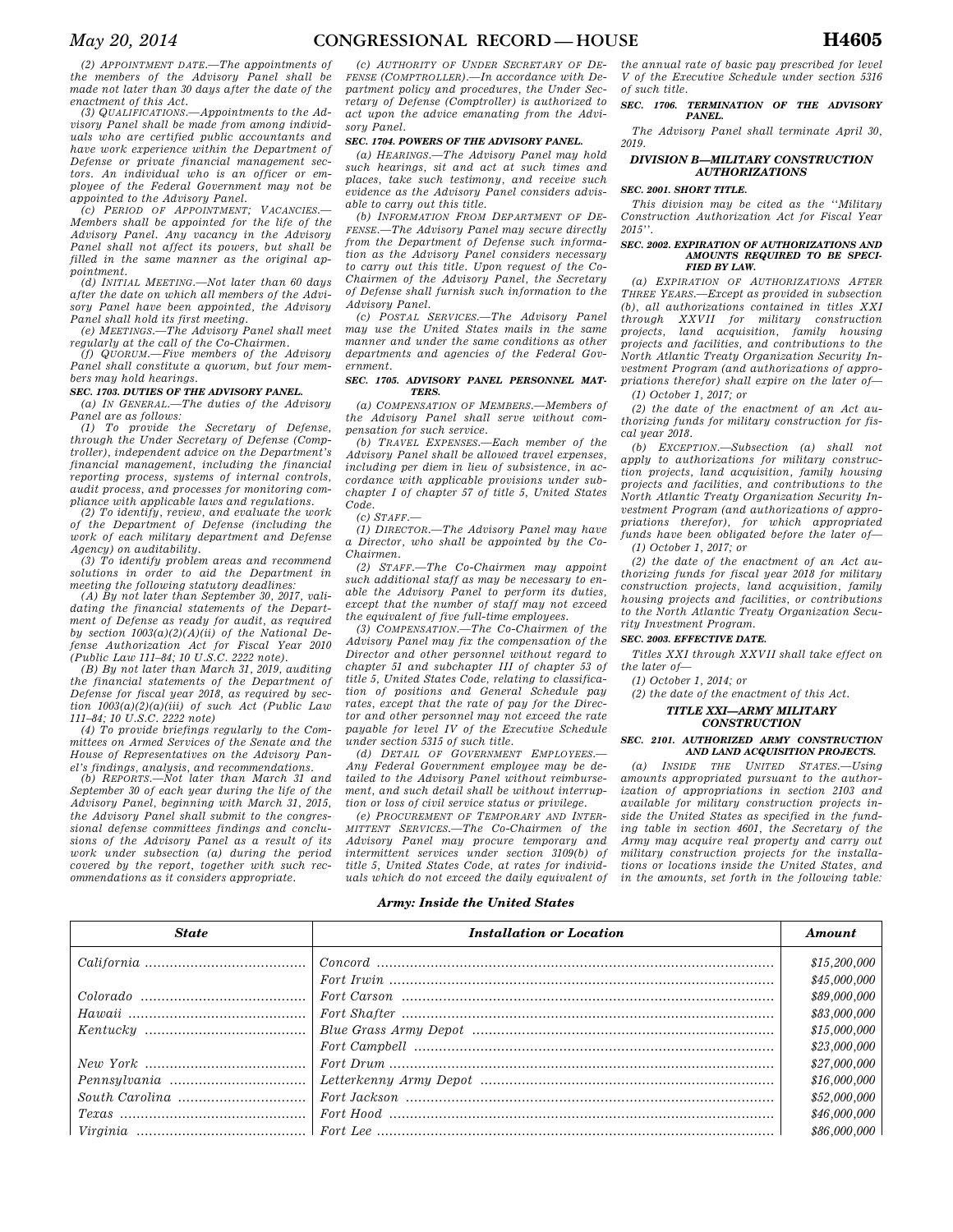# **H4606 CONGRESSIONAL RECORD — HOUSE** *May 20, 2014*

# *Army: Inside the United States—Continued*

| State | <b>Installation or Location</b>                                            | Amount      |
|-------|----------------------------------------------------------------------------|-------------|
|       | $\label{thm:1} \mbox{\it 1 Joint Base Language-Eustis}\,\, \mbox{\it 1-}.$ | \$7,700,000 |

*(b) OUTSIDE THE UNITED STATES.—Using amounts appropriated pursuant to the authorization of appropriations in section 2103 and available for military construction projects out-*

*side the United States as specified in the funding table in section 4601, the Secretary of the Army may acquire real property and carry out the military construction project for the instal-* *lations or locations outside the United States, and in the amount, set forth in the following table:* 

# *Army: Outside the United States*

| Country | <b>Installation or Location</b> | Amount                       |
|---------|---------------------------------|------------------------------|
|         |                                 | \$92,800,000<br>\$10,600,000 |

# *SEC. 2102. FAMILY HOUSING.*

*(a) CONSTRUCTION AND ACQUISITION.—Using amounts appropriated pursuant to the authorization of appropriations in section 2103 and*  *available for military family housing functions as specified in the funding table in section 4601, the Secretary of the Army may construct or acquire family housing units (including land ac-*

*quisition and supporting facilities) at the installations or locations, in the number of units, and in the amounts set forth in the following table:* 

# *Army: Family Housing*

| <b>State/Country</b>     | <i>Installation</i> | Units                                                              | Amount                       |
|--------------------------|---------------------|--------------------------------------------------------------------|------------------------------|
| <i>Illinois</i><br>Korea |                     | Family Housing New Construction<br>Family Housing New Construction | \$19,500,000<br>\$57,800,000 |

*(b) PLANNING AND DESIGN.—Using amounts appropriated pursuant to the authorization of appropriations in section 2103 and available for military family housing functions as specified in the funding table in section 4601, the Secretary of the Army may carry out architectural and engineering services and construction design activities with respect to the construction or improvement of family housing units in an amount not to exceed \$1,309,000.* 

### *SEC. 2103. AUTHORIZATION OF APPROPRIATIONS, ARMY.*

*(a) AUTHORIZATION OF APPROPRIATIONS.— Funds are hereby authorized to be appropriated for fiscal years beginning after September 30, 2014, for military construction, land acquisition, and military family housing functions of the Department of the Army as specified in the funding table in section 4601.* 

*(b) LIMITATION ON TOTAL COST OF CONSTRUC-TION PROJECTS.—Notwithstanding the cost variations authorized by section 2853 of title 10, United States Code, and any other cost variation authorized by law, the total cost of all projects carried out under section 2101 of this Act may not exceed the total amount authorized to be appropriated under subsection (a), as specified in the funding table in section 4601.* 

# *SEC. 2104. MODIFICATION OF AUTHORITY TO CARRY OUT CERTAIN FISCAL YEAR 2004 PROJECT.*

*In the case of the authorization contained in the table in section 2101(a) of the Military Construction Authorization Act for Fiscal Year 2004 (division B of Public Law 108–136; 117 Stat. 1697) for Picatinny Arsenal, New Jersey, for construc-*

*tion of an Explosives Research and Development Loading Facility at the installation, the Secretary of the Army may use available unobligated balances of amounts appropriated for military construction for the Army to complete work on the project within the scope specified for the project in the justification data provided to Congress as part of the request for authorization of the project.* 

### *SEC. 2105. MODIFICATION OF AUTHORITY TO CARRY OUT CERTAIN FISCAL YEAR 2013 PROJECTS.*

*(a) FORT DRUM.—In the case of the authorization contained in the table in section 2101(a) of the Military Construction Authorization Act for Fiscal Year 2013 (division B of Public Law 112–239; 126 Stat. 2119) for Fort Drum, New York, for construction of an Aircraft Maintenance Hangar at the installation, the Secretary of the Army may provide a capital contribution to a public or private utility company in order for the utility company to extend the utility company's gas line to the installation boundary. Such capital contribution is not a change in the scope of work of the project under section 2853 of title 10, United States Code.* 

*(b) FORT LEONARD WOOD.—In the case of the authorization contained in the table in section 2101(a) of the Military Construction Authorization Act for Fiscal Year 2013 (division B of Public Law 112–239; 126 Stat. 2119) for Fort Leonard Wood, Missouri, for construction of Battalion Complex Facilities at the installation, the Secretary of the Army may construct the Battalion Headquarters with classrooms for a unit other* 

*than a Global Defense Posture Realignment unit.* 

*(c) FORT MCNAIR.—In the case of the authorization contained in the table in section 2101(a) of the Military Construction Authorization Act for Fiscal Year 2013 (division B of Public Law 112–239; 126 Stat. 2119) for Fort McNair, District of Columbia, for construction of a Vehicle Storage Building at the installation, the Secretary of the Army may construct up to 20,227 square feet of vehicle storage.* 

*(d) FORT BELVOIR.—The table in section 2101(a) of the Military Construction Authorization Act for Fiscal Year 2013 (division B of Public Law 112–239; 126 Stat. 2119) is amended in the item relating to Fort Belvoir, Virginia, by striking ''\$94,000,000'' in the amount column and inserting ''\$183,000,000''.* 

#### *SEC. 2106. EXTENSION OF AUTHORIZATION OF*   $FISCAL$ *PROJECT.*

*(a) EXTENSION.—Notwithstanding section 2002 of the Military Construction Authorization Act for Fiscal Year 2011 (division B of Public Law 111–383; 124 Stat. 4436), the authorization set forth in the table in subsection (b), as provided in section 2101 of that Act (124 Stat. 4437) and extended by section 2109 of the Military Construction Authorization Act for Fiscal Year 2014 (division B of Public Law 113–66; 127 Stat. 988), shall remain in effect until October 1, 2015, or the date of the enactment of an Act authorizing funds for military construction for fiscal year 2016, whichever is later:* 

*(b) TABLE.—The table referred to in subsection (a) is as follows:* 

# *Army: Extension of 2011 Project Authorization*

| State   | <b>Installation or Location</b> | <b>Project</b>   | Amouni   |
|---------|---------------------------------|------------------|----------|
| Georgia | Fort Benning                    | Land Acquisition | .200.000 |

### *SEC. 2107. EXTENSION OF AUTHORIZATIONS OF*   $CERTAIN$ *PROJECTS.*

*(a) EXTENSION.—Notwithstanding section 2002 of the Military Construction Authorization Act*  *for Fiscal Year 2012 (division B of Public Law 112–81; 125 Stat. 1660), the authorizations set forth in the table in subsection (b), as provided in section 2101 of that Act (125 Stat. 1661), shall remain in effect until October 1, 2015, or the*  *date of the enactment of an Act authorizing funds for military construction for fiscal year 2016, whichever is later:* 

*(b) TABLE.—The table referred to in subsection (a) as follows:*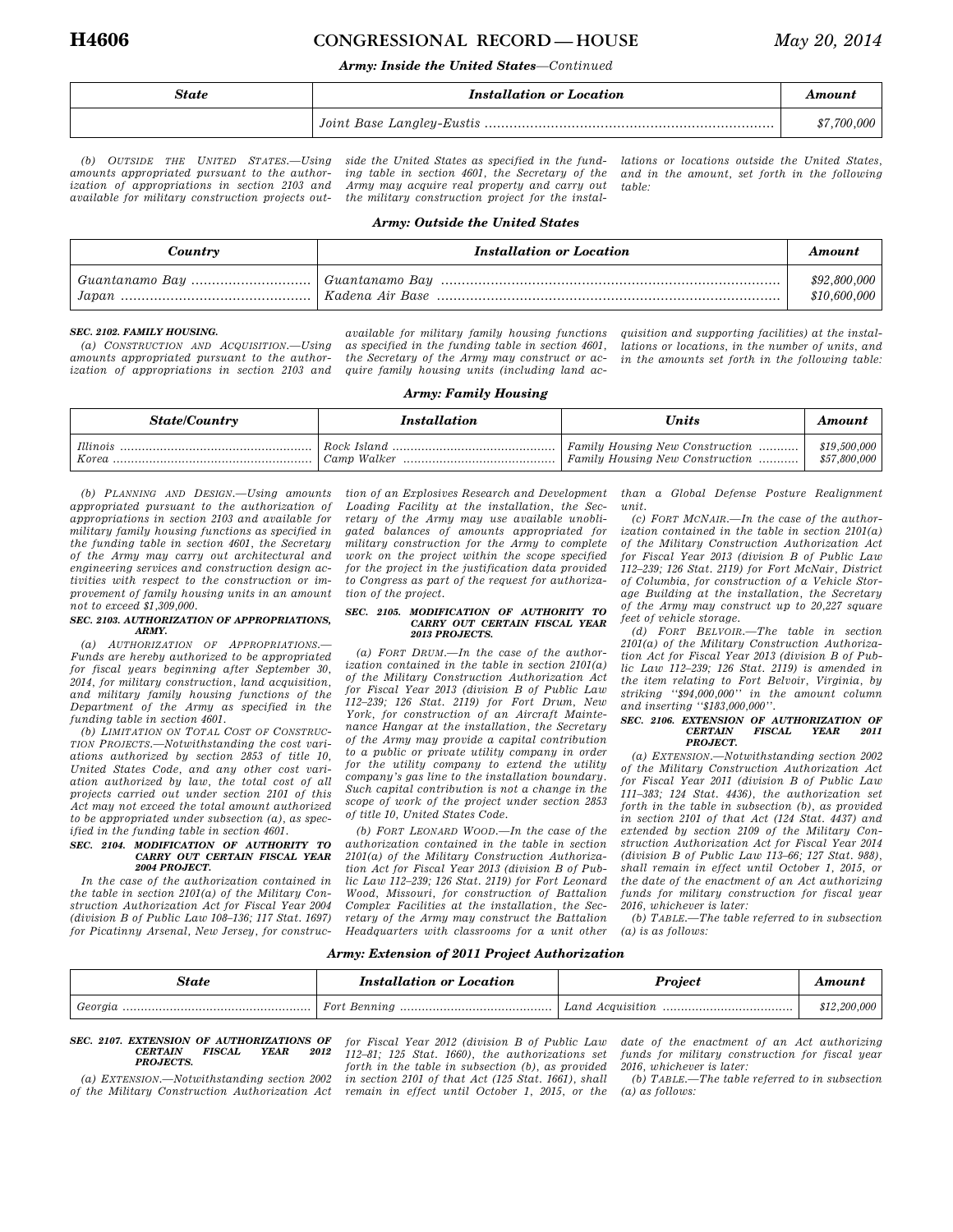# *May 20, 2014* **CONGRESSIONAL RECORD** — HOUSE **H4607**

# *Army: Extension of 2012 Project Authorizations*

| <b>State</b> | <b>Installation or Location</b> | <b>Project</b>                                                                         | Amount                       |
|--------------|---------------------------------|----------------------------------------------------------------------------------------|------------------------------|
|              |                                 |                                                                                        | \$5,100,000<br>\$25,000,000  |
|              |                                 | Hanger.                                                                                | \$54,000,000                 |
|              |                                 | Applied Instruction Building<br>Vehicle Maintenance Facility                           | \$8,300,000<br>\$19,000,000  |
|              |                                 | Unmanned Aerial Vehicle Maintenance<br>Hanger.<br>Road and Infrastructure Improvements | \$47,000,000<br>\$25,000,000 |

# *TITLE XXII—NAVY MILITARY CONSTRUCTION*

# *SEC. 2201. AUTHORIZED NAVY CONSTRUCTION AND LAND ACQUISITION PROJECTS.*

*(a) INSIDE THE UNITED STATES.—Using amounts appropriated pursuant to the author-*

*available for military construction projects inside the United States as specified in the funding table in section 4601, the Secretary of the Navy may acquire real property and carry out military construction projects for the installa-*

*ization of appropriations in section 2204 and tions or locations inside the United States, and in the amounts, set forth in the following table:* 

# *Navy: Inside the United States*

| <b>State</b>            | <b>Installation or Location</b> | Amount        |
|-------------------------|---------------------------------|---------------|
|                         |                                 | \$16,608,000  |
|                         |                                 | \$16,180,000  |
|                         |                                 | \$47,110,000  |
| District of Columbia    |                                 | \$31,735,000  |
|                         |                                 | \$30,235,000  |
|                         |                                 | \$20,520,000  |
|                         |                                 | \$50,651,000  |
|                         |                                 | \$53,382,000  |
|                         |                                 | \$9,698,000   |
|                         |                                 | \$120,112,000 |
|                         |                                 | \$15,346,000  |
|                         |                                 | \$9,860,000   |
|                         |                                 | \$31,262,000  |
|                         |                                 | \$41,588,000  |
|                         |                                 | \$23,985,000  |
| South Carolina $\ldots$ |                                 | \$35,716,000  |
|                         |                                 | \$27,313,000  |
|                         |                                 | \$39,274,000  |
|                         |                                 | \$9,743,000   |
|                         |                                 | \$12,613,000  |
|                         |                                 | \$26,988,000  |
|                         |                                 | \$16,401,000  |
|                         |                                 | \$20,638,000  |
|                         |                                 | \$24,390,000  |

*(b) OUTSIDE THE UNITED STATES.—Using amounts appropriated pursuant to the authorization of appropriations in section 2204 and available for military construction projects out-*

*side the United States as specified in the funding table in section 4601, the Secretary of the Navy may acquire real property and carry out military construction projects for the installa-*

*tion or location outside the United States, and in the amounts, set forth in the following table:* 

# *Navy: Outside the United States*

| Country | <b>Installation or Location</b> | Amount                                                                                                    |
|---------|---------------------------------|-----------------------------------------------------------------------------------------------------------|
|         |                                 | \$27,826,000<br>\$9,923,000<br>\$6,415,000<br>\$19,411,000<br>\$4,639,000<br>\$35,685,000<br>\$20,233,000 |

*(c) UNSPECIFIED WORLDWIDE.—Using amounts appropriated pursuant to the authorization of appropriations in section 2204 and available for military construction projects at unspecified* 

*worldwide locations as specified in the funding table in section 4601, the Secretary of the Navy may acquire real property and carry out military construction projects for unspecified loca-* *tions, and in the amount, set forth in the following table:*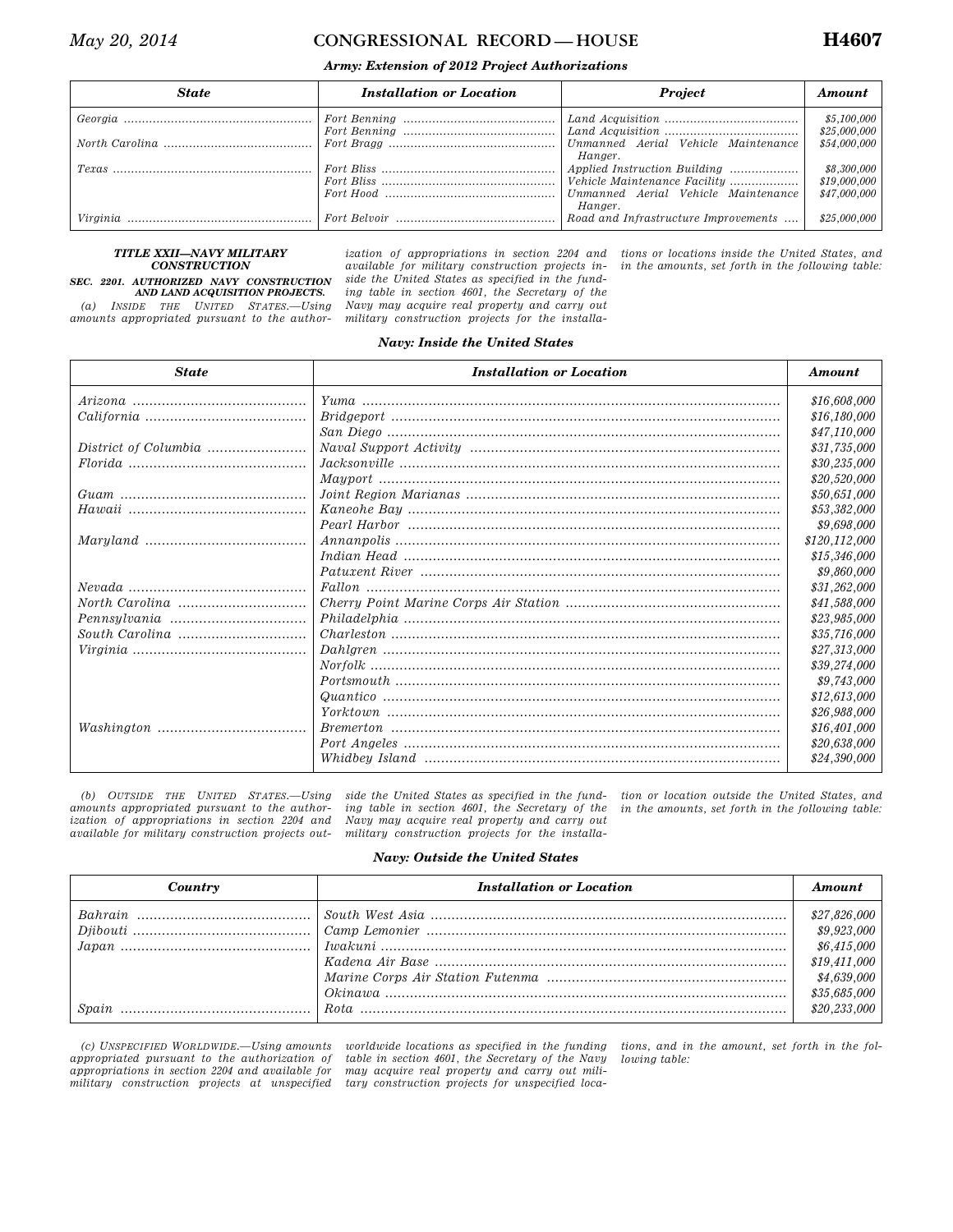# **H4608 CONGRESSIONAL RECORD — HOUSE** *May 20, 2014*

# *Navy: Unspecified Worldwide Locations*

| Country | Location | Amount       |
|---------|----------|--------------|
|         |          | \$38,985,000 |

# *SEC. 2202. FAMILY HOUSING.*

*Using amounts appropriated pursuant to the authorization of appropriations in section 2204 and available for military family housing functions as specified in the funding table in section 4601, the Secretary of the Navy may carry out architectural and engineering services and construction design activities with respect to the construction or improvement of family housing units in an amount not to exceed \$472,000.* 

### *SEC. 2203. IMPROVEMENTS TO MILITARY FAMILY HOUSING UNITS.*

*Subject to section 2825 of title 10, United States Code, and using amounts appropriated pursuant to the authorization of appropriations in section 2204 and available for military family housing functions as specified in the funding table in section 4601, the Secretary of the Navy may improve existing military family housing units in an amount not to exceed \$15,940,000.* 

### *SEC. 2204. AUTHORIZATION OF APPROPRIATIONS, NAVY.*

*(a) AUTHORIZATION OF APPROPRIATIONS.— Funds are hereby authorized to be appropriated for fiscal years beginning after September 30, 2014, for military construction, land acquisition, and military family housing functions of the Department of the Navy, as specified in the funding table in section 4601.* 

*(b) LIMITATION ON TOTAL COST OF CONSTRUC-TION PROJECTS.—Notwithstanding the cost variations authorized by section 2853 of title 10, United States Code, and any other cost variation authorized by law, the total cost of all projects carried out under section 2201 of this Act may not exceed the total amount authorized to be appropriated under subsection (a), as specified in the funding table in section 4601.* 

### *SEC. 2205. MODIFICATION OF AUTHORITY TO CARRY OUT CERTAIN FISCAL YEAR 2012 PROJECTS.*

*(a) YUMA.—In the case of the authorization contained in the table in section 2201(a) of the Military Construction Authorization Act for Fiscal Year 2012 (division B of Public Law 112– 81; 125 Stat. 1666), for Yuma, Arizona, for construction of a Double Aircraft Maintenance Hangar, the Secretary of the Navy may construct up to approximately 70,000 square feet of additional apron to be utilized as a taxi-lane using amounts appropriated for this project pursuant to the authorization of appropriations in* 

*section 2204 of such Act (125 Stat. 1667). (b) CAMP PENDELTON.—In the case of the authorization contained in the table in section 2201(a) of the Military Construction Authorization Act for Fiscal Year 2012 (division B of Public Law 112–81; 125 Stat. 1666), for Camp Pendelton, California, for construction of an Infantry Squad Defense Range, the Secretary of the Navy may construct up to 9,000 square feet of vehicular bridge using amounts appropriated for this project pursuant to the authorization of appropriations in section 2204 of such Act (125 Stat. 1667).* 

*(c) KINGS BAY.—In the case of the authorization contained in the table in section 2201(a) of the Military Construction Authorization Act for Fiscal Year 2012 (division B of Public Law 112– 81; 125 Stat. 1666), for Kings Bay, Georgia, for construction of a Crab Island Security Enclave, the Secretary of the Navy may expand the enclave fencing system to three layers of fencing and construct two elevated fixed fighting positions with associated supporting facilities using amounts appropriated for this project pursuant*  *to the authorization of appropriations in section 2204 of such Act (125 Stat. 1667).* 

#### *SEC. 2206. MODIFICATION OF AUTHORITY TO CARRY OUT CERTAIN FISCAL YEAR 2014 PROJECT.*

*In the case of the authorization contained in the table in section 2201(a) of the Military Construction Authorization Act for Fiscal Year 2014 (division B of Public Law 113–66; 127 Stat. 989), for Yorktown, Virginia, for construction of Small Arms Ranges, the Secretary of the Navy may construct 240 square meters of armory, 48 square meters of Safety Officer/Target Storage Building, and 667 square meters of Range Operations Building using appropriations available for the project pursuant to the authorization of appropriations in section 2204 of such Act (127 Stat. 990).* 

#### *SEC. 2207. EXTENSION OF AUTHORIZATIONS OF CERTAIN FISCAL YEAR 2011 PROJECTS.*

*(a) EXTENSION.—Notwithstanding section 2002 of the Military Construction Authorization Act for Fiscal Year 2011 (division B of Public Law 111–383; 124 Stat. 4436), the authorizations set forth in the table in subsection (b), as provided in section 2201 of that Act (124 Stat. 4441) and extended by section 2207 of the Military Construction Authorization Act for Fiscal Year 2014 (division B of Public Law 113–66; 127 Stat. 991), shall remain in effect until October 1, 2015, or the date of an Act authorizing funds for military construction for fiscal year 2016, whichever is later.* 

*(b) TABLE.—The table referred to in subsection (a) is as follows:* 

# *Navy: Extension of 2011 Project Authorizations*

| <b>State/Country</b> | <b>Installation or Location</b> | <b>Project</b>                                  | Amount       |
|----------------------|---------------------------------|-------------------------------------------------|--------------|
|                      |                                 | Navy Central Command Ammunition Mag-<br>azines. | \$89,280,000 |
| Guam                 |                                 | Defense Access Roads Improvements               | \$66,730,000 |

#### *SEC. 2208. EXTENSION OF AUTHORIZATIONS OF*   $FISCAL$ *PROJECTS.*

*(a) EXTENSION.—Notwithstanding section 2002 of the Military Construction Authorization Act* 

*for Fiscal Year 2012 (division B of Public Law 112–81; 125 Stat. 1660), the authorizations set forth in the table in subsection (b), as provided in section 2201 of that Act (125 Stat. 1666), shall remain in effect until October 1, 2015, or the*  *date of an Act authorizing funds for military construction for fiscal year 2016, whichever is later.* 

*(b) TABLE.—The table referred to in subsection (a) is as follows:* 

| <b>Navy: Extension of 2012 Project Authorizations</b> |
|-------------------------------------------------------|
|-------------------------------------------------------|

| <b>State/Country</b> | <b>Installation or Location</b> | <b>Project</b>                      | Amount       |
|----------------------|---------------------------------|-------------------------------------|--------------|
|                      |                                 |                                     | \$78,271,000 |
|                      |                                 |                                     | \$29,187,000 |
|                      |                                 |                                     | \$8,665,000  |
|                      |                                 |                                     | \$6,085,000  |
|                      |                                 |                                     | \$52,913,000 |
|                      |                                 |                                     | \$33,150,000 |
|                      |                                 | Aircraft Prototype Facility Phase 2 | \$45,844,000 |

# *TITLE XXIII—AIR FORCE MILITARY CONSTRUCTION*

*SEC. 2301. AUTHORIZED AIR FORCE CONSTRUC-TION AND LAND ACQUISITION PROJECTS.* 

*(a) INSIDE THE UNITED STATES.—Using amounts appropriated pursuant to the author-*

*ization of appropriations in section 2302 and available for military construction projects inside the United States as specified in the funding table in section 4601, the Secretary of the Air Force may acquire real property and carry out military construction projects for the installa-*

*tions or locations inside the United States, and in the amounts, set forth in the following table:*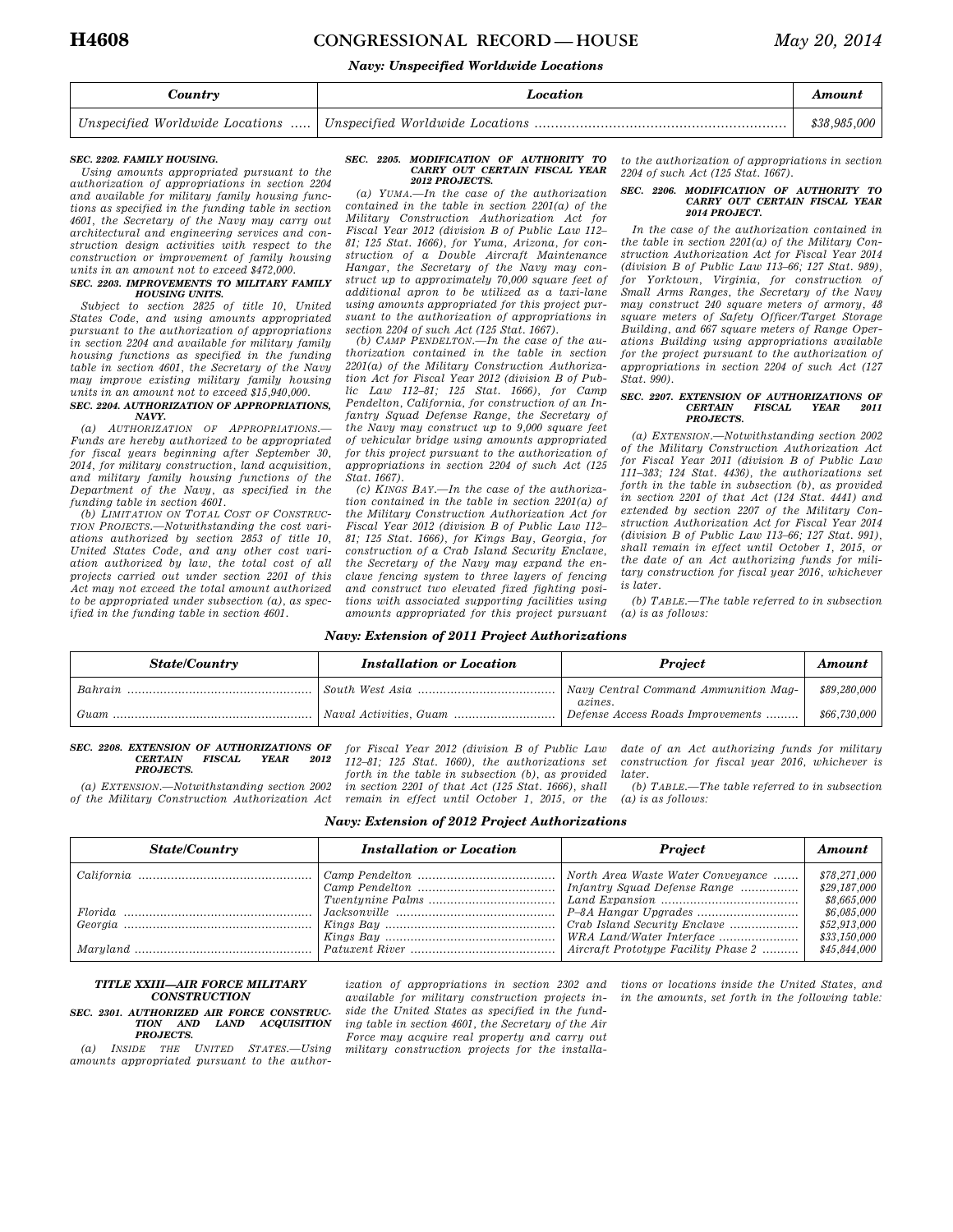# *May 20, 2014* **CONGRESSIONAL RECORD — HOUSE H4609**

# *Air Force: Inside the United States*

| <b>State</b> | Installation or Location | Amount                                                                                                                       |
|--------------|--------------------------|------------------------------------------------------------------------------------------------------------------------------|
|              |                          | \$11,500,000<br>\$26,800,000<br>\$13,400,000<br>\$34,400,000<br>\$13,500,000<br>\$53,900,000<br>\$5,900,000<br>\$111,000,000 |
|              |                          | \$5,800,000                                                                                                                  |

*(b) OUTSIDE THE UNITED STATES.—Using amounts appropriated pursuant to the authorization of appropriations in section 2302 and available for military construction projects out-*

*side the United States as specified in the funding table in section 4601, the Secretary of the Air Force may acquire real property and carry out military construction projects for the installa-* *tion outside the United States, and in the amount, set forth in the following table:* 

# *Air Force: Outside the United States*

| <i>Sountr</i> y | <i>Installation</i> | <b>Amoun</b> |
|-----------------|---------------------|--------------|
|                 |                     | \$92,223,000 |

## *SEC. 2302. AUTHORIZATION OF APPROPRIATIONS, AIR FORCE.*

*(a) AUTHORIZATION OF APPROPRIATIONS.— Funds are hereby authorized to be appropriated for fiscal years beginning after September 30, 2014, for military construction and land acquisition functions of the Department of the Air Force, as specified in the funding table in section 4601.* 

*(b) LIMITATION ON TOTAL COST OF CONSTRUC-TION PROJECTS.—Notwithstanding the cost variations authorized by section 2853 of title 10, United States Code, and any other cost variation authorized by law, the total cost of all projects carried out under section 2301 of this Act may not exceed the total amount authorized to be appropriated under subsection (a), as specified in the funding table in section 4601.* 

### *SEC. 2303. MODIFICATION OF AUTHORITY TO CARRY OUT CERTAIN FISCAL YEAR 2008 PROJECT.*

*In the case of the authorization contained in the table in section 2301(a) of the Military Construction Authorization Act for Fiscal Year 2008 (division B of Public Law 110–181; 122 Stat. 515), for Shaw Air Force Base, South Carolina, for base infrastructure at that location, the Secretary of the Air Force may acquire fee or lesser real property interests in approximately 11.5 acres of land contiguous to Shaw Air Force Base for the project using funds appropriated to the Department of the Air Force for construction in years prior to fiscal year 2015.* 

#### *SEC. 2304. EXTENSION OF AUTHORIZATION OF*   $CERTAIN$ *PROJECT.*

*(a) EXTENSION.—Notwithstanding section 2002 of the Military Construction Authorization Act for Fiscal Year 2011 (division B of Public Law 111–383; 124 Stat. 4436), the authorization set forth in the table in subsection (b), as provided in section 2301 of that Act (124 Stat. 4444) and extended by section 2307 of the Military Construction Authorization Act for Fiscal Year 2014 (division B of Public Law 113–66; 127 Stat. 994), shall remain in effect until October 1, 2015, or the date of the enactment of an Act authorizing funds for military construction for fiscal year 2016, whichever is later.* 

*(b) TABLE.—The table referred to in subsection (a) is as follows:* 

# *Air Force: Extension of 2011 Project Authorization*

| ountry  | <b>Installation or Location</b> | <i>rojeci</i>         |               |
|---------|---------------------------------|-----------------------|---------------|
| Bahrain | Base<br>-Shaikh Isa Air         | North Apron Expansion | \$45,000,000. |

*SEC. 2305. EXTENSION OF AUTHORIZATIONS OF*   ${\it FISCAL}$ *PROJECTS.* 

*(a) EXTENSION.—Notwithstanding section 2002 of the Military Construction Authorization Act* 

*for Fiscal Year 2012 (division B of Public Law 112–81; 125 Stat. 1660), the authorizations set forth in the table in subsection (b), as provided in section 2301 of that Act (125 Stat. 1670), shall remain in effect until October 1, 2015, or the*  *date of the enactment of an Act authorizing funds for military construction for fiscal year 2016, whichever is later.* 

*(b) TABLE.—The table referred to in subsection (a) is as follows:* 

| Air Force: Extension of 2012 Project Authorizations |  |  |
|-----------------------------------------------------|--|--|
|-----------------------------------------------------|--|--|

| <b>State/Country</b> | <b>Installation or Location</b>            | <b>Project</b>                     | Amount                       |
|----------------------|--------------------------------------------|------------------------------------|------------------------------|
| Alaska<br>Italu      | Eielson AFR<br>Sigonella Naval Air Station | UAS SATCOM Relay Pads and Facility | \$45,000,000<br>\$15,000,000 |

# *TITLE XXIV—DEFENSE AGENCIES MILITARY CONSTRUCTION*

*Subtitle A—Defense Agency Authorizations SEC. 2401. AUTHORIZED DEFENSE AGENCIES CONSTRUCTION AND LAND ACQUISI-*

*TION PROJECTS. (a) INSIDE THE UNITED STATES.—Using amounts appropriated pursuant to the author-*

*ization of appropriations in section 2403 and available for military construction projects inside the United States as specified in the funding table in section 4601, the Secretary of Defense may acquire real property and carry out military construction projects for the installations or locations inside the United States, and in the amounts, set forth in the following table:* 

# *Defense Agencies: Inside the United States*

| <b>State</b> | <b>Installation or Location</b> | Amount                      |
|--------------|---------------------------------|-----------------------------|
|              |                                 | \$1,871,000<br>\$11,841,000 |
|              |                                 | \$70, 340,000               |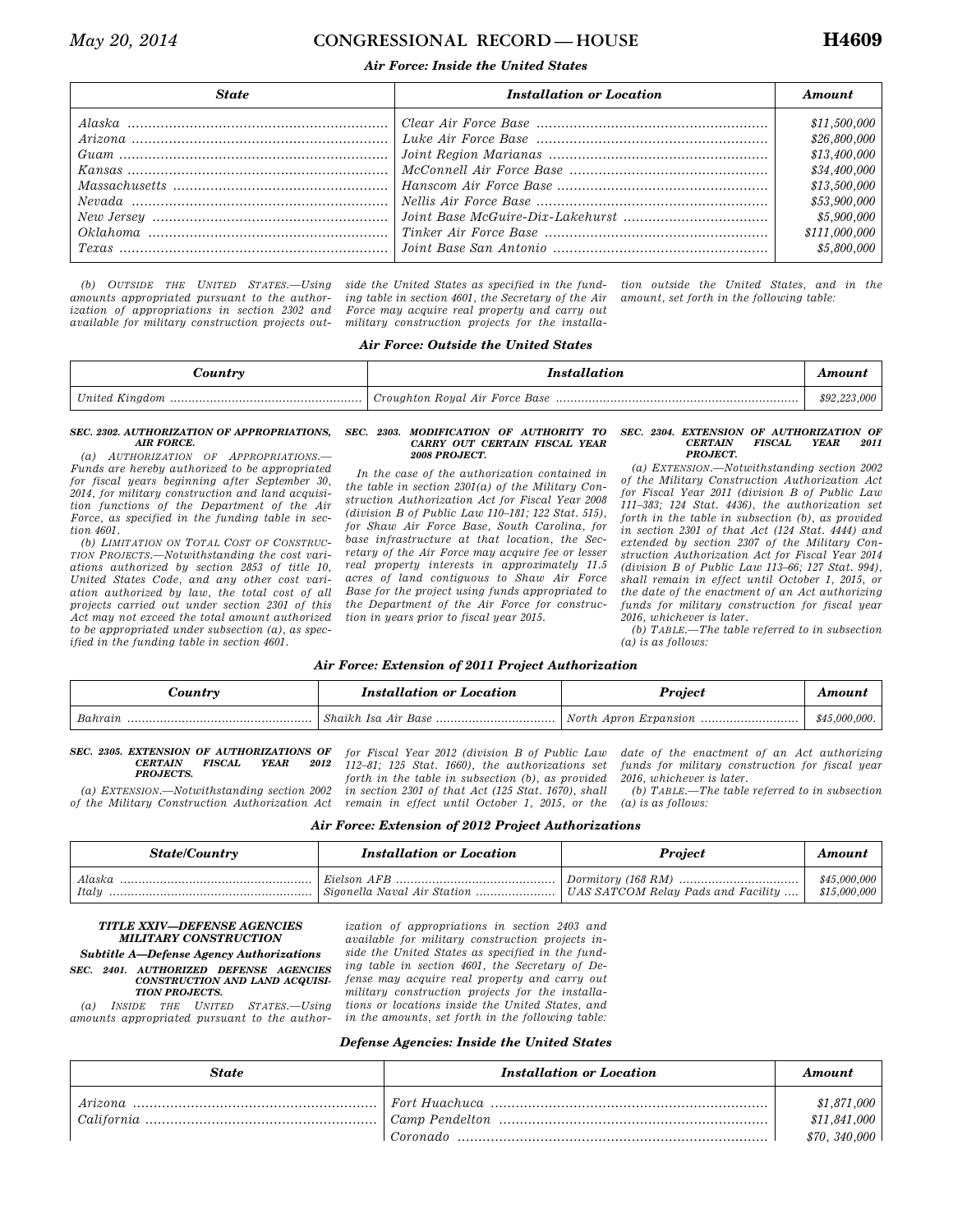# **H4610 CONGRESSIONAL RECORD — HOUSE** *May 20, 2014*

# *Defense Agencies: Inside the United States—Continued*

| <b>State</b> | <b>Installation or Location</b> | Amount       |
|--------------|---------------------------------|--------------|
|              |                                 | \$52,500,000 |
|              |                                 | \$15,200,000 |
|              |                                 | \$7,692,000  |
|              |                                 | \$19,900,000 |
|              |                                 | \$52,900,000 |
|              |                                 | \$18,000,000 |
|              |                                 | \$54,207,000 |
|              |                                 | \$18,300,000 |
|              |                                 | \$35,100,000 |
|              |                                 | \$27,547,000 |
|              |                                 | \$20,241,000 |
|              |                                 | \$23,333,000 |
|              |                                 | \$52,748,000 |
|              |                                 | \$93.136.000 |
|              |                                 | \$8,500,000  |
|              |                                 | \$40,600,000 |
|              |                                 | \$8,000,000  |
|              |                                 | \$38,300,000 |
|              |                                 | \$36,500,000 |
|              |                                 | \$5,700,000  |
|              |                                 | \$7,239,000  |
|              |                                 | \$41,200,000 |
|              |                                 | \$39,588,000 |
|              |                                 | \$15,100,000 |
|              |                                 | \$53,073,000 |

*(b) OUTSIDE THE UNITED STATES.—Using amounts appropriated pursuant to the authorization of appropriations in section 2403 and available for military construction projects out-*

*side the United States as specified in the funding table in section 4601, the Secretary of Defense may acquire real property and carry out military construction projects for the installa-*

*tions or locations outside the United States, and in the amounts, set forth in the following table:* 

# *Defense Agencies: Outside the United States*

| Country | <b>Installation or Location</b> | Amount                                                                                       |
|---------|---------------------------------|----------------------------------------------------------------------------------------------|
|         |                                 | \$9,600,000<br>\$79,544,000<br>\$76,290,000<br>\$37,775,000<br>\$170,901,000<br>\$37,681,000 |

### *SEC. 2402. AUTHORIZED ENERGY CONSERVATION PROJECTS.*

*(a) INSIDE THE UNITED STATES.—Using amounts appropriated pursuant to the authorization of appropriations in section 2403 and* 

*available for energy conservation projects inside the United States as specified in the funding table in section 4601, the Secretary of Defense may carry out energy conservation projects* 

*under chapter 173 of title 10, United States Code, for the installations or locations inside the United States, and in the amounts, set forth in the following table:* 

# *Energy Conservation Projects: Inside the United States*

| <b>State</b> | Installation or Location | Amount       |
|--------------|--------------------------|--------------|
|              |                          | \$4,500,000  |
|              |                          | \$13,500,000 |
|              |                          | \$7,197,000  |
|              |                          | \$3,000,000  |
|              |                          | \$3,850,000  |
|              |                          | \$3,600,000  |
|              |                          | \$8,460,000  |
|              |                          | \$2,190,000  |
|              |                          | \$2,740,000  |
|              |                          | \$2,100,000  |
|              |                          | \$2,869,000  |
|              |                          | \$3,609,000  |
|              |                          | \$6,600,000  |
|              |                          | \$15,400,000 |
|              |                          | \$11,360,000 |
|              |                          | \$2,120,000  |
|              |                          | \$23.679.000 |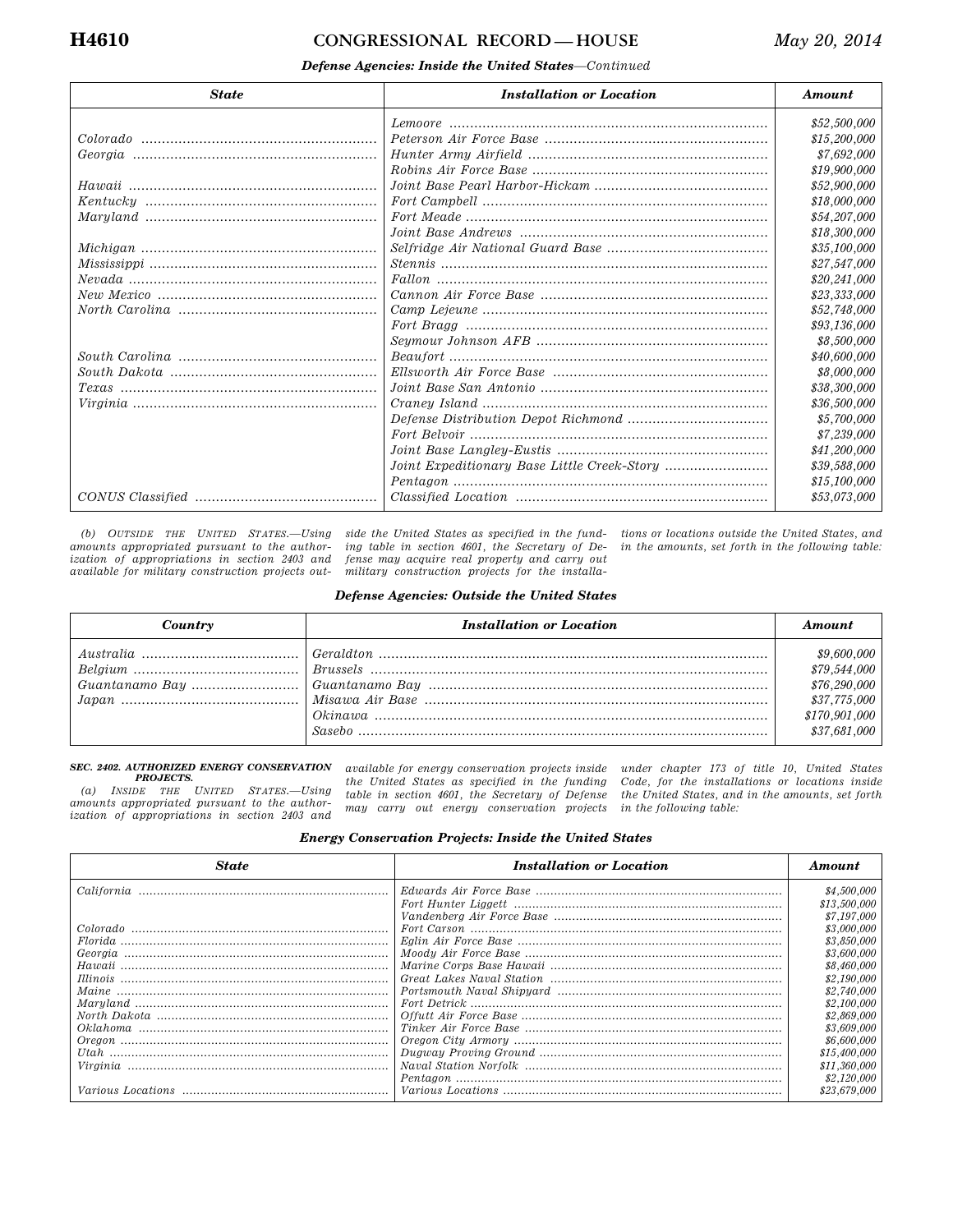*(b) OUTSIDE THE UNITED STATES.—Using amounts appropriated pursuant to the authorization of appropriations in section 2403 and available for energy conservation projects out-*

*side the United States as specified in the funding table in section 4601, the Secretary of Defense may carry out energy conservation projects under chapter 173 of title 10, United* 

*States Code, for the installations or locations outside the United States, and in the amounts, set forth in the following table:* 

# *Energy Conservation Projects: Outside the United States*

| Country | <b>Installation or Location</b> | Amount       |
|---------|---------------------------------|--------------|
|         |                                 | \$14,620,000 |
|         |                                 | \$8,030,000  |
|         |                                 | \$4,800,000  |
|         |                                 | \$5,776,000  |

*(c) LIMITATION ON SET-ASIDE OF FACILITIES RESTORATION AND MODERNIZATION PROGRAM FUNDS FOR ENERGY PROJECTS.—Amounts appropriated pursuant to the authorization of appropriation in section 301 for operation and maintenance and made available for facilities restoration and modernization may not be set-aside for the exclusive purpose of funding energy projects on military installations. Installation energy projects must compete in the normal process of determining installation requirements.* 

### *SEC. 2403. AUTHORIZATION OF APPROPRIATIONS, DEFENSE AGENCIES.*

*(a) AUTHORIZATION OF APPROPRIATIONS.— Funds are hereby authorized to be appropriated*  *for fiscal years beginning after September 30, 2014, for military construction, land acquisition, and military family housing functions of the Department of Defense (other than the military departments), as specified in the funding table in section 4601.* 

*(b) LIMITATION ON TOTAL COST OF CONSTRUC-TION PROJECTS.—Notwithstanding the cost variations authorized by section 2853 of title 10, United States Code, and any other cost variation authorized by law, the total cost of all projects carried out under section 2401 of this Act may not exceed the total amount authorized to be appropriated under subsection (a), as specified in the funding table in section 4601.* 

### *SEC. 2404. EXTENSION OF AUTHORIZATIONS OF CERTAIN FISCAL YEAR 2011 PROJECTS.*

*(a) EXTENSION.—Notwithstanding section 2002 of the Military Construction Authorization Act for Fiscal Year 2011 (division B of Public Law 111–383; 124 Stat. 4436), the authorizations set forth in the table in subsection (b), as provided in section 2401 of that Act (124 Stat. 4446), shall remain in effect until October 1, 2015, or the date of an Act authorizing funds for military construction for fiscal year 2016, whichever is later.* 

*(b) TABLE.—The table referred to in subsection (a) is as follows:* 

| Defense Agencies: Extension of 2011 Project Authorizations |  |  |  |  |
|------------------------------------------------------------|--|--|--|--|
|------------------------------------------------------------|--|--|--|--|

| State | <b>Installation or Location</b> | <b>Project</b> | Amount                                     |
|-------|---------------------------------|----------------|--------------------------------------------|
|       |                                 |                | \$2,070,000<br>\$13,586,000<br>\$1,080,000 |

### *SEC. 2405. EXTENSION OF AUTHORIZATIONS OF*   $FISCAL$ *PROJECTS.*

*(a) EXTENSION.—Notwithstanding section 2002 of the Military Construction Authorization Act* 

*for Fiscal Year 2012 (division B of Public Law 112–81; 125 Stat. 1660), the authorizations set forth in the table in subsection (b), as provided in section 2401 of that Act (125 Stat. 1672), shall remain in effect until October 1, 2015, or the*  *date of the enactment of an Act authorizing funds for military construction for fiscal year 2016, whichever is later.* 

*(b) TABLE.—The table referred to in subsection (a) is as follows:* 

# *Defense Agencies: Extension of 2012 Project Authorizations*

| <b>State/Country</b> | <b>Installation or Location</b> | <b>Project</b>                                                               | Amount                       |
|----------------------|---------------------------------|------------------------------------------------------------------------------|------------------------------|
|                      |                                 | SOF Support Activity Operations Facility<br>  Wetzel-Smith Elementary School | \$42,000,000<br>\$59,419,000 |
|                      |                                 |                                                                              | \$41,864,000                 |
|                      |                                 |                                                                              | \$49,606,000<br>\$6,457,000  |
|                      |                                 |                                                                              | \$2,285,000                  |

#### *SEC. 2406. LIMITATION ON PROJECT AUTHORIZA-TION TO CARRY OUT CERTAIN FIS-CAL YEAR 2015 PROJECTS PENDING SUBMISSION OF REQUIRED RE-PORTS.*

*(a) LIMITATION.—No amounts may be obligated or expended for the military construction projects described in subsection (b) and otherwise authorized by section 2401(a) until both of the reports described in subsection (c) have been submitted to the Committees on Armed Services of the Senate and the House of Representatives.* 

*(b) COVERED PROJECTS.—The limitation imposed by subsection (a) applies to the following military construction projects:* 

*(1) The construction of a human performance center facility at Joint Expeditionary Base Little Creek–Story, Virginia.* 

*(2) The construction of a squadron operations facility at Cannon Air Force Base, New Mexico. (c) REPORTS DESCRIBED.—The reports referred* 

*to in subsection (a) are— (1) the report on the United States Special Op-*

*erations Command Preservation of the Force and Families initiative requested under the heading ''U.S. Special Operations Command Military Construction Requirements'' in the Joint Explanatory Statement to Accompany the National Defense Authorization Act for Fiscal* 

*Year 2014, as printed in the Congressional Record on December 12, 2013 (page H7956); and* 

*(2) the report on the review of Department of Defense efforts regarding the prevention of suicide among members of United States Special Operations Forces and their dependents required by section 581 of this Act.* 

## *Subtitle B—Chemical Demilitarization Authorizations*

#### *SEC. 2411. AUTHORIZATION OF APPROPRIATIONS, CHEMICAL DEMILITARIZATION CON-STRUCTION, DEFENSE-WIDE.*

*(a) AUTHORIZATION OF APPROPRIATIONS.— Funds are hereby authorized to be appropriated for fiscal years beginning after September 30, 2014, for military construction and land acquisition for chemical demilitarization, as specified in the funding table in section 4601.* 

*(b) LIMITATION ON TOTAL COST OF CONSTRUC-TION PROJECTS.—Notwithstanding the cost variations authorized by section 2853 of title 10, United States Code, and any other cost variation authorized by law, the total cost of all projects carried out under subsection (a) may not exceed the total amount authorized to be appropriated under subsection (a), as specified in the funding table in section 4601.* 

### *SEC. 2412. MODIFICATION OF AUTHORITY TO CARRY OUT CERTAIN FISCAL YEAR 2000 PROJECT.*

*(a) MODIFICATION.—The table in section 2401(a) of the Military Construction Authorization Act for Fiscal Year 2000 (division B of Public Law 106–65; 113 Stat. 835), as amended by section 2405 of the Military Construction Authorization Act for Fiscal Year 2002 (division B of Public Law 107–107; 115 Stat. 1298), section 2405 of the Military Construction Authorization Act for Fiscal Year 2003 (division B of Public Law 107–314; 116 Stat. 2698), section 2414 of the Military Construction Authorization Act for Fiscal Year 2009 (division B of Public Law 110– 417; 122 Stat. 4697), and section 2412 of the Military Construction Authorization Act for Fiscal Year 2011 (division B of Public Law 111–383; 124 Stat. 4450), is amended—* 

*(1) in the item relating to Blue Grass Army Depot, Kentucky, by striking ''\$746,000,000'' in the amount column and inserting ''\$780,000,000''; and* 

*(2) by striking the amount identified as the total in the amount column and inserting ''\$1,237,920,000''.* 

*(b) CONFORMING AMENDMENT.—Section 2405(b)(3) of the Military Construction Authorization Act for Fiscal Year 2000 (division B of Public Law 106–65; 113 Stat. 839), as amended by*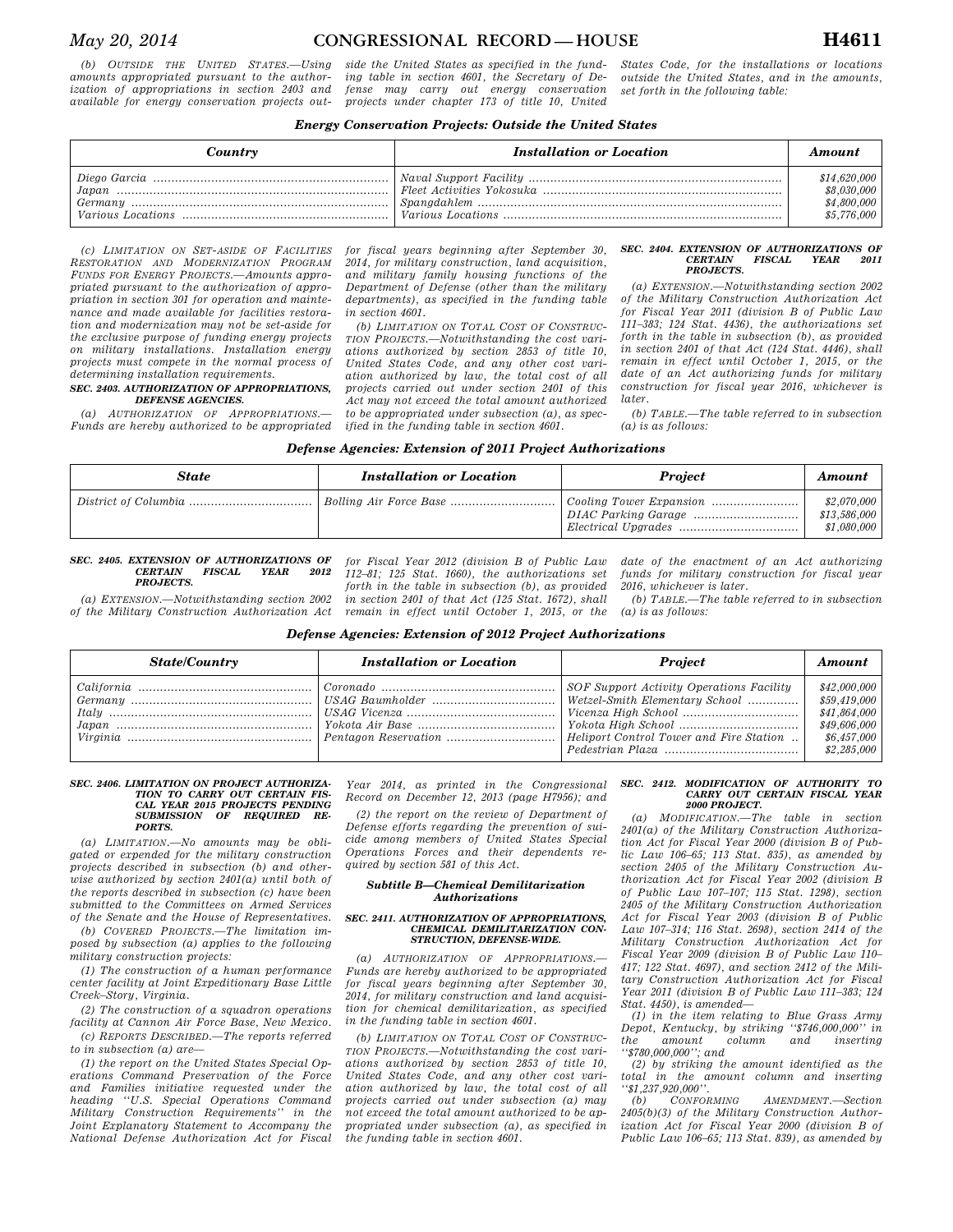*section 2405 of the Military Construction Authorization Act for Fiscal Year 2002 (division B of Public Law 107–107; 115 Stat. 1298), section 2405 of the Military Construction Authorization Act for Fiscal Year 2003 (division B of Public Law 107–314; 116 Stat. 2698), section 2414 of the Military Construction Authorization Act for Fiscal Year 2009 (division B of Public Law 110– 417; 122 Stat. 4697), and section 2412 of the Military Construction Authorization Act for Fiscal Year 2011 (division B of Public Law 111–383; 124 Stat. 4450), is further amended by striking ''\$723,200,000'' and inserting ''\$757,200,000''.* 

# *TITLE XXV—NORTH ATLANTIC TREATY ORGANIZATION SECURITY INVESTMENT PROGRAM*

## *SEC. 2501. AUTHORIZED NATO CONSTRUCTION AND LAND ACQUISITION PROJECTS.*

*The Secretary of Defense may make contributions for the North Atlantic Treaty Organiza-*

### *tion Security Investment Program as provided in section 2806 of title 10, United States Code, in an amount not to exceed the sum of the amount authorized to be appropriated for this purpose in section 2502 and the amount collected from the North Atlantic Treaty Organization as a result of construction previously financed by the United States.*

### *SEC. 2502. AUTHORIZATION OF APPROPRIATIONS, NATO.*

*Funds are hereby authorized to be appropriated for fiscal years beginning after September 30, 2014, for contributions by the Secretary of Defense under section 2806 of title 10, United States Code, for the share of the United States of the cost of projects for the North Atlantic Treaty Organization Security Investment Program authorized by section 2501 as specified in the funding table in section 4601.* 

# *TITLE XXVI—GUARD AND RESERVE FORCES FACILITIES*

# *Subtitle A—Project Authorizations and Authorization of Appropriations*

### *SEC. 2601. AUTHORIZED ARMY NATIONAL GUARD CONSTRUCTION AND LAND ACQUISI-TION PROJECTS.*

*Using amounts appropriated pursuant to the authorization of appropriations in section 2606 and available for the National Guard and Reserve as specified in the funding table in section 4601, the Secretary of the Army may acquire real property and carry out military construction projects for the Army National Guard locations inside the United States, and in the amounts, set forth in the following table:* 

# *Army National Guard: Inside the United States*

| <b>State</b> | <b>Location</b> | Amount                                                                                                                     |
|--------------|-----------------|----------------------------------------------------------------------------------------------------------------------------|
|              |                 | \$10,800,000<br>\$30,000,000<br>\$12,400,000<br>\$38,000,000<br>\$5,000,000<br>\$10,800,000<br>\$4,400,000<br>\$19,000,000 |

#### *SEC. 2602. AUTHORIZED ARMY RESERVE CON-STRUCTION AND LAND ACQUISITION PROJECTS.*

*Using amounts appropriated pursuant to the authorization of appropriations in section 2606* 

*and available for the National Guard and Reserve as specified in the funding table in section 4601, the Secretary of the Army may acquire real property and carry out military construction* 

*projects for the Army Reserve locations inside the United States, and in the amounts, set forth in the following table:* 

# *Army Reserve*

| <b>State</b> | <b>Location</b> | Amount       |
|--------------|-----------------|--------------|
|              |                 | \$22,000,000 |
|              |                 | \$25,000,000 |
|              |                 | \$5,000,000  |
|              |                 | \$26,000,000 |
|              |                 | \$9,300,000  |
|              |                 | \$26,000,000 |
|              |                 | \$23,000,000 |
|              |                 | \$16,000,000 |

# *SEC. 2603. AUTHORIZED NAVY RESERVE AND MA-RINE CORPS RESERVE CONSTRUC-TION AND LAND ACQUISITION PROJECTS.*

*Using amounts appropriated pursuant to the authorization of appropriations in section 2606* 

*and available for the National Guard and Reserve as specified in the funding table in section 4601, the Secretary of the Navy may acquire real property and carry out military construction projects for the Navy Reserve and Marine Corps* 

*Reserve locations inside the United States, and in the amounts, set forth in the following table:* 

# *Navy Reserve and Marine Corps Reserve*

| State | Location | Amount                       |
|-------|----------|------------------------------|
|       |          | \$17,650,000<br>\$27,755,000 |

#### *SEC. 2604. AUTHORIZED AIR NATIONAL GUARD CONSTRUCTION AND LAND ACQUISI-TION PROJECTS.*

*Using amounts appropriated pursuant to the authorization of appropriations in section 2606* 

*and available for the National Guard and Reserve as specified in the funding table in section 4601, the Secretary of the Air Force may acquire real property and carry out military construc-* *tion projects for the Air National Guard locations inside the United States, and in the amounts, set forth in the following table:* 

# *Air National Guard*

| State       | Location | Amount       |
|-------------|----------|--------------|
| Connecticut |          | \$16,306,000 |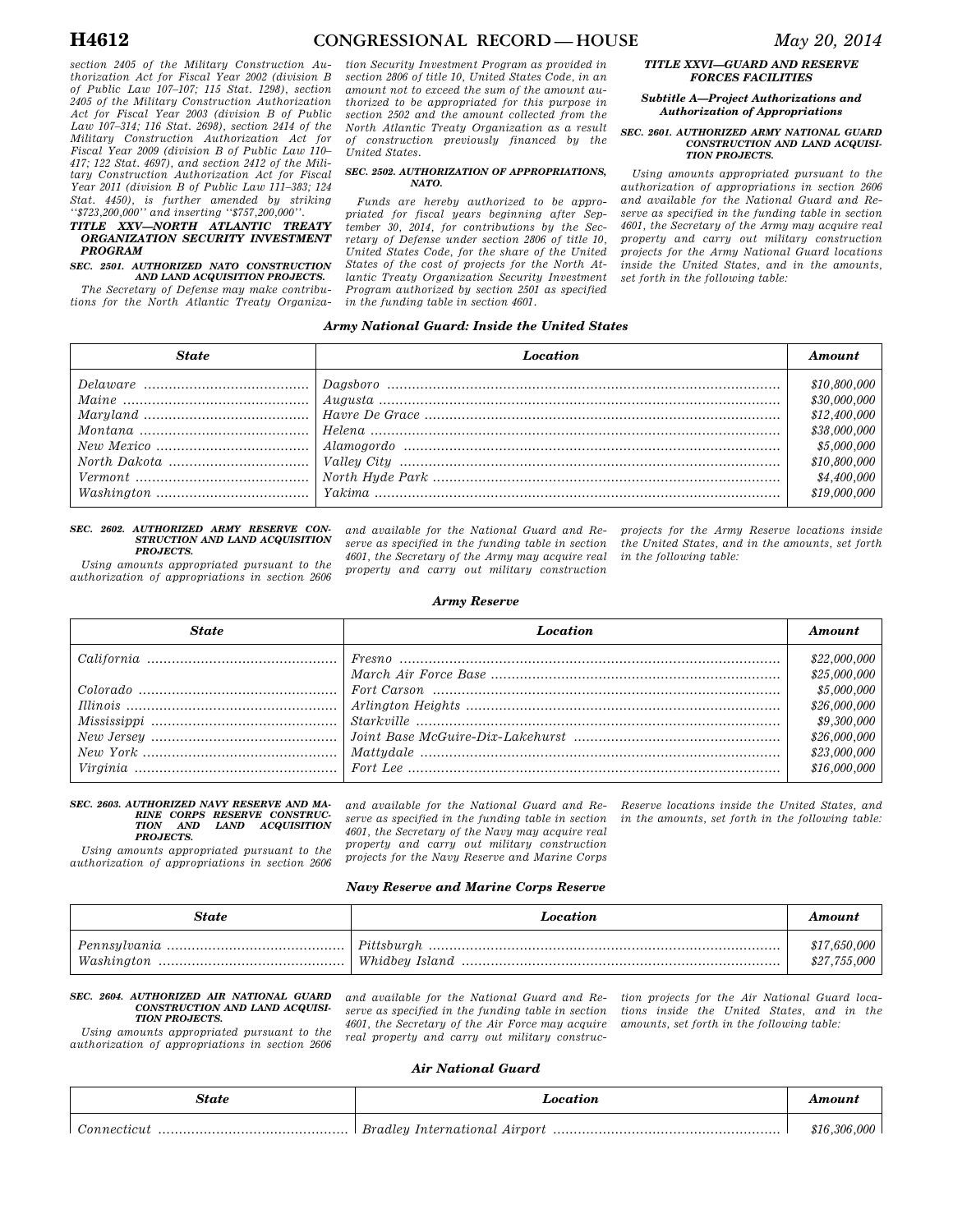### *May 20, 2014* **CONGRESSIONAL RECORD — HOUSE H4613**

### *Air National Guard—Continued*

| <b>State</b> | Location | Amount                                                    |
|--------------|----------|-----------------------------------------------------------|
|              |          | \$8,993,000<br>\$6,000,000<br>\$41,902,000<br>\$5,662,000 |

#### *SEC. 2605. AUTHORIZED AIR FORCE RESERVE CONSTRUCTION AND LAND ACQUISI-TION PROJECTS.*

*Using amounts appropriated pursuant to the authorization of appropriations in section 2606* 

*and available for the National Guard and Reserve as specified in the funding table in section 4601, the Secretary of the Air Force may acquire real property and carry out military construc-* *tion projects for the Air Force Reserve locations inside the United States, and in the amounts, set forth in the following table:* 

#### *Air Force Reserve*

| State | <b>Location</b> | Amount                                     |
|-------|-----------------|--------------------------------------------|
|       |                 | \$27,700,000<br>\$9,800,000<br>\$3,700,000 |

#### *SEC. 2606. AUTHORIZATION OF APPROPRIATIONS, NATIONAL GUARD AND RESERVE.*

*Funds are hereby authorized to be appropriated for fiscal years beginning after September 30, 2014, for the costs of acquisition, architectural and engineering services, and construction of facilities for the Guard and Reserve Forces, and for contributions therefor, under chapter 1803 of title 10, United States Code (including the cost of acquisition of land for those facilities), as specified in the funding table in section 4601.* 

#### *Subtitle B—Other Matters*

#### *SEC. 2611. MODIFICATION AND EXTENSION OF AUTHORITY TO CARRY OUT CERTAIN FISCAL YEAR 2012 PROJECTS.*

*(a) MODIFICATION.—* 

*(1) KANSAS CITY.—In the case of the authorization contained in the table in section 2602 of the Military Construction Authorization Act for Fiscal Year 2012 (division B of Public Law 112– 81; 125 Stat. 1677), for Kansas City, Kansas, for construction of an Army Reserve Center at that location, the Secretary of the Army may construct a new facility in the vicinity of Kansas*  *City, Kansas, instead of constructing a new facility in Kansas City.* 

*(2) ATTLEBORO.—In the case of the authorization contained in the table in section 2602 of the Military Construction Authorization Act for Fiscal Year 2012 (division B of Public Law 112– 81; 125 Stat. 1677), for Attleboro, Massachusetts, for construction of an Army Reserve Center at that location, the Secretary of the Army may construct a new facility in the vicinity of Attleboro, Massachusetts, instead of constructing a new facility in Attleboro.* 

*(b) EXTENSION.—Notwithstanding section 2002 of the Military Construction Authorization Act for Fiscal Year 2012 (division B of Public Law 112–81; 125 Stat. 1660), the authorizations set forth in subsection (a) shall remain in effect until October 1, 2018, or the date of the enactment of an Act authorizing funds for military construction for fiscal year 2019, whichever is later.* 

#### *SEC. 2612. MODIFICATION OF AUTHORITY TO CARRY OUT CERTAIN FISCAL YEAR 2013 PROJECT.*

*In the case of the authorization contained in the table in section 2601 of the Military Con-*

*struction Authorization Act for Fiscal Year 2013 (division B of Public Law 112–239; 126 Stat. 2133) for Stormville, New York, for construction of a Combined Support Maintenance Shop Phase I, the Secretary of the Army may instead construct the facility at Camp Smith, New York, and build a 53,760 square foot maintenance facility in lieu of a 75,156 square foot maintenance facility.* 

#### *SEC. 2613. EXTENSION OF AUTHORIZATION OF*   $CERTAIN$ *PROJECT.*

*(a) EXTENSION.—Notwithstanding section 2002 of the Military Construction Authorization Act for Fiscal Year 2011 (division B of Public Law 111–383; 124 Stat. 4436), the authorization set forth in the table in subsection (b), as provided in section 2601 of that Act (124 Stat. 4452) and extended by section 2612 of the Military Construction Authorization Act for Fiscal Year 2014 (division B of Public Law 113–66; 127 Stat. 1003), shall remain in effect until October 1, 2015, or the date of the enactment of an Act authorizing funds for military construction for fiscal year 2016, whichever is later.* 

*(b) TABLE.—The table referred to in subsection (a) is a follows:* 

#### *Extension of 2011 National Guard and Reserve Project Authorization*

| State       | Installation or Location | Project                        | Amount      |
|-------------|--------------------------|--------------------------------|-------------|
| Puerto Rico | Camp Santiago            | Multipurpose Machine Gun Range | \$9,200,000 |

#### *TITLE XXVII—BASE REALIGNMENT AND CLOSURE ACTIVITIES*

#### *Subtitle A—Authorization of Appropriations*

### *SEC. 2701. AUTHORIZATION OF APPROPRIATIONS FOR BASE REALIGNMENT AND CLO-SURE ACTIVITIES FUNDED THROUGH DEPARTMENT OF DE-FENSE BASE CLOSURE ACCOUNT.*

*Funds are hereby authorized to be appropriated for fiscal years beginning after September 30, 2014, for base realignment and closure activities, including real property acquisition and military construction projects, as authorized by the Defense Base Closure and Realignment Act of 1990 (part A of title XXIX of Public Law 101–510; 10 U.S.C. 2687 note) and funded through the Department of Defense Base Closure Account established by section 2906 of such Act (as amended by section 2711 of the Military Construction Authorization Act for Fiscal Year 2013 (division B of Public Law 112–239; 126 Stat. 2140)), as specified in the funding table in section 4601.* 

#### *Subtitle B—Prohibition on Additional BRAC Round*

### *SEC. 2711. PROHIBITION ON CONDUCTING ADDI-TIONAL BASE REALIGNMENT AND CLOSURE (BRAC) ROUND.*

*Nothing in this Act shall be construed to authorize an additional Base Realignment and Closure (BRAC) round.* 

#### *Subtitle C—Other Matters*

## *SEC. 2721. FORCE-STRUCTURE PLANS AND INFRA-STRUCTURE INVENTORY AND AS-SESSMENT OF INFRASTRUCTURE NECESSARY TO SUPPORT THE FORCE STRUCTURE.*<br>*FORCE STRUCTURE.*<br>*FORCE STRUCTURE.*

*(a) PREPARATION AND SUBMISSION OF FORCE-STRUCTURE PLANS AND INFRASTRUCTURE INVEN-TORY.—As part of the budget justification documents submitted to Congress in support of the budget for the Department of Defense for fiscal year 2016, the Secretary of Defense shall include the following:* 

*(1) Two force-structure plans for each of the Army, Navy, Air Force, and Marine Corps for the 20-year period beginning with fiscal year 2016, including the probable end-strength levels and major military force units (including land* 

*force divisions, carrier and other major combatant vessels, air wings, and other comparable units) needed to meet anticipated threats, and the anticipated levels of funding that will be available for national defense purposes during such period. One force-structure plan shall reflect the 2014 Quadrennial Defense Review and the other force-structure plan shall reflect the Balanced Budget and Emergency Deficit Control Act of 1985 (2 U.S.C. 900 et seq.), as amended by title I of the Budget Control Act of 2011 (Public Law 112–25) and section 101 of the Bipartisan Budget Act of 2013 (Public Law 113– 67).* 

*(2) A comprehensive inventory of military installations world-wide for each military department, with specifications of the number and type of facilities in the active and reserve forces of each military department.* 

*(b) RELATIONSHIP OF PLANS AND INVENTORY.— Using the force-structure plans and infrastructure inventory prepared under subsection (a), the Secretary of Defense shall prepare (and include as part of the submission of such plans and inventory) the following:*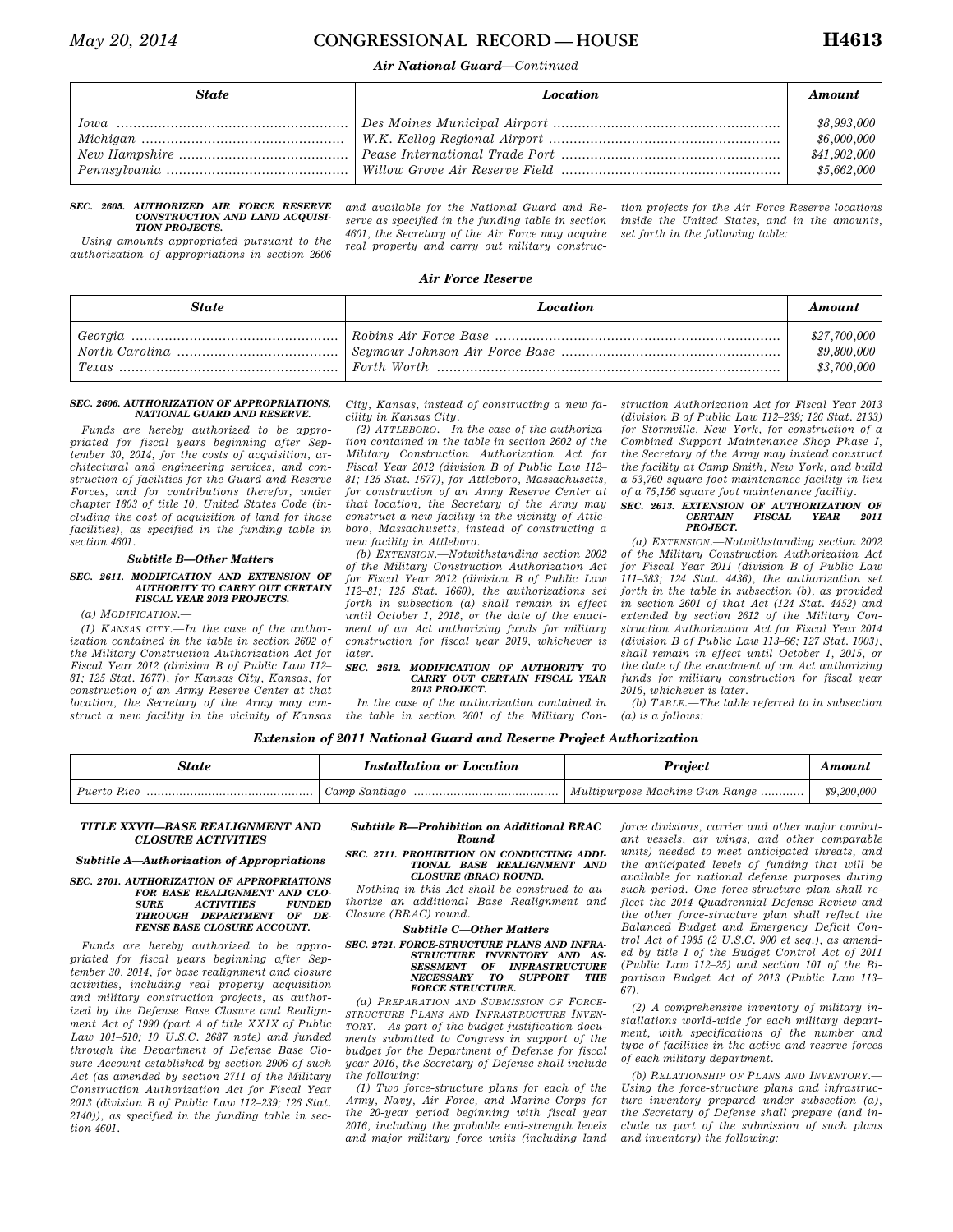*(1) A description of the infrastructure necessary to support the force structure described in each force-structure plan.* 

*(2) A discussion of categories of excess infrastructure and infrastructure capacity, and the Secretary's targets for the reduction of such excess capacity.* 

*(3) An assessment of the excess infrastructure and the value of retaining certain excess infrastructure to support surge or reversibility requirements.* 

*(4) An economic analysis of the effect of the closure or realignment of military installations to reduce excess infrastructure.* 

*(c) SPECIAL CONSIDERATIONS.—In determining the level of necessary versus excess infrastructure under subsection (b), the Secretary of Defense shall consider the following:* 

*(1) The anticipated continuing need for and availability of military installations outside the United States, taking into account current restrictions on the use of military installations outside the United States and the potential for future prohibitions or restrictions on the use of such military installations.* 

*(2) Any efficiencies that may be gained from joint tenancy by more than one branch of the Armed Forces at a military installation or the reorganization or association of two or more military installations as a single military installation.* 

*(d) CERTIFICATION OF NEED FOR FURTHER CLOSURES AND REALIGNMENTS.—* 

*(1) CERTIFICATION REQUIRED.—On the basis of the force-structure plans and infrastructure inventory prepared under subsection (a) and the descriptions and economic analysis prepared under subsection (b), the Secretary of Defense shall include as part of the submission of the plans and inventory a certification regarding whether the need exists for the closure or realignment of additional military installations.* 

*(2) ADDITIONAL CERTIFICATION.—As a condition on the certification under paragraph (1) that the need for an additional round of closures and realignments exists, the Secretary shall include an additional certification that every recommendation for the closure or realignment of military installations in the additional round of closures and realignments will result in annual net savings for each of the military departments within six years after the initiation of the additional round of closures and realignments.* 

*(e) COMPTROLLER GENERAL EVALUATION.—* 

*(1) EVALUATION REQUIRED.—If the certifications are provided under subsection (d), the Comptroller General of the United States shall prepare an evaluation of the following:* 

*(A) The force-structure plans and infrastructure inventory prepared under subsection (a), including an evaluation of the accuracy and analytical sufficiency of the plans and inventory.* 

*(B) The need for the closure or realignment of additional military installations.* 

*(2) SUBMISSION.—The Comptroller General shall submit the evaluation to Congress not later than 60 days after the date on which the forcestructure plans and infrastructure inventory are submitted to Congress.* 

#### *SEC. 2722. MODIFICATION OF PROPERTY DIS-POSAL PROCEDURES UNDER BASE REALIGNMENT AND CLOSURE PROC-ESS.*

*(a) REPORT ON EXCESS PROPERTY.—Section 2905 of the Defense Base Closure and Realignment Act of 1990 (part A of title XXIX of Public Law 101–510; 10 U.S.C. 2687 note) is amended by inserting after subsection (e) the following new subsection:* 

*''(f) REPORT ON DESIGNATION OF PROPERTY AS EXCESS INSTEAD OF SURPLUS.—(1) Not later than 180 days after the date on which real property located at a military installation closed or realigned under this part is declared excess, but not surplus, the Secretary of Defense shall submit to the congressional defense committees a re-*

*port identifying the property and including the information required by paragraph (2). The Secretary shall update the report every 180 days thereafter until the property is either declared surplus or transferred to another Federal agen-*

*cy. ''(2) Each report under paragraph (1) shall include the following elements:* 

*''(A) The reason for the excess designation.* 

*''(B) The nature of the contemplated transfer.* 

*''(C) The proposed timeline for the transfer.* 

*''(D) Any impediments to completing the Federal agency screening process.''.* 

*(b) EFFECT OF LACK OF RECOGNIZED REDEVEL-OPMENT AUTHORITY.—Section 2910(9) of the Defense Base Closure and Realignment Act of 1990 (part A of title XXIX of Public Law 101–510; 10 U.S.C. 2687 note) is amended—* 

*(1) by striking ''The term'' and inserting ''(A) The term''; and* 

*(2) by adding at the end the following new subparagraph:* 

*''(B) If no redevelopment authority referred to in subparagraph (A) exists with respect to a military installation, the term shall include the following:* 

*''(i) The local government in whose jurisdiction the military installation is wholly located.* 

*''(ii) A local government agency or State government agency designated by the chief executive officer of the State in which the military installation is located under subparagraph (B) of section 2905(b)(3) for the purpose of the consultation required by subparagraph (A) of such section.''.* 

### *SEC. 2723. FINAL SETTLEMENT OF CLAIMS RE-GARDING CARETAKER AGREEMENT FOR FORMER DEFENSE DEPOT OGDEN, UTAH.*

*(a) SETTLEMENT OF CLAIMS.—Subject to the condition imposed by subsection (b), any claim by the United States against the City of Ogden, Utah, and the Ogden Local Redevelopment Authority (as the recognized redevelopment authority for former Defense Depot Ogden, Utah, which was closed pursuant to the Defense Base Closure and Realignment Act of 1990 (part A of title XXIX of Public Law 101–510; 10 U.S.C. 2687 note*)) related to the terms or execution of the *Caretaker Agreement originally signed and dated September 10, 1997, between the Department of the Army and the City of Ogden and the Ogden Local Redevelopment Authority is hereby declared to be settled, the City of Ogden and the Ogden Local Redevelopment Authority have no remaining financial obligation to the United States arising from that agreement, and the Defense Contract Management Agency shall cease any collection efforts with respect to any such claim.* 

*(b) CONDITION.—The operation of subsection (a) is conditioned on release by the City of Ogden and the Ogden Local Redevelopment Authority of any remaining financial claim against the United States raising from the Caretaker Agreement described in subsection (a).* 

#### *TITLE XXVIII—MILITARY CONSTRUCTION GENERAL PROVISIONS*

#### *Subtitle A—Military Construction Program and Military Family Housing Changes*

#### *SEC. 2801. PREVENTION OF CIRCUMVENTION OF MILITARY CONSTRUCTION LAWS.*

*Subsection (a) of section 2802 of title 10, United States Code, is amended to read as follows:* 

*''(a) Except as otherwise provided by this chapter, the Secretary concerned may carry out only such military construction projects, land acquisitions, and defense access road projects (as described under section 210 of title 23) as are specifically authorized in a Military Construction Authorization Act.''.* 

#### *SEC. 2802. MODIFICATION OF AUTHORITY TO CARRY OUT UNSPECIFIED MINOR MILITARY CONSTRUCTION.*

*(a) UNSPECIFIED MINOR MILITARY CONSTRUC-TION PROJECT DESCRIBED.—Subsection (a)(2) of*  *section 2805 of title 10, United States Code, is amended—* 

*(1) in the first sentence, by striking ''\$2,000,000'' and inserting ''\$3,000,000''; and (2) by striking the second sentence.* 

*(b) INCREASED THRESHOLD FOR APPLICATION OF SECRETORY APPROVAL AND CONGRESSIONAL*  $REQUIREMENTS. -Subsection$ *(b)(1) of such section is amended by striking ''\$750,000'' and inserting ''\$1,000,000''.* 

*(c) MAXIMUM AMOUNT OF OPERATION AND MAINTENANCE FUNDS AUTHORIZED TO BE USED FOR PROJECTS.—Subsection (c) of such section is amended by striking ''\$750,000'' and inserting ''\$1,000,000''.* 

*(d) ANNUAL LOCATION ADJUSTMENT OF DOL-LAR LIMITATIONS.—Such section is further amended by adding at the end the following new subsection:* 

*''(f) ADJUSTMENT OF DOLLAR LIMITATIONS FOR LOCATION.—Each fiscal year, the Secretary concerned shall adjust the dollar limitations specified in this section applicable to an unspecified minor military construction project to reflect the area construction cost index for military construction projects published by the Department of Defense during the prior fiscal year for the location of the project.''.* 

#### *SEC. 2803. USE OF ONE-STEP TURN-KEY CON-***TRACTOR SELECTION PROCEDURES**<br> **FOR** ADDITIONAL FACILITY *ADDITIONAL PROJECTS.*

*Section 2862 of title 10, United States Code, is amended to read as follows:* 

#### *''§ 2862. Turn-key selection procedures*

*''(a) AUTHORITY TO USE FOR CERTAIN PUR-POSES.—The Secretary concerned may use onestep turn-key selection procedures for the purpose of entering into a contract for any of the following purposes:* 

*''(1) The construction of an authorized military construction project.* 

*''(2) A repair project (as defined in section 2811(e) of this title) with an approved cost equal to or less than \$4,000,000.* 

*''(3) The construction of a facility as part of an authorized security assistance activity.* 

*''(b) DEFINITIONS.—In this section:* 

*''(1) The term 'one-step turn-key selection procedures' means procedures used for the selection of a contractor on the basis of price and other evaluation criteria to perform, in accordance with the provisions of a firm fixed-price contract, both the design and construction of a facility using performance specifications supplied by the Secretary concerned.* 

*''(2) The term 'security assistance activity' means—* 

*''(A) humanitarian and civic assistance authorized by sections 401 and 2561 of this title;* 

*''(B) foreign disaster assistance authorized by section 404 of this title;* 

*''(C) foreign military construction sales authorized by section 29 of the Arms Export Control Act (22 U.S.C. 2769);* 

*''(D) foreign assistance authorized under sections 607 and 632 of the Foreign Assistance Act of 1961 (22 U.S.C. 2357, 2392); and* 

*''(E) other international security assistance specifically authorized by law.''.* 

### *SEC. 2804. EXTENSION OF LIMITATION ON CON-STRUCTION PROJECTS IN EURO-PEAN COMMAND AREA OF RESPONSI-BILITY.*

*Section 2809 of the Military Construction Authorization Act for Fiscal Year 2014 (division B of Public Law 113–66; 127 Stat. 1013) is amended—* 

*(1) in subsection (a), by inserting ''or the Military Construction Authorization Act for Fiscal Year 2015'' after ''this division''; and* 

*(2) in subsection (b)(1), by striking ''the date of the enactment of this Act'' and inserting ''December 27, 2013''.*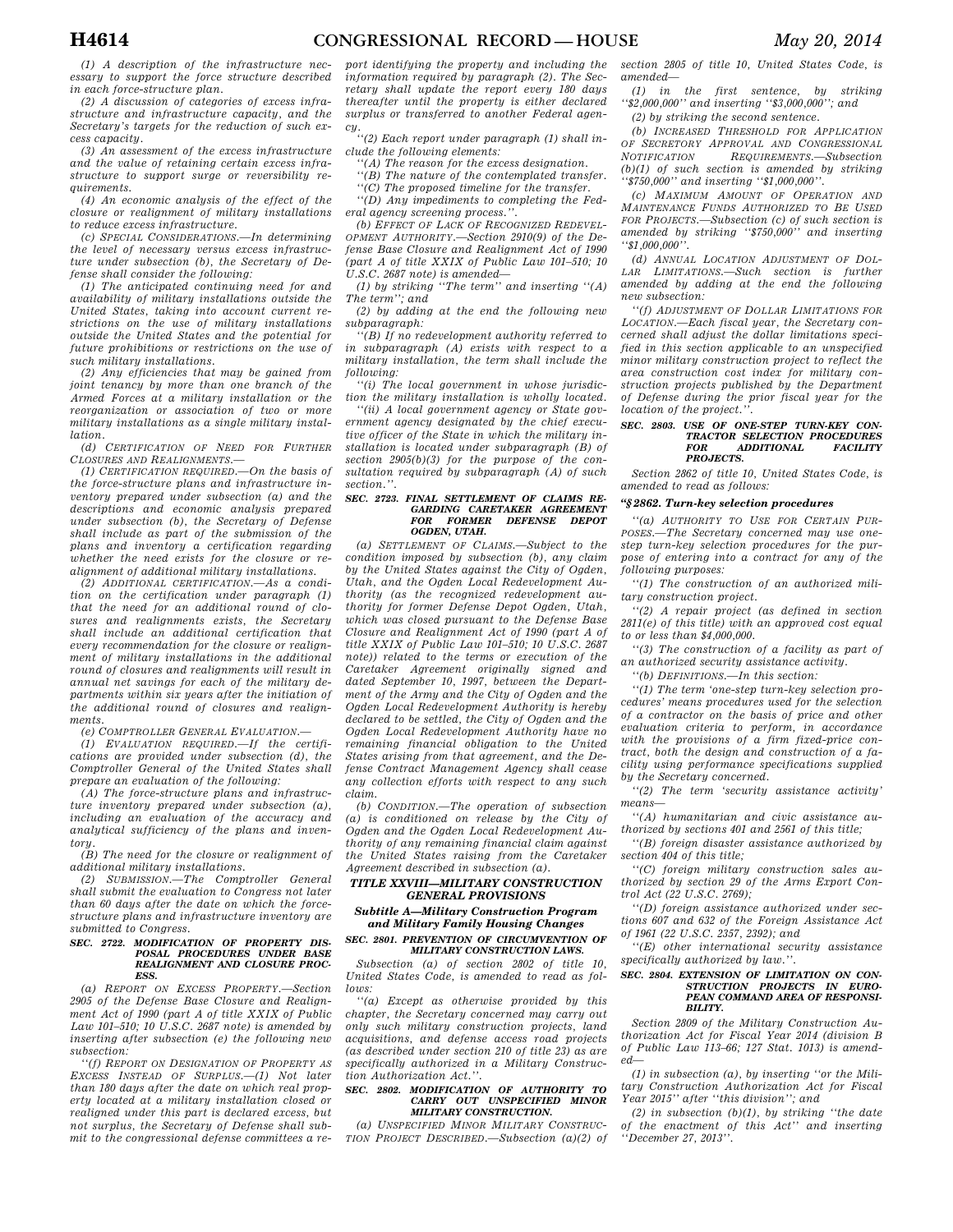#### *Subtitle B—Real Property and Facilities Administration*

#### *SEC. 2811. CONSULTATION REQUIREMENT IN CONNECTION WITH DEPARTMENT OF DEFENSE MAJOR LAND ACQUISI-TIONS.*

*Section 2664(a) of title 10, United States Code, is amended—* 

*(1) by inserting ''(1)'' before ''No military department'';* 

*(2) by inserting after the first sentence the following new paragraph:* 

*''(2) If the real property acquisition is a major land acquisition inside a State, the District of Columbia, the Commonwealth of Puerto Rico, the Commonwealth of the Northern Mariana Islands, or any territory or possession of the United States, the Secretary concerned shall consult with the chief executive officer of the State, the District of Columbia, the Commonwealth of Puerto Rico, the Commonwealth of the Northern Mariana Islands, or the territory or possession in which the land is located to determine options for completing the real property acquisition.'';* 

*(3) by striking ''The foregoing limitation'' and inserting the following:* 

*''(3) The limitations imposed by paragraphs (1) and (2)''; and* 

*(4) by adding at the end the following new paragraph:* 

*''(4) In this subsection, the term 'major land acquisition' means any land acquisition not covered by the authority to acquire low-cost interests in land under section 2663(c) of this title.''.* 

### *SEC. 2812. RENEWALS, EXTENSIONS, AND SUC-CEEDING LEASES FOR FINANCIAL IN-STITUTIONS OPERATING ON MILI-TARY INSTALLATIONS.*

*Section 2667(h) of title 10, United States Code, is amended by adding at the end the following new paragraph:* 

*''(4)(A) Paragraph (1) does not apply to a renewal, extension, or succeeding lease by the Secretary concerned with a financial institution selected in accordance with the Department of Defense Financial Management Regulation providing for the selection of financial institutions to operate on military installations if each of the following applies:* 

*''(i) The on-base financial institution was selected before the date of the enactment of this paragraph or competitive procedures are used for the selection of any new financial institutions.* 

*''(ii) A current and binding operating agreement is in place between the installation commander and the selected on-base financial institution.* 

*''(B) The renewal, extension, or succeeding lease shall terminate upon the termination of the operating agreement described in subparagraph (A)(ii) associated with that lease.''.* 

#### *SEC. 2813. ARSENAL INSTALLATION REUTILIZA-TION AUTHORITY.*

*Section 2667 of title 10, United States Code, is amended—* 

*(1) by redesignating subsections (h), (i), and (j) as subsections (i), (j), and (k), respectively; and* 

*(2) by inserting after subsection (g) the following new subsection (h):* 

*''(h) ARSENAL INSTALLATION REUTILIZATION AUTHORITY.—(1) In the case of a military manufacturing arsenal, the Secretary concerned shall delegate, subject to paragraph (2), the authority provided by this section to the commander of the military manufacturing arsenal or, if part of a larger military installation, the installation commander for the purpose of—* 

*''(A) helping to maintain the viability of military manufacturing arsenals and any installations on which they are located;* 

*''(B) eliminating, or at least reducing, the cost of Government ownership of military manufacturing arsenals, including the costs of operations and maintenance, the costs of environmental remediation, and other costs; and* 

*''(C) leveraging private investment at military manufacturing arsenals through long-term facility use contracts, property management contracts, leases, or other agreements that support and advance the preceding purposes.* 

*''(2) The authority delegated under paragraph (1) does not include the authority to enter into a lease or contract under this section to carry out any activity covered by section 4544(b) of this title related to sale of articles manufactured by a military manufacturing arsenal or services performed by a military manufacturing arsenal or the performance of manufacturing work at the military manufacturing arsenal.* 

*''(3) Both leases and contracts are authorized under this section for a military manufacturing arsenal, and, notwithstanding subsection (b)(1), the term of the lease or contract may be for up to 25 years if a lease or contract of that duration will promote the national defense or be in the public interest.* 

*''(4) In this subsection, the term 'military manufacturing arsenal' means a Governmentowned, Government-operated defense plant of the Department of the Defense that manufactures weapons, weapon components, or both.''.* 

#### *SEC. 2814. DEPOSIT OF REIMBURSED FUNDS TO COVER ADMINISTRATIVE EXPENSES RELATING TO CERTAIN REAL PROP-ERTY TRANSACTIONS.*

*(a) AUTHORITY TO CREDIT REIMBURSED FUNDS TO ACCOUNTS CURRENTLY AVAILABLE.—Section 2695(c) of title 10, United States Code, is amended—* 

*(1) by striking the first sentence and inserting the following: ''(1) Amounts collected by the Secretary of a military department under subsection (a) for administrative expenses shall be credited, at the option of the Secretary—* 

*''(A) to the appropriation, fund, or account from which the expenses were paid; or* 

*''(B) to an appropriate appropriation, fund, or account currently available to the Secretary for the purposes for which the expenses were paid.''; and* 

*(2) in the second sentence, by striking ''Amounts so credited'' and inserting the following:* 

*''(2) Amounts credited under paragraph (1)''. (b) PROSPECTIVE APPLICABILITY.—The amendments made by subsection (a) shall not apply to administrative expenses related to a real property transaction referred to in section 2695(b) of title 10, United States Code, that were covered by the Secretary of a military department using amounts appropriated to the Secretary before the date of the enactment of this Act.* 

### *SEC. 2815. SPECIAL EASEMENT ACQUISITION AU-THORITY, PACIFIC MISSILE RANGE FACILITY, BARKING SANDS, KAUAI, HAWAII.*

*(a) EASEMENT ACQUISITION AUTHORITY.—The Secretary of the Navy may use the authority provided by sections 2664 and 2684a of title 10, United States Code, to enter into agreements with or acquire from willing sellers easements and other interests in real property in the vicinity of the Pacific Missile Range Facility, Barking Sands, Kauai, Hawaii, for the purpose of—* 

*(1) limiting encroachments on military training, testing, and operations at that installation; or* 

*(2) facilitating such training, testing, and operations.* 

*(b) CONSIDERATION.—As consideration for the acquisition of an easement or other interest in real property under subsection (a), the Secretary of the Navy may not pay an amount in excess of the fair market value of the interest to be acquired.* 

*(c) CONDITIONS ON USE OF AUTHORITY.—* 

*(1) NO USE OF CONDEMNATION.—An easement or other interest in real property may be acquired under subsection (a) only from a willing seller.* 

*(2) NO ACQUISITION OF COMPLETE TITLE.— Nothing in this section shall be construed to permit the Secretary of the Navy to use this sec-*

*tion as authority to acquire all right, title, and interest in and to real property in the vicinity of the Pacific Missile Range Facility, Barking Sands.* 

*(d) VICINITY DEFINED.—In this section, the term ''vicinity'' means the area within 30 miles of the boundaries of the Pacific Missile Range Facility, Barking Sands.* 

### *SEC. 2816. NATIONAL SECURITY CONSIDER-ATIONS FOR INCLUSION OF FED-ERAL PROPERTY ON NATIONAL REG-ISTER OF HISTORIC PLACES OR DES-IGNATION AS NATIONAL HISTORIC LANDMARK UNDER THE NATIONAL HISTORIC PRESERVATION ACT.*

*Section 101(a) of the National Historic Preservation Act (16 U.S.C. 470a(a)) is amended as follows:* 

*(1) In paragraph (2)—* 

*(A) in subparagraph (E), by striking ''; and'' and inserting a semicolon;* 

*(B) in subparagraph (F), by striking the period and inserting ''; and''; and* 

*(C) by adding at the end the following:* 

*''(G) notifying the Committee on Natural Resources of the United States House of Representatives and the Committee on Energy and Natural Resources of the Senate if the property is owned by the Federal Government when the property is being considered for inclusion on the National Register, for designation as a National Historic Landmark, or for nomination to the World Heritage List.''.* 

*(2) By redesignating paragraphs (7) and (8) as paragraphs (8) and (9), respectively.* 

*(3) By inserting after paragraph (6) the following:* 

*''(7) If the head of the agency managing any Federal property objects to such inclusion or designation for reasons of national security, such as any impact the inclusion or designation would have on use of the property for military training or readiness purposes, that Federal property shall be neither included on the National Register nor designated as a National Historic Landmark until the objection is withdrawn.''.* 

*(4) By adding after paragraph (9) (as so redesignated by paragraph (2) of this section) the following:* 

*''(10) The Secretary shall promulgate regulations to allow for expedited removal of Federal property listed on the National Register of Historic Places if the managing agency of that Federal property submits to the Secretary a written request to remove the Federal property from the National Register of Historic Places for reasons of national security, such as any impact the inclusion or designation would have on use of the property for military training or readiness purposes.''.* 

#### *Subtitle C—Provisions Related to Asia-Pacific Military Realignment*

### *SEC. 2831. REPEAL OR MODIFICATION OF CER-TAIN RESTRICTIONS ON REALIGN-MENT OF MARINE CORPS FORCES IN ASIA-PACIFIC REGION.*

*Section 2822 of the Military Construction Authorization Act for Fiscal Year 2014 (division B of Public Law 113–66; 127 Stat. 1016) is amended—* 

*(1) by striking subsections (a), (b), (c), and (e); (2) by redesignating subsections (d) and (f) as subsections (b) and (c), respectively; and* 

*(3) by inserting before subsection (b), as redesignated, the following new subsection (a):* 

*''(a) RESTRICTION ON DEVELOPMENT OF PUB-LIC INFRASTRUCTURE.—* 

*''(1) RESTRICTION.—If the Secretary of Defense determines that any grant, cooperative agreement, transfer of funds to another Federal agency, or supplement of funds available in fiscal year 2015 under Federal programs administered by agencies other than the Department of Defense will result in the development (including repair, replacement, renovation, conversion, improvement, expansion, acquisition, or construction) of public infrastructure on Guam, the*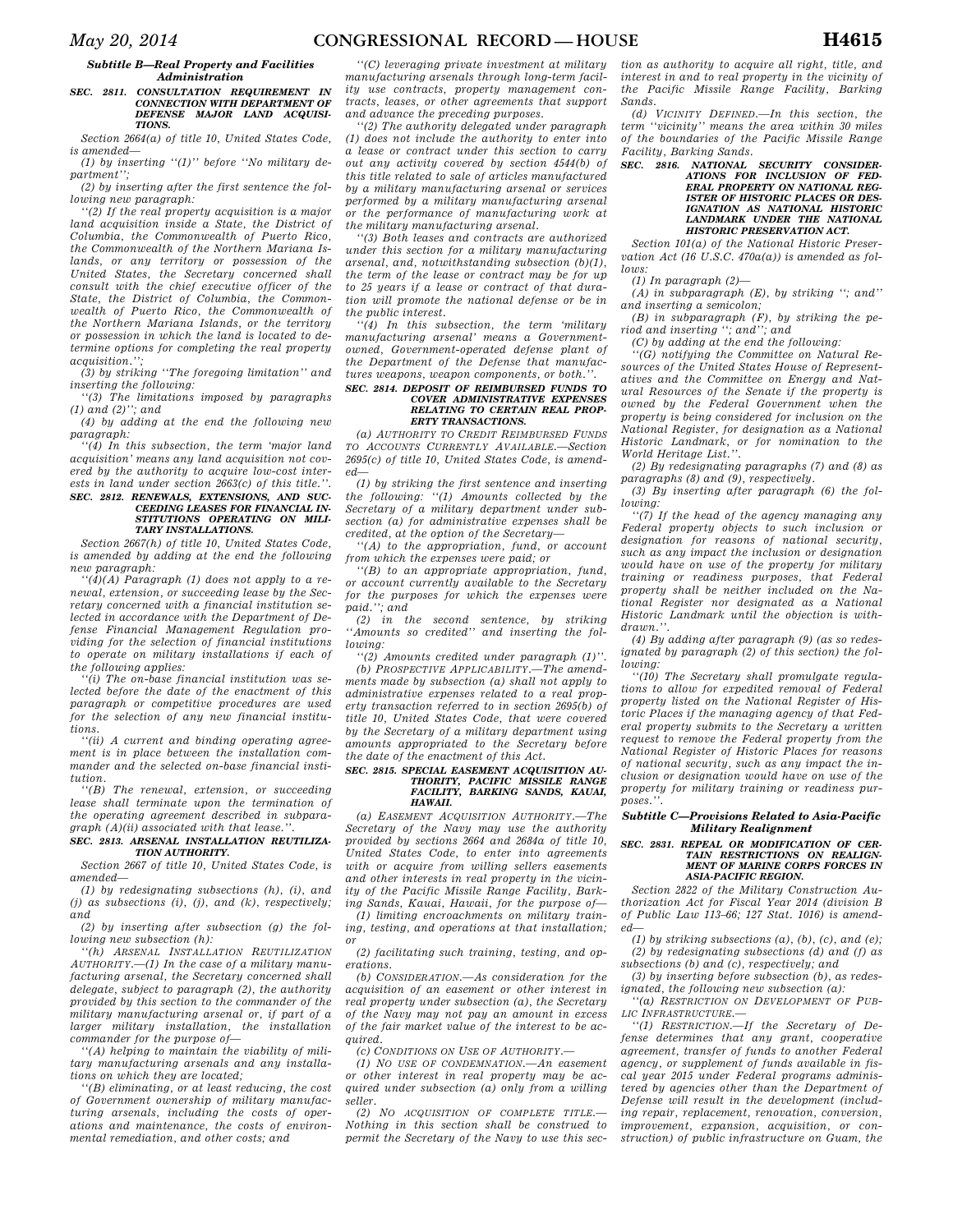*Secretary of Defense may not carry out such grant, transfer, cooperative agreement, or supplemental funding unless such grant, transfer, cooperative agreement, or supplemental funding directly supports an infrastructure project agreed upon in the March 2011 Programmatic Agreement signed by the Department of Defense, the Advisory Council on Historic Preservation, the Guam State Historic Preservation Officer, and the Commonwealth of the Northern Mariana Islands State Historic Preservation Officer Regarding the Military Relocation to the Islands of Guam and Tinian.* 

*''(2) PUBLIC INFRASTRUCTURE DEFINED.—In this subsection, term 'public infrastructure' means any utility, method of transportation, item of equipment, or facility under the control of a public entity or State or local government that is used by, or constructed for the benefit of, the general public.''.* 

### *Subtitle D—Land Conveyances*

#### *SEC. 2841. LAND CONVEYANCE, MT. SOLEDAD VETERANS MEMORIAL, LA JOLLA, CALIFORNIA.*

*(a) CONVEYANCE AUTHORIZED.—The Secretary of Defense may convey, without consideration, to the Mount Soledad Memorial Association, Inc. (in this section referred to as the ''Association''), all right, title, and interest of the United States in and to the Mt. Soledad Veterans Memorial in La Jolla, California, for the purpose of permitting the Association to maintain the property for public purposes. Upon conveyance of all right, title, and interest of the United States in and to the property under this subsection, the United States severs all involvement with the property and, notwithstanding the condition imposed by subsection (c), does not retain a reversionary interest for the enforcement of such condition.* 

*(b) PAYMENT OF COSTS OF CONVEYANCE.—* 

*(1) PAYMENT REQUIRED.—The Secretary of Defense shall require the Association to cover costs (except costs for environmental remediation of the property) to be incurred by the Secretary, or to reimburse the Secretary for such costs incurred by the Secretary, to carry out the conveyance under subsection (a), including survey costs, costs for environmental documentation, and any other administrative costs related to the conveyance. If amounts are collected from the Association in advance of the Secretary incurring the actual costs, and the amount collected exceeds the costs actually incurred by the Secretary to carry out the conveyance, the Secretary shall refund the excess amount to the Association.* 

*(2) TREATMENT OF AMOUNTS RECEIVED.— Amounts received as reimbursement under paragraph (1) shall be credited to the fund or account that was used to cover those costs incurred by the Secretary in carrying out the conveyance. Amounts so credited shall be merged with amounts in such fund or account, and shall be available for the same purposes, and subject to the same conditions and limitations, as amounts in such fund or account.* 

*(c) CONDITIONS ON CONVEYANCE.—The conveyance of the Mt. Soledad Veterans Memorial under subsection (a) shall be subject to the condition that a memorial shall be maintained and used as a veterans memorial in perpetuity.* 

*(d) DESCRIPTION OF PROPERTY.—The legal description of the Mt. Soledad Veterans Memorial is provided in section 2(d) of Public Law 109–272 (120 Stat. 771; 16 U.S.C. 431 note).* 

*(e) ADDITIONAL TERMS AND CONDITIONS.—The Secretary of Defense may require such additional terms and conditions in connection with the conveyance under subsection (a) as the Secretary considers appropriate to protect the interests of the United States.* 

#### *SEC. 2842. LAND CONVEYANCE, FORMER WALTER REED ARMY HOSPITAL, DISTRICT OF COLUMBIA.*

*(a) CONVEYANCE AUTHORIZED.—The Secretary of the Army may convey, without consideration,* 

*to Children's Hospital, nonprofit corporation organized under the laws of the District of Columbia with its principal place of business in the District of Columbia (in this section referred to as the ''Children's Hospital''), all right, title, and interest of the United States in and to a parcel of real property at former Walter Reed Army Hospital in the District of Columbia consisting of approximately 13.25 acres and including building 54 (The Armed Forces Institute of Pathology Building and former Military Medical Museum), building 53 (former post theater), building 52 (warehouse and outpatient clinic), and building 3 (attached parking structure) for the purpose of permitting Children's Hospital to* 

*use the parcel for public-benefit purposes. (b) CONDITION ON USE OF REVENUES.—If the property conveyed under subsection (a) is used for a public-benefit purpose that results in the generation of revenue for Children's Hospital, Children's Hospital shall agree to use the generated revenue only for medical research purposes by depositing the revenues in fund designated for medical research use.* 

*(c) PAYMENT OF COSTS OF CONVEYANCE.—* 

*(1) PAYMENT REQUIRED.—The Secretary of the Army shall require Children's Hospital to cover costs (except costs for environmental remediation of the property) to be incurred by the Secretary, or to reimburse the Secretary for such costs incurred by the Secretary, to carry out the conveyance under subsection (a), including survey costs, costs for environmental documentation, and any other administrative costs related to the conveyance. If amounts are collected from Children's Hospital in advance of the Secretary incurring the actual costs, and the amount collected exceeds the costs actually incurred by the Secretary to carry out the conveyance, the Secretary shall refund the excess amount to Children's Hospital.* 

*(2) TREATMENT OF AMOUNTS RECEIVED.— Amounts received as reimbursement under paragraph (1) shall be credited to the fund or account that was used to cover those costs incurred by the Secretary in carrying out the conveyance. Amounts so credited shall be merged with amounts in such fund or account, and shall be available for the same purposes, and subject to the same conditions and limitations,* 

*as amounts in such fund or account. (d) DESCRIPTION OF PROPERTY.—The exact acreage and legal description of the property to be conveyed under subsection (a) shall be determined by a survey satisfactory to the Secretary of the Army.* 

*(e) RELATION TO OTHER LAWS.—Section 2905(b) of the Defense Base Closure and Realignment Act of 1990 (title XXIX of Public Law 101–510; 10 U.S.C. 2687 note) and section 2696 of title 10, United States Code, shall not apply with respect to the real property authorized for conveyance under subsection (a).* 

*(f) REVERSIONARY INTEREST.—If the Secretary of the Army determines at any time that the real property conveyed under subsection (a) is not being used in accordance with the purpose of the conveyance specified in subsection (a) or that Children's Hospital has violated the condition on the use of revenues imposed by subsection (b), all right, title, and interest in and to such real property, including any improvements thereto, shall, at the option of the Secretary, revert to and become the property of the United States, and the United States shall have the right of immediate entry onto such real property. A determination by the Secretary under this subsection shall be made on the record after an opportunity for a hearing.* 

*(g) ADDITIONAL TERMS AND CONDITIONS.—The Secretary of the Army may require such additional terms and conditions in connection with the conveyance as the Secretary considers appropriate to protect the interests of the United States.* 

#### *SEC. 2843. TRANSFERS OF ADMINISTRATIVE JU-RISDICTION, CAMP FRANK D. MER-RILL AND LAKE LANIER, GEORGIA.*

*(a) TRANSFERS REQUIRED.—* 

*(1) CAMP FRANK D. MERRILL.—Not later than September 30, 2015, the Secretary of Agriculture shall transfer to the administrative jurisdiction of the Secretary of the Army for required Army force protection measures certain Federal land administered as part of the Chattahoochee National Forest, but permitted to the Secretary of the Army for Camp Frank D. Merrill in Dahlonega, Georgia, consisting of approximately 282.304 acres identified in the permit numbered 0018–01.* 

*(2) LAKE LANIER PROPERTY.—In exchange for the land transferred under paragraph (1), the Secretary of the Army (acting through the Chief of Engineers) shall transfer to the administrative jurisdiction of the Secretary of Agriculture certain Federal land administered by the Army Corps of Engineers and consisting of approximately 10 acres adjacent to Lake Lanier at 372 Dunlap Landing Road, Gainesville, Georgia. (b) USE OF TRANSFERRED LAND.—* 

*(1) CAMP FRANK D. MERRILL.—Upon receipt of the land under subsection (a)(1), the Secretary of the Army shall continue to use the land for military purposes.* 

*(2) LAKE LANIER PROPERTY.—Upon receipt of the land under subsection (a)(2), the Secretary of Agriculture shall use the land for administrative purposes.* 

*(c) PROTECTION OF THE ETOWAH DARTER AND HOLIDAY DARTER.—Nothing in the transfer required by subsection (a)(1) shall affect the prior designation of lands within the Chattahoochee National Forest as critical habitat for the Etowah darter (Etheostoma etowahae) and the Holiday darter (Etheostoma brevirostrum).* 

*(d) LEGAL DESCRIPTION AND MAP.—* 

*(1) PREPARATION AND PUBLICATION.—The Secretary of the Army and the Secretary of Agriculture shall publish in the Federal Register a legal description and map of both parcels of land to be transferred under subsection (a).* 

*(2) FORCE OF LAW.—The legal description and map filed under paragraph (1) for a parcel of land shall have the same force and effect as if included in this Act, except that the Secretaries may correct errors in the legal description and map.* 

*(e) REIMBURSEMENTS OF COSTS.—The transfers required by subsection (a) shall be made without reimbursement, except that the Secretary of the Army shall reimburse the Secretary of Agriculture for any costs incurred by the Secretary of Agriculture to assist in the preparation of the legal description and maps required by subsection (d).* 

#### *SEC. 2844. LAND CONVEYANCE, JOINT BASE PEARL HARBOR-HICKAM, HAWAII.*

*(a) CONVEYANCE AUTHORIZED.—The Secretary of the Navy may convey, without consideration, to the Honolulu Authority for Rapid Transportation (in this section referred to as the ''Honolulu Authority''), all right, title, and interest of the United States in and to a parcel of real property, including any improvements thereon, consisting of approximately 1.2 acres at or in the nearby vicinity of Radford Drive and the Makalapa Gate of Joint Base Pearl Harbor-Hickam, for the purpose of permitting the Honolulu Authority to use the property for public purposes.* 

*(b) CONDITION ON USE OF REVENUES.—If the property conveyed under subsection (a) is used, consistent with such subsection, for a public purpose that results in the generation of revenue for the Honolulu Authority, the Honolulu Authority shall agree to use the generated revenue only for passenger rail transit purposes by depositing the revenue in a fund designated for passenger rail transit use.* 

*(c) PAYMENT OF COSTS OF CONVEYANCE.—* 

*(1) PAYMENT REQUIRED.—The Secretary of the Navy shall require the Honolulu Authority to cover costs to be incurred by the Secretary, or to reimburse the Secretary for such costs incurred by the Secretary, to carry out the conveyance under subsection (a), including survey costs, costs for environmental documentation, and any*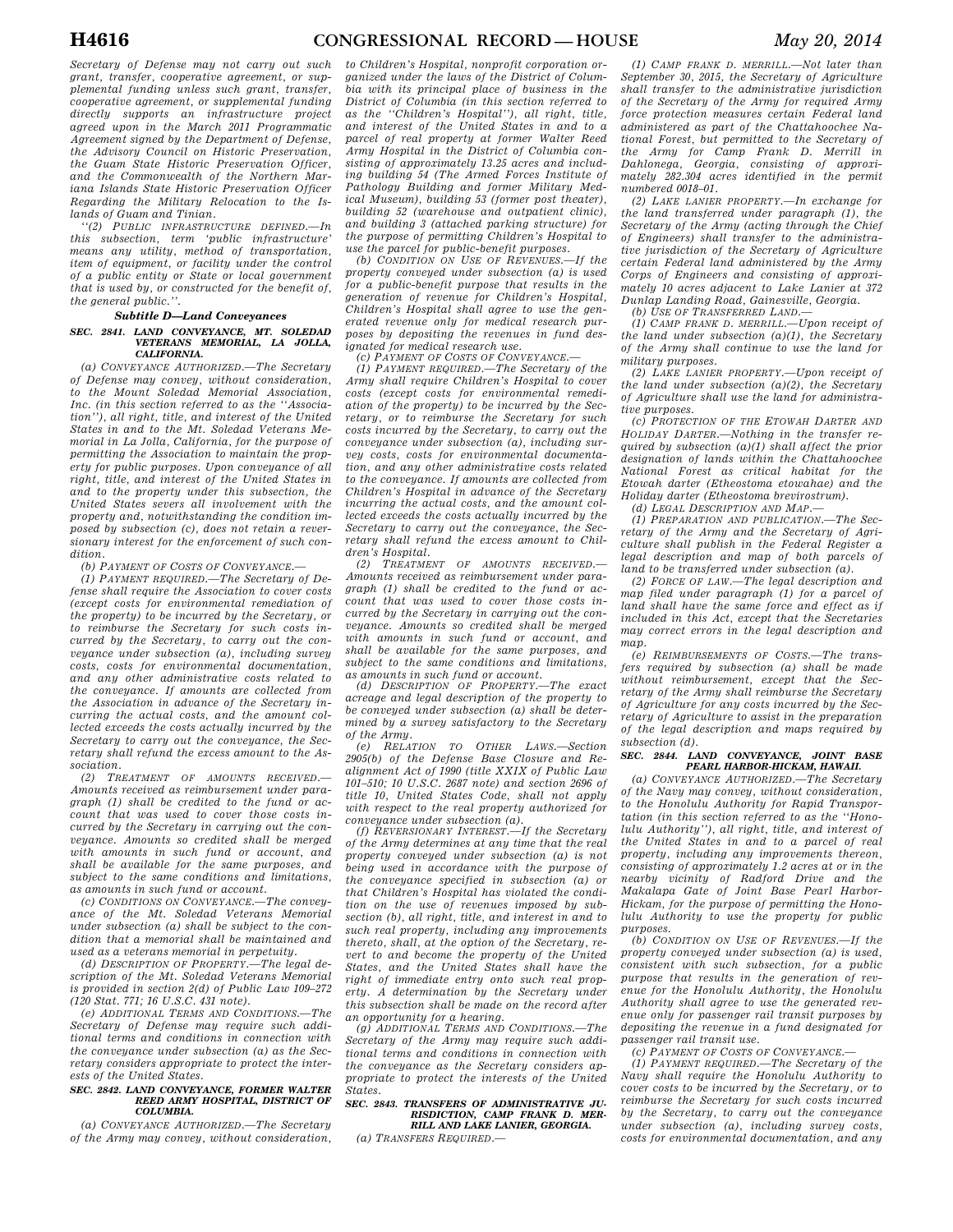*other administrative costs related to the conveyance. If amounts are collected from the Honolulu Authority in advance of the Secretary incurring the actual costs, and the amount collected exceeds the costs actually incurred by the Secretary to carry out the conveyance, the Secretary shall refund the excess amount to the Honolulu Authority.* 

*(2) TREATMENT OF AMOUNTS RECEIVED. Amounts received as reimbursement under paragraph (1) shall be credited to the fund or account that was used to cover those costs incurred by the Secretary in carrying out the conveyance. Amounts so credited shall be merged with amounts in such fund or account, and shall be available for the same purposes, and subject to the same conditions and limitations, as amounts in such fund or account.* 

*(d) DESCRIPTION OF PROPERTY.—The exact acreage and legal description of the property to be conveyed under subsection (a) shall be determined by a survey satisfactory to the Secretary of the Navy.* 

*(e) ADDITIONAL TERMS AND CONDITIONS.—The Secretary of the Navy may require such additional terms and conditions in connection with the conveyance under subsection (a) as the Secretary considers appropriate to protect the interests of the United States.* 

#### *SEC. 2845. MODIFICATION OF CONDITIONS ON LAND CONVEYANCE, JOLIET ARMY AMMUNITION PLANT, ILLINOIS.*

*Section 2922(c)(2) of the Military Construction Authorization Act for Fiscal Year 1996 (division B of Public Law 104–106; 110 Stat. 605), as added by section 2842 of the Military Construction Authorization Act for Fiscal Year 2000 (division B of Public Law 106–65; 113 Stat. 863) is amended in the second sentence, by striking ''23 years of operation'' and inserting ''38 years of operation''.* 

#### *SEC. 2846. LAND CONVEYANCE, ROBERT H. DIETZ ARMY RESERVE CENTER, KINGSTON, NEW YORK.*

*(a) CONVEYANCE AUTHORIZED.—The Secretary of the Army may convey, without consideration, to the City of Kingston, New York (in this section referred to as the ''City''), all right, title, and interest of the United States in and to a parcel of real property, including any improvements thereon, consisting of approximately 4 acres and containing the Robert H. Dietz Army Reserve Center located at 144 Flatbush Avenue in Kingston, New York, for the purpose of permitting the City to use the parcel for public purposes.* 

*(b) REVERSIONARY INTEREST.—If the Secretary of the Army determines at any time that the real property conveyed under subsection (a) is not being used in accordance with the purpose of the conveyance specified in subsection (a), all right, title, and interest in and to such real property, including any improvements thereto, shall, at the option of the Secretary, revert to and become the property of the United States, and the United States shall have the right of immediate entry onto such real property. A determination by the Secretary under this subsection shall be made on the record after an opportunity for a hearing.* 

#### *(c) ALTERNATIVE CONSIDERATION OPTION.—*

*(1) FAIR MARKET VALUE.—In lieu of exercising the reversionary interest under subsection (b) if the Secretary of the Army determines that the conveyed property is not being used in accordance with the purpose of the conveyance, the Secretary may require the City to pay to the United States an amount equal to the fair market value of the property, as determined pursuant to paragraph (2).* 

*(2) APPRAISAL; ADJUSTMENT.—The Secretary shall determine the fair market value of the property through an appraisal conducted by a licensed, independent appraiser acceptable to the Secretary and the City. The fair market value of the property shall be adjusted to exclude the value of any improvements on the property constructed by the City.* 

*(d) PAYMENT OF COSTS OF CONVEYANCE.— (1) PAYMENT REQUIRED.—The Secretary of the Army shall require the City to cover costs (except costs for environmental remediation of the property) to be incurred by the Secretary, or to reimburse the Secretary for such costs incurred by the Secretary, to carry out the conveyance under subsection (a), including survey costs, costs for environmental documentation, and any other administrative costs related to the conveyance. If amounts are collected from the City in advance of the Secretary incurring the actual costs, and the amount collected exceeds the costs actually incurred by the Secretary to carry out the conveyance, the Secretary shall refund the excess amount to the City.* 

*(2) TREATMENT OF AMOUNTS RECEIVED.— Amounts received as reimbursement under paragraph (1) shall be credited to the fund or account that was used to cover those costs incurred by the Secretary in carrying out the conveyance. Amounts so credited shall be merged with amounts in such fund or account, and shall be available for the same purposes, and subject to the same conditions and limitations, as amounts in such fund or account.* 

*(e) ADDITIONAL TERMS AND CONDITIONS.—The Secretary of the Army may require such additional terms and conditions in connection with the conveyance under subsection (a) as the Secretary considers appropriate to protect the interests of the United States.* 

#### *SEC. 2847. EXERCISE OF REVERSIONARY INTER-EST, CAMP GRUBER, OKLAHOMA.*

*(a) BUSINESS CASE ANALYSIS.—Not later than March 31, 2015, the Secretary of the Army shall perform a business case analysis to consider the merits of seeking, for use as military maneuver space, the reversion of former Camp Gruber, Oklahoma, which—* 

*(1) consists of approximately 31,283.66 acres; and* 

*(2) was conveyed to the Oklahoma Department of Wildlife in 1948 subject to a reversionary clause that gives the United States the right to reacquire the land if needed for national defense purposes.* 

*(b) EXERCISE OF REVERSIONARY RIGHT.—If, as a result of the business case analysis required by subsection (a), the Secretary of the Army determines that reacquisition of former Camp Gruber is needed for national defense purposes, the Secretary shall exercise the reversionary right and request the Oklahoma Department of Wildlife to reconvey Camp Gruber to the United States.* 

*(c) CONVEYANCE TO OKLAHOMA MILITARY DE-PARTMENT.—If Camp Gruber is reacquired by the United States under subsection (b), the Secretary of the Army shall convey, without consideration, all right, title, and interest of the United States in and to Camp Gruber to the Oklahoma Military Department for the purpose of permitting the Oklahoma Military Department to use Camp Gruber as military maneuver space.* 

*(d) CONSULTATION REQUIREMENT.—The Secretary of the Army shall conduct the business case analysis required by subsection (a) and make the determination under subsection (b) in consultation with the Adjutant General of the Oklahoma Military Department.* 

*(e) STRUCTURES AND IMPROVEMENTS.—The reacquisition of Camp Gruber under this section shall include the improvements, structures, and fixtures located at Camp Gruber and related personal property.* 

*(f) COSTS.—* 

*(1) COSTS OF EXERCISING REVERSION.—The Secretary of the Army shall be responsible for all reasonable and necessary costs associated with exercising the reversionary interest under subsection (b) and reacquiring Camp Gruber, including real estate transaction and environmental documentation costs.* 

*(2) COSTS OF SUBSEQUENT CONVEYANCE.—* 

*(A) PAYMENT REQUIRED.—The Secretary of the Army shall require the Oklahoma Military De-*

*partment to cover costs to be incurred by the Secretary, or to reimburse the Secretary for such costs incurred by the Secretary, to carry out the conveyance under subsection (c), including survey costs, costs for environmental documentation, and any other administrative costs related to the conveyance. If amounts are collected from the Oklahoma Military Department in advance of the Secretary incurring the actual costs, and the amount collected exceeds the costs actually incurred by the Secretary to carry out the conveyance, the Secretary shall refund the excess amount to the Oklahoma Military Department.* 

*(B) TREATMENT OF AMOUNTS RECEIVED.— Amounts received as reimbursement under subparagraph (A) shall be credited to the fund or account that was used to cover those costs incurred by the Secretary in carrying out the conveyance. Amounts so credited shall be merged with amounts in such fund or account, and shall be available for the same purposes, and subject to the same conditions and limitations, as amounts in such fund or account.* 

*(g) PROHIBITION ON USE OF OPERATION AND MAINTENANCE FUNDS.—Notwithstanding subsection (f), the Secretary of the Army may not use amounts appropriated for operation and maintenance for the Army for the purpose of establishing, reactivating, modernizing, or sustaining any portion of Camp Gruber reacquired by the United States under subsection (b).* 

*(h) ADDITIONAL TERMS AND CONDITIONS. Secretary of the Army may require such additional terms and conditions in connection with the conveyance under subsection (c) as the Secretary considers appropriate to protect the interests of the United States.* 

#### *SEC. 2848. LAND CONVEYANCE, HANFORD SITE, WASHINGTON.*

*(a) CONVEYANCE REQUIRED.—* 

*(1) IN GENERAL.—Not later than December 31, 2014, the Secretary of Energy shall convey to the Community Reuse Organization of the Hanford Site (in this section referred to as the ''Organization'') all right, title, and interest of the United States in and to two parcels of real property, including any improvements thereon, consisting of approximately 1,341 acres and 300 acres, respectively, of the Hanford Reservation, as requested by the Organization on May 31, 2011, and October 13, 2011, and as depicted within the proposed boundaries on the map titled ''Attachment 2–Revised Map'' included in the October 13, 2011, letter.* 

*(2) MODIFICATION OF CONVEYANCE.—Upon the agreement of the Secretary and the Organization, the Secretary may adjust the boundaries of one or both of the parcels specified for conveyance under paragraph (1).* 

*(b) CONSIDERATION.—As consideration for the conveyance under subsection (a), the Organization shall pay to the United States an amount equal to the estimated fair market value of the conveyed real property, as determined by the Secretary of Energy, except that the Secretary may convey the property without consideration or for consideration below the estimated fair market value of the property if the Organization—* 

*(1) agrees that the net proceeds from any sale or lease of the property (or any portion thereof) received by the Organization during at least the seven-year period beginning on the date of such conveyance will be used to support the economic redevelopment of, or related to, the Hanford Site; and* 

*(2) executes the agreement for such conveyance and accepts control of the real property within a reasonable time.* 

*(c) EXPEDITED NOTIFICATION TO CONGRESS.— Except as provided in subsection (d)(2), the enactment of this section shall be construed to satisfy any notice to Congress otherwise required for the land conveyance required by this section.* 

*(d) ADDITIONAL TERMS AND CONDITIONS.—* 

*(1) IN GENERAL.—The Secretary of Energy may require such additional terms and conditions in*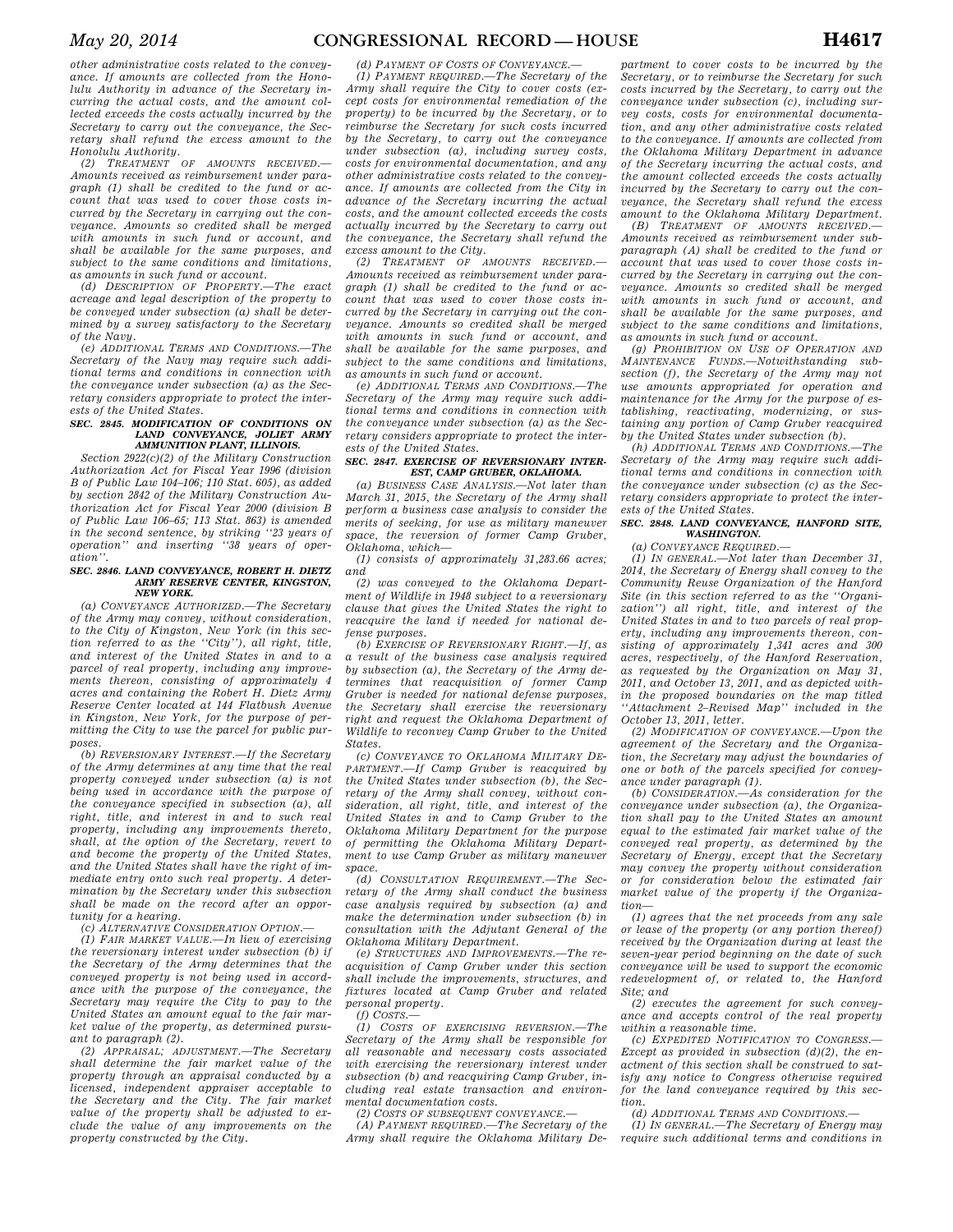*connection with the conveyance under subsection (a) as the Secretary deems necessary to protect the interests of the United States.* 

*(2) CONGRESSIONAL NOTIFICATION.—If the Secretary uses the authority provided by paragraph (1) to impose a term or condition on the conveyance, the Secretary shall submit to Congress written notice of the term or condition and the reason for imposing the term or condition.* 

#### *Subtitle E—Other Matters*

#### *SEC. 2861. MEMORIAL TO THE VICTIMS OF THE SHOOTING ATTACK AT THE WASH-INGTON NAVY YARD.*

*(a) MEMORIAL AUTHORIZED.—The Secretary of the Navy may establish on the grounds of the Washington Navy Yard in the District of Columbia a memorial dedicated to the victims of the shooting attack at the Washington Navy Yard that occurred on September 16, 2013.* 

*(b) ESTABLISHMENT, MAINTENANCE, AND RE-PAIR.—The Secretary of the Navy shall be responsible for the establishment, maintenance, and repair of the memorial.* 

*(c) ACCEPTANCE OF CONTRIBUTIONS; USE.—* 

*(1) ACCEPTANCE OF CONTRIBUTIONS.—The Secretary of the Navy may solicit and accept monetary contributions and gifts of property for the purpose of establishing, maintaining, and repairing the memorial without regard to limitations contained in section 2601 of title 10, United States Code.* 

*(2) ESTABLISHMENT OF ACCOUNT.—There is established on the books of the Treasury an account for the deposit of monetary contributions received pursuant to paragraph (1).* 

*(3) DEPOSIT AND AVAILABILITY OF CONTRIBU-TIONS.—The Secretary of the Navy shall deposit monetary contributions accepted under paragraph (1) in the account. The funds in the account shall be available to the Secretary, until expended and without further appropriation, but only for the establishment, maintenance, and repair of the memorial.* 

#### *SEC. 2862. REDESIGNATION OF THE ASIA-PACIFIC CENTER FOR SECURITY STUDIES AS THE DANIEL K. INOUYE ASIA-PACIFIC CENTER FOR SECURITY STUDIES.*

*(a) REDESIGNATION.—The Department of Defense regional center for security studies known as the Asia-Pacific Center for Security Studies is hereby renamed the ''Daniel K. Inouye Asia-Pacific Center for Security Studies''.* 

*(b) CONFORMING AMENDMENTS.—* 

*(1) REFERENCE TO REGIONAL CENTERS FOR STRATEGIC STUDIES.—Section 184(b)(2)(B) of title 10, United States Code, is amended by striking ''Asia-Pacific Center for Security Studies'' and inserting ''Daniel K. Inouye Asia-Pacific Center for Security Studies''.* 

*(2) ACCEPTANCE OF GIFTS AND DONATIONS.— Section 2611(a)(2)(B) of such title is amended by striking ''Asia-Pacific Center for Security Studies'' and inserting ''Daniel K. Inouye Asia-Pacific Center for Security Studies''.* 

*(c) REFERENCES.—Any reference to the Department of Defense Asia-Pacific Center for Security Studies in any law, regulation, map, document, record, or other paper of the United States shall be deemed to be a reference to the Daniel K. Inouye Asia-Pacific Center for Security Studies.* 

### *SEC. 2863. REDESIGNATION OF POHAKULOA TRAINING AREA IN HAWAII AS POHAKULOA TRAINING CENTER.*

*(a) REDESIGNATION.—The Pohakuloa Training Area in the State of Hawaii is hereby renamed the ''Pohakuloa Training Center''.* 

*(b) REFERENCES.—Any reference to the Pohakuloa Training Area in any law, regulation, map, document, record, or other paper of the United States shall be deemed to be a reference to the Pohakuloa Training Center. SEC. 2864. DESIGNATION OF DISTINGUISHED FLY-*

#### *ING CROSS NATIONAL MEMORIAL IN RIVERSIDE, CALIFORNIA.*

*(a) FINDINGS.—Congress finds the following: (1) The most reliable statistics regarding the number of members of the Armed Forces who* 

*have been awarded the Distinguished Flying Cross indicate that 126,318 members of the Armed Forces received the medal during World War II, approximately 21,000 members received the medal during the Korean conflict, and 21,647 members received the medal during the Vietnam War. Since the end of the Vietnam War, more than 203 Armed Forces members have received the medal in times of conflict.* 

*(2) The National Personnel Records Center in St. Louis, Missouri, burned down in 1973, and thus many more recipients of the Distinguished Flying Cross may be undocumented. Currently, the Department of Defense continues to locate and identify members of the Armed Forces who have received the medal and are undocumented.* 

*(3) The United States currently lacks a national memorial dedicated to the bravery and sacrifice of those members of the Armed Forces who have distinguished themselves by heroic deeds performed in aerial flight.* 

*(4) An appropriate memorial to current and former members of the Armed Forces is under construction at March Field Air Museum in Riverside, California.* 

*(5) This memorial will honor all those members of the Armed Forces who have distinguished themselves in aerial flight, whether documentation of such members who earned the Distinguished Flying Cross exists or not.* 

*(b) DESIGNATION.—The memorial to members of the Armed Forces who have been awarded the Distinguished Flying Cross, located at March Field Air Museum in Riverside, California, is hereby designated as the Distinguished Flying Cross National Memorial.* 

*(c) EFFECT OF DESIGNATION.—The national memorial designated by this section is not a unit of the National Park System, and the designation of the national memorial shall not be construed to require or permit Federal funds to be expended for any purpose related to the national memorial.* 

#### *SEC. 2865. RENAMING SITE OF THE DAYTON AVIA-TION HERITAGE NATIONAL HISTOR-ICAL PARK, OHIO.*

*Section 101(b)(5) of the Dayton Aviation Heritage Preservation Act of 1992 (16 U.S.C. 410ww(b)(5)) is amended by striking ''Aviation Center'' and inserting ''National Museum''.* 

#### *SEC. 2866. MANHATTAN PROJECT NATIONAL HIS-TORICAL PARK.*

*(a) PURPOSES.—The purposes of this section are—* 

*(1) to preserve and protect for the benefit of present and future generations the nationally significant historic resources associated with the Manhattan Project and which are under the jurisdiction of the Department of Energy defense environmental cleanup program under this title;* 

*(2) to improve public understanding of the Manhattan Project and the legacy of the Manhattan Project through interpretation of the historic resources associated with the Manhattan Project;* 

*(3) to enhance public access to the Historical Park consistent with protection of public safety, national security, and other aspects of the mission of the Department of Energy; and* 

*(4) to assist the Department of Energy, Historical Park communities, historical societies, and other interested organizations and individuals in efforts to preserve and protect the historically significant resources associated with the Manhattan Project.* 

*(b) DEFINITIONS.—In this section:* 

*(1) HISTORICAL PARK.—The term ''Historical Park'' means the Manhattan Project National Historical Park established under subsection (c).* 

*(2) MANHATTAN PROJECT.—The term ''Manhattan Project'' means the Federal military program to develop an atomic bomb ending on December 31, 1946.* 

*(3) SECRETARY.—The term ''Secretary'' means the Secretary of the Interior.* 

*(c) ESTABLISHMENT OF MANHATTAN PROJECT NATIONAL HISTORICAL PARK.—* 

*(1) ESTABLISHMENT.—* 

*(A) DATE.—Not later than 1 year after the date of enactment of this section, there shall be established as a unit of the National Park System the Manhattan Project National Historical Park.* 

*(B) AREAS INCLUDED.—The Historical Park shall consist of facilities and areas listed under paragraph (2) as determined by the Secretary, in consultation with the Secretary of Energy. The Secretary shall include the area referred to in paragraph (2)(C)(i), the B Reactor National Historic Landmark, in the Historical Park.* 

*(2) ELIGIBLE AREAS.—The Historical Park may only be comprised of one or more of the following areas, or portions of the areas, as generally depicted in the map titled ''Manhattan Project National Historical Park Sites'', numbered 540/108,834–C, and dated September 2012:* 

*(A) OAK RIDGE, TENNESSEE.—Facilities, land, or interests in land that are—* 

*(i) at Buildings 9204–3 and 9731 at the Department of Energy Y–12 National Security Complex; (ii) at the X–10 Graphite Reactor at the De-*

*partment of Energy Oak Ridge National Laboratory;* 

*(iii) at the K–25 Building site at the Department of Energy East Tennessee Technology Park; and* 

*(iv) at the former Guest House located at 210 East Madison Road.* 

*(B) LOS ALAMOS, NEW MEXICO.—Facilities, land, or interests in land that are—* 

*(i) in the Los Alamos Scientific Laboratory National Historic Landmark District, or any addition to the Landmark District proposed in the National Historic Landmark Nomination—Los Alamos Scientific Laboratory (LASL) NHL District (Working Draft of NHL Revision), Los Alamos National Laboratory document LA–UR 12– 00387 (January 26, 2012);* 

*(ii) at the former East Cafeteria located at 1670 Nectar Street; and* 

*(iii) at the former dormitory located at 1725 17th Street.* 

*(C) HANFORD, WASHINGTON.—Facilities, land, or interests in land on the Department of Energy Hanford Nuclear Reservation that are—* 

*(i) the B Reactor National Historic Landmark; (ii) the Hanford High School in the town of Hanford and Hanford Construction Camp Historic District;* 

*(iii) the White Bluffs Bank building in the White Bluffs Historic District;* 

*(iv) the warehouse at the Bruggemann's Agricultural Complex;* 

*(v) the Hanford Irrigation District Pump House; and* 

*(vi) the T Plant (221–T Process Building).* 

*(3) WRITTEN CONSENT OF OWNER.—No non-Federal property may be included in the Historical Park without the written consent of the owner.* 

*(d) AGREEMENT.—* 

*(1) IN GENERAL.—Not later than 1 year after the date of enactment of this section, the Secretary and the Secretary of Energy (acting through the Oak Ridge, Los Alamos, and Richland site offices) shall enter into an agreement governing the respective roles of the Secretary and the Secretary of Energy in administering the facilities, land, or interests in land under the administrative jurisdiction of the Department of Energy that is to be included in the Historical Park under subsection (c)(2), including provisions for enhanced public access, management, interpretation, and historic preservation.* 

*(2) RESPONSIBILITIES OF THE SECRETARY.—Any agreement under paragraph (1) shall provide that the Secretary shall—* 

*(A) have decisionmaking authority for the content of historic interpretation of the Manhattan Project for purposes of administering the Historical Park; and* 

*(B) ensure that the agreement provides an appropriate advisory role for the National Park Service in preserving the historic resources covered by the agreement.* 

*(3) RESPONSIBILITIES OF THE SECRETARY OF ENERGY.—Any agreement under paragraph (1) shall provide that the Secretary of Energy—*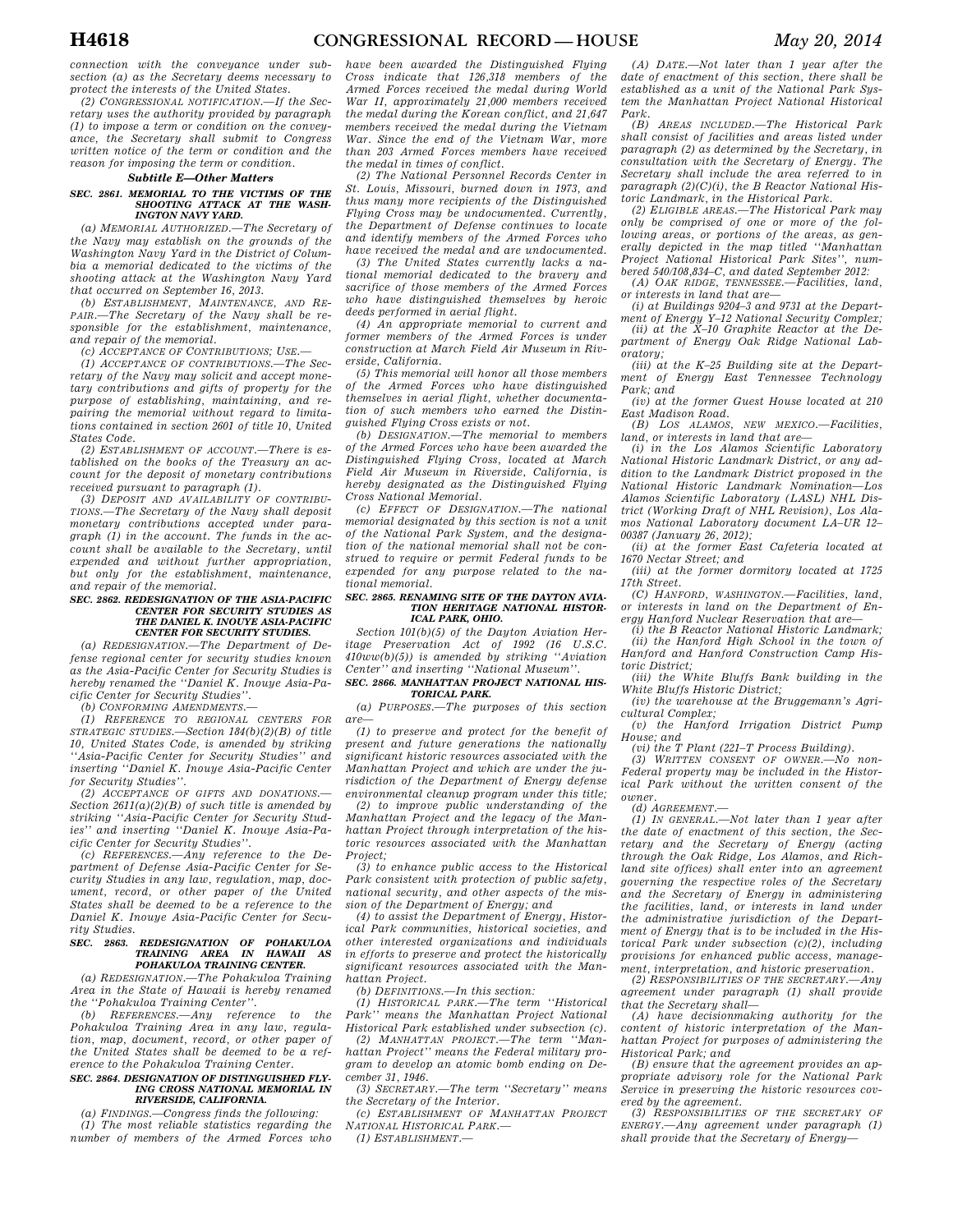*(A) shall ensure that the agreement appropriately protects public safety, national security, and other aspects of the ongoing mission of the Department of Energy at the Oak Ridge Reservation, Los Alamos National Laboratory, and Hanford Site;* 

*(B) may consult with and provide historical information to the Secretary concerning the Manhattan Project;* 

*(C) shall retain responsibility, in accordance with applicable law, for any environmental remediation that may be necessary in or around the facilities, land, or interests in land governed by the agreement; and* 

*(D) shall retain authority and legal obligations for historic preservation and general maintenance, including to ensure safe access, in connection with the Department's Manhattan Project resources.* 

*(4) AMENDMENTS.—The agreement under paragraph (1) may be amended, including to add to the Historical Park facilities, land, or interests in land within the eligible areas described in subsection (c)(2) that are under the jurisdiction of the Secretary of Energy.* 

*(e) PUBLIC PARTICIPATION.— (1) IN GENERAL.—The Secretary shall consult with interested State, county, and local officials, organizations, and interested members of the public—* 

*(A) before executing any agreement under subsection (d); and* 

*(B) in the development of the general management plan under subsection (f)(2).* 

*(2) NOTICE OF DETERMINATION.—Not later than 30 days after the date on which an agreement under subsection (d) is entered into, the Secretary shall publish in the Federal Register notice of the establishment of the Historical Park, including an official boundary map.* 

*(3) AVAILABILITY OF MAP.—The official boundary map published under paragraph (2) shall be on file and available for public inspection in the appropriate offices of the National Park Service. The map shall be updated to reflect any additions to the Historical Park from eligible areas described in subsection (c)(2).* 

*(4) ADDITIONS.—Any land, interest in land, or facility within the eligible areas described in subsection (c)(2) that is acquired by the Secretary or included in an amendment to the agreement under subsection (d)(4) shall be added to the Historical Park.* 

*(f) ADMINISTRATION.—* 

*(1) IN GENERAL.—The Secretary shall administer the Historical Park in accordance with—* 

*(A) this section; and* 

*(B) the laws generally applicable to units of the National Park System, including—* 

*(i) the National Park System Organic Act (16 U.S.C. 1 et seq.); and (ii) the Act of August 21, 1935 (16 U.S.C. 461* 

*et seq.). (2) GENERAL MANAGEMENT PLAN.—Not later* 

*than 3 years after the date on which funds are made available to carry out this subsection, the Secretary, with the concurrence of the Secretary of Energy, and in consultation and collaboration with the Oak Ridge, Los Alamos and Richland Department of Energy site offices, shall complete a general management plan for the Historical Park in accordance with section 12(b) of Public Law 91–383 (commonly known as the National Park Service General Authorities Act; 16 U.S.C. 1a–7(b)).* 

*(3) INTERPRETIVE TOURS.—The Secretary may, subject to applicable law, provide interpretive tours of historically significant Manhattan Project sites and resources in the States of Tennessee, New Mexico, and Washington that are located outside the boundary of the Historical Park.* 

*(4) LAND ACQUISITION.—* 

*(A) IN GENERAL.—The Secretary may acquire land and interests in land within the eligible areas described in subsection (c)(2) by—* 

*(i) transfer of administrative jurisdiction from the Department of Energy by agreement between the Secretary and the Secretary of Energy;* 

*(ii) donation; or* 

*(iii) exchange.* 

*(B) NO USE OF CONDEMNATION.—The Secretary may not acquire by condemnation any land or interest in land under this section or for the* 

*purposes of this section. (5) DONATIONS; COOPERATIVE AGREEMENTS.—* 

*(A) FEDERAL FACILITIES.—* 

*(i) IN GENERAL.—The Secretary may enter into one or more agreements with the head of a Federal agency to provide public access to, and management, interpretation, and historic preservation of, historically significant Manhattan Project resources under the jurisdiction or control of the Federal agency.* 

*(ii) DONATIONS; COOPERATIVE AGREEMENTS.— The Secretary may accept donations from, and enter into cooperative agreements with, State governments, units of local government, tribal governments, organizations, or individuals to further the purpose of an interagency agreement entered into under clause (i) or to provide visitor services and administrative facilities within reasonable proximity to the Historical Park.* 

*(B) TECHNICAL ASSISTANCE.—The Secretary may provide technical assistance to State, local, or tribal governments, organizations, or individuals for the management, interpretation, and historic preservation of historically significant Manhattan Project resources not included within the Historical Park.* 

*(C) DONATIONS TO DEPARTMENT OF ENERGY.— For the purposes of this section, or for the purpose of preserving and providing access to historically significant Manhattan Project resources, the Secretary of Energy may accept, hold, administer, and use gifts, bequests, and devises (including labor and services).* 

*(g) CLARIFICATION.—* 

*(1) NO BUFFER ZONE CREATED.—Nothing in this section, the establishment of the Historical Park, or the management plan for the Historical Park shall be construed to create buffer zones outside of the Historical Park. That an activity can be seen and heard from within the Historical Park shall not preclude the conduct of that activity or use outside the Historical Park.* 

*(2) NO CAUSE OF ACTION.—Nothing in this section shall constitute a cause of action with respect to activities outside or adjacent to the established boundary of the Historical Park.* 

#### *TITLE XXIX—MILITARY LAND TRANSFERS AND WITHDRAWALS TO SUPPORT READI-NESS AND SECURITY*

#### *Subtitle A—Naval Air Station Fallon, Nevada SEC. 2901. TRANSFER OF ADMINISTRATIVE JURIS-* $NAVAL$  *AIR FALLON, NEVADA.*

*(a) IN GENERAL.—Not later than 180 days after the date of enactment of this Act, the Secretary of the Interior shall transfer to the Secretary of the Navy, without consideration, the Federal land described in subsection (b).* 

*(b) DESCRIPTION OF FEDERAL LAND.—The Federal land referred to in subsection (a) is the parcel of approximately 400 acres of land under the jurisdiction of the Secretary of the Interior that—* 

*(1) is adjacent to Naval Air Station Fallon in Churchill County, Nevada; and* 

*(2) was withdrawn under Public Land Order 6834 (NV–943–4214–10; N–37875).* 

*(c) MANAGEMENT.—On transfer of the Federal land described under subsection (b) to the Secretary of the Navy, the Secretary of the Navy shall have full jurisdiction, custody, and control of the Federal land.* 

#### *SEC. 2902. WATER RIGHTS.*

*(a) WATER RIGHTS.—Nothing in this subtitle shall be construed—* 

*(1) to establish a reservation in favor of the United States with respect to any water or water right on lands transferred by this subtitle; or* 

*(2) to authorize the appropriation of water on lands transferred by this subtitle except in accordance with applicable State law.* 

*(b) EFFECT ON PREVIOUSLY ACQUIRED OR RE-SERVED WATER RIGHTS.—This section shall not be construed to affect any water rights acquired or reserved by the United States before the date of the enactment of this Act.* 

#### *SEC. 2903. WITHDRAWAL.*

*Subject to valid existing rights, the Federal land to be transferred under section 2901 is withdrawn from all forms of appropriation under the public land laws, including the mining laws, the mineral leasing laws, and the geothermal leasing laws, so long as the land remains under the administrative jurisdiction of the Secretary of the Navy.* 

#### *Subtitle B—Marine Corps Air Ground Combat Center Twentynine Palms, California*

#### *SEC. 2911. REDESIGNATION OF JOHNSON VALLEY*  ОFF-НIGHWAY VEHICLE *ATION AREA, CALIFORNIA.*

*(a) REDESIGNATION.—The Johnson Valley Off-Highway Vehicle Recreation Area in California is hereby redesignated as the ''Johnson Valley National Off-Highway Vehicle Recreation Area''.* 

*(b) CONFORMING AMENDMENTS.—Subtitle C of title XXIX of the Military Construction Authorization Act for Fiscal Year 2014 (division B of Public Law 113–66) is amended—* 

*(1) in section 2942(c)(3) (127 Stat. 1037), by striking ''Johnson Valley Off-Highway Vehicle Recreation Area''and inserting ''Johnson Valley National Off-Highway Vehicle Recreation Area''; and* 

*(2) in section 2945 (127 Stat. 1038)—* 

*(A) in the section heading, by inserting ''NA-TIONAL'' after ''VALLEY'';* 

*(B) in subsection (a), by inserting ''National'' after ''Valley'' in the matter preceding paragraph (1); and* 

*(C) in subsections (b), (c), and (d), by inserting ''National'' after ''Valley'' each place it appears.* 

*(c) RELATION TO AUTHORIZED NAVY USE.—The redesignation of the Johnson Valley Off-Highway Vehicle Recreation Area as the Johnson Valley National Off-Highway Vehicle Recreation Area does not alter or interfere with the rights and obligations of the Navy regarding the use of portions of the Recreation Area as provided in subtitle C of title XXIX of the Military Construction Authorization Act for Fiscal Year 2014 (division B of Public Law 113–66; 127 Stat. 1034).* 

*(d) REFERENCES.—Any reference in any law, regulation, document, record, map, or other paper of the United States to the Johnson Valley Off-Highway Vehicle Recreation Area is deemed to be a reference to the Johnson Valley National Off-Highway Vehicle Recreation Area.* 

#### *Subtitle C—Bureau of Land Management Withdrawn Military Lands Efficiency and Savings*

#### *SEC. 2921. ELIMINATION OF TERMINATION DATE FOR PUBLIC LAND WITHDRAWALS AND RESERVATIONS UNDER MILI-TARY LANDS WITHDRAWAL ACT OF 1999.*

*(a) ELIMINATION OF TERMINATION DATE.—Section 3015(a) of the Military Lands Withdrawal Act of 1999 (title XXX of Public Law 106–65; 113 Stat. 892) is amended by striking ''shall'' the first place it appears and all that follows through the period and inserting ''shall not terminate other than by an election and determination of the Secretary of the military department concerned or until such time as the Secretary of the Interior can permanently transfer administrative jurisdiction of the lands withdrawn and reserved by this Act to the Secretary of the military department concerned.''.* 

*(b) CONFORMING AMENDMENT.—Section 3016 of the Military Lands Withdrawal Act of 1999 (title XXX of Public Law 106–65; 113 Stat. 893) is repealed.*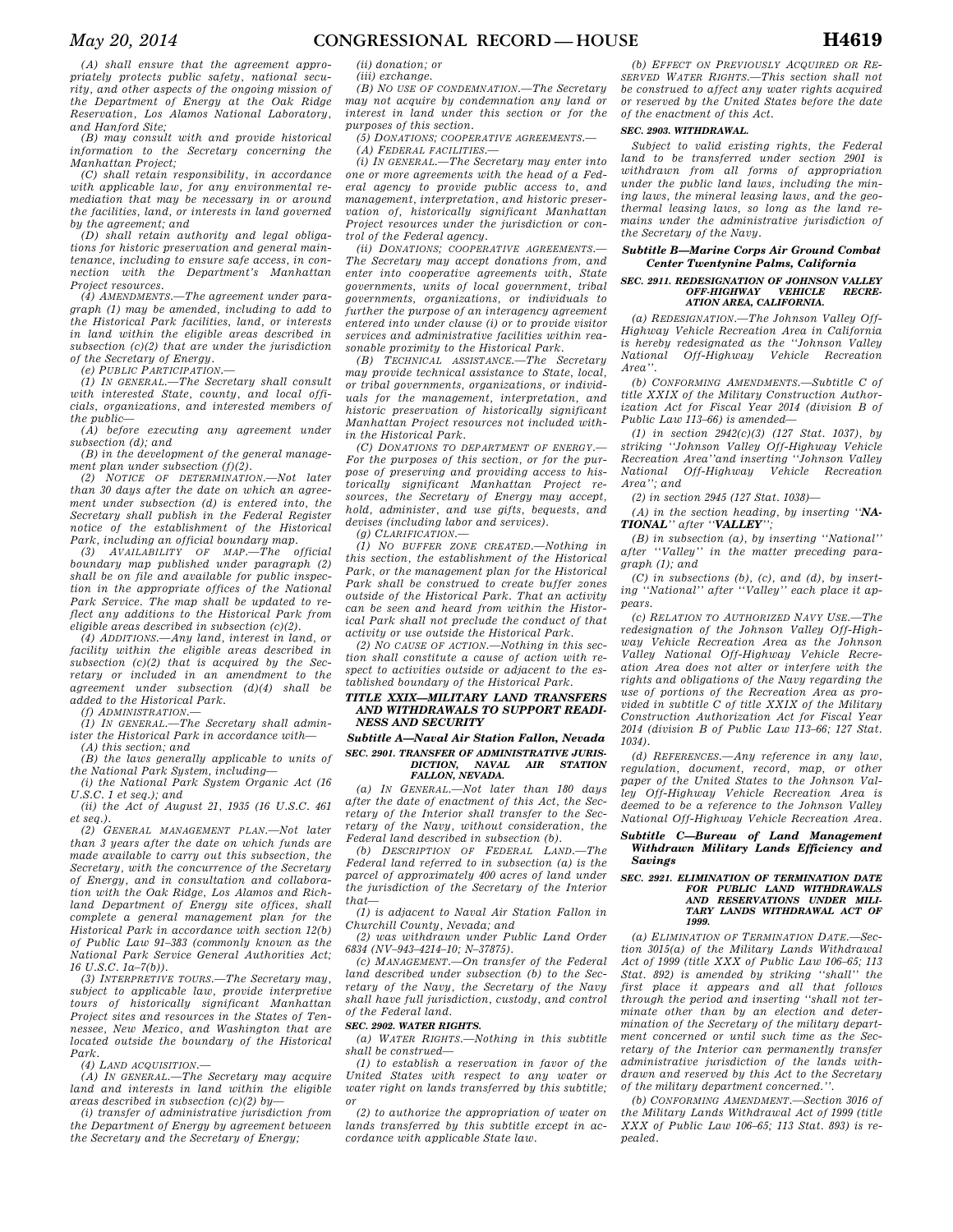#### *Subtitle D—Naval Air Weapons Station China Lake, California*

#### *SEC. 2931. WITHDRAWAL AND RESERVATION OF PUBLIC LAND FOR NAVAL AIR WEAP-ONS STATION CHINA LAKE, CALI-FORNIA.*

*(a) PERMANENT WITHDRAWAL AND RESERVA-TION.—Section 2979 of the Military Construction Authorization Act for Fiscal Year 2014 (division B of Public Law 113–66; 127 Stat. 1047) is amended to read as follows:* 

#### *''SEC. 2979. PERMANENT WITHDRAWAL AND RES-ERVATION.*

*''The withdrawal and reservation of public land made by section 2971 shall not terminate, except pursuant to—* 

*''(1) an election and determination by the Secretary of the Navy to relinquish the land under section 2922; or* 

*''(2) a transfer by the Secretary of the Interior of permanent administrative jurisdiction over the land to the Secretary of the Navy.''.* 

*(b) WITHDRAWAL AND RESERVATION OF ADDI-TIONAL PUBLIC LAND.—Section 2971(b) of the Military Construction Authorization Act for Fiscal Year 2014 (division B of Public Law 113– 66; 127 Stat. 1044) is amended—* 

*(1) by striking ''The public land'' and inserting the following:* 

*''(1) INITIAL WITHDRAWAL.—The public land''; and* 

*(2) by adding at the end the following new paragraph:* 

*''(2) ADDITIONAL WITHDRAWAL.—Subject to valid existing rights, the public land (including interests in land) referred to in subsection (a) also includes the approximately 26,313 acres of public land in San Bernardino County, California, identified as 'Proposed Navy Acquisition Area' (but excluding the parcel identified as 'AF Fee Simple') on the map entitled 'Cuddeback Land Area' and dated April 1, 2014, and filed in accordance with section 2912, except that the withdrawal area specifically excludes any public land included within the Grass Valley Wilderness and all private lands otherwise located within the boundaries of the withdrawal area. The Secretary of the Navy shall ensure that the owners of the excluded private land continue to have reasonable access to their private land.''.* 

*(c) MANAGEMENT OF ADDITIONAL PUBLIC LAND.—Section 2973 of the Military Construction Authorization Act for Fiscal Year 2014 (division B of Public Law 113–66; 127 Stat. 1045) is amended by adding at the end the following new subsection:* 

*''(c) ADDITIONAL MANAGEMENT CONSIDER-ATIONS FOR CERTAIN LANDS.—Subject to existing laws and to the extent possible without compromising mission readiness, the Secretary of the Navy shall manage the additional lands withdrawn by section 2971(b)(2) to protect existing historic, economic, cultural, recreational, hunting, and scientific features and uses, including access to existing roadways and trails.''.* 

#### *Subtitle E—White Sands Missile Range, New Mexico*

#### *SEC. 2941. ADDITIONAL WITHDRAWAL AND RES-ERVATION OF PUBLIC LAND TO SUP-PORT WHITE SANDS MISSILE RANGE, NEW MEXICO.*

*Section 2951(b) of the Military Construction Authorization Act for Fiscal Year 2014 (division B of Public Law 113–66; 127 Stat. 1039) is amended—* 

*(1) by striking ''The Federal land'' and inserting the following:* 

*''(1) INITIAL WITHDRAWAL.—The Federal land''; and* 

*(2) by adding at the end the following new paragraph:* 

*''(2) NORTHERN EXTENSION AREA.—The Federal land referred to in subsection (a) also includes the Federal land under the jurisdiction of the Bureau of Land Management located beneath the boundaries of the Special Use Airspace Areas designated as R-5107C and R-5107H*  *for White Sands Missile Range, New Mexico, as described in Federal Aviation Administration Order JO 7400.8W dated February 16, 2014.''.* 

#### *DIVISION C—DEPARTMENT OF ENERGY NATIONAL SECURITY AUTHORIZATIONS AND OTHER AUTHORIZATIONS*

### *TITLE XXXI—DEPARTMENT OF ENERGY NATIONAL SECURITY PROGRAMS Subtitle A—National Security Programs*

#### *Authorizations*

#### *SEC. 3101. NATIONAL NUCLEAR SECURITY ADMIN-ISTRATION.*

*(a) AUTHORIZATION OF APPROPRIATIONS.— Funds are hereby authorized to be appropriated to the Department of Energy for fiscal year 2015 for the activities of the National Nuclear Security Administration in carrying out programs as specified in the funding table in section 4701.* 

 $AUTHORIZATION$ *PROJECTS.—From funds referred to in subsection (a) that are available for carrying out plant projects, the Secretary of Energy may carry out new plant projects for the National Nuclear Security Administration as follows:* 

*Project 15-D-613, Emergency Operations Center, Y-12 National Security Complex, Oak Ridge, Tennessee, \$2,000,000.* 

*Project 15-D-612, Emergency Operations Center, Lawrence Livermore National Laboratory, California, \$2,000,000.* 

*Project 15-D-611, Emergency Operations Center, Sandia National Laboratories, New Mexico, \$4,000,000.* 

*Project 15-D-302, TA-55 Reinvestment Project Phase III, Los Alamos National Laboratory, Los Alamos, New Mexico, \$16,062,000.* 

*Project 15-D-301, High Explosive Science and Engineering Facility, Pantex Plant, Amarillo, Texas, \$11,800,000.* 

*Project 15-D-904, NRF Overpack Storage Expansion 3, Naval Reactors Facility, Idaho, \$400,000.* 

*Project 15-D-903, KL Fire System Upgrade, Knolls Atomic Power Laboratory, Schenectady, New York, \$600,000.* 

*Project 15-D-902, KS Engineroom Team Trainer Facility, Kesselring Site, West Milton, New York, \$1,500,000.* 

*Project 15-D-901, KS Central Office and Prototype Staff Building, Kesselring Site, West Milton, New York, \$24,000,000.* 

### *SEC. 3102. DEFENSE ENVIRONMENTAL CLEANUP.*

*(a) AUTHORIZATION OF APPROPRIATIONS.— Funds are hereby authorized to be appropriated to the Department of Energy for fiscal year 2015 for defense environmental cleanup activities in carrying out programs as specified in the funding table in section 4701.* 

*(b) AUTHORIZATION OF NEW PLANT PROJECTS.—From funds referred to in subsection (a) that are available for carrying out plant projects, the Secretary of Energy may carry out, for defense environmental cleanup activities, the following new plant projects:* 

*Project 15–D–401, KW Basin Sludge Removal Project, Hanford, Washington, \$26,290,000.* 

*Project 15–D–402, Saltstone Disposal Unit #6, Savannah River Site, Aiken, South Carolina, \$34,642,000.* 

*Project 15–D–405, Sludge Processing Facility Build Out, Oak Ridge, Tennessee, \$4,200,000.* 

*Project 15–D–406, Hexavalent Chromium Pump and Treatment Remedy Project, Los Alamos National Laboratory, Los Alamos, New Mexico, \$28,600,000.* 

*Project 15–D–409, Low Activity Waste Pretreatment System, Hanford, Washington, \$23,000,000.* 

#### *SEC. 3103. OTHER DEFENSE ACTIVITIES.*

*Funds are hereby authorized to be appropriated to the Department of Energy for fiscal year 2015 for other defense activities in carrying out programs as specified in the funding table in section 4701.* 

#### *SEC. 3104. ENERGY SECURITY AND ASSURANCE.*

*Funds are hereby authorized to be appropriated to the Department of Energy for fiscal*  *year 2015 for energy security and assurance programs necessary for national security as specified in the funding table in section 4701.* 

#### *Subtitle B—Program Authorizations, Restrictions, and Limitations*

#### *SEC. 3111. DESIGN AND USE OF PROTOTYPES OF NUCLEAR WEAPONS FOR INTEL-LIGENCE PURPOSES.*

*(a) IN GENERAL.—Subsection (a) of section 4509 of the Atomic Energy Defense Act (50 U.S.C. 2660) is amended to read as follows:* 

*''(a) PROTOTYPES.—(1) Not later than the date on which the President submits to Congress under section 1105 of title 31, United States Code, the budget for fiscal year 2016, the directors of the national security laboratories shall jointly develop a multiyear plan to design and build prototypes of nuclear weapons to further intelligence estimates with respect to foreign nuclear weapons activities and capabilities.* 

*''(2) Not later than the date on which the President submits to Congress under section 1105 of title 31, United States Code, the budget for an even-numbered fiscal year occurring after fiscal year 2017, the directors shall jointly develop an update to the plan developed under paragraph*   $(1).$ 

*''(3)(A) The directors shall jointly submit to the Secretary of Energy the plan and each update developed under paragraphs (1) and (2), respectively.* 

*''(B) Not later than 30 days after the date on which the directors submit the plan and each update under subparagraph (A), the Secretary of Energy shall submit to the congressional defense committees such plan and each such update, without change.* 

*''(4)(A) The Secretary, in coordination with the directors of the nuclear weapons laboratories, shall carry out the plan developed under paragraph (1), including the updates to the plan developed under paragraph (2).* 

*''(B) The Secretary may determine the manner in which the designing and building of prototypes of nuclear weapons is carried out under such plan.* 

*''(C) The Secretary shall promptly submit to the congressional defense committees written notification of any changes the Secretary makes to such plan pursuant to subparagraph (B), including justifications for such changes.''.* 

*(b) MATTERS INCLUDED.—Such section is further amended—* 

*(1) by redesignating subsection (b) as subsection (c); and* 

*(2) by inserting after subsection (a) the following new subsection:* 

*''(b) MATTERS INCLUDED.—(1) The directors shall ensure that the plan developed and updated under subsection (a) provides increased information upon which to base intelligence assessments and emphasizes the competencies of the national security laboratories with respect to designing and building prototypes of nuclear weapons.* 

*''(2) To carry out paragraph (1), the plan developed and updated under subsection (a) shall include the following:* 

*''(A) Design and system engineering activities of full-scale engineering prototypes (using surrogate special nuclear materials), including weaponization features as required.* 

*''(B) Design, system engineering, and experimental testing (using surrogate special nuclear materials) of above-ground experiment test hardware.* 

*''(C) Design and system engineering of scaled or subcomponent experimental test articles (using special nuclear materials) for conducting experiments at the Nevada National Security Site.''.* 

*(c) CONFORMING AMENDMENT.—Subsection (c) of such section, as redesignated by subsection (b), is amended by striking ''subsection (a), the Administrator'' and inserting ''this section, the Secretary''.*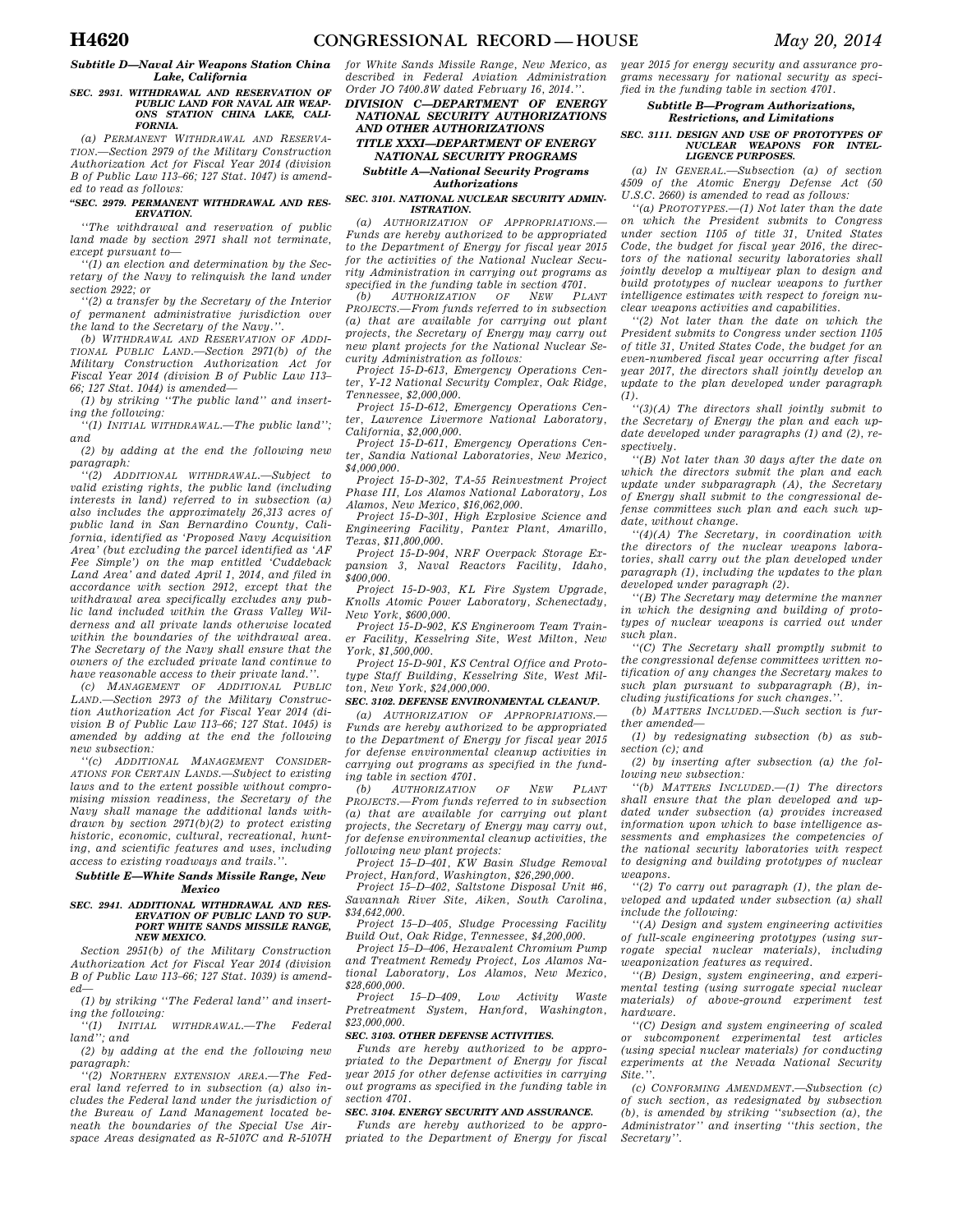#### *SEC. 3112. AUTHORIZED PERSONNEL LEVELS OF NATIONAL NUCLEAR SECURITY AD-MINISTRATION.*

*(a) FULL-TIME EQUIVALENT PERSONNEL LEV-ELS.—Subsection (a) of section 3241A of the National Nuclear Security Administration Act (50 U.S.C. 2441a) is amended—* 

*(1) in paragraph (1)—* 

*(A) by striking ''2014'' and inserting ''2015''; and* 

*(B) by striking ''1,825'' and inserting ''1,650''; and* 

*(2) in paragraph (2)—* 

*(A) by striking ''2015'' and inserting ''2016''; and* 

*(B) by striking ''1,825'' and inserting ''1,650''.*   $DEFINITION. - Such section is$ *amended by adding at the end the following new subsection:* 

*''(e) OFFICE OF THE ADMINISTRATOR EMPLOY-EES.—In this section, the term 'Office of the Administrator', with respect to the employees of the Administration, includes employees whose funding is derived from an account of the Administration titled 'Federal Salaries and Expenses'.''.* 

#### *SEC. 3113. COST CONTAINMENT FOR URANIUM*   $$ *PROJECT.*

*(a) SENSE OF CONGRESS.—It is the sense of Congress that—* 

*(1) the April 2010 Nuclear Posture Review, a February 2011 letter from the President to the Senate, and many other policy statements and documents have identified the Uranium Capabilities Replacement Project as a critical nuclear modernization priority;* 

*(2) the failure of the Department of Energy and the National Nuclear Security Administration to successfully and efficiently execute and oversee the Uranium Capabilities Replacement Project undermines national security and jeopardizes the long-term credibility of the nuclear deterrent;* 

*(3) the April 8, 2014, testimony of the Acting Administrator for Nuclear Security that ''close to half'' of the \$1,200,000,000 taxpayers have spent on the design of such project has been wasted is a grievous misuse of limited taxpayer funds, and the appropriate officials of the Federal Government and contractors must be held accountable;* 

*(4) the uranium capabilities and modern infrastructure that are to be provided by all three phases of the Uranium Capabilities Replacement Project are critical to national security and Congress fully supports efforts to deliver all of these capabilities efficiently and expeditiously;* 

*(5) focused attention and robust leadership from the highest levels of the executive branch and Congress are required to ensure that such project delivers such critical national security capabilities; and* 

*(6) the Secretary of Energy and the Administrator for Nuclear Security must ensure that lines of responsibility, authority, and accountability for such project are clear going forward.* 

*(b) COST AND OVERSIGHT OF PROJECT.—Section 3123 of the National Defense Authorization Act for Fiscal Year 2013 (Public Law 112–239; 126 Stat. 2178), as amended by section 3126 of the National Defense Authorization Act for Fiscal Year 2014 (Public Law 113–66; 127 Stat. 1063), is amended—* 

*(1) by amending subsection (d) to read as follows:* 

*''(d) COST OF PHASE I.—* 

*''(1) LIMITATION.—The total cost of Phase I under subsection (a) of the project referred to in such subsection may not exceed \$4,200,000,000.* 

*''(2) ADJUSTMENT.—If the Secretary determines the total cost of Phase I will exceed the amount set forth in paragraph (1), the Secretary may adjust such amount if, by not later than March 1, 2015, the Secretary submits to the congressional defense committees a detailed justification for such adjustment, including—* 

*''(A) the amount of the adjustment and the proposed total cost of Phase I;* 

*''(B) a detailed justification for such adjustment, including a description of the changes that would be required to the project referred to in subsection (a) if Phase I were to not exceed the total cost set forth in paragraph (1);* 

*''(C) a detailed description of the actions taken to hold appropriate contractors, employees of contractors, and employees of the Federal Government accountable for the repeated failures within the project;* 

*''(D) a description of the clear lines of responsibility, authority, and accountability for the project as the project continues, including descriptions of the roles and responsibilities for each key Federal and contractor position; and* 

*''(E) a detailed description of the structural reforms planned or implemented by the Secretary to ensure Phase I is executed on time and on schedule.* 

*''(3) ANNUAL CERTIFICATION.—Not later than March 1 of each year through 2025, the Secretary shall certify in writing to the congressional defense committees and the Secretary of Defense that Phase I under subsection (a) of the project referred to in such subsection will meet—* 

*''(A) the total cost set forth in paragraph (1) (as adjusted pursuant to paragraph (2) if so adjusted); and* 

*''(B) a schedule that enables, by not later than 2025—* 

*''(i) uranium operations in building 9212 to cease; and* 

*''(ii) uranium operations in a new facility constructed under such project to begin.* 

*''(4) REPORT.—If the Secretary of Energy does not make a certification by March 1 of any year in which a certification is required under paragraph (3), by not later than May 1 of such year, the Chairman of the Nuclear Weapons Council shall submit to the congressional defense committees a report that identifies the resources of the Department of Energy that the Chairman determines should be redirected to enable the Department of Energy to meet the total cost and schedule described in subparagraphs (A) and (B) of such paragraph.'';* 

*(2) in subsection (e), by adding at the end the following new paragraph:* 

*''(3) REPORT.—Not later than March 1, 2015, the Secretary of Energy and the Secretary of the Navy shall jointly submit to the congressional defense committees a report detailing the implementation of paragraphs (1) and (2), including—* 

*''(A) a description of the program management, oversight, design, and other responsibilities for the project referred to in subsection (a) that are provided to the Commander of the Naval Facilities Engineering Command pursuant to paragraph (1); and* 

*''(B) a description of the funding used by the Secretary under paragraph (2) to carry out paragraph (1).''; and* 

*(3) by striking subsections (g) and (h). SEC. 3114. PLUTONIUM PIT PRODUCTION CAPAC-*

*ITY.* 

*(a) FINDINGS.—Congress finds the following:* 

*(1) In 2008, the Department of Defense and the Department of Energy, acting through the Nuclear Weapons Council established by section 179 of title 10, United States Code, agreed on a strategy to balance cost, risk, and stockpile needs and established the requirement for the Department of Energy to produce 50 to 80 plutonium pits per year.* 

*(2) In a memorandum of agreement dated May 3, 2010, entered into by the Secretary of Defense and the Secretary of Energy, the Secretaries agreed that the Department of Energy would achieve a minimum pit production capacity of 50 to 80 pits per year by 2022.* 

*(3) The current plans of the Secretary of Energy would achieve a pit production capacity of 50 to 80 pits per year by 2031, resulting in a delay of nearly a decade as compared to the agreement described in paragraph (2).* 

*(4) In a report dated January 14, 2014, that the Secretary of Defense submitted to Congress,* 

*the Secretary stated that ''the Department of Defense has revalidated its requirement for 50 – 80 pits per year based on the demands of stockpile modernization, the commitments to a modern physical infrastructure, and the ability to hedge against technical failure or geopolitical risk.''.* 

*(b) SENSE OF CONGRESS.—It is the sense of Congress that—* 

*(1) the requirement to create a modern, responsive nuclear infrastructure that includes the capability and capacity to produce, at minimum, 50 to 80 pits per year, is a national security priority;* 

*(2) delaying creation of a modern, responsive nuclear infrastructure until the 2030s is an unacceptable risk to the nuclear deterrent and the national security of the United States; and* 

*(3) timelines for creating certain capacities for production of plutonium pits and other nuclear weapons components must be driven by the requirement to hedge against technical and geopolitical risk and not solely by the needs of life extension programs.* 

*(c) PIT PRODUCTION.—* 

*(1) IN GENERAL.—Title XLII of the Atomic Energy Defense Act (50 U.S.C. 2521 et seq.) is amended by inserting after the item relating to section 4218 the following new section:* 

#### *''SEC. 4219. PLUTONIUM PIT PRODUCTION CAPAC-ITY.*

*''(a) REQUIREMENT.—Consistent with the requirements of the Secretary of Defense, the Secretary of Energy shall ensure that the nuclear security enterprise—* 

*''(1) during 2023, produces not less than 30 war reserve plutonium pits;* 

*''(2) during 2026, produces not less than 50 war reserve plutonium pits; and* 

*''(3) during a pilot period of not less than 90 days during 2027, demonstrates the capability to produce war reserve plutonium pits at a rate sufficient to produce 80 pits per year.* 

*''(b) ANNUAL CERTIFICATION.—Not later than March 1, 2015, and each year thereafter through 2027, the Secretary shall certify to the congressional defense committees and the Secretary of Defense that the programs and budget of the Secretary will enable the nuclear security enterprise to meet the requirements under subsection (a).* 

*''(c) PLAN.—If the Secretary does not make a certification by March 1 of any year in which a certification is required under subsection (b), by not later than May 1 of such year, the Chairman of the Nuclear Weapons Council shall submit to the congressional defense committees a plan to enable the nuclear security enterprise to meet the requirements under subsection (b). Such plan shall include identification of the resources of the Department of Energy that the Chairman determines should be redirected to support the plan to meet such requirements.''.* 

*(2) CLERICAL AMENDMENT.—The table of contents for the Atomic Energy Defense Act is amended by inserting after the item relating to section 4218 the following new item:* 

*''Sec. 4219. Plutonium pit production capacity.''.* 

### *SEC. 3115. DEFINITION OF BASELINE AND THRESHOLD FOR STOCKPILE LIFE EXTENSION PROJECT.*

*Section 4713 of the Atomic Energy Defense Act (50 U.S.C. 2753) is amended—* 

*(1) in subsection (a)(1)(A), by adding after the period the following new sentence: ''In addition to the requirement under subparagraph (B), the cost and schedule baseline of a nuclear stockpile life extension project established under this subparagraph shall be the cost and schedule as determined by the weapon design and cost report required prior to the project entering into the development engineering phase.''; and* 

*(2) in subsection (b)(2), by striking ''200'' and inserting ''150''.* 

#### *SEC. 3116. PRODUCTION OF NUCLEAR WARHEAD FOR LONG-RANGE STANDOFF WEAP-ON.*

*(a) FIRST PRODUCTION UNIT.—The Secretary of Energy shall deliver a first production unit*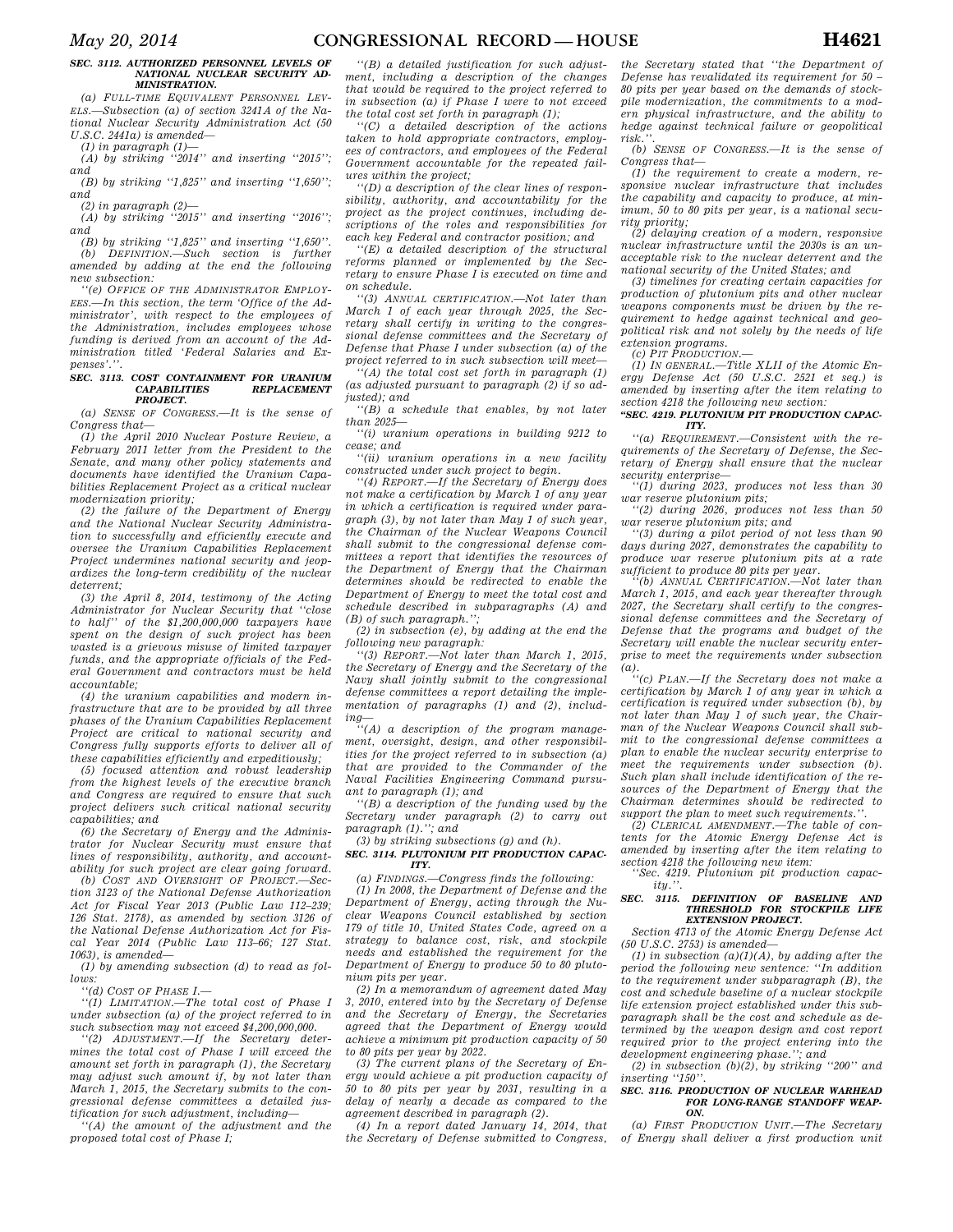*for a nuclear warhead for the long-range standoff weapon by not later than September 30, 2025. (b) PLAN.—* 

*(1) DEVELOPMENT.—The Secretary of Energy and the Secretary of Defense shall jointly de-*

*velop a plan to carry out subsection (a). (2) SUBMISSION.—Not later than 180 days after the date of the enactment of this Act, the Secretaries shall jointly submit to the congressional defense committees the plan developed under paragraph (1).* 

*(c) NOTIFICATION AND ASSESSMENT.—* 

*(1) NOTIFICATION.—If at any time the Secretary of Energy determines that the Secretary will not deliver a first production unit for a nuclear warhead for the long-range standoff weapon by not later than September 30, 2025, the Secretary shall notify the congressional defense committees, the Secretary of Defense, and the Commander of the United States Strategic Command of such determination, including an explanation for why the delivery will be delayed.* 

*(2) ASSESSMENT.—If the Secretary of Energy makes a notification under paragraph (1), the Commander of the United States Strategic Command shall submit to the congressional defense committees an assessment of the delay described in the notification, including—* 

*(A) the effects of such delay to national security and nuclear deterrence and assurance; and (B) any mitigation options available.* 

*(d) BRIEFING.—Not later than 180 days after the date of the enactment of this Act, the Secretary of Defense, in coordination with the Commander of the United States Strategic Command, shall provide to the congressional defense committees a briefing on the justification of the long-range standoff weapon, including—* 

*(1) why such weapon is needed, including any potential redundancies with existing weapons;* 

*(2) the cost of such weapon; and (3) what warhead, existing or otherwise, is* 

*planned to be used for such weapon. SEC. 3117. DISPOSITION OF WEAPONS-USABLE* 

*PLUTONIUM. (a) MIXED OXIDE FUEL FABRICATION FACIL-*

*ITY.— (1) IN GENERAL.—Of the funds described in paragraph (2), the Secretary of Energy shall carry out construction and program support activities relating to the MOX facility.* 

*(2) FUNDS DESCRIBED.—The funds described in this paragraph are the following:* 

*(A) Funds authorized to be appropriated by this Act or otherwise made available for fiscal year 2015 for the National Nuclear Security Administration for the MOX facility for construction and program support activities.* 

*(B) Funds authorized to be appropriated for a fiscal year prior to fiscal year 2015 for the National Nuclear Security Administration for the MOX facility for construction and program support activities that are unobligated as of the date of the enactment of this Act. (b) STUDY.—* 

*(1) IN GENERAL.—Not later than 30 days after the date of the enactment of this Act, the Secretary shall seek to enter into a contract with a federally funded research and development center to conduct a study to assess and validate the analysis of the Secretary of Energy with respect to surplus weapon-grade plutonium options.* 

*(2) SUBMISSION.—Not later than 180 days after the date of the enactment of this Act, the federally funded research and development center conducting the study under paragraph (1) shall submit to the Secretary the study, including any findings and recommendations.* 

*(c) REPORT.—* 

*(1) PLAN.—Not later than 270 days after the date of the enactment of this Act, the Secretary shall submit to the congressional defense committees a report on the study conducted under subsection (b)(1).* 

*(2) ELEMENTS INCLUDED.—The report under paragraph (1) shall include the following:* 

*(A) The study conducted by the federally funded research and development center under subsection (b)(1), without change.* 

*(B) Identification of the alternatives to the MOX facility considered by the Secretary, including a life-cycle cost analysis for each such alternative.* 

*(C) Identification of the portions of such life cycle cost analyses that are common to all such alternatives.* 

*(D) Discussion on continuation of the MOX facility, including a future funding profile or a detailed discussion of selected alternatives determined appropriate by the Secretary for such discussion.* 

*(E) Discussion of the issues regarding implementation of such selected alternatives, including all regulatory and public acceptance issues, including interactions with affected States.* 

*(F) Explanation of how the alternatives to the MOX facility conform with the Plutonium Disposition Agreement, and if an alternative does not so conform, what measures must be taken to ensure conformance.* 

*(G) Identification of steps the Secretary would have to take to close out all MOX facility related activities, as well as the associated cost.* 

*(H) Any other matters the Secretary determines appropriate.* 

*(d) DEFINITIONS.—In this section: (1) The term ''MOX facility'' means the mixed-oxide fuel fabrication facility at the Savannah River Site, Aiken, South Carolina.* 

*(2) The term ''Plutonium Disposition Agreement'' means the Agreement Between the Government of the United States of America and the Government of the Russian Federation Concerning the Management and Disposition of Plutonium Designated As No Longer Required for Defense Purposes and Related Cooperation, as amended.* 

*(3) The term ''program support activities'' means activities that support the design, longlead equipment procurement, and site preparation of the MOX facility.* 

#### *SEC. 3118. LIMITATION ON AVAILABILITY OF FUNDS FOR OFFICE OF THE ADMIN-ISTRATOR FOR NUCLEAR SECURITY.*

*(a) LIMITATION.—Of the funds authorized to be appropriated for fiscal year 2015 by section 3101 and available for the Office of the Administrator as specified in the funding table in section 4701, or otherwise made available for that Office for that fiscal year, not more than 75 percent may be obligated or expended until—* 

*(1) the President transmits to Congress the matters required to be transmitted during 2015 under section 4205(f)(2) of the Atomic Energy Defense Act (50 U.S.C. 2525(f)(2));* 

*(2) the President transmits to the congressional defense committees, the Committee on Foreign Relations of the Senate, and the Committee on Foreign Affairs of the House of Representatives the matters—* 

*(A) required to be transmitted during 2015 under section 1043 of the National Defense Authorization Act for Fiscal Year 2012 (Public Law 112-81; 125 Stat. 1576); and* 

*(B) with respect to which the Secretary of Energy is responsible;* 

*(3) the Secretary submits to the congressional defense committees, the Committee on Foreign Relations of the Senate, and the Committee on Foreign Affairs of the House of Representatives the report required to be submitted during 2015 under section 3122(b) of the National Defense Authorization Act for Fiscal Year 2012 (Public Law 112-81; 125 Stat. 1710); and* 

*(4) the Administrator for Nuclear Security submits to the congressional defense committees the detailed report on the stockpile stewardship, management, and infrastructure plan required to be submitted during 2015 under section 4203(b)(2) of the Atomic Energy Defense Act (50 U.S.C. 2523(b)(2)).* 

*(b) OFFICE OF THE ADMINISTRATOR DEFINED.— In this section, the term ''Office of the Administrator'', with respect to accounts of the National Nuclear Security Administration, includes any account from which funds are derived for ''Federal Salaries and Expenses''.* 

#### *SEC. 3119. ADDITIONAL LIMITATION ON AVAIL-ABILITY OF FUNDS FOR OFFICE OF THE ADMINISTRATOR FOR NUCLEAR SECURITY.*

*(a) LIMITATION.—In addition to the limitation in section 3118, of the funds authorized to be appropriated for fiscal year 2015 by section 3101 and available for the Office of the Administrator as specified in the funding table in section 4701, or otherwise made available for that Office for that fiscal year, not more than 90 percent may be obligated or expended until the date on which the Administrator for Nuclear Security submits to the congressional defense committees a report on the efficiencies proposed by the study titled ''2012 Joint DOE/DoD Study on Potential NNSA Management and Work Force Prioritization Efficiencies'' conducted jointly by the Administrator and the Director of Cost Assessment and Program Evaluation. Such report shall include details on how the Administrator will carry out during fiscal year 2015 each effi-*

*ciency measure proposed by such joint study. (b) REPORT.—Not later than March 1, 2015, the Nuclear Weapons Council established by section 179 of title 10, United States Code, shall submit to the congressional defense committees a report that includes the following:* 

*(1) The efficiencies that the Council recommends the Administrator to carry out during fiscal year 2016.* 

*(2) An assessment by the Council of—* 

*(A) the report submitted by the Administrator under subsection (a)(1) of section 3123 of the National Defense Authorization Act for Fiscal Year 2012 (Public Law 112–81; 125 Stat. 1711);* 

*(B) the report submitted by the Comptroller General of the United States under subsection (b) of such section; and* 

*(C) each of the matters described in subparagraphs (A) through (E) of subsection (a)(2) of such section.* 

*(c) OFFICE OF THE ADMINISTRATOR DEFINED.— In this section, the term ''Office of the Administrator'', with respect to accounts of the National Nuclear Security Administration, includes any account from which funds are derived for ''Federal Salaries and Expenses''.* 

#### *SEC. 3120. LIMITATION ON AVAILABILITY OF FUNDS FOR NONPROLIFERATION AC-TIVITIES BETWEEN THE UNITED STATES AND THE RUSSIAN FEDERA-TION.*

*(a) LIMITATION.—None of the funds authorized to be appropriated by this Act or otherwise made available for fiscal year 2015 for the National Nuclear Security Administration may be used for any contact, cooperation, or transfer of technology between the United States and the Russian Federation until the Secretary of Energy, in consultation with the Secretary of State and the Secretary of Defense, certifies to the appropriate congressional committees that—* 

*(1) the armed forces of the Russian Federation are no longer illegally occupying Ukrainian territory;* 

*(2) the Russian Federation is respecting the sovereignty of all Ukrainian territory;* 

*(3) the Russian Federation is no longer acting inconsistently with the INF Treaty; and* 

*(4) the Russian Federation is in compliance with the CFE Treaty and has lifted its suspension of Russian observance of its treaty obligations.* 

*(b) WAIVER.—The Secretary of Energy may waive the limitation in subsection (a) if—* 

*(1) the Secretary of Energy, in coordination with the Secretary of State and the Secretary of Defense, submits to the appropriate congressional committees—* 

*(A) a notification that such a waiver is in the national security interests of the United States and a description of the national security interests covered by the waiver; and* 

*(B) a report explaining why the Secretary of Energy cannot make a certification for such under subsection (a); and (2) a period of 30 days has elapsed following* 

*the date on which the Secretary submits the information in the report under paragraph (1)(B).*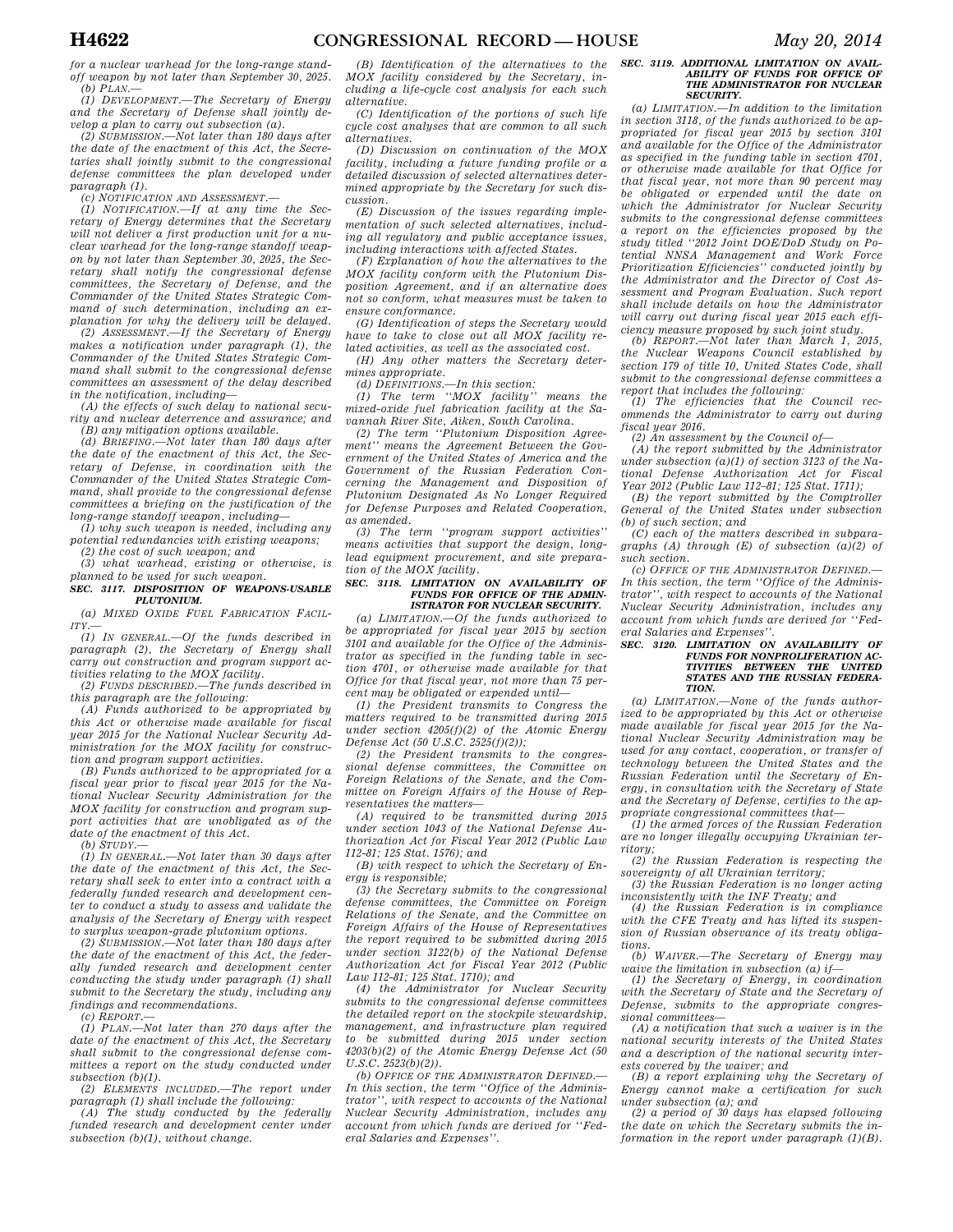*(c) EXCEPTION FOR CERTAIN MILITARY BASES.—The certification requirement specified in paragraph (1) of subsection (a) shall not apply to military bases of the Russian Federation in Ukraine's Crimean peninsula operating in accordance with its 1997 agreement on the Status and Conditions of the Black Sea Fleet Stationing on the Territory of Ukraine.* 

*(d) APPLICATION.—The limitation in subsection (a) applies with respect to funds described in such subsection that are unobligated as of the date of the enactment of this Act.* 

*(e) DEFINITIONS.—In this section: (1) The term ''appropriate congressional committees'' means the following:* 

#### *(A) The congressional defense committees.*

*(B) The Committee on Foreign Relations of the Senate and the Committee on Foreign Affairs of the House of Representatives.* 

*(2) The term ''CFE Treaty'' means the Treaty on Conventional Armed Forces in Europe, signed at Paris November 19, 1990, and entered into force July 17, 1992.* 

*(3) The term ''INF Treaty'' means the Treaty Between the United States of America and the Union of Soviet Socialist Republics on the Elimination of Their Intermediate-Range and Shorter-Range Missiles, commonly referred to as the Intermediate-Range Nuclear Forces (INF) Treaty, signed at Washington December 8, 1987, and entered into force June 1, 1988.* 

### *SEC. 3121. LIMITATION ON AVAILABILITY OF FUNDS FOR DEFENSE NUCLEAR NONPROLIFERATION ACTIVITIES AT SITES IN THE RUSSIAN FEDERATION.*

*(a) LIMITATION.—None of the funds authorized to be appropriated by this Act or otherwise made available for fiscal year 2015 for defense nuclear nonproliferation activities may be obligated or expended for such activities at sites in the Russian Federation until a period of 30 days has elapsed following the date on which the Secretary of Energy certifies to the appropriate congressional committees that such sites are not actively engaged in Russian nuclear weapons, intelligence, or defense activities.* 

*(b) WAIVER.—The President, without delegation, may waive the limitation in subsection (a) if a period of 30 days has elapsed following the date on which the President submits to the appropriate congressional committees—* 

*(1) notification that such a waiver is in the national security interest of the United States; and* 

*(2) certification that none of the funds described in subsection (a) will be contributed to the nuclear weapons program of Russia.* 

*(c) APPROPRIATE CONGRESSIONAL COMMITTEES DEFINED.—In this section, the term ''appropriate congressional committees'' means the following:* 

*(1) The congressional defense committees.* 

*(2) The Committee on Foreign Relations of the Senate and the Committee on Foreign Affairs of the House of Representatives.* 

### *Subtitle C—Plans and Reports*

### *SEC. 3131. COST ESTIMATION AND PROGRAM EVALUATION BY NATIONAL NU-CLEAR SECURITY ADMINISTRATION.*

*Section 3221(h) of the National Nuclear Security Administration Act (50 U.S.C. 2411) is amended by adding at the end the following new paragraph:* 

*''(3) ADMINISTRATION.—The term 'Administration', with respect to any authority, duty, or responsibility provided by this section, does not include the Office of Naval Reactors.''.* 

#### *SEC. 3132. ANALYSIS AND REPORT ON W88 ALT 370 PROGRAM HIGH EXPLOSIVES OP-TIONS.*

*(a) REPORT REQUIRED.—Not later than 90 days after the date of the enactment of this Act, the Secretary of the Navy, the Administrator for Nuclear Security, and the Chairman of the Nuclear Weapons Council shall jointly submit to the congressional defense committees a report on the W88 Alt 370 program that contains analyses* 

*of the costs, benefits, risks, and feasibility of each of the following options:* 

*(1) Incorporating a refresh of the conventional high explosives of the W88 warhead as part of such program.* 

*(2) Not incorporating such a refresh as part of such program.* 

*(b) MATTERS INCLUDED.—The report under subsection (a) shall include, for each option described in paragraphs (1) and (2) of subsection (a), an analysis of the following:* 

*(1) Near-term and lifecycle cost estimates, including costs to both the Navy and the National Nuclear Security Administration.* 

*(2) Potential cost avoidance.* 

*(3) Operational effects to the Navy and to the capacity and throughput of the nuclear security enterprise (as defined in section 4002 of the Atomic Energy Defense Act (50 U.S.C. 2501) of the National Nuclear Security Administration.* 

*(4) The expected longevity of the W88 warhead.* 

*(5) Near-term and long-term safety and security risks and potential risk-mitigation measures.* 

*(6) Any other matters the Secretary, the Administrator, or the Chairman considers appropriate.* 

### *SEC. 3133. ANALYSIS OF EXISTING FACILITIES.*

*(a) REPORT.—Not later than 270 days after the date of the enactment of this Act, the Administrator for Nuclear Security shall submit to the congressional defense committees a report containing an analysis of using or modifying existing facilities across the nuclear security enterprise (as defined in section 4002 of the Atomic Energy Defense Act (50 U.S.C. 2501)) to support the plutonium strategy of the National Nuclear Security Administration.* 

*(b) MATTERS INCLUDED.—The report under subsection (a) shall include the following:* 

*(1) An analysis of the costs, benefits, cost-savings, risks, and effects of using or modifying existing facilities of the nuclear security enterprise as compared to the current plan of the Administrator for supporting the plutonium strategy of the Administration, including all phases of the plan.* 

*(2) Such other matters as the Administrator determines appropriate.* 

#### *Subtitle D—Other Matters*

#### *SEC. 3141. TECHNICAL CORRECTIONS TO ATOMIC ENERGY DEFENSE ACT.*

*(a) DEFINITIONS.—Section 4002(3) of the Atomic Energy Defense Act (50 U.S.C. 2501(3)) is amended by striking ''Executive Order No. 12333 of December 4, 1981 (50 U.S.C. 401 note), Executive Order No. 12958 of April 17, 1995 (50 U.S.C. 435 note),'' and inserting ''Executive Order No. 12333 of December 4, 1981 (50 U.S.C. 3001 note), Executive Order No. 12958 of April 17, 1995 (50 U.S.C. 3161 note), Executive Order No. 13526 of December 29, 2009 (50 U.S.C. 3161 note),*<br> *(b) MANAGEMENT STRUCTURE* 

*(b) MANAGEMENT STRUCTURE.—Section 4102(b)(3) of such Act (50 U.S.C. 2512(b)(3)) is amended—* 

*(1) in the matter preceding subparagraph (A), by striking ''for improving the'';* 

*(2) in subparagraph (A), by inserting ''for improving the'' before ''governance''; and* 

*(3) in subparagraph (B), by inserting ''relat-*

*ing to'' before ''any other''. (c) STOCKPILE STEWARDSHIP.—Section 4203(d)(4)(A)(i) of such Act (50 U.S.C. 2523(d)(4)(A)(i)) is amended by striking ''50 U.S.C. 404a'' and inserting ''50 U.S.C. 3043''.* 

*(d) REPORTS ON STOCKPILE.—Section 4205(b)(2) of such Act (50 U.S.C. 2525(b)(2)) is amended by striking ''commander'' and inserting ''Commander''.* 

*(e) ADVICE ON RELIABILITY OF STOCKPILE.— Section 4218 of such Act (50 U.S.C. 2538) is amended—* 

*(1) in subsection (d), by striking ''commander'' and inserting ''Commander''; and* 

*(2) in subsection (e)(1), by striking ''representatives'' and inserting ''a representative''.* 

*(f) DISPOSITION OF CERTAIN PLUTONIUM.—Section 4306 of such Act (50 U.S.C. 2566) is amended—* 

*(1) in subsection (b)(6)(C), by striking ''para-*

*graph (A)'' and inserting ''subparagraph (A)''; (2) in subsection (c)(2), by striking ''2002'' and inserting ''2002,''; and* 

*(3) in subsection (d)(3), by inserting ''of Energy'' after ''Department''.* 

*(g) LIMITATION ON USE OF FUNDS IN RELATION TO F-CANYON FACILITY.—Section 4454 of such Act (50 U.S.C. 2638) is amended in paragraphs (1) and (2) by inserting ''of'' after ''assessment''.* 

*(h) INSPECTIONS OF CERTAIN FACILITIES.—Section 4501(a) of such Act (50 U.S.C. 2651(a)) is amended by striking ''nuclear weapons facility'' and inserting ''national security laboratory or nuclear weapons production facility''.* 

*(i) NOTICE RELATING TO CERTAIN FAILURES.— Section 4505 of such Act (50 U.S.C. 2656) is amended—* 

*(1) in subsection (b), by striking the subsection heading and inserting the following: ''SIGNIFI-CANT ATOMIC ENERGY DEFENSE INTELLIGENCE LOSSES''; and* 

*(2) in subsection (e)(2), by striking ''50 U.S.C. 413'' and inserting ''50 U.S.C. 3091''. (j) REVIEW OF CERTAIN DOCUMENTS BEFORE*

*DECLASSIFICATION AND RELEASE.—Section 4521(b) of such Act (50 U.S.C. 2671(b)) is amended by striking ''Executive Order 12958'' and inserting ''Executive Order No. 13526 (50 U.S.C. 3161 note)''.* 

*(k) PROTECTION AGAINST RELEASE OF RE-STRICTED DATA.—Section 4522 of such Act (50 U.S.C. 2672) is amended—* 

*(1) in subsection (a), by striking ''Executive Order No. 12958 (50 U.S.C. 435 note)'' and inserting ''Executive Order No. 13526 (50 U.S.C. 3161 note)'';* 

*(2) in subsection (b)(1), by striking ''Executive Order No. 12958'' and inserting ''Executive Order No. 13526'';* 

*(3) in subsection (f)(2), by striking ''Executive*   $\alpha$ <sup>*inserting "Executive*"</sup> *Order No. 13526''.* 

*(l) IDENTIFICATION OF DECLASSIFICATION AC-TIVITIES IN BUDGET MATERIALS.—Section 4525(a) of such Act (50 U.S.C. 2675(a)) is amended by striking ''Executive Order No. 12958 (50 U.S.C. 435 note)'' and inserting ''Executive Order No. 13526 (50 U.S.C. 3161 note)''.* 

*(m) WORKFORCE RESTRUCTURING PLAN.—Section 4604(f)(3) of such Act (50 U.S.C. 2704(f)(3)) is amended by striking ''Nevada and'' and inserting ''Nevada, and''.* 

*(n) AVAILABILITY OF FUNDS.—Section 4709(b) of such Act (50 U.S.C. 2749(b)) is amended by striking ''athorization'' and inserting ''author-* $\it i$ *zation* 

*(o) TRANSFER OF DEFENSE ENVIRONMENTAL CLEANUP FUNDS.—Section 4710(b)(3)(B) of such Act (50 U.S.C. 2750(b)(3)(B)) is amended by striking ''management'' and inserting ''cleanup''.* 

*(p) RESTRICTION ON USE OF FUNDS TO PAY CERTAIN PENALTIES.—Section 4722 of such Act (50 U.S.C. 2762) is amended—* 

*(1) by inserting an em dash after ''Department of Energy if'';* 

*(2) by realigning paragraphs (1) and (2) so as to be indented two ems from the left margin; and (3) in paragraph (1), by striking '', or'' and inserting ''; or''.* 

*(q) RESEARCH AND DEVELOPMENT BY CERTAIN FACILITIES.—Section 4832(a) of such Act (50 U.S.C. 2812(a)) is amended by striking ''for Nuclear Security''.* 

*(r) REPORT ON HANFORD TANK SAFETY.—Section 4441 of such Act (50 U.S.C. 2621) is amended by striking subsection (d).* 

*(s) CRITICAL TECHNOLOGY PARTNERSHIPS.— Section 4813(a) of such Act (50 U.S.C. 2794(a)) is amended by striking ''that atomic energy defense activities research on, and development of, any dual-use critical technology'' and inserting ''that research on and development of dual-use critical technology carried out through atomic energy defense activities''.*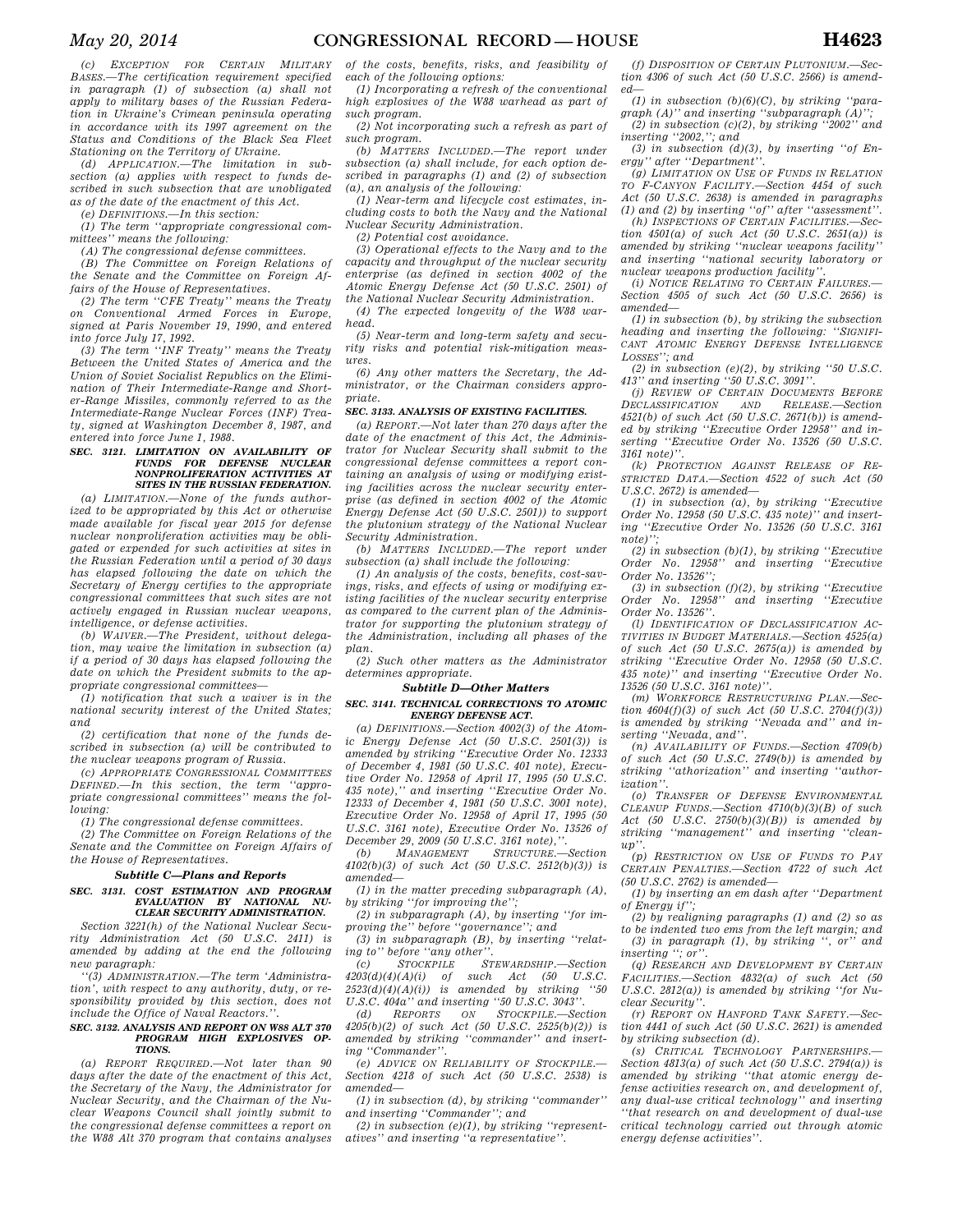*(t) TABLE OF CONTENTS.—The table of contents for such Act is amended by striking the item relating to section 4710 and inserting the following:* 

*''Sec. 4710. Transfer of defense environmental cleanup funds.''.* 

### *SEC. 3142. TECHNICAL CORRECTIONS TO NA-TIONAL NUCLEAR SECURITY ADMIN-ISTRATION ACT.*

*(a) STATUS OF CERTAIN PERSONNEL.—Section 3220(c) of the National Nuclear Security Administration Act (50 U.S.C. 2410(c)) is amended—* 

*(1) by inserting an em dash after ''activities between'';* 

*(2) by realigning paragraphs (1) and (2) so as to be indented two ems from the left margin; and (3) in paragraph (1), by striking '', and'' and* 

*inserting ''; and''. (b) CONGRESSIONAL OVERSIGHT OF CERTAIN*

*PROGRAMS.—Section 3236(a)(2)(B)(iv) of such Act (50 U.S.C. 2426(a)(2)(B)(iv)) is amended—* 

*(1) by inserting an em dash after ''program for'';* 

*(2) by realigning subclauses (I), (II), and (III) so as to be indented six ems from the left margin; and* 

*(3) in subclause (I), by striking ''year,'' and inserting ''year;'' and* 

*(4) in subclause (II), by striking '', and'' and inserting ''; and''.* 

#### *TITLE XXXII—DEFENSE NUCLEAR FACILITIES SAFETY BOARD*

#### *SEC. 3201. AUTHORIZATION.*

*There are authorized to be appropriated for fiscal year 2015, \$30,150,000 for the operation of the Defense Nuclear Facilities Safety Board under chapter 21 of the Atomic Energy Act of 1954 (42 U.S.C. 2286 et seq.).* 

#### *SEC. 3202. INSPECTOR GENERAL OF DEFENSE NU-CLEAR FACILITIES SAFETY BOARD.*

*Subsection (a) of section 322 of the Atomic Energy Act of 1954 (42 U.S.C. 2286k(a)) is amended to read as follows:* 

*''(a) IN GENERAL.—The Inspector General of the Nuclear Regulatory Commission shall serve as the Inspector General of the Board, in accordance with the Inspector General Act of 1978 (5 U.S.C. App.).''.* 

#### *SEC. 3203. NUMBER OF EMPLOYEES OF DEFENSE NUCLEAR FACILITIES SAFETY BOARD.*

*(a) IN GENERAL.—Section 313(b)(1)(A) of the Atomic Energy Act of 1954 (42 U.S.C. 2286b(b)(1)(A)) is amended by striking ''150 fulltime employees'' and inserting ''120 full-time employees''.* 

*(b) EFFECTIVE DATE.—The amendment made by subsection (a) shall take effect on October 1, 2015.* 

#### *TITLE XXXIV—NAVAL PETROLEUM RESERVES*

### *SEC. 3401. AUTHORIZATION OF APPROPRIATIONS.*

*(a) AMOUNT.—There are hereby authorized to be appropriated to the Secretary of Energy \$19,950,000 for fiscal year 2015 for the purpose of carrying out activities under chapter 641 of title 10, United States Code, relating to the naval petroleum reserves.* 

*(b) PERIOD OF AVAILABILITY.—Funds appropriated pursuant to the authorization of appropriations in subsection (a) shall remain available until expended.* 

#### *TITLE XXXV—MARITIME ADMINISTRATION SEC. 3501. AUTHORIZATION OF APPROPRIATIONS FOR NATIONAL SECURITY ASPECTS OF THE MERCHANT MARINE FOR FIS-CAL YEAR 2015.*

*Funds are hereby authorized to be appropriated for fiscal year 2015, to be available without fiscal year limitation if so provided in appropriations Acts, for the use of the Department of Transportation for Maritime Administration programs associated with maintaining national security aspects of the merchant marine, as follows:* 

*(1) For expenses necessary for operations of the United States Merchant Marine Academy, \$79,790,000, of which—* 

*(A) \$65,290,000 shall remain available until expended for Academy operations; (B) \$14,500,000 shall remain available until ex-*

*pended for capital asset management at the Academy.* 

*(2) For expenses necessary to support the State maritime academies, \$17,650,000, of which—* 

*(A) \$2,400,000 shall remain available until expended for student incentive payments;* 

*(B) \$3,600,000 shall remain available until expended for direct payments to such academies;* 

*(C) \$11,300,000 shall remain available until expended for maintenance and repair of State maritime academy training vessels; and* 

*(D) \$350,000 shall remain available until expended for improving the monitoring of graduates' service obligation.* 

*(3) For expenses necessary to support Maritime Administration operations and programs, \$50,960,000.* 

*(4) For expenses necessary to dispose of vessels in the National Defense Reserve Fleet, \$4,800,000, to remain available until expended.* 

*(5) For expenses to maintain and preserve a United States-flag merchant marine to serve the national security needs of the United States under chapter 531 of title 46, United States Code, \$186,000,000.* 

*(6) For the cost (as defined in section 502(5) of the Federal Credit Reform Act of 1990 (2 U.S.C. 661a(5)) of loan guarantees under the program authorized by chapter 537 of title 46, United States Code, \$73,100,000, of which \$3,100,000 shall remain available until expended for administrative expenses of the program.* 

#### *SEC. 3502. SPECIAL RULE FOR DD-17.*

*(a) IN GENERAL.—A vessel of the Navy transported in DD-17 (formerly known as USN-YFD-17) in the waters of the State of Alabama shall not be treated as merchandise for purposes of section 55102 of title 46, United States Code.* 

*(b) LIMITATION.—If DD-17 (formerly known as USN-YFD-17) is sold after the date of the enactment of this Act, subsection (a) shall cease to have effect unless the purchaser of DD-17 is an eligible owner described in section 12103(b) of title 46, United States Code.* 

#### *SEC. 3503. SENSE OF CONGRESS ON THE ROLE OF DOMESTIC MARITIME INDUSTRY IN NATIONAL SECURITY.*

*(a) FINDINGS.—Congress finds that—* 

*(1) the United States domestic maritime industry carries hundreds of million of tons of cargo annually, supports nearly 500,000 jobs, and provides nearly 100 billion in annual economic output;* 

*(2) the Nation's military sealift capacity will benefit from one of the fastest growing segments of the domestic trades, 14 domestic trade tankers that are on order to be constructed at United States shipyards as of February 1, 2014;* 

*(3) the domestic trades' vessel innovations that transformed worldwide maritime commerce include the development of containerships, selfunloading vessels, articulated tug-barges, trailer barges, chemical parcel tankers, railroad-onbarge carfloats, and river flotilla towing systems;* 

*(4) the national security benefits of the domestic maritime industry are unquestioned as the Department of Defense depends on United States domestic trades' fleet of container ships, roll-on/roll-off ships, and product tankers to carry military cargoes;* 

*(5) the Department of Defense benefits from a robust commercial shipyard and ship repair industry and current growth in that sector is particularly important as Federal budget cuts may reduce the number of new constructed military vessels; and* 

*(6) the domestic fleet is essential to national security and was a primary source of mariners needed to crew United States Governmentowned sealift vessels activated from reserve status during Operations Enduring Freedom and Iraqi Freedom in the period 2002 through 2010.* 

*(b) SENSE OF CONGRESS.—It is the sense of Congress that United States coastwise trade laws promote a strong domestic trade maritime industry, which supports the national security and economic vitality of the United States and the efficient operation of the United States transportation system.* 

### *DIVISION D—FUNDING TABLES SEC. 4001. AUTHORIZATION OF AMOUNTS IN*

### *FUNDING TABLES.*

*(a) IN GENERAL.—Whenever a funding table in this division specifies a dollar amount authorized for a project, program, or activity, the obligation and expenditure of the specified dollar amount for the project, program, or activity is hereby authorized, subject to the availability of appropriations.* 

*(b) MERIT-BASED DECISIONS.—A decision to commit, obligate, or expend funds with or to a specific entity on the basis of a dollar amount authorized pursuant to subsection (a) shall—* 

*(1) be based on merit-based selection procedures in accordance with the requirements of sections 2304(k) and 2374 of title 10, United States Code, or on competitive procedures; and* 

*(2) comply with other applicable provisions of law.* 

*(c) RELATIONSHIP TO TRANSFER AND PROGRAM-MING AUTHORITY.—An amount specified in the funding tables in this division may be transferred or reprogrammed under a transfer or reprogramming authority provided by another provision of this Act or by other law. The transfer or reprogramming of an amount specified in such funding tables shall not count against a ceiling on such transfers or reprogrammings under section 1001 or section 1522 of this Act or any other provision of law, unless such transfer or reprogramming would move funds between appropriation accounts.* 

*(d) APPLICABILITY TO CLASSIFIED ANNEX.— This section applies to any classified annex that accompanies this Act.* 

*(e) ORAL AND WRITTEN COMMUNICATIONS.—No oral or written communication concerning any amount specified in the funding tables in this division shall supersede the requirements of this section.* 

*TITLE XLI—PROCUREMENT SEC. 4101. PROCUREMENT.* 

| Line | Item                                                   | FY 2015<br><b>Request</b> | House<br>Authorized |
|------|--------------------------------------------------------|---------------------------|---------------------|
|      | <b>AIRCRAFT PROCUREMENT, ARMY</b><br><b>FIXED WING</b> |                           |                     |
| 002  |                                                        | 13.617                    | 13.617              |
| 003  |                                                        | 185,090                   | 185.090             |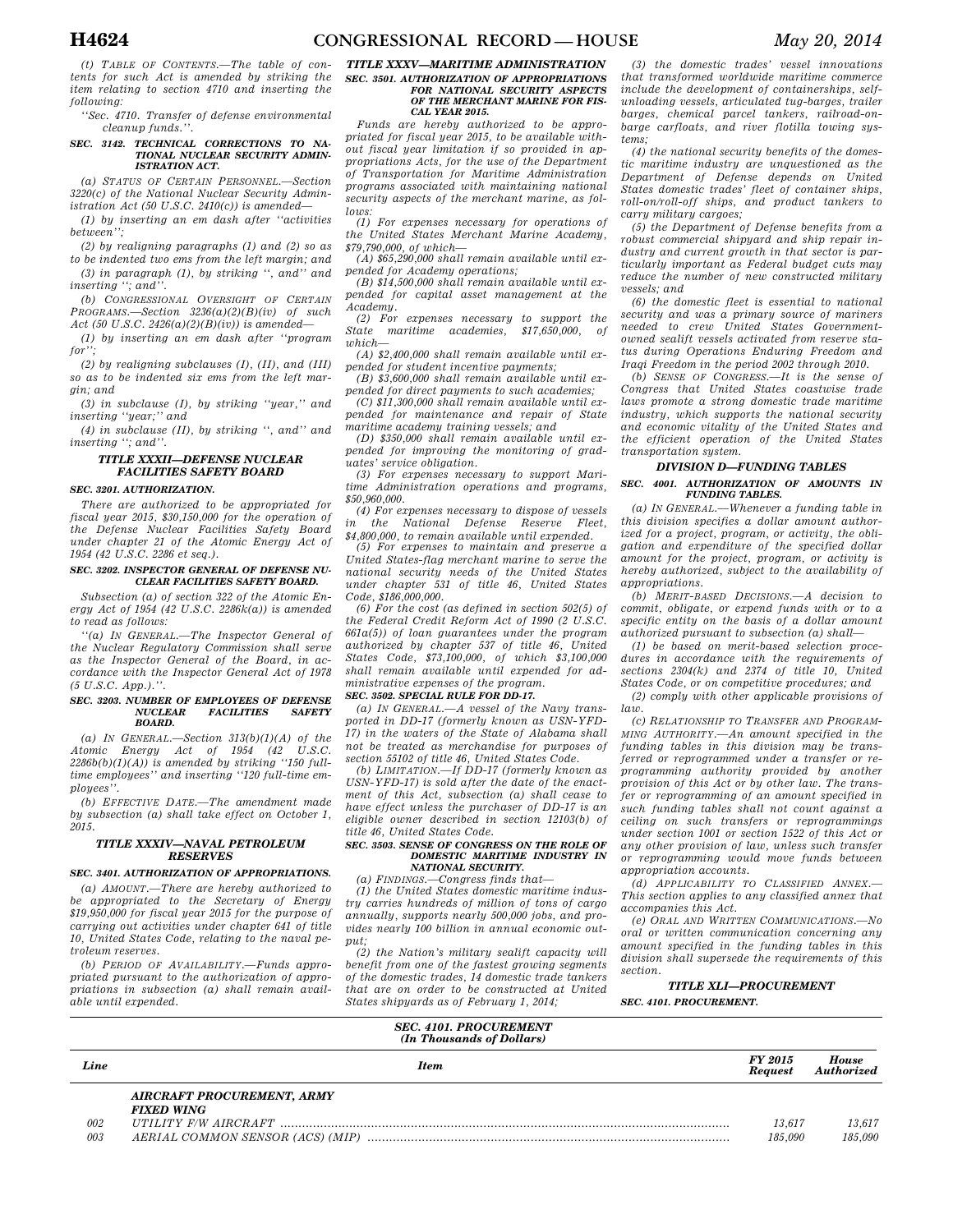| Line       | <b>Item</b>                                                              | FY 2015<br><b>Request</b> | <b>House</b><br><b>Authorized</b> |
|------------|--------------------------------------------------------------------------|---------------------------|-----------------------------------|
| 004        |                                                                          | 190,581                   | 239,581                           |
| 005        |                                                                          | 3,964                     | [49,000]<br>3,964                 |
| 006        | <b>ROTARY</b>                                                            | 416,617                   | 416.617                           |
| 007        |                                                                          | 494,009                   | 494,009                           |
| 008        |                                                                          | 157,338                   | 157,338                           |
| 012        |                                                                          | 1,237,001                 | 1,335,401                         |
|            |                                                                          |                           | [98, 400]                         |
| 013        |                                                                          | 132,138                   | 132.138                           |
| 014        |                                                                          | 892,504                   | 892,504                           |
| 015        | <b>MODIFICATION OF AIRCRAFT</b>                                          | 102,361                   | 102.361                           |
| 016        |                                                                          | 26,913                    | 26.913                            |
| 018        |                                                                          | 14,182                    | 14,182                            |
| 019        |                                                                          | 131,892                   | 131,892                           |
| 020<br>021 |                                                                          | 181,869                   | 181,869                           |
| 022        |                                                                          | 32,092<br>15,029          | 32,092<br>15,029                  |
| 023        |                                                                          | 76,515                    | 83,315                            |
|            |                                                                          |                           | [6,800]                           |
| 025        |                                                                          | 114,182                   | 114,182                           |
| 026        |                                                                          | 115,795                   | 115,795                           |
| 027        |                                                                          | 54,277                    | 54,277                            |
| 028        |                                                                          | 125,380                   | 125,380                           |
|            | <b>GROUND SUPPORT AVIONICS</b>                                           |                           |                                   |
| 029        |                                                                          | 66,450                    | 98,850                            |
|            |                                                                          |                           | [32, 400]                         |
| 030        |                                                                          |                           | 7,800<br>[7,800]                  |
| 031        |                                                                          | 107,364                   | 60,364                            |
|            |                                                                          |                           | $[-47,000]$                       |
|            | <b>OTHER SUPPORT</b>                                                     |                           |                                   |
| 032        |                                                                          | 6,847                     | 6,847                             |
| 033        |                                                                          | 29,231                    | 29,231                            |
| 034        |                                                                          | 48,081                    | 48,081                            |
| 035        |                                                                          | 127,232                   | 127,232                           |
| 036        |                                                                          | 1,203                     | 1,203                             |
| 037        |                                                                          | 2,931<br>5,102,685        | 2,931<br>5,250,085                |
| 002<br>003 | <b>MISSILE PROCUREMENT, ARMY</b><br><b>SURFACE-TO-AIR MISSILE SYSTEM</b> | 110,300<br>384,605        | 110,300<br>384,605                |
| 004        | <b>AIR-TO-SURFACE MISSILE SYSTEM</b>                                     | 4,452                     | 4,452                             |
|            | ANTI-TANK/ASSAULT MISSILE SYS                                            |                           |                                   |
| 005        |                                                                          | 77,668                    | 77,668                            |
| 006        |                                                                          | 50,368                    | 50,368                            |
| 007        |                                                                          | 19,984                    | 19,984                            |
| 008        |                                                                          | 127,145                   | 127,145                           |
| 009        | <b>MODIFICATIONS</b>                                                     | 21,274                    | 21,274                            |
| 012        |                                                                          | 131,838                   | 131,838                           |
| 013        |                                                                          | 1,355                     | 1,355                             |
| 014        |                                                                          | 5,611                     | 5,611                             |
| 015        |                                                                          | 19,676                    | 19,676                            |
| 016<br>017 |                                                                          | 10,380<br>6,008           | 10,380<br>6,008                   |
|            | <b>SPARES AND REPAIR PARTS</b>                                           |                           |                                   |
| 018        | <b>SUPPORT EQUIPMENT &amp; FACILITIES</b>                                | 36,930                    | 36,930                            |
| 019        |                                                                          | 3,657                     | 3,657                             |
| 020        |                                                                          | 1,522                     | 1,522                             |
| 021        |                                                                          | 4,710                     | 4,710                             |
|            |                                                                          | 1,017,483                 | 1,017,483                         |
|            | <b>PROCUREMENT OF W&amp;TCV, ARMY</b><br><b>TRACKED COMBAT VEHICLES</b>  |                           |                                   |
| 001        |                                                                          | 385,110                   | 385,110                           |
|            | MODIFICATION OF TRACKED COMBAT VEHICLES                                  |                           |                                   |
| 002        |                                                                          | 39,683                    | 89,683                            |
|            |                                                                          |                           | [50,000]                          |
| 003        |                                                                          | 26,759                    | 26,759                            |
| 004        |                                                                          | 107,506                   | 107,506                           |
| 005<br>006 |                                                                          | 45,411<br>247,400         | 45,411<br>247,400                 |
| 007        |                                                                          | 50,451                    | 50,451                            |
| 008        |                                                                          | 2,473                     | 2,473                             |
| 009        |                                                                          | 36,583                    | 36,583                            |
| 010        |                                                                          | 1,975                     | 73,975                            |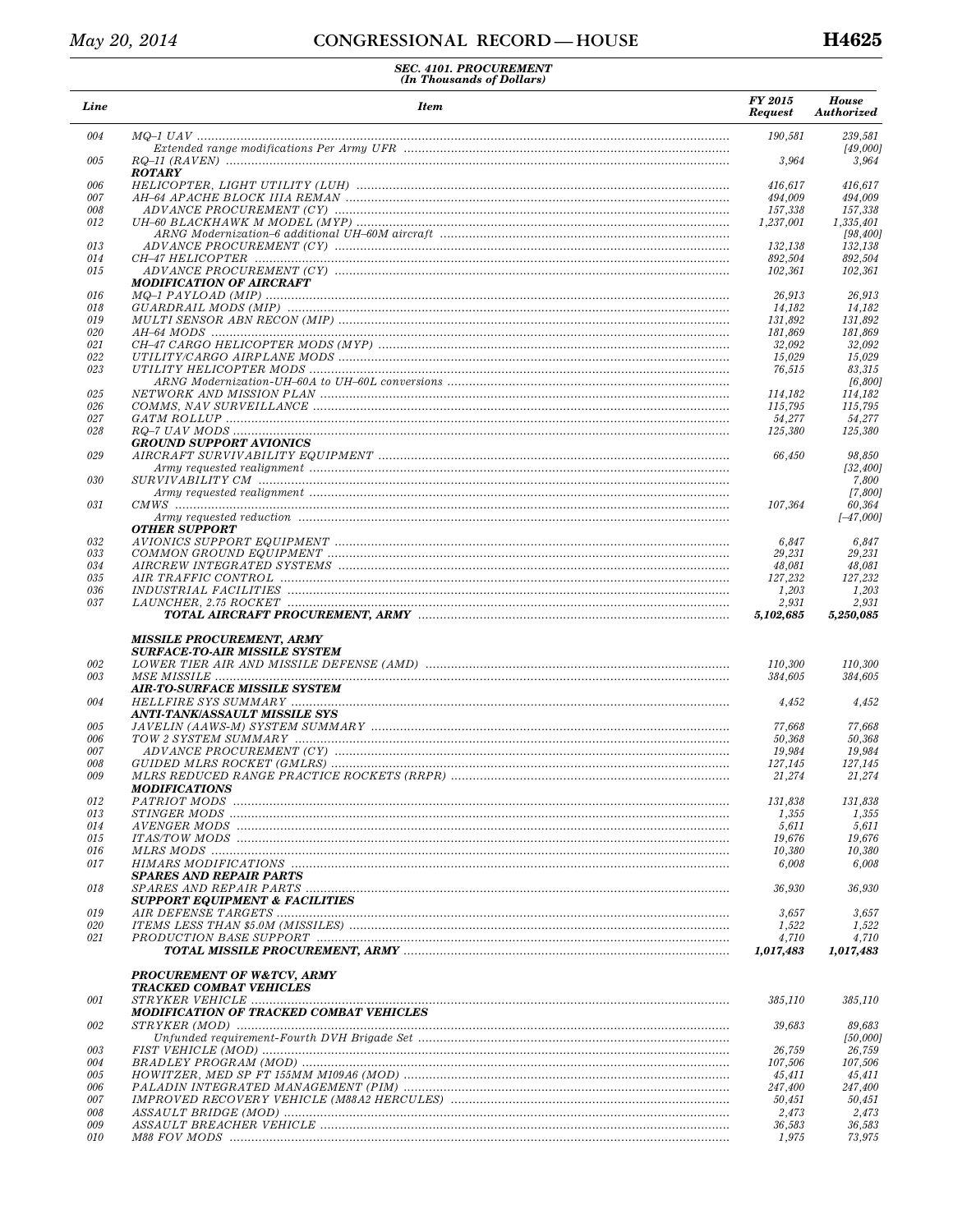| Line       | <b>Item</b>                                                                  | <b>FY 2015</b><br><b>Request</b> | <b>House</b><br>Authorized |
|------------|------------------------------------------------------------------------------|----------------------------------|----------------------------|
|            |                                                                              |                                  | [72,000]                   |
| 011        |                                                                              | 49,462                           | 49,462                     |
| 012<br>013 |                                                                              | 237,023                          | 237,023<br>120,000         |
|            |                                                                              |                                  | [120,000]                  |
|            | <b>SUPPORT EQUIPMENT &amp; FACILITIES</b>                                    |                                  |                            |
| 014        |                                                                              | 6,478                            | 6,478                      |
|            | <b>WEAPONS &amp; OTHER COMBAT VEHICLES</b>                                   |                                  |                            |
| 016        |                                                                              | 5,012                            | 5,012                      |
| 017<br>018 |                                                                              | 28,390<br>148                    | 28,390<br>148              |
| 019        |                                                                              | 29,366                           | 20,616                     |
|            |                                                                              |                                  | $[-8, 750]$                |
| 021        |                                                                              | 8,409                            | 8,409                      |
| 022        |                                                                              | 3,957                            | 1,957                      |
|            |                                                                              |                                  | $[-2,000]$                 |
|            | MOD OF WEAPONS AND OTHER COMBAT VEH                                          |                                  |                            |
| 024        |                                                                              | 18,166                           | 18,166                     |
| 025        |                                                                              | 3,446                            | 6,446<br>[3,000]           |
| 026        |                                                                              | 25,296                           | 25,296                     |
| 027        |                                                                              | 5,546                            | 5,546                      |
| 028        |                                                                              | 4,635                            | 2,635                      |
|            |                                                                              |                                  | $[-2,000]$                 |
| 029        |                                                                              | 4,079                            | 4,079                      |
| 030        |                                                                              | 72,718                           | 72,718                     |
| 031        |                                                                              | 1,952                            | $\theta$                   |
|            |                                                                              |                                  | $[-1, 952]$                |
| 032<br>033 |                                                                              | 8,903<br>2,089                   | 8,903<br>2,089             |
|            | <b>SUPPORT EQUIPMENT &amp; FACILITIES</b>                                    |                                  |                            |
| 034        |                                                                              | 2,005                            | 2,005                      |
| 035        |                                                                              | 8,911                            | 8,911                      |
| 036        |                                                                              | 414                              | 414                        |
| 037        |                                                                              | 1,682<br>1,471,438               | 1,682<br>1,701,736         |
|            | <b>PROCUREMENT OF AMMUNITION, ARMY</b><br><b>SMALL/MEDIUM CAL AMMUNITION</b> |                                  |                            |
| 001        |                                                                              | 34,943                           | 34,943                     |
| 002        |                                                                              | 12,418                           | 12,418                     |
| 003        |                                                                              | 9,655                            | 8,155                      |
|            |                                                                              |                                  | $[-1,500]$                 |
| 004        |                                                                              | 29,304                           | 29,304                     |
| 006        |                                                                              | 8,181                            | 8,181                      |
| 007<br>008 |                                                                              | 52,667<br>40,904                 | 52,667<br>40,904           |
|            | <b>MORTAR AMMUNITION</b>                                                     |                                  |                            |
| 009        |                                                                              | 41,742                           | 41,742                     |
| 010        |                                                                              | 42,433                           | 42,433                     |
| 011        |                                                                              | 39,365                           | 39,365                     |
|            | TANK AMMUNITION                                                              |                                  |                            |
| 012        |                                                                              | 101,900                          | 101,900                    |
|            | ARTILLERY AMMUNITION                                                         |                                  |                            |
| 013        |                                                                              | 37,455                           | 37,455                     |
| 014<br>015 |                                                                              | 47,023<br>35,672                 | 47,023<br>35,672           |
| 016        |                                                                              | 94,010                           | 74,010                     |
|            |                                                                              |                                  | $[-20,000]$                |
|            | <b>ROCKETS</b>                                                               |                                  |                            |
| 019        |                                                                              | 945                              | 945                        |
| 020        |                                                                              | 27,286                           | 27,286                     |
|            | <b>OTHER AMMUNITION</b>                                                      |                                  |                            |
| 021        |                                                                              | 22,899                           | 22,899                     |
| 022        |                                                                              | 22,751                           | 22,751                     |
| 023<br>024 |                                                                              | 7,082                            | 7,082                      |
|            | <b>MISCELLANEOUS</b>                                                         | 11,638                           | 11,638                     |
| 025        |                                                                              | 3,594                            | 3,594                      |
| 027        |                                                                              | 5,430                            | 5,430                      |
| 028        |                                                                              | 8,337                            | 8,337                      |
| 029        |                                                                              | 14,906                           | 14,906                     |
|            |                                                                              | 14,349                           | 14,349                     |
| 030        |                                                                              |                                  |                            |
| 031        |                                                                              | 111                              | 111                        |
|            | PRODUCTION BASE SUPPORT                                                      |                                  |                            |
| 032        |                                                                              | 148,092                          | 146,192                    |
|            |                                                                              |                                  | $[-1, 900]$                |
| 033<br>034 |                                                                              | 113,881<br>2,504                 | 113,881<br>2,504           |

OTHER PROCUREMENT, ARMY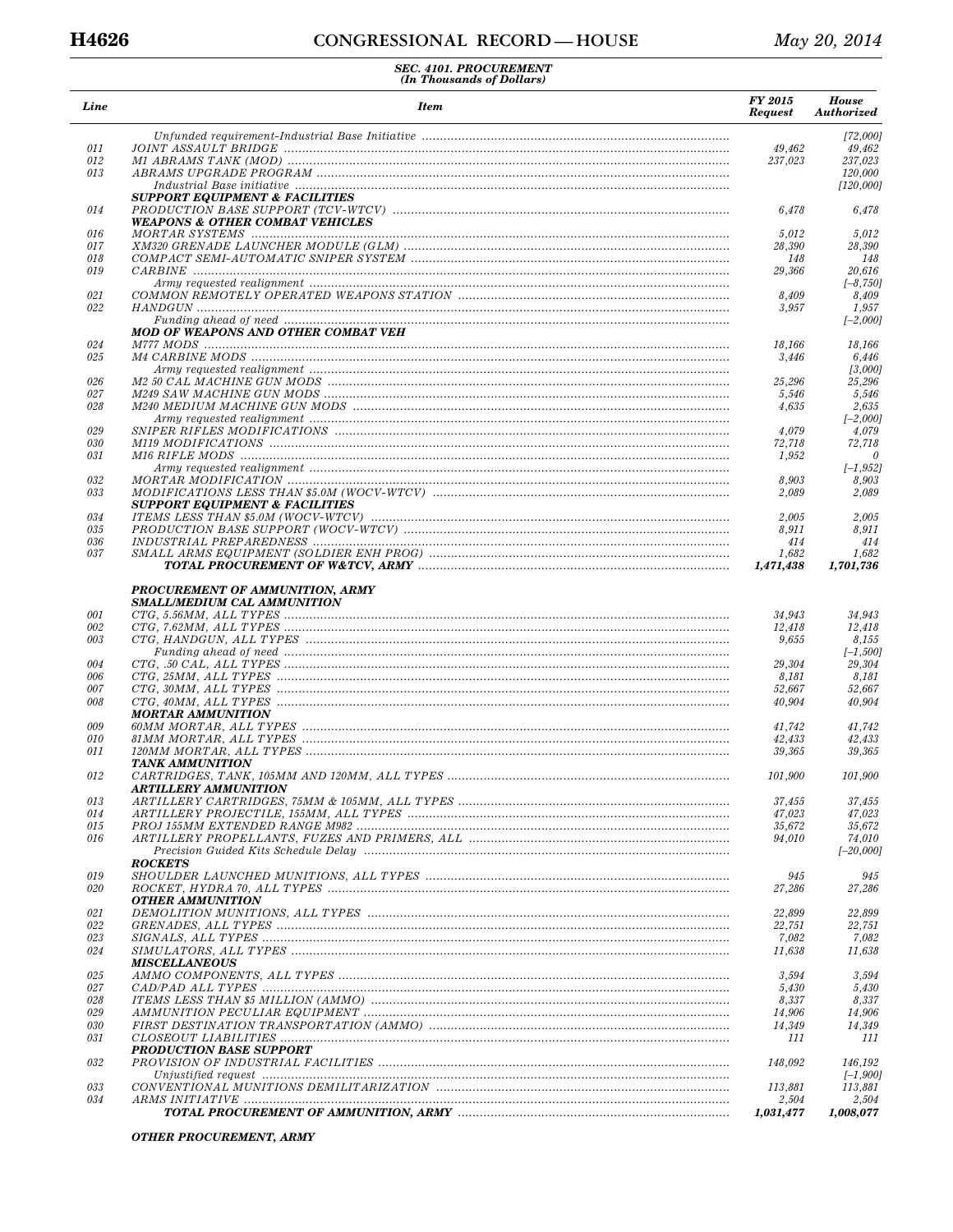| Line       | <b>Item</b>                                                                                                    | FY 2015<br><b>Request</b> | <b>House</b><br>Authorized |
|------------|----------------------------------------------------------------------------------------------------------------|---------------------------|----------------------------|
|            | <b>TACTICAL VEHICLES</b>                                                                                       |                           |                            |
| 001        |                                                                                                                | 7,987                     | 7,987                      |
| 002        |                                                                                                                | 160                       | 160                        |
| 004<br>005 |                                                                                                                | 164,615                   | 164,615<br>50,000          |
|            |                                                                                                                |                           | [50,000]                   |
| 006        |                                                                                                                | 8,415                     | 8,415                      |
| 007        |                                                                                                                | 28,425                    | 78,425                     |
|            |                                                                                                                |                           | [50,000]                   |
| 008        |                                                                                                                | 89,263                    | 89,263                     |
| 013        |                                                                                                                | 38,226                    | 38,226                     |
| 014        |                                                                                                                | 91,173                    | 83,173                     |
|            |                                                                                                                |                           | $[-8,000]$                 |
| 015        |                                                                                                                | 14,731                    | 14,731                     |
| 016        | <b>NON-TACTICAL VEHICLES</b>                                                                                   | 175                       | 175                        |
| 017        |                                                                                                                | 1,338                     | 1,338                      |
| 018        |                                                                                                                | 11,101                    | 11,101                     |
|            | <b>COMM-JOINT COMMUNICATIONS</b>                                                                               |                           |                            |
| 019        | WIN-T—GROUND FORCES TACTICAL NETWORK manufacture contains and contained the contact of the contact of the cont | 763,087                   | 638,087                    |
|            |                                                                                                                |                           | $[-125,000]$               |
| 020        |                                                                                                                | 21,157                    | 21,157                     |
| 021        |                                                                                                                | 7,915                     | 7,915                      |
| 022        |                                                                                                                | 5,440                     | 5,440                      |
|            | <b>COMM-SATELLITE COMMUNICATIONS</b>                                                                           |                           |                            |
| 023        |                                                                                                                | 118,085                   | 118,085                    |
| 024        |                                                                                                                | 13,999                    | 13,999                     |
| 025        |                                                                                                                | 6,494                     | 6,494                      |
| 026<br>027 |                                                                                                                | 1,635<br>13,554           | 1,635<br>13,554            |
| 028        |                                                                                                                | 18,899                    | 18,899                     |
| 029        |                                                                                                                | 2,849                     | 2,849                      |
| 030        |                                                                                                                | 100,000                   | 100,000                    |
|            | <b>COMM-COMBAT COMMUNICATIONS</b>                                                                              |                           |                            |
| 033        |                                                                                                                | 175,711                   | 125,711                    |
|            |                                                                                                                |                           | $[-50,000]$                |
| 034        |                                                                                                                | 9,692                     | 4,692                      |
|            |                                                                                                                |                           | $[-5,000]$                 |
| 035        |                                                                                                                | 17,136                    | 17,136                     |
| 037        |                                                                                                                | 22,099                    | 22,099                     |
| 038        |                                                                                                                | 3,724                     | 3,724                      |
| 039        |                                                                                                                | 969                       | 969                        |
| 040        |                                                                                                                | 294                       | 294                        |
| 041        |                                                                                                                | 24,354                    | 24,354                     |
| 042        |                                                                                                                | 17,445                    | 17,445                     |
| 043        |                                                                                                                | 1,028                     | 1,028                      |
| 044        | COMM-INTELLIGENCE COMM                                                                                         | 22,614                    | 22,614                     |
| 046        |                                                                                                                | 1,519                     | 1,519                      |
| 047        |                                                                                                                | 12,478                    | 12,478                     |
|            | <b>INFORMATION SECURITY</b>                                                                                    |                           |                            |
| 050        |                                                                                                                | 2,113                     | 2,113                      |
| 051        |                                                                                                                | 69,646                    | 69,646                     |
|            | <b>COMM-LONG HAUL COMMUNICATIONS</b>                                                                           |                           |                            |
| 052        |                                                                                                                | 28,913                    | 28,913                     |
|            | <b>COMM-BASE COMMUNICATIONS</b>                                                                                |                           |                            |
| 053        |                                                                                                                | 97,091                    | 97,091                     |
| 054        |                                                                                                                | 246                       | 246                        |
| 055        |                                                                                                                | 5,362                     | 5,362                      |
| 056        |                                                                                                                | 79,965                    | 79,965                     |
|            | ELECT EQUIP—TACT INT REL ACT (TIARA)                                                                           |                           |                            |
| 060        |                                                                                                                | 870                       | 870                        |
| 061        |                                                                                                                | 55,896                    | 55,896                     |
| 063        |                                                                                                                | 128,207                   | 128,207                    |
| 064<br>065 |                                                                                                                | 5,286<br>12,614           | 5,286<br>12,614            |
| 066        |                                                                                                                | 3,901                     | 3,901                      |
| 067        |                                                                                                                | 7,392                     | 7,392                      |
|            | <b>ELECT EQUIP—ELECTRONIC WARFARE (EW)</b>                                                                     |                           |                            |
| 068        |                                                                                                                | 24,828                    | 24,828                     |
| 070        |                                                                                                                | 7,000                     | 7,000                      |
| 072        |                                                                                                                | 1,285                     | 1,285                      |
|            | ELECT EQUIP-TACTICAL SURV. (TAC SURV)                                                                          |                           |                            |
| 075        |                                                                                                                | 44,305                    | 44,305                     |
| 076        |                                                                                                                | 160,901                   | 160,901                    |
| 078        |                                                                                                                | 18,520                    | 18,520                     |
| 080        |                                                                                                                | 68,296                    | 68,296                     |
| 081        |                                                                                                                | 49,205                    | 34,205                     |
|            |                                                                                                                |                           | $[-15,000]$                |
| 082        |                                                                                                                | 4,896                     | 4,896                      |
| 083        |                                                                                                                | 3,115                     | 3,115                      |
| 084        |                                                                                                                | 4,186                     | 4,186                      |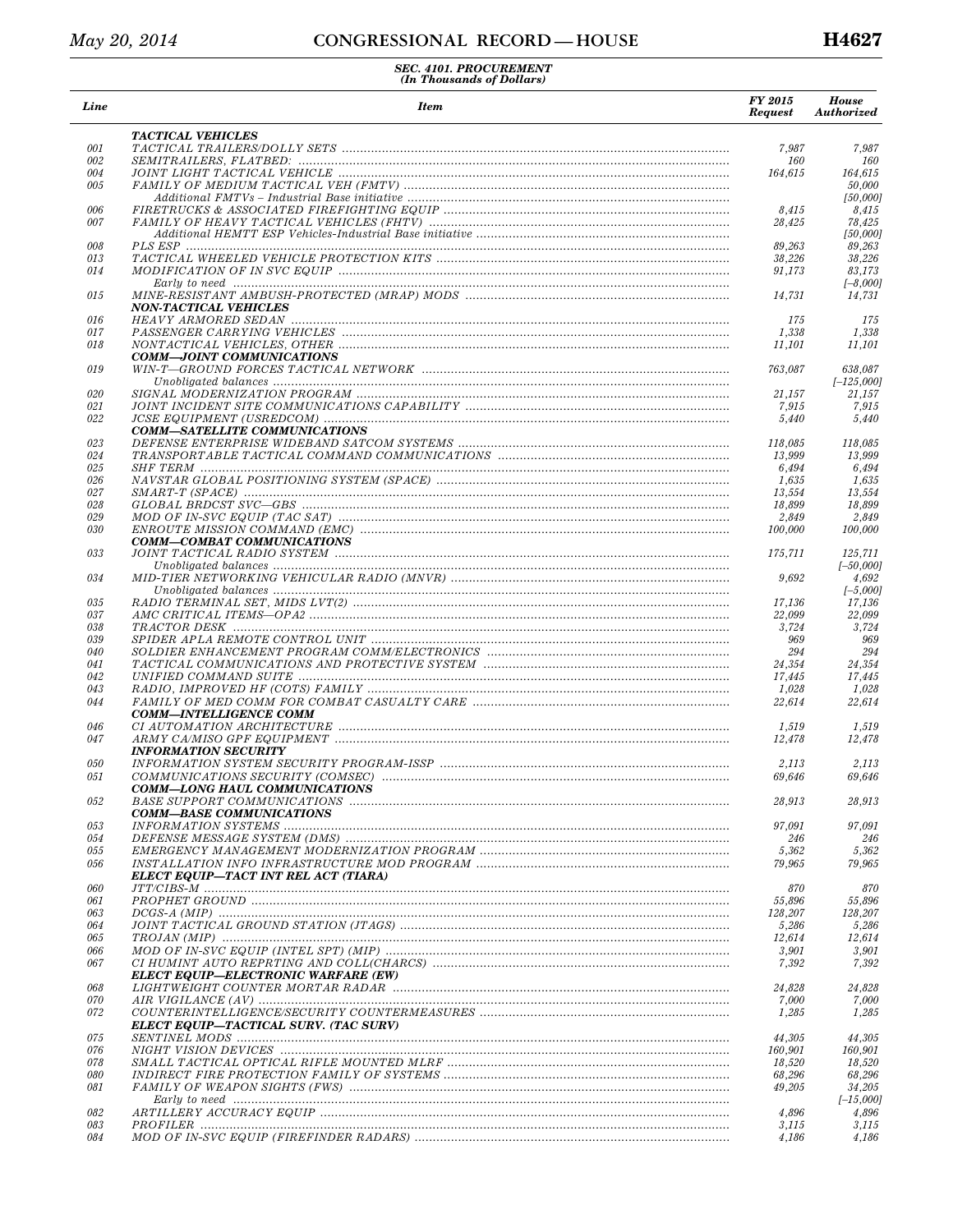| Line       | <b>Item</b>                                                                                      | <b>FY 2015</b><br><b>Request</b> | <b>House</b><br>Authorized |
|------------|--------------------------------------------------------------------------------------------------|----------------------------------|----------------------------|
| 085        |                                                                                                  | 97,892                           | 87,892                     |
| 086        |                                                                                                  | 27,450                           | $[-10,000]$<br>27,450      |
| 087        |                                                                                                  | 14,085                           | 14.085                     |
| 088        |                                                                                                  | 29,040                           | 29,040                     |
| 089        |                                                                                                  | 209,050                          | 159,050<br>$[-50,000]$     |
|            | ELECT EQUIP-TACTICAL C2 SYSTEMS                                                                  |                                  |                            |
| 092        |                                                                                                  | 13,823                           | 13,823                     |
| 095        |                                                                                                  | 27,374                           | 27,374                     |
| 097<br>099 |                                                                                                  | 2,508<br>21,524                  | 2,508<br>21,524            |
| 100        |                                                                                                  | 95,455                           | 95,455                     |
| 101        |                                                                                                  | 118,600                          | 118,600                    |
| 102<br>104 |                                                                                                  | 32,970<br>10,113                 | 32,970<br>10,113           |
|            | ELECT EQUIP—AUTOMATION                                                                           |                                  |                            |
| 105        |                                                                                                  | 9,015                            | 9,015                      |
| 106        |                                                                                                  | 155,223                          | 155,223                    |
| 107<br>108 |                                                                                                  | 16,581<br>65,252                 | 16,581<br>65,252           |
| <i>110</i> |                                                                                                  | 17,631                           | 17,631                     |
|            | ELECT EQUIP—AUDIO VISUAL SYS (A/V)                                                               |                                  |                            |
| 112        | $\label{eq:2} ITEMS\ LESS\ THAN\ \$5M\ (SURVEYING\ EQUIPMENT)\ \nonumber$<br>ELECT EQUIP—SUPPORT | 5,437                            | 5,437                      |
| 113        |                                                                                                  | 426                              | 426                        |
|            | <b>CLASSIFIED PROGRAMS</b>                                                                       |                                  |                            |
| 114A       | $\it CLASSIFIED\; PROGRAMS\;$                                                                    | 3,707                            | 3,707                      |
| 115        | <b>CHEMICAL DEFENSIVE EQUIPMENT</b>                                                              | 937                              | 937                        |
| 116        |                                                                                                  | 1,930                            | 1,930                      |
| 117        |                                                                                                  | 17,468                           | 17,468                     |
|            | <b>BRIDGING EQUIPMENT</b>                                                                        |                                  |                            |
| 119<br>120 |                                                                                                  | 5,442<br>11,013                  | 5,442<br>11,013            |
|            | <b>ENGINEER (NON-CONSTRUCTION) EQUIPMENT</b>                                                     |                                  |                            |
| 121        |                                                                                                  | 37,649                           | 33,249                     |
| 122        |                                                                                                  | 18,545                           | $[-4, 400]$<br>18,545      |
| 123        |                                                                                                  | 4,701                            | 4,701                      |
| 124        |                                                                                                  | 6,346                            | 6,346                      |
| 125        |                                                                                                  | 15,856                           | 15,856                     |
| 126<br>127 |                                                                                                  | 4,485<br>4,938                   | 4,485<br>4,938             |
|            | <b>COMBAT SERVICE SUPPORT EQUIPMENT</b>                                                          |                                  |                            |
| 128        |                                                                                                  | 9,235                            | 9,235                      |
| 130        |                                                                                                  | 1,677                            | 1,677                      |
| 131<br>132 |                                                                                                  | 16,728<br>84,761                 | 16,728<br>84,761           |
| 134        |                                                                                                  | 15,179                           | 15,179                     |
| 135        |                                                                                                  | 28,194                           | 28,194                     |
| 137<br>138 |                                                                                                  | 41,967<br>20,090                 | 41,967<br>20,090           |
|            | <b>PETROLEUM EQUIPMENT</b>                                                                       |                                  |                            |
| 139        |                                                                                                  | 1,435                            | 1,435                      |
| 140        |                                                                                                  | 40,692                           | 40,692                     |
| 141        | <b>MEDICAL EQUIPMENT</b>                                                                         | 46,957                           | 46,957                     |
|            | <i><b>MAINTENANCE EQUIPMENT</b></i>                                                              |                                  |                            |
| 142        |                                                                                                  | 23,758                           | 23,758                     |
| 143        |                                                                                                  | 2,789                            | 2,789                      |
| 144        | <b>CONSTRUCTION EQUIPMENT</b>                                                                    | 5,827                            | 5,827                      |
| 145        |                                                                                                  | 14,926                           | 14,926                     |
| 147        |                                                                                                  | 4,348                            | 4,348                      |
| 148        |                                                                                                  | 4,938                            | 4,938                      |
| 149<br>150 |                                                                                                  | 34,071<br>4,938                  | 34,071<br>4,938            |
| 151        |                                                                                                  | 667                              | 667                        |
| 153        |                                                                                                  | 14,924                           | 14,924                     |
| 154        |                                                                                                  | 15,933                           | 15,933                     |
| 155        |                                                                                                  | 6,749                            | 6,749                      |
| 156        | <b>RAIL FLOAT CONTAINERIZATION EQUIPMENT</b>                                                     | 10,509                           | 10,509                     |
| 157        |                                                                                                  | 2,166                            | 2,166                      |
|            | <b>GENERATORS</b>                                                                                |                                  |                            |
| 158        |                                                                                                  | 115,190                          | 105,190                    |
|            | MATERIAL HANDLING EQUIPMENT                                                                      |                                  | $[-10,000]$                |
| 160        |                                                                                                  | 14,327                           | 14,327                     |
|            | <b>TRAINING EQUIPMENT</b>                                                                        |                                  |                            |
| 161        |                                                                                                  | 65,062                           | 65,062                     |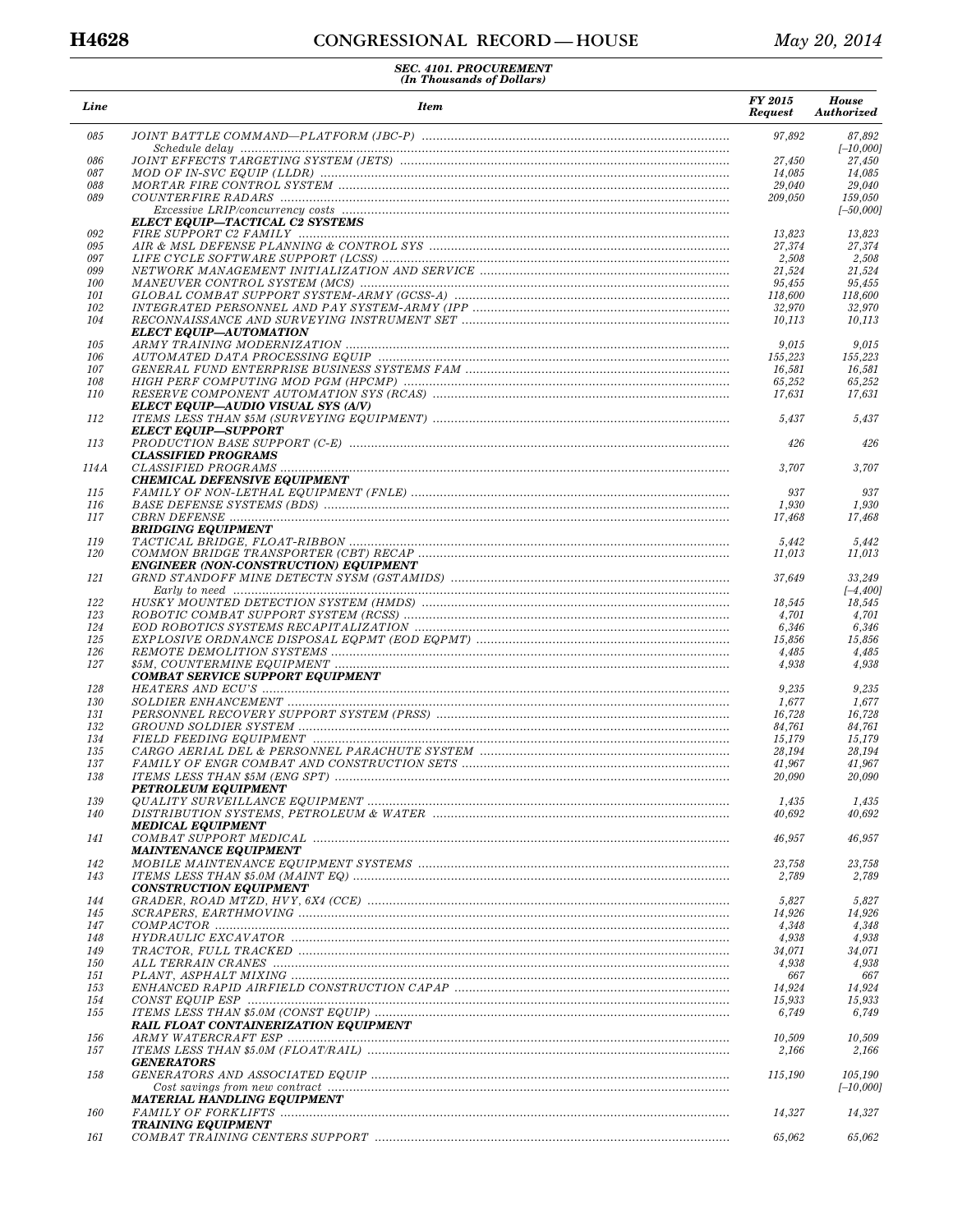| Line       | <b>Item</b>                                                      | FY 2015<br><b>Request</b> | <b>House</b><br><b>Authorized</b> |
|------------|------------------------------------------------------------------|---------------------------|-----------------------------------|
| 162        |                                                                  | 101,295                   | 101,295                           |
| 163        |                                                                  | 13,406                    | 13,406                            |
| 164        |                                                                  | 14,440                    | 14,440                            |
| 165        | TEST MEASURE AND DIG EQUIPMENT (TMD)                             | 10,165                    | 10,165                            |
| 166        |                                                                  | 5,726                     | 5,726                             |
| 167        |                                                                  | 37,482                    | 37,482                            |
| 168        | OTHER SUPPORT EQUIPMENT                                          | 16,061                    | 16,061                            |
| 170        |                                                                  | 2,380                     | 2,380                             |
| 171        |                                                                  | 30,686                    | 30,686                            |
| 172        |                                                                  | 1,008                     | 1,008                             |
| 173        |                                                                  | 98,559                    | 83,559                            |
|            |                                                                  |                           | $[-15,000]$                       |
| 174        |                                                                  | 1,697                     | 1,697                             |
| 175        |                                                                  | 25,394                    | 25,394                            |
| 176        |                                                                  | 12,975                    | 12,975                            |
| 180        | OPA2                                                             | 50,032                    | 50,032                            |
|            | JOINT IMPR EXPLOSIVE DEV DEFEAT FUND<br>STAFF AND INFRASTRUCTURE | 4,893,634                 | 4,701,234                         |
| 004        |                                                                  | 115,058                   | 0                                 |
|            |                                                                  |                           | $[-65, 558]$                      |
|            |                                                                  |                           | $[-49, 500]$                      |
|            | <b>AIRCRAFT PROCUREMENT, NAVY</b><br><b>COMBAT AIRCRAFT</b>      | 115,058                   | 0                                 |
| 001        |                                                                  | 43,547                    | 493,547                           |
|            | $Additional~EA-18G\; aircraft\;\;\;\;\;\;\;\;\;\;\;$             |                           | [450,000]                         |
| 005        |                                                                  | 610,652                   | 610,652                           |
| 006<br>007 |                                                                  | 29,400                    | 29,400                            |
| 008        |                                                                  | 1,200,410                 | 1,200,410<br>143,885              |
| 009        |                                                                  | 143,885<br>1,487,000      | 1,487,000                         |
| 010        |                                                                  | 45,920                    | 45,920                            |
| 011        |                                                                  | 778,757                   | 778,757                           |
| 012        |                                                                  | 80,926                    | 80,926                            |
| 013        |                                                                  | 210,209                   | 210,209                           |
| 015        |                                                                  | 933,882                   | 880,482                           |
|            |                                                                  |                           | $[-53, 400]$                      |
| 016        |                                                                  | 106,686                   | 106,686                           |
| 017        |                                                                  | 2,003,327                 | 2,003,327                         |
| 018        |                                                                  | 48,457                    | 48,457                            |
| 019        |                                                                  | 819,870                   | 819,870                           |
| 020        | <b>OTHER AIRCRAFT</b>                                            | 225,765                   | 225,765                           |
| 023        |                                                                  | 92,290                    | 92,290                            |
| 026        |                                                                  | 37,445                    | 37,445                            |
| 027        |                                                                  | 40,663                    | 40,663                            |
| 029        | MODIFICATION OF AIRCRAFT                                         | 10,993                    | 10,993                            |
| 030        |                                                                  | 34,768                    | 34,768                            |
| 031        |                                                                  | 65,472                    | 65,472                            |
| 032        |                                                                  | 8,418                     | 8,418                             |
| 033        |                                                                  | 679,177                   | 679,177                           |
| 034        |                                                                  | 480                       | 480                               |
| 036        |                                                                  | 38,159                    | 38,159                            |
| 037        |                                                                  | 108,850                   | 108,850                           |
| 038        |                                                                  | 45,033                    | 45,033                            |
| 039        |                                                                  | 32,890                    | 50,890<br>[5,000]                 |
|            |                                                                  |                           | [13,000]                          |
| 040        |                                                                  | 2,823                     | 2,823                             |
| 041        |                                                                  | 21,208                    | 21,208                            |
| 042        |                                                                  | 12,608                    | 12,608                            |
| 044        |                                                                  | 40,378                    | 40,378                            |
| 045<br>046 |                                                                  | 640<br>4,635              | 640<br>4,635                      |
| 047        |                                                                  | 212,876                   | 212,876                           |
| 048        |                                                                  | 71,328                    | 71,328                            |
| 049        |                                                                  | 21,317                    | 21,317                            |
| 050        |                                                                  | 90,052                    | 90,052                            |
| 051        |                                                                  | 19,094                    | 19,094                            |
| 052        |                                                                  | 1,085                     | 1,085                             |
| 054        |                                                                  | 155,644                   | 155,644                           |
| 055        |                                                                  | 157,531                   | 157,531                           |
| 056        |                                                                  | 1,958                     | 1,958                             |
| 057        |                                                                  | 38,880                    | 38,880                            |
| 058        |                                                                  | 29,797                    | 29,797                            |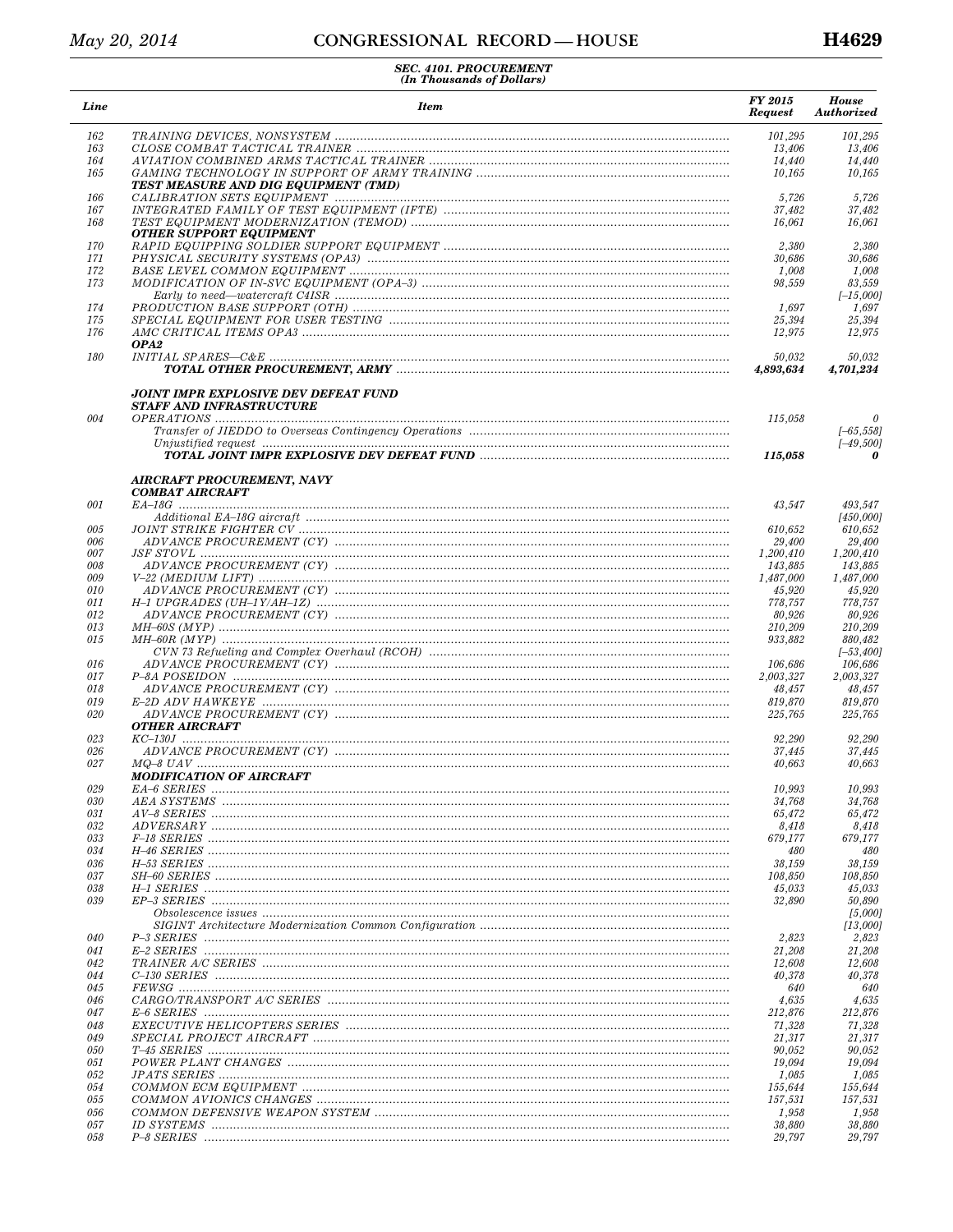| Line       | <b>Item</b>                                                                                                                                                                                                                                                                                                                                                                                                                             | FY 2015<br><b>Request</b> | <b>House</b><br>Authorized |
|------------|-----------------------------------------------------------------------------------------------------------------------------------------------------------------------------------------------------------------------------------------------------------------------------------------------------------------------------------------------------------------------------------------------------------------------------------------|---------------------------|----------------------------|
| 059        |                                                                                                                                                                                                                                                                                                                                                                                                                                         | 14,770                    | 14,770                     |
| 060        |                                                                                                                                                                                                                                                                                                                                                                                                                                         | 8,741                     | 8,741                      |
| 061        |                                                                                                                                                                                                                                                                                                                                                                                                                                         | 2,542                     | 2,542                      |
| 062        |                                                                                                                                                                                                                                                                                                                                                                                                                                         | 135.584                   | 135,584                    |
| 063<br>064 |                                                                                                                                                                                                                                                                                                                                                                                                                                         | 285,968                   | 285,968<br>20,502          |
|            | <b>AIRCRAFT SPARES AND REPAIR PARTS</b>                                                                                                                                                                                                                                                                                                                                                                                                 | 20,502                    |                            |
| 065        | $Program \ decrease \  \  \ldots \  \  \ldots \  \  \ldots \  \  \ldots \  \  \ldots \  \  \ldots \  \  \ldots \  \  \ldots \  \  \ldots \  \  \ldots \  \  \ldots \  \  \ldots \  \  \ldots \  \  \ldots \  \  \ldots \  \  \ldots \  \  \ldots \  \  \ldots \  \  \ldots \  \  \ldots \  \  \ldots \  \  \ldots \  \  \ldots \  \  \ldots \  \  \ldots \  \  \ldots \  \  \ldots \  \  \ldots \  \  \ldots \  \  \ldots \  \  \ldots$ | 1,229,651                 | 1,226,651<br>$[-3,000]$    |
|            | <b>AIRCRAFT SUPPORT EQUIP &amp; FACILITIES</b>                                                                                                                                                                                                                                                                                                                                                                                          |                           |                            |
| 066        |                                                                                                                                                                                                                                                                                                                                                                                                                                         | 418,355                   | 418,355                    |
| 067        |                                                                                                                                                                                                                                                                                                                                                                                                                                         | 23,843                    | 23,843                     |
| 068        |                                                                                                                                                                                                                                                                                                                                                                                                                                         | 15,939                    | 15,939                     |
| 069<br>070 |                                                                                                                                                                                                                                                                                                                                                                                                                                         | 5,630<br>65,839           | 5,630<br>65,839            |
| 071        |                                                                                                                                                                                                                                                                                                                                                                                                                                         | 1,768                     | 1,768                      |
|            |                                                                                                                                                                                                                                                                                                                                                                                                                                         | 13,074,317                | 13,485,917                 |
|            | <b>WEAPONS PROCUREMENT, NAVY</b><br><b>MODIFICATION OF MISSILES</b>                                                                                                                                                                                                                                                                                                                                                                     |                           |                            |
| 001        |                                                                                                                                                                                                                                                                                                                                                                                                                                         | 1,190,455                 | 1,190,455                  |
|            | <b>SUPPORT EQUIPMENT &amp; FACILITIES</b>                                                                                                                                                                                                                                                                                                                                                                                               |                           |                            |
| 002        |                                                                                                                                                                                                                                                                                                                                                                                                                                         | 5,671                     | 5,671                      |
| 003        | <b>STRATEGIC MISSILES</b>                                                                                                                                                                                                                                                                                                                                                                                                               |                           |                            |
|            |                                                                                                                                                                                                                                                                                                                                                                                                                                         | 194,258                   | 276,258<br>[82,000]        |
|            | <b>TACTICAL MISSILES</b>                                                                                                                                                                                                                                                                                                                                                                                                                |                           |                            |
| 004        |                                                                                                                                                                                                                                                                                                                                                                                                                                         | 32,165                    | 22,165                     |
|            | $Program \ decrease \  \  \ldots \  \  \ldots \  \  \ldots \  \  \ldots \  \  \ldots \  \  \ldots \  \  \ldots \  \  \ldots \  \  \ldots \  \  \ldots \  \  \ldots \  \  \ldots \  \  \ldots \  \  \ldots \  \  \ldots \  \  \ldots \  \  \ldots \  \  \ldots \  \  \ldots \  \  \ldots \  \  \ldots \  \  \ldots \  \  \ldots \  \  \ldots \  \  \ldots \  \  \ldots \  \  \ldots \  \  \ldots \  \  \ldots \  \  \ldots \  \  \ldots$ |                           | $[-10,000]$                |
| 005        |                                                                                                                                                                                                                                                                                                                                                                                                                                         | 73,928                    | 73,928                     |
| 006        |                                                                                                                                                                                                                                                                                                                                                                                                                                         | 130,759                   | 130,759                    |
| 007<br>008 |                                                                                                                                                                                                                                                                                                                                                                                                                                         | 445,836<br>80,792         | 445,836<br>80,792          |
| 011        |                                                                                                                                                                                                                                                                                                                                                                                                                                         | 1,810                     | 1,810                      |
| 012        |                                                                                                                                                                                                                                                                                                                                                                                                                                         | 48,046                    | 48,046                     |
| 013        | <b>MODIFICATION OF MISSILES</b>                                                                                                                                                                                                                                                                                                                                                                                                         | 3,295                     | 3,295                      |
| 014        |                                                                                                                                                                                                                                                                                                                                                                                                                                         | 119,434                   | 119,434                    |
| 015        |                                                                                                                                                                                                                                                                                                                                                                                                                                         | 111,739                   | 111,739                    |
|            | <b>SUPPORT EQUIPMENT &amp; FACILITIES</b>                                                                                                                                                                                                                                                                                                                                                                                               |                           |                            |
| 016        |                                                                                                                                                                                                                                                                                                                                                                                                                                         | 2,531                     | 2,531                      |
| 017        |                                                                                                                                                                                                                                                                                                                                                                                                                                         | 208,700                   | 199,700                    |
|            |                                                                                                                                                                                                                                                                                                                                                                                                                                         |                           | $[-9,000]$                 |
| 018        | <b>ORDNANCE SUPPORT EQUIPMENT</b><br><b>TORPEDOES AND RELATED EQUIP</b>                                                                                                                                                                                                                                                                                                                                                                 | 73,211                    | 73,211                     |
| 019        |                                                                                                                                                                                                                                                                                                                                                                                                                                         | 6,562                     | 6,562                      |
| 020        |                                                                                                                                                                                                                                                                                                                                                                                                                                         | 14,153                    | 14,153                     |
| 021        | $ASW\ TARGETS\  \, \ldots\  \, \ldots\  \, \ldots\  \, \ldots\  \, \ldots\  \, \ldots\  \, \ldots\  \, \ldots\  \, \ldots\  \, \ldots\  \, \ldots\  \, \ldots\  \, \ldots\  \, \ldots\  \, \ldots\  \, \ldots\  \, \ldots\  \, \ldots\  \, \ldots\  \, \ldots\  \, \ldots\  \, \ldots\  \, \ldots\  \, \ldots\  \, \ldots\  \, \ldots\  \, \ldots\  \, \ldots\  \, \ldots\  \, \ldots\  \,$                                             | 2,515                     | 2,515                      |
|            | <b>MOD OF TORPEDOES AND RELATED EQUIP</b>                                                                                                                                                                                                                                                                                                                                                                                               |                           |                            |
| 022        |                                                                                                                                                                                                                                                                                                                                                                                                                                         | 98.928                    | 98,928                     |
| 023        |                                                                                                                                                                                                                                                                                                                                                                                                                                         | 46,893                    | 46,893                     |
| 024        |                                                                                                                                                                                                                                                                                                                                                                                                                                         | 6,966                     | 6,966                      |
|            | <b>SUPPORT EQUIPMENT</b>                                                                                                                                                                                                                                                                                                                                                                                                                |                           |                            |
| 025        |                                                                                                                                                                                                                                                                                                                                                                                                                                         | 52,670                    | 52,670                     |
| 026        | <b>DESTINATION TRANSPORTATION</b>                                                                                                                                                                                                                                                                                                                                                                                                       | 3,795                     | 3,795                      |
| 027        |                                                                                                                                                                                                                                                                                                                                                                                                                                         | 3,692                     | 3,692                      |
|            | <b>GUNS AND GUN MOUNTS</b>                                                                                                                                                                                                                                                                                                                                                                                                              |                           |                            |
| 028        |                                                                                                                                                                                                                                                                                                                                                                                                                                         | 13,240                    | 13,240                     |
|            | <b>MODIFICATION OF GUNS AND GUN MOUNTS</b>                                                                                                                                                                                                                                                                                                                                                                                              |                           |                            |
| 029        |                                                                                                                                                                                                                                                                                                                                                                                                                                         | 75,108                    | 75,108                     |
| 030        |                                                                                                                                                                                                                                                                                                                                                                                                                                         | 18,948                    | 18,948                     |
| 031        |                                                                                                                                                                                                                                                                                                                                                                                                                                         | 62,651                    | 62,651                     |
| 033        | <b>SPARES AND REPAIR PARTS</b>                                                                                                                                                                                                                                                                                                                                                                                                          | 15,006                    | 15,006                     |
| 035        |                                                                                                                                                                                                                                                                                                                                                                                                                                         | 74,188                    | 74,188                     |
|            |                                                                                                                                                                                                                                                                                                                                                                                                                                         | 3,217,945                 | 3,280,945                  |
|            | <b>PROCUREMENT OF AMMO, NAVY &amp; MC</b><br>NAVY AMMUNITION                                                                                                                                                                                                                                                                                                                                                                            |                           |                            |
| 001        |                                                                                                                                                                                                                                                                                                                                                                                                                                         | 107,069                   | 107,069                    |
| 002        |                                                                                                                                                                                                                                                                                                                                                                                                                                         | 70,396                    | 70,396                     |
| 003        |                                                                                                                                                                                                                                                                                                                                                                                                                                         | 20,284                    | 20,284                     |
| 004        |                                                                                                                                                                                                                                                                                                                                                                                                                                         | 26,701                    | 26,701                     |
| 005        |                                                                                                                                                                                                                                                                                                                                                                                                                                         | 53,866                    | 53,866                     |
| 006        |                                                                                                                                                                                                                                                                                                                                                                                                                                         | 59,294                    | 59,294                     |
| 007        |                                                                                                                                                                                                                                                                                                                                                                                                                                         | 2,766                     | 2,766                      |
| 008        |                                                                                                                                                                                                                                                                                                                                                                                                                                         | 113,092                   | 113,092                    |
| 009        |                                                                                                                                                                                                                                                                                                                                                                                                                                         | 35,702                    | 35,702                     |
| 010        |                                                                                                                                                                                                                                                                                                                                                                                                                                         | 36,475                    | 36,475                     |
| 011        |                                                                                                                                                                                                                                                                                                                                                                                                                                         | 43,906                    | 43,906                     |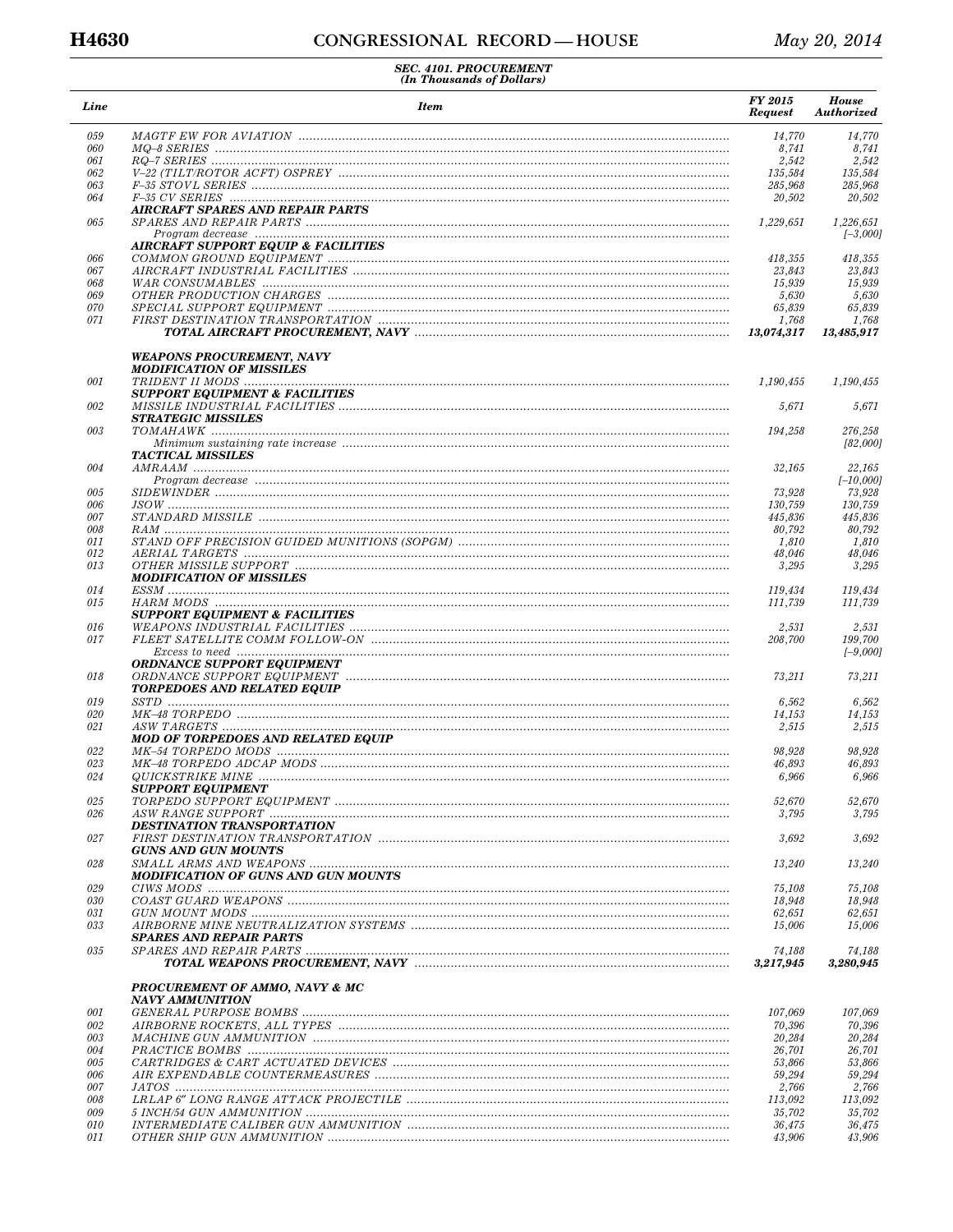| Line       | <b>Item</b>                                                         | FY 2015<br><b>Request</b> | <b>House</b><br><b>Authorized</b> |
|------------|---------------------------------------------------------------------|---------------------------|-----------------------------------|
| 012        |                                                                     | 51,535                    | 51,535                            |
| 013<br>014 |                                                                     | 11,652<br>4,473           | 11,652<br>4,473                   |
| 015        | <b>MARINE CORPS AMMUNITION</b>                                      | 31,708                    | 31,708                            |
| 016        |                                                                     | 692                       | 692                               |
| 017<br>018 |                                                                     | 13,630<br>2,261           | 13,630<br>2,261                   |
| 019        |                                                                     | 1,496                     | 1,496                             |
| 020        |                                                                     | 14,855                    | 14,855                            |
| 022        |                                                                     | 4,000                     | 4,000                             |
| 023<br>024 |                                                                     | 16,853<br>14,772          | 16,853<br>14,772                  |
| 026        |                                                                     | 9,972                     | 9,972                             |
| 027        |                                                                     | 998                       | 998                               |
| 028        |                                                                     | 12,319                    | 12,319                            |
| 029        |                                                                     | 11,178<br>771,945         | 11,178<br>771,945                 |
|            | <b>SHIPBUILDING &amp; CONVERSION, NAVY</b><br><b>OTHER WARSHIPS</b> |                           |                                   |
| 001        |                                                                     | 1,300,000                 | 1,300,000                         |
| 002        |                                                                     | 3,553,254                 | 3.553.254                         |
| 003<br>004 |                                                                     | 2.330.325                 | 2,330,325<br>483,600              |
|            |                                                                     |                           | [483, 600]                        |
| 006        |                                                                     | 419,532                   | 365,532<br>$[-54,000]$            |
| 007        |                                                                     | 2,671,415                 | 2,671,415                         |
| 008        |                                                                     | 134,039                   | 134,039                           |
| 009        |                                                                     | 1,427,049                 | 977,049<br>$[-450,000]$           |
| 009A       |                                                                     |                           | 100,000<br>[100,000]              |
| 010        | <b>AMPHIBIOUS SHIPS</b>                                             | 12,565                    | 812,565                           |
|            |                                                                     |                           | [800,000]                         |
| 014        |                                                                     | 29,093                    | 29,093                            |
| 015        | AUXILIARIES, CRAFT AND PRIOR YR PROGRAM COST                        | 4,590                     | 4,590                             |
| 016        |                                                                     | 737,268                   | 517,268                           |
|            |                                                                     |                           | $[-220,000]$                      |
| 017<br>018 |                                                                     | 64,388<br>546,104         | 64,388<br>546,104                 |
| 019        |                                                                     | 123,233                   | 123,233                           |
| 020        |                                                                     | 40,485                    | 40,485                            |
| 021        |                                                                     | 1,007,285<br>14,400,625   | 1,007,285<br>15,060,225           |
|            | OTHER PROCUREMENT, NAVY                                             |                           |                                   |
| 001        | <b>SHIP PROPULSION EQUIPMENT</b>                                    | 7,822                     | 7,822                             |
| 002        |                                                                     | 2,155                     | 2,155                             |
| 003        |                                                                     | 22,704                    | 15,704                            |
|            | <b>GENERATORS</b>                                                   |                           | $[-7,000]$                        |
| 004        |                                                                     | 29,120                    | 22,120                            |
|            |                                                                     |                           | $[-7,000]$                        |
| 005        | NAVIGATION EQUIPMENT                                                | 45,431                    | 45,431                            |
| 006        | <b>PERISCOPES</b>                                                   | 60,970                    | 52,670                            |
|            |                                                                     |                           | $[-8,300]$                        |
| 007        | OTHER SHIPBOARD EQUIPMENT                                           | 338,569                   | 338,569                           |
| 008        |                                                                     | 15,486                    | 15,486                            |
| 009        |                                                                     | 2,219                     | 2,219                             |
| 010        |                                                                     | 17,928                    | 17,928                            |
| 011<br>012 |                                                                     | 22,025<br>12,607          | 22,025<br>12,607                  |
| 013        |                                                                     | 16,492                    | 16,492                            |
| 014        |                                                                     | 74,129                    | 74,129                            |
| 015        |                                                                     | 36,206                    | 36,206                            |
| 016<br>017 |                                                                     | 37,352<br>49,095          | 37,352<br>49,095                  |
| 018        |                                                                     | 2,996                     | 2,996                             |
| 019        |                                                                     | 11,558                    | 11,558                            |
| 020        |                                                                     | 5,518                     | 5,518                             |
| 022<br>023 |                                                                     | 7,158                     | 7,158<br>53,783                   |
|            |                                                                     | 58,783                    | $[-5,000]$                        |
| 024        |                                                                     | 68,748                    | 68,748                            |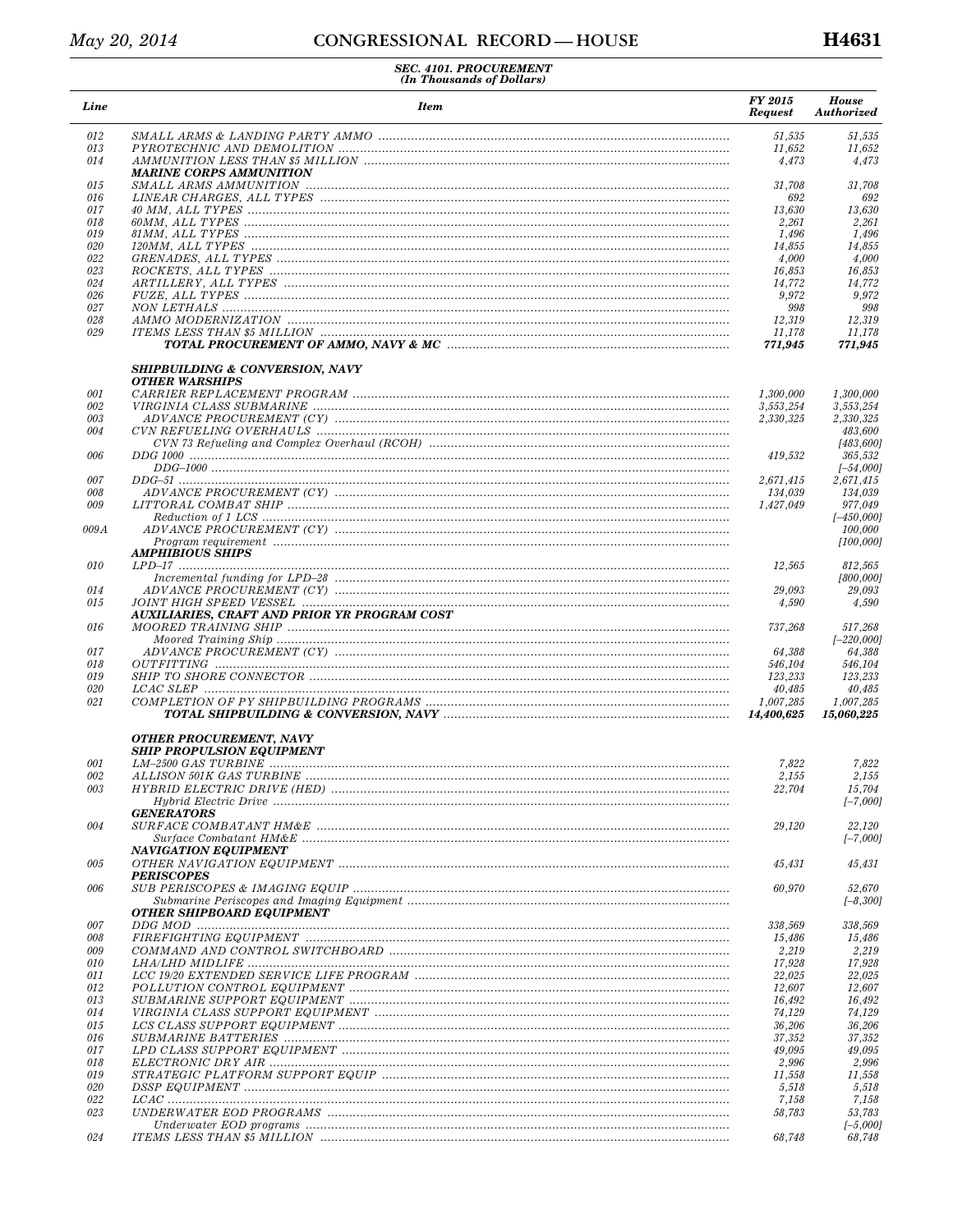| Line       | <b>Item</b>                                                                                                                                                                                                                                                                                                                             | <b>FY 2015</b><br><b>Request</b> | <b>House</b><br>Authorized |
|------------|-----------------------------------------------------------------------------------------------------------------------------------------------------------------------------------------------------------------------------------------------------------------------------------------------------------------------------------------|----------------------------------|----------------------------|
| 025<br>026 |                                                                                                                                                                                                                                                                                                                                         | 2,937<br>8,385                   | 2,937<br>8,385             |
| 027        | <b>REACTOR PLANT EQUIPMENT</b>                                                                                                                                                                                                                                                                                                          |                                  | 298,200                    |
| 028        |                                                                                                                                                                                                                                                                                                                                         | 288,822                          | [298, 200]<br>288,822      |
| 029        | OCEAN ENGINEERING                                                                                                                                                                                                                                                                                                                       | 10,572                           | 10,572                     |
| 030        | <b>SMALL BOATS</b>                                                                                                                                                                                                                                                                                                                      | 129,784                          | 80,784                     |
|            | <b>TRAINING EQUIPMENT</b>                                                                                                                                                                                                                                                                                                               |                                  | $[-49,000]$                |
| 031        |                                                                                                                                                                                                                                                                                                                                         | 17,152                           | 17,152                     |
| 032        | <b>PRODUCTION FACILITIES EQUIPMENT</b>                                                                                                                                                                                                                                                                                                  | 39,409                           | 39,409                     |
| 033        | <b>OTHER SHIP SUPPORT</b>                                                                                                                                                                                                                                                                                                               | 118,129                          | 118,129                    |
| 034        |                                                                                                                                                                                                                                                                                                                                         | 37,413                           | 37,413                     |
| 035        |                                                                                                                                                                                                                                                                                                                                         | 15,270                           | 15,270                     |
| 036<br>037 |                                                                                                                                                                                                                                                                                                                                         | 2,729                            | 2,729                      |
| 038        |                                                                                                                                                                                                                                                                                                                                         | 44,208<br>42,276                 | 44,208<br>42,276           |
|            | <b>SHIP SONARS</b>                                                                                                                                                                                                                                                                                                                      |                                  |                            |
| 040        |                                                                                                                                                                                                                                                                                                                                         | 28,007                           | 28,007                     |
| 041        |                                                                                                                                                                                                                                                                                                                                         | 79,802                           | 79,802                     |
| 042        |                                                                                                                                                                                                                                                                                                                                         | 165,655                          | 165,655                    |
| 043<br>044 |                                                                                                                                                                                                                                                                                                                                         | 9,487<br>11,621                  | 9,487<br>11,621            |
|            | <b>ASW ELECTRONIC EQUIPMENT</b>                                                                                                                                                                                                                                                                                                         |                                  |                            |
| 046        |                                                                                                                                                                                                                                                                                                                                         | 24,221                           | 24,221                     |
| 047        |                                                                                                                                                                                                                                                                                                                                         | 12,051                           | 12,051                     |
| 048<br>049 |                                                                                                                                                                                                                                                                                                                                         | 170,831<br>9,619                 | 170,831<br>9,619           |
| 050        |                                                                                                                                                                                                                                                                                                                                         | 14,390                           | 14,390                     |
| 051        | ELECTRONIC WARFARE EQUIPMENT                                                                                                                                                                                                                                                                                                            | 214,582                          | 214,582                    |
|            | <b>RECONNAISSANCE EQUIPMENT</b>                                                                                                                                                                                                                                                                                                         |                                  |                            |
| 052<br>053 |                                                                                                                                                                                                                                                                                                                                         | 124,862<br>164                   | 124,862<br>164             |
| 054        | <b>SUBMARINE SURVEILLANCE EQUIPMENT</b>                                                                                                                                                                                                                                                                                                 | 45,362                           | 45,362                     |
| 055        | <b>OTHER SHIP ELECTRONIC EQUIPMENT</b>                                                                                                                                                                                                                                                                                                  | 33,939                           | 33,939                     |
| 056        |                                                                                                                                                                                                                                                                                                                                         | 324                              | 324                        |
| 057        |                                                                                                                                                                                                                                                                                                                                         | 18,192                           | 18,192                     |
| 058        |                                                                                                                                                                                                                                                                                                                                         | 16,768                           | 16,768                     |
| 059<br>060 |                                                                                                                                                                                                                                                                                                                                         | 5,219<br>42,108                  | 5,219<br>42,108            |
| 062        |                                                                                                                                                                                                                                                                                                                                         | 15,232                           | 15,232                     |
| 063        |                                                                                                                                                                                                                                                                                                                                         | 4,524                            | 4,524                      |
| 064        | <b>TRAINING EQUIPMENT</b>                                                                                                                                                                                                                                                                                                               | 6,382                            | 6,382                      |
| 065        | <b>AVIATION ELECTRONIC EQUIPMENT</b>                                                                                                                                                                                                                                                                                                    | 46,122                           | 46,122                     |
| 066        |                                                                                                                                                                                                                                                                                                                                         | 16,999                           | 16,999                     |
| 067        |                                                                                                                                                                                                                                                                                                                                         | 9,366                            | 9,366                      |
| 068<br>069 |                                                                                                                                                                                                                                                                                                                                         | 21,357<br>26,639                 | 21,357<br>26,639           |
| 070        |                                                                                                                                                                                                                                                                                                                                         | 9,214                            | 9,214                      |
| 071        |                                                                                                                                                                                                                                                                                                                                         | 13.902                           | 13,902                     |
| 072        | $ID$ SYSTEMS $\ldots$ $\ldots$ $\ldots$ $\ldots$ $\ldots$ $\ldots$ $\ldots$ $\ldots$ $\ldots$ $\ldots$ $\ldots$ $\ldots$ $\ldots$ $\ldots$ $\ldots$ $\ldots$ $\ldots$ $\ldots$ $\ldots$ $\ldots$ $\ldots$ $\ldots$ $\ldots$ $\ldots$ $\ldots$ $\ldots$ $\ldots$ $\ldots$ $\ldots$ $\ldots$ $\ldots$ $\ldots$ $\ldots$ $\ldots$ $\ldots$ | 34.901                           | 34,901                     |
| 073        | <b>OTHER SHORE ELECTRONIC EQUIPMENT</b>                                                                                                                                                                                                                                                                                                 | 13,950                           | 13,950                     |
| 074        |                                                                                                                                                                                                                                                                                                                                         | 1,205                            | 1,205                      |
| 075        |                                                                                                                                                                                                                                                                                                                                         | 3,447                            | 3,447                      |
| 076<br>077 |                                                                                                                                                                                                                                                                                                                                         | 16,766<br>23,649                 | 16,766<br>23.649           |
| 078        |                                                                                                                                                                                                                                                                                                                                         | 357,589                          | 357,589                    |
| 079        |                                                                                                                                                                                                                                                                                                                                         | 8,343                            | 8,343                      |
| 080        |                                                                                                                                                                                                                                                                                                                                         | 65,015                           | 65,015                     |
| 081        |                                                                                                                                                                                                                                                                                                                                         | 6,284                            | 6,284                      |
| 082        |                                                                                                                                                                                                                                                                                                                                         | 4,016                            | 4,016                      |
| 083<br>084 |                                                                                                                                                                                                                                                                                                                                         | 4,113<br>45,053                  | 4,113<br>45,053            |
|            | <b>SHIPBOARD COMMUNICATIONS</b>                                                                                                                                                                                                                                                                                                         |                                  |                            |
| 085        |                                                                                                                                                                                                                                                                                                                                         | 14,410                           | 14,410                     |
| 086<br>088 |                                                                                                                                                                                                                                                                                                                                         | 20,830<br>14,145                 | 20,830<br>14,145           |
|            | <b>SUBMARINE COMMUNICATIONS</b>                                                                                                                                                                                                                                                                                                         |                                  |                            |
| 089<br>090 |                                                                                                                                                                                                                                                                                                                                         | 11,057<br>67,852                 | 11,057<br>67,852           |
|            | SATELLITE COMMUNICATIONS                                                                                                                                                                                                                                                                                                                |                                  |                            |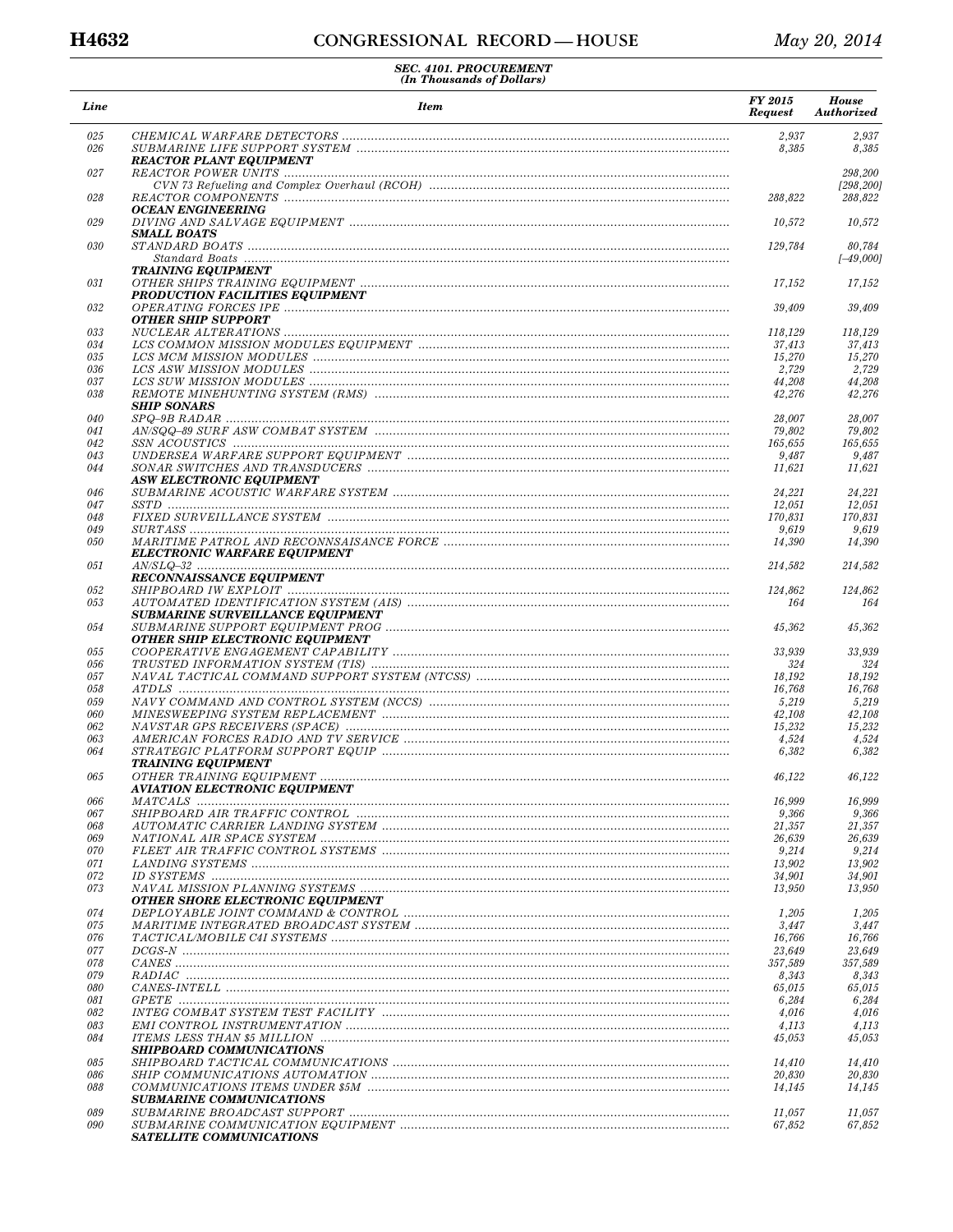| Line              | <b>Item</b>                                                                                                                                                                                                                    | <b>FY 2015</b><br><b>Request</b> | <b>House</b><br>Authorized |
|-------------------|--------------------------------------------------------------------------------------------------------------------------------------------------------------------------------------------------------------------------------|----------------------------------|----------------------------|
| 091               |                                                                                                                                                                                                                                | 13,218                           | 13,268<br>[50]             |
| 092               | <b>SHORE COMMUNICATIONS</b>                                                                                                                                                                                                    | 272,076                          | 272,076                    |
| 093               |                                                                                                                                                                                                                                | 4,369                            | 4,369                      |
| 094               | <b>CRYPTOGRAPHIC EQUIPMENT</b>                                                                                                                                                                                                 | 1,402                            | 1,402                      |
| 095               |                                                                                                                                                                                                                                | 110,766                          | 110,766                    |
| 096               | <b>CRYPTOLOGIC EQUIPMENT</b>                                                                                                                                                                                                   | 979                              | 979                        |
| 097               |                                                                                                                                                                                                                                | 11,502                           | 11,502                     |
|                   | OTHER ELECTRONIC SUPPORT                                                                                                                                                                                                       |                                  |                            |
| 098               | <b>SONOBUOYS</b>                                                                                                                                                                                                               | 2,967                            | 2,967                      |
| 100               |                                                                                                                                                                                                                                | 182,946                          | 182,946                    |
|                   | AIRCRAFT SUPPORT EQUIPMENT                                                                                                                                                                                                     |                                  |                            |
| 101<br>103        | WEAPONS RANGE SUPPORT EQUIPMENT manufactured contains and contained a metal-                                                                                                                                                   | 47,944<br>76,683                 | 47,944<br>76,683           |
| 106               |                                                                                                                                                                                                                                | 12,575                           | 12,875                     |
|                   |                                                                                                                                                                                                                                |                                  | [300]                      |
| 107<br>109        |                                                                                                                                                                                                                                | 1,415<br>23,152                  | 1,415<br>23,152            |
| 114               |                                                                                                                                                                                                                                | 52,555                           | 52,555                     |
|                   | <b>SHIP GUN SYSTEM EQUIPMENT</b>                                                                                                                                                                                               |                                  |                            |
| 115               | <b>SHIP MISSILE SYSTEMS EQUIPMENT</b>                                                                                                                                                                                          | 5,572                            | 5,572                      |
| 118               |                                                                                                                                                                                                                                | 165,769                          | 165,769                    |
| 123               |                                                                                                                                                                                                                                | 61,462                           | 61,462                     |
|                   | <b>FBM SUPPORT EQUIPMENT</b>                                                                                                                                                                                                   |                                  |                            |
| 126               | ASW SUPPORT EQUIPMENT                                                                                                                                                                                                          | 229,832                          | 229,832                    |
| 127               |                                                                                                                                                                                                                                | 66,020                           | 66,020                     |
| 128               |                                                                                                                                                                                                                                | 7,559                            | 7,559                      |
| 132               | OTHER ORDNANCE SUPPORT EQUIPMENT                                                                                                                                                                                               | 20,619                           | 20,619                     |
| 133               |                                                                                                                                                                                                                                | 11,251                           | 11,251                     |
|                   | <b>OTHER EXPENDABLE ORDNANCE</b>                                                                                                                                                                                               |                                  |                            |
| 137               | CIVIL ENGINEERING SUPPORT EQUIPMENT                                                                                                                                                                                            | 84,080                           | 84,080                     |
| 138               |                                                                                                                                                                                                                                | 2,282                            | 2,282                      |
| 139               |                                                                                                                                                                                                                                | 547                              | 547                        |
| <i>140</i><br>141 |                                                                                                                                                                                                                                | 8,949<br>14,621                  | 8,949<br>14,621            |
| 142               |                                                                                                                                                                                                                                | 957                              | 957                        |
| 143               |                                                                                                                                                                                                                                | 8,187                            | 8,187                      |
| 144<br>145        |                                                                                                                                                                                                                                | 2,942<br>17,592                  | 2,942<br>17,592            |
| 146               |                                                                                                                                                                                                                                | 1,177                            | 1,177                      |
|                   | SUPPLY SUPPORT EQUIPMENT                                                                                                                                                                                                       |                                  |                            |
| 147<br>148        | MATERIALS HANDLING EQUIPMENT material contract and the contract of the contract of the contract of the contract of the contract of the contract of the contract of the contract of the contract of the contract of the contrac | 10,937<br>10,374                 | 10,937<br>10,374           |
| 149               |                                                                                                                                                                                                                                | 5,668                            | 5,668                      |
| 150               |                                                                                                                                                                                                                                | 90,921                           | 90,921                     |
| 151               | <b>TRAINING DEVICES</b>                                                                                                                                                                                                        | 22,046                           | 22,046                     |
|                   | <b>COMMAND SUPPORT EQUIPMENT</b>                                                                                                                                                                                               |                                  |                            |
| 152               |                                                                                                                                                                                                                                | 24,208                           | 24,208                     |
| 153<br>154        | MEDICAL SUPPORT EQUIPMENT manufacturers and the contract of the contract of the contract of the contract of th                                                                                                                 | 874<br>2,634                     | 874<br>2,634               |
| 156               |                                                                                                                                                                                                                                | 3,573                            | 3,573                      |
| 157               |                                                                                                                                                                                                                                | 3,997                            | 3,997                      |
| 158<br>159        |                                                                                                                                                                                                                                | 9,638<br>21,001                  | 9,638<br>21,001            |
| 160               |                                                                                                                                                                                                                                | 94,957                           | 94,957                     |
| 161               |                                                                                                                                                                                                                                | 87,214                           | 87,214                     |
| 164               | <b>OTHER</b>                                                                                                                                                                                                                   | 116,165                          | 116,165                    |
|                   | <b>CLASSIFIED PROGRAMS</b>                                                                                                                                                                                                     |                                  |                            |
| 164 A             | SPARES AND REPAIR PARTS                                                                                                                                                                                                        | 10,847                           | 10,847                     |
| 165               |                                                                                                                                                                                                                                | 325,084                          | 325,134                    |
|                   |                                                                                                                                                                                                                                |                                  | [50]                       |
|                   |                                                                                                                                                                                                                                | 5,975,828                        | 6,198,128                  |
|                   | <b>PROCUREMENT, MARINE CORPS</b><br><b>TRACKED COMBAT VEHICLES</b>                                                                                                                                                             |                                  |                            |
| 001               |                                                                                                                                                                                                                                | 16,756                           | 16,756                     |
| 002               |                                                                                                                                                                                                                                | 77,736                           | 77,736                     |
| 003               | ARTILLERY AND OTHER WEAPONS                                                                                                                                                                                                    | 5,742                            | 642                        |
|                   |                                                                                                                                                                                                                                |                                  | $[-5,100]$                 |
| 004               |                                                                                                                                                                                                                                | 4,532                            | 4,532                      |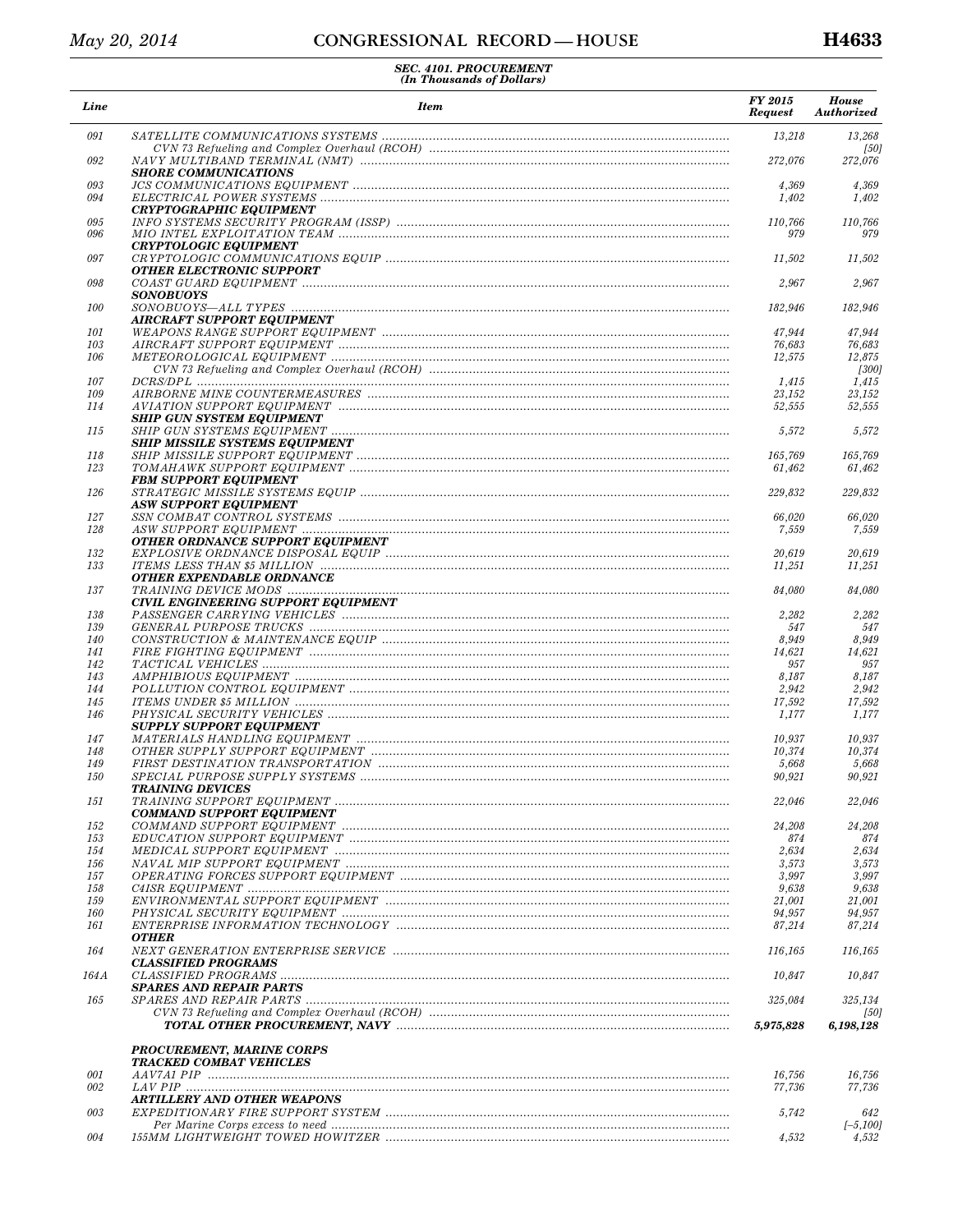| Line       | <b>Item</b>                                                                             | FY 2015<br><b>Request</b> | <b>House</b><br>Authorized |
|------------|-----------------------------------------------------------------------------------------|---------------------------|----------------------------|
| 005<br>006 | <b>OTHER SUPPORT</b>                                                                    | 19,474<br>7,250           | 19,474<br>7,250            |
| 007        |                                                                                         | 21,909                    | 21,909                     |
| 008        |                                                                                         | 3,208                     | 3,208                      |
|            | <b>GUIDED MISSILES</b>                                                                  |                           |                            |
| 009        |                                                                                         | 31,439                    | 31,439                     |
| 010        |                                                                                         | 343                       | 343<br>4,995               |
| 011<br>012 |                                                                                         | 4,995<br>1,589            | 1,589                      |
|            | <b>OTHER SUPPORT</b>                                                                    |                           |                            |
| 013        | <b>COMMAND AND CONTROL SYSTEMS</b>                                                      | 5,134                     | 5,134                      |
| 014        |                                                                                         | 9,178                     | 9,178                      |
| 015        | <b>REPAIR AND TEST EQUIPMENT</b>                                                        | 12,272                    | 12,272                     |
| 016        | <b>OTHER SUPPORT (TEL)</b>                                                              | 30,591                    | 30,591                     |
| 017        | COMMAND AND CONTROL SYSTEM (NON-TEL)                                                    | 2,385                     | 2,385                      |
| 019<br>020 |                                                                                         | 4,205                     | 4,205<br>8,002             |
|            | <b>RADAR + EQUIPMENT (NON-TEL)</b>                                                      | 8,002                     |                            |
| 021        |                                                                                         | 19,595                    | 19,595                     |
| 022        |                                                                                         | 89,230                    | 89,230                     |
| 023        |                                                                                         | 70,565                    | 70,565                     |
|            | INTELL/COMM EQUIPMENT (NON-TEL)                                                         |                           |                            |
| 024<br>025 |                                                                                         | 11.860<br>44,340          | 11,860<br>44,340           |
| 028        |                                                                                         | 2,737                     | 2,737                      |
| 030        |                                                                                         | 20,620                    | 20,620                     |
|            | <b>OTHER COMM/ELEC EQUIPMENT (NON-TEL)</b>                                              |                           |                            |
| 031        | <b>OTHER SUPPORT (NON-TEL)</b>                                                          | 9,798                     | 9,798                      |
| 032        |                                                                                         | 2,073                     | 2,073                      |
| 033        |                                                                                         | 33,570                    | 33,570                     |
| 034        |                                                                                         | 38,186                    | 38,186                     |
| 035        |                                                                                         | 64,494                    | 64,494                     |
| 036<br>037 |                                                                                         | 72,956<br>43,317          | 72,956<br>43,317           |
| 037A       | <b>CLASSIFIED PROGRAMS</b>                                                              | 2,498                     | 2,498                      |
|            | <b>ADMINISTRATIVE VEHICLES</b>                                                          |                           |                            |
| 038<br>039 |                                                                                         | 332<br>11,035             | 332<br>11,035              |
| 040        | <b>TACTICAL VEHICLES</b>                                                                | 57,255                    | 37,255                     |
|            |                                                                                         |                           | $[-20,000]$                |
| 041        |                                                                                         | 938                       | 938                        |
| 044        |                                                                                         | 7,500                     | 7,500                      |
| 045        | <b>OTHER SUPPORT</b>                                                                    | 10,179                    | 10,179                     |
| 046        | <b>ENGINEER AND OTHER EQUIPMENT</b>                                                     | 11,023                    | 11,023                     |
| 047        |                                                                                         | 994                       | 994                        |
| 048        |                                                                                         | 1,256                     | 1,256                      |
| 049        |                                                                                         | 3,750                     | 3,750                      |
| 050        |                                                                                         | 8,985                     | 8,985                      |
| 051<br>052 | AMPHIBIOUS SUPPORT EQUIPMENT manufactureaeronalistics.com/manufactureaeronalistics.com/ | 4,418<br>6,528            | 4,418<br>6,528             |
|            | <b>MATERIALS HANDLING EQUIPMENT</b>                                                     |                           |                            |
| 053        |                                                                                         | 26,510                    | 26,510                     |
| 054        |                                                                                         | 1,910                     | 1,910                      |
| 055        |                                                                                         | 8,807                     | 8,807                      |
| 056        | <b>GENERAL PROPERTY</b>                                                                 | 128                       | 128                        |
| 058        |                                                                                         | 3,412                     | 3,412                      |
| 059        |                                                                                         | 1,662                     | 1,662                      |
| 060        | <b>OTHER SUPPORT</b>                                                                    | 3,669                     | 3,669                      |
| 062        | SPARES AND REPAIR PARTS                                                                 | 4,272                     | 4,272                      |
| 063        |                                                                                         | 16,210<br>983,352         | 16,210<br>958,252          |
|            | <b>AIRCRAFT PROCUREMENT, AIR FORCE</b><br><b>TACTICAL FORCES</b>                        |                           |                            |
| 001        |                                                                                         | 3,553,046                 | 3,553,046                  |
| 002        |                                                                                         | 291,880                   | 291,880                    |
|            | TACTICAL AIRLIFT                                                                        |                           |                            |
| 003        |                                                                                         | 1,582,685                 | 1,356,585<br>$[-226, 100]$ |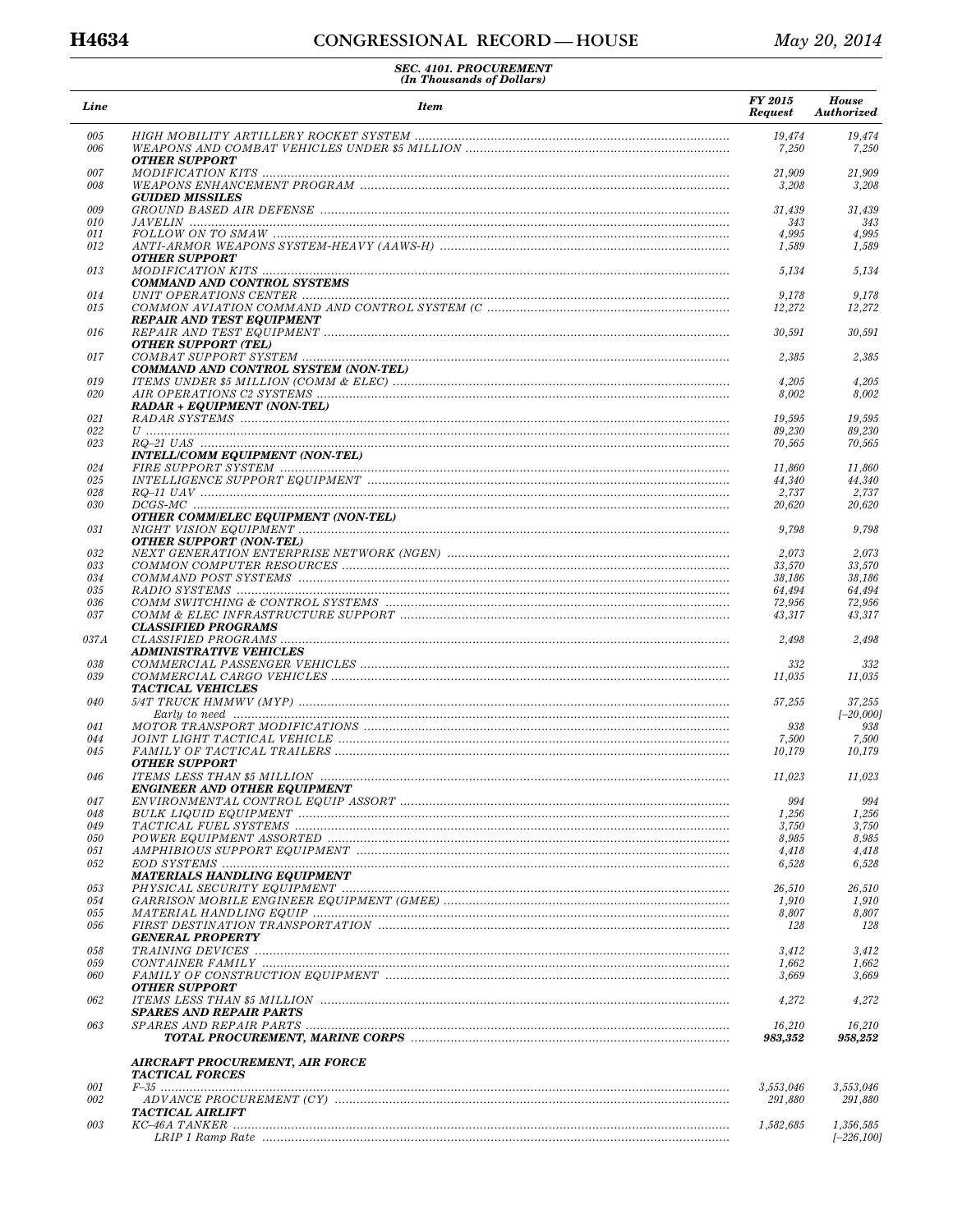| Line       | <b>Item</b>                                                                                              | <b>FY 2015</b><br><b>Request</b> | <b>House</b><br><b>Authorized</b> |
|------------|----------------------------------------------------------------------------------------------------------|----------------------------------|-----------------------------------|
|            | <b>OTHER AIRLIFT</b>                                                                                     |                                  |                                   |
| 004        |                                                                                                          | 482,396                          | 482,396                           |
| 005        |                                                                                                          | 140,000                          | 140,000                           |
| 006<br>007 |                                                                                                          | 332,024<br>50,000                | 332,024<br>50,000                 |
| 008        |                                                                                                          | 190,971                          | 190,971                           |
| 009        |                                                                                                          | 80,000                           | 80,000                            |
| 012        | <b>MISSION SUPPORT AIRCRAFT</b>                                                                          | 2,562                            | 2,562                             |
| 013        | <b>OTHER AIRCRAFT</b>                                                                                    | 98,576                           | 98.576                            |
| 016        |                                                                                                          | 54,475                           | 44,475                            |
|            |                                                                                                          |                                  | $[-10,000]$                       |
| 017        |                                                                                                          | 1                                | 1                                 |
| 018        |                                                                                                          | 240,218                          | 360,218                           |
|            |                                                                                                          |                                  | [120,000]                         |
| 020        | STRATEGIC AIRCRAFT                                                                                       | 23,865                           | 23,865                            |
| 021        |                                                                                                          | 140,252                          | 140,252                           |
| 022        |                                                                                                          | 180,148                          | 180,148                           |
| 023        | TACTICAL AIRCRAFT                                                                                        | 13,159                           | 13,159                            |
| 025        |                                                                                                          | 387,314                          | 387,314                           |
| 026        |                                                                                                          | 12,336                           | 12,336                            |
| 027<br>028 |                                                                                                          | 180,207<br>187,646               | 180,207<br>187,646                |
| 029        |                                                                                                          | 28,500                           | 28,500                            |
|            | AIRLIFT AIRCRAFT                                                                                         |                                  |                                   |
| 030        |                                                                                                          | 14,731                           | 14.731                            |
| 031        |                                                                                                          | 331,466                          | 281,466                           |
|            |                                                                                                          |                                  | $[-50,000]$                       |
| 033        |                                                                                                          | 127,494                          | 127,494                           |
| 034<br>035 |                                                                                                          | 264<br>8,767                     | 264<br>8,767                      |
| 036        |                                                                                                          | 18,457                           | 18,457                            |
|            | TRAINER AIRCRAFT                                                                                         |                                  |                                   |
| 038        |                                                                                                          | 132                              | 132                               |
| 039        |                                                                                                          | 14,486                           | 14,486                            |
| 040<br>041 |                                                                                                          | 7,650<br>34,845                  | 7,650<br>34,845                   |
|            | OTHER AIRCRAFT                                                                                           |                                  |                                   |
| 044        |                                                                                                          | 34,313                           | 34,313                            |
| 045        |                                                                                                          | 1,960                            | 1,960                             |
| 048        |                                                                                                          | 1,072                            | 1,072                             |
| 049<br>050 |                                                                                                          | 7,292<br>35,869                  | 7,292<br>109,671                  |
|            |                                                                                                          |                                  | $[-7, 447]$                       |
|            |                                                                                                          |                                  | [30,000]                          |
|            |                                                                                                          |                                  | [35,800]                          |
|            |                                                                                                          |                                  | $[-7, 151]$                       |
|            |                                                                                                          |                                  | [22, 600]                         |
| 051        |                                                                                                          | 7,919                            | 7,919                             |
| 052<br>053 |                                                                                                          | 63,568<br>57,828                 | 63,568<br>57,828                  |
| 054        |                                                                                                          | 152,746                          | 152,746                           |
| 055        |                                                                                                          | 16,491                           | 29,348                            |
|            |                                                                                                          |                                  | [12, 857]                         |
| 056        |                                                                                                          | 22,341                           | 22,341                            |
| 058        |                                                                                                          | 160,284                          | 160,284                           |
| 059<br>060 |                                                                                                          | 32,026<br>8,237                  | 32,026<br>8,237                   |
| 061        |                                                                                                          | 60,110                           | 60,110                            |
| 062        |                                                                                                          | 21,354                           | 21,354                            |
| 063        |                                                                                                          | 1,902                            | 1,902                             |
| 064        |                                                                                                          | 32,106                           | 32,106                            |
| 065        |                                                                                                          | 4,755                            | 1,555                             |
| 066        |                                                                                                          | 155,445                          | $[-3,200]$<br>155,445             |
| 069        |                                                                                                          | 74,874                           | 74,874                            |
| 069 A      |                                                                                                          |                                  | 7,000                             |
|            | AIRCRAFT SPARES AND REPAIR PARTS                                                                         |                                  | [7,000]                           |
| 070        |                                                                                                          | 466,562                          | 424,532<br>$[-42, 030]$           |
|            | <b>COMMON SUPPORT EQUIPMENT</b>                                                                          |                                  |                                   |
| 071        | $\label{thm:ARCRAFT} AIRCRAFT\,\,REPLACEMENT\,\, SUPPORT\,\,EQUIP\,\,$<br><b>POST PRODUCTION SUPPORT</b> | 22,470                           | 22,470                            |
| 074        |                                                                                                          | 44,793                           | 44,793                            |
| 075        |                                                                                                          | 5,249                            | 5,249                             |
| 077        |                                                                                                          | 20,110                           | 15,110                            |
|            |                                                                                                          |                                  | $[-5,000]$                        |
| 078        |                                                                                                          | 16,931                           | 16,931                            |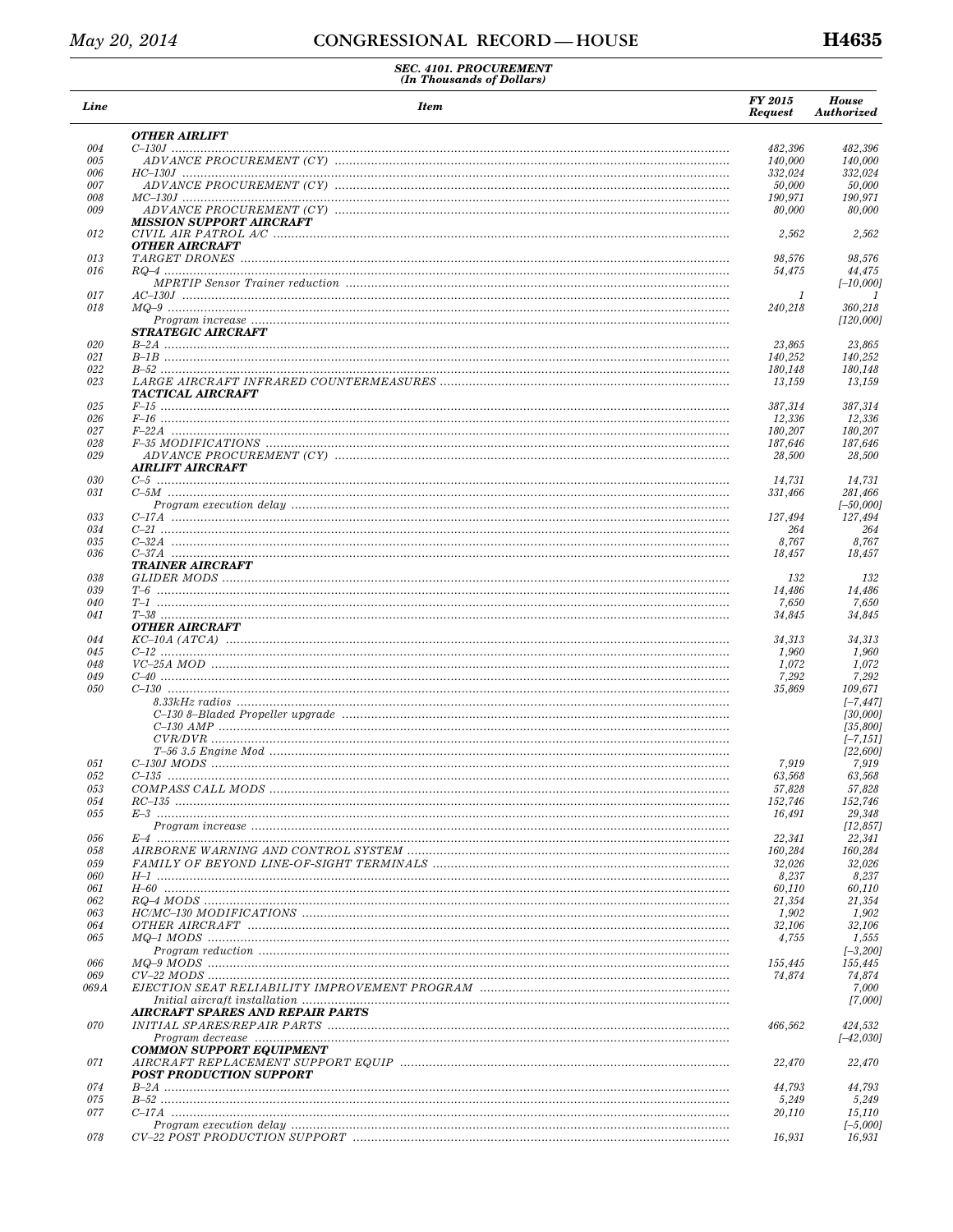| Line       | <b>Item</b>                                                               | FY 2015<br><b>Request</b> | House<br>Authorized  |
|------------|---------------------------------------------------------------------------|---------------------------|----------------------|
| 080        |                                                                           | 4,414                     | 4,414                |
| 081        |                                                                           | 1,122                     | 1,122                |
| 082        |                                                                           | 10,994                    | 10,994               |
| 083<br>084 |                                                                           | 5,929<br>27               | 5,929<br>27          |
|            | <b>INDUSTRIAL PREPAREDNESS</b>                                            |                           |                      |
| 085        |                                                                           | 21,363                    | 21,363               |
| 086        | <b>WAR CONSUMABLES</b>                                                    | 82,906                    | 82,906               |
|            | <b>OTHER PRODUCTION CHARGES</b>                                           |                           |                      |
| 087        | <b>CLASSIFIED PROGRAMS</b>                                                | 1,007,276                 | 1,007,276            |
| 087A       |                                                                           | 69,380<br>11,542,571      | 69,380<br>11,419,900 |
|            | <b>MISSILE PROCUREMENT, AIR FORCE</b>                                     |                           |                      |
| 001        | <b>MISSILE REPLACEMENT EQUIPMENT—BALLISTIC</b>                            |                           |                      |
|            | <b>TACTICAL</b>                                                           | 80,187                    | 80,187               |
| 003        |                                                                           | 337,438                   | 337,438              |
| 004        |                                                                           | 132,995                   | 132,995              |
| 005        |                                                                           | 329,600                   | 329,600              |
| 006        |                                                                           | 33,878                    | 33,878               |
| 007        |                                                                           | 70,578                    | 70,578               |
|            | <i><b>INDUSTRIAL FACILITIES</b></i>                                       |                           |                      |
| 008        |                                                                           | 749                       | 749                  |
| 009        | <b>CLASS IV</b>                                                           | 28,477                    | 28,477               |
| 010        |                                                                           | 276                       | 276                  |
| 011        |                                                                           | 297                       | 297                  |
| 012        |                                                                           | 16,083                    | 16,083               |
| 013        |                                                                           | 6,924                     | 6,924                |
| 014        | <b>MISSILE SPARES AND REPAIR PARTS</b>                                    | 87,366                    | 87,366               |
|            | <b>SPACE PROGRAMS</b>                                                     |                           |                      |
| 015        |                                                                           | 298,890                   | 298,890              |
| 016        |                                                                           | 38,971                    | 35,971<br>I–3,0001   |
| 017        |                                                                           | 235,397                   | 235,397              |
| 018        |                                                                           | 57,000                    | 57,000               |
| 019        |                                                                           | 16,201                    | 16,201               |
| 020        |                                                                           | 52,090                    | 52,090               |
| 021        |                                                                           | 87,000                    | 87,000               |
| 022        |                                                                           | 750,143                   | 750,143              |
| 023        |                                                                           | 630,903                   | 765,903<br>[135,000] |
| 024        |                                                                           | 450,884                   | 450,884              |
| 028        | <b>SPECIAL PROGRAMS</b>                                                   | 60,179                    |                      |
|            | <b>CLASSIFIED PROGRAMS</b>                                                |                           | 60,179               |
| 028A       |                                                                           | 888,000                   | 888,000              |
|            |                                                                           | 4,690,506                 | 4,822,506            |
|            | PROCUREMENT OF AMMUNITION, AIR FORCE<br><b>ROCKETS</b>                    |                           |                      |
| 001        |                                                                           | 4,696                     | 4,696                |
| 002        | <b>CARTRIDGES</b>                                                         | 133,271                   | 133,271              |
|            | <b>BOMBS</b>                                                              |                           |                      |
| 003        |                                                                           | 31,998                    | 31,998               |
| 004        |                                                                           | 148,614                   | 148,614              |
| 005        | <b>OTHER ITEMS</b>                                                        | 101,400                   | 101,400              |
| 006        |                                                                           | 29,989                    | 29,989               |
| 007        |                                                                           | 6,925                     | 6,925                |
| 008        |                                                                           | 494                       | 494                  |
| 009        |                                                                           | 1,610                     | 1,610                |
| 010        |                                                                           | 4,237                     | 4,237                |
| 011        | <i><b>FLARES</b></i>                                                      | 86,101                    | 86,101               |
|            | <b>FUZES</b>                                                              |                           |                      |
| 012        | <b>SMALL ARMS</b>                                                         | 103,417                   | 103,417              |
| 013        |                                                                           | 24,648                    | 24,648               |
|            |                                                                           | 677,400                   | 677,400              |
|            | <b>OTHER PROCUREMENT, AIR FORCE</b><br><b>PASSENGER CARRYING VEHICLES</b> |                           |                      |
| 001        |                                                                           | 6,528                     | 2,528                |
|            |                                                                           |                           | $[-4,000]$           |
|            | <b>CARGO AND UTILITY VEHICLES</b>                                         |                           |                      |
| 002        |                                                                           | 7,639                     | 2,639                |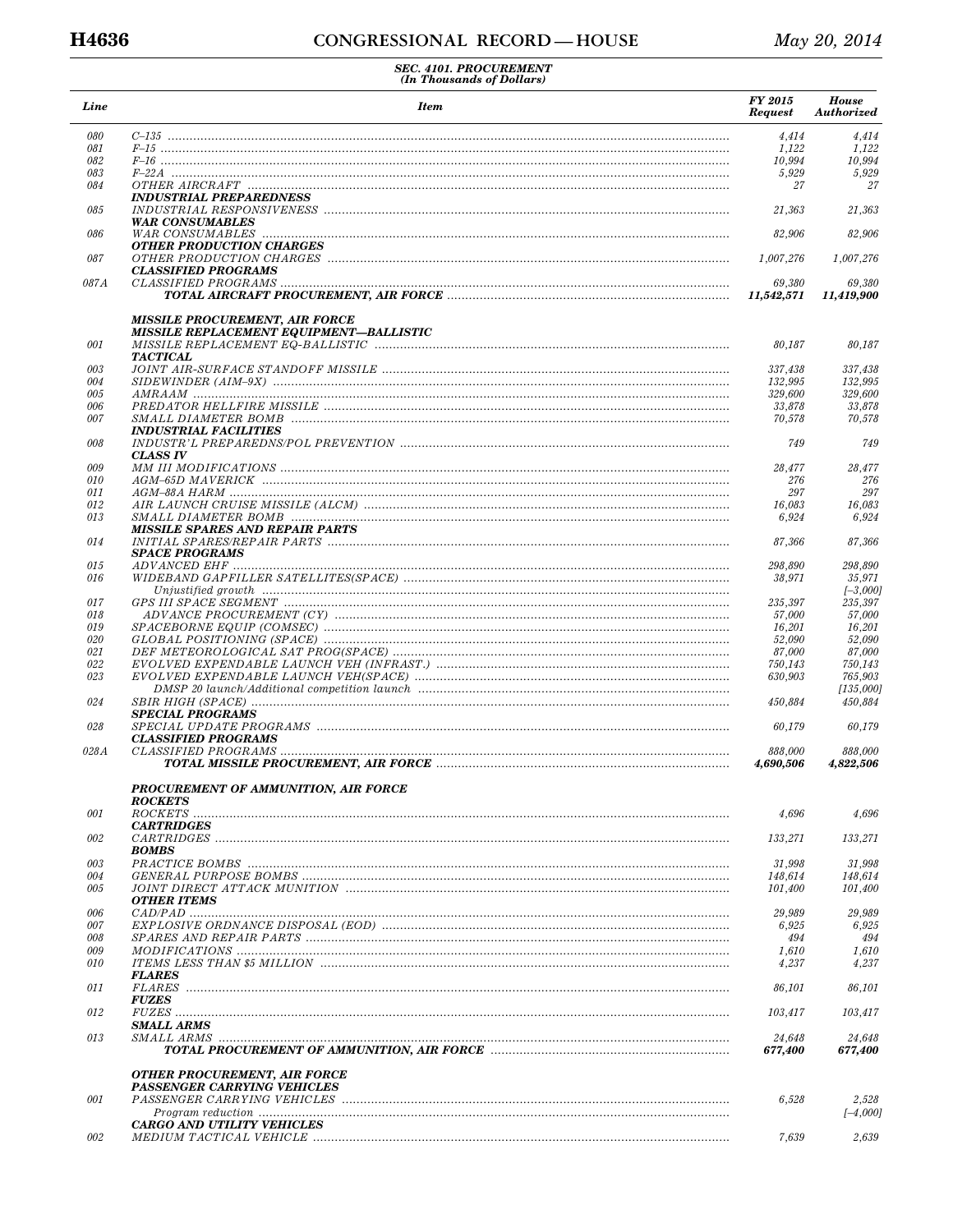| Line       | <b>Item</b>                                                                                                                                                                                                                       | FY 2015<br><b>Request</b> | <b>House</b><br>Authorized |
|------------|-----------------------------------------------------------------------------------------------------------------------------------------------------------------------------------------------------------------------------------|---------------------------|----------------------------|
|            |                                                                                                                                                                                                                                   |                           | $[-5,000]$                 |
| 003        |                                                                                                                                                                                                                                   | 961                       | 961                        |
| 004        |                                                                                                                                                                                                                                   | 11,027                    | 5,027<br>$[-6,000]$        |
|            | <b>SPECIAL PURPOSE VEHICLES</b>                                                                                                                                                                                                   |                           |                            |
| 005        |                                                                                                                                                                                                                                   | 4,447                     | 4,447                      |
| 006        |                                                                                                                                                                                                                                   | 693                       | 693                        |
| 007        | <b>FIRE FIGHTING EQUIPMENT</b>                                                                                                                                                                                                    | 10,152                    | 10,152                     |
|            | MATERIALS HANDLING EQUIPMENT                                                                                                                                                                                                      |                           |                            |
| 008        |                                                                                                                                                                                                                                   | 15,108                    | 5,108                      |
|            |                                                                                                                                                                                                                                   |                           | $[-10,000]$                |
|            | <b>BASE MAINTENANCE SUPPORT</b>                                                                                                                                                                                                   |                           |                            |
| 009        |                                                                                                                                                                                                                                   | 10,212                    | 6,212                      |
|            |                                                                                                                                                                                                                                   |                           | $[-4,000]$                 |
| 010        |                                                                                                                                                                                                                                   | 57,049                    | 32,049                     |
|            |                                                                                                                                                                                                                                   |                           | $[-25,000]$                |
| 011        | COMM SECURITY EQUIPMENT(COMSEC)                                                                                                                                                                                                   | 106,182                   | 106,182                    |
| 012        |                                                                                                                                                                                                                                   | 1,363                     | 1,363                      |
|            | <i><b>INTELLIGENCE PROGRAMS</b></i>                                                                                                                                                                                               |                           |                            |
| 013        |                                                                                                                                                                                                                                   | 2,832                     | 2,832                      |
| 014        |                                                                                                                                                                                                                                   | 32,329                    | 32,329                     |
| 016        |                                                                                                                                                                                                                                   | 15.649                    | 15,649                     |
|            | <b>ELECTRONICS PROGRAMS</b>                                                                                                                                                                                                       |                           |                            |
| 017        |                                                                                                                                                                                                                                   | 42,200                    | 42,200                     |
| 018        |                                                                                                                                                                                                                                   | 6,333                     | 6,333                      |
| 019        |                                                                                                                                                                                                                                   | 2,708                     | 2,708                      |
| 020        |                                                                                                                                                                                                                                   | 50,033                    | 40,033<br>$[-10,000]$      |
| 021        |                                                                                                                                                                                                                                   | 16,348                    | 16,348                     |
| 022        |                                                                                                                                                                                                                                   | 139,984                   | 139,984                    |
| 023        |                                                                                                                                                                                                                                   | 20,101                    | 20,101                     |
| 026        |                                                                                                                                                                                                                                   | 9,060                     | 9,060                      |
|            | <b>SPCL COMM-ELECTRONICS PROJECTS</b>                                                                                                                                                                                             |                           |                            |
| 027        |                                                                                                                                                                                                                                   | 39,100                    | 39,100                     |
| 028        |                                                                                                                                                                                                                                   | 19,010                    | 19,010                     |
| 029        |                                                                                                                                                                                                                                   | 11,462                    | 11,462                     |
| 030        |                                                                                                                                                                                                                                   | 37,426                    | 37,426                     |
| 031<br>032 |                                                                                                                                                                                                                                   | 26,634<br>1,289           | 26,634<br>1,289            |
| 033        |                                                                                                                                                                                                                                   | 11,508                    | 11,508                     |
| 034        |                                                                                                                                                                                                                                   | 3,670                     | 3,670                      |
| 035        |                                                                                                                                                                                                                                   | 15,298                    | 15,298                     |
| 036        |                                                                                                                                                                                                                                   | 9,565                     | 9,565                      |
| 037        |                                                                                                                                                                                                                                   | 25,772                    | 25,772                     |
|            | <b>AIR FORCE COMMUNICATIONS</b>                                                                                                                                                                                                   |                           |                            |
| 038        |                                                                                                                                                                                                                                   | 81,286                    | 112,586                    |
|            |                                                                                                                                                                                                                                   |                           | [31, 300]                  |
| 039        |                                                                                                                                                                                                                                   | 122,228                   | 90,928                     |
| 041        |                                                                                                                                                                                                                                   | 16,342                    | $[-31, 300]$<br>16,342     |
|            | <b>SPACE PROGRAMS</b>                                                                                                                                                                                                             |                           |                            |
| 042        |                                                                                                                                                                                                                                   | 60,230                    | 60,230                     |
| 043        |                                                                                                                                                                                                                                   | 26,100                    | 26,100                     |
| 044        |                                                                                                                                                                                                                                   | 2,075                     | 2,075                      |
| 045        |                                                                                                                                                                                                                                   | 4,656                     | 4,656                      |
| 046        |                                                                                                                                                                                                                                   | 54,630                    | 54,630                     |
| 047        |                                                                                                                                                                                                                                   | 69,713                    | 69,713                     |
| 048        |                                                                                                                                                                                                                                   | 41,355                    | 41,355                     |
| 049        | $SPACE$ MODS SPACE $\ldots$ $\ldots$ $\ldots$ $\ldots$ $\ldots$ $\ldots$ $\ldots$ $\ldots$ $\ldots$ $\ldots$ $\ldots$ $\ldots$ $\ldots$ $\ldots$ $\ldots$ $\ldots$ $\ldots$ $\ldots$ $\ldots$ $\ldots$ $\ldots$ $\ldots$ $\ldots$ | 31,722                    | 31,722                     |
| 050        |                                                                                                                                                                                                                                   | 61,603                    | 61,603                     |
|            | <b>ORGANIZATION AND BASE</b>                                                                                                                                                                                                      |                           |                            |
| 051        |                                                                                                                                                                                                                                   | 50,335                    | 50,335                     |
| 053<br>054 |                                                                                                                                                                                                                                   | 14,846<br>3,635           | 14,846<br>3,635            |
| 055        |                                                                                                                                                                                                                                   | 79,607                    | 79,607                     |
|            | <b>MODIFICATIONS</b>                                                                                                                                                                                                              |                           |                            |
| 056        |                                                                                                                                                                                                                                   | 105,398                   | 105,398                    |
|            | PERSONAL SAFETY & RESCUE EQUIP                                                                                                                                                                                                    |                           |                            |
| 057        |                                                                                                                                                                                                                                   | 12,577                    | 12,577                     |
| 058        |                                                                                                                                                                                                                                   | 31,209                    | 31,209                     |
|            | DEPOT PLANT+MTRLS HANDLING EQ                                                                                                                                                                                                     |                           |                            |
| 059        |                                                                                                                                                                                                                                   | 7,670                     | 7,670                      |
|            | <b>BASE SUPPORT EQUIPMENT</b>                                                                                                                                                                                                     |                           |                            |
| 060        |                                                                                                                                                                                                                                   | 14,125                    | 14,125                     |
| 061        |                                                                                                                                                                                                                                   | 16,744                    | 16,744                     |
| 062        |                                                                                                                                                                                                                                   | 2,495                     | 2,495                      |
| 063<br>064 |                                                                                                                                                                                                                                   | 10,573<br>5,462           | 10,573<br>5,462            |
|            | <b>SPECIAL SUPPORT PROJECTS</b>                                                                                                                                                                                                   |                           |                            |
| 066        |                                                                                                                                                                                                                                   | 24,710                    | 24,710                     |
|            |                                                                                                                                                                                                                                   |                           |                            |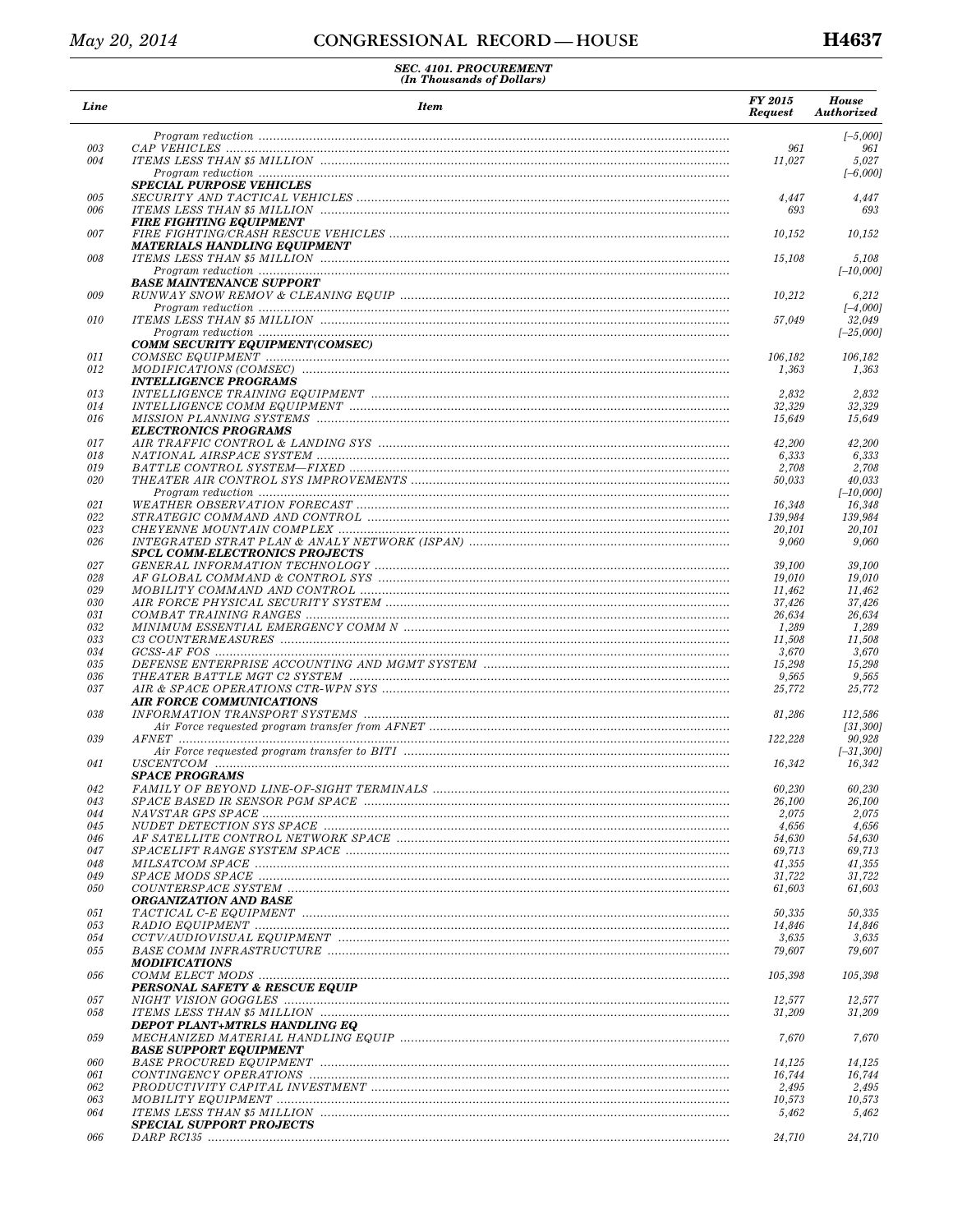| Line       | <b>Item</b>                                                                                                                                                                                                                                                                                                                                                                                                                                                                                                             | <b>FY 2015</b><br><b>Request</b> | <b>House</b><br>Authorized |
|------------|-------------------------------------------------------------------------------------------------------------------------------------------------------------------------------------------------------------------------------------------------------------------------------------------------------------------------------------------------------------------------------------------------------------------------------------------------------------------------------------------------------------------------|----------------------------------|----------------------------|
| 067        |                                                                                                                                                                                                                                                                                                                                                                                                                                                                                                                         | 206,743                          | 206,743                    |
| 069        |                                                                                                                                                                                                                                                                                                                                                                                                                                                                                                                         | 537,370                          | 537,370                    |
| 070        | <b>CLASSIFIED PROGRAMS</b>                                                                                                                                                                                                                                                                                                                                                                                                                                                                                              | 77,898                           | 77,898                     |
| 070A       | $CLASSIFIED PROGRAMS$                                                                                                                                                                                                                                                                                                                                                                                                                                                                                                   | 13,990,196                       | 13,990,196                 |
|            | <b>SPARES AND REPAIR PARTS</b>                                                                                                                                                                                                                                                                                                                                                                                                                                                                                          |                                  |                            |
| 072        |                                                                                                                                                                                                                                                                                                                                                                                                                                                                                                                         | 32,813<br>16,566,018             | 32,813<br>16,502,018       |
|            | PROCUREMENT, DEFENSE-WIDE                                                                                                                                                                                                                                                                                                                                                                                                                                                                                               |                                  |                            |
| 001        | <b>MAJOR EQUIPMENT, DCAA</b>                                                                                                                                                                                                                                                                                                                                                                                                                                                                                            | 1,594                            | 1,594                      |
| 002        | <b>MAJOR EQUIPMENT, DCMA</b>                                                                                                                                                                                                                                                                                                                                                                                                                                                                                            | 4,325                            | 4,325                      |
| 003        | <b>MAJOR EQUIPMENT. DHRA</b>                                                                                                                                                                                                                                                                                                                                                                                                                                                                                            | 17,268                           | 17,268                     |
| 008        | <b>MAJOR EQUIPMENT, DISA</b>                                                                                                                                                                                                                                                                                                                                                                                                                                                                                            | 10,491                           | 10,491                     |
| 010        |                                                                                                                                                                                                                                                                                                                                                                                                                                                                                                                         | 80,622                           | 80,622                     |
| 011        |                                                                                                                                                                                                                                                                                                                                                                                                                                                                                                                         | 14,147                           | 14,147                     |
| 012        |                                                                                                                                                                                                                                                                                                                                                                                                                                                                                                                         | 1,921                            | 1,921                      |
| 013        |                                                                                                                                                                                                                                                                                                                                                                                                                                                                                                                         | 80,144                           | 80,144                     |
| 015<br>016 | $\begin{minipage}{0.9\linewidth} \textit{CYBER} \textit{SECURITY} \textit{ INITIATIVE} \end{minipage} \begin{minipage}{0.9\linewidth} \textit{THEIATE} \end{minipage} \begin{minipage}{0.9\linewidth} \textit{THEIATE} \end{minipage} \begin{minipage}{0.9\linewidth} \textit{THEIATE} \end{minipage} \begin{minipage}{0.9\linewidth} \textit{THEIATE} \end{minipage} \begin{minipage}{0.9\linewidth} \textit{THEIATE} \end{minipage} \begin{minipage}{0.9\linewidth} \textit{CATE} \end{minipage} \begin{minipage}{0.$ | 8,755                            | 8,755                      |
| 017        |                                                                                                                                                                                                                                                                                                                                                                                                                                                                                                                         | 33,737<br>32,544                 | 33,737<br>32,544           |
| 018        |                                                                                                                                                                                                                                                                                                                                                                                                                                                                                                                         | 13,300                           | 13,300                     |
|            | <b>MAJOR EQUIPMENT, DLA</b>                                                                                                                                                                                                                                                                                                                                                                                                                                                                                             |                                  |                            |
| 020        | <b>MAJOR EQUIPMENT, DMACT</b>                                                                                                                                                                                                                                                                                                                                                                                                                                                                                           | 7,436                            | 7,436                      |
| 021        | MAJOR EQUIPMENT, DODEA                                                                                                                                                                                                                                                                                                                                                                                                                                                                                                  | 11,640                           | 11,640                     |
| 022        | $\label{eq:matrom} AUTOMATION/EDUCATIONAL$<br>$\label{eq:matrom} EUFGNATION/EDUCATIONAL$<br>$\label{eq:matrom} EUTPORT \&\ LOGISTICS$<br><b>MAJOR EQUIPMENT, DSS</b>                                                                                                                                                                                                                                                                                                                                                    | 1,269                            | 1,269                      |
| 024        |                                                                                                                                                                                                                                                                                                                                                                                                                                                                                                                         | 1,500                            | 1,500                      |
| 025        | <b>MAJOR EQUIPMENT, DEFENSE THREAT REDUCTION AGENCY</b>                                                                                                                                                                                                                                                                                                                                                                                                                                                                 | 1,039                            | 1,039                      |
| 026        |                                                                                                                                                                                                                                                                                                                                                                                                                                                                                                                         | 50                               | 50                         |
| 027        | <b>MAJOR EQUIPMENT, MISSILE DEFENSE AGENCY</b>                                                                                                                                                                                                                                                                                                                                                                                                                                                                          | 7,639                            | 7,639                      |
| 028        |                                                                                                                                                                                                                                                                                                                                                                                                                                                                                                                         | 68,880                           | 68,880                     |
| 029        |                                                                                                                                                                                                                                                                                                                                                                                                                                                                                                                         | 464,424                          | 464,424                    |
| 030        |                                                                                                                                                                                                                                                                                                                                                                                                                                                                                                                         | 435,430                          | 435,430                    |
| 031        |                                                                                                                                                                                                                                                                                                                                                                                                                                                                                                                         | 48,140                           | 48,140                     |
| 032        |                                                                                                                                                                                                                                                                                                                                                                                                                                                                                                                         | 225,774                          | 225,774                    |
| 034        |                                                                                                                                                                                                                                                                                                                                                                                                                                                                                                                         | 175,972                          | 351,972<br>[176,000]       |
| 041        | <b>MAJOR EQUIPMENT, NSA</b>                                                                                                                                                                                                                                                                                                                                                                                                                                                                                             | 3,448                            | 3,448                      |
| 042        | <b>MAJOR EQUIPMENT, OSD</b>                                                                                                                                                                                                                                                                                                                                                                                                                                                                                             | 43,708                           | 43,708                     |
| 044        | <b>MAJOR EQUIPMENT, TJS</b>                                                                                                                                                                                                                                                                                                                                                                                                                                                                                             | 10,783                           | 10,783                     |
| 046        | <b>MAJOR EQUIPMENT, WHS</b>                                                                                                                                                                                                                                                                                                                                                                                                                                                                                             | 29,599                           | 29,599                     |
|            | <b>CLASSIFIED PROGRAMS</b>                                                                                                                                                                                                                                                                                                                                                                                                                                                                                              |                                  |                            |
| 046 A      | AVIATION PROGRAMS                                                                                                                                                                                                                                                                                                                                                                                                                                                                                                       | 540,894                          | 540,894                    |
| 047        |                                                                                                                                                                                                                                                                                                                                                                                                                                                                                                                         | 40,500                           | 40,500                     |
| 048<br>049 |                                                                                                                                                                                                                                                                                                                                                                                                                                                                                                                         | 112,226<br>3,021                 | 112,226<br>3,021           |
| 050        |                                                                                                                                                                                                                                                                                                                                                                                                                                                                                                                         | 48,200                           | 48,200                     |
| 052        |                                                                                                                                                                                                                                                                                                                                                                                                                                                                                                                         | 22,230                           | 22,230                     |
| 053        |                                                                                                                                                                                                                                                                                                                                                                                                                                                                                                                         | 6,397                            | 6,397                      |
| 054        |                                                                                                                                                                                                                                                                                                                                                                                                                                                                                                                         | 25,578                           | 25,578                     |
| 056        |                                                                                                                                                                                                                                                                                                                                                                                                                                                                                                                         | 15,651                           | 15,651                     |
| 057        |                                                                                                                                                                                                                                                                                                                                                                                                                                                                                                                         | 1,500                            | 1,500                      |
| 058        |                                                                                                                                                                                                                                                                                                                                                                                                                                                                                                                         | 145,929                          | 145,929                    |
| 059        |                                                                                                                                                                                                                                                                                                                                                                                                                                                                                                                         | 65,130                           | 65,130                     |
| 061        | <b>SHIPBUILDING</b>                                                                                                                                                                                                                                                                                                                                                                                                                                                                                                     | 39,563                           | 39.563                     |
| 063        | AMMUNITION PROGRAMS                                                                                                                                                                                                                                                                                                                                                                                                                                                                                                     | 25,459                           | 25,459                     |
| 065        | <b>OTHER PROCUREMENT PROGRAMS</b>                                                                                                                                                                                                                                                                                                                                                                                                                                                                                       | 144,336                          | 144,336                    |
| 068        |                                                                                                                                                                                                                                                                                                                                                                                                                                                                                                                         | 81,001                           | 81,001                     |
| 070        |                                                                                                                                                                                                                                                                                                                                                                                                                                                                                                                         | 17,323                           | 13,423                     |
| 071        |                                                                                                                                                                                                                                                                                                                                                                                                                                                                                                                         | 84,852                           | $[-3,900]$<br>84,852       |
| 072        |                                                                                                                                                                                                                                                                                                                                                                                                                                                                                                                         | 51,937                           | 51,937                     |
| 074        |                                                                                                                                                                                                                                                                                                                                                                                                                                                                                                                         | 31,017                           | 31,017                     |
| 075        |                                                                                                                                                                                                                                                                                                                                                                                                                                                                                                                         | 63,134                           | 63,134                     |
| 076        |                                                                                                                                                                                                                                                                                                                                                                                                                                                                                                                         | 192,448                          | 192,448                    |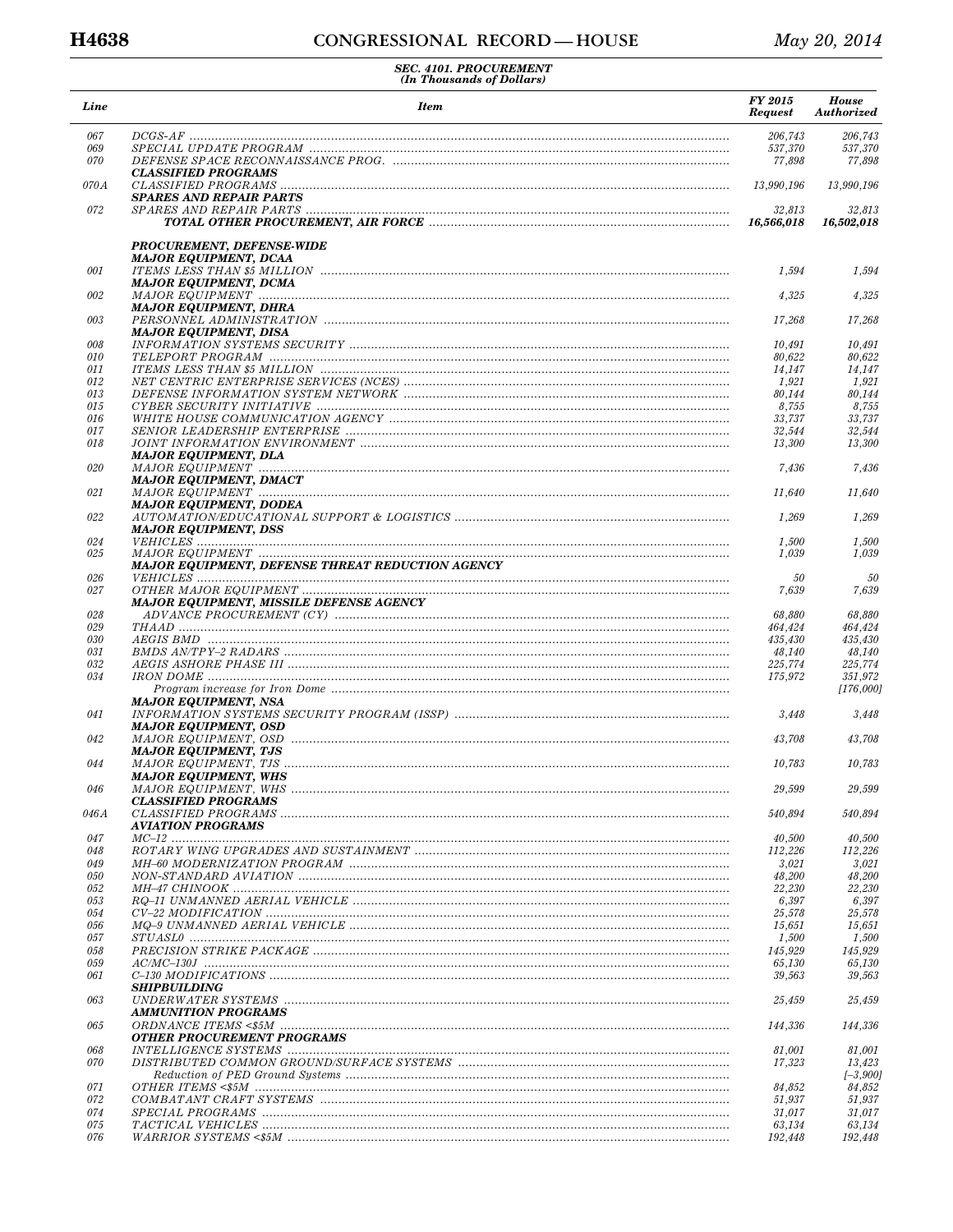| Line | <b>Item</b>                                | FY 2015<br><b>Request</b> | <b>House</b><br><b>Authorized</b> |
|------|--------------------------------------------|---------------------------|-----------------------------------|
| 078  |                                            | 19.984                    | 19.984                            |
| 081  |                                            | 5.044                     | 5,044                             |
| 082  |                                            | 38,126                    | 38,126                            |
| 088  | <b>CBDP</b>                                | 243.849                   | 243.849                           |
| 0.95 |                                            | 170.137                   | 170.137                           |
| 0.96 |                                            | 150,392                   | 150,392                           |
|      |                                            | 4,221,437                 | 4,393,537                         |
| 001  | <b>JOINT URGENT OPERATIONAL NEEDS FUND</b> | 20,000                    |                                   |
|      |                                            | 20.000                    | $[-20,000]$                       |
|      | <b>PRIOR YEAR RESCISSIONS</b>              |                           |                                   |
| 001  |                                            | $-265,685$                | [265, 685]                        |
|      |                                            | $-265.685$                |                                   |
|      | <b>UNDISTRIBUTED GENERAL PROVISIONS</b>    |                           |                                   |
| 001  |                                            |                           | $-265,685$                        |
|      |                                            |                           | $[-265, 685]$<br>$-265.685$       |
|      |                                            | 89.508.034                | 90,983,703                        |

#### *TITLE XLII—RESEARCH, DEVELOPMENT, TEST, AND EVALUATION*

*SEC. 4201. RESEARCH, DEVELOPMENT, TEST, AND EVALUATION.* 

| Line | Program<br><b>Element</b> | <b>Item</b>                                                                                                     | FY 2015<br><b>Request</b> | <b>House</b><br><b>Authorized</b> |
|------|---------------------------|-----------------------------------------------------------------------------------------------------------------|---------------------------|-----------------------------------|
|      |                           | RESEARCH, DEVELOPMENT, TEST & EVAL, ARMY                                                                        |                           |                                   |
|      |                           | <b>BASIC RESEARCH</b>                                                                                           |                           |                                   |
| 001  | 0601101A                  |                                                                                                                 | 13,464                    | 13,464                            |
| 002  | 0601102A                  |                                                                                                                 | 238,167                   | 238,167                           |
| 003  | 0601103A                  |                                                                                                                 | 69.808                    | 69.808                            |
| 004  | 0601104A                  |                                                                                                                 | 102,737                   | 102,737                           |
|      |                           |                                                                                                                 | 424,176                   | 424,176                           |
|      |                           | <b>APPLIED RESEARCH</b>                                                                                         |                           |                                   |
| 005  | 0602105A                  |                                                                                                                 | 28,006                    | 28,006                            |
| 006  | <i>0602120A</i>           |                                                                                                                 | 33,515                    | 33,515                            |
| 007  | 0602122A                  |                                                                                                                 | 16,358                    | 16,358                            |
| 008  | 0602211A                  |                                                                                                                 | 63,433                    | 63,433                            |
| 009  | 0602270A                  |                                                                                                                 | 18,502                    | 18,502                            |
| 010  | 0602303A                  |                                                                                                                 | 46.194                    | 46.194                            |
| 011  | 0602307A                  |                                                                                                                 | 28,528                    | 28,528                            |
| 012  | 0602308A                  |                                                                                                                 | 27,435                    | 27,435                            |
| 013  | 0602601A                  |                                                                                                                 | 72,883                    | 72,883                            |
| 014  | 0602618A                  | BALLISTICS TECHNOLOGY minimummummummummummummummummummummummum                                                  | 85.597                    | 85.597                            |
| 015  | 0602622A                  |                                                                                                                 | 3,971                     | 3,971                             |
| 016  | 0602623A                  |                                                                                                                 | 6,853                     | 6,853                             |
| 017  | 0602624A                  |                                                                                                                 | 38,069                    | 38.069                            |
| 018  | 0602705A                  |                                                                                                                 | 56,435                    | 56.435                            |
| 019  | 0602709A                  |                                                                                                                 | 38,445                    | 38,445                            |
| 020  | 0602712A                  |                                                                                                                 | 25,939                    | 25,939                            |
| 021  | <i>0602716A</i>           |                                                                                                                 | 23,783                    | 23,783                            |
| 022  | 0602720A                  |                                                                                                                 | 15,659                    | 15,659                            |
| 023  | 0602782A                  |                                                                                                                 | 33,817                    | 33,817                            |
| 024  | 0602783A                  |                                                                                                                 | 10,764                    | 10,764                            |
| 025  | 0602784A                  |                                                                                                                 | 63.311                    | 63,311                            |
| 026  | 0602785A                  |                                                                                                                 | 23,295                    | 23,295                            |
| 027  | 0602786A                  |                                                                                                                 | 25,751                    | 28,330                            |
|      |                           |                                                                                                                 |                           | [2,579]                           |
| 028  | 0602787A                  |                                                                                                                 | 76.068                    | 76.068                            |
|      |                           | SUBTOTAL APPLIED RESEARCH manufacturers and the contract of the contract of the contract of the contract of the | 862,611                   | 865,190                           |
|      |                           | ADVANCED TECHNOLOGY DEVELOPMENT                                                                                 |                           |                                   |
| 029  | 0603001 A                 |                                                                                                                 | 65.139                    | 65,813                            |
|      |                           |                                                                                                                 |                           | [674]                             |
| 030  | 0603002A                  |                                                                                                                 | 67,291                    | 67,291                            |
| 031  | 0603003A                  |                                                                                                                 | 88,990                    | 88,990                            |
| 032  | 0603004A                  |                                                                                                                 | 57.931                    | 57,931                            |
| 033  | 0603005A                  |                                                                                                                 | 110,031                   | 110,031                           |
| 0.34 | 0603006A                  |                                                                                                                 | 6,883                     | 6,883                             |
| 0.35 | 0603007A                  |                                                                                                                 | 13,580                    | 13.580                            |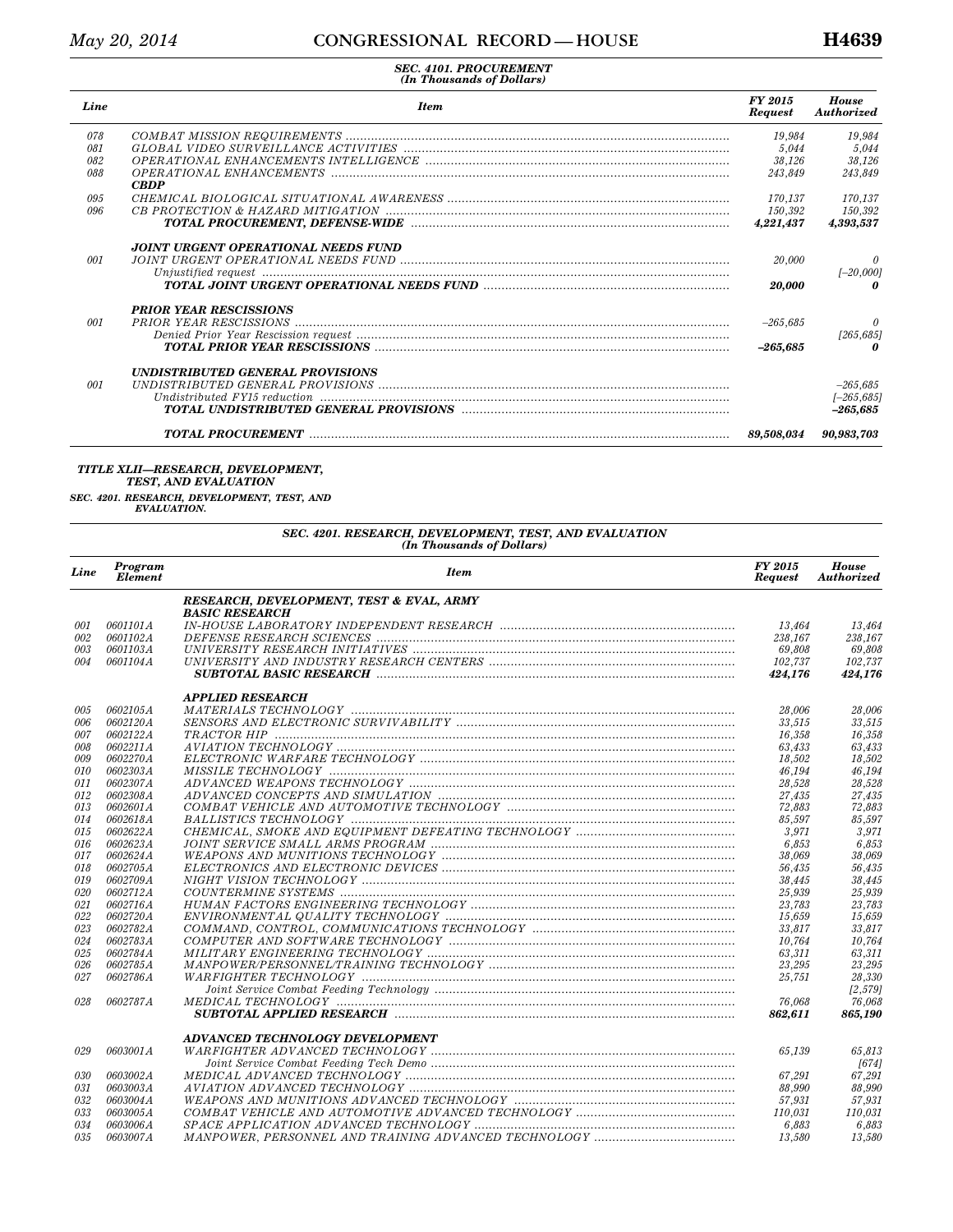## **H4640 CONGRESSIONAL RECORD — HOUSE** *May 20, 2014*

| Line              | Program<br><b>Element</b>           | <b>Item</b>                                                       | FY 2015<br><b>Request</b> | <b>House</b><br>Authorized |
|-------------------|-------------------------------------|-------------------------------------------------------------------|---------------------------|----------------------------|
| 036               | 0603008A                            |                                                                   | 44,871                    | 44,871                     |
| 037<br>038        | <i>0603009A</i><br>0603015A         |                                                                   | 7,492<br>16,749           | 7,492<br>16,749            |
| 039               | 0603020A                            |                                                                   | 14,483                    | 14,483                     |
| 041               | <i>0603125A</i>                     |                                                                   | 24,270                    | 24,270                     |
| 042<br>043        | <i>0603130A</i><br>0603131A         |                                                                   | 3,440<br>2,406            | 3,440<br>2,406             |
| 044               | 0603270A                            |                                                                   | 26,057                    | 26,057                     |
| 045               | 0603313A                            |                                                                   | 44,957                    | 44,957                     |
| 046<br>047        | <i>0603322A</i><br>0603461A         |                                                                   | 11,105<br>181,609         | 11,105<br>181,609          |
| 048               | 0603606A                            |                                                                   | 13,074                    | 13.074                     |
| 049               | 0603607A                            |                                                                   | 7,321                     | 7,321                      |
| 050<br>051        | <i>0603710A</i><br>0603728A         |                                                                   | 44,138<br>9,197           | 44,138<br>9,197            |
| 052               | 0603734A                            |                                                                   | 17,613                    | 17,613                     |
| 053               | 0603772A                            |                                                                   | 39,164<br>917,791         | 39,164<br>918,465          |
|                   |                                     | ADVANCED COMPONENT DEVELOPMENT & PROTOTYPES                       |                           |                            |
| 054<br>055        | <i>0603305A</i><br>0603308A         |                                                                   | 12,797<br>13,999          | 12,797                     |
| 058               | 0603639A                            |                                                                   | 29,334                    | 13,999<br>29,334           |
| 060               | <i>0603747A</i>                     |                                                                   | 9,602                     | 11,189                     |
|                   |                                     |                                                                   |                           | [1,587]                    |
| 061<br>062        | 0603766A<br>0603774A                |                                                                   | 8,953<br>3,052            | 8,953<br>3,052             |
| 063               | 0603779A                            |                                                                   | 7,830                     | 7,830                      |
| 065               | 0603790A                            |                                                                   | 2,954                     | 2,954                      |
| 067<br>069        | 0603804A<br>0603807A                |                                                                   | 13,386<br>23,659          | 13,386<br>23,659           |
| 070               | 0603827A                            |                                                                   | 6,830                     | 9,830                      |
|                   |                                     |                                                                   |                           | [3,000]                    |
| 072               | 0604100A                            |                                                                   | 9,913                     | 9,913                      |
| 073<br>074        | 0604115A<br><i>0604120A</i>         |                                                                   | 74,740<br>9,930           | 74,740<br>9,930            |
| 076               | 0604319A                            | INDIRECT FIRE PROTECTION CAPABILITY INCREMENT 2-INTERCEPT (IFPC2) | 96,177                    | 71,177                     |
|                   |                                     |                                                                   | 323,156                   | $[-25,000]$<br>302,743     |
|                   |                                     | <b>SYSTEM DEVELOPMENT &amp; DEMONSTRATION</b>                     |                           |                            |
| 079               | 0604201A                            |                                                                   | 37,246                    | 37,246                     |
| 081               | <i>0604270A</i>                     |                                                                   | 6,002                     | 6,002                      |
| 082               | 0604280A                            |                                                                   | 9,832                     | 9,832                      |
| 083<br>084        | 0604290A<br><i>0604321A</i>         |                                                                   | 9,730<br>5,532            | 9,730<br>5,532             |
| 085               | 0604328A                            |                                                                   | 19,929                    | 19,929                     |
| 086               | 0604601A                            |                                                                   | 27,884                    | 34,586                     |
| 087               | 0604604A                            |                                                                   | 210                       | [6,702]<br>210             |
| 088               | 0604611A                            |                                                                   | 4,166                     | 4,166                      |
| 089               | <i>0604622A</i>                     |                                                                   | 12,913                    | 12,913                     |
| 090               | 0604633A                            |                                                                   | 16,764                    | 16,764                     |
| 091<br>092        | 0604641A<br><i>0604710A</i>         |                                                                   | 6,770<br>65,333           | 6,770<br>65,333            |
| 093               | 0604713A                            |                                                                   | 1,335                     | 1,897                      |
|                   |                                     |                                                                   |                           | [562]                      |
| 094<br>096        | <i>0604715A</i><br><i>0604741A</i>  |                                                                   | 8,945<br>15,906           | 8,945<br>15,906            |
| 097               | <i>0604742A</i>                     |                                                                   | 4,394                     | 4,394                      |
| 098               | 0604746A                            |                                                                   | 11,084                    | 11,084                     |
| 099               | 0604760A                            |                                                                   | 10,027                    | 10,027                     |
| <i>100</i><br>101 | <i>0604780.A</i><br><i>0604798A</i> |                                                                   | 42,430<br>105,279         | 42,430<br>105,279          |
| 102               | <i>0604802A</i>                     |                                                                   | 15,006                    | 15,006                     |
| 103               | 0604804A                            |                                                                   | 24,581                    | 24,581                     |
| 104               | <i>0604805.A</i>                    |                                                                   | 4,433                     | 4,433                      |
| 105<br>106        | <i>0604807.A</i><br><i>0604808A</i> | MEDICAL MATERIEL/MEDICAL BIOLOGICAL DEFENSE EQUIPMENT-ENG DEV     | 30,397<br>57,705          | 30,397<br>57,705           |
| 108               | <i>0604818A</i>                     |                                                                   | 29,683                    | 29,683                     |
| 109               | <i>0604820A</i>                     |                                                                   | 5,224                     | 5,224                      |
| 111<br>112        | <i>0604823A</i><br><i>0604827.A</i> |                                                                   | 37,492<br>6,157           | 37,492<br>6,157            |
| 113               | 0604854A                            |                                                                   | 1,912                     | 1,912                      |
| 116               | <i>0605013A</i>                     |                                                                   | 69,761                    | 69,761                     |
| 117               | <i>0605018A</i>                     |                                                                   | 138,465                   | 138,465                    |
| 118<br>119        | <i>0605028A</i><br><i>0605030A</i>  |                                                                   | 92,353<br>8,440           | 92,353<br>8,440            |
| <i>120</i>        | <i>0605031A</i>                     |                                                                   | 17,999                    | 17,999                     |
| 121               | <i>0605035A</i>                     |                                                                   | 145,409                   | 145,409                    |
| 122<br>123        | <i>0605350A</i><br><i>0605380A</i>  |                                                                   | 113,210<br>6,882          | 113,210<br>6,882           |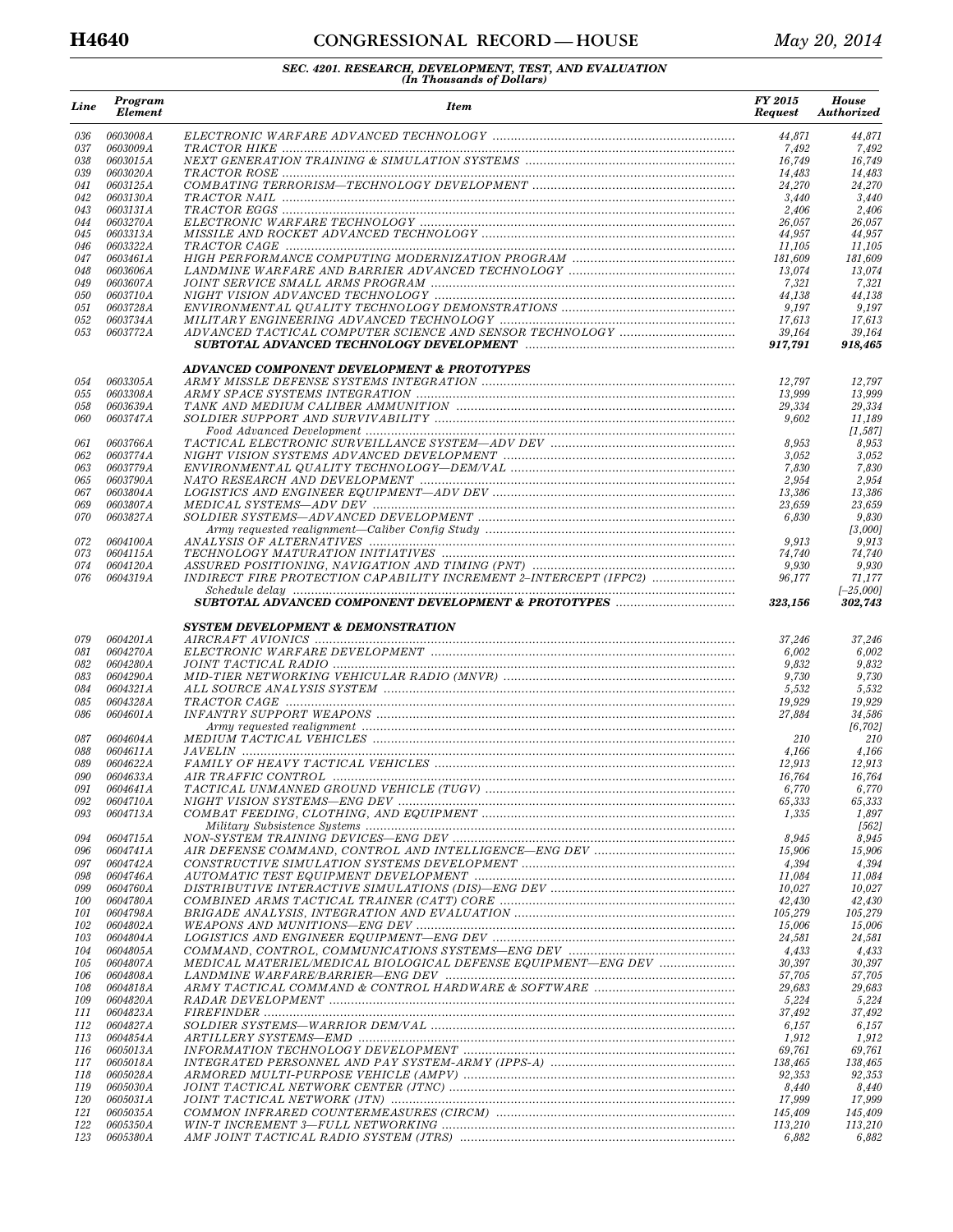## *May 20, 2014* **CONGRESSIONAL RECORD** — HOUSE **H4641**

# *SEC. 4201. RESEARCH, DEVELOPMENT, TEST, AND EVALUATION (In Thousands of Dollars)*

| Line              | Program<br><b>Element</b>          | <b>Item</b>                                                                            | FY 2015<br><b>Request</b> | <b>House</b><br><b>Authorized</b> |
|-------------------|------------------------------------|----------------------------------------------------------------------------------------|---------------------------|-----------------------------------|
| 124               | 0605450A                           |                                                                                        | 83,838                    | 83,838                            |
| 125               | 0605456A                           |                                                                                        | 35,009                    | 35,009                            |
| 126               | 0605457A                           |                                                                                        | 142,584                   | 142,584                           |
| 127<br>128        | <i>0605625A</i><br>0605626A        |                                                                                        | 49,160<br>17,748          | 49,160<br>17,748                  |
| 129               | <i>0605766A</i>                    |                                                                                        | 15,212                    | 15,212                            |
| 130               | <i>0605812A</i>                    | JOINT LIGHT TACTICAL VEHICLE (JLTV) ENGINEERING AND MANUFACTURING DEVELOP-<br>MENT PH. | 45,718                    | 45,718                            |
| 131               | 0605830A<br>0210609A               |                                                                                        | 10,041                    | 10,041                            |
| 132<br>133        | <i>0303032A</i>                    |                                                                                        | 83,300<br>983             | 83,300<br>983                     |
| 134               | <i>0304270A</i>                    |                                                                                        | 8,961                     | 8,961                             |
|                   |                                    |                                                                                        | 1,719,374                 | 1,726,638                         |
|                   |                                    | <b>RDT&amp;E MANAGEMENT SUPPORT</b>                                                    |                           |                                   |
| 135<br>136        | 0604256A<br>0604258A               |                                                                                        | 18,062<br>10,040          | 18,062<br>10,040                  |
| 137               | 0604759A                           |                                                                                        | 60,317                    | 60,317                            |
| 138               | <i>0605103A</i>                    |                                                                                        | 20,612                    | 20,612                            |
| 139               | 0605301 A                          |                                                                                        | 176,041                   | 176,041                           |
| 140               | 0605326A<br>0605601 A              |                                                                                        | 19,439                    | 19,439                            |
| 142<br>143        | <i>0605602A</i>                    |                                                                                        | 275,025<br>45,596         | 275,025<br>45,596                 |
| 144               | 0605604A                           |                                                                                        | 33,295                    | 33,295                            |
| 145               | 0605606A                           |                                                                                        | 4,700                     | 4,700                             |
| 146               | 0605702A                           |                                                                                        | 6,413                     | 6,413                             |
| 147               | <i>0605706A</i>                    |                                                                                        | 20,746                    | 20,746                            |
| 148               | <i>0605709A</i>                    |                                                                                        | 7,015                     | 7,015                             |
| 149<br><i>150</i> | <i>0605712A</i><br>0605716A        |                                                                                        | 49,221<br>55,039          | 49,221<br>55,039                  |
| 151               | <i>0605718A</i>                    |                                                                                        | 1,125                     | 1,125                             |
| 152               | 0605801A                           |                                                                                        | 64,169                    | 64,169                            |
| 153               | <i>0605803A</i>                    |                                                                                        | 32,319                    | 32,319                            |
| 154               | <i>0605805A</i>                    |                                                                                        | 49,052                    | 49,052                            |
| 155<br>156        | <i>0605857A</i><br>0605898A        |                                                                                        | 2,612<br>49,592           | 2,612<br>49,592                   |
|                   |                                    |                                                                                        | 1,000,430                 | 1,000,430                         |
|                   |                                    | <b>OPERATIONAL SYSTEMS DEVELOPMENT</b>                                                 |                           |                                   |
| 158               | 0603778A                           |                                                                                        | 17,112                    | 17,112                            |
| 159               | 0607141A                           |                                                                                        | 3,654                     | 3,654                             |
| 160               | 0607664A                           |                                                                                        | 1,332                     | 1,332                             |
| 161<br>162        | 0607865A<br>0102419A               |                                                                                        | 152,991<br>54,076         | 152,991<br>29,076                 |
|                   |                                    |                                                                                        |                           | $[-25,000]$                       |
| 163               | 0203726A                           |                                                                                        | 22,374                    | 22,374                            |
| 164               | 0203728A                           | JOINT AUTOMATED DEEP OPERATION COORDINATION SYSTEM (JADOCS)                            | 24,371                    | 24,371                            |
| 165               | <i>0203735A</i>                    |                                                                                        | 295,177                   | 321,177                           |
|                   |                                    |                                                                                        |                           | [26,000]                          |
| 166<br>167        | 0203740A<br>0203744A               |                                                                                        | 45,092<br>264,887         | 45,092<br>264,887                 |
| 168               | 0203752A                           |                                                                                        | 381                       | 381                               |
| 169               | 0203758A                           |                                                                                        | 10,912                    | 10,912                            |
| 170               | 0203801A                           |                                                                                        | 5,115                     | 5,115                             |
| 171               | 0203802A                           |                                                                                        | 49,848                    | 44,848                            |
|                   |                                    |                                                                                        |                           | $[-5,000]$                        |
| 172<br>173        | 0203808A<br><i>0205402A</i>        |                                                                                        | 22,691<br>4,364           | 22,691<br>4,364                   |
| 174               | <i>0205410A</i>                    |                                                                                        | 834                       | 834                               |
| 175               | <i>0205412A</i>                    | ENVIRONMENTAL QUALITY TECHNOLOGY—OPERATIONAL SYSTEM DEV                                | 280                       | 280                               |
| 176               | 0205456A                           |                                                                                        | 78,758                    | 78,758                            |
| 177               | <i>0205778A</i>                    |                                                                                        | 45,377                    | 45,377                            |
| 178               | <i>0208053A</i>                    |                                                                                        | 10,209                    | 10,209                            |
| 181<br>182        | <i>0303028A</i><br>0303140A        |                                                                                        | 12,525<br>14,175          | 12,525<br>14,175                  |
| 183               | <i>0303141 A</i>                   |                                                                                        | 4,527                     | 4,527                             |
| 184               | <i>0303142.A</i>                   |                                                                                        | 11,011                    | 11,011                            |
| 185               | <i>0303150A</i>                    |                                                                                        | 2,151                     | 2,151                             |
| 187               | 0305204A                           |                                                                                        | 22,870                    | 22,870                            |
| 188               | <i>0305208A</i>                    |                                                                                        | 20,155                    | 20,155                            |
| 189<br>191        | <i>0305219A</i><br><i>0305233A</i> |                                                                                        | 46,472<br>16,389          | 46,472<br>16,389                  |
| 192               | <i>0307665.A</i>                   |                                                                                        | 1,974                     | 1,974                             |
| 193               | <i>0310349A</i>                    |                                                                                        | 3,249                     | 3,249                             |
| 194               | 0708045A                           |                                                                                        | 76,225                    | 76,225                            |
| 194 A             | 9999999999                         |                                                                                        | 4,802                     | 4,802                             |
|                   |                                    |                                                                                        | 1,346,360                 | 1,342,360                         |
|                   |                                    |                                                                                        | 6,593,898                 | 6,580,002                         |

*RESEARCH, DEVELOPMENT, TEST & EVAL, NAVY BASIC RESEARCH*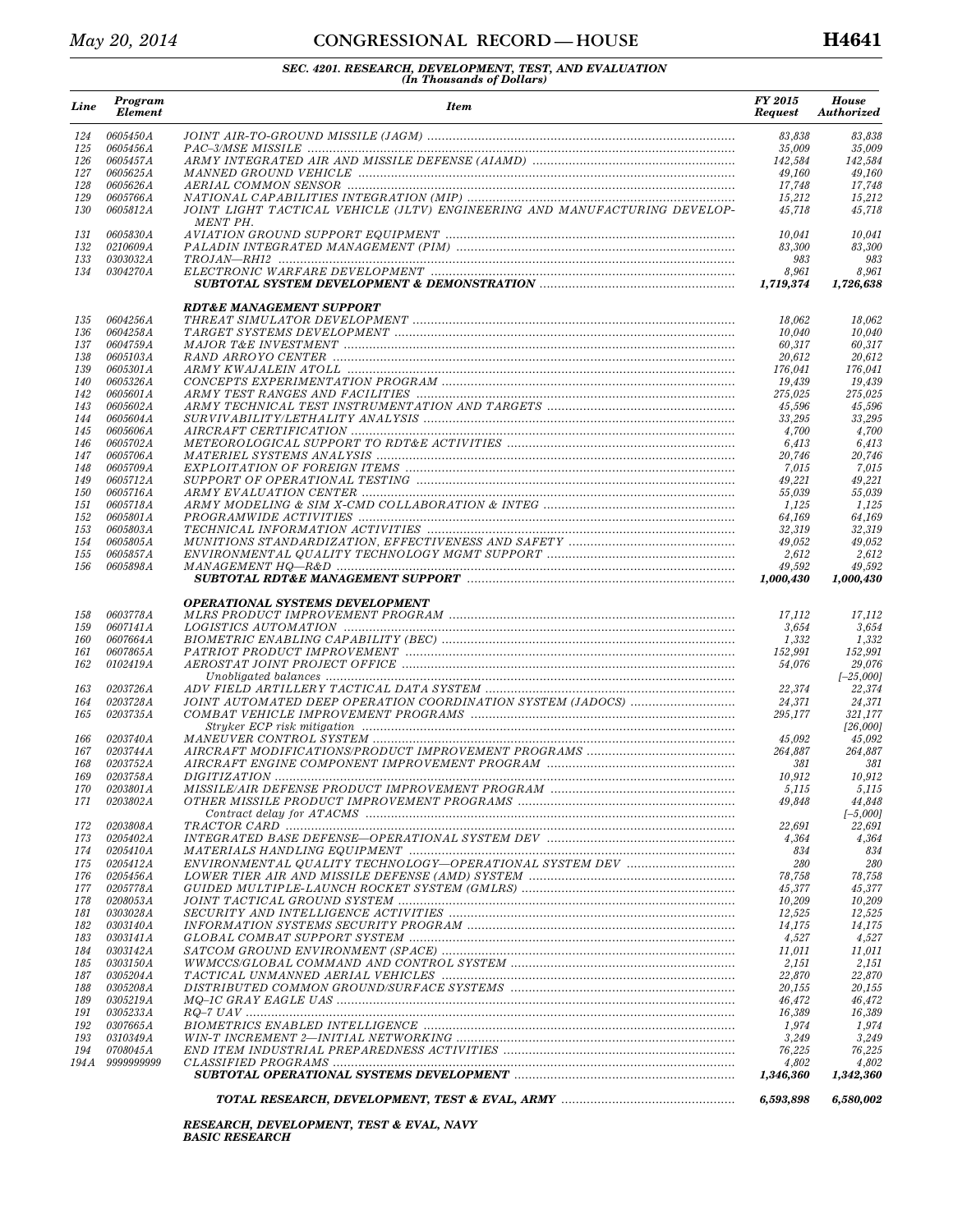## **H4642 CONGRESSIONAL RECORD — HOUSE** *May 20, 2014*

| Line       | Program<br><b>Element</b>          | <b>Item</b>                                 | FY 2015<br><b>Request</b> | <b>House</b><br><b>Authorized</b> |
|------------|------------------------------------|---------------------------------------------|---------------------------|-----------------------------------|
| 001        | 0601103N                           |                                             | 113,908                   | 118,908<br>[5,000]                |
| 002<br>003 | <i>0601152N</i><br>0601153N        |                                             | 18,734                    | 18,734                            |
|            |                                    |                                             | 443,697<br>576,339        | 443,697<br>581,339                |
| 004        | 0602114N                           | <b>APPLIED RESEARCH</b>                     | 95,753                    | 95,753                            |
| 005        | 0602123N                           |                                             | 139,496                   | 139,496                           |
| 006        | 0602131M                           |                                             | 45,831                    | 45,831                            |
| 007        | 0602235N                           |                                             | 43,541                    | 43,541                            |
| 008<br>009 | 0602236N<br>0602271N               |                                             | 46,923<br>107,872         | 46,923<br>107,872                 |
| 010        | 0602435N                           |                                             | 45,388                    | 65,388<br>[20,000]                |
| 011        | 0602651M                           |                                             | 5,887                     | 5,887                             |
| 012        | 0602747N                           |                                             | 86,880                    | 86,880                            |
| 013<br>014 | 0602750N<br>0602782N               |                                             | 170,786<br>32,526         | 170,786<br>32,526                 |
|            |                                    |                                             | 820,883                   | 840,883                           |
|            |                                    | ADVANCED TECHNOLOGY DEVELOPMENT             |                           |                                   |
| 015        | 0603114N                           |                                             | 37,734                    | 37,734                            |
| 016<br>017 | 0603123N<br>0603271N               |                                             | 25,831<br>64,623          | 25,831<br>64,623                  |
| 018        | 0603640M                           |                                             | 128,397                   | 128,397                           |
| 019        | 0603651M                           |                                             | 11,506                    | 11,506                            |
| 020<br>021 | <i>0603673N</i><br>0603729N        |                                             | 256,144<br>4,838          | 256,144<br>4,838                  |
| 022        | 0603747N                           |                                             | 9,985                     | 9,985                             |
| 023        | 0603758N                           |                                             | 53,956                    | 53,956                            |
| 024        | 0603782N                           |                                             | 2,000                     | 2,000                             |
|            |                                    |                                             | 595.014                   | 595,014                           |
| 025        | 0603207N                           | ADVANCED COMPONENT DEVELOPMENT & PROTOTYPES | 40,429                    | 40,429                            |
| 026        | 0603216N                           |                                             | 4,325                     | 4,325                             |
| 027        | 0603237N                           |                                             | 2,991                     | 2,991                             |
| 028<br>029 | 0603251N                           |                                             | 12,651                    | 12,651<br>7,782                   |
| 030        | 0603254N<br><i>0603261N</i>        |                                             | 7,782<br>5,275            | 5,275                             |
| 031        | 0603382N                           |                                             | 1,646                     | 1,646                             |
| 032        | 0603502N                           |                                             | 100,349                   | 100,349                           |
| 033<br>034 | <i>0603506N</i><br>0603512N        |                                             | 52,781                    | 52,781<br>5,959                   |
| 035        | 0603525N                           |                                             | 5,959<br>148,865          | 148,865                           |
| 036        | 0603527N                           |                                             | 25,365                    | 25,365                            |
| 037        | 0603536N                           |                                             | 80,477                    | 80,477                            |
| 038<br>039 | 0603542N<br><i>0603553N</i>        |                                             | 669<br>1,060              | 669<br>1,060                      |
| 040        | 0603561N                           |                                             | 70,551                    | 70,551                            |
| 041        | 0603562N                           |                                             | 8,044                     | 8,044                             |
| 042        | <i>0603563N</i>                    |                                             | 17,864                    | 17,864                            |
| 043<br>044 | 0603564N<br><i>0603570N</i>        |                                             | 23,716<br>499,961         | 23,716<br>499,961                 |
| 045        | <i>0603573N</i>                    |                                             | 21,026                    | 21,026                            |
| 046        | <i>0603576N</i>                    |                                             | 542,700                   | 542,700                           |
| 047        | 0603581N                           |                                             | 88,734                    | 88,734                            |
| 048<br>049 | <i>0603582N</i><br><i>0603595N</i> |                                             | 20,881<br>849,277         | 20,881<br>849,277                 |
| 050        | 0603596N                           |                                             | 196,948                   | 196,948                           |
| 051        | 0603597N                           |                                             | 8,115                     | 8,115                             |
| 052        | <i>0603609N</i>                    |                                             | 7,603<br>105,749          | 7,603                             |
| 053        | 0603611M                           |                                             |                           | 190,849<br>[85,100]               |
| 054        | <i>0603635M</i>                    |                                             | 1,342                     | 1,342                             |
| 055<br>056 | <i>0603654N</i><br>0603658N        |                                             | 21,399<br>43,578          | 21,399<br>43,578                  |
| 057        | <i>0603713N</i>                    |                                             | 7,764                     | 7,764                             |
| 058        | 0603721N                           |                                             | 13,200                    | 13,200                            |
| 059        | <i>0603724N</i>                    |                                             | 69,415                    | 69,415                            |
| 060<br>061 | <i>0603725N</i><br><i>0603734N</i> |                                             | 2,588<br>176,301          | 2,588<br>176,301                  |
| 062        | <i>0603739N</i>                    |                                             | 3,873                     | 3,873                             |
| 063        | <i>0603746N</i>                    |                                             | 376,028                   | 376,028                           |
| 064        | 0603748N                           |                                             | 272,096                   | 272,096                           |
| 065<br>066 | <i>0603751N</i><br><i>0603764N</i> |                                             | 42,233<br>46,504          | 42,233<br>46,504                  |
| 067        | <i>0603787N</i>                    |                                             | 25,109                    | 25,109                            |
| 068        | <i>0603790N</i>                    |                                             | 9,659                     | 9,659                             |
| 069<br>070 | <i>0603795N</i><br>0603851M        |                                             | 318<br>40,912             | 318<br>40,912                     |
|            |                                    |                                             |                           |                                   |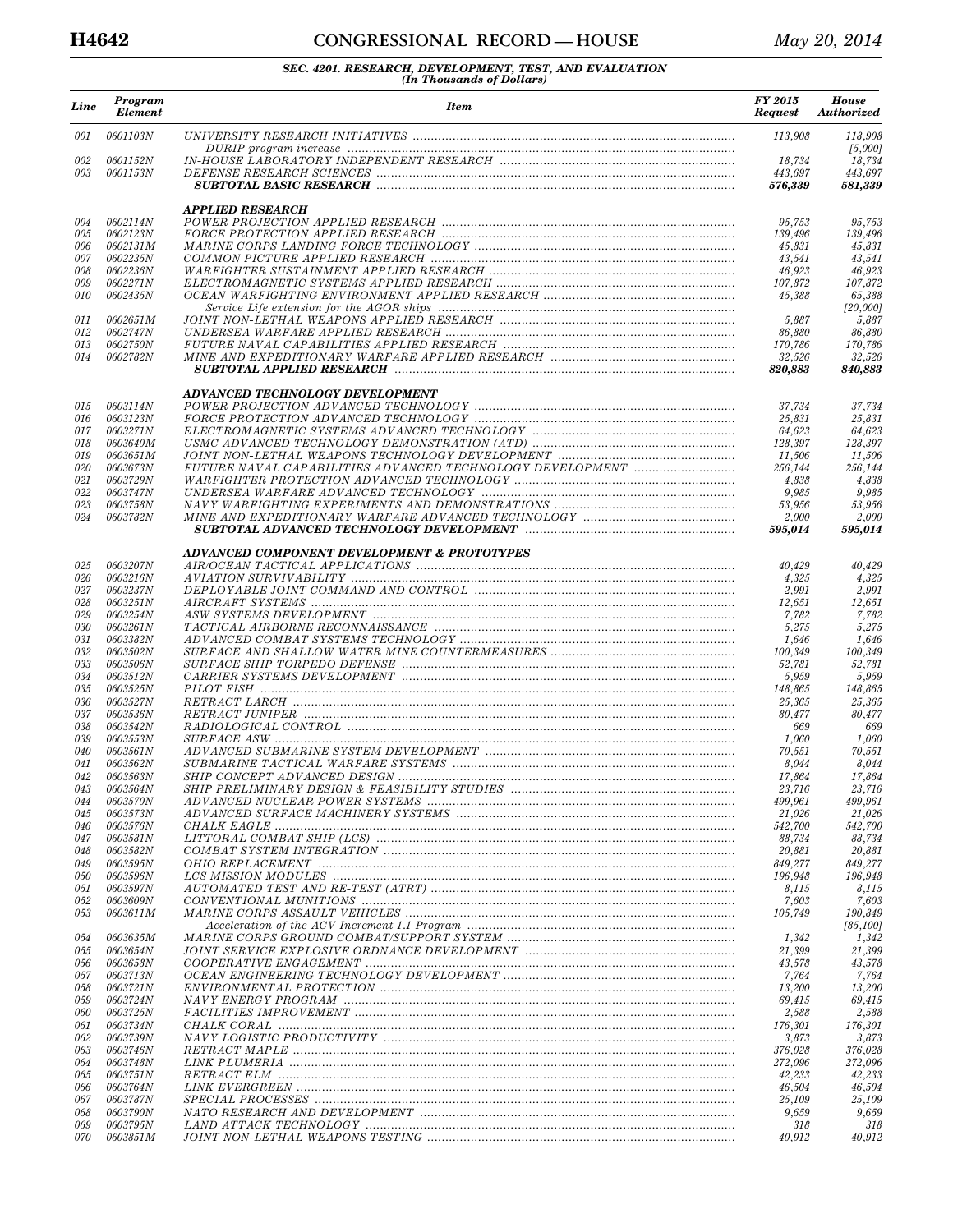## *May 20, 2014* **CONGRESSIONAL RECORD** — HOUSE **H4643**

| Line              | Program<br><b>Element</b>          | <b>Item</b>                                                                                                                                | FY 2015<br><b>Request</b> | <b>House</b><br><b>Authorized</b> |
|-------------------|------------------------------------|--------------------------------------------------------------------------------------------------------------------------------------------|---------------------------|-----------------------------------|
| 071               | 0603860N                           |                                                                                                                                            | 54,896                    | 27,896<br>$[-27,000]$             |
| 073               | 0603925N                           |                                                                                                                                            | 58,696                    | 58,696                            |
| 074               | <i>0604112N</i>                    |                                                                                                                                            | 43,613                    | 43,613                            |
| 075<br>076        | <i>0604122N</i><br><i>0604272N</i> |                                                                                                                                            | 21,110<br>5,657           | 21,110<br>5,657                   |
| 077               | <i>0604279N</i>                    |                                                                                                                                            | 8,033                     | 8,033                             |
| 078               | <i>0604454N</i>                    |                                                                                                                                            | 36,859                    | 36,859                            |
| 079               | <i>0604653N</i>                    | JOINT COUNTER RADIO CONTROLLED IED ELECTRONIC WARFARE (JCREW)                                                                              | 15,227                    | 15,227                            |
| 081               | <i>0604707N</i>                    | SPACE AND ELECTRONIC WARFARE (SEW) ARCHITECTURE/ENGINEERING SUPPORT                                                                        | 22,393                    | 22,393                            |
| 082<br>083        | 0604786N<br>0605812M               | JOINT LIGHT TACTICAL VEHICLE (JLTV) ENGINEERING AND MANUFACTURING DEVELOP-                                                                 | 202,939<br>11,450         | 202,939<br>11,450                 |
| 084               | 0303354N                           | MENT PH.                                                                                                                                   | 6,495                     | 6,495                             |
| 085               | <i>0304270N</i>                    |                                                                                                                                            | 332<br>4,591,812          | 332<br>4,649,912                  |
|                   |                                    | <b>SYSTEM DEVELOPMENT &amp; DEMONSTRATION</b>                                                                                              |                           |                                   |
| 086               | 0603208N                           |                                                                                                                                            | 25,153                    | 25,153                            |
| 087               | <i>0604212N</i>                    |                                                                                                                                            | 46,154                    | 46,154                            |
| 088               | <i>0604214N</i>                    |                                                                                                                                            | 25,372                    | 25,372                            |
| 089               | 0604215N                           |                                                                                                                                            | 53,712                    | 53,712                            |
| 090<br>091        | <i>0604216N</i><br><i>0604218N</i> |                                                                                                                                            | 11,434<br>2,164           | 11,434<br>2,164                   |
| 092               | 0604221N                           |                                                                                                                                            | 1,710                     | 1,710                             |
| 093               | <i>0604230N</i>                    |                                                                                                                                            | 9.094                     | 9.094                             |
| 094               | <i>0604231N</i>                    |                                                                                                                                            | 70,248                    | 70,248                            |
| 095               | <i>0604234N</i>                    |                                                                                                                                            | 193,200                   | 193,200                           |
| 096               | <i>0604245N</i><br>0604261N        |                                                                                                                                            | 44,115                    | 44,115<br>23,227                  |
| 097<br>098        | <i>0604262N</i>                    |                                                                                                                                            | 23,227<br>61,249          | 61,249                            |
| 099               | <i>0604264N</i>                    |                                                                                                                                            | 15,014                    | 15,014                            |
| 100               | 0604269N                           |                                                                                                                                            | 18.730                    | 18,730                            |
| 101               | <i>0604270N</i>                    |                                                                                                                                            | 28,742                    | 28,742                            |
| 102               | <i>0604273N</i>                    |                                                                                                                                            | 388,086                   | 388,086                           |
| 103<br>104        | 0604274N<br><i>0604280N</i>        |                                                                                                                                            | 246,856<br>7,106          | 246,856<br>7,106                  |
| 105               | <i>0604307N</i>                    |                                                                                                                                            | 189,112                   | 189,112                           |
| 106               | 0604311N                           |                                                                                                                                            | 376                       | 376                               |
| 107               | 0604329N                           |                                                                                                                                            | 71,849                    | 71,849                            |
| 108               | <i>0604366N</i>                    |                                                                                                                                            | 53,198                    | 53,198                            |
| 109               | <i>0604373N</i>                    |                                                                                                                                            | 38,941                    | 38,941                            |
| <i>110</i><br>111 | <i>0604376M</i><br>0604378N        | MARINE AIR GROUND TASK FORCE (MAGTF) ELECTRONIC WARFARE (EW) FOR AVIATION<br>NAVAL INTEGRATED FIRE CONTROL-COUNTER AIR SYSTEMS ENGINEERING | 7,832<br>15,263           | 7,832<br>15,263                   |
| 112               | <i>0604404N</i>                    | UNMANNED CARRIER LAUNCHED AIRBORNE SURVEILLANCE AND STRIKE (UCLASS) SYS-<br>TEM.                                                           | 403.017                   | 200,017                           |
|                   |                                    |                                                                                                                                            |                           | $[-203,000]$                      |
| 113               | <i>0604501N</i>                    |                                                                                                                                            | 20,409                    | 20,409                            |
| 114               | <i>0604503N</i>                    |                                                                                                                                            | 71,565                    | 71,565                            |
| 115               | 0604504N<br>0604512N               |                                                                                                                                            | 29,037                    | 29,037                            |
| 116<br>118        | <i>0604522N</i>                    |                                                                                                                                            | 122,083<br>144,706        | 122,083<br>144.706                |
| 119               | 0604558N                           |                                                                                                                                            | 72,695                    | 72,695                            |
| <i>120</i>        | <i>0604562N</i>                    |                                                                                                                                            | 38,985                    | 38,985                            |
| 121               | <i>0604567N</i>                    |                                                                                                                                            | 48,470                    | 48,470                            |
| 122               | 0604574N                           |                                                                                                                                            | 3,935                     | 3,935                             |
| 123               | <i>0604580N</i>                    |                                                                                                                                            | 132,602                   | 132,602                           |
| 124<br>125        | <i>0604601N</i><br><i>0604610N</i> |                                                                                                                                            | 19,067<br>25,280          | 19,067<br>25,280                  |
| 126               | <i>0604654N</i>                    |                                                                                                                                            | 8,985                     | 8,985                             |
| 127               | <i>0604703N</i>                    |                                                                                                                                            | 7,669                     | 7,669                             |
| 128               | <i>0604727N</i>                    |                                                                                                                                            | 4,400                     | 4,400                             |
| 129               | <i>0604755N</i>                    |                                                                                                                                            | 56,889                    | 56,889                            |
| 130               | <i>0604756N</i>                    |                                                                                                                                            | 96,937                    | 96,937                            |
| 131<br>132        | <i>0604757N</i><br>0604761N        |                                                                                                                                            | 134,564<br><i>200</i>     | 134,564<br>200                    |
| 133               | 0604771N                           |                                                                                                                                            | 8,287                     | 8,287                             |
| 134               | <i>0604777N</i>                    |                                                                                                                                            | 29,504                    | 29,504                            |
| 135               | <i>0604800M</i>                    |                                                                                                                                            | 513,021                   | 513,021                           |
| 136               | <i>0604800N</i>                    |                                                                                                                                            | 516,456                   | 516,456                           |
| 137               | <i>0605013M</i>                    |                                                                                                                                            | 2,887                     | 2,887                             |
| 138<br>139        | <i>0605013N</i><br><i>0605212N</i> |                                                                                                                                            | 66,317<br>573,187         | 66,317<br>573,187                 |
| <i>140</i>        | <i>0605220N</i>                    |                                                                                                                                            | 67,815                    | 67,815                            |
| 141               | <i>0605450N</i>                    |                                                                                                                                            | 6,300                     | 6,300                             |
| 142               | <i>0605500N</i>                    |                                                                                                                                            | 308,037                   | 323,037                           |
|                   |                                    |                                                                                                                                            |                           | [15,000]                          |
| 143<br>144        | <i>0204202N</i><br><i>0304231N</i> |                                                                                                                                            | 202,522<br>1,011          | 202,522<br>1,011                  |
| 145               | <i>0304785N</i>                    |                                                                                                                                            | 10,357                    | 10,357                            |
| 146               | <i>0305124N</i>                    |                                                                                                                                            | 23,975                    | 23,975                            |
|                   |                                    |                                                                                                                                            | 5,419,108                 | 5,231,108                         |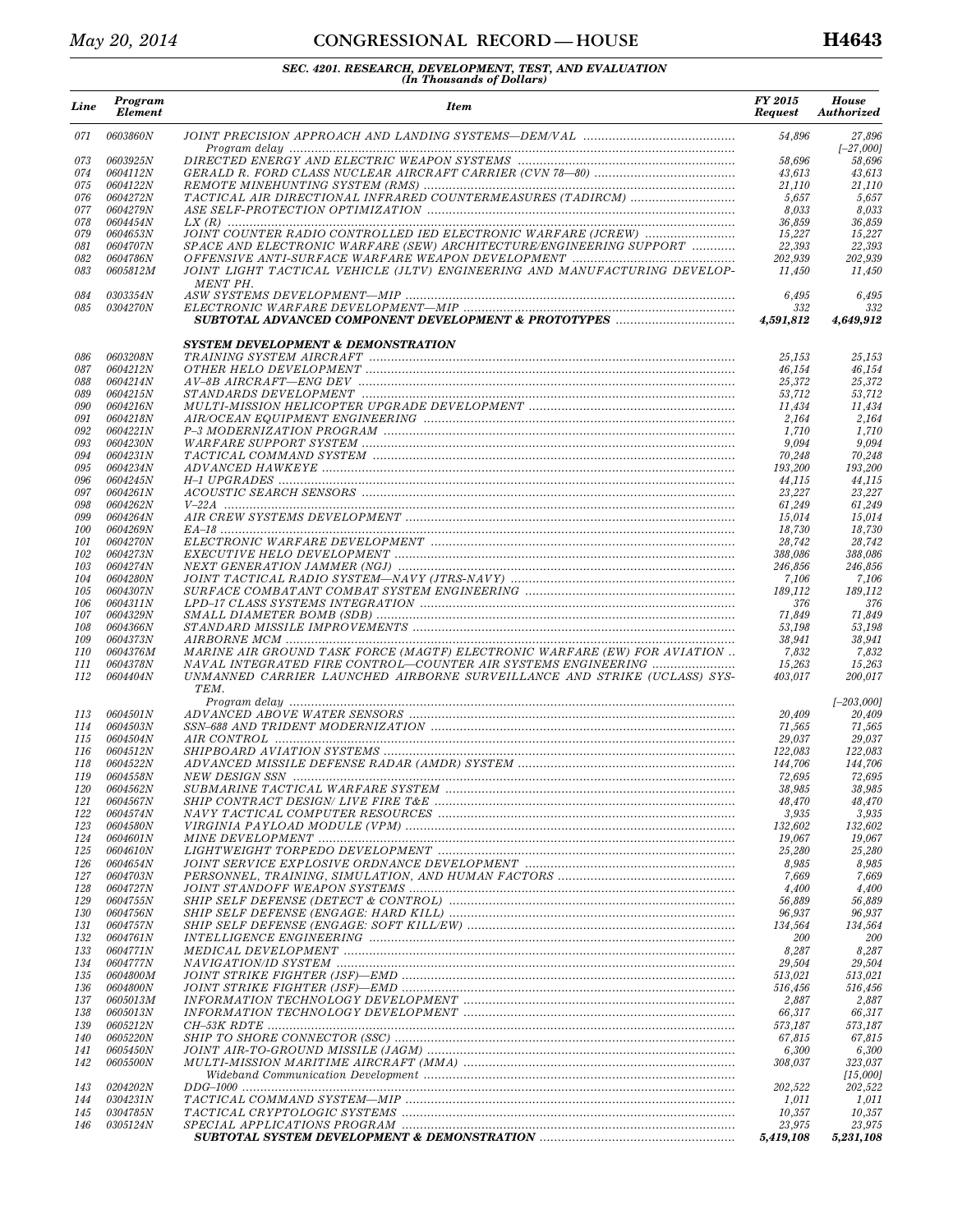## **H4644 CONGRESSIONAL RECORD — HOUSE** *May 20, 2014*

# *SEC. 4201. RESEARCH, DEVELOPMENT, TEST, AND EVALUATION (In Thousands of Dollars)*

| Line       | Program<br><b>Element</b>          | <b>Item</b>                                                                           | FY 2015<br><b>Request</b> | <b>House</b><br><b>Authorized</b> |
|------------|------------------------------------|---------------------------------------------------------------------------------------|---------------------------|-----------------------------------|
|            |                                    | <b>MANAGEMENT SUPPORT</b>                                                             |                           |                                   |
| 147        | <i>0604256N</i>                    |                                                                                       | 45,272                    | 45,272                            |
| 148<br>149 | <i>0604258N</i><br>0604759N        |                                                                                       | 79,718<br>123,993         | 79,718<br>123.993                 |
| <i>150</i> | <i>0605126N</i>                    |                                                                                       | 4,960                     | 4,960                             |
| 151        | <i>0605152N</i>                    |                                                                                       | 8,296                     | 8,296                             |
| 152        | <i>0605154N</i>                    |                                                                                       | 45,752                    | 45,752                            |
| 154        | 0605804N                           |                                                                                       | 876                       | 876                               |
| 155<br>156 | <i>0605853N</i><br>0605856N        |                                                                                       | 72,070<br>3,237           | 72,070<br>3,237                   |
| 157        | <i>0605861N</i>                    |                                                                                       | 73,033                    | 73,033                            |
| 158        | 0605863N                           |                                                                                       | 138,304                   | 138,304                           |
| 159        | <i>0605864N</i>                    |                                                                                       | 336,286                   | 336,286                           |
| 160        | 0605865N                           |                                                                                       | 16,658                    | 16,658                            |
| 161        | <i>0605866N</i>                    |                                                                                       | 2,505                     | 2,505                             |
| 162<br>163 | 0605867N<br>0605873M               |                                                                                       | 8,325<br>17,866           | $\it 8,325$<br>17,866             |
|            |                                    |                                                                                       | 977,151                   | 977,151                           |
|            |                                    | <b>OPERATIONAL SYSTEMS DEVELOPMENT</b>                                                |                           |                                   |
| 168        | <i>0604402N</i>                    | UNMANNED COMBAT AIR VEHICLE (UCAV) ADVANCED COMPONENT AND PROTOTYPE DE-<br>VELOPMENT. | 35,949                    | 35,949                            |
| 169        | <i>0604766M</i>                    |                                                                                       | 215                       | 215                               |
| 170        | <i>0605525N</i>                    |                                                                                       | 8,873                     | 8,873                             |
| 172        | <i>0101221N</i>                    |                                                                                       | 96,943                    | 96,943                            |
| 173        | <i>0101224N</i>                    |                                                                                       | 30,057                    | 30,057                            |
| 174<br>175 | 0101226N<br>0101402N               |                                                                                       | 4,509<br>13,676           | 4,509<br>13,676                   |
| 176        | 0203761N                           |                                                                                       | 12,480                    | 12,480                            |
| 177        | <i>0204136N</i>                    |                                                                                       | 76,216                    | 76,216                            |
| 179        | <i>0204163N</i>                    |                                                                                       | 27,281                    | 27,281                            |
| 180        | <i>0204228N</i>                    |                                                                                       | 2,878                     | 2,878                             |
| 181        | 0204229N                           |                                                                                       | 32,385                    | 32,385                            |
| 182<br>183 | <i>0204311N</i><br><i>0204413N</i> |                                                                                       | 39,371<br>4,609           | 39,371<br>4,609                   |
| 184        | <i>0204460M</i>                    |                                                                                       | 99,106                    | 89,106                            |
|            |                                    |                                                                                       |                           | $[-10,000]$                       |
| 185        | <i>0204571N</i>                    |                                                                                       | 39,922                    | 39,922                            |
| 186        | <i>0204574N</i>                    |                                                                                       | 1,157                     | 1,157                             |
| 187<br>188 | <i>0204575N</i><br><i>0205601N</i> |                                                                                       | 22,067<br>17,420          | 22,067<br>17,420                  |
| 189        | <i>0205604N</i>                    |                                                                                       | 151,208                   | 151,208                           |
| 190        | <i>0205620N</i>                    |                                                                                       | 26,366                    | 26,366                            |
| 191        | <i>0205632N</i>                    |                                                                                       | 25,952                    | 25,952                            |
| 192        | <i>0205633N</i>                    |                                                                                       | 106,936                   | 106,936                           |
| 194        | <i>0205675N</i>                    |                                                                                       | 104,023                   | 104,023                           |
| 195<br>196 | 0206313M<br>0206335M               |                                                                                       | 77,398<br>32,495          | 77,398<br>32,495                  |
| 197        | 0206623M                           |                                                                                       | 156,626                   | 156,626                           |
| 198        | 0206624M                           |                                                                                       | 20,999                    | 20,999                            |
| 199        | <i>0206625M</i>                    |                                                                                       | 14,179                    | 14,179                            |
| <i>200</i> | 0207161N                           |                                                                                       | 47,258                    | 47,258                            |
| 201<br>206 | 0207163N                           |                                                                                       | 10,210<br>41,829          | 10,210                            |
| 207        | <i>0303109N</i><br><i>0303138N</i> |                                                                                       | 22,780                    | 41,829<br>22,780                  |
| 208        | <i>0303140N</i>                    |                                                                                       | 23,053                    | 23,053                            |
| 209        | 0303150M                           |                                                                                       | 296                       | 296                               |
| 212        | <i>0305160N</i>                    |                                                                                       | 359                       | 359                               |
| 213        | <i>0305192N</i>                    |                                                                                       | 6,166                     | 6,166                             |
| 214        | 0305204N                           |                                                                                       | 8,505                     | 8,505                             |
| 216<br>217 | <i>0305208M</i><br><i>0305208N</i> |                                                                                       | 11,613<br>18,146          | 11,613<br>18,146                  |
| 218        | 0305220N                           |                                                                                       | 498,003                   | 530,403                           |
|            |                                    |                                                                                       |                           | [32, 400]                         |
| 219        | <i>0305231N</i>                    |                                                                                       | 47,294                    | 47,294                            |
| 220        | 0305232M                           |                                                                                       | 718                       | 718                               |
| 221<br>222 | <i>0305233N</i><br>0305234N        |                                                                                       | 851<br>4,813              | 851<br>4,813                      |
| 223        | <i>0305239M</i>                    |                                                                                       | 8,192                     | 8,192                             |
| 224        | <i>0305241N</i>                    | $\label{thm:optimal} MULTI-INTERLLIGENCE$                                             | 22,559                    | 22,559                            |
| 225        | <i>0305242M</i>                    |                                                                                       | 2,000                     | 2,000                             |
| 226        | 0308601N                           |                                                                                       | 4,719                     | 4,719                             |
| 227        | <i>0702207N</i>                    |                                                                                       | 21,168                    | 21,168                            |
| 228<br>229 | <i>0708011N</i><br><i>0708730N</i> |                                                                                       | 37,169<br>4,347           | 37,169<br>4,347                   |
| 229 A      | 9999999999                         |                                                                                       | 1,162,684                 | 1,162,684                         |
|            |                                    |                                                                                       | 3,286,028                 | 3,308,428                         |
|            |                                    |                                                                                       | 16,266,335                | 16,183,835                        |

*RESEARCH, DEVELOPMENT, TEST & EVAL, AF*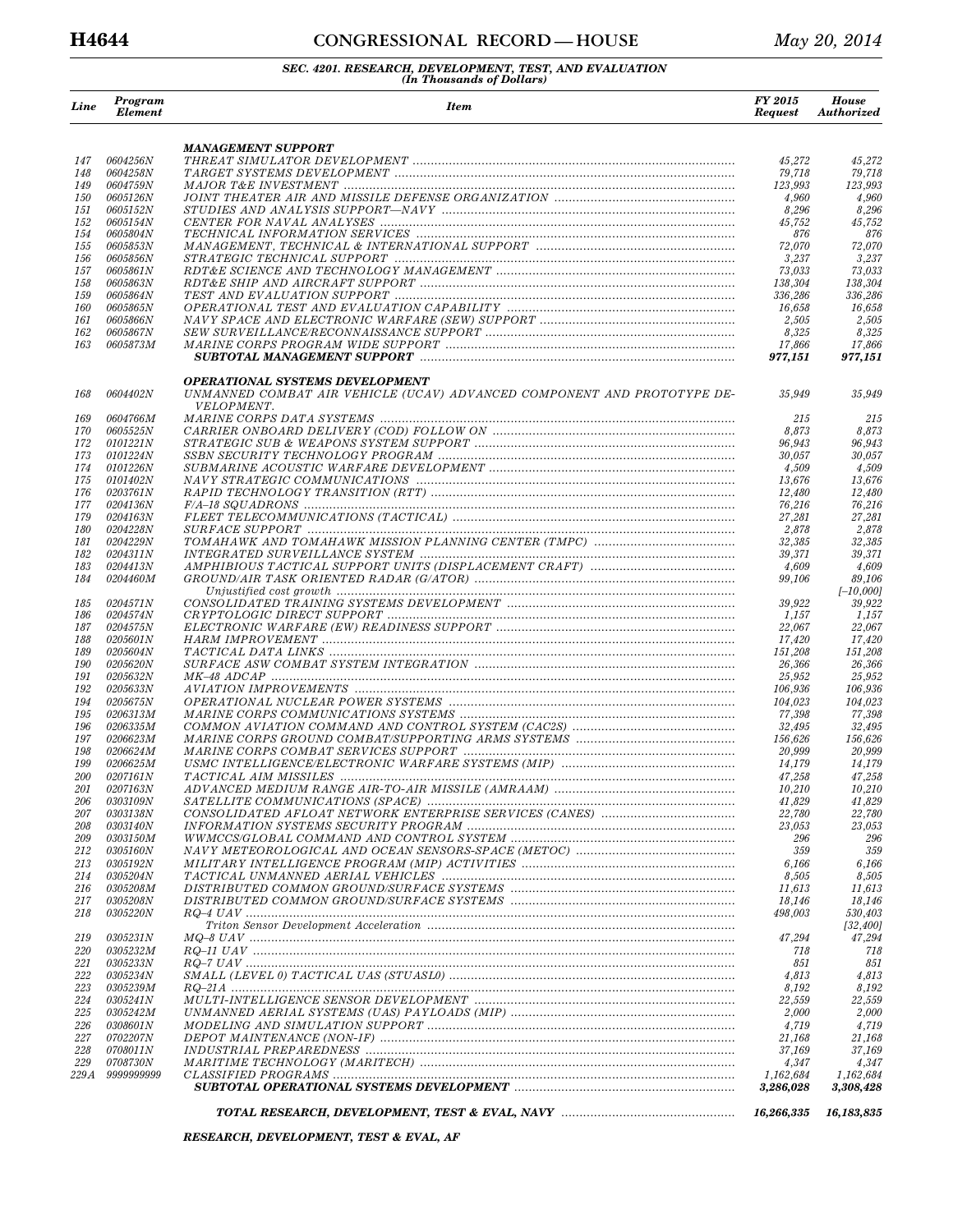## *May 20, 2014* **CONGRESSIONAL RECORD** — HOUSE **H4645**

| Line       | Program<br><b>Element</b>          | <b>Item</b>                                                                                 | FY 2015<br><b>Request</b> | House<br><b>Authorized</b> |
|------------|------------------------------------|---------------------------------------------------------------------------------------------|---------------------------|----------------------------|
|            |                                    | <b>BASIC RESEARCH</b>                                                                       |                           |                            |
| 001        | 0601102F                           |                                                                                             | 314,482                   | 314,482                    |
| 002<br>003 | 0601103F<br>0601108F               |                                                                                             | 127,079<br>12,929         | 127,079<br>12,929          |
|            |                                    |                                                                                             | 454,490                   | 454,490                    |
|            |                                    | <b>APPLIED RESEARCH</b>                                                                     |                           |                            |
| 004        | 0602102F                           |                                                                                             | 105,680                   | 105,680                    |
| 005        | 0602201F                           |                                                                                             | 105,747                   | 105,747                    |
| 006<br>007 | 0602202F<br>0602203F               |                                                                                             | 81,957                    | 81,957<br>369,550          |
|            |                                    |                                                                                             | 172,550                   | [220,000]                  |
|            |                                    | Reduction for liquid engine combustion technologies and advanced liquid engine technologies |                           | $[-23,000]$                |
| 008        | 0602204F                           |                                                                                             | 118,343                   | 118,343                    |
| 009        | 0602601 F                          |                                                                                             | 98,229                    | 98,229                     |
| 010        | 0602602F                           |                                                                                             | 87,387                    | 87,387                     |
| 011<br>012 | 0602605F<br>0602788F               |                                                                                             | 125,955<br>147,789        | 125,955<br>147,789         |
| 013        | 0602890F                           |                                                                                             | 37,496                    | 37,496                     |
|            |                                    |                                                                                             | 1,081,133                 | 1,278,133                  |
|            |                                    | ADVANCED TECHNOLOGY DEVELOPMENT                                                             |                           |                            |
| 014        | 0603112F                           |                                                                                             | 32,177                    | 42,177                     |
|            |                                    |                                                                                             |                           | [10,000]                   |
| 015<br>016 | 0603199F<br>0603203F               |                                                                                             | 15.800<br>34,420          | 15,800<br>34,420           |
| 017        | 0603211F                           |                                                                                             | 91,062                    | 91,062                     |
| 018        | 0603216F                           |                                                                                             | 124,236                   | 124,236                    |
| 019        | 0603270F                           |                                                                                             | 47,602                    | 47,602                     |
| 020        | 0603401F                           |                                                                                             | 69,026                    | 69,026                     |
| 021        | 0603444F                           |                                                                                             | 14,031                    | 14,031                     |
| 022        | 0603456F                           |                                                                                             | 21,788                    | 21,788                     |
| 023<br>024 | 0603601F                           |                                                                                             | 42,046                    | 42,046                     |
|            | 0603605F                           |                                                                                             | 23,542                    | 33,542<br>[10,000]         |
| 025        | <i>0603680F</i>                    |                                                                                             | 42,772                    | 42,772                     |
| 026        | 0603788F                           |                                                                                             | 35,315                    | 35,315                     |
|            |                                    |                                                                                             | 593,817                   | 613,817                    |
|            |                                    | ADVANCED COMPONENT DEVELOPMENT & PROTOTYPES                                                 |                           |                            |
| 027        | 0603260F                           |                                                                                             | 5,408                     | 5,408                      |
| 031        | 0603438F                           |                                                                                             | 6,075                     | 6,075                      |
| 032<br>033 | 0603742F<br>0603790F               |                                                                                             | 10,980<br>2,392           | 10,980<br>2,392            |
| 034        | 0603791 F                          |                                                                                             | 833                       | 833                        |
| 035        | 0603830F                           |                                                                                             | 32,313                    | 32,313                     |
| 037        | 0603851F                           |                                                                                             | 30,885                    | 30,885                     |
| 039        | 0603859F                           |                                                                                             | 1,798                     | 1,798                      |
| 040        | 0604015F                           |                                                                                             | 913,728                   | 913,728                    |
| 042        | 0604317F                           |                                                                                             | 2,669                     | 2,669                      |
| 045        | 0604422F                           |                                                                                             | 39,901                    | 5,001<br>$[-34,900]$       |
| 049        | 0604800F                           |                                                                                             | 4,976                     | 4,976                      |
| 050        | <i>0604857F</i>                    |                                                                                             |                           | 30,000                     |
|            |                                    |                                                                                             |                           | [30,000]                   |
| 051        | <i>0604858F</i>                    |                                                                                             | 59,004                    | 59,004                     |
| 054        | 0207110F                           |                                                                                             | 15,722                    | 15,722                     |
| 055        | <i>0207455F</i>                    |                                                                                             | 88,825                    | 88,825                     |
| 056        | <i>0305164F</i>                    |                                                                                             | 156,659<br>1,372,168      | 156,659<br>1,367,268       |
|            |                                    | <b>SYSTEM DEVELOPMENT &amp; DEMONSTRATION</b>                                               |                           |                            |
| 059        | 0604233F                           |                                                                                             | 13,324                    | 13.324                     |
| 060        | 0604270F                           |                                                                                             | 1,965                     | 1,965                      |
| 061        | 0604281F                           |                                                                                             | 39.110                    | 39,110                     |
| 062        | 0604287F                           |                                                                                             | 3,926                     | 3,926                      |
| 063        | <i>0604329F</i>                    |                                                                                             | 68,759                    | 68,759                     |
| 064        | 0604421F                           |                                                                                             | 23,746                    | 23,746                     |
| 065        | 0604425F                           |                                                                                             | 9,462                     | 19,462<br>[10,000]         |
| 066        | <i>0604426F</i>                    |                                                                                             | 214,131                   | 214,131                    |
| 067        | 0604429F                           |                                                                                             | 30,687                    | 30,687                     |
| 068        | 0604441F                           |                                                                                             | 319,501                   | 319,501                    |
| 069        | 0604602F                           |                                                                                             | 31,112                    | 31,112                     |
| 070        | 0604604F                           |                                                                                             | 2,543                     | 2,543                      |
| 071        | <i>0604617F</i>                    |                                                                                             | 46,340                    | 46,340                     |
| 072        | <i>0604706F</i>                    |                                                                                             | 8,854                     | 8,854                      |
| 073        | <i>0604735F</i>                    |                                                                                             | 10,129                    | 10,129<br>563,037          |
| 075<br>078 | <i>0604800F</i><br><i>0604932F</i> |                                                                                             | 563,037<br>4,938          | 4,938                      |
| 079        | <i>0604933F</i>                    |                                                                                             | 59,826                    | 59,826                     |
| 080        | <i>0605030F</i>                    |                                                                                             | 78                        | 78                         |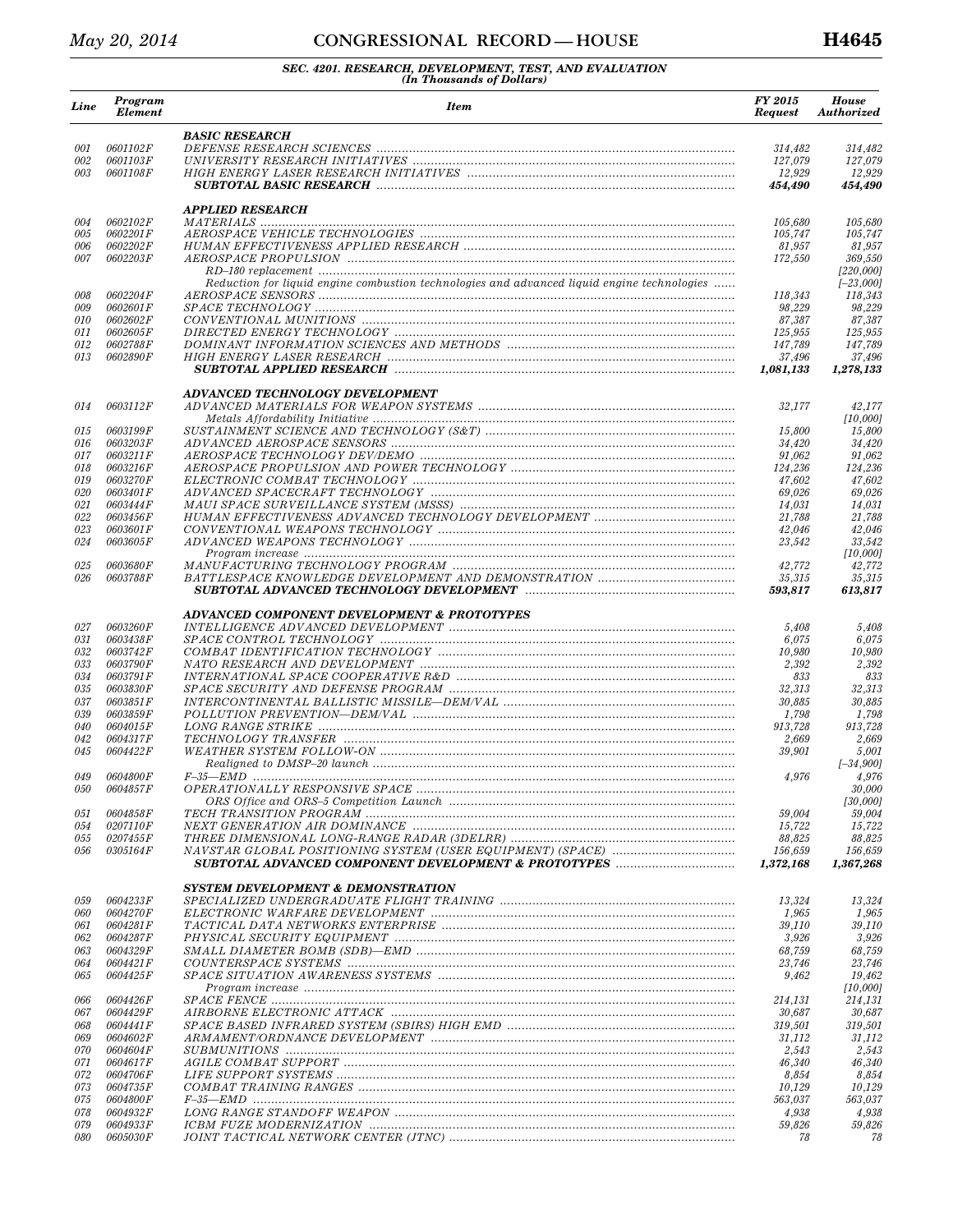## **H4646 CONGRESSIONAL RECORD — HOUSE** *May 20, 2014*

| Line       | Program<br><b>Element</b>          | <b>Item</b>                                                          | FY 2015<br><b>Request</b> | <b>House</b><br>Authorized |
|------------|------------------------------------|----------------------------------------------------------------------|---------------------------|----------------------------|
| 081        | 0605213F                           |                                                                      | 173,647                   | 173.647                    |
| 082        | 0605214F                           |                                                                      | 5,332                     | 5,332                      |
| 083<br>084 | 0605221F<br>0605223F               |                                                                      | 776,937<br>8,201          | 776,937<br>8,201           |
| 086        | 0605278F                           |                                                                      | 7,497                     | 7,497                      |
| 087        | 0605431F                           |                                                                      | 314,378                   | 314,378                    |
| 088        | <i>0605432F</i>                    |                                                                      | 103,552                   | 103,552                    |
| 089        | 0605433F                           |                                                                      | 31,425                    | 31,425                     |
| 090<br>091 | <i>0605458F</i><br>0605931F        |                                                                      | 85,938<br>98,768          | 85,938<br>98,768           |
| 092        | 0101125F                           |                                                                      | 198,357                   | 198,357                    |
| 094        | 0207701 F                          |                                                                      | 8,831                     | 8,831                      |
| 095        | 0307581F                           |                                                                      | 73,088<br>3,337,419       | 73,088<br>3,347,419        |
|            |                                    | <b>MANAGEMENT SUPPORT</b>                                            |                           |                            |
| 097        | 0604256F                           |                                                                      | 24,418                    | 24,418                     |
| 098        | 0604759F                           |                                                                      | 47,232                    | 47,232                     |
| 099<br>101 | 0605101F<br><i>0605712F</i>        |                                                                      | 30,443<br>12,266          | 30,443<br>12,266           |
| 102        | <i>0605807F</i>                    |                                                                      | 689,509                   | 689,509                    |
| 103        | 0605860F                           |                                                                      | 34,364                    | 34,364                     |
| 104        | 0605864F                           |                                                                      | 21,161                    | 21,161                     |
| 105        | 0605976F                           | FACILITIES RESTORATION AND MODERNIZATION-TEST AND EVALUATION SUPPORT | 46,955                    | 46,955                     |
| 106<br>107 | 0605978F<br>0606017F               |                                                                      | 32,965<br>13,850          | 32.965<br>13,850           |
| 108        | <i>0606116F</i>                    |                                                                      | 19,512                    | 19,512                     |
| <i>110</i> | 0606392F                           |                                                                      | 181,727                   | 181,727                    |
| 111        | 0308602F                           |                                                                      | 4,938                     | 4,938                      |
| 112        | 0702806F                           |                                                                      | 18,644                    | 18.644                     |
| 113        | 0804731 F                          |                                                                      | 1,425                     | 1,425                      |
| 114        | 1001004F<br>114A XXXXXX-<br>XF     |                                                                      | 3,790                     | 3,790<br>3,500             |
|            |                                    |                                                                      | 1,183,199                 | [3,500]<br>1,186,699       |
|            |                                    | <b>OPERATIONAL SYSTEMS DEVELOPMENT</b>                               |                           |                            |
| 115<br>116 | 0603423F<br>0604445F               |                                                                      | 299,760                   | 299,760<br>2,000           |
|            |                                    |                                                                      |                           | [2,000]                    |
| 118<br>119 | 0604618F<br><i>0605018F</i>        |                                                                      | 2,469<br>90,218           | 2,469<br>90,218            |
| 120        | 0605024F                           |                                                                      | 34,815                    | 34,815                     |
| 122        | <i>0101113F</i>                    |                                                                      | 55,457                    | 55,457                     |
| 123        | <i>0101122F</i>                    |                                                                      | 450                       | 450                        |
| 124        | 0101126F                           |                                                                      | 5,353                     | 5,353                      |
| 125        | 0101127F                           |                                                                      | 131,580                   | 102,180<br>$[-29, 400]$    |
| 126        | 0101213F                           |                                                                      | 139,109                   | 139,109                    |
| 127        | <i>0101313F</i>                    |                                                                      | 35,603                    | 35,603                     |
| 128        | <i>0101314F</i>                    |                                                                      | 32                        | 32                         |
| 130        | 0102326F                           | REGION/SECTOR OPERATION CONTROL CENTER MODERNIZATION PROGRAM         | 1,522                     | 1,522                      |
| 131        | <i>0105921 F</i>                   |                                                                      | 3,134                     | 3,134                      |
| 133<br>136 | <i>0205219F</i><br>0207133F        |                                                                      | 170,396<br>133,105        | 170,396<br>133.105         |
| 137        | <i>0207134F</i>                    |                                                                      | 261,969                   | 261,969                    |
| 138        | <i>0207136F</i>                    |                                                                      | 14,831                    | 14,831                     |
| 139        | 0207138F                           |                                                                      | 156,962                   | 156,962                    |
| <i>140</i> | <i>0207142F</i>                    |                                                                      | 43,666                    | 43,666                     |
| 141<br>142 | 0207161 F<br>0207163F              |                                                                      | 29,739<br>82,195          | 29,739<br>82,195           |
| 144        | <i>0207171F</i>                    |                                                                      | 68,944                    | 53,444                     |
|            |                                    |                                                                      |                           | $[-15,500]$                |
| 145        | <i>0207224F</i>                    |                                                                      | 5,095                     | 5,095                      |
| 146        | <i>0207227F</i>                    |                                                                      | 883                       | 883                        |
| 147        | <i>0207247F</i>                    |                                                                      | 5,812                     | 15,812                     |
| 148        | <i>0207249F</i>                    |                                                                      | 1,081                     | [10,000]<br>1,081          |
| 149        | <i>0207253F</i>                    |                                                                      | 14,411                    | 14,411                     |
| <i>150</i> | <i>0207268F</i>                    |                                                                      | 109,664                   | 109,664                    |
| 151        | <i>0207325F</i>                    |                                                                      | 15,897                    | 15,897                     |
| 152        | <i>0207410F</i>                    |                                                                      | 41,066                    | 41,066                     |
| 153        | 0207412F                           |                                                                      | 552                       | 552                        |
| 154<br>155 | <i>0207417F</i><br><i>0207418F</i> |                                                                      | 180,804<br>3,754          | 180,804<br>3,754           |
| 157        | 0207431F                           |                                                                      | 7,891                     | 7,891                      |
| 158        | 0207444F                           |                                                                      | 5,891                     | 5,891                      |
| 159        | 0207448F                           |                                                                      | 1,782                     | 1,782                      |
| 161        | <i>0207452F</i>                    |                                                                      | 821                       | 821                        |
| 163<br>164 | <i>0207590F</i><br>0207601 F       |                                                                      | 23,844<br>16,723          | 23,844<br>16,723           |
|            |                                    |                                                                      |                           |                            |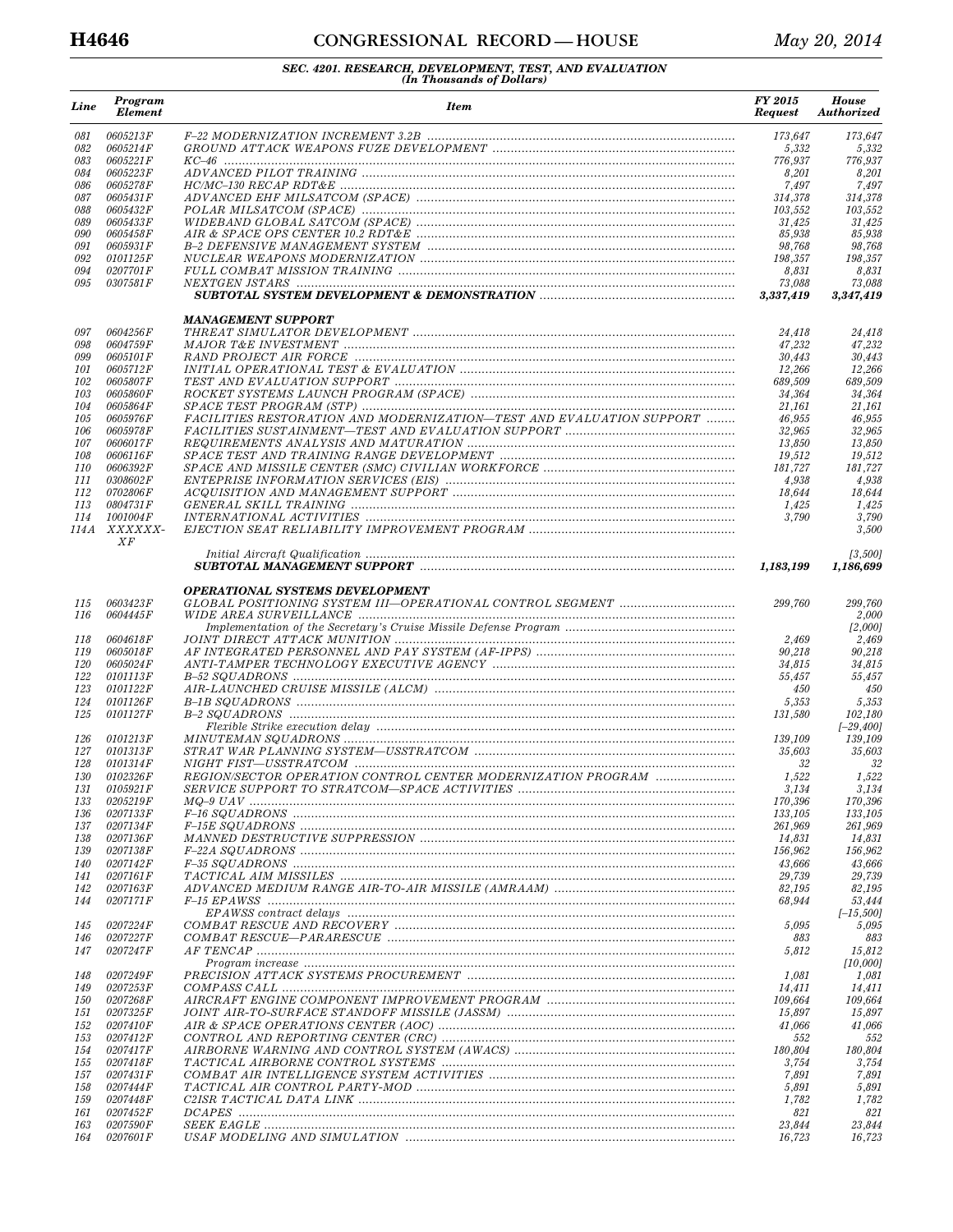## *May 20, 2014* **CONGRESSIONAL RECORD** — HOUSE **H4647**

| Line              | Program<br><b>Element</b>          | <b>Item</b>                                                        | FY 2015<br><b>Request</b> | <b>House</b><br><b>Authorized</b> |
|-------------------|------------------------------------|--------------------------------------------------------------------|---------------------------|-----------------------------------|
| 165               | 0207605F                           |                                                                    | 5,956                     | 5,956                             |
| 166               | 0207697F                           |                                                                    | 4,457                     | 4,457                             |
| 167<br>169        | 0208006F<br>0208059F               |                                                                    | 60,679<br>67,057          | 60,679<br>67,057                  |
| 170               | 0208087F                           |                                                                    | 13,355                    | 13,355                            |
| 171               | 0208088F                           |                                                                    | 5,576                     | 5,576                             |
| 179               | <i>0301400F</i>                    |                                                                    | 12,218                    | 12,218                            |
| 180               | 0302015F                           |                                                                    | 28,778                    | 28,778                            |
| 181<br>182        | 0303131 F<br><i>0303140F</i>       | MINIMUM ESSENTIAL EMERGENCY COMMUNICATIONS NETWORK (MEECN)         | 81,035<br>70,497          | 81,035<br>70,497                  |
| 183               | 0303141 F                          |                                                                    | 692                       | 692                               |
| 185               | 0303601 F                          |                                                                    | 55,208                    | 55,208                            |
| 187               | 0304260F                           |                                                                    | 106,786                   | 106.786                           |
| 190<br>193        | <i>0305099F</i><br><i>0305110F</i> |                                                                    | 4,157<br>20,806           | 4,157<br>20,806                   |
| 194               | 0305111 F                          |                                                                    | 25,102                    | 25,102                            |
| 195               | <i>0305114F</i>                    |                                                                    | 23,516                    | 23,516                            |
| 196               | <i>0305116F</i>                    | <i>AERIAL TARGETS</i>                                              | 8,639                     | 8,639                             |
| 199               | <i>0305128F</i>                    |                                                                    | 498                       | 498                               |
| <i>200</i><br>201 | <i>0305145F</i><br>0305146F        |                                                                    | 13,222<br>360             | 13,222<br>360                     |
| 206               | <i>0305173F</i>                    |                                                                    | 3,674                     | 3,674                             |
| 207               | 0.305174F                          | SPACE INNOVATION, INTEGRATION AND RAPID TECHNOLOGY DEVELOPMENT     | 2.480                     | 2,480                             |
| 208               | <i>0305179F</i>                    |                                                                    | 8,592                     | 8,592                             |
| 209<br>210        | <i>0305182F</i><br><i>0305202F</i> |                                                                    | 13,462<br>5,511           | 13,462<br>5,511                   |
| 212               | 0305206F                           |                                                                    | 28,113                    | 38,113                            |
|                   |                                    |                                                                    |                           | [10,000]                          |
| 213               | <i>0305207F</i>                    |                                                                    | 13,516                    | 13,516                            |
| 214               | 0305208F                           |                                                                    | 27,265                    | 27,265                            |
| 215<br>216        | <i>0305219F</i><br><i>0305220F</i> |                                                                    | 1,378<br>244,514          | 1,378<br>244,514                  |
| 217               | 0305221F                           |                                                                    | 11,096                    | 11,096                            |
| 218               | 0305236F                           |                                                                    | 36,137                    | 36,137                            |
| 219               | 0305238F                           |                                                                    | 232,851                   | 232,851                           |
| 220               | 0305240F                           |                                                                    | 20,218                    | 20,218                            |
| 221<br>222        | <i>0305265F</i><br>0305614F        |                                                                    | 212,571<br>73,779         | 212,571<br>73,779                 |
| 223               | 0305881 F                          |                                                                    | 4,102                     | 4,102                             |
| 225               | <i>0305913F</i>                    |                                                                    | 20,468                    | 20,468                            |
| 226               | 0305940F                           |                                                                    | 11,596                    | 11,596                            |
| 227<br>228        | <i>0306250F</i><br>0308699F        |                                                                    | 4,938<br>1,212            | 4,938<br>1,212                    |
| 230               | <i>0401119F</i>                    |                                                                    | 38,773                    | 38,773                            |
| 231               | 0401130F                           |                                                                    | 83,773                    | 83,773                            |
| 232               | <i>0401132F</i>                    |                                                                    | 26,715                    | 26,715                            |
| 233               | 0401134F                           |                                                                    | 5,172                     | 5,172                             |
| 234<br>235        | 0401219F<br>0401314F               |                                                                    | 2,714<br>27,784           | 2,714<br>27,784                   |
| 236               | 0401318F                           |                                                                    | 38,719                    | 38,719                            |
| 237               | 0401319F                           |                                                                    | 11,006                    | 11,006                            |
| 238               | 0408011 F                          |                                                                    | 8,405                     | 8,405                             |
| 239               | 0702207F                           |                                                                    | 1,407                     | 1,407                             |
| 241<br>242        | <i>07086101</i><br>0708611 F       |                                                                    | 109,685<br>16,209         | 109,685<br>16,209                 |
| 243               | 0804743F                           |                                                                    | 987                       | 987                               |
| 244               | <i>0808716F</i>                    |                                                                    | 126                       | 126                               |
| 245               | <i>0901202F</i>                    |                                                                    | 2,603                     | 2,603                             |
| 246               | 0901218F<br><i>0901220F</i>        |                                                                    | 1,589<br>5,026            | 1,589<br>5,026                    |
| 247<br>248        | 0901226F                           |                                                                    | 1,394                     | 1,394                             |
| 249               | <i>0901279F</i>                    |                                                                    | 3,798                     | 3,798                             |
| <i>250</i>        | <i>0901538F</i>                    |                                                                    | 107,314                   | 107,314                           |
| 250 A             | 9999999999                         |                                                                    | 11,441,120                | 11,363,920                        |
|                   |                                    |                                                                    |                           | [25,000]<br>$[-102, 200]$         |
|                   |                                    |                                                                    | 15,717,666                | 15,617,566                        |
|                   |                                    |                                                                    | 23,739,892                | 23,865,392                        |
|                   |                                    | RESEARCH, DEVELOPMENT, TEST & EVAL, DW<br>BASIC RESEARCH           |                           |                                   |
| 001               | <i>0601000BR</i>                   |                                                                    | 37,778                    | 37,778                            |
| 002               | 0601101E                           |                                                                    | 312,146                   | 312,146                           |
| 003               | <i>0601110D8Z</i>                  |                                                                    | 44,564                    | 34,564<br>$[-10,000]$             |
| 004               | 0601117E                           |                                                                    | 49,848                    | 49,848                            |
| 005               | <i>0601120D8Z</i>                  |                                                                    | 45,488                    | 55,488                            |
|                   |                                    |                                                                    |                           | [10,000]                          |
| 006               | 0601228D8Z                         | HISTORICALLY BLACK COLLEGES AND UNIVERSITIES/MINORITY INSTITUTIONS | 24,412                    | 34,412                            |
| 007               | <i>0601384BP</i>                   |                                                                    | 48,261                    | [10,000]<br>48,261                |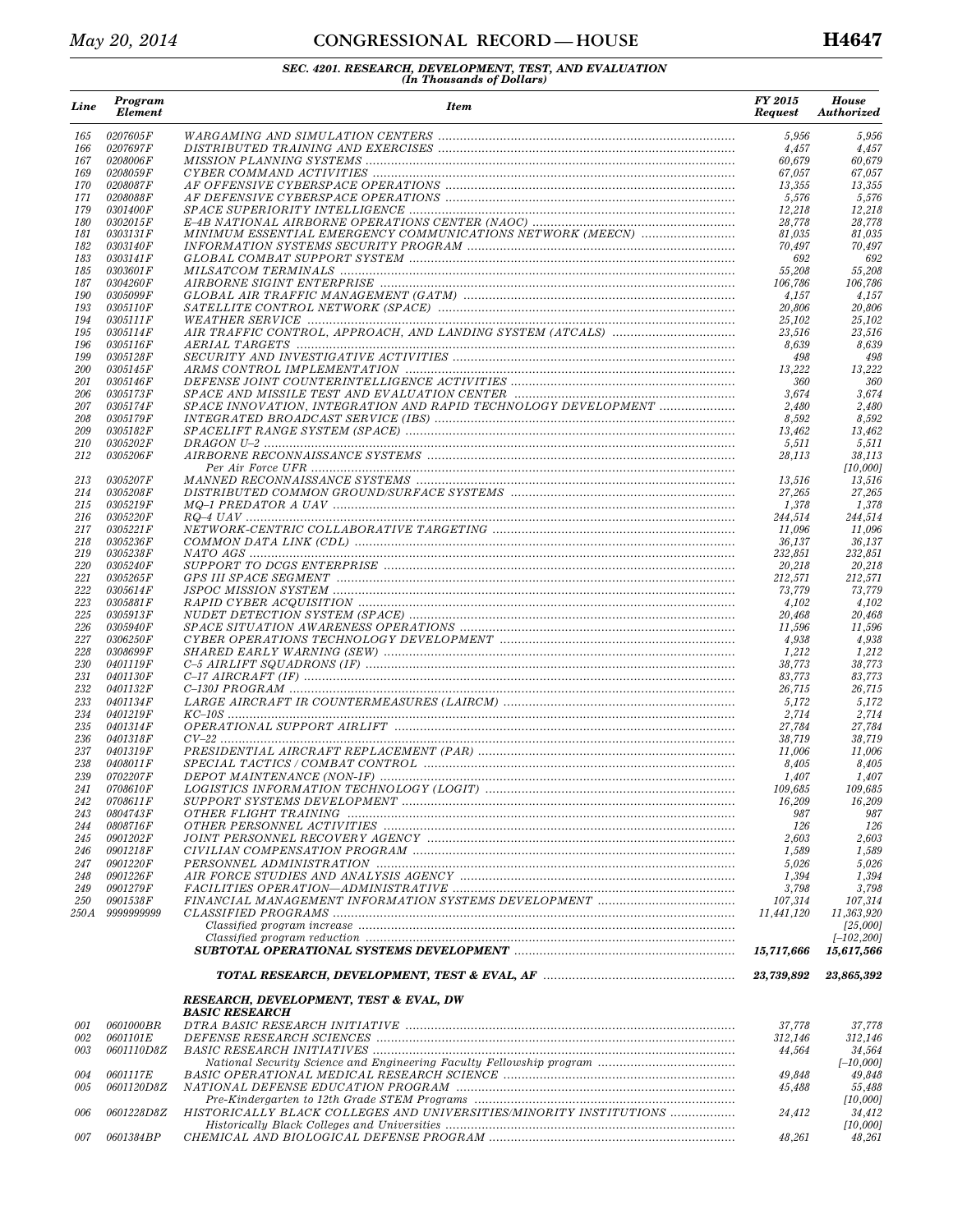| Line       | Program<br><b>Element</b>             | <b>Item</b>                                                                                                                                                                                                                                                                                 | FY 2015<br><b>Request</b> | <b>House</b><br><b>Authorized</b> |
|------------|---------------------------------------|---------------------------------------------------------------------------------------------------------------------------------------------------------------------------------------------------------------------------------------------------------------------------------------------|---------------------------|-----------------------------------|
|            |                                       |                                                                                                                                                                                                                                                                                             | 562,497                   | 572,497                           |
|            |                                       | <b>APPLIED RESEARCH</b>                                                                                                                                                                                                                                                                     |                           |                                   |
| 008        | 0602000D8Z<br>0602115E                |                                                                                                                                                                                                                                                                                             | 20,065                    | 20,065                            |
| 009<br>011 | 0602234D8Z                            |                                                                                                                                                                                                                                                                                             | 112,242<br>51,875         | 112,242<br>51,875                 |
| 012        | 0602251D8Z                            |                                                                                                                                                                                                                                                                                             | 41,965                    | 41,965                            |
| 013        | 0602303E                              |                                                                                                                                                                                                                                                                                             | 334,407                   | 334,407                           |
| 015        | 0602383E<br>0602384BP                 |                                                                                                                                                                                                                                                                                             | 44,825                    | 44,825                            |
| 016<br>018 | 0602668D8Z                            |                                                                                                                                                                                                                                                                                             | 226,317<br>15,000         | 226,317<br>15,000                 |
| 020        | 0602702E                              |                                                                                                                                                                                                                                                                                             | 305,484                   | 305,484                           |
| 021        | 0602715E                              |                                                                                                                                                                                                                                                                                             | 160,389                   | 160,389                           |
| 022        | 0602716E                              |                                                                                                                                                                                                                                                                                             | 179,203                   | 179,203                           |
| 023<br>024 | <i>0602718BR</i><br><i>0602751D8Z</i> |                                                                                                                                                                                                                                                                                             | 151,737<br>9,156          | 151,737<br>9,156                  |
| 025        | <i>1160401BB</i>                      |                                                                                                                                                                                                                                                                                             | 39,750                    | 39,750                            |
|            |                                       |                                                                                                                                                                                                                                                                                             | 1,692,415                 | 1,692,415                         |
|            |                                       | ADVANCED TECHNOLOGY DEVELOPMENT                                                                                                                                                                                                                                                             |                           |                                   |
| 026<br>027 | 0603000D8Z<br>0603121D8Z              |                                                                                                                                                                                                                                                                                             | 26,688<br>8,682           | 26,688<br>8,682                   |
| 028        | 0603122D8Z                            |                                                                                                                                                                                                                                                                                             | 69,675                    | 89,675                            |
|            |                                       |                                                                                                                                                                                                                                                                                             |                           | [20,000]                          |
| 029        | 0603133D8Z                            |                                                                                                                                                                                                                                                                                             | 30,000                    | 24,000<br>$[-6,000]$              |
| 030        | 0603160BR                             | COUNTERPROLIFERATION INITIATIVES-PROLIFERATION PREVENTION AND DEFEAT                                                                                                                                                                                                                        | 283,694                   | 283,694                           |
| 032        | 0603176C                              |                                                                                                                                                                                                                                                                                             | 8,470                     | 8,470                             |
| 033        | <i>0603177C</i>                       |                                                                                                                                                                                                                                                                                             | 45,110                    | 45,110                            |
| 034        | 0603178C                              |                                                                                                                                                                                                                                                                                             | 14,068                    | 27,416                            |
| 035        | 0603179C                              |                                                                                                                                                                                                                                                                                             | 15,329                    | [13, 348]<br>15,329               |
| 036        | 0603180C                              |                                                                                                                                                                                                                                                                                             | 16,584                    | 16,584                            |
| 037        | <i>0603225D8Z</i>                     |                                                                                                                                                                                                                                                                                             | 19,335                    | 19,335                            |
| 038        | 0603264S                              | AGILE TRANSPORTATION FOR THE 21ST CENTURY (AT21)-THEATER CAPABILITY                                                                                                                                                                                                                         | 2,544                     | 2,544                             |
| 039<br>040 | 0603274C<br>0603286E                  |                                                                                                                                                                                                                                                                                             | 51,033<br>129,723         | 51,033<br>129,723                 |
| 041        | 0603287E                              |                                                                                                                                                                                                                                                                                             | 179,883                   | 179,883                           |
| 042        | <i>0603288D8Z</i>                     |                                                                                                                                                                                                                                                                                             | 12,000                    | 12,000                            |
| 043        | 0603289D8Z                            |                                                                                                                                                                                                                                                                                             | 60,000                    | 50,000                            |
| 044        | 0603294C                              |                                                                                                                                                                                                                                                                                             | 25,639                    | $[-10,000]$<br>25,639             |
| 045        | 0603384BP                             | CHEMICAL AND BIOLOGICAL DEFENSE PROGRAM-ADVANCED DEVELOPMENT                                                                                                                                                                                                                                | 132,674                   | 132,674                           |
| 046        | 0603618D8Z                            |                                                                                                                                                                                                                                                                                             | 10,965                    | 10,965                            |
| 047        | 0603648D8Z                            |                                                                                                                                                                                                                                                                                             | 131,960                   | 121,960                           |
|            |                                       |                                                                                                                                                                                                                                                                                             |                           | $[-10,000]$                       |
| 052<br>053 | 0603680D8Z<br>0603699D8Z              | DEFENSE-WIDE MANUFACTURING SCIENCE AND TECHNOLOGY PROGRAM<br>EMERGING CAPABILITIES TECHNOLOGY DEVELOPMENT manufacture contains and containing the extra set of the extra set of the extra set of the extra set of the extra set of the extra set of the extra set of the extra set of the e | 91,095<br>33,706          | 91,095<br>33,706                  |
| 054        | <i>0603712S</i>                       |                                                                                                                                                                                                                                                                                             | 16,836                    | 16,836                            |
| 055        | 0603713S                              |                                                                                                                                                                                                                                                                                             | 29,683                    | 29,683                            |
| 056        | <i>0603716D8Z</i>                     |                                                                                                                                                                                                                                                                                             | 57,796                    | 57,796                            |
| 057<br>058 | <i>0603720S</i><br>0603727D8Z         |                                                                                                                                                                                                                                                                                             | 72,144<br>7,405           | 72,144<br>7,405                   |
| 0.59       | 0603739E                              | ADVANCED ELECTRONICS TECHNOLOGIES                                                                                                                                                                                                                                                           | 92,246                    | 92,246                            |
| 060        | <i>0603760E</i>                       |                                                                                                                                                                                                                                                                                             | 243,265                   | 243,265                           |
| 062        | 0603766E                              |                                                                                                                                                                                                                                                                                             | 386,926                   | 386,926                           |
| 063        | <i>0603767E</i>                       |                                                                                                                                                                                                                                                                                             | 312,821                   | 312,821                           |
| 064<br>065 | <i>0603769SE</i><br><i>0603781D8Z</i> |                                                                                                                                                                                                                                                                                             | 10,692<br>15,776          | 10,692<br>15,776                  |
| 066        | <i>0603826D8Z</i>                     |                                                                                                                                                                                                                                                                                             | 69,319                    | 64,319                            |
|            |                                       |                                                                                                                                                                                                                                                                                             |                           | $[-5,000]$                        |
| 068        | 0603832D8Z                            |                                                                                                                                                                                                                                                                                             | 3,000                     | 3,000                             |
| 071        | 0603941D8Z                            |                                                                                                                                                                                                                                                                                             | 81,148                    | 81,148                            |
| 072<br>073 | <i>0604055D8Z</i><br>0303310D8Z       |                                                                                                                                                                                                                                                                                             | 31,800<br>46,066          | 31,800<br>46,066                  |
| 074        | 1160402BB                             |                                                                                                                                                                                                                                                                                             | 57,622                    | 57,622                            |
|            |                                       |                                                                                                                                                                                                                                                                                             | 2,933,402                 | 2,935,750                         |
|            |                                       | ADVANCED COMPONENT DEVELOPMENT AND PROTOTYPES                                                                                                                                                                                                                                               |                           |                                   |
| 077<br>079 | <i>0603161D8Z</i><br>0603600D8Z       | NUCLEAR AND CONVENTIONAL PHYSICAL SECURITY EQUIPMENT RDT&E ADC&P                                                                                                                                                                                                                            | 41,072<br>90,558          | 41,072<br>90,558                  |
| 080        | <i>0603714D8Z</i>                     |                                                                                                                                                                                                                                                                                             | 15,518                    | 15,518                            |
| 081        | <i>0603851D8Z</i>                     |                                                                                                                                                                                                                                                                                             | 51,462                    | 51,462                            |
| 082        | 0603881C                              |                                                                                                                                                                                                                                                                                             | 299,598                   | 299,598                           |
| 083        | <i>0603882C</i>                       |                                                                                                                                                                                                                                                                                             | 1,003,768                 | 1,043,768                         |
| 084        | <i>0603884BP</i>                      |                                                                                                                                                                                                                                                                                             | 179,236                   | [40,000]<br>179,236               |
| 085        | <i>0603884C</i>                       |                                                                                                                                                                                                                                                                                             | 392,893                   | 392,893                           |
| 086        | <i>0603890C</i>                       |                                                                                                                                                                                                                                                                                             | 410,863                   | 410,863                           |
| 087        | 0603891C                              |                                                                                                                                                                                                                                                                                             | 310,261                   | 310,261                           |
| 088<br>089 | <i>0603892C</i><br><i>0603893C</i>    |                                                                                                                                                                                                                                                                                             | 929,208<br>31,346         | 929,208<br>31,346                 |
|            |                                       |                                                                                                                                                                                                                                                                                             |                           |                                   |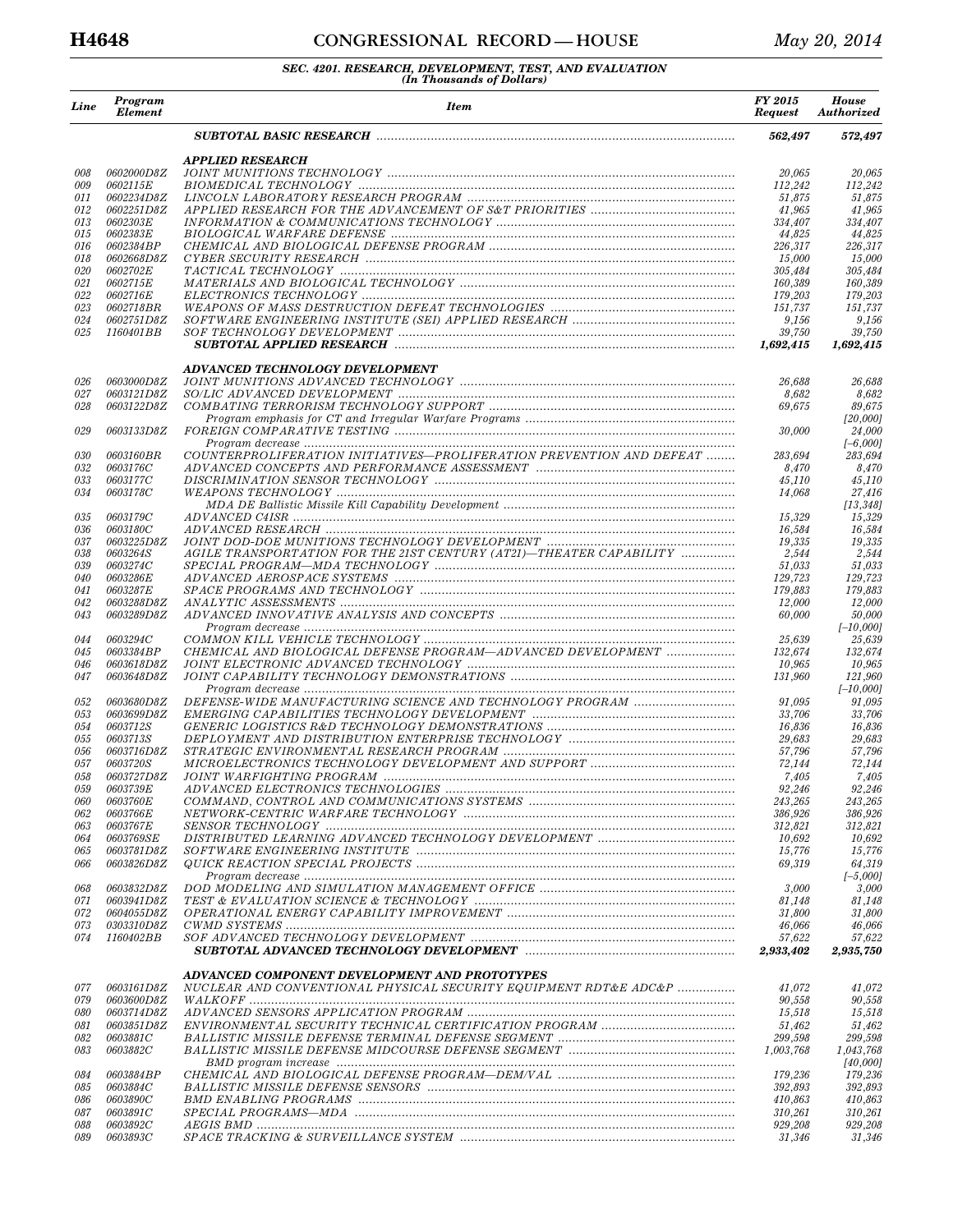# *SEC. 4201. RESEARCH, DEVELOPMENT, TEST, AND EVALUATION (In Thousands of Dollars)*

| Line              | Program<br><b>Element</b>             | <b>Item</b>                                                                                                                                                                                                                                                                                                                                                                                                         | FY 2015<br><b>Request</b> | <b>House</b><br><b>Authorized</b> |
|-------------------|---------------------------------------|---------------------------------------------------------------------------------------------------------------------------------------------------------------------------------------------------------------------------------------------------------------------------------------------------------------------------------------------------------------------------------------------------------------------|---------------------------|-----------------------------------|
| 090<br>091        | 0603895C<br>0603896C                  | BALLISTIC MISSILE DEFENSE COMMAND AND CONTROL, BATTLE MANAGEMENT AND<br>COMMUNICATI.                                                                                                                                                                                                                                                                                                                                | 6,389<br>443,484          | 6,389<br>443,484                  |
| 092               | 0603898C                              |                                                                                                                                                                                                                                                                                                                                                                                                                     | 46,387                    | 46,387                            |
| 093               | <i>0603904C</i>                       |                                                                                                                                                                                                                                                                                                                                                                                                                     | 58,530                    | 58,530                            |
| 094               | 0603906C                              | $REGARDING\ TRENCH\  \, \ldots\  \, \ldots\  \, \ldots\  \, \ldots\  \, \ldots\  \, \ldots\  \, \ldots\  \, \ldots\  \, \ldots\  \, \ldots\  \, \ldots\  \, \ldots\  \, \ldots\  \, \ldots\  \, \ldots\  \, \ldots\  \, \ldots\  \, \ldots\  \, \ldots\  \, \ldots\  \, \ldots\  \, \ldots\  \, \ldots\  \, \ldots\  \, \ldots\  \, \ldots\  \, \ldots\  \, \ldots\  \, \ldots\  \, \ldots\ $                       | 16,199                    | 16,199                            |
| 095<br>096        | 0603907C<br><i>0603913C</i>           |                                                                                                                                                                                                                                                                                                                                                                                                                     | 64,409<br>96,803          | 64,409<br>268,803                 |
|                   |                                       |                                                                                                                                                                                                                                                                                                                                                                                                                     |                           | [172,000]                         |
| 097               | <i>0603914C</i>                       |                                                                                                                                                                                                                                                                                                                                                                                                                     | 386,482                   | 386,482                           |
| 098               | <i>0603915C</i>                       |                                                                                                                                                                                                                                                                                                                                                                                                                     | 485,294                   | 485,294                           |
| 099               | 0603920D8Z                            |                                                                                                                                                                                                                                                                                                                                                                                                                     | 10,194                    | 10,194                            |
| <i>100</i>        | 0603923D8Z                            |                                                                                                                                                                                                                                                                                                                                                                                                                     | 10,139                    | 10,139                            |
| 101               | <i>0604016D8Z</i>                     |                                                                                                                                                                                                                                                                                                                                                                                                                     | 2,907                     | 2,907                             |
| 102               | 0604250D8Z                            |                                                                                                                                                                                                                                                                                                                                                                                                                     | 190,000                   | 170,000<br>$[-20,000]$            |
| 103               | 0604400D8Z                            | DEPARTMENT OF DEFENSE (DOD) UNMANNED AIRCRAFT SYSTEM (UAS) COMMON DEVEL-<br>OPMENT.                                                                                                                                                                                                                                                                                                                                 | 3,702                     | 3,702                             |
| 104               | <i>0604445J</i>                       |                                                                                                                                                                                                                                                                                                                                                                                                                     | 53,000                    | 53,000                            |
| 107               | <i>0604787J</i>                       |                                                                                                                                                                                                                                                                                                                                                                                                                     | 7,002                     | 7,002                             |
| 108               | 0604828J                              |                                                                                                                                                                                                                                                                                                                                                                                                                     | 7,102                     | 7,102<br>123.444                  |
| 109<br><i>110</i> | <i>0604880C</i><br>0604881C           |                                                                                                                                                                                                                                                                                                                                                                                                                     | 123,444<br>263,695        | 263,695                           |
| 113               | <i>0605170D8Z</i>                     |                                                                                                                                                                                                                                                                                                                                                                                                                     | 12,500                    | 12,500                            |
| 114               | 0303191D8Z                            |                                                                                                                                                                                                                                                                                                                                                                                                                     | 2,656                     | 2,656                             |
| 115               | 0305103C                              |                                                                                                                                                                                                                                                                                                                                                                                                                     | 961                       | 961                               |
|                   |                                       | SUBTOTAL ADVANCED COMPONENT DEVELOPMENT AND PROTOTYPES                                                                                                                                                                                                                                                                                                                                                              | 6.047.062                 | 6.239.062                         |
|                   |                                       | SYSTEM DEVELOPMENT AND DEMONSTRATION                                                                                                                                                                                                                                                                                                                                                                                |                           |                                   |
| 116<br>117        | 0604161D8Z<br>0604165D8Z              | NUCLEAR AND CONVENTIONAL PHYSICAL SECURITY EQUIPMENT RDT&E SDD                                                                                                                                                                                                                                                                                                                                                      | 7,936<br>70,762           | 7,936<br>70,762                   |
| 118               | 0604384BP                             |                                                                                                                                                                                                                                                                                                                                                                                                                     | 345.883                   | 345,883                           |
| 119               | 0604764K                              |                                                                                                                                                                                                                                                                                                                                                                                                                     | 25,459                    | 25,459                            |
| 120               | <i>0604771D8Z</i>                     |                                                                                                                                                                                                                                                                                                                                                                                                                     | 17,562                    | 17,562                            |
| 121               | 0605000BR                             |                                                                                                                                                                                                                                                                                                                                                                                                                     | 6,887                     | 6,887                             |
| 122               | 0605013BL                             |                                                                                                                                                                                                                                                                                                                                                                                                                     | 12,530                    | 12,530                            |
| 123               | 0605021SE                             |                                                                                                                                                                                                                                                                                                                                                                                                                     | 286                       | 286                               |
| 124               | 0605022D8Z                            |                                                                                                                                                                                                                                                                                                                                                                                                                     | 3,244                     | 3,244                             |
| 125               | 0605027D8Z                            |                                                                                                                                                                                                                                                                                                                                                                                                                     | 6,500                     | 6,500                             |
| 126<br>127        | <i>0605070S</i><br><i>0605075D8Z</i>  |                                                                                                                                                                                                                                                                                                                                                                                                                     | 15,326<br>19,351          | 15,326<br>19,351                  |
| 128               | 0605080S                              |                                                                                                                                                                                                                                                                                                                                                                                                                     | 41,465                    | 41,465                            |
| 129               | 0605090S                              |                                                                                                                                                                                                                                                                                                                                                                                                                     | 10,135                    | 10,135                            |
| 130               | <i>0605210D8Z</i>                     |                                                                                                                                                                                                                                                                                                                                                                                                                     | 9,546                     | 9,546                             |
| 131               | 0303141K                              |                                                                                                                                                                                                                                                                                                                                                                                                                     | 14,241                    | 14,241                            |
| 132               | 0305304D8Z                            |                                                                                                                                                                                                                                                                                                                                                                                                                     | 3,660                     | 3,660                             |
|                   |                                       | <b>MANAGEMENT SUPPORT</b>                                                                                                                                                                                                                                                                                                                                                                                           | 610,773                   | 610,773                           |
| 133               | 0604774D8Z                            |                                                                                                                                                                                                                                                                                                                                                                                                                     | 5,616                     | 5,616                             |
| 134               | 0604875D8Z                            |                                                                                                                                                                                                                                                                                                                                                                                                                     | 3,092                     | 3,092                             |
| 135               | 0604940D8Z                            |                                                                                                                                                                                                                                                                                                                                                                                                                     | 254,503                   | 254,503                           |
| 136               | <i>0604942D8Z</i>                     |                                                                                                                                                                                                                                                                                                                                                                                                                     | 21,661                    | 21,661                            |
| 138               | 0605100D8Z                            |                                                                                                                                                                                                                                                                                                                                                                                                                     | 27,162                    | 27,162                            |
| 139               | <i>0605104D8Z</i>                     |                                                                                                                                                                                                                                                                                                                                                                                                                     | 24,501                    | 24,501                            |
| 142               | <i>0605126J</i><br>0605142D8Z         |                                                                                                                                                                                                                                                                                                                                                                                                                     | 43,176                    | 43,176                            |
| 145<br>146        | <i>0605151D8Z</i>                     |                                                                                                                                                                                                                                                                                                                                                                                                                     | 44,246<br>2,665           | 44,246<br>2,665                   |
| 147               | 0605161D8Z                            |                                                                                                                                                                                                                                                                                                                                                                                                                     | 4,366                     | 4,366                             |
| 148               | <i>0605170D8Z</i>                     |                                                                                                                                                                                                                                                                                                                                                                                                                     | 27,901                    | 27,901                            |
| 149               | <i>0605200D8Z</i>                     |                                                                                                                                                                                                                                                                                                                                                                                                                     | 2,855                     | 2,855                             |
| <i>150</i>        | <i>0605384BP</i>                      |                                                                                                                                                                                                                                                                                                                                                                                                                     | 105,944                   | 105,944                           |
| 156<br>159        | <i>0605502KA</i><br><i>0605790D8Z</i> | SMALL BUSINESS INNOVATIVE RESEARCH manufacture continuum continuum control of the SMALL BUSINESS INNOVATIVE RESEARCH<br>SMALL BUSINESS INNOVATION RESEARCH (SBIR)/ SMALL BUSINESS TECHNOLOGY TRANS-                                                                                                                                                                                                                 | 400<br>1,634              | 400<br>1,634                      |
| 160               | <i>0605798D8Z</i>                     | FER.                                                                                                                                                                                                                                                                                                                                                                                                                | 12,105                    | 12,105                            |
| 161               | 0605801KA                             |                                                                                                                                                                                                                                                                                                                                                                                                                     | 50,389                    | 50,389                            |
| 162               | 0605803SE                             |                                                                                                                                                                                                                                                                                                                                                                                                                     | 8,452                     | 8,452                             |
| 163               | <i>0605804D8Z</i>                     |                                                                                                                                                                                                                                                                                                                                                                                                                     | 15,187                    | 19,187                            |
|                   |                                       | $Program\ increase\  \  \,  \ldots \  \  \, \ldots \  \  \, \ldots \  \  \, \ldots \  \  \, \ldots \  \  \, \ldots \  \  \, \ldots \  \  \, \ldots \  \  \, \ldots \  \  \, \ldots \  \  \, \ldots \  \  \, \ldots \  \  \, \ldots \  \  \, \ldots \  \  \, \ldots \  \  \, \ldots \  \  \, \ldots \  \  \, \ldots \  \  \, \ldots \  \  \, \ldots \  \  \, \ldots \  \  \, \ldots \  \  \, \ldots \  \  \, \ldots$ |                           | [4,000]                           |
| 164               | <i>0605898E</i>                       |                                                                                                                                                                                                                                                                                                                                                                                                                     | 71,362                    | 71,362                            |
| 165               | <i>0606100D8Z</i>                     |                                                                                                                                                                                                                                                                                                                                                                                                                     | 4,100                     | 4,100                             |
| 166               | 0203345D8Z                            |                                                                                                                                                                                                                                                                                                                                                                                                                     | 1,956                     | 1,956                             |
| 167<br>170        | <i>0204571J</i><br><i>0303166J</i>    |                                                                                                                                                                                                                                                                                                                                                                                                                     | 10,321<br>11,552          | 10,321<br>11,552                  |
| 172               | <i>0305193D8Z</i>                     |                                                                                                                                                                                                                                                                                                                                                                                                                     | 6,748                     | 6,748                             |
| 174               | 0804767D8Z                            | COCOM EXERCISE ENGAGEMENT AND TRAINING TRANSFORMATION (CE2T2)                                                                                                                                                                                                                                                                                                                                                       | 44,005                    | 44,005                            |
| 175               | <i>0901598C</i>                       |                                                                                                                                                                                                                                                                                                                                                                                                                     | 36,998                    | 36,998                            |
| 176               | <i>0901598D8W</i>                     |                                                                                                                                                                                                                                                                                                                                                                                                                     | 612                       | 612                               |
| 177 A             | 9999999999                            |                                                                                                                                                                                                                                                                                                                                                                                                                     | 44,367                    | 44,367                            |
|                   |                                       |                                                                                                                                                                                                                                                                                                                                                                                                                     | 887,876                   | 891,876                           |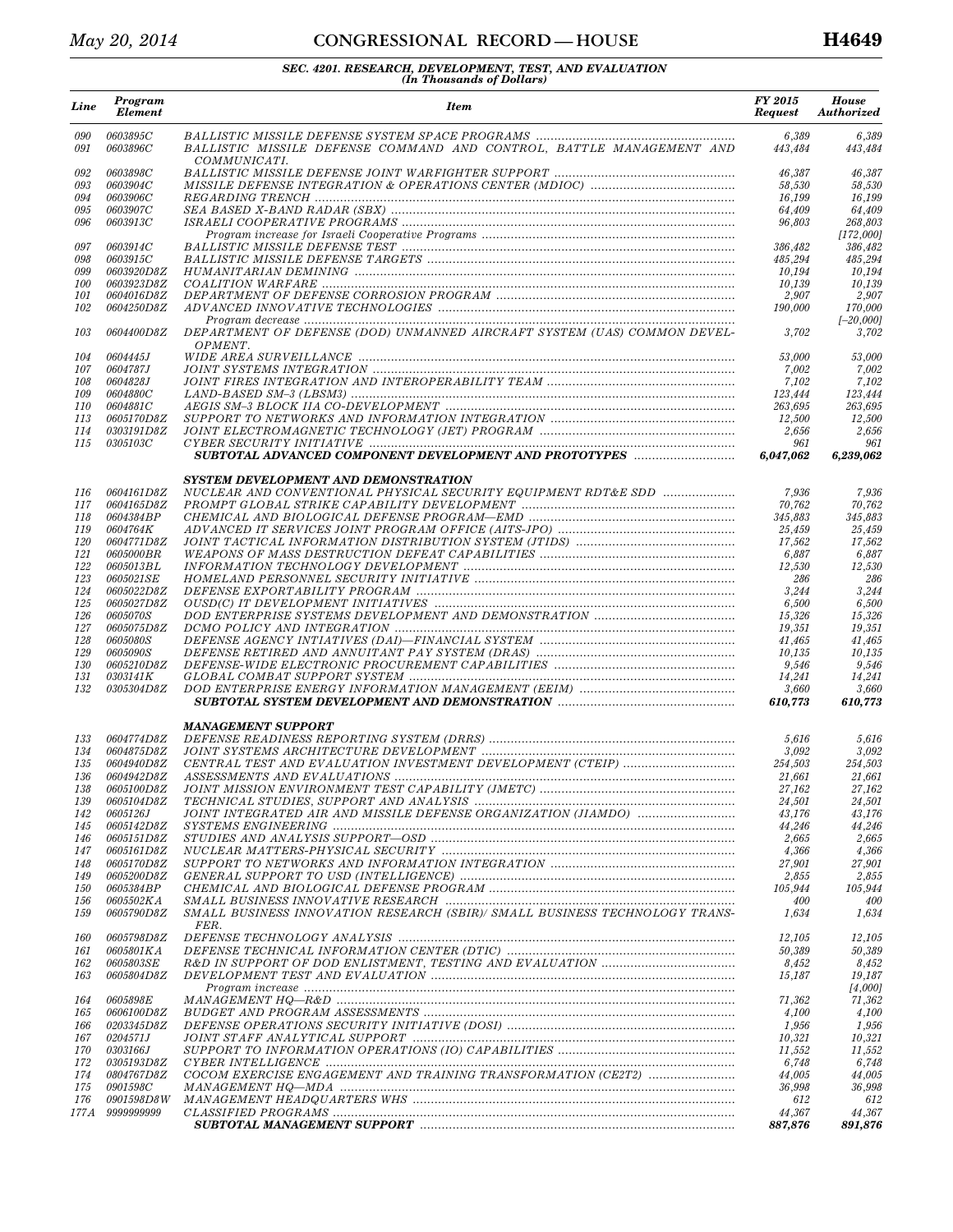### **H4650 CONGRESSIONAL RECORD — HOUSE** *May 20, 2014*

# *SEC. 4201. RESEARCH, DEVELOPMENT, TEST, AND EVALUATION (In Thousands of Dollars)*

| Line       | Program<br><b>Element</b>     | <b>Item</b>                                                                            | FY 2015<br><b>Request</b> | <b>House</b><br><b>Authorized</b> |
|------------|-------------------------------|----------------------------------------------------------------------------------------|---------------------------|-----------------------------------|
|            |                               | <b>OPERATIONAL SYSTEM DEVELOPMENT</b>                                                  |                           |                                   |
| 178<br>179 | 0604130V<br>0605127T          | REGIONAL INTERNATIONAL OUTREACH (RIO) AND PARTNERSHIP FOR PEACE INFORMA-<br>TION MANA. | 3,988<br>1,750            | 3,988<br>1,750                    |
| 180<br>181 | 0605147T<br>0607210D8Z        | OVERSEAS HUMANITARIAN ASSISTANCE SHARED INFORMATION SYSTEM (OHASIS)                    | 286<br>14,778             | 286<br>14,778                     |
| 182<br>183 | 0607310D8Z<br>0607327T        | GLOBAL THEATER SECURITY COOPERATION MANAGEMENT INFORMATION SYSTEMS (G-<br>TSCMIS).     | 2,953<br>10,350           | 2,953<br>10,350                   |
| 184        | 0607384BP                     | CHEMICAL AND BIOLOGICAL DEFENSE (OPERATIONAL SYSTEMS DEVELOPMENT)                      | 28,496                    | 28,496                            |
| 185<br>186 | 0607828J<br>0208043J          |                                                                                        | 11,968<br>1,842           | 11,968<br>1,842                   |
| 187        | 0208045K                      |                                                                                        | 63,558                    | 63,558                            |
| 189        | 0301144K                      |                                                                                        | 3,931                     | 3,931                             |
| 193        | 0302016K<br>0302019K          |                                                                                        | 924                       | 924                               |
| 194<br>195 | 0303126K                      |                                                                                        | 9,657<br>25,355           | 9,657<br>25,355                   |
| 196        | <i>0303131K</i>               | MINIMUM ESSENTIAL EMERGENCY COMMUNICATIONS NETWORK (MEECN)                             | 12,671                    | 12,671                            |
| 197        | 0303135G                      |                                                                                        | 222                       | 222                               |
| 198        | <i>0303136G</i>               |                                                                                        | 32,698                    | 32,698                            |
| 199        | <i>0303140D8Z</i>             |                                                                                        | 11,304                    | 11,304                            |
| <i>200</i> | 0303140G                      |                                                                                        | 125,854                   | 145,854<br>[20,000]               |
| 202        | <i>0303150K</i>               |                                                                                        | 33,793                    | 33,793                            |
| 203        | 0303153K                      |                                                                                        | 13,423                    | 13,423                            |
| 204        | 0303170K                      |                                                                                        | 3,774                     | 3,774                             |
| 205        | <i>0303260D8Z</i>             |                                                                                        | 951                       | 951                               |
| 206<br>208 | 0303610K<br>0304210BB         |                                                                                        | 2,697<br>19,294           | 2,697<br>19,294                   |
| 212        | <i>0305103K</i>               |                                                                                        | 3,234                     | 3,234                             |
| 213        | <i>0305125D8Z</i>             |                                                                                        | 8,846                     | 8,846                             |
| 217        | <i>0305186D8Z</i>             |                                                                                        | 7,065                     | 7,065                             |
| 218        | 0305199D8Z                    |                                                                                        | 23,984                    | 23,984                            |
| 221        | 0305208BB                     |                                                                                        | 5,286                     | 5,286                             |
| 224<br>229 | 0305208K<br>0305327V          |                                                                                        | 3,400<br>8,670            | 3,400<br>8,670                    |
| 230        | 0305387D8Z                    |                                                                                        | 2,110                     | 2,110                             |
| 239        | <i>0708011S</i>               |                                                                                        | 22,366                    | 22,366                            |
| 240        | 0708012S                      |                                                                                        | 1,574                     | 1,574                             |
| 241        | 0902298J                      |                                                                                        | 4,409                     | 4,409                             |
| 242<br>243 | 1105219BB                     |                                                                                        | 9,702<br>259              | 9,702<br>259                      |
| 245        | <i>1105232BB</i><br>1160403BB |                                                                                        | 164,233                   | 164,233                           |
| 247        | 1160405BB                     |                                                                                        | 9,490                     | 9,490                             |
| 248        | 1160408BB                     |                                                                                        | 75,253                    | 75,253                            |
| 252        | 1160431BB                     |                                                                                        | 24,661                    | 24,661                            |
| 253        | 1160432BB                     |                                                                                        | 20,908                    | 20,908                            |
| 259<br>262 | 1160480BB<br>1160483BB        |                                                                                        | 3,672<br>57,905           | 3,672<br>57,905                   |
| 264        | 1160489BB                     |                                                                                        | 3,788                     | 3,788                             |
| 265        | 1160490BB                     |                                                                                        | 16,225                    | 16,225                            |
|            | 265A 9999999999               |                                                                                        | 3,118,502                 | 3,113,502                         |
|            |                               |                                                                                        | 4,032,059                 | $[-5,000]$<br>4,047,059           |
|            |                               |                                                                                        | 16,766,084                | 16,989,432                        |
|            |                               | <b>OPERATIONAL TEST &amp; EVAL, DEFENSE</b><br><b>MANAGEMENT SUPPORT</b>               |                           |                                   |
| 001        | <i>0605118OTE</i>             |                                                                                        | 74,583                    | 74,583                            |
| 002        | 0605131OTE                    |                                                                                        | 45,142                    | 45,142                            |
| 003        | 0605814OTE                    |                                                                                        | 48,013                    | 53,013                            |
|            |                               |                                                                                        | 167,738                   | [5,000]<br>172,738                |
|            |                               |                                                                                        | 167,738                   | 172,738                           |
|            |                               |                                                                                        | 63,533,947                | 63,791,399                        |
|            |                               |                                                                                        |                           |                                   |

*TITLE XLIII—OPERATION AND MAINTENANCE* 

*SEC. 4301. OPERATION AND MAINTENANCE.* 

# *SEC. 4301. OPERATION AND MAINTENANCE (In Thousands of Dollars)*

| Line<br><b>Item</b> | <b>FY 2015</b><br><b>Request</b> | <b>House</b><br>Authorized |
|---------------------|----------------------------------|----------------------------|
|---------------------|----------------------------------|----------------------------|

*OPERATION & MAINTENANCE, ARMY*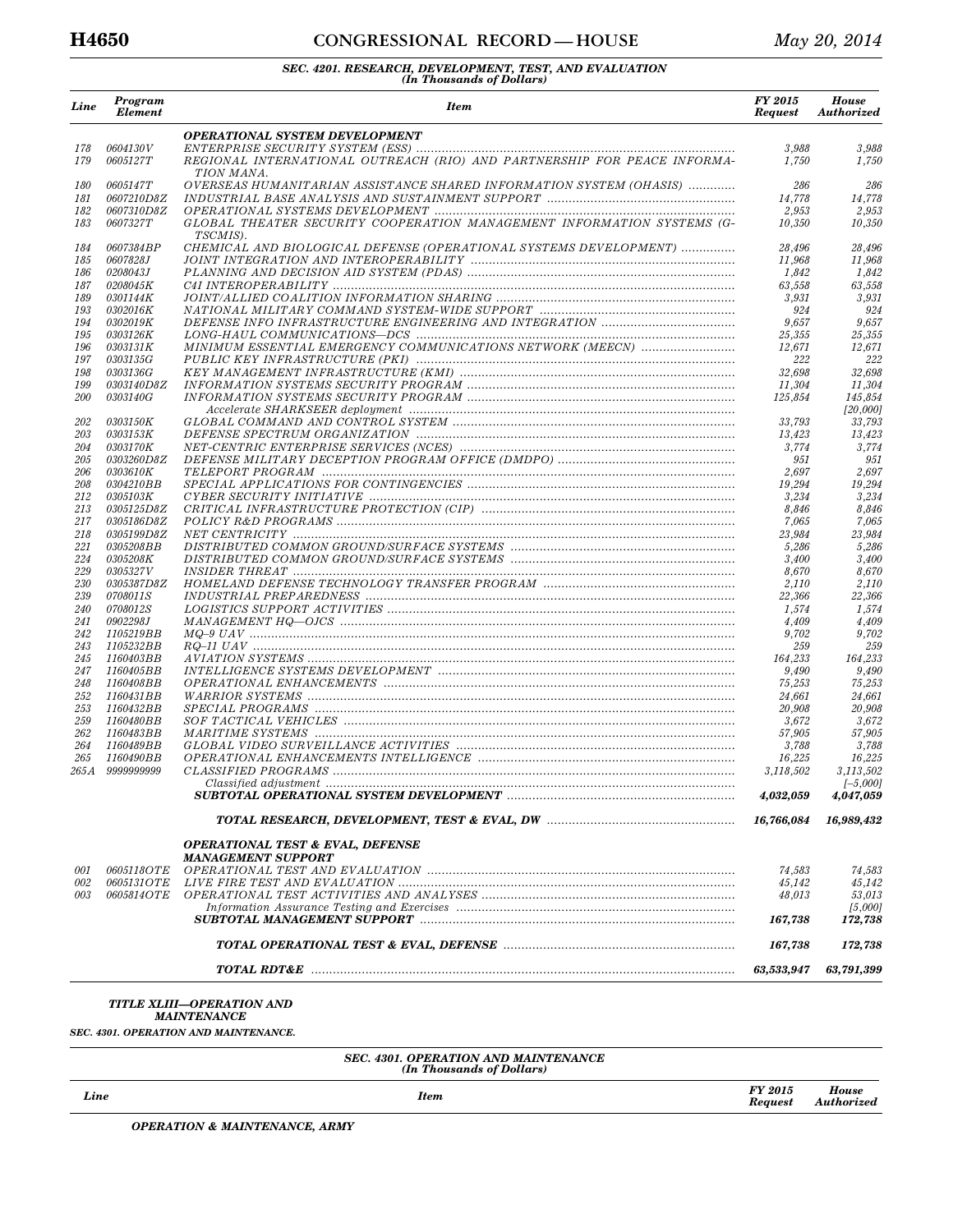| Line       | <b>Item</b>                           | <b>FY 2015</b><br><b>Request</b> | <b>House</b><br><b>Authorized</b> |
|------------|---------------------------------------|----------------------------------|-----------------------------------|
| 010        | <b>OPERATING FORCES</b>               | 969,281                          | 1,069,281                         |
|            |                                       |                                  | [100, 000]                        |
| 020        |                                       | 61,990                           | 61,990                            |
| 030        |                                       | 450,987                          | 450,487                           |
|            |                                       |                                  | $[-500]$                          |
| 040        |                                       | 545,773                          | 543,773                           |
|            |                                       |                                  | $[-1,000]$                        |
|            |                                       |                                  | $[-1,000]$                        |
| 050        |                                       | 1,057,453                        | 1,046,453                         |
|            |                                       |                                  | $[-10,000]$                       |
|            |                                       |                                  | $[-1,000]$                        |
| 060        |                                       | 1,409,347                        | 1,547,947                         |
|            |                                       |                                  | [100,000]                         |
|            |                                       |                                  | [38,600]                          |
| 070        |                                       | 3,592,334                        | 3,567,334                         |
|            |                                       |                                  | $[-19, 500]$                      |
|            |                                       |                                  | $[-5,500]$                        |
| 080        |                                       | 411,388                          | 411,388                           |
| 090        |                                       | 1,001,232                        | 1,100,732                         |
|            |                                       |                                  | $[-500]$                          |
|            |                                       |                                  | [100, 000]                        |
| 100        |                                       | 7,428,972                        | 7,346,972                         |
|            |                                       |                                  | $[-27,000]$                       |
|            |                                       |                                  | $[-55,000]$                       |
| 110        |                                       | 2,066,434                        | 1,976,434                         |
|            |                                       |                                  | $[-7,000]$                        |
|            |                                       |                                  | $[-58,000]$                       |
|            |                                       |                                  | $[-25,000]$                       |
| 120        |                                       | 411,863                          | 411,363                           |
|            |                                       |                                  | $[-500]$                          |
| 130        |                                       | 179,399                          | 178,899                           |
|            |                                       |                                  | $[-500]$                          |
| 170        |                                       | 432,281                          | 429,781                           |
|            |                                       |                                  | $[-2,500]$                        |
|            |                                       | 20,018,734                       | 20,142,834                        |
|            |                                       |                                  |                                   |
|            | <b>MOBILIZATION</b>                   |                                  |                                   |
| 180        |                                       | 316,776                          | 315,776                           |
|            |                                       |                                  | $[-500]$                          |
|            |                                       |                                  | $[-500]$                          |
| 190        |                                       | 187,609                          | 186,109                           |
|            |                                       |                                  | $[-1,500]$                        |
| 200        |                                       | 6,463                            | 86,463                            |
|            |                                       |                                  | [80,000]                          |
|            |                                       | 510,848                          | 588,348                           |
|            |                                       |                                  |                                   |
|            | <b>TRAINING AND RECRUITING</b>        |                                  |                                   |
| 210        |                                       | 124,766                          | 123,766                           |
|            |                                       |                                  | $[-1,000]$                        |
| 220        |                                       | 51.968                           | 51,468                            |
|            |                                       |                                  | $[-500]$                          |
| 230        |                                       | 43,735                           | 43.735                            |
| <i>240</i> |                                       | 456,563                          | 456.063                           |
|            |                                       |                                  | $[-500]$                          |
| 250        |                                       | 886,529                          | 876,029                           |
|            |                                       |                                  | $[-8, 500]$                       |
|            |                                       |                                  | $[-2,000]$                        |
| 260        |                                       | 890,070                          | 890,070                           |
| 270        |                                       | 193,291                          | 190,291                           |
|            |                                       |                                  | $[-2,500]$                        |
|            |                                       |                                  | $[-500]$                          |
| 280        |                                       | 552,359                          | 551,359                           |
|            |                                       |                                  | $[-500]$                          |
|            |                                       |                                  | $[-500]$                          |
| 290        |                                       | 466,927                          | 461.427                           |
|            |                                       |                                  | $[-5,500]$                        |
| 300        |                                       | 194,588                          | 194,588                           |
| 310        |                                       | 205,782                          | 197,782                           |
|            |                                       |                                  | $[-8,000]$                        |
| 320        |                                       | 150,571                          | 149,071                           |
|            |                                       |                                  | $[-1,500]$                        |
| 330        |                                       | 169,784                          | 162,784                           |
|            |                                       |                                  | $[-7,000]$                        |
|            |                                       | 4,386,933                        | 4,348,433                         |
|            |                                       |                                  |                                   |
|            | <b>ADMIN &amp; SRVWIDE ACTIVITIES</b> |                                  |                                   |
| 350        |                                       | 541,877                          | 541,877                           |
| 360        |                                       | 722,291                          | 722,291                           |
| 370        |                                       | 602,034                          | 604,034                           |
|            |                                       |                                  | [5,000]                           |
|            |                                       |                                  | $[-2,500]$                        |
|            |                                       |                                  |                                   |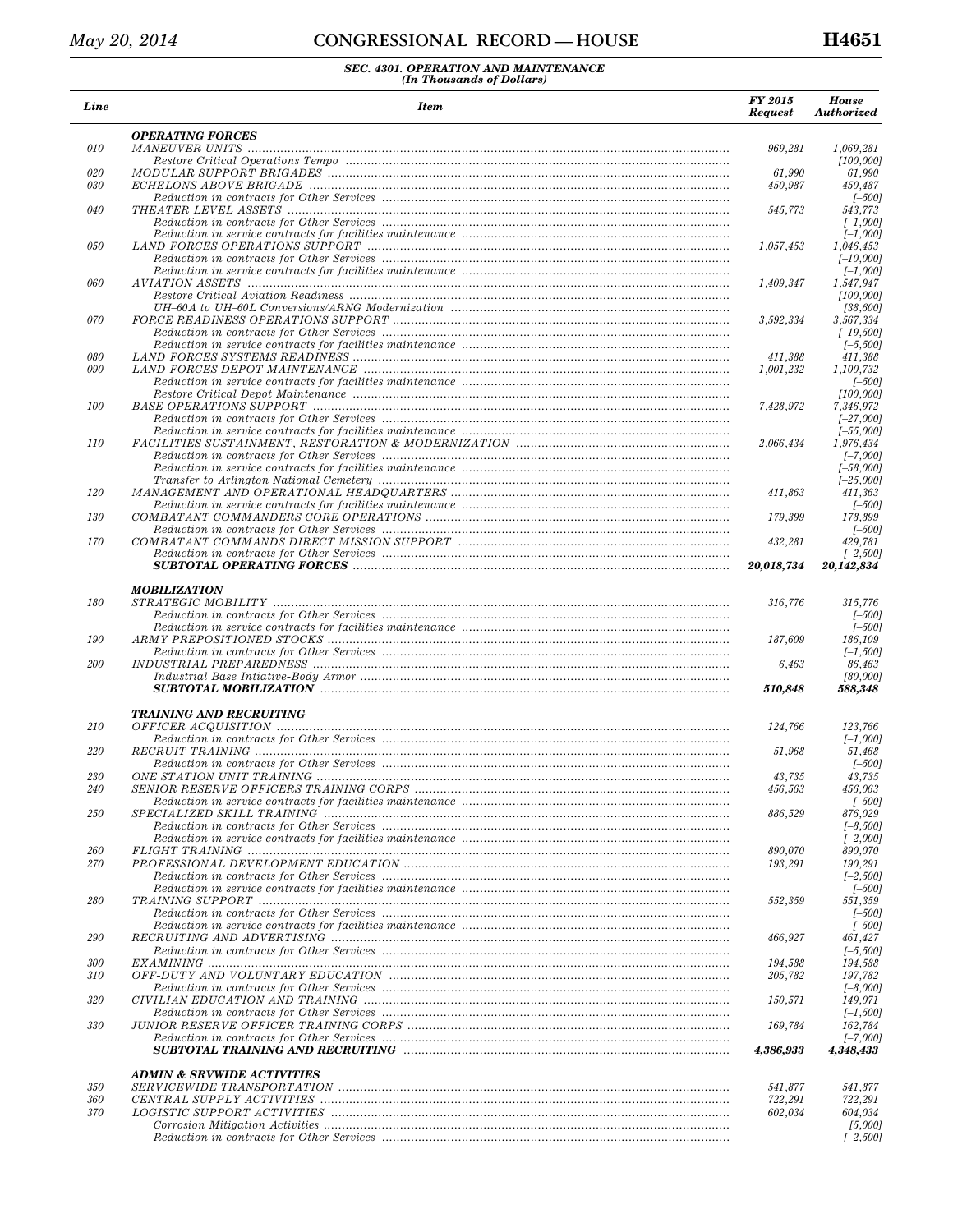| Line              | <b>Item</b>                                  | FY 2015<br><b>Request</b> | <b>House</b><br>Authorized |
|-------------------|----------------------------------------------|---------------------------|----------------------------|
| 380               |                                              | 422,277                   | $[-500]$<br>419,777        |
|                   |                                              |                           | $[-500]$<br>$[-2,000]$     |
| 390               |                                              | 405,442                   | 404,942<br>[-500]          |
| 400               |                                              | 1,624,742                 | 1,622,742<br>$[-500]$      |
| 410               |                                              | 289,771                   | $[-1, 500]$<br>289,271     |
| 420               |                                              | 390,924                   | $[-500]$<br>385,424        |
| 430               |                                              | 1.118.540                 | $[-5,500]$<br>1,117,040    |
| 440               |                                              | 241,234                   | $[-1,500]$<br>239,734      |
| 450               |                                              | 243,509                   | $[-1,500]$<br>242,509      |
| 460               |                                              | 200,615                   | $[-1,000]$<br>199,115      |
|                   |                                              |                           | $[-1,500]$                 |
| 470               |                                              | 462,591                   | 462,091<br>$[-500]$        |
| 480<br>520 A      |                                              | 27,375<br>1,030,411       | 27,375<br>1.029.411        |
|                   |                                              |                           | $[-500]$                   |
|                   |                                              |                           | $[-500]$                   |
|                   |                                              | 8,323,633                 | 8,307,633                  |
| 530               | <i><b>UNDISTRIBUTED</b></i>                  |                           | $-516,200$                 |
|                   |                                              |                           | $[-80,000]$                |
|                   |                                              |                           | $[-48,900]$                |
|                   |                                              |                           | $[-387,300]$<br>-516,200   |
|                   |                                              | 33,240,148                | 32,871,048                 |
|                   | <b>OPERATION &amp; MAINTENANCE, ARMY RES</b> |                           |                            |
| 020               | <b>OPERATING FORCES</b>                      | 15,200                    | 15,200                     |
| 030               |                                              | 502,664                   | 532,164                    |
|                   |                                              |                           | $[-500]$                   |
|                   |                                              |                           | [30,000]                   |
| 040<br>050        |                                              | 107,489<br>543,989        | 107,489<br>543,989         |
| 060               |                                              | 72,963                    | 72,963                     |
| 070               |                                              | 360,082                   | 358,082                    |
|                   |                                              |                           | $[-1,500]$<br>$[-500]$     |
| 080               |                                              | 72,491                    | 72,491                     |
| 090               |                                              | 58,873                    | 93,873                     |
| 100               |                                              |                           | [35,000]                   |
|                   |                                              | 388,961                   | 386,461<br>$[-2,500]$      |
| <i>110</i>        |                                              | 228,597                   | 219,097                    |
|                   |                                              |                           | $[-500]$                   |
| 120               |                                              | 39,590                    | $[-9,000]$<br>39,590       |
|                   |                                              | 2,390,899                 | 2,441,399                  |
|                   | <b>ADMIN &amp; SRVWD ACTIVITIES</b>          |                           |                            |
| 130               |                                              | 10,608                    | 10.608                     |
| 140               |                                              | 18,587                    | 18,587                     |
| <i>150</i><br>160 |                                              | 6,681<br>9,192            | 6,681<br>9,192             |
| 170               |                                              | 54,602                    | 54,102                     |
|                   |                                              | 99,670                    | $[-500]$<br>99,170         |
|                   | <i><b>UNDISTRIBUTED</b></i>                  |                           |                            |
| 180               |                                              |                           | $-38,700$                  |
|                   |                                              |                           | $[-38, 700]$<br>$-38,700$  |
|                   |                                              | 2,490,569                 | 2,501,869                  |
|                   | <b>OPERATION &amp; MAINTENANCE, ARNG</b>     |                           |                            |
| 010               | <b>OPERATING FORCES</b>                      | 660,648                   | 909,748                    |
|                   |                                              |                           | [70,000]                   |
|                   |                                              |                           | [99, 600]                  |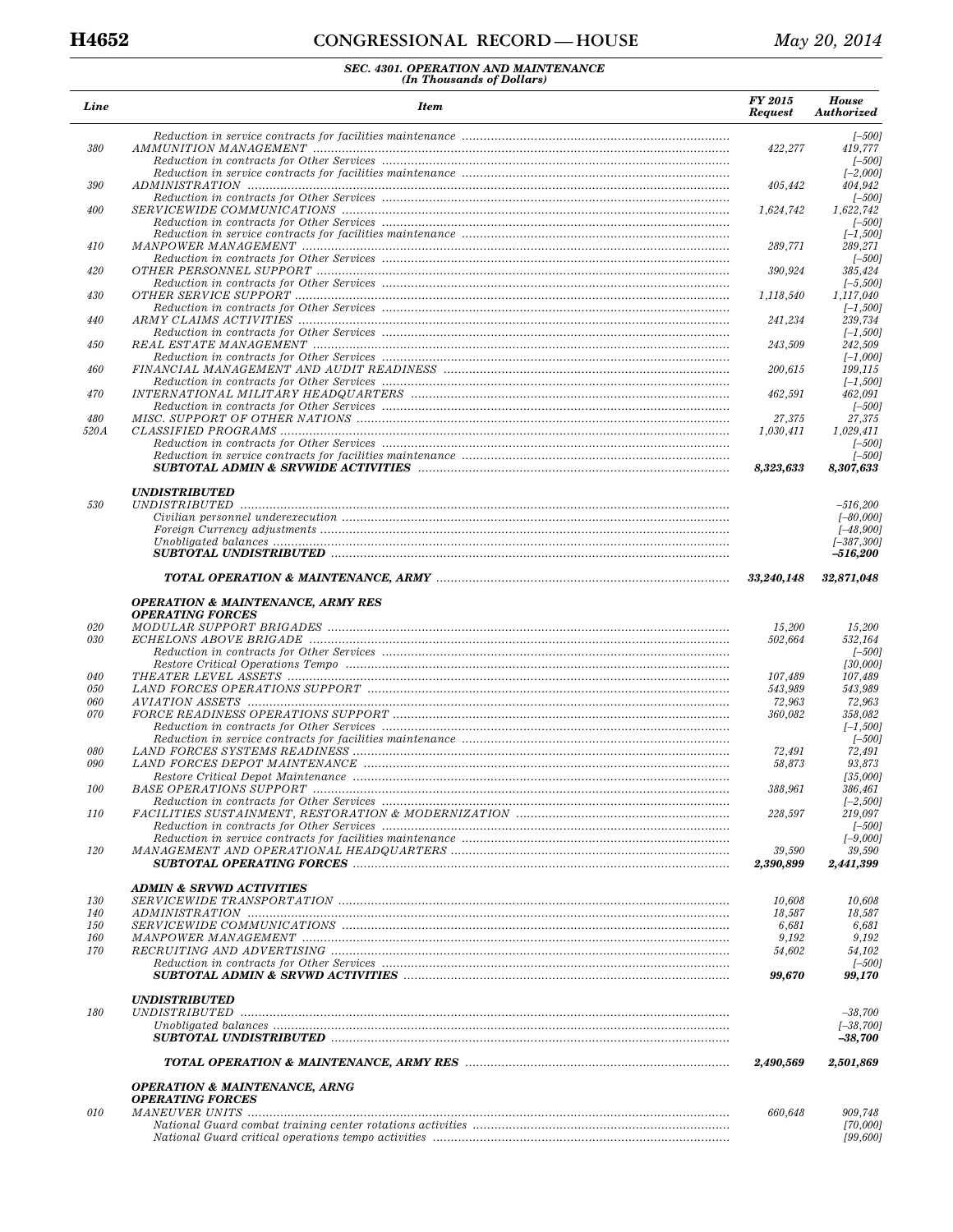| Line       | <b>Item</b>                              | FY 2015<br><b>Request</b> | <b>House</b><br>Authorized |
|------------|------------------------------------------|---------------------------|----------------------------|
|            |                                          |                           | $[-500]$                   |
|            |                                          |                           | [80,000]                   |
| 020        |                                          | 165,942                   | 165,942                    |
| 030        |                                          | 733,800                   | 733,800                    |
| 040        |                                          | 83,084                    | 83,084                     |
| 050<br>060 |                                          | 22,005<br>920,085         | 22,005<br>920,085          |
| 070        |                                          | 680,887                   | 673,887                    |
|            |                                          |                           | $[-5,000]$                 |
|            |                                          |                           | $[-2,000]$                 |
| 080        |                                          | 69,726                    | 69,726                     |
| 090        |                                          | 138,263                   | 185,863                    |
|            |                                          |                           | $[-500]$                   |
|            |                                          |                           | $[-1,500]$                 |
|            |                                          |                           | [49, 600]                  |
| 100        |                                          | 804,517                   | 792,017                    |
|            |                                          |                           | $[-2,500]$                 |
|            |                                          |                           | $[-10,000]$                |
| 110        |                                          | 490,205                   | 471,705                    |
|            |                                          |                           | $[-18,500]$                |
| 120        |                                          | 872,140                   | 871,140                    |
|            |                                          |                           | $[-1,000]$                 |
|            |                                          | 5.641.302                 | 5,899,002                  |
|            | <b>ADMIN &amp; SRVWD ACTIVITIES</b>      |                           |                            |
| 130        |                                          | 6,690                     | 6,690                      |
| 140        |                                          | 1,765                     | 1,765                      |
| <i>150</i> |                                          | 63,075                    | 65,075                     |
|            |                                          |                           | [2,000]                    |
| 160        |                                          | 37,372                    | 37,372                     |
| 170        |                                          | 6,484                     | 6,484                      |
| 180        |                                          | 274,085                   | 269,585                    |
|            |                                          | 389,471                   | $[-4,500]$<br>386,971      |
|            | <b>UNDISTRIBUTED</b>                     |                           |                            |
| 190        |                                          |                           | $-72,400$                  |
|            |                                          |                           | $[-72, 400]$               |
|            |                                          |                           | -72,400                    |
|            |                                          | 6,030,773                 | 6,213,573                  |
|            | <b>OPERATION &amp; MAINTENANCE, NAVY</b> |                           |                            |
|            | <b>OPERATING FORCES</b>                  |                           |                            |
| 010        |                                          | 4,947,202                 | 5,002,202                  |
|            |                                          |                           | [56,000]                   |
|            |                                          |                           | $[-1,000]$                 |
| 020        |                                          | 1,647,943                 | 1,659,443                  |
|            |                                          |                           | [12,000]                   |
|            |                                          |                           | $[-500]$                   |
| 030        |                                          | 37,050                    | 37,050                     |
| 040        |                                          | 96,139                    | 95,639                     |
|            |                                          |                           | $[-500]$                   |
| 0.50       | <i>AIR SYSTEMS SUPPORT</i>               | 363,763                   | 362,763                    |
|            |                                          |                           | $[-1,000]$                 |
| 060        |                                          | 814,770                   | 935,870                    |
|            |                                          |                           | [111,000]                  |
|            |                                          |                           | [10, 100]                  |
| 070        |                                          | 36,494                    | 36,494                     |
| 080        |                                          | 350,641                   | 473,141                    |
|            |                                          |                           | [123,000]                  |
| 090        |                                          |                           | [-500]                     |
|            |                                          | 3,865,379                 | 3,959,879<br>[10,000]      |
|            |                                          |                           | [13,000]                   |
|            |                                          |                           | [5,000]                    |
|            |                                          |                           | $[-5, 500]$                |
|            |                                          |                           | [72,000]                   |
| 100        |                                          | 711,243                   | 709,743                    |
|            |                                          |                           | $[-500]$                   |
|            |                                          |                           | I–1,0001                   |
| <i>110</i> |                                          | 5,296,408                 | 5,327,608                  |
|            |                                          |                           | [33,700]                   |
|            |                                          |                           | $[-2,000]$                 |
|            |                                          |                           | $[-500]$                   |
| 120        |                                          | 1,339,077                 | 1,335,877                  |
|            |                                          |                           | [300]                      |
|            |                                          |                           | $[-3,500]$                 |
| 130        |                                          | 708,634                   | 706,634                    |
|            |                                          |                           | $[-2,000]$                 |
| 140        |                                          | 91,599                    | 91,099                     |
|            |                                          |                           | $[-500]$                   |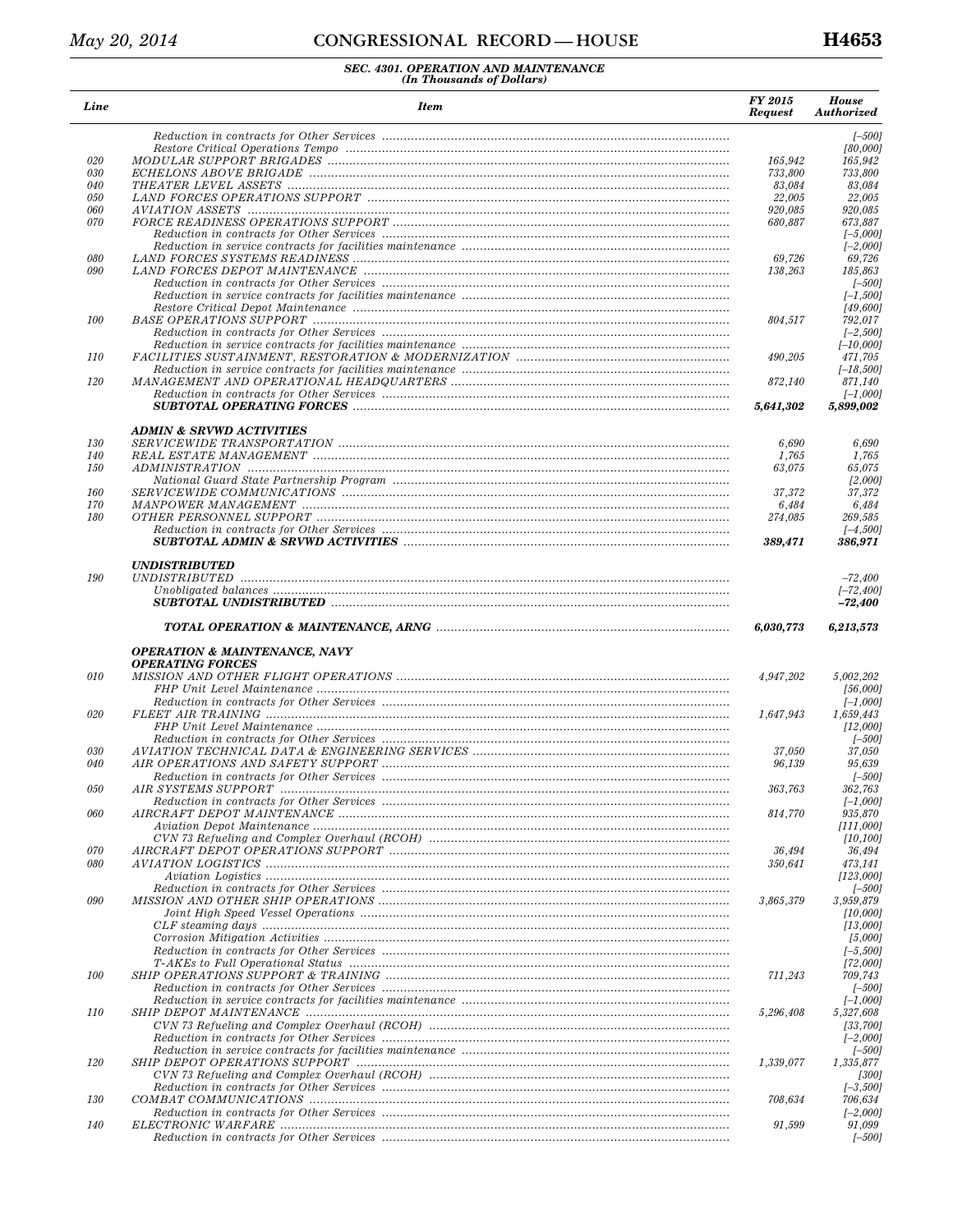| Line       | <b>Item</b>                         | <b>Request</b>       | <b>House</b><br>Authorized |
|------------|-------------------------------------|----------------------|----------------------------|
| 150        |                                     | 207,038              | 206,538<br>$[-500]$        |
| 160        |                                     | 432,715              | 431,715<br>$[-1,000]$      |
| 170        |                                     | 338,116              | 337,616                    |
| 180        |                                     | 892,316              | $[-500]$<br>891,316        |
| 190        |                                     | 128,486              | $[-1,000]$<br>128,486      |
| 200        |                                     | 2,472                | 2,472                      |
| 210        |                                     | 101,200              | 100,700                    |
| 220        |                                     | 188,920              | $[-500]$<br>186,420        |
|            |                                     |                      | $[-2,500]$                 |
| 230        |                                     | 109,911              | 109.911                    |
| 240<br>250 |                                     | 1,172,823<br>104,139 | 1,172,823<br>104,139       |
| 260        |                                     | 490,911              | 490,411                    |
|            |                                     |                      | $[-500]$                   |
| 270        |                                     | 324,861              | 323,861<br>$[-1,000]$      |
| 290        |                                     | 936,743              | 934,243                    |
|            |                                     |                      | $[-2,500]$                 |
| 300        |                                     | 1,483,495            | 1,422,995                  |
| 310        |                                     | 4,398,667            | $[-60, 500]$<br>4,364,167  |
|            |                                     |                      | $[-34,500]$                |
|            |                                     | 31,619,155           | 31,941,255                 |
|            | <b>MOBILIZATION</b>                 |                      |                            |
| 320<br>330 |                                     | 526,926<br>195       | 526,926<br>195             |
| 340        |                                     | 6,704                | 6,704                      |
| 350        |                                     | 251,538              | 205,538                    |
| 360        |                                     |                      | $[-46,000]$                |
| 370        |                                     | 124,323<br>2,323     | 124,323<br>2,323           |
| 380        |                                     | 20,333               | 20,333                     |
|            |                                     | 932,342              | 886,342                    |
|            | <b>TRAINING AND RECRUITING</b>      |                      |                            |
| 390        |                                     | 156,214              | 155,714<br>$[-500]$        |
| 400        |                                     | 8,863                | 8,963                      |
|            |                                     |                      | [100]                      |
| 410<br>420 |                                     | 148,150<br>601,501   | 148,150<br>604,201         |
|            |                                     |                      | [7, 200]                   |
|            |                                     |                      | $[-4,500]$                 |
| 430<br>440 |                                     | 8,239<br>164,214     | 8,239<br>165,362           |
|            |                                     |                      | [1,000]                    |
|            |                                     |                      | [1, 148]                   |
| 450        |                                     | 182.619              | $[-1,000]$                 |
|            |                                     |                      | 183,019<br>[900]           |
|            |                                     |                      | $[-500]$                   |
| 460        |                                     | 230,589              | 230,089                    |
| 470        |                                     | 115,595              | T-5001<br>114,095          |
|            |                                     |                      | $[-1,500]$                 |
| 480        |                                     | 79,606               | 79,106                     |
| 490        |                                     | 41,664               | $[-500]$<br>39,664         |
|            |                                     |                      | $[-2,000]$                 |
|            |                                     | 1,737,254            | 1,736,602                  |
| 500        | <b>ADMIN &amp; SRVWD ACTIVITIES</b> | 858.871              | 852.871                    |
|            |                                     |                      | $[-6,000]$                 |
| 510<br>520 |                                     | 12,807               | 12,807<br>119,863          |
| 530        |                                     | 119,863<br>356,113   | 353,013                    |
|            |                                     |                      | [900]                      |
|            |                                     |                      | $[-4,000]$                 |
| 540        |                                     | 255,605              | 255,105<br>T-5001          |
| 550        |                                     | 339,802              | 337,802                    |
|            |                                     |                      | $[-2,000]$                 |
| 570<br>590 |                                     | 172,203              | 172,203                    |
|            |                                     | 283,621              | 282,621<br>$[-500]$        |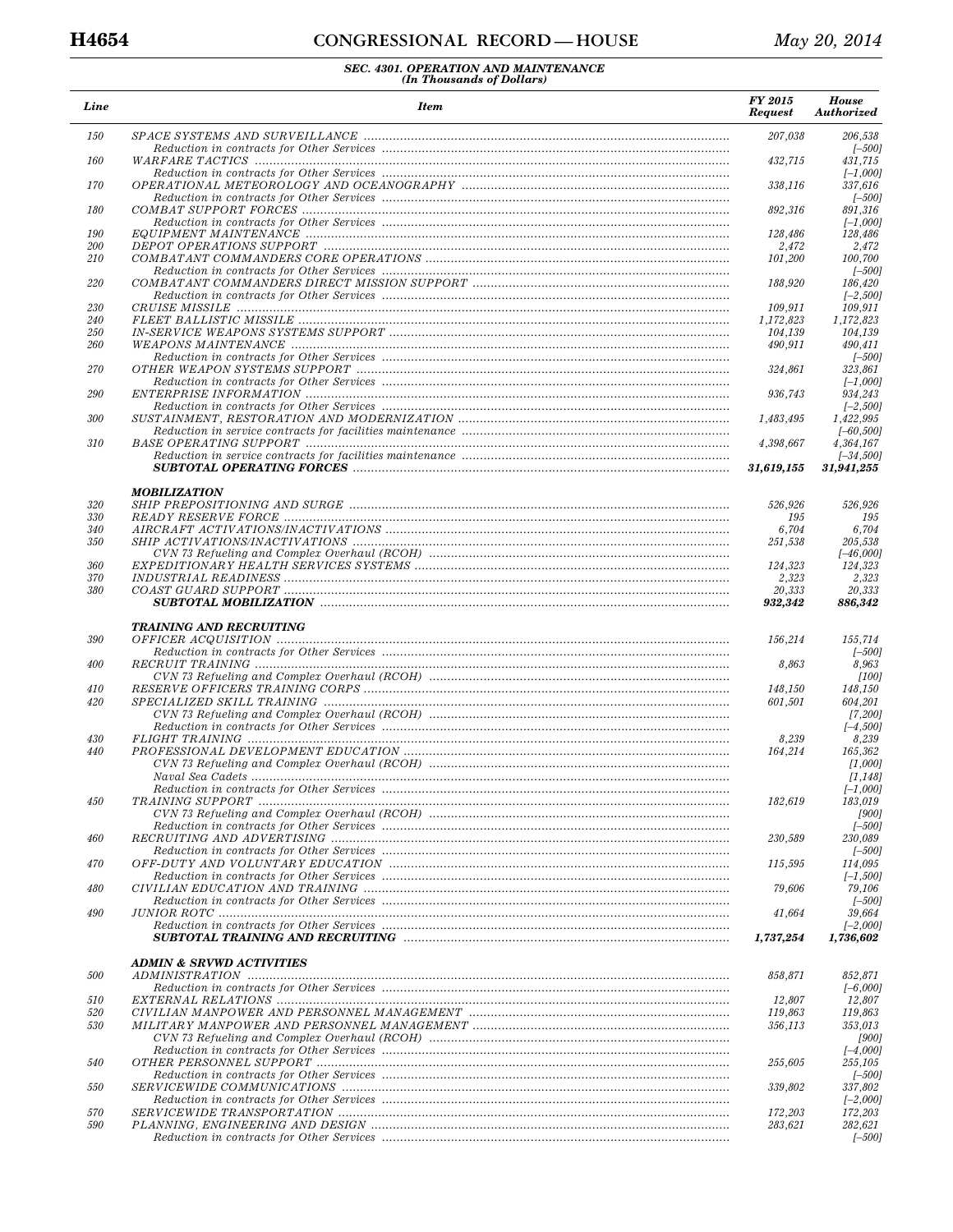#### CONGRESSIONAL RECORD-HOUSE

| Line       | <b>Item</b>                                                                                                                                                                                                                    | FY 2015<br><b>Request</b> | <b>House</b><br>Authorized        |
|------------|--------------------------------------------------------------------------------------------------------------------------------------------------------------------------------------------------------------------------------|---------------------------|-----------------------------------|
|            |                                                                                                                                                                                                                                |                           | $[-500]$                          |
| 600        |                                                                                                                                                                                                                                | 1,111,464                 | 1,110,464<br>$[-500]$<br>$[-500]$ |
| 610        |                                                                                                                                                                                                                                | 43,232                    | 43,232                            |
| 620        |                                                                                                                                                                                                                                | 25,689                    | 25,689                            |
| 630        |                                                                                                                                                                                                                                | 73,159                    | 72,659                            |
|            |                                                                                                                                                                                                                                |                           | $[-500]$                          |
| 640        |                                                                                                                                                                                                                                | 548,640                   | 548,140                           |
| 700        |                                                                                                                                                                                                                                | 4,713                     | $[-500]$<br>4,713                 |
| 720A       |                                                                                                                                                                                                                                | 531,324                   | 530,324                           |
|            |                                                                                                                                                                                                                                |                           | $[-500]$                          |
|            |                                                                                                                                                                                                                                |                           | $[-500]$                          |
|            |                                                                                                                                                                                                                                | 4,737,106                 | 4,721,506                         |
| 730        | <b>UNDISTRIBUTED</b>                                                                                                                                                                                                           |                           | $-402,900$                        |
|            |                                                                                                                                                                                                                                |                           | $[-80,000]$                       |
|            |                                                                                                                                                                                                                                |                           | $[-74, 200]$                      |
|            |                                                                                                                                                                                                                                |                           | $[-248, 700]$                     |
|            |                                                                                                                                                                                                                                |                           | $-402,900$                        |
|            |                                                                                                                                                                                                                                | 39,025,857                | 38,882,805                        |
|            | <b>OPERATION &amp; MAINTENANCE, MARINE CORPS</b>                                                                                                                                                                               |                           |                                   |
|            | <b>OPERATING FORCES</b>                                                                                                                                                                                                        |                           |                                   |
| 010        |                                                                                                                                                                                                                                | 905,744                   | 944,044                           |
|            |                                                                                                                                                                                                                                |                           | [5,000]                           |
|            |                                                                                                                                                                                                                                |                           | [33,800]<br>$[-500]$              |
| 020        |                                                                                                                                                                                                                                | 921,543                   | 920,543                           |
|            |                                                                                                                                                                                                                                |                           | $[-500]$                          |
|            |                                                                                                                                                                                                                                |                           | $[-500]$                          |
| 030        |                                                                                                                                                                                                                                | 229,058                   | 280,058                           |
|            |                                                                                                                                                                                                                                |                           | [51,000]                          |
| 040<br>050 |                                                                                                                                                                                                                                | 87,660<br>573,926         | 87,660<br>556,926                 |
|            |                                                                                                                                                                                                                                |                           | $[-1,000]$                        |
|            |                                                                                                                                                                                                                                |                           | $[-16,000]$                       |
| 060        | BASE OPERATING SUPPORT manufacturers and contain an account of the state of the state of the state of the state of the state of the state of the state of the state of the state of the state of the state of the state of the | 1,983,118                 | 1,977,618                         |
|            |                                                                                                                                                                                                                                |                           | $[-1,500]$                        |
|            |                                                                                                                                                                                                                                | 4,701,049                 | $[-4,000]$<br>4,766,849           |
|            | <b>TRAINING AND RECRUITING</b>                                                                                                                                                                                                 |                           |                                   |
| 070        |                                                                                                                                                                                                                                | 18,227                    | 18,227                            |
| 080        |                                                                                                                                                                                                                                | 948                       | 948                               |
| 090        |                                                                                                                                                                                                                                | 98,448                    | 98,448                            |
| 100        |                                                                                                                                                                                                                                | 42,305                    | 42,305                            |
| 110        |                                                                                                                                                                                                                                | 330,156                   | 328,156<br>$[-500]$               |
|            |                                                                                                                                                                                                                                |                           | $[-1, 500]$                       |
| 120        |                                                                                                                                                                                                                                | 161,752                   | 161,752                           |
| 130        |                                                                                                                                                                                                                                | 19,137                    | 18,637                            |
|            |                                                                                                                                                                                                                                |                           | [–500]                            |
| 140        |                                                                                                                                                                                                                                | 23,277                    | 23,277                            |
|            |                                                                                                                                                                                                                                | 694,250                   | 691,750                           |
|            | <b>ADMIN &amp; SRVWD ACTIVITIES</b>                                                                                                                                                                                            |                           |                                   |
| <i>150</i> |                                                                                                                                                                                                                                | 36,359                    | 36,359                            |
| 160        |                                                                                                                                                                                                                                | 362,608                   | 352,508<br>$[-9,100]$             |
|            |                                                                                                                                                                                                                                |                           | $[-1,000]$                        |
| 180        |                                                                                                                                                                                                                                | 70,515                    | 70,515                            |
| 180 A      |                                                                                                                                                                                                                                | 44,706                    | 44,706                            |
|            |                                                                                                                                                                                                                                | 514,188                   | 504,088                           |
| 190        | <i><b>UNDISTRIBUTED</b></i>                                                                                                                                                                                                    |                           | $-109,900$                        |
|            |                                                                                                                                                                                                                                |                           | $[-28, 400]$                      |
|            |                                                                                                                                                                                                                                |                           | $[-81, 500]$                      |
|            |                                                                                                                                                                                                                                |                           | $-109,900$                        |
|            |                                                                                                                                                                                                                                | 5,909,487                 | 5,852,787                         |
|            | <b>OPERATION &amp; MAINTENANCE, NAVY RES</b>                                                                                                                                                                                   |                           |                                   |
|            | <b>OPERATING FORCES</b>                                                                                                                                                                                                        |                           |                                   |
| 010        |                                                                                                                                                                                                                                | 565,842                   | 573,742                           |
|            |                                                                                                                                                                                                                                |                           | [7,900]                           |
| 020<br>040 |                                                                                                                                                                                                                                | 5,948<br>82,636           | 5,948<br>84,936                   |
|            |                                                                                                                                                                                                                                |                           |                                   |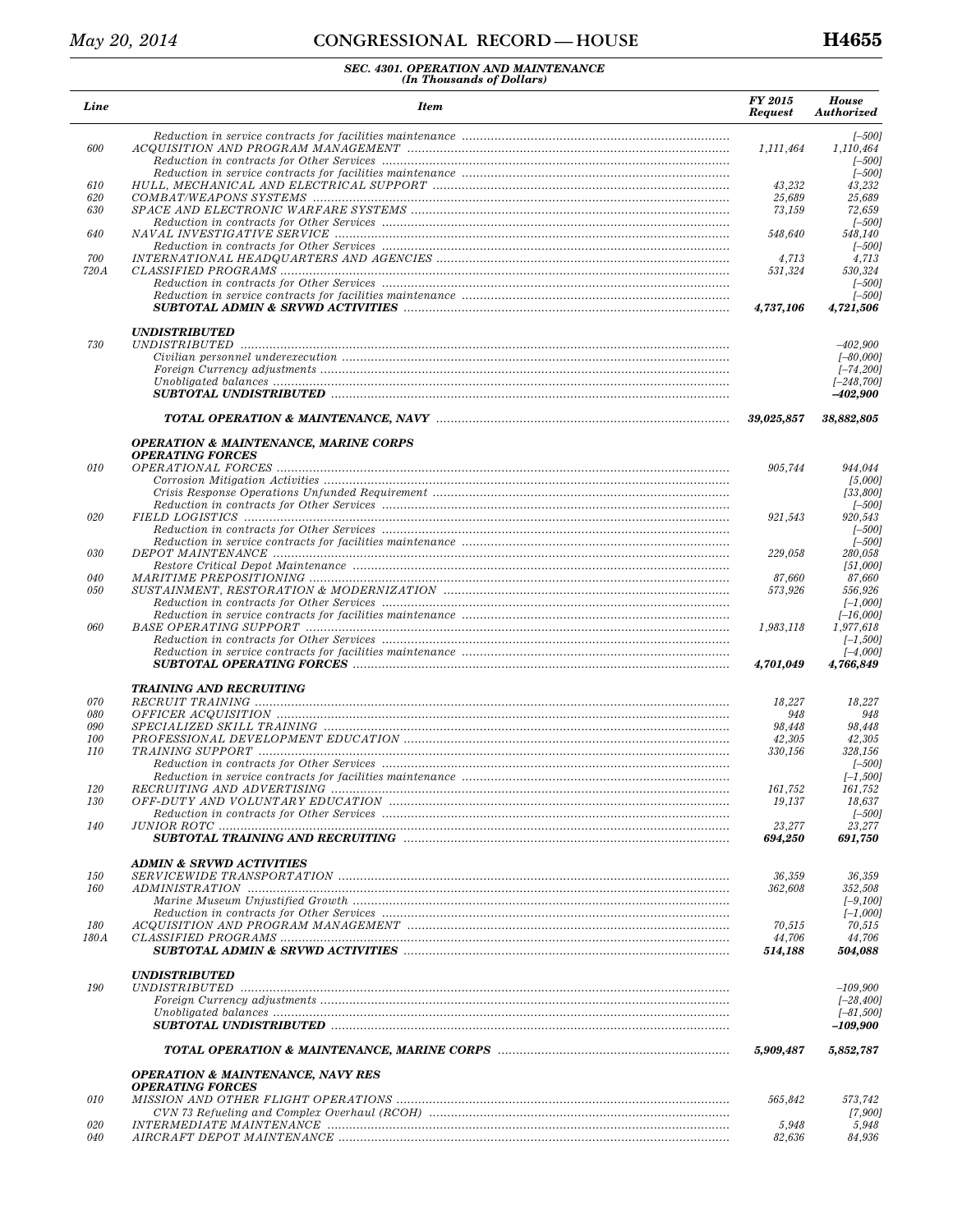| Line       | <b>Item</b>                                    | <b>FY 2015</b><br><b>Request</b> | <b>House</b><br><b>Authorized</b> |
|------------|------------------------------------------------|----------------------------------|-----------------------------------|
| 050        |                                                |                                  | [2,300]<br>353                    |
| 060        |                                                | 353<br>7,007                     | 7,007                             |
| 070        |                                                | 8,190                            | 8,190                             |
| 080        |                                                | 556                              | 556                               |
| 090        |                                                | 4,571                            | 4,571                             |
| <i>100</i> |                                                | 14,472                           | 14,472                            |
| 110        |                                                | 119,056                          | 119,056                           |
| 120<br>130 |                                                | 1,852<br>25,354                  | 1,852<br>25,354                   |
| 140        |                                                | 48,271                           | 46,271                            |
|            |                                                |                                  | $[-2,000]$                        |
| 150        |                                                | 101,921                          | 101,421                           |
|            |                                                | 986,029                          | $[-500]$<br>993,729               |
|            | <b>ADMIN &amp; SRVWD ACTIVITIES</b>            |                                  |                                   |
| 160        |                                                | 1,520                            | 1,520                             |
| 170        |                                                | 12,998                           | 12,998                            |
| 180        |                                                | 3,395                            | 3,395                             |
| 190        |                                                | 3,158                            | 3,158                             |
|            |                                                | 21,071                           | 21,071                            |
| 210        | <i><b>UNDISTRIBUTED</b></i>                    |                                  | $-10,500$                         |
|            |                                                |                                  | $[-10, 500]$<br>$-10,500$         |
|            |                                                | 1,007,100                        | 1,004,300                         |
|            | <b>OPERATION &amp; MAINTENANCE, MC RESERVE</b> |                                  |                                   |
|            | <b>OPERATING FORCES</b>                        |                                  |                                   |
| 010        |                                                | 93,093                           | 93,093                            |
| 020        |                                                | 18,377                           | 18,377                            |
| 030        |                                                | 29,232                           | 27,732                            |
|            |                                                |                                  | $[-1,500]$                        |
| 040        |                                                | 106,447                          | 105,447<br>$[-1,000]$             |
|            |                                                | 247,149                          | 244,649                           |
|            | <b>ADMIN &amp; SRVWD ACTIVITIES</b>            |                                  |                                   |
| 050        |                                                | 914                              | 914                               |
| 060        |                                                | 11,831                           | 11,831                            |
| 070        |                                                | 8,688<br>21,433                  | 8,688<br>21,433                   |
|            | <b>UNDISTRIBUTED</b>                           |                                  |                                   |
| 080        |                                                |                                  | $-100\,$                          |
|            |                                                |                                  | $[-100]$<br>$-100$                |
|            |                                                | 268,582                          | 265,982                           |
|            | <b>OPERATION &amp; MAINTENANCE, AIR FORCE</b>  |                                  |                                   |
|            | <b>OPERATING FORCES</b>                        |                                  |                                   |
| 010        |                                                | 3,163,457                        | 3,256,557                         |
|            |                                                |                                  | [5,000]                           |
|            |                                                |                                  | [50,000]                          |
|            |                                                |                                  | [30,000]                          |
|            |                                                |                                  | [8,600]<br>[–500]                 |
| 020        |                                                | 1,694,339                        | 1,686,339                         |
|            |                                                |                                  | $[-8,000]$                        |
| 030        |                                                | 1,579,178                        | 1,574,678                         |
|            |                                                |                                  | $[-2,000]$                        |
|            |                                                |                                  | $[-2,500]$                        |
| 040        |                                                | 6,119,522                        | 6,111,522                         |
| 050        |                                                | 1,453,589                        | $[-8,000]$<br>1,447,989           |
|            |                                                |                                  | [3,400]                           |
| 060        |                                                | 2,599,419                        | $[-9,000]$<br>2,587,419           |
|            |                                                |                                  | $[-2,000]$                        |
|            |                                                |                                  | $[-10,000]$                       |
| 070        |                                                | 908,790                          | 919,861                           |
|            |                                                |                                  | [14, 571]                         |
|            |                                                |                                  | $[-1,500]$                        |
|            |                                                |                                  | $[-2,000]$                        |
| 080        |                                                | 856,306                          | 862,906                           |
|            |                                                |                                  | [9,600]<br>$[-3,000]$             |
| 090        |                                                | 800,689                          | 800,189                           |
|            |                                                |                                  |                                   |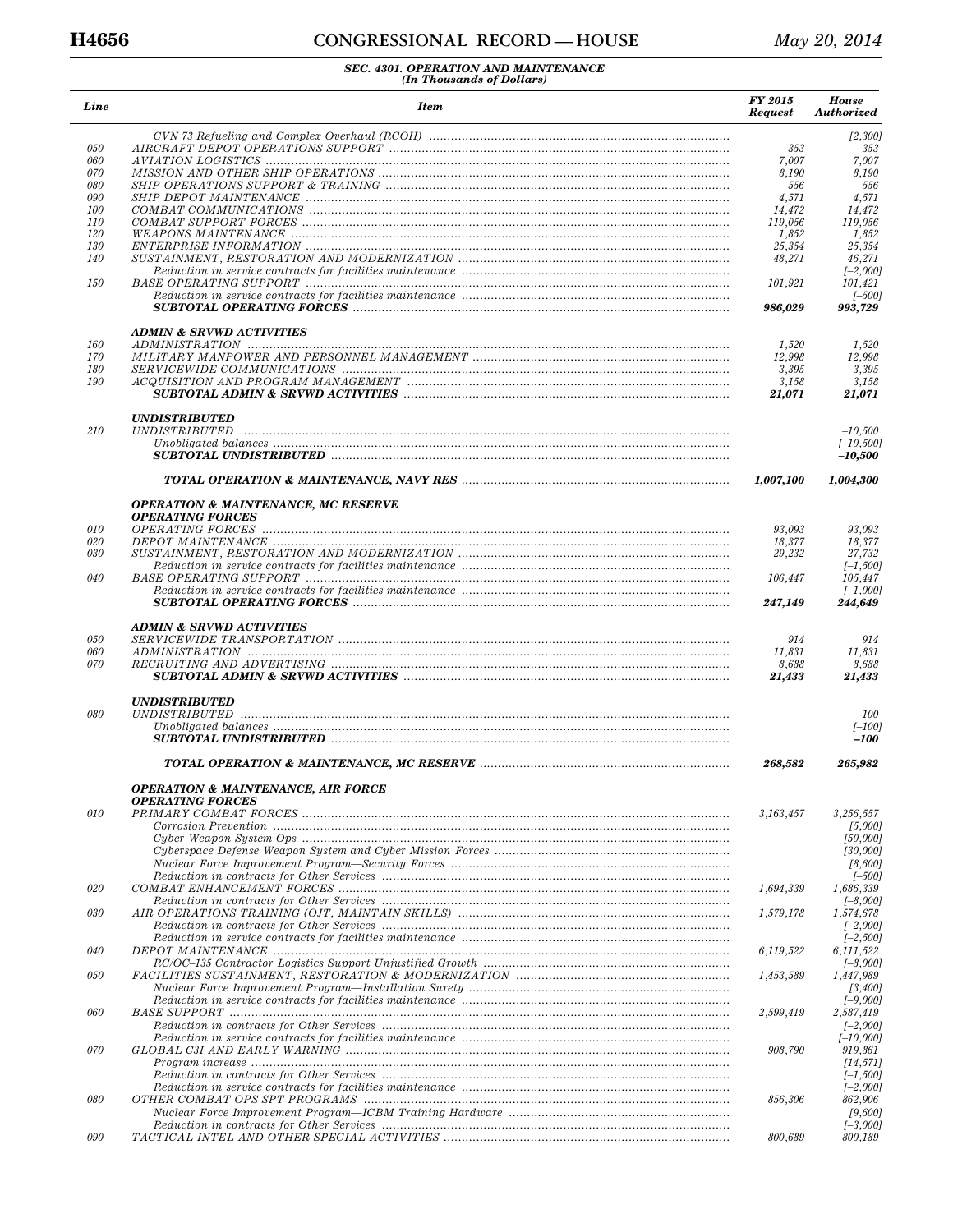| Line              | <b>Item</b>                         | FY 2015<br><b>Request</b> | <b>House</b><br><b>Authorized</b> |
|-------------------|-------------------------------------|---------------------------|-----------------------------------|
|                   |                                     |                           | $[-500]$                          |
| 100               |                                     | 282,710                   | 282,710                           |
| 110               |                                     | 397,818                   | 397,318<br>$[-500]$               |
| 120               |                                     | 871,840                   | 884,440                           |
|                   |                                     |                           | [19, 100]                         |
|                   |                                     |                           | $[-6,000]$                        |
| 130               |                                     | 237,348                   | $[-500]$<br>237,348               |
|                   |                                     | 20,965,005                | 21,049,276                        |
|                   | <b>MOBILIZATION</b>                 |                           |                                   |
| 140               |                                     | 1,968,810                 | 1.966.310<br>$[-2,500]$           |
| 150               |                                     | 139,743                   | 139,243                           |
|                   |                                     |                           | $[-500]$                          |
| 160               |                                     | 1,534,560                 | 1,534,560                         |
| 170               |                                     | 173,627                   | 171,627<br>$[-2,000]$             |
| 180               |                                     | 688,801                   | 686,301                           |
|                   |                                     |                           | $[-500]$                          |
|                   |                                     | 4,505,541                 | $[-2,000]$<br>4,498,041           |
|                   | <b>TRAINING AND RECRUITING</b>      |                           |                                   |
| 190               |                                     | 82,396                    | 82,396                            |
| 200               |                                     | 19.852                    | 19,852                            |
| 210               |                                     | 76,134                    | 73,134                            |
| 220               |                                     | 212.226                   | $[-3,000]$<br>208,726             |
|                   |                                     |                           | $[-3,500]$                        |
| 230               |                                     | 759,809                   | 754,309                           |
|                   |                                     |                           | $[-1,000]$                        |
|                   |                                     |                           | $[-4,500]$                        |
| 240<br><i>250</i> |                                     | 356,157<br>697,594        | 356,157<br>694,594                |
|                   |                                     |                           | $[-500]$                          |
|                   |                                     |                           | $[-2, 500]$                       |
| 260               |                                     | 219,441                   | 218,441                           |
| 270               |                                     | 91,001                    | $[-1,000]$<br>91,001              |
| 280               |                                     | 316,688                   | 316,688                           |
| 290               |                                     | 73,920                    | 73,920                            |
| 300<br>310        |                                     | 3,121<br>181,718          | 3,121<br>174,218                  |
|                   |                                     |                           | $[-7,500]$                        |
| 320               |                                     | 147,667                   | 147,167                           |
|                   |                                     |                           | $[-500]$                          |
| 330               |                                     | 63,250                    | 60,250<br>$[-3,000]$              |
|                   |                                     | 3,300,974                 | 3,273,974                         |
|                   | <b>ADMIN &amp; SRVWD ACTIVITIES</b> |                           |                                   |
| 340               |                                     | 1,003,513                 | 1,044,013                         |
|                   |                                     |                           | $[-500]$<br>[41,000]              |
| 350               |                                     | 843,449                   | 841,449                           |
|                   |                                     |                           | $[-2,000]$                        |
| 360               |                                     | 78,126                    | 78,126                            |
| 370               |                                     | 247,677                   | 244,177<br>$[-3,500]$             |
| 380               |                                     | 1,103,442                 | 1,096,442                         |
|                   |                                     |                           | $[-1,500]$                        |
|                   |                                     |                           | $[-5,500]$                        |
| 390               |                                     | 597,234                   | 596,234<br>$[-500]$               |
|                   |                                     |                           | $[-500]$                          |
| 400               |                                     | 506,840                   | 506,840                           |
| 410               |                                     | 892,256                   | 889,256                           |
|                   |                                     |                           | $[-2,000]$<br>$[-1,000]$          |
| 420               |                                     | 24,981                    | 24,981                            |
| 450               |                                     | 92,419                    | 91,919                            |
|                   |                                     |                           | $[-500]$                          |
| 450A              |                                     | 1,169,736                 | 1,159,236                         |
|                   |                                     |                           | $[-9,500]$<br>$[-1,000]$          |
|                   |                                     | 6,559,673                 | 6,572,673                         |
|                   | <i><b>UNDISTRIBUTED</b></i>         |                           |                                   |
| 460               |                                     |                           | $-242,900$                        |
|                   |                                     |                           | $[-80,000]$                       |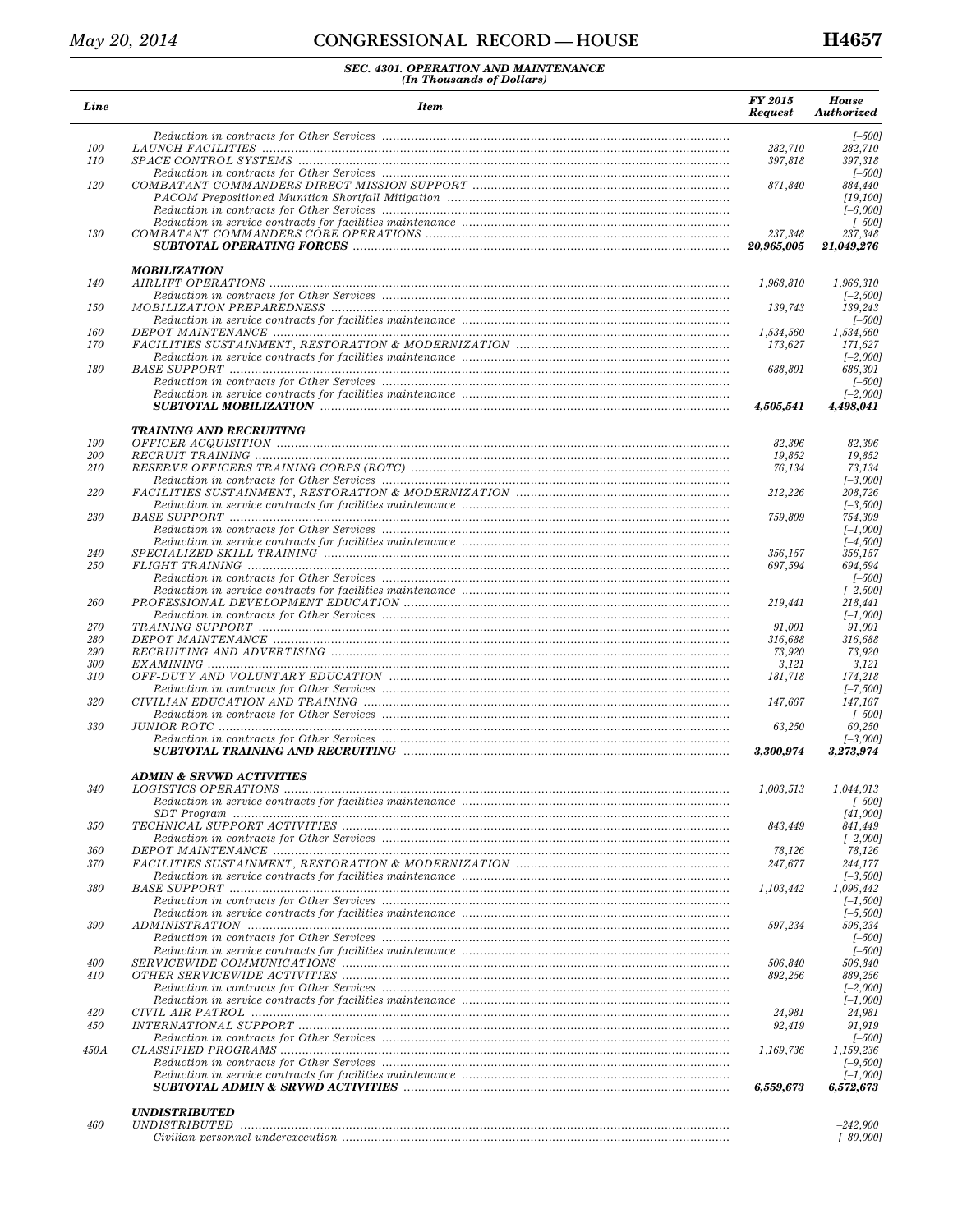| Line       | <b>Item</b>                                                               | <b>FY 2015</b><br><b>Request</b> | <b>House</b><br>Authorized                |
|------------|---------------------------------------------------------------------------|----------------------------------|-------------------------------------------|
|            |                                                                           |                                  | $[-51,900]$<br>[221, 500]<br>$[-332,500]$ |
|            |                                                                           |                                  | $-242,900$                                |
|            |                                                                           | 35,331,193                       | 35,151,064                                |
|            | <b>OPERATION &amp; MAINTENANCE, AF RESERVE</b><br><b>OPERATING FORCES</b> |                                  |                                           |
| 010        |                                                                           | 1,719,467                        | 1,719,467                                 |
| 020<br>030 |                                                                           | 211,132<br>530,301               | 211,132<br>530,301                        |
| 040        |                                                                           | 85,672                           | 84.672                                    |
| 050        |                                                                           | 367,966                          | $[-1,000]$<br>365,466                     |
|            |                                                                           |                                  | $[-2,500]$                                |
|            |                                                                           | 2,914,538                        | 2,911,038                                 |
| 060        | <b>ADMINISTRATION AND SERVICEWIDE ACTIVITIES</b>                          | 59,899                           | 59,899                                    |
| 070        |                                                                           | 14,509                           | 14,509                                    |
| 080<br>090 |                                                                           | 20,345                           | 20,345                                    |
|            |                                                                           | 6,551<br>101,304                 | 6,551<br>101,304                          |
|            | <i><b>UNDISTRIBUTED</b></i>                                               |                                  |                                           |
| <i>110</i> |                                                                           |                                  | $-13,400$<br>$[-13, 400]$                 |
|            |                                                                           |                                  | -13,400                                   |
|            |                                                                           | 3,015,842                        | 2,998,942                                 |
|            | <b>OPERATION &amp; MAINTENANCE, ANG</b><br><b>OPERATING FORCES</b>        |                                  |                                           |
| 010        |                                                                           | 3,367,729                        | 3,366,729                                 |
| 020        |                                                                           | 718,295                          | $[-1,000]$<br>717,295                     |
|            |                                                                           |                                  | $[-1,000]$                                |
| 030<br>040 |                                                                           | 1,528,695<br>137,604             | 1,528,695<br>133,604                      |
|            |                                                                           |                                  | $[-4,000]$                                |
| 050        |                                                                           | 581,536                          | 569,036<br>$[-12,500]$                    |
|            |                                                                           | 6,333,859                        | 6,315,359                                 |
|            | ADMINISTRATION AND SERVICE-WIDE ACTIVITIES                                |                                  |                                           |
| 060<br>070 |                                                                           | 27,812<br>31,188                 | 27,812<br>30,688                          |
|            |                                                                           |                                  | $[-500]$                                  |
|            |                                                                           | 59,000                           | 58,500                                    |
| 080        | <b>UNDISTRIBUTED</b>                                                      |                                  | $-800$                                    |
|            |                                                                           |                                  | $[-800]$                                  |
|            |                                                                           |                                  | -800                                      |
|            |                                                                           | 6,392,859                        | 6,373,059                                 |
|            | <b>OPERATION &amp; MAINTENANCE, DEFENSE-WIDE</b>                          |                                  |                                           |
| 010        | <b>OPERATING FORCES</b>                                                   | 462,107                          | 460,607                                   |
|            |                                                                           |                                  | $[-1,500]$                                |
| 020        |                                                                           | 4,762,245                        | 4,707,945<br>$[-20, 300]$                 |
|            |                                                                           |                                  | $[-5,000]$                                |
|            |                                                                           |                                  | $[-23, 300]$<br>$[-26,000]$               |
|            |                                                                           |                                  | $[-5,000]$                                |
|            |                                                                           |                                  | $[-3,600]$<br>[31, 460]                   |
|            |                                                                           |                                  | $[-2, 560]$                               |
|            |                                                                           | 5,224,352                        | 5,168,552                                 |
| 030        | <b>TRAINING AND RECRUITING</b>                                            | 135,437                          | 135,437                                   |
| 040        |                                                                           | 80,082                           | 80,082                                    |
| 050        |                                                                           | 371,620<br>587,139               | 371,620<br>587,139                        |
|            |                                                                           |                                  |                                           |
| 060        | ADMINISTRATION AND SERVICEWIDE ACTIVITIES                                 | 119,888                          | 140,888                                   |
|            |                                                                           |                                  | [21,000]                                  |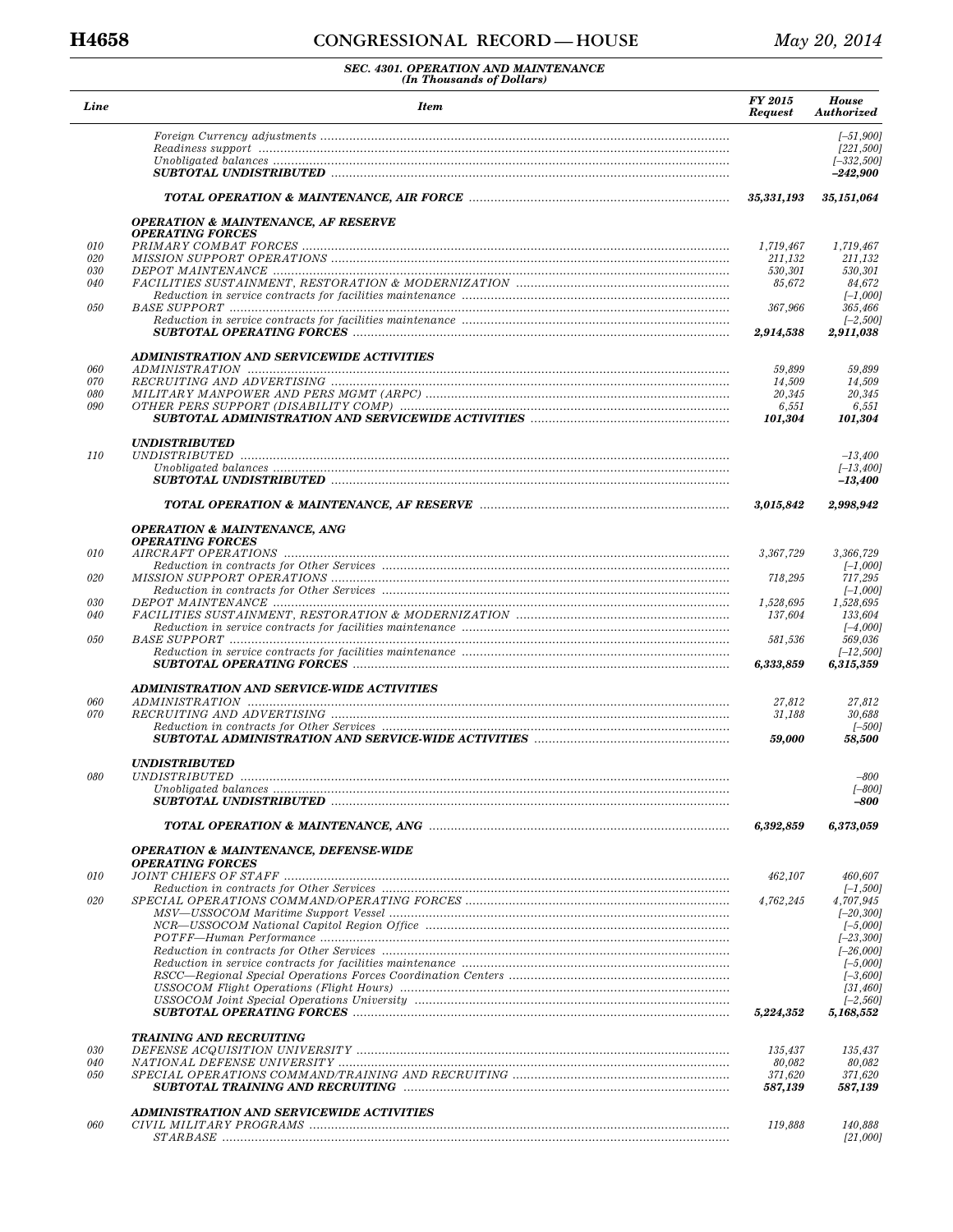| Line       | <b>Item</b>                         | FY 2015<br><b>Request</b> | <b>House</b><br>Authorized  |
|------------|-------------------------------------|---------------------------|-----------------------------|
| 080<br>090 |                                     | 556,493<br>1,340,374      | 556,493<br>1,339,874        |
|            |                                     |                           | $[-500]$                    |
| 100        |                                     | 633,300                   | 613,300                     |
|            |                                     |                           | $[-20,000]$                 |
| 110        |                                     | 1,263,678                 | 1,258,678<br>$[-4,000]$     |
|            |                                     |                           | $[-1,000]$                  |
| 130        |                                     | 26,710                    | 26,710                      |
| 140        |                                     | 381,470                   | 380,470                     |
| 150        |                                     | 194,520                   | $[-1,000]$<br>183,020       |
|            |                                     |                           | $[-10,000]$                 |
|            |                                     |                           | $[-1,500]$                  |
| 160        |                                     | 21,485                    | 21,485                      |
| 170        |                                     | 544,786                   | 523,786<br>$[-30,000]$      |
|            |                                     |                           | $[-1,000]$                  |
|            |                                     |                           | [10,000]                    |
| 180        |                                     | 527,812                   | 527,312                     |
| 200        |                                     | 32,787                    | $[-500]$<br>32,787          |
| 230        |                                     | 2,566,424                 | 2.551.924                   |
|            |                                     |                           | $[-6,000]$                  |
|            |                                     |                           | $[-8, 500]$                 |
| 240        |                                     | 416,644                   | 415,144                     |
|            |                                     |                           | $[-1,000]$<br>$[-500]$      |
| 260        |                                     | 186,987                   | 106,391                     |
|            |                                     |                           | $[-80, 596]$                |
| 265        |                                     |                           | 18,944                      |
|            |                                     |                           | [10,000]                    |
| 270        |                                     | 1,891,163                 | [8, 944]<br>1,790,419       |
|            |                                     |                           | $[-4,800]$                  |
|            |                                     |                           | [5,000]                     |
|            |                                     |                           | $[-4,000]$                  |
|            |                                     |                           | $[-51, 500]$<br>$[-36,500]$ |
|            |                                     |                           | $[-8, 944]$                 |
| 280        |                                     | 87,915                    | 87,915                      |
| 290        |                                     | 610,982                   | 609,982                     |
| 290A       |                                     | 13,983,323                | $[-1,000]$<br>13,987,323    |
|            |                                     |                           | [10,000]                    |
|            |                                     |                           | $[-6,000]$                  |
|            |                                     | 25,386,741                | 25,172,845                  |
|            | <i><b>UNDISTRIBUTED</b></i>         |                           |                             |
| 300        |                                     |                           | $-280,400$                  |
|            |                                     |                           | $[-75,000]$<br>$[-17,500]$  |
|            |                                     |                           | [25,000]                    |
|            |                                     |                           | $[-212,900]$                |
|            |                                     |                           | $-280,400$                  |
|            |                                     | 31.198.232                | 30,648,136                  |
|            |                                     |                           |                             |
|            | <b>MISCELLANEOUS APPROPRIATIONS</b> |                           |                             |
| 010<br>020 |                                     | 13,723<br>100,000         | 13,723<br>104,500           |
|            |                                     |                           | [5,000]                     |
|            |                                     |                           | $[-500]$                    |
| 030        |                                     | 365,108                   | 354,608                     |
|            |                                     |                           | $[-10, 500]$                |
| 040        |                                     | 212,875                   | 209,375<br>$[-3,500]$       |
| 050        |                                     | 201,560                   | 201,560                     |
| 060        |                                     | 277,294                   | 277,294                     |
| 070        |                                     | 408,716                   | 408,716                     |
| 080<br>090 |                                     | 8,547<br>208,353          | 8,547<br>208,353            |
| <i>100</i> |                                     | 5,000                     | n                           |
|            |                                     |                           | $[-5,000]$                  |
| 110        |                                     | 10,000                    | 5,200                       |
|            |                                     |                           | $[-500]$                    |
|            |                                     | 1,811,176                 | $[-4,300]$<br>1,791,876     |
|            |                                     |                           |                             |
|            |                                     | 1,811,176                 | 1,791,876                   |
|            |                                     |                           |                             |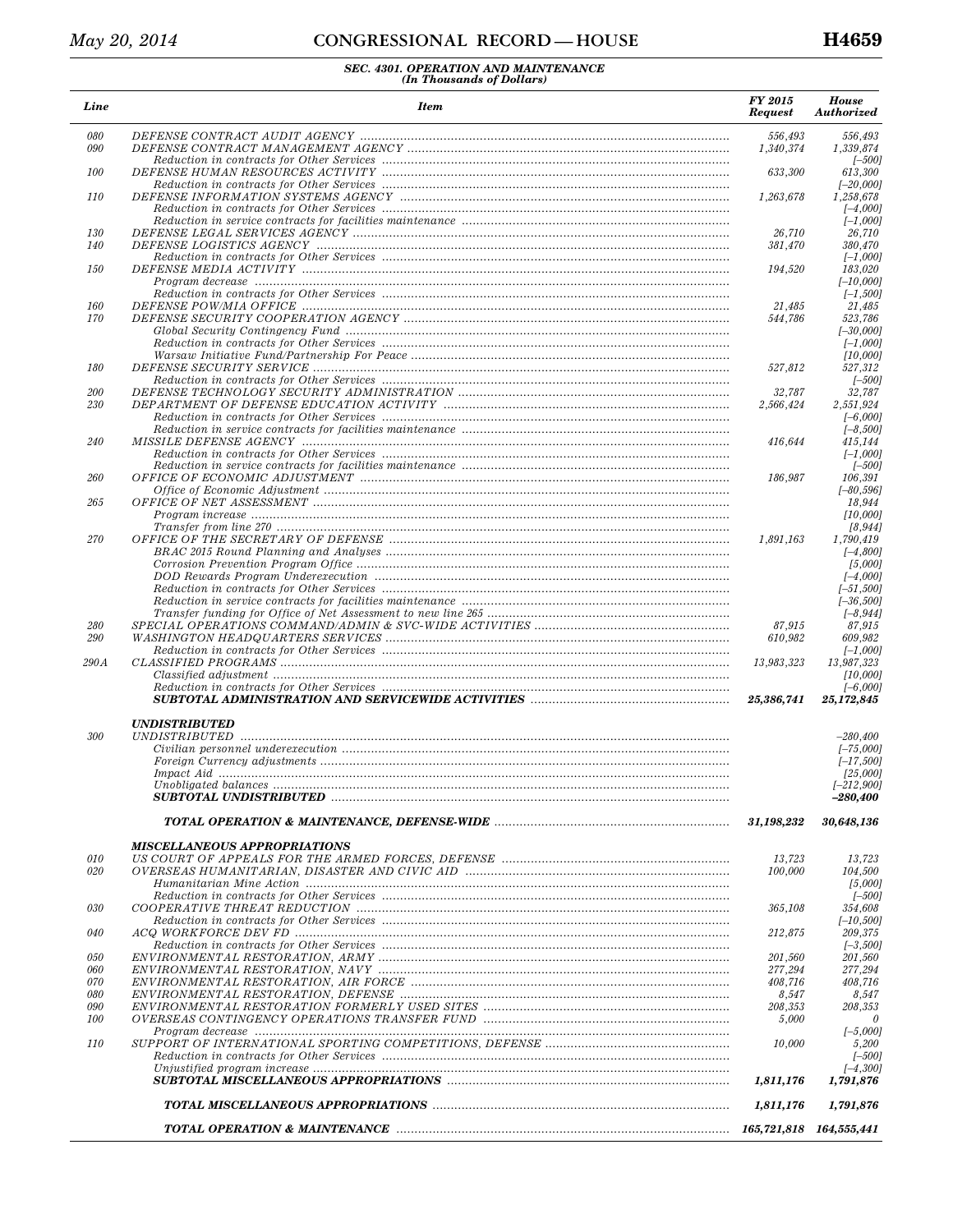#### *TITLE XLIV—MILITARY PERSONNEL*

*SEC. 4401. MILITARY PERSONNEL.* 

# *SEC. 4401. MILITARY PERSONNEL (In Thousands of Dollars)*

| <b>Item</b>                                                                                                                                                                                                                                                                                                                 | FY 2015<br><b>Request</b> | House<br>Authorized |
|-----------------------------------------------------------------------------------------------------------------------------------------------------------------------------------------------------------------------------------------------------------------------------------------------------------------------------|---------------------------|---------------------|
|                                                                                                                                                                                                                                                                                                                             | 128.957.593               | 129,007,023         |
|                                                                                                                                                                                                                                                                                                                             |                           | 12,200              |
|                                                                                                                                                                                                                                                                                                                             |                           | [48,000]            |
| $\emph{Foreign Current} \emph{Adjustments} \emph{} \emph{} \emph{} \emph{} \emph{} \emph{} \emph{} \emph{} \emph{} \emph{} \emph{} \emph{} \emph{} \emph{} \emph{} \emph{} \emph{} \emph{} \emph{} \emph{} \emph{} \emph{} \emph{} \emph{} \emph{} \emph{} \emph{} \emph{} \emph{} \emph{} \emph{} \emph{} \emph{} \emph{}$ |                           | $[-193, 200]$       |
|                                                                                                                                                                                                                                                                                                                             |                           | [–360,470]          |
|                                                                                                                                                                                                                                                                                                                             |                           | [534,900]           |
|                                                                                                                                                                                                                                                                                                                             |                           | [8,000]             |
|                                                                                                                                                                                                                                                                                                                             | 6.236.092                 | 6,237,092           |
|                                                                                                                                                                                                                                                                                                                             |                           | [1.000]             |

#### *TITLE XLV—OTHER AUTHORIZATIONS*

*SEC. 4501. OTHER AUTHORIZATIONS.* 

| <b>SEC. 4501. OTHER AUTHORIZATIONS</b><br>(In Thousands of Dollars) |                           |                            |  |  |  |
|---------------------------------------------------------------------|---------------------------|----------------------------|--|--|--|
| <b>Item</b>                                                         | FY 2015<br><b>Request</b> | <b>House</b><br>Authorized |  |  |  |
| <b>WORKING CAPITAL FUND, ARMY</b>                                   |                           |                            |  |  |  |
|                                                                     | 13,727                    | 13,727                     |  |  |  |
|                                                                     | 13,727                    | 13,727                     |  |  |  |
| WORKING CAPITAL FUND, AIR FORCE                                     |                           |                            |  |  |  |
|                                                                     | 61,717                    | 61,717                     |  |  |  |
|                                                                     | 61,717                    | 61,717                     |  |  |  |
| <b>WORKING CAPITAL FUND, DEFENSE-WIDE</b>                           |                           |                            |  |  |  |
|                                                                     | 44.293                    | 44.293                     |  |  |  |
|                                                                     | 44,293                    | 44,293                     |  |  |  |
| <b>WORKING CAPITAL FUND, DECA</b>                                   |                           |                            |  |  |  |
|                                                                     | 1,114,731                 | 1,214,731                  |  |  |  |
|                                                                     |                           | [100, 000]                 |  |  |  |
|                                                                     | 1,114,731                 | 1,214,731                  |  |  |  |
| <b>CHEM AGENTS &amp; MUNITIONS DESTRUCTION</b>                      |                           |                            |  |  |  |
|                                                                     | 222,728                   | 222,728                    |  |  |  |
|                                                                     | 595,913                   | 595,913                    |  |  |  |
|                                                                     | 10.227                    | 10.227                     |  |  |  |
|                                                                     | 828,868                   | 828,868                    |  |  |  |
| <b>DRUG INTERDICTION &amp; CTR-DRUG ACTIVITIES, DEF</b>             |                           |                            |  |  |  |
|                                                                     | 719,096                   | 719,096                    |  |  |  |
|                                                                     | 101,591<br>820,687        | 101,591<br>820,687         |  |  |  |
|                                                                     |                           |                            |  |  |  |
| OFFICE OF THE INSPECTOR GENERAL                                     |                           |                            |  |  |  |
|                                                                     | 310,830<br>1.000          | 310,830<br>1.000           |  |  |  |
|                                                                     | 311,830                   | 311,830                    |  |  |  |
|                                                                     |                           |                            |  |  |  |
| <b>DEFENSE HEALTH PROGRAM</b>                                       |                           |                            |  |  |  |
| <b>OPERATION &amp; MAINTENANCE</b>                                  | 8,799,086                 | 8,884,386                  |  |  |  |
|                                                                     |                           | $[-30,000]$                |  |  |  |
|                                                                     |                           | [92,000]                   |  |  |  |
|                                                                     |                           | [23, 300]                  |  |  |  |
|                                                                     | 15,412,599                | 15,354,599<br>$[-58,000]$  |  |  |  |
|                                                                     | 2,462,096                 | 2,462,096                  |  |  |  |
|                                                                     | 1,557,347                 | 1,557,347                  |  |  |  |
|                                                                     | 366,223                   | 366,223                    |  |  |  |
|                                                                     | 750,866<br>1,683,694      | 750,866<br>1,683,694       |  |  |  |
|                                                                     |                           |                            |  |  |  |
| <b>RESEARCH &amp; DEVELOPMENT</b>                                   |                           |                            |  |  |  |
|                                                                     | 10,317                    | 20,317                     |  |  |  |
|                                                                     | 49,015                    | [10,000]<br>49,015         |  |  |  |
|                                                                     | 226,410                   | 226,410                    |  |  |  |
|                                                                     | 97,787                    | 97,787                     |  |  |  |
|                                                                     | 217,898                   | 217,898                    |  |  |  |
|                                                                     | 38,075<br>15,092          | 38,075<br>15,092           |  |  |  |
|                                                                     |                           |                            |  |  |  |
| <b>PROCUREMENT</b>                                                  |                           |                            |  |  |  |
| PROC INITIAL OUTFITTING                                             | 13,057                    | 13,057                     |  |  |  |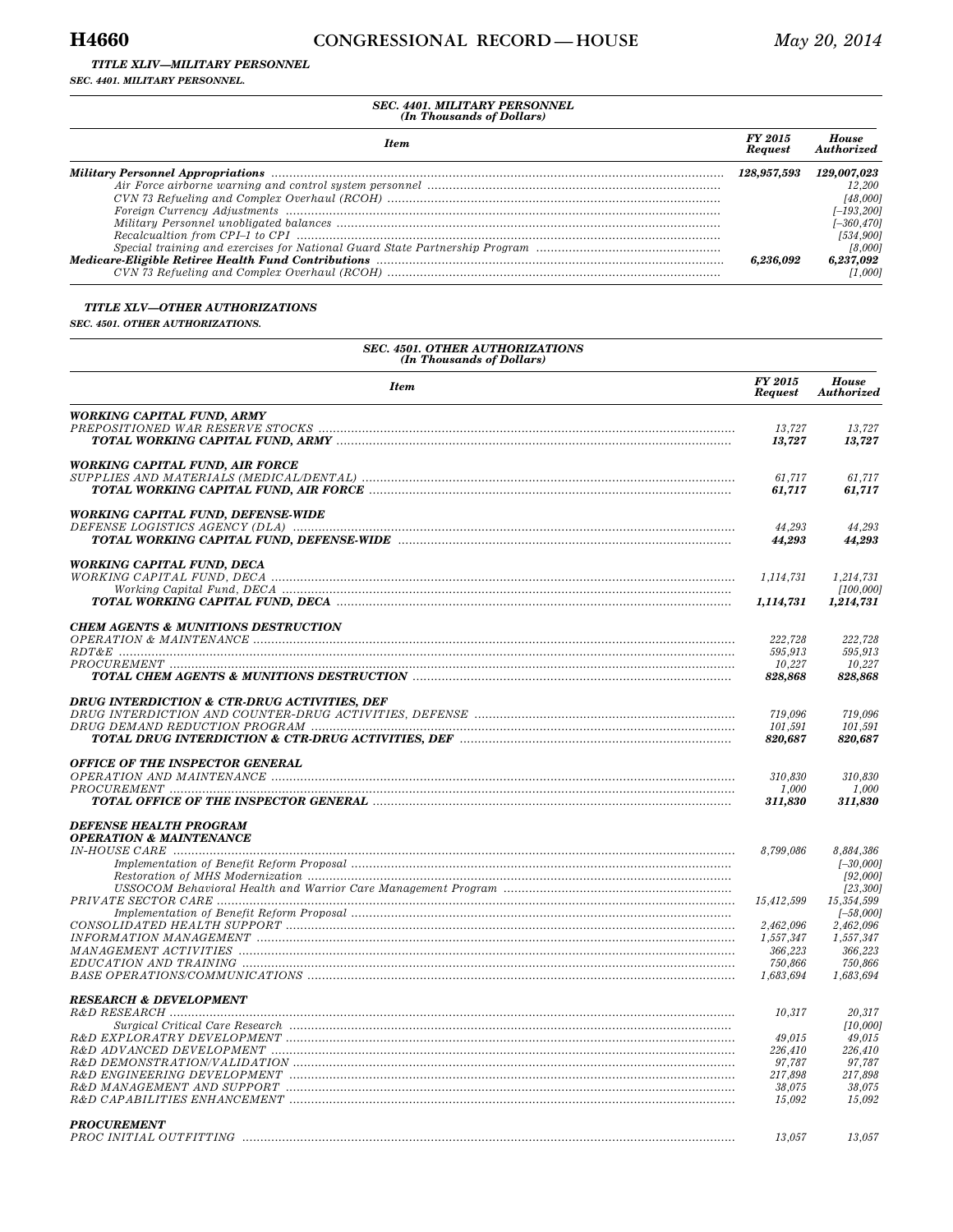| <b>Item</b>                                                                                                                                                                                                                                                                                                                                                         | FY 2015<br><b>Request</b> | <b>House</b><br>Authorized |
|---------------------------------------------------------------------------------------------------------------------------------------------------------------------------------------------------------------------------------------------------------------------------------------------------------------------------------------------------------------------|---------------------------|----------------------------|
|                                                                                                                                                                                                                                                                                                                                                                     | 283,030                   | 283,030                    |
|                                                                                                                                                                                                                                                                                                                                                                     | 3.145<br>9.181            | 3.145<br>9.181             |
| <i><b>UNDISTRIBUTED</b></i>                                                                                                                                                                                                                                                                                                                                         |                           |                            |
|                                                                                                                                                                                                                                                                                                                                                                     | $-161.857$                | $-586,557$                 |
| $\emph{ Foreign Current } { \emph{Current } {\color{black} g}}~ \emph{any}~ \emph{djustments}~ \emph{}~~ \emph{}~~ \emph{}~~ \emph{}~~ \emph{}~~ \emph{}~~ \emph{}~~ \emph{}~~ \emph{}~~ \emph{}~~ \emph{}~~ \emph{}~~ \emph{}~~ \emph{}~~ \emph{}~~ \emph{}~~ \emph{}~~ \emph{}~~ \emph{}~~ \emph{}~~ \emph{}~~ \emph{}~~ \emph{}~~ \emph{}~~ \emph{}~~ \emph{}~~$ |                           | $[-13, 100]$               |
|                                                                                                                                                                                                                                                                                                                                                                     |                           | $[-411, 600]$              |
|                                                                                                                                                                                                                                                                                                                                                                     | 31,833,061                | 31,445,661                 |
| TOTAL OTHER AUTHORIZATIONS MARKET AND RESERVE TOTAL OTHER AUTHORIZATIONS                                                                                                                                                                                                                                                                                            | 35.028.914                | 34.741.514                 |

#### *TITLE XLVI—MILITARY CONSTRUCTION*

#### *SEC. 4601. MILITARY CONSTRUCTION.*

| <b>Account</b> | <b>State/Country and Installation</b> | <b>Project Title</b>                               | <b>Budget</b><br><b>Request</b> | <b>House</b><br><b>Agreement</b> |
|----------------|---------------------------------------|----------------------------------------------------|---------------------------------|----------------------------------|
|                | California                            |                                                    |                                 |                                  |
| Army           | Concord                               |                                                    | 9.900                           | 9,900                            |
| Army           | Concord                               |                                                    | 5,300                           | 5,300                            |
| Army           | Fort Irwin                            |                                                    | 45,000                          | 45,000                           |
|                | Colorado                              |                                                    |                                 |                                  |
| Army           | Fort Carson, Colorado                 |                                                    | 60,000                          | 60,000                           |
| Army           | Fort Carson, Colorado                 |                                                    | 29,000                          | 29,000                           |
|                | Guantanamo Bay, Cuba                  |                                                    |                                 |                                  |
| Army           | Guantanamo Bay                        |                                                    | 12,000                          | 12,000                           |
| Army           | Guantanamo Bay                        |                                                    | 11,800                          | 11,800                           |
| Army           | Guantanamo Bay                        |                                                    | 0                               | 69,000                           |
|                | Hawaii                                |                                                    |                                 |                                  |
| Army           | Fort Shafter                          |                                                    | 96,000                          | 83,000                           |
|                | Japan                                 |                                                    |                                 |                                  |
| Army           | Kadena Ab                             |                                                    | 10,600                          | 10,600                           |
|                | Kentucky                              |                                                    |                                 |                                  |
| Army           | Blue Grass Army Depot                 |                                                    | $\theta$                        | 15.000                           |
| Army           | Fort Campbell, Kentucky               |                                                    | 23,000                          | 23,000                           |
|                | New York                              |                                                    |                                 |                                  |
| Army           | Fort Drum, New York                   |                                                    | 27.000                          | 27,000                           |
| Army           | U.S. Military Academy                 |                                                    | 58,000                          | 58,000                           |
|                |                                       |                                                    |                                 |                                  |
|                | Pennsylvania                          |                                                    |                                 |                                  |
| Army           | Letterkenny Army Depot                |                                                    | 16,000                          | 16,000                           |
|                | South Carolina                        |                                                    |                                 |                                  |
| Army           | Fort Jackson                          |                                                    | 52,000                          | 52,000                           |
|                | Texas                                 |                                                    |                                 |                                  |
| Army           | Fort Hood                             |                                                    | $\it{0}$                        | 46,000                           |
|                | Virginia                              |                                                    |                                 |                                  |
| Army           | Fort Lee                              | Adv. Individual Training Barracks Complex, Phase 3 |                                 | 86,000                           |
| Army           | Joint Base Langley-Eustis             |                                                    | 7,700                           | 7,700                            |
|                | Worldwide Unspecified                 |                                                    |                                 |                                  |
| Army           | Unspecified<br>Worldwide              | Loca-                                              | 33,000                          | 33,000                           |
|                | tions                                 |                                                    |                                 |                                  |
| Army           | Unspecified<br>Worldwide              |                                                    | 25,000                          | 25,000                           |
|                | tions                                 |                                                    |                                 |                                  |
| Army           | Unspecified<br>Worldwide              |                                                    | 18,127                          | 18,127                           |
|                | tions                                 |                                                    |                                 |                                  |
|                |                                       |                                                    | 539,427                         | 742,427                          |
|                | Arizona                               |                                                    |                                 |                                  |
| Navy           | Yuma                                  |                                                    | 16,608                          | 16,608                           |
|                | Bahrain Island                        |                                                    |                                 |                                  |
| Navy           | Sw Asia                               |                                                    | 27,826                          | 27,826                           |
|                | California                            |                                                    |                                 |                                  |
| Navy           | <i>Bridgeport</i>                     |                                                    | 16,180                          | 16,180                           |
|                | San Diego                             |                                                    | 47,110                          | 47,110                           |
| Navy           |                                       |                                                    |                                 |                                  |
|                | District of Columbia                  |                                                    |                                 |                                  |
| Navy           | District of Columbia                  | Electronics Science and Technology Laboratory      | 31,735                          | 31,735                           |
|                | Djibouti                              |                                                    |                                 |                                  |
| Navy           | Camp Lemonier, Djibouti               |                                                    | 9,923                           | 9,923                            |
|                | Florida                               |                                                    |                                 |                                  |
| Navy           | Jacksonville                          |                                                    | 8,583                           | 8,583                            |
| Navy           | Jacksonville                          |                                                    | 21,652                          | 21,652                           |
| Navy           | Mayport                               |                                                    | 20,520                          | 20,520                           |
|                | Guam                                  |                                                    |                                 |                                  |
| Navy           | Joint Region Marianas                 |                                                    | 21,880                          | 21,880                           |
| Navy           | Joint Region Marianas                 |                                                    | 28,771                          | 28.771                           |
|                | Hawaii                                |                                                    |                                 |                                  |
| Navy           | Kaneohe Bay                           | Facility Modifications for Vmu, Mwsd, & Ch53e      | 51,182                          | 51,182                           |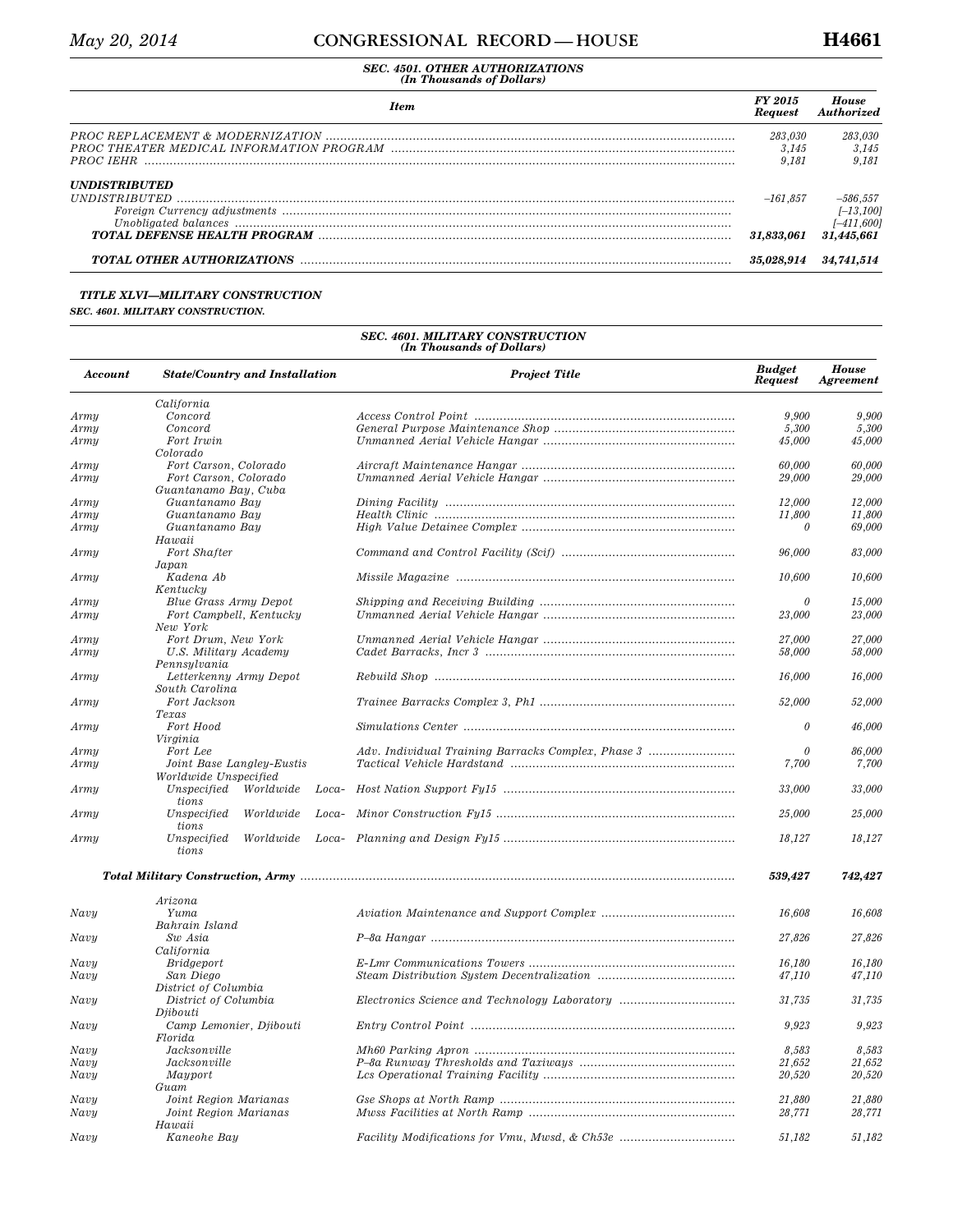# **H4662 CONGRESSIONAL RECORD — HOUSE** *May 20, 2014*

| Account        | <b>State/Country and Installation</b>                           | <b>Project Title</b>                                                                                                 | <b>Budget</b><br><b>Request</b> | <b>House</b><br><b>Agreement</b> |
|----------------|-----------------------------------------------------------------|----------------------------------------------------------------------------------------------------------------------|---------------------------------|----------------------------------|
| Navy           | Kaneohe Bay                                                     |                                                                                                                      | 2,200                           | 2,200                            |
| Navy           | Pearl Harbor                                                    |                                                                                                                      | 9,698                           | 9,698                            |
|                | Japan                                                           |                                                                                                                      |                                 |                                  |
| Navy           | Iwakuni                                                         |                                                                                                                      | 6,415                           | 6,415                            |
| Navy<br>Navy   | Kadena Ab<br>MCAS Futenma                                       |                                                                                                                      | 19,411<br>4,639                 | 19,411<br>4,639                  |
| Navy           | Okinawa                                                         |                                                                                                                      | 35,685                          | 35,685                           |
|                | Maryland                                                        |                                                                                                                      |                                 |                                  |
| Navy           | Annapolis                                                       |                                                                                                                      | 120,112                         | 100,112                          |
| Navy           | Indian Head                                                     |                                                                                                                      | 15,346                          | 15,346                           |
| Navy           | Patuxent River                                                  |                                                                                                                      | 9,860                           | 9,860                            |
|                | Nevada<br>Fallon                                                |                                                                                                                      |                                 |                                  |
| Navy<br>Navy   | Fallon                                                          |                                                                                                                      | 27,763<br>3,499                 | 27,763<br>3,499                  |
|                | North Carolina                                                  |                                                                                                                      |                                 |                                  |
| Navy           | Cherry Point Marine Corps Air<br><b>Station</b><br>Pennsylvania |                                                                                                                      | 41,588                          | 41,588                           |
| Navy           | Philadelphia                                                    |                                                                                                                      | 23,985                          | 23,985                           |
| Navy           | South Carolina<br>Charleston                                    |                                                                                                                      | 35,716                          | 35,716                           |
| Navy           | Spain<br>Rota                                                   |                                                                                                                      | 20,233                          | 20,233                           |
|                | Virginia                                                        |                                                                                                                      |                                 |                                  |
| Navy           | Dahlgren                                                        |                                                                                                                      | 27,313                          | 27,313                           |
| Navy<br>Navy   | Norfolk<br>Portsmouth                                           |                                                                                                                      | 39,274<br>9,743                 | 39,274<br>9,743                  |
| Navy           | Quantico                                                        |                                                                                                                      | 12,613                          | 12,613                           |
| Navy           | Yorktown                                                        |                                                                                                                      | 19,152                          | 19,152                           |
| Navy           | Yorktown                                                        |                                                                                                                      | 7,836                           | 7,836                            |
|                | Washington                                                      |                                                                                                                      |                                 |                                  |
| Navy           | <b>Bremerton</b>                                                |                                                                                                                      | 16,401                          | 16.401                           |
| Navy           | Kitsap                                                          |                                                                                                                      | 83,778                          | 83,778                           |
| Navy<br>Navy   | Port Angeles<br>Whidbey Island                                  | P-8a Aircraft Apron and Supporting Facilities                                                                        | 20,638<br>24,390                | 20,638<br>24,390                 |
|                | Worldwide Unspecified                                           |                                                                                                                      |                                 |                                  |
| Navy           | Unspecified<br>Worldwide<br>Loca-<br>tions                      |                                                                                                                      | 16,594                          | 16,594                           |
| Navy           | Unspecified<br>Worldwide<br>Loca-<br>tions                      |                                                                                                                      | 22,391                          | 22,391                           |
| Navy           | Worldwide<br>Unspecified<br>Loca-<br>tions                      |                                                                                                                      | 33,366                          | 33,366                           |
| Navy           | Unspecified<br>Worldwide<br>tions                               |                                                                                                                      | 7,163                           | 7,163                            |
|                |                                                                 |                                                                                                                      | 1,018,772                       | 998,772                          |
|                | Alaska                                                          |                                                                                                                      |                                 |                                  |
| ΑF             | Clear AFS<br>Arizona                                            |                                                                                                                      | 11,500                          | 11,500                           |
| AF             | Luke AFB                                                        |                                                                                                                      | 11,200                          | 11,200                           |
| ΑF             | Luke AFB                                                        |                                                                                                                      | 15,600                          | 15,600                           |
|                | Guam                                                            |                                                                                                                      |                                 |                                  |
| AF             | Joint Region Marianas                                           |                                                                                                                      | $64,\!000$                      | $64,\!000$                       |
| ΑF             | Joint Region Marianas                                           |                                                                                                                      | 3,750                           | 3,750                            |
| AF             | Joint Region Marianas                                           |                                                                                                                      | 3,150                           | 3,150                            |
| ΑF             | Joint Region Marianas<br>Kansas                                 |                                                                                                                      | 6,500                           | 6,500                            |
| $\mathbb{A} F$ | Mcconnell AFB                                                   |                                                                                                                      | 2,300                           | 2,300                            |
| ΑF<br>ΑF       | Mcconnell AFB<br>Mcconnell AFB                                  |                                                                                                                      | 16,100                          | 16,100                           |
| AF             | Mcconnell AFB                                                   |                                                                                                                      | 4,100<br>5,500                  | 4,100<br>5,500                   |
| ΑF             | Mcconnell AFB<br>Maryland                                       |                                                                                                                      | 6,400                           | 6,400                            |
| ΑF             | Fort Meade<br>Massachusetts                                     |                                                                                                                      | 166,000                         | 166,000                          |
| ΑF             | Hanscom AFB<br>Nebraska                                         |                                                                                                                      | 13,500                          | 13,500                           |
| ΑF             | <i><b>Offutt AFB</b></i>                                        |                                                                                                                      | 180,000                         | 180,000                          |
| ΑF             | Nevada<br>Nellis AFB                                            |                                                                                                                      | 14,000                          | 14,000                           |
| ΑF             | Nellis AFB                                                      |                                                                                                                      | 31,000                          | 31,000                           |
| ΑF             | Nellis AFB                                                      |                                                                                                                      | 8,900                           | 8,900                            |
|                | New Jersey                                                      |                                                                                                                      |                                 |                                  |
| ΑF             | Joint<br>Base<br>Lakehurst                                      |                                                                                                                      | 5,900                           | 5,900                            |
|                | Oklahoma                                                        |                                                                                                                      |                                 |                                  |
| ΑF<br>ΑF       | Tinker AFB<br>Tinker AFB                                        | $KC-46a Two-Bay Depot Mx Hangar  \dots  \dots  \dots  \dots  \dots  \dots  \dots  \dots  \dots  \dots  \dots  \dots$ | 48,000<br>63,000                | 48,000<br>63,000                 |
| ΑF             | Texas<br>Joint Base San Antonio<br>United Kingdom               |                                                                                                                      | 5,800                           | 5,800                            |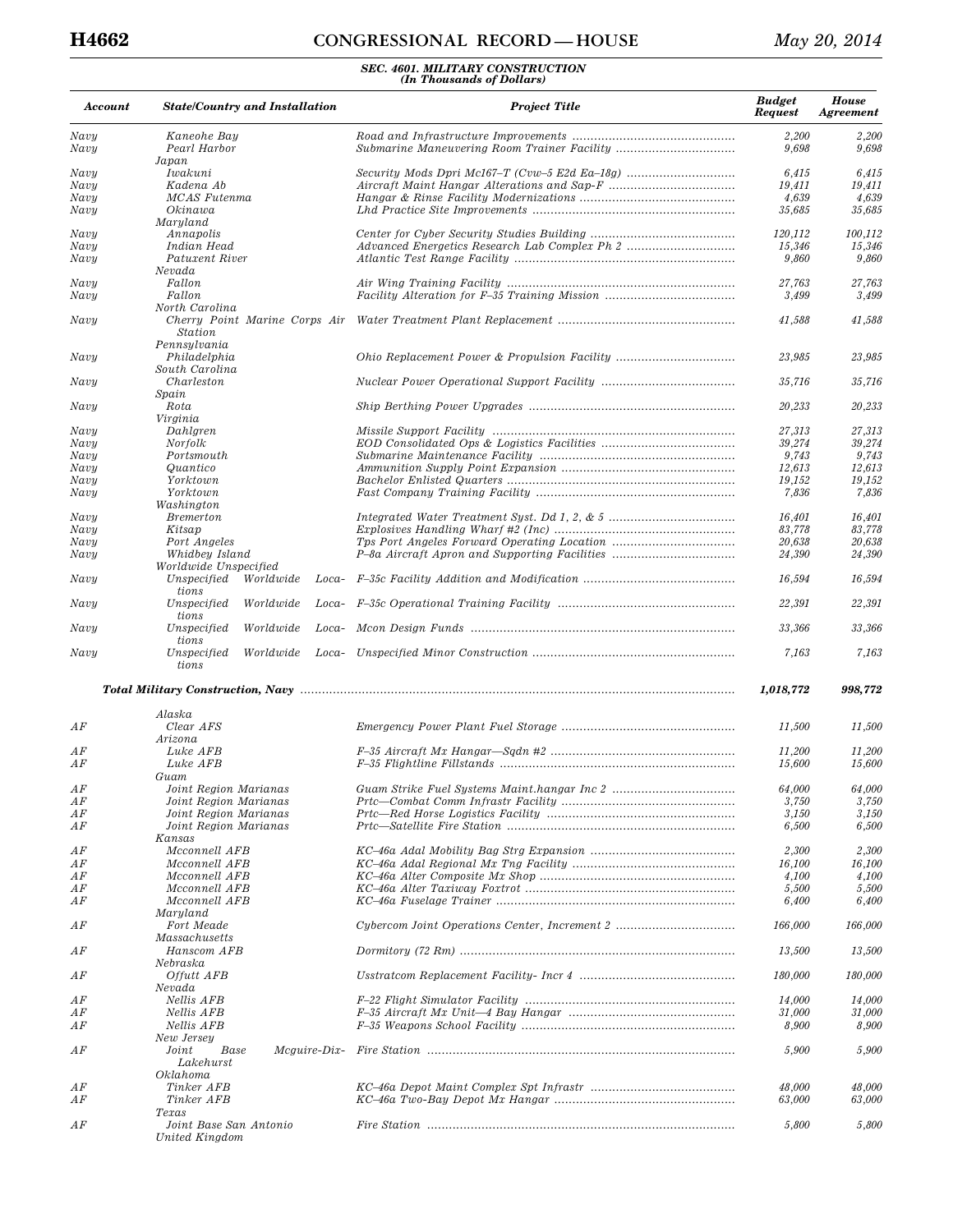| Account              | <b>State/Country and Installation</b>                            | <b>Project Title</b>                          | <b>Budget</b><br><b>Request</b> | <b>House</b><br><b>Agreement</b> |
|----------------------|------------------------------------------------------------------|-----------------------------------------------|---------------------------------|----------------------------------|
| $\mathbb{A} F$       | Croughton Raf<br>Worldwide Unspecified                           |                                               | 92,223                          | 92,223                           |
| AF<br>AF             | Various Worldwide Locations<br>Various Worldwide Locations       |                                               | 10,738<br>22,613                | 10,738<br>22,613                 |
|                      |                                                                  |                                               | 811,774                         | 811,774                          |
| Def-Wide             | Arizona<br>Fort Huachuca                                         |                                               | 1,871                           | 1,871                            |
| Def-Wide             | Australia<br>Geraldton                                           |                                               | 9,600                           | 9,600                            |
|                      | Belgium                                                          |                                               |                                 |                                  |
| Def-Wide<br>Def-Wide | <b>Brussels</b><br><b>Brussels</b><br>California                 | Brussells Elementary/High School Replacement  | 41,626<br>37,918                | 41,626<br>37,918                 |
| Def-Wide             | Camp Pendleton, California                                       |                                               | 11,841                          | 11,841                           |
| Def-Wide             | Coronado                                                         |                                               | 41,740                          | 41,740                           |
| Def-Wide             | Coronado                                                         |                                               | 28,600                          | 28,600                           |
| Def-Wide             | Lemoore<br>Colorado                                              |                                               | 52,500                          | 52,500                           |
| Def-Wide             | Peterson AFB<br>Conus                                            |                                               | 15,200                          | 15,200                           |
| Def-Wide             | Various Locations<br>Conus Classified                            |                                               | 0                               | 20,000                           |
| Def-Wide             | Classified Location<br>Georgia                                   |                                               | 53,073                          | 53,073                           |
| Def-Wide             | Hunter Army Airfield                                             |                                               | 7,692                           | 7,692                            |
| Def-Wide             | Robins AFB<br>Germany                                            |                                               | 19,900                          | 19,900                           |
| Def-Wide             | Rhine Ordnance Barracks<br>Guantanamo Bay, Cuba                  |                                               | 259,695                         | 189,695                          |
| Def-Wide<br>Def-Wide | Guantanamo Bay<br>Guantanamo Bay                                 | W.t. Sampson E/M and Hs Consolid./Replacement | 11,100<br>65,190                | 11,100<br>65,190                 |
|                      | Hawaii                                                           |                                               |                                 |                                  |
| Def-Wide<br>Def-Wide | Joint Base Pearl Harbor-Hickam<br>Joint Base Pearl Harbor-Hickam |                                               | 3,000<br>49,900                 | 3,000<br>49,900                  |
|                      | Japan                                                            |                                               |                                 |                                  |
| Def-Wide             | Misawa Ab                                                        |                                               | 37,775                          | 37,775                           |
| Def-Wide<br>Def-Wide | Okinawa<br>Okinawa                                               |                                               | 71,481<br>99,420                | 71,481<br>99,420                 |
| Def-Wide             | Sasebo                                                           |                                               | 37,681                          | 37,681                           |
| Def-Wide             | Kentucky<br>Fort Campbell, Kentucky                              |                                               | 18,000                          | 18,000                           |
| Def-Wide             | Maryland<br>Fort Meade                                           |                                               | 54,207                          | 54,207                           |
| Def-Wide             | Fort Meade                                                       |                                               | 45,521                          | 45,521                           |
| Def-Wide             | Joint Base Andrews                                               |                                               | 18,300                          | 18,300                           |
| Def-Wide             | Michigan<br>Selfridge ANGB                                       |                                               | 35,100                          | 35,100                           |
|                      | Mississippi                                                      |                                               |                                 |                                  |
| Def-Wide<br>Def-Wide | <b>Stennis</b><br><b>Stennis</b>                                 |                                               | 10,323<br>17,224                | 10,323<br>17,224                 |
|                      | Nevada                                                           |                                               |                                 |                                  |
| $Def-Wide$           | Fallon<br>New Mexico                                             |                                               | $20,\!241$                      | $20,\!241$                       |
| Def-Wide             | Cannon AFB<br>North Carolina                                     |                                               | 23,333                          | 23,333                           |
| Def-Wide             | Camp Lejeune, North Carolina                                     |                                               | 41,306                          | 41,306                           |
| Def-Wide             | Camp Lejeune, North Carolina                                     |                                               | 11,442                          | 11,442                           |
| Def-Wide             | Fort Bragg                                                       |                                               | 37,074                          | 37,074                           |
| Def-Wide             | Fort Bragg                                                       |                                               | 8,000                           | 8,000                            |
| Def-Wide<br>Def-Wide | Fort Bragg<br>Seymour Johnson AFB<br>South Carolina              |                                               | 48,062<br>8,500                 | 48,062<br>8,500                  |
| Def-Wide             | Beaufort<br>South Dakota                                         |                                               | 40,600                          | 40,600                           |
| Def-Wide             | Ellsworth AFB                                                    |                                               | 8,000                           | 8,000                            |
| Def-Wide             | Texas<br>Fort Bliss                                              |                                               | 131,500                         | 201,500                          |
| Def-Wide             | Joint Base San Antonio<br>Virginia                               |                                               | 38,300                          | 38,300                           |
| Def-Wide             | Craney Island                                                    |                                               | 36,500                          | 36,500                           |
| Def-Wide             | Def Distribution Depot Rich-<br>mond                             |                                               | 5,700                           | 5,700                            |
| Def-Wide             | Fort Belvoir                                                     |                                               | 7,239                           | 7,239                            |
| Def-Wide<br>Def-Wide | Joint Base Langley-Eustis<br>Joint Expeditionary Base Little     |                                               | 41,200<br>11,200                | 41,200<br>11,200                 |
| Def-Wide             | Creek—Story                                                      |                                               | 14,888                          | 14,888                           |
| Def-Wide             | Creek—Story<br>Creek—Story                                       |                                               | 13,500                          | 13,500                           |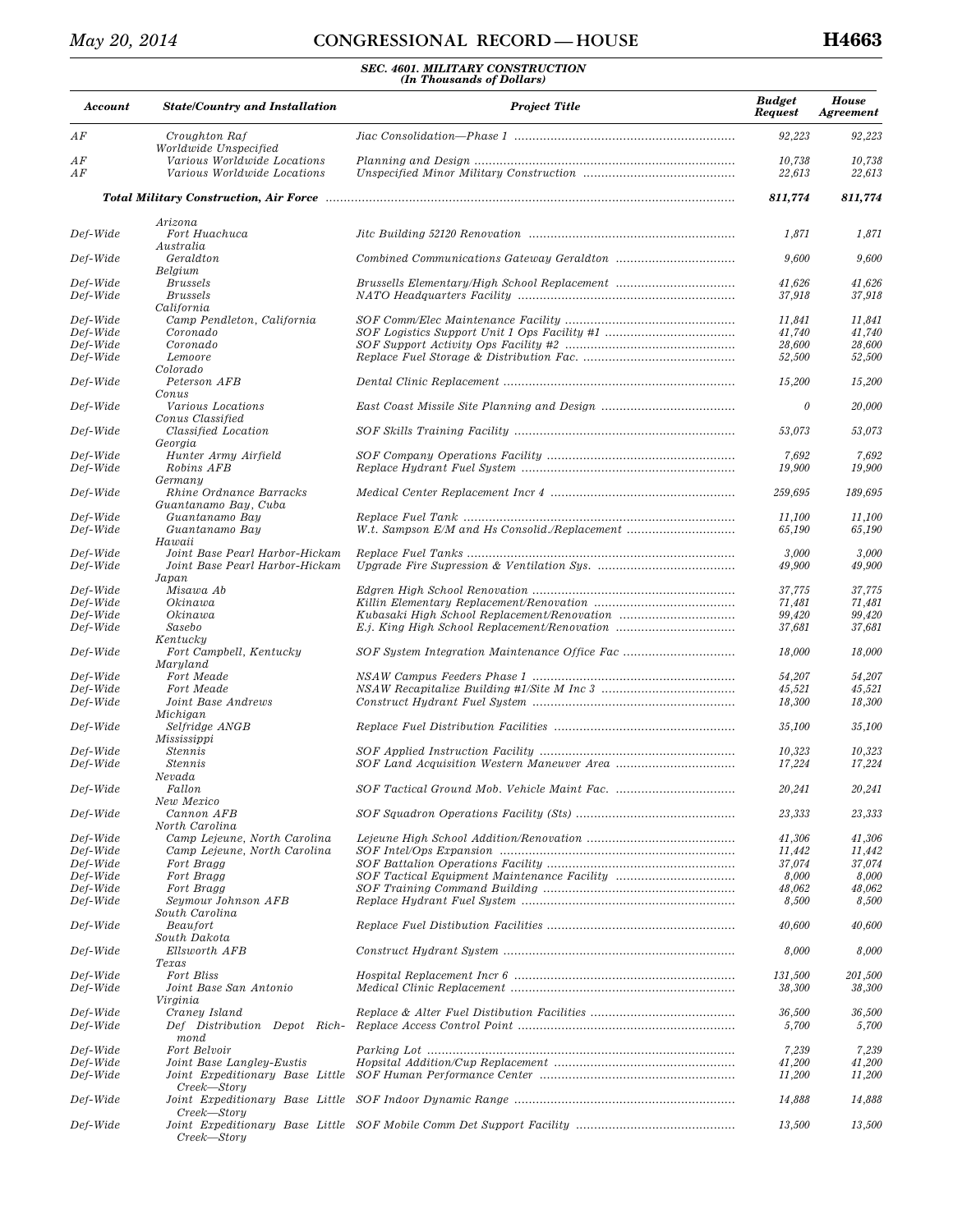# **H4664 CONGRESSIONAL RECORD — HOUSE** *May 20, 2014*

| Account     | <b>State/Country and Installation</b>             |       | <b>Project Title</b> | <b>Budget</b><br><b>Request</b> | <b>House</b><br><i><b>Agreement</b></i> |
|-------------|---------------------------------------------------|-------|----------------------|---------------------------------|-----------------------------------------|
| Def-Wide    | Pentagon<br>Worldwide Unspecified                 |       |                      | 15,100                          | 15,100                                  |
| Def-Wide    | Unspecified<br>Worldwide<br>tions                 | Loca- |                      | 9,000                           | $\theta$                                |
| Def-Wide    | Unspecified<br>Worldwide                          | Loca- |                      | 10,000                          | 10,000                                  |
| Def-Wide    | tions<br>Unspecified<br>Worldwide                 | Loca- |                      | 150,000                         | 150,000                                 |
| Def-Wide    | tions<br>Unspecified<br>Worldwide                 | Loca- |                      | 8,581                           | 8,581                                   |
| Def-Wide    | tions<br>Unspecified<br>Worldwide                 | Loca- |                      | 745                             | 745                                     |
| Def-Wide    | tions<br>Unspecified<br>Worldwide                 | Loca- |                      | 38,704                          | 18,704                                  |
| Def-Wide    | tions<br>Unspecified<br>Worldwide                 | Loca- |                      | 1,183                           | 1,183                                   |
| Def-Wide    | tions<br>Unspecified<br>Worldwide                 | Loca- |                      | 42,387                          | 42,387                                  |
| Def-Wide    | tions<br>Unspecified<br>Worldwide                 | Loca- |                      | 599                             | 599                                     |
| Def-Wide    | tions<br>Unspecified<br>Worldwide                 | Loca- |                      | 24,425                          | 4,425                                   |
| Def-Wide    | tions<br>Unspecified<br>Worldwide                 | Loca- |                      | 5,932                           | 5,932                                   |
| Def-Wide    | tions<br>Unspecified<br>Worldwide                 | Loca- |                      | 6,846                           | 6,846                                   |
| Def-Wide    | tions<br>Unspecified<br>Worldwide                 | Loca- |                      | 10,334                          | 10,334                                  |
| Def-Wide    | tions<br>Unspecified<br>Worldwide                 | Loca- |                      | 2,700                           | 2,700                                   |
| Def-Wide    | tions<br>Unspecified<br>Worldwide                 | Loca- |                      | 2,000                           | 2,000                                   |
| Def-Wide    | tions<br>Unspecified<br>Worldwide                 | Loca- |                      | 4,100                           | 4,100                                   |
| Def-Wide    | tions<br>Unspecified<br>Worldwide                 | Loca- |                      | 2,994                           | 2,994                                   |
| Def-Wide    | tions<br>Various Worldwide Locations              |       |                      | 24,197                          | 24,197                                  |
|             |                                                   |       |                      | 2,061,890                       | 2,032,890                               |
|             | Kentucky                                          |       |                      |                                 |                                         |
| Chem Demil  | Blue Grass Army Depot                             |       |                      | 38,715                          | 38,715                                  |
|             |                                                   |       |                      | 38,715                          | 38,715                                  |
| <b>NATO</b> | Worldwide Unspecified<br>gram                     |       |                      | 199,700                         | 199,700                                 |
|             |                                                   |       |                      | 199,700                         | 199,700                                 |
| Army NG     | Delaware<br>Dagsboro                              |       |                      | 0                               | 10,800                                  |
| Army NG     | Maine<br>Augusta                                  |       |                      | 30,000                          | 30,000                                  |
| Army NG     | Maryland<br>Havre DE Grace                        |       |                      | 12,400                          | 12,400                                  |
| Army NG     | Montana<br>Helena                                 |       |                      | 38,000                          | 38,000                                  |
| Army NG     | New Mexico<br>Alamogordo                          |       |                      | $\theta$                        | 5,000                                   |
| Army NG     | North Dakota<br>Valley City                       |       |                      | 10,800                          | 10,800                                  |
| Army NG     | Vermont<br>North Hyde Park                        |       |                      | 4,400                           | 4,400                                   |
| Army NG     | Washington<br>Yakima                              |       |                      | 0                               | 19,000                                  |
| Army NG     | Worldwide Unspecified<br>Unspecified<br>Worldwide | Loca- |                      | 17,600                          | 17,600                                  |
|             | tions                                             | Loca- |                      |                                 |                                         |
| Army NG     | Unspecified<br>Worldwide<br>tions                 |       |                      | 13,720                          | 13,720                                  |
|             |                                                   |       |                      | 126,920                         | 161,720                                 |
| Army Res    | California<br>Fresno                              |       |                      | 22,000                          | 22,000                                  |
| Army Res    | March (Riverside)<br>Colorado                     |       |                      | $\theta$                        | 25,000                                  |
| Army Res    | Fort Carson, Colorado<br>Illinois                 |       |                      | 5,000                           | 5,000                                   |
| Army Res    | Arlington Heights                                 |       |                      | 0                               | 26,000                                  |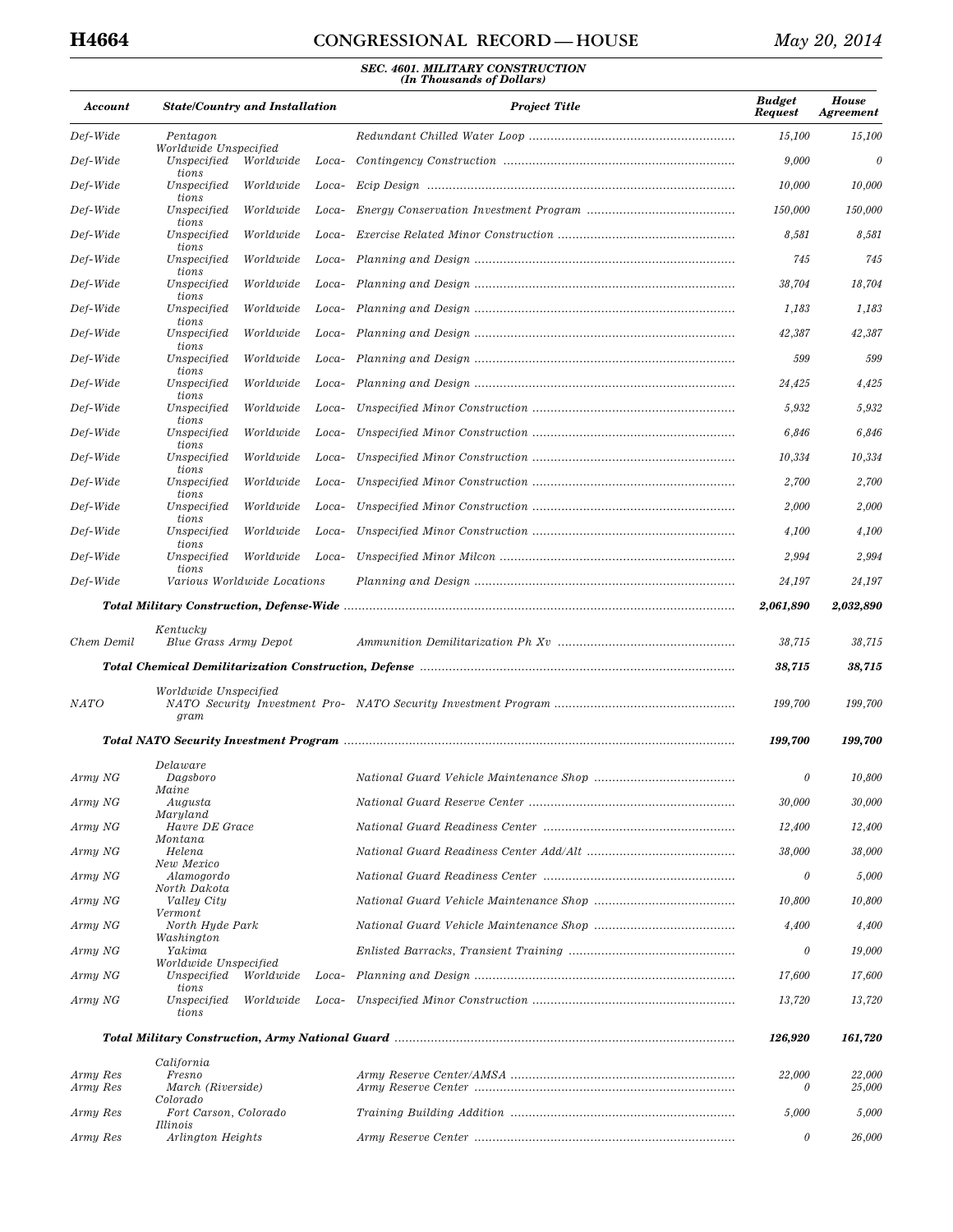| Account          | <b>State/Country and Installation</b>                            |       | <b>Project Title</b>                                                                                           | <b>Budget</b><br><b>Request</b> | <b>House</b><br><b>Agreement</b> |
|------------------|------------------------------------------------------------------|-------|----------------------------------------------------------------------------------------------------------------|---------------------------------|----------------------------------|
| Army Res         | Mississippi<br>Starkville                                        |       |                                                                                                                | $\theta$                        | 9,300                            |
| Army Res         | New Jersey<br>Joint<br>Base<br>Mcauire-Dix-<br>Lakehurst         |       |                                                                                                                | 26,000                          | 26,000                           |
| Army Res         | New York<br>Mattydale<br>Virginia                                |       |                                                                                                                | 23,000                          | 23,000                           |
| Army Res         | Fort Lee                                                         |       |                                                                                                                | 16,000                          | 16,000                           |
| Army Res         | Worldwide Unspecified<br>Unspecified<br>Worldwide                | Loca- |                                                                                                                | 8,337                           | 8,337                            |
| Army Res         | tions<br>Unspecified<br>Worldwide<br>tions                       |       |                                                                                                                | 3,609                           | 3,609                            |
|                  |                                                                  |       |                                                                                                                | 103,946                         | 164,246                          |
| N/MC Res         | Pennsylvania                                                     |       |                                                                                                                |                                 |                                  |
|                  | Pittsburgh<br>Washington                                         |       |                                                                                                                | 17,650                          | 17,650                           |
| N/MC Res         | Whidbey Island<br>Worldwide Unspecified                          |       |                                                                                                                | 27,755                          | 27,755                           |
| N/MC Res         | Unspecified<br>Worldwide<br>tions                                | Loca- |                                                                                                                | 2,123                           | 2,123                            |
| N/MC Res         | Unspecified<br>Worldwide<br>tions                                |       |                                                                                                                | 4,000                           | 4,000                            |
|                  |                                                                  |       |                                                                                                                | 51,528                          | 51,528                           |
| Air NG           | Connecticut<br>Bradley IAP                                       |       |                                                                                                                | 16,306                          | 16,306                           |
| Air NG           | Iowa<br>Des Moines Map                                           |       |                                                                                                                | 8,993                           | 8,993                            |
| Air NG           | Michigan<br>W. K. Kellog Regional Airport<br>New Hampshire       |       |                                                                                                                | 6,000                           | 6,000                            |
| Air NG           | Pease International Trade Port                                   |       | KC-46a Adal Airfield Pavements & Hydrant Syst                                                                  | 7,100                           | 7,100                            |
| Air NG<br>Air NG | Pease International Trade Port<br>Pease International Trade Port |       |                                                                                                                | 16,800<br>18,002                | 16,800<br>18,002                 |
| Air NG           | Pennsylvania<br>Willow Grove Arf<br>Worldwide Unspecified        |       |                                                                                                                | 5,662                           | 5,662                            |
| Air NG<br>Air NG | Various Worldwide Locations<br>Various Worldwide Locations       |       |                                                                                                                | 7,700<br>8,100                  | 7,700<br>8,100                   |
|                  |                                                                  |       | Total Military Construction, Air National Guard manumental continuum continuum construction of the Total Const | 94,663                          | 94,663                           |
|                  | Georgia                                                          |       |                                                                                                                |                                 |                                  |
| AF Res           | Robins AFB<br>North Carolina                                     |       |                                                                                                                | 27,700                          | 27,700                           |
| AF Res           | Seymour Johnson AFB<br>Texas                                     |       |                                                                                                                | 9,800                           | 9,800                            |
| AF Res           | Fort Worth<br>Worldwide Unspecified                              |       |                                                                                                                | 3,700                           | 3,700                            |
| AF Res<br>AF Res | Various Worldwide Locations<br>Various Worldwide Locations       |       |                                                                                                                | 6,892<br>1,400                  | 6,892<br>1,400                   |
|                  |                                                                  |       |                                                                                                                | 49,492                          | 49,492                           |
| FH Con           | <i>Illinois</i><br>Rock Island                                   |       |                                                                                                                | 19,500                          | 19,500                           |
| Army             | Korea                                                            |       |                                                                                                                |                                 |                                  |
| FH Con<br>Army   | Camp Walker                                                      |       |                                                                                                                | 57,800                          | 57,800                           |
| FH Con<br>Army   | Worldwide Unspecified<br>Unspecified<br>Worldwide<br>tions       |       |                                                                                                                | 1,309                           | 1,309                            |
|                  |                                                                  |       |                                                                                                                | 78,609                          | 78,609                           |
| FH Ops Army      | Worldwide Unspecified<br>Unspecified<br>Worldwide                |       |                                                                                                                | 14,136                          | 14,136                           |
| FH Ops Army      | tions<br>Unspecified<br>Worldwide                                | Loca- |                                                                                                                | 112,504                         | 112,504                          |
| FH Ops Army      | tions<br>Unspecified<br>Worldwide                                | Loca- |                                                                                                                | 65,245                          | 65,245                           |
| FH Ops Army      | tions<br>Unspecified<br>Worldwide                                | Loca- |                                                                                                                | 43,480                          | 43,480                           |
| FH Ops Army      | tions<br>Unspecified<br>Worldwide                                | Loca- |                                                                                                                | 3,117                           | 3,117                            |
|                  | tions                                                            |       |                                                                                                                |                                 |                                  |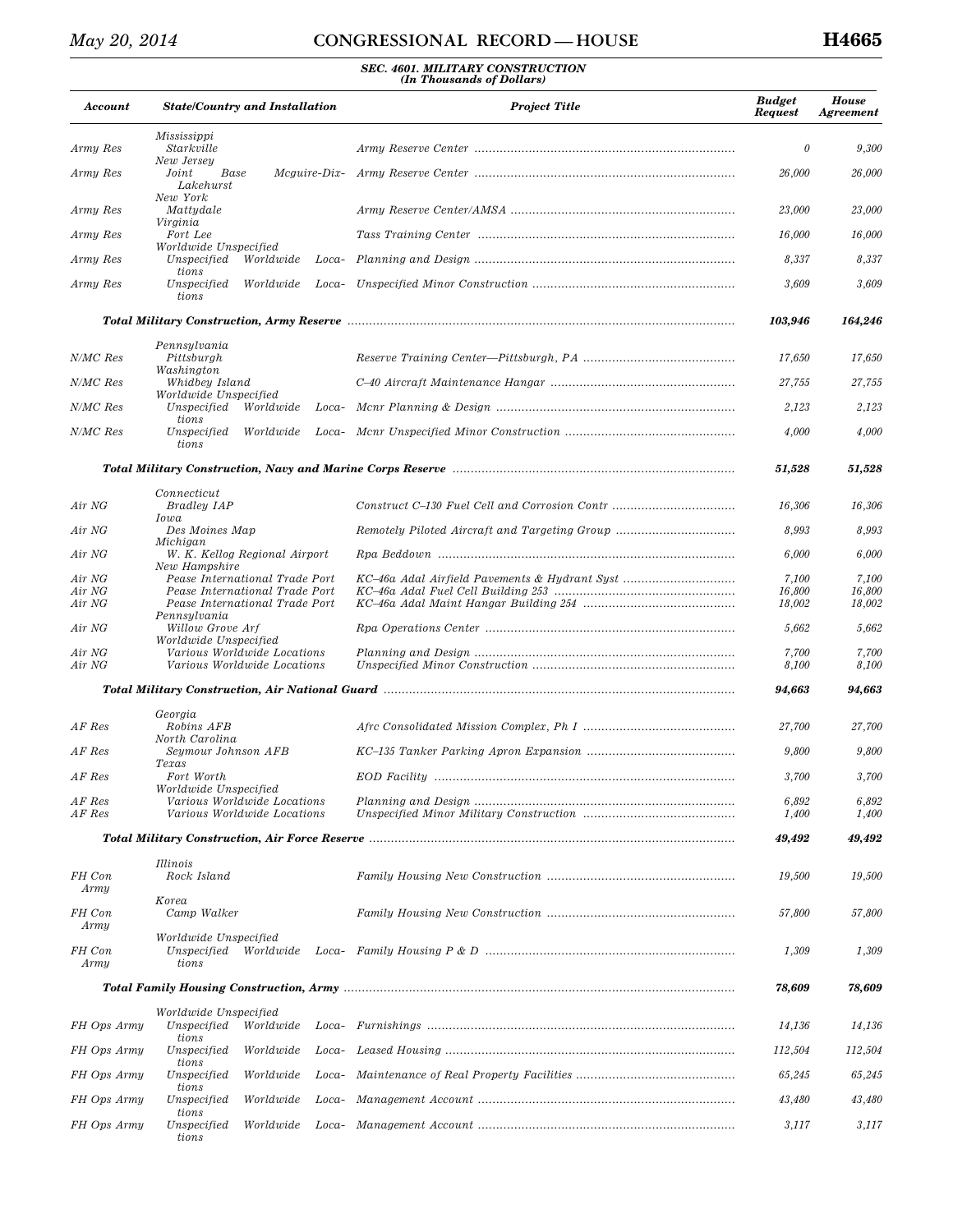| Account     | <b>State/Country and Installation</b>         |           |       | <b>Project Title</b> | <b>Budget</b><br>Request | <b>House</b><br>Agreement |
|-------------|-----------------------------------------------|-----------|-------|----------------------|--------------------------|---------------------------|
| FH Ops Army | Unspecified                                   | Worldwide | Loca- |                      | 20,000                   | 20,000                    |
| FH Ops Army | tions<br>Unspecified<br>tions                 | Worldwide | Loca- |                      | 700                      | 700                       |
| FH Ops Army | Unspecified<br>tions                          | Worldwide | Loca- |                      | 9,108                    | 9,108                     |
| FH Ops Army | Unspecified<br>tions                          | Worldwide | Loca- |                      | 82,686                   | 82,686                    |
|             |                                               |           |       |                      | 350,976                  | 350,976                   |
| FH Ops AF   | Worldwide Unspecified<br>Unspecified          | Worldwide |       |                      | 38,543                   | 38,543                    |
| FH Ops AF   | tions<br>Unspecified                          | Worldwide | Loca- |                      | 40,761                   | 40,761                    |
| FH Ops AF   | tions<br>Unspecified                          | Worldwide | Loca- |                      | 43,651                   | 43,651                    |
| FH Ops AF   | tions<br>Unspecified                          | Worldwide | Loca- |                      | 99,934                   | 99,934                    |
| FH Ops AF   | tions<br>Unspecified                          | Worldwide | Loca- |                      | 47,834                   | 47,834                    |
| FH Ops AF   | tions<br>Unspecified                          | Worldwide | Loca- |                      | 1,993                    | 1,993                     |
| FH Ops AF   | tions<br>Unspecified                          | Worldwide | Loca- |                      | 12,709                   | 12,709                    |
| FH Ops AF   | tions<br>Unspecified                          | Worldwide | Loca- |                      | 42,322                   | 42,322                    |
|             | tions                                         |           |       |                      |                          |                           |
|             |                                               |           |       |                      | 327,747                  | 327,747                   |
| FH Con Navy | Worldwide Unspecified<br>Unspecified          | Worldwide |       |                      | 472                      | 472                       |
| FH Con Navy | tions<br>Unspecified                          | Worldwide |       |                      | 15,940                   | 15,940                    |
|             | tions                                         |           |       |                      |                          |                           |
|             |                                               |           |       |                      | 16,412                   | 16,412                    |
| FH Ops Navy | Worldwide Unspecified<br>Unspecified<br>tions | Worldwide |       |                      | 17,881                   | 17,881                    |
| FH Ops Navy | Unspecified                                   | Worldwide | Loca- |                      | 65,999                   | 65,999                    |
| FH Ops Navy | tions<br>Unspecified                          | Worldwide | Loca- |                      | 97,612                   | 97,612                    |
| FH Ops Navy | tions<br>Unspecified                          | Worldwide | Loca- |                      | 55,124                   | 55,124                    |
| FH Ops Navy | tions<br>Unspecified                          | Worldwide | Loca- |                      | 366                      | 366                       |
| FH Ops Navy | tions<br>Unspecified                          | Worldwide | Loca- |                      | 27,876                   | 27,876                    |
| FH Ops Navy | tions<br>Unspecified                          | Worldwide | Loca- |                      | 18,079                   | 18,079                    |
| FH Ops Navy | tions<br>Unspecified<br>tions                 | Worldwide |       |                      | 71,092                   | 71,092                    |
|             |                                               |           |       |                      | 354,029                  | 354,029                   |
| FH Ops DW   | Worldwide Unspecified<br>Unspecified          | Worldwide |       |                      | 3,362                    | 3,362                     |
| FH Ops DW   | tions<br>Unspecified                          | Worldwide | Loca- |                      | 20                       | 20                        |
| FH Ops DW   | tions<br>Unspecified                          | Worldwide | Loca- |                      | 746                      | 746                       |
| FH Ops DW   | tions<br>Unspecified                          | Worldwide | Loca- |                      | 11,179                   | 11,179                    |
| FH Ops DW   | tions<br>Unspecified                          | Worldwide | Loca- |                      | 42,083                   | 42,083                    |
| FH Ops DW   | tions<br>Unspecified                          | Worldwide | Loca- |                      | 2,128                    | 2,128                     |
| FH Ops DW   | tions<br>Unspecified                          | Worldwide | Loca- |                      | 344                      | 344                       |
| FH Ops DW   | tions<br>Unspecified                          | Worldwide | Loca- |                      | 378                      | 378                       |
| FH Ops DW   | tions<br>Unspecified                          | Worldwide | Loca- |                      | 31                       | 31                        |
| FH Ops DW   | tions<br>Unspecified                          | Worldwide | Loca- |                      | 170                      | <i>170</i>                |
| FH Ops DW   | tions<br>Unspecified<br>tions                 | Worldwide | Loca- |                      | 659                      | 659                       |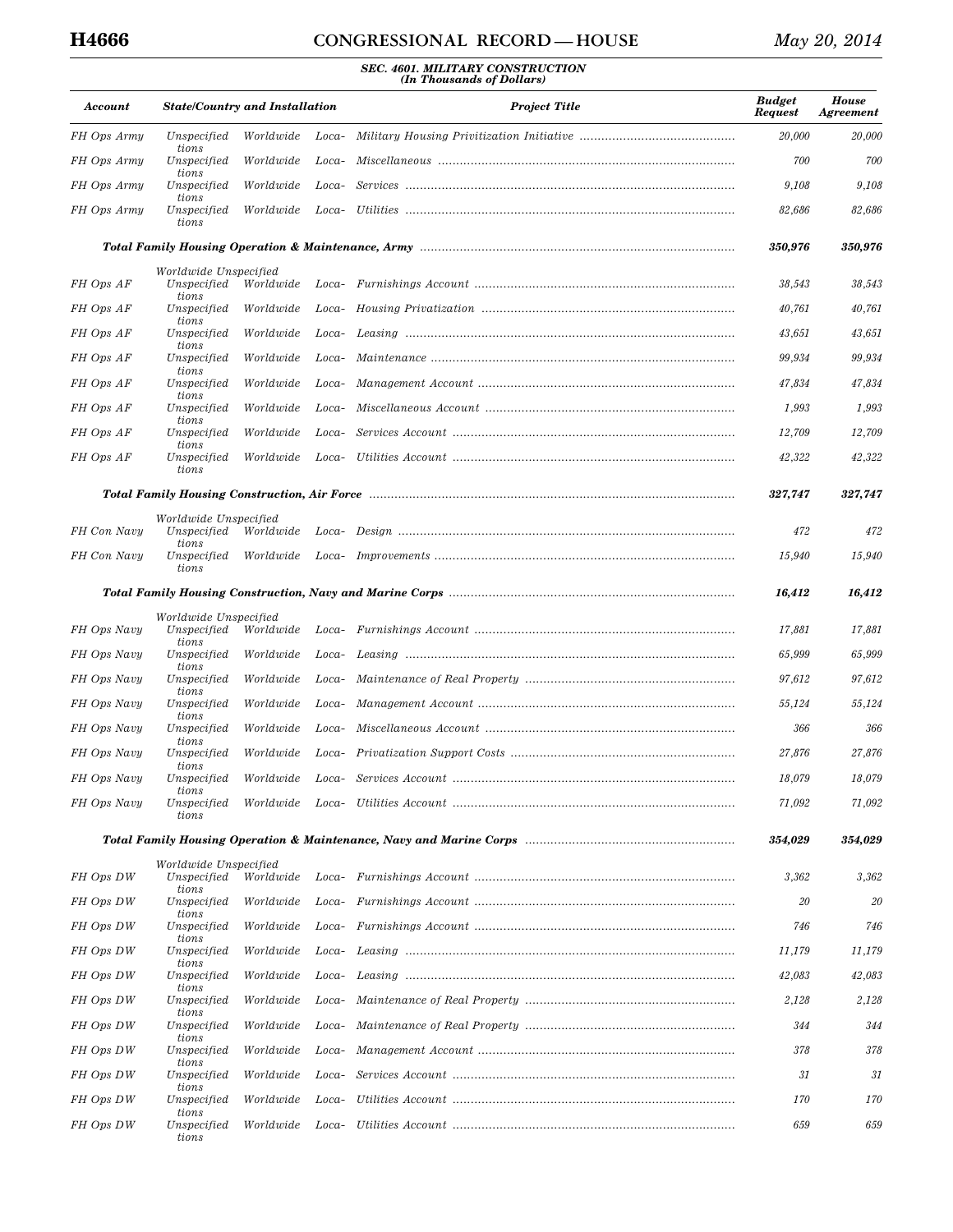### *SEC. 4601. MILITARY CONSTRUCTION (In Thousands of Dollars)*

|             | Account | <b>State/Country and Installation</b>                   |           |       | <b>Project Title</b>                                                                                          | <b>Budget</b><br><b>Request</b> | <b>House</b><br>Agreement |
|-------------|---------|---------------------------------------------------------|-----------|-------|---------------------------------------------------------------------------------------------------------------|---------------------------------|---------------------------|
|             |         |                                                         |           |       |                                                                                                               | 61,100                          | 61,100                    |
| <b>FHIF</b> |         | Worldwide Unspecified<br>Unspecified Worldwide<br>tions |           |       |                                                                                                               | 1,662                           | 1,662                     |
|             |         |                                                         |           |       |                                                                                                               | 1,662                           | 1,662                     |
| BRAC        |         | Worldwide Unspecified<br>Armu                           |           |       |                                                                                                               | 84.417                          | 84,417                    |
| BRAC        |         |                                                         |           |       |                                                                                                               | 57,406                          | 57,406                    |
| BRAC        |         | Navu<br>Unspecified<br>tions                            | Worldwide |       |                                                                                                               | 90.976                          | 90,976                    |
| BRAC        |         | Unspecified<br>tions                                    | Worldwide |       |                                                                                                               | 7,682                           | 7,682                     |
| BRAC        |         | Unspecified<br>tions                                    | Worldwide |       |                                                                                                               | 21,416                          | 21,416                    |
| <b>BRAC</b> |         | Unspecified<br>tions                                    | Worldwide |       |                                                                                                               | 904                             | 904                       |
| $_{B RAC}$  |         | Unspecified<br>tions                                    | Worldwide |       |                                                                                                               | 40                              | 40                        |
| BRAC        |         | Unspecified<br><i>tions</i>                             | Worldwide |       |                                                                                                               | 6,066                           | 6.066                     |
| BRAC        |         | Unspecified<br>tions                                    | Worldwide |       |                                                                                                               | 1.178                           | 1.178                     |
|             |         |                                                         |           |       | Total Base Realignment and Closure Account manuminal continuum continuum contract and contained a realism and | 270,085                         | 270,085                   |
|             |         | Worldwide Unspecified                                   |           |       |                                                                                                               |                                 |                           |
| PYS         |         | Unspecified<br>tions                                    | Worldwide |       |                                                                                                               | 0                               | $-100,000$                |
| PYS         |         | Unspecified<br>tions                                    | Worldwide | Loca- |                                                                                                               | $\theta$                        | $-79,577$                 |
| PYS         |         | Unspecified<br>tions                                    | Worldwide |       |                                                                                                               | $\theta$                        | $-25,000$                 |
|             |         |                                                         |           |       |                                                                                                               | 0                               | $-204,577$                |
| GR          |         | Worldwide Unspecified<br>Unspecified<br>tions           |           |       |                                                                                                               | $\theta$                        | $-69,000$                 |
|             |         |                                                         |           |       |                                                                                                               | 0                               | $-69,000$                 |
|             |         |                                                         |           |       |                                                                                                               | 6,557,447                       | 6,532,970                 |

#### *TITLE XLVII—DEPARTMENT OF ENERGY NATIONAL SECURITY PROGRAMS*

*SEC. 4701. DEPARTMENT OF ENERGY NATIONAL SECURITY PROGRAMS.* 

# *SEC. 4701. DEPARTMENT OF ENERGY NATIONAL SECURITY PROGRAMS (In Thousands of Dollars)*

| Program                                                                                                                                                                                                                                                                                                                                                                                               | FY 2015<br><b>Request</b> | <b>House</b><br>Author-<br>ized |
|-------------------------------------------------------------------------------------------------------------------------------------------------------------------------------------------------------------------------------------------------------------------------------------------------------------------------------------------------------------------------------------------------------|---------------------------|---------------------------------|
| Discretionary Summary By Appropriation<br><b>Energy And Water Development, And Related Agencies</b><br><b>Appropriation Summary:</b><br><b>Energy Programs</b>                                                                                                                                                                                                                                        | 104.000                   | 104.000                         |
| <b>Atomic Energy Defense Activities</b><br>National nuclear security administration:                                                                                                                                                                                                                                                                                                                  |                           |                                 |
|                                                                                                                                                                                                                                                                                                                                                                                                       | 8,314,902                 | 8,462,602                       |
|                                                                                                                                                                                                                                                                                                                                                                                                       | 1,555,156                 | 1,565,156                       |
|                                                                                                                                                                                                                                                                                                                                                                                                       | 1,377,100                 | 1,387,100                       |
| $\label{p:re} \emph{Federal salaries and expenses} \emph{  } \emph{  } \emph{  } \emph{  } \emph{  } \emph{  } \emph{  } \emph{  } \emph{  } \emph{  } \emph{  } \emph{  } \emph{  } \emph{  } \emph{  } \emph{  } \emph{  } \emph{  } \emph{  } \emph{  } \emph{  } \emph{  } \emph{  } \emph{  } \emph{  } \emph{  } \emph{  } \emph{  } \emph{  } \emph{  } \emph{  } \emph{  } \emph{  } \emph{ $ | 410.842                   | 386.842                         |
| Total, National nuclear security administration manuminant manuminant manuminant manuminant rational manuminan                                                                                                                                                                                                                                                                                        |                           | 11,801,700                      |
| <b>Environmental and other defense activities:</b>                                                                                                                                                                                                                                                                                                                                                    |                           |                                 |
|                                                                                                                                                                                                                                                                                                                                                                                                       | 5,327,538                 | 4,870,538                       |
|                                                                                                                                                                                                                                                                                                                                                                                                       | 753,000                   | 758,300                         |
|                                                                                                                                                                                                                                                                                                                                                                                                       | 6,080,538                 | 5,628,838                       |
|                                                                                                                                                                                                                                                                                                                                                                                                       | 17,738,538                | 17,430,538                      |
|                                                                                                                                                                                                                                                                                                                                                                                                       | 17,842,538 17,534,538     |                                 |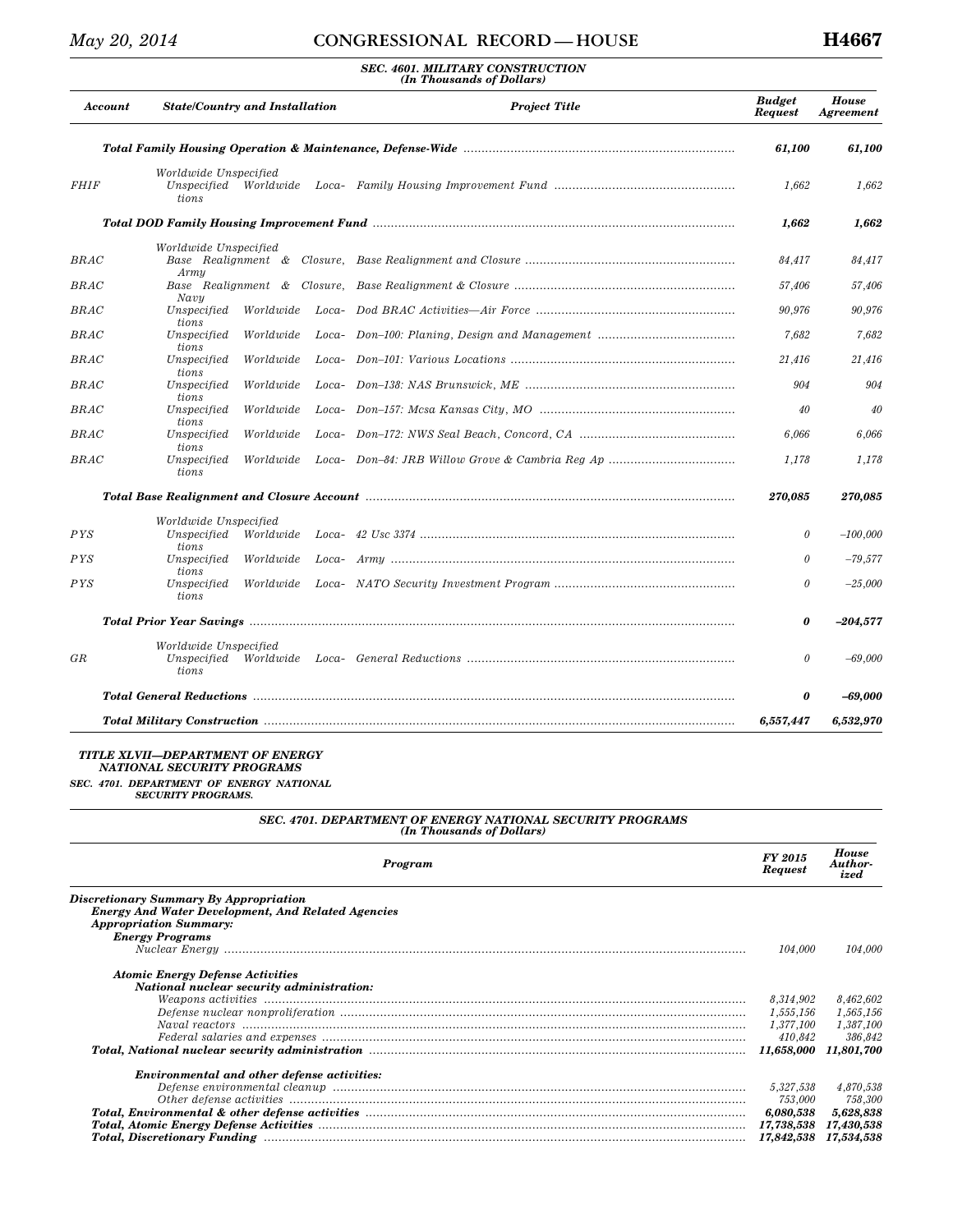#### CONGRESSIONAL RECORD-HOUSE

# SEC. 4701. DEPARTMENT OF ENERGY NATIONAL SECURITY PROGRAMS (In Thousands of Dollars)

| Program                                                                                                                                                                                                                        | <b>FY 2015</b><br><b>Request</b> | <b>House</b><br>Author-<br>ized |
|--------------------------------------------------------------------------------------------------------------------------------------------------------------------------------------------------------------------------------|----------------------------------|---------------------------------|
| Nuclear Energy                                                                                                                                                                                                                 |                                  |                                 |
|                                                                                                                                                                                                                                | 104.000                          | 104,000                         |
| Weapons Activities<br>Directed stockpile work<br>Life extension programs                                                                                                                                                       |                                  |                                 |
|                                                                                                                                                                                                                                | 643,000                          | 643,000                         |
|                                                                                                                                                                                                                                | 259,168                          | 273,768                         |
|                                                                                                                                                                                                                                | 165,400                          | 166,600                         |
|                                                                                                                                                                                                                                | 9,418                            | 17,018                          |
|                                                                                                                                                                                                                                | 1,076,986                        | 1,100,386                       |
| <b>Stockpile</b> systems                                                                                                                                                                                                       |                                  |                                 |
|                                                                                                                                                                                                                                | 109,615                          | 109,615                         |
|                                                                                                                                                                                                                                | 45,728                           | 45,728                          |
|                                                                                                                                                                                                                                | 62,703                           | 66,403                          |
|                                                                                                                                                                                                                                | 70,610<br>63,136                 | 70,610<br>63,136                |
|                                                                                                                                                                                                                                | 91,255                           | 91,255                          |
|                                                                                                                                                                                                                                | 88,060                           | 88,060                          |
|                                                                                                                                                                                                                                | 531,107                          | 534,807                         |
| Weapons dismantlement and disposition                                                                                                                                                                                          |                                  |                                 |
|                                                                                                                                                                                                                                | 30,008                           | 30,008                          |
|                                                                                                                                                                                                                                |                                  |                                 |
| <b>Stockpile services</b>                                                                                                                                                                                                      | 350,942                          | 363,242                         |
|                                                                                                                                                                                                                                | 29,649                           | 29,649                          |
|                                                                                                                                                                                                                                | 201,479                          | 212,479                         |
|                                                                                                                                                                                                                                | 241,805                          | 241,805                         |
|                                                                                                                                                                                                                                | 144,575                          | 172,875                         |
|                                                                                                                                                                                                                                | 140,053                          | 140,053                         |
| Total, Stockpile services manufactured and control of the service of the service of the services manufactured                                                                                                                  | 1,108,503                        | 1,160,103                       |
| Total, Directed stockpile work manufactured and the control of the control of the control of the control of the control of the control of the control of the control of the control of the control of the control of the contr | 2,746,604                        | 2,825,304                       |
| Campaigns:                                                                                                                                                                                                                     |                                  |                                 |
| Science campaign                                                                                                                                                                                                               |                                  |                                 |
|                                                                                                                                                                                                                                | 58,747                           | 58,747                          |
|                                                                                                                                                                                                                                | 112,000                          | 112,000                         |
|                                                                                                                                                                                                                                | 117,999                          | 117,999                         |
|                                                                                                                                                                                                                                | 79,340                           | 79,340                          |
| Total, Science campaign manufactured contracts and the contract of the contract of the contract of the contract of the contract of the contract of the contract of the contract of the contract of the contract of the contrac | 88,344<br>456,430                | 88,344<br>456,430               |
|                                                                                                                                                                                                                                |                                  |                                 |
| Engineering campaign                                                                                                                                                                                                           |                                  |                                 |
|                                                                                                                                                                                                                                | 52,003                           | 54,403                          |
|                                                                                                                                                                                                                                | 20,832                           | 20,832                          |
|                                                                                                                                                                                                                                | 25,371<br>37,799                 | 25,371<br>41,399                |
| Total, Engineering campaign manufactured contains and all the control of the control of the control of the control of the control of the control of the control of the control of the control of the control of the control of | 136,005                          | 142,005                         |
|                                                                                                                                                                                                                                |                                  |                                 |
| Inertial confinement fusion ignition and high yield campaign                                                                                                                                                                   |                                  |                                 |
|                                                                                                                                                                                                                                | 77,994                           | 77,994                          |
|                                                                                                                                                                                                                                | 23,598<br>61,297                 | 23,598<br>61,297                |
|                                                                                                                                                                                                                                | 5,024                            | 5,024                           |
|                                                                                                                                                                                                                                | 9,100                            | 9,100                           |
|                                                                                                                                                                                                                                | 335,882                          | 335,882                         |
|                                                                                                                                                                                                                                | 512,895                          | 512,895                         |
|                                                                                                                                                                                                                                | 610,108                          | 610,108                         |
|                                                                                                                                                                                                                                |                                  |                                 |
|                                                                                                                                                                                                                                | 125,909<br>1,841,347             | 125,909<br>1,847,347            |
|                                                                                                                                                                                                                                |                                  |                                 |
| Readiness in technical base and facilities (RTBF)                                                                                                                                                                              |                                  |                                 |
| <b>Operations of facilities</b>                                                                                                                                                                                                |                                  |                                 |
|                                                                                                                                                                                                                                | 125,000                          | 125,000                         |
|                                                                                                                                                                                                                                | 71,000<br>198,000                | 71,000<br>198,000               |
|                                                                                                                                                                                                                                | 89,000                           | 89,000                          |
|                                                                                                                                                                                                                                | 75,000                           | 75,000                          |
|                                                                                                                                                                                                                                | 106,000                          | 106,000                         |
|                                                                                                                                                                                                                                | 81,000                           | 81,000                          |
|                                                                                                                                                                                                                                | 151,000                          | 151,000                         |
|                                                                                                                                                                                                                                | 896,000                          | 896,000                         |
|                                                                                                                                                                                                                                |                                  |                                 |
|                                                                                                                                                                                                                                | 136,700<br>138,900               | 136,700<br>138,900              |
|                                                                                                                                                                                                                                | 26,000                           | 26,000                          |
|                                                                                                                                                                                                                                |                                  |                                 |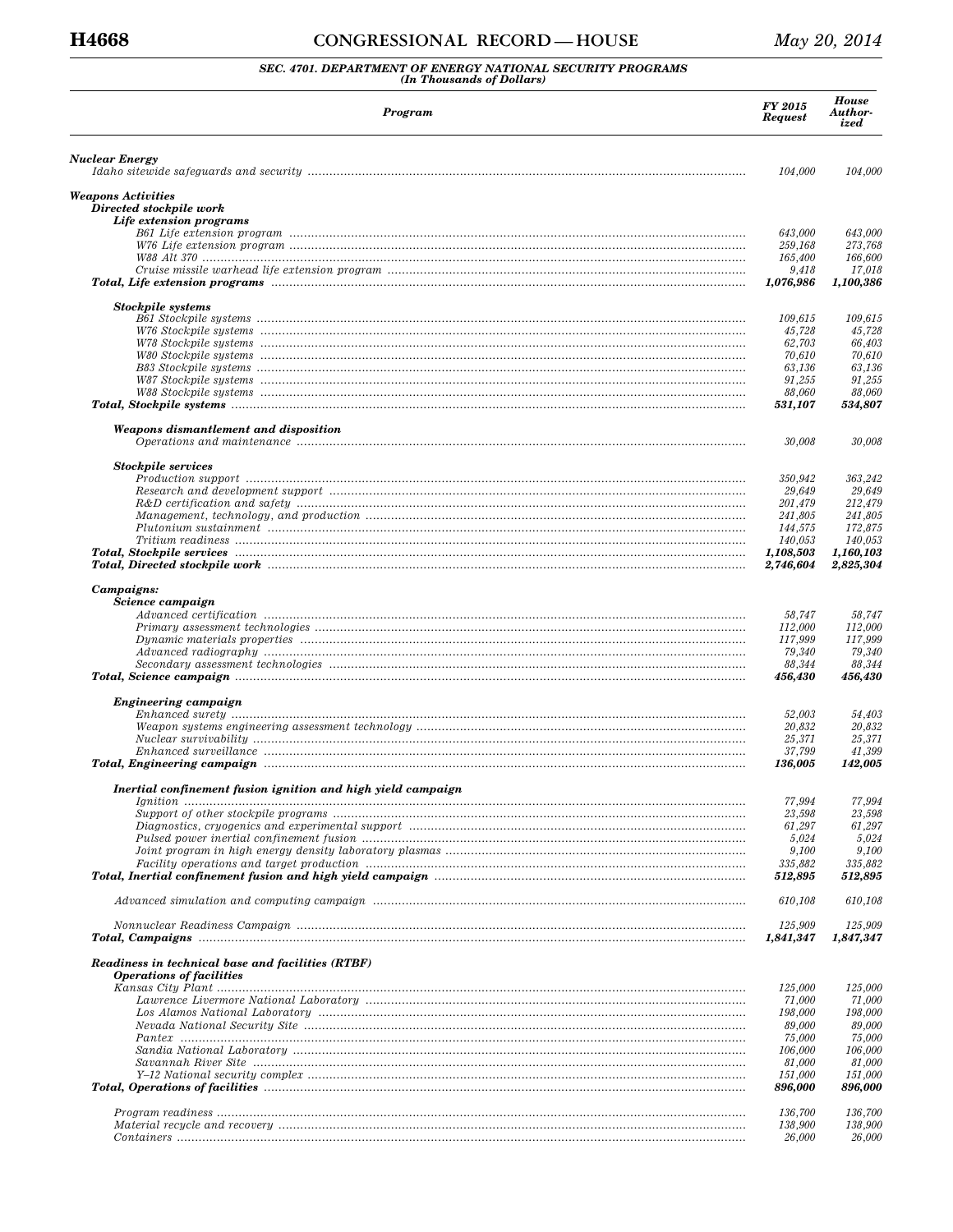### *SEC. 4701. DEPARTMENT OF ENERGY NATIONAL SECURITY PROGRAMS (In Thousands of Dollars)*

| Program                                                                                                                 | FY 2015<br><b>Request</b> | <b>House</b><br>Author-<br>ized |
|-------------------------------------------------------------------------------------------------------------------------|---------------------------|---------------------------------|
|                                                                                                                         | 40,800                    | 40,800                          |
|                                                                                                                         | 205,000                   | 220,000                         |
|                                                                                                                         | 209,321                   | 248,321                         |
|                                                                                                                         | 756,721                   | 810,721                         |
| Construction:                                                                                                           |                           |                                 |
|                                                                                                                         | 2,000                     | 2,000                           |
|                                                                                                                         | 2,000<br>4,000            | 2,000<br>4,000                  |
|                                                                                                                         | 11,800                    | 11,800                          |
|                                                                                                                         | 16.062                    | 16,062                          |
|                                                                                                                         | 6,938                     | 6,938                           |
|                                                                                                                         | 10,000                    | 10,000                          |
|                                                                                                                         | 15,000                    | 15,000                          |
|                                                                                                                         | 335,000<br>402,800        | 335,000<br>402,800              |
| Total, Readiness in technical base and facilities manuminal continuum continuum control of the control of the           | 2,055,521                 | 2,109,521                       |
|                                                                                                                         |                           |                                 |
| Secure transportation asset                                                                                             | 132,851                   | 132,851                         |
|                                                                                                                         | 100,962                   | 100,962                         |
|                                                                                                                         | 233,813                   | 233,813                         |
|                                                                                                                         |                           |                                 |
|                                                                                                                         | 173,440                   | 182,440                         |
|                                                                                                                         | 76,901                    | 76,901                          |
| Site stewardship                                                                                                        |                           |                                 |
|                                                                                                                         | 53,000                    | 53,000                          |
|                                                                                                                         | 16,218                    | 16,218                          |
|                                                                                                                         | 13,231                    | 13,231                          |
|                                                                                                                         | 82,449                    | 82,449                          |
| Defense nuclear security                                                                                                |                           |                                 |
|                                                                                                                         | 618,123                   | 618,123                         |
|                                                                                                                         | 618,123                   | 618,123                         |
|                                                                                                                         | 179,646                   | 179,646                         |
|                                                                                                                         | 307,058                   | 307,058                         |
|                                                                                                                         | 8,314,902                 | 8,462,602                       |
| Defense Nuclear Nonproliferation<br><b>Defense Nuclear Nonproliferation Programs</b>                                    | 333,488                   | 413,488                         |
| <b>Defense Nuclear Nonproliferation R&amp;D</b>                                                                         | 360,808                   | 430,808                         |
|                                                                                                                         | 141,359                   | 177,759                         |
|                                                                                                                         | 305.467                   | 129.067                         |
|                                                                                                                         |                           |                                 |
| <b>Fissile materials disposition</b><br>U.S. surplus fissile materials disposition<br><b>Operations and maintenance</b> | 85,000                    | 85,000                          |
|                                                                                                                         | 25,000                    | 25,000                          |
|                                                                                                                         | 110,000                   | 110,000                         |
| Construction:                                                                                                           | 196,000                   |                                 |
|                                                                                                                         | 5,125                     | 196,000<br>5,125                |
|                                                                                                                         | 201,125                   | 201,125                         |
| Total, U.S. surplus fissile materials disposition manuminaminimum material contraction of the material materia          | 311,125                   | 311,125                         |
| Russian surplus fillile materials disposition                                                                           |                           |                                 |
| Total, Fissile materials disposition material material control of the disposition of the material materials of          | 311,125<br>1,452,247      | 311,125<br>1,462,247            |
|                                                                                                                         | 102,909                   | 102,909                         |
|                                                                                                                         | 1,555,156                 | 1,565,156                       |
|                                                                                                                         |                           |                                 |
| <b>Naval Reactors</b>                                                                                                   |                           |                                 |
|                                                                                                                         | 412,380                   | 422,380                         |
|                                                                                                                         | 425,700                   | 425,700                         |
|                                                                                                                         | 156,100                   | 156,100                         |
| S8G Prototype refueling manufactured contains and contained a state of the contact of the state of the state o          | 126,400<br>46,600         | 126,400<br>46,600               |
| Construction:                                                                                                           |                           |                                 |

*15–D–904 NRF Overpack Storage Expansion 3 .......................................................................................................... 400 400*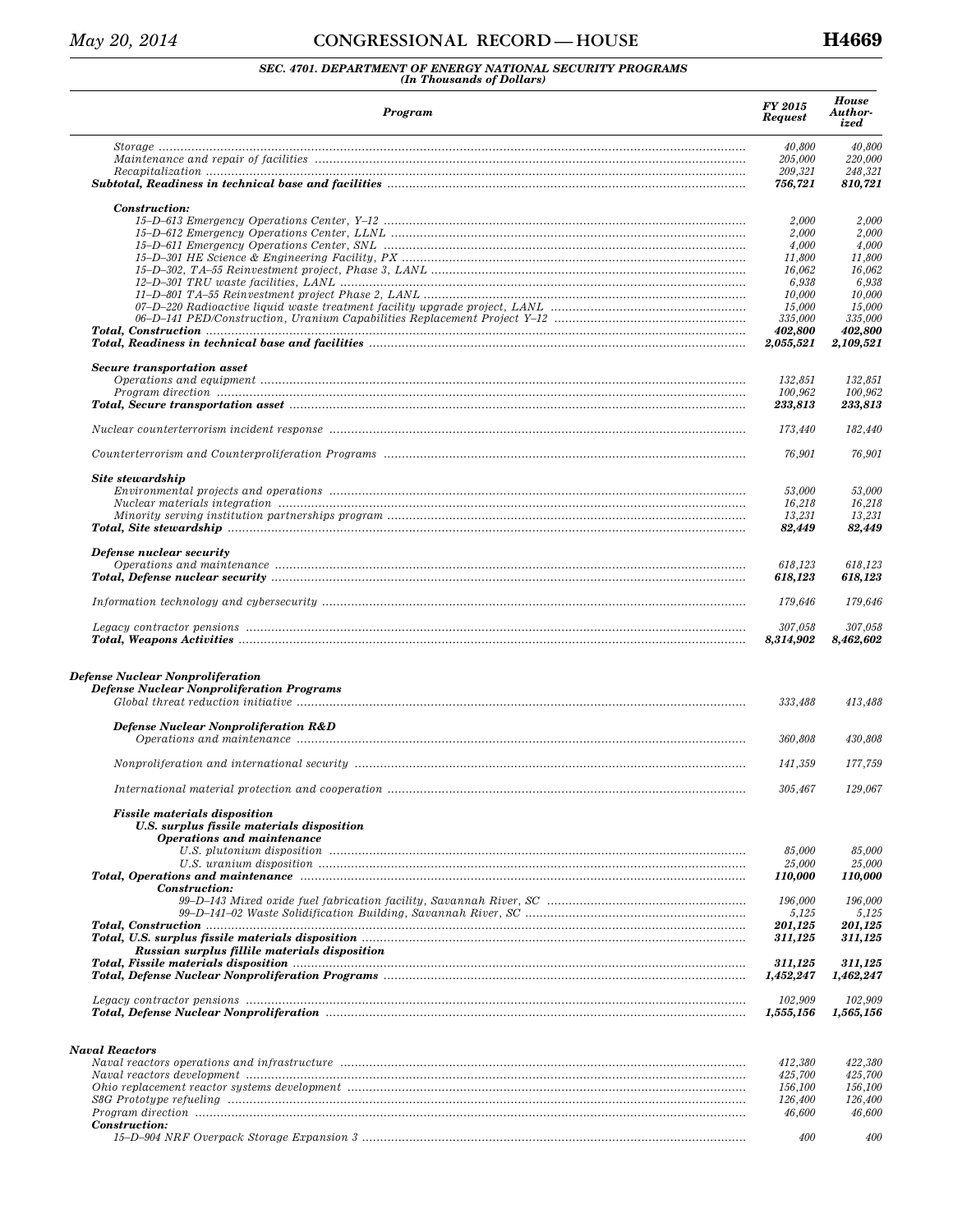# **H4670 CONGRESSIONAL RECORD — HOUSE** *May 20, 2014*

# *SEC. 4701. DEPARTMENT OF ENERGY NATIONAL SECURITY PROGRAMS (In Thousands of Dollars)*

| Program                                                                                                         | <b>FY 2015</b><br><b>Request</b> | <b>House</b><br>Author-<br>ized |
|-----------------------------------------------------------------------------------------------------------------|----------------------------------|---------------------------------|
|                                                                                                                 | 600                              | 600                             |
| 15–D–902 KS Engineroom team trainer facility ……………………………………………………………………………………………                                | 1,500                            | 1,500                           |
|                                                                                                                 | 24,000                           | 24,000                          |
|                                                                                                                 | 141,100                          | 141,100                         |
|                                                                                                                 | 14,420                           | 14,420                          |
|                                                                                                                 | 20,100<br>7,400                  | 20,100<br>7,400                 |
|                                                                                                                 | 400                              | 400                             |
|                                                                                                                 | 209,920                          | 209,920                         |
|                                                                                                                 | 1,377,100                        | 1,387,100                       |
| <b>Federal Salaries And Expenses</b>                                                                            |                                  |                                 |
|                                                                                                                 | 410,842                          | 386,842                         |
| Total, Office Of The Administrator manufactured and the Administrator manufactured and the Administrator manufa | 410,842                          | 386,842                         |
| Defense Environmental Cleanup<br><b>Closure sites:</b>                                                          |                                  |                                 |
|                                                                                                                 | 4,889                            | 4,889                           |
| Hanford site:                                                                                                   |                                  |                                 |
| Central plateau remediation:                                                                                    | 332,788                          | 332,788                         |
|                                                                                                                 | 474,292                          | 474,292                         |
| Construction:                                                                                                   | 26,290                           | 26,290                          |
|                                                                                                                 | 500,582<br>14,701                | 500,582<br>14,701               |
| Total, Hanford site www.communication.com/music.com/music.com/music.com/music.com/music.com/music.com/music.co  | 848,071                          | 848,071                         |
| <b>Idaho National Laboratory:</b>                                                                               |                                  |                                 |
|                                                                                                                 | 364,293                          | 364,293                         |
|                                                                                                                 | 2,910<br>367,203                 | 2,910<br>367,203                |
| <b>NNSA</b> sites                                                                                               |                                  |                                 |
|                                                                                                                 | 1,366                            | 1,366                           |
|                                                                                                                 | 64,851<br>2,801                  | 64,851<br>2,801                 |
| Construction:                                                                                                   | 196,017                          | 196,017                         |
|                                                                                                                 | 28,600<br>293,635                | 28,600<br>293,635               |
| <b>Oak Ridge Reservation:</b>                                                                                   |                                  |                                 |
| OR Nuclear facility D & D                                                                                       |                                  |                                 |
|                                                                                                                 | 73,155                           | 73,155                          |
| Construction:                                                                                                   |                                  |                                 |
|                                                                                                                 | 9,400<br>82,555                  | 9,400<br>82,555                 |
|                                                                                                                 | 41,626                           | 41,626                          |
| OR cleanup and disposition:                                                                                     |                                  |                                 |
| Construction:                                                                                                   | 71,137                           | 71,137                          |
| Total, OR cleanup and disposition manuminal continuum continuum control of the control of the control of the c  | 4,200<br>75,337                  | 4,200<br>75,337                 |
|                                                                                                                 | 4,365                            | 4,365                           |
|                                                                                                                 | 3,000<br>206,883                 | 3,000<br>206,883                |
| <b>Office of River Protection:</b>                                                                              |                                  |                                 |
| Waste treatment and immobilization plant                                                                        |                                  |                                 |
|                                                                                                                 | 575,000                          | 575,000                         |
| Total, Waste treatment and immobilization plant manumum continuum continuum continuum continuum continuum cont  | 115,000<br>690,000               | 115,000<br>690,000              |
| Tank farm activities                                                                                            |                                  |                                 |
| Construction:                                                                                                   | 522,000                          | 522,000                         |
|                                                                                                                 | 23,000<br>545,000                | 23,000<br>545,000               |
|                                                                                                                 | 1,235,000                        | 1,235,000                       |
| <b>Savannah River sites:</b>                                                                                    |                                  |                                 |
|                                                                                                                 | 416,276<br>11,013                | 416,276<br>11,013               |
|                                                                                                                 |                                  |                                 |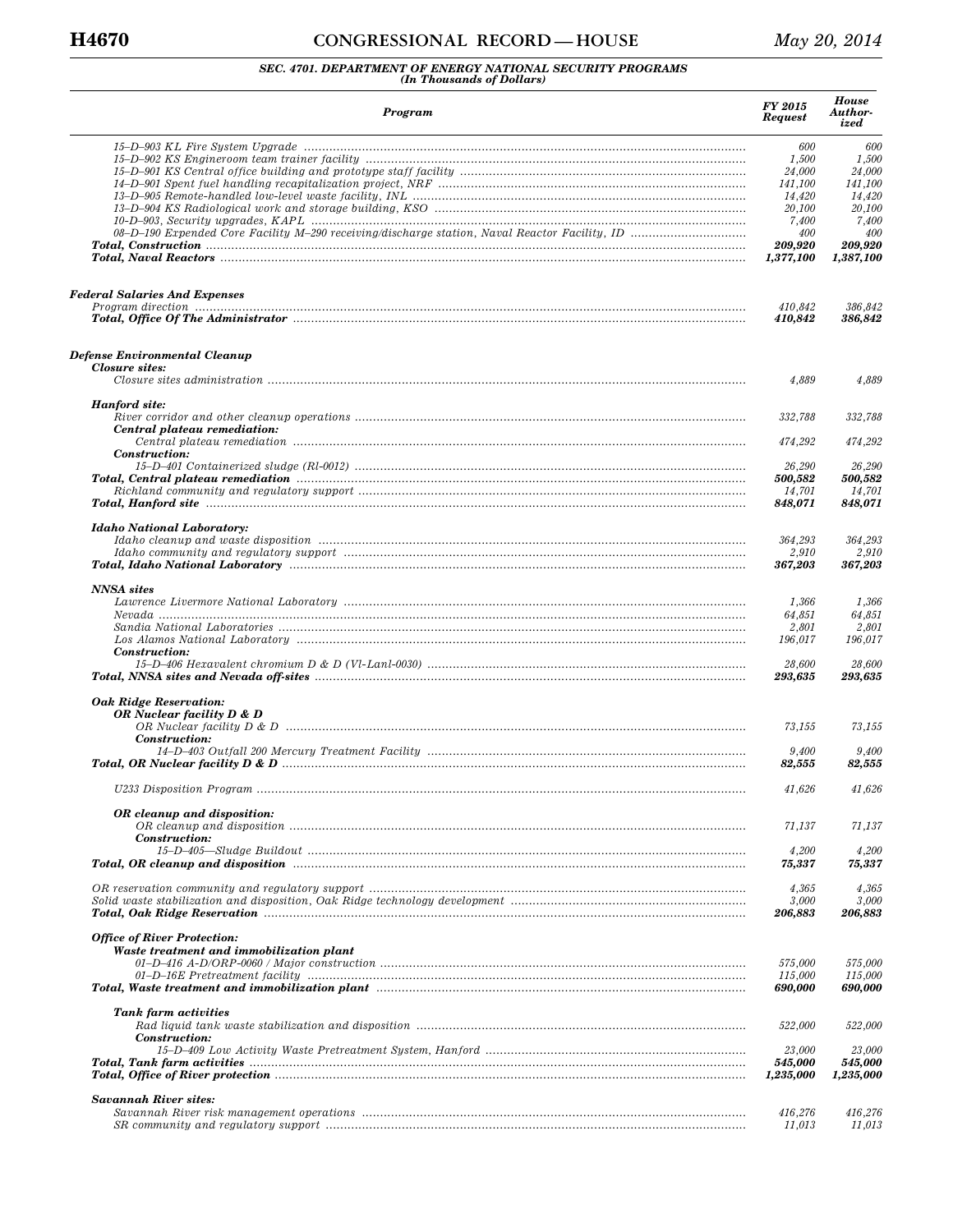### *SEC. 4701. DEPARTMENT OF ENERGY NATIONAL SECURITY PROGRAMS (In Thousands of Dollars)*

| Radioactive liquid tank waste:<br>553,175<br>Construction:<br>34,642<br>135,000<br>169,642<br>Total, Radioactive liquid tank waste manufactured and the control of the control of the control of the control o<br>722,817<br>Total, Savannah River site manusuummannan muutta muutta saannon muutta Rivaan kunnan muutta kuulu muutta muut<br>1,150,106<br>216,020<br>280,784<br>14,979<br><b>Safeguards and Security:</b><br>16,382<br>7,297<br>8,492<br>63,668<br>132,196<br>4,455<br>1,471<br>13.007<br>4,864,538<br>463,000<br>5,327,538 | 553,175<br>34.642<br>135,000<br>169.642<br>722,817<br>1,150,106<br>216,020<br>280,784<br>14,979<br>16,382<br>63,668<br>132,196<br>1,471<br>19.007 |
|----------------------------------------------------------------------------------------------------------------------------------------------------------------------------------------------------------------------------------------------------------------------------------------------------------------------------------------------------------------------------------------------------------------------------------------------------------------------------------------------------------------------------------------------|---------------------------------------------------------------------------------------------------------------------------------------------------|
|                                                                                                                                                                                                                                                                                                                                                                                                                                                                                                                                              |                                                                                                                                                   |
|                                                                                                                                                                                                                                                                                                                                                                                                                                                                                                                                              |                                                                                                                                                   |
|                                                                                                                                                                                                                                                                                                                                                                                                                                                                                                                                              |                                                                                                                                                   |
|                                                                                                                                                                                                                                                                                                                                                                                                                                                                                                                                              |                                                                                                                                                   |
|                                                                                                                                                                                                                                                                                                                                                                                                                                                                                                                                              |                                                                                                                                                   |
|                                                                                                                                                                                                                                                                                                                                                                                                                                                                                                                                              |                                                                                                                                                   |
|                                                                                                                                                                                                                                                                                                                                                                                                                                                                                                                                              |                                                                                                                                                   |
|                                                                                                                                                                                                                                                                                                                                                                                                                                                                                                                                              |                                                                                                                                                   |
|                                                                                                                                                                                                                                                                                                                                                                                                                                                                                                                                              |                                                                                                                                                   |
|                                                                                                                                                                                                                                                                                                                                                                                                                                                                                                                                              |                                                                                                                                                   |
|                                                                                                                                                                                                                                                                                                                                                                                                                                                                                                                                              | 7,297<br>8,492<br>4,455                                                                                                                           |
|                                                                                                                                                                                                                                                                                                                                                                                                                                                                                                                                              |                                                                                                                                                   |
|                                                                                                                                                                                                                                                                                                                                                                                                                                                                                                                                              |                                                                                                                                                   |
|                                                                                                                                                                                                                                                                                                                                                                                                                                                                                                                                              |                                                                                                                                                   |
|                                                                                                                                                                                                                                                                                                                                                                                                                                                                                                                                              |                                                                                                                                                   |
|                                                                                                                                                                                                                                                                                                                                                                                                                                                                                                                                              |                                                                                                                                                   |
|                                                                                                                                                                                                                                                                                                                                                                                                                                                                                                                                              |                                                                                                                                                   |
|                                                                                                                                                                                                                                                                                                                                                                                                                                                                                                                                              |                                                                                                                                                   |
|                                                                                                                                                                                                                                                                                                                                                                                                                                                                                                                                              |                                                                                                                                                   |
|                                                                                                                                                                                                                                                                                                                                                                                                                                                                                                                                              | 4,870,538                                                                                                                                         |
|                                                                                                                                                                                                                                                                                                                                                                                                                                                                                                                                              | $\theta$                                                                                                                                          |
|                                                                                                                                                                                                                                                                                                                                                                                                                                                                                                                                              | 4,870,538                                                                                                                                         |
| <b>Other Defense Activities</b><br>202,152                                                                                                                                                                                                                                                                                                                                                                                                                                                                                                   | 207,452                                                                                                                                           |
| Environment, health, safety and security                                                                                                                                                                                                                                                                                                                                                                                                                                                                                                     |                                                                                                                                                   |
| 118,763                                                                                                                                                                                                                                                                                                                                                                                                                                                                                                                                      | 118,763                                                                                                                                           |
| 62,235                                                                                                                                                                                                                                                                                                                                                                                                                                                                                                                                       | 62,235                                                                                                                                            |
| Total, Environment, Health, safety and security manufactured contained and contained and resonance contained a<br>180,998                                                                                                                                                                                                                                                                                                                                                                                                                    | 180,998                                                                                                                                           |
| Independent enterprise assessments                                                                                                                                                                                                                                                                                                                                                                                                                                                                                                           |                                                                                                                                                   |
| 24,068                                                                                                                                                                                                                                                                                                                                                                                                                                                                                                                                       | 24,068                                                                                                                                            |
| 49,466                                                                                                                                                                                                                                                                                                                                                                                                                                                                                                                                       | 49,466                                                                                                                                            |
| Total, Independent enterprise assessments manufactured contained and all the contained and contained and the c<br>73,534                                                                                                                                                                                                                                                                                                                                                                                                                     | 73,534                                                                                                                                            |
| <b>Office of Legacy Management</b>                                                                                                                                                                                                                                                                                                                                                                                                                                                                                                           |                                                                                                                                                   |
| 158.639                                                                                                                                                                                                                                                                                                                                                                                                                                                                                                                                      | 158,639                                                                                                                                           |
| 13,341                                                                                                                                                                                                                                                                                                                                                                                                                                                                                                                                       | 13.341                                                                                                                                            |
| Total, Office of Legacy Management manufactured contains and all the settlements of Legacy Management<br>171,980                                                                                                                                                                                                                                                                                                                                                                                                                             | 171,980                                                                                                                                           |
| Defense-related activities<br>Defense related administrative support                                                                                                                                                                                                                                                                                                                                                                                                                                                                         |                                                                                                                                                   |
| 46,877                                                                                                                                                                                                                                                                                                                                                                                                                                                                                                                                       | 46,877                                                                                                                                            |
| 71,959                                                                                                                                                                                                                                                                                                                                                                                                                                                                                                                                       | 71,959                                                                                                                                            |
| Total, Defense related administrative support manufactured contained and all proposed and related administrative<br>118,836                                                                                                                                                                                                                                                                                                                                                                                                                  | 118,836                                                                                                                                           |
| 5,500                                                                                                                                                                                                                                                                                                                                                                                                                                                                                                                                        | 5,500                                                                                                                                             |
| Subtotal, Other defense activities with an increasing continuum and the set of the set of the set of the set o<br>753,000                                                                                                                                                                                                                                                                                                                                                                                                                    | 758.300                                                                                                                                           |
| 753,000                                                                                                                                                                                                                                                                                                                                                                                                                                                                                                                                      | 758,300                                                                                                                                           |

The Acting CHAIR. No further amendment to the bill, as amended, shall be in order except those printed in House Report 113–455. Each such further amendment may be offered only in the order printed in the report, by a Member designated in the report, shall be considered read, shall be debatable for the time specified in the report equally divided and controlled by the proponent and an opponent, shall not be subject to amendment, and shall not be subject to a demand for the division of the question.

> AMENDMENT NO. 1 OFFERED BY MR. BLUMENAUER

The Acting CHAIR. It is now in order to consider amendment No. 1 printed in House Report 113–455.

Mr. BLUMENAUER. Mr. Chairman, I have an amendment at the desk. The Acting CHAIR. The Clerk will

designate the amendment. The text of the amendment is as fol-

lows: At the end of subtitle D of title I, add the

following new section:

#### **SEC. 136. PROCUREMENT OF CERTAIN RADARS FOR F–15C/D AIRCRAFT.**

(a) IN GENERAL.—The Secretary of the Air Force shall procure not fewer than 10 active electronically scanned array radars for F– 15C/D aircraft of the Air National Guard.

(b) FUNDING. $-$ <br>(1) INCREA INCREASE.—Notwithstanding the amounts set forth in the funding tables in division D, the amount authorized to be appropriated in section 101 for aircraft procurement, Air Force, as specified in the corresponding funding table in section 4101, for F–15 APG–63(V)3 upgrades (Line 025) is hereby increased by \$100,000,000.

(2) OFFSET.—Notwithstanding the amounts set forth in the funding tables in division D, the amounts authorized to be appropriated in division C for atomic energy defense activities, as specified in the corresponding funding table in section 4701, are reduced for the following purposes relating to weapons activities by the following amounts:

(A) W76 Life extension program, by \$7,900,000.

(B) W88 Alt 370, by \$1,200,000.

(C) Cruise missile warhead life extension program, by \$7,600,000.

(D) W78 Stockpile systems, by \$3,700,000.

(E) Production support, by \$12,300,000.

(F) Plutonium sustainment, by \$28,300,000.

(G) Recapitalization, by \$39,000,000.

The Acting CHAIR. Pursuant to House Resolution 585, the gentleman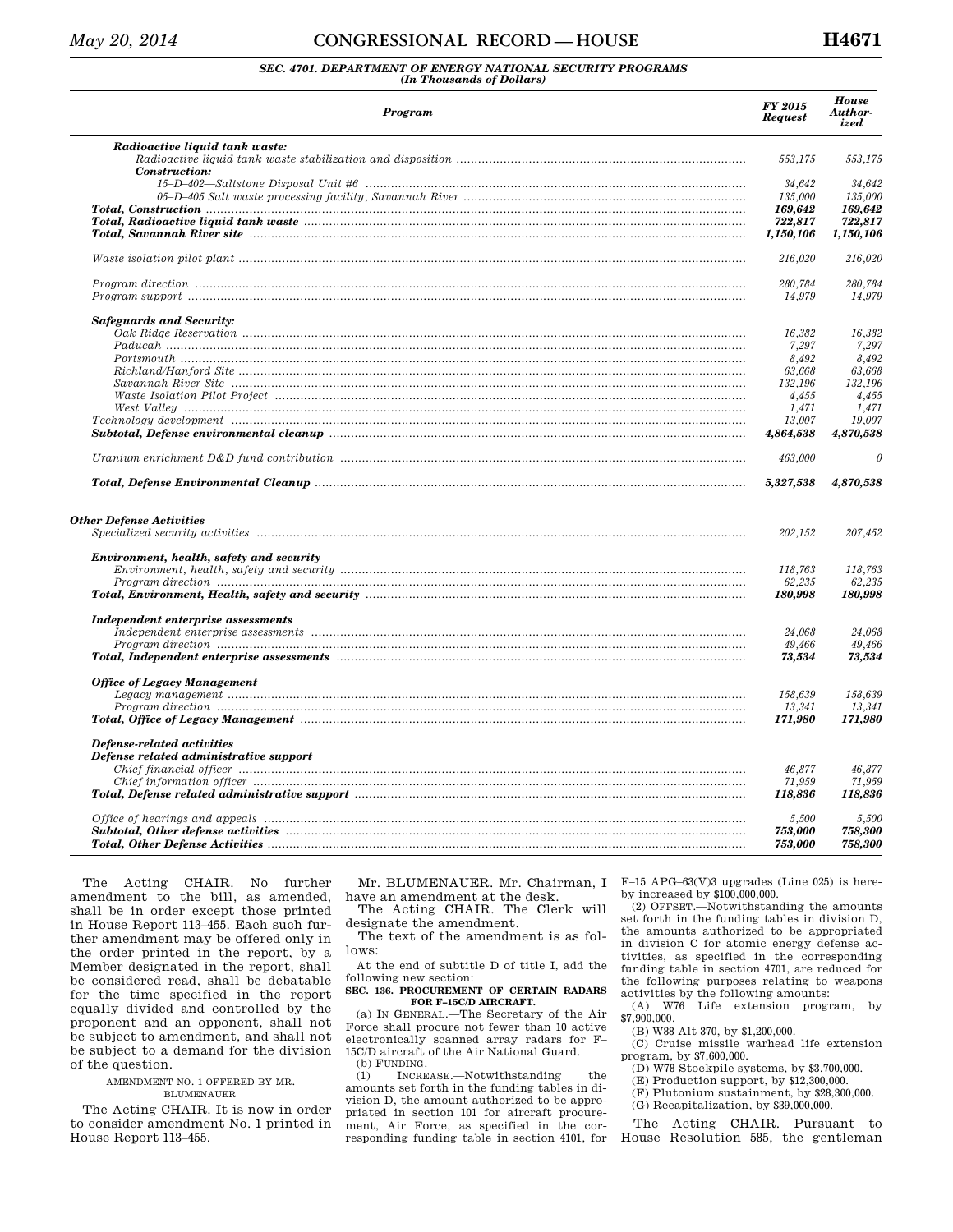from Oregon (Mr. BLUMENAUER) and a Member opposed each will control 5 minutes.

The Chair recognizes the gentleman from Oregon.

Mr. BLUMENAUER. Mr. Chairman, as I have been listening to the debate this evening following the process, I, too, would offer my congratulations to the chair of the committee and the committee itself dealing with a very difficult situation. There are lots of pressures. They are not just faceless special interests, but we are dealing with businesses, with unions, with the military itself, concerns for their family, the armed services, and the traditions. All of these things make for a very complicated situation.

But I relate to something Mr. SMITH said a moment ago, the ranking member, talking about the really hard questions are not really being addressed. We are sort of pushing them down the road when the administration and the Pentagon offered them forward.

I am concerned that we have yet to come to grips with the costs of between a half-trillion and two-thirds of a trillion dollars for our nuclear capacity over the next 10 years. Well, I am offering tonight an easy opportunity to deal with something that can make a big difference to support thousands of brave men and women who make up the Air National Guard, who have proven themselves, especially over the last 13 years, answering the call of duty in Iraq and Afghanistan. In addition to protecting the homeland without wavering, they have responded time and time again when disaster strikes.

But  $\overline{I}$  want to focus on one particular area dealing with the Air Guard and Reserves' capacity to be able to meet their challenges. My amendment would call the question of whether the House is ready to make a modest change in other funding levels to support the Air Guard.

The amendment would authorize the Secretary of the Air Force to procure 10 Active Electronically Scanned Array radar upgrades for the Air Guard's F–15 fleet. We have around the country people who are relying upon a variation of the oldest radars, which are late 1970s technology that went out of production in 1986. It limits their capacity to meet even the most basic of threats and has serious maintenance—not just capacity—but maintenance and operational problems.

I would like to include for the RECORD this letter of support from the National Guard Association of the United States, which shows why they so strongly support this amendment.

> NATIONAL GUARD ASSOCIATION OF THE UNITED STATES,

*Washington, DC, May 19, 2014.*  Hon. EARL BLUMENAUER,

*Longworth House Office Building,* 

*Washington, DC.* 

DEAR CONGRESSMAN BLUMENAUER: On behalf of the members of the National Guard Association of the United States (NGAUS), I would like to thank you for introducing an amendment to the National Defense Author-

ization Act of 2015 to increase funding for Air National Guard (ANG) F–15 Active Elec-

tronic Scanned Array (AESA) radar upgrade. As you may know, the Air Force currently possesses 248 F–15C/D aircraft worldwide, with the ANG maintaining 130 (52 percent) of those aircraft. Of the 130 F–15 aircraft the ANG maintains, 74 possess the oldest APG–  $63v(0)$  radar system. This  $V(0)$  radar is a mechanically scanned system and has significant limitations in capability against most

threats across the globe. Upgrading the F–15 with the APG–63(V)3 AESA radar provides a significant technological advantage for both homeland defense and world-wide operations.

Additionally, the V(3) is dramatically easier and cheaper to maintain due to its sold state electronics. Studies indicate that the AESA radar generates approximately 800 percent more reliability than the V(0) radar. It also allows for true and effective multitrack and attack capability and increased capability against advanced electronic attack and small radar cross section targets.

Though the President's budget this year provides for \$32.5 million for ANG radar upgrades, NGAUS believes additional funding on top of this request will help to maintain parity amongst the Combat Air Force's F–15 in the Active and the National Guard. Considering the Air Force will have to maintain F–15s for the foreseeable future, we believe it is paramount to ensure additional upgrades to the ANG fleet.

NGAUS supports your efforts in the House to increase funding for ANG F–15 AESA radar upgrades.

Thank you for your leadership and strong support on this issue and of our National Guard.

Sincerely,

GUS HARGETT, *Major General, USA, (Ret), NGAUS President.* 

Mr. BLUMENAUER. Mr. Chairman, an upgrade for these 10 operating systems would not only provide significant technological advantage for both homeland defense and worldwide operation, but it would—and this is very important—it is actually going to save money over the next 10 years. It is much easier and cheaper than to maintain the current outmoded radars. A small, upfront investment makes our F–15 fighter pilots safer and more effective and saves money in the long run.

Looking for offsets is obviously difficult to do, but what we have done is identify modest reductions in areas that are already far in excess of what the President has requested. In some cases, they are even an additional increment above that which has been offered by the committee in its proposal.

I would hope that the House would approve this modest reduction in these seven accounts. It is not going to undercut our nuclear deterrent, but it will make a huge difference for the men and women who serve in the Air National Guard in terms of their safety, their effectiveness, and in the long run will save money.

Mr. Chairman, I reserve the balance of my time.

Mr. ROGERS of Alabama. Mr. Chairman, I rise in opposition to the amendment.

The Acting CHAIR. The gentleman is recognized for 5 minutes.

Mr. ROGERS of Alabama. Mr. Chairman, I yield myself 2 minutes.

Mr. Chairman, this amendment is part of a long running effort to reduce funding for an already chronically underfunded nuclear deterrent. Advocates of unilateral U.S. disarmament try unsuccessfully each year to cut nuclear weapons funding. We see it on the NDAA, we see it on the appropriations bills, and we see it in stand-alone bills.

For instance, in February, the gentleman from Oregon introduced H.R. 4107, the REIN-IN Act. The bill would devastate our nuclear deterrent by mandating the following: reducing the number of ICBMs from 450 to 150 and delay development of follow-on systems, cutting the number of ballistic missile submarines from 12 to eight, delaying development of the nuclearcapable, long-range bomber, prohibiting the F–35 from being nuclear capable, and terminating several nuclear infrastructure modernization construction projects.

The amendment we are considering today is part of the broader effort that you will see reflected in that bill. It is part of the Disarm-America agenda that is so dangerous to U.S. nuclear security and our international stability. Let's call this amendment what it is: a sly attempt to undercut and undermine our nuclear deterrent by pitting us against the Air National Guard. It is a unilateral disarmament, and I stand here in firm opposition.

The offset of this amendment is also bad policy. Over the last 3 years, the Department of Energy's nuclear weapons program is already a total of \$2 billion short of the funding the administration committed in 2010. The administration committed to this funding to win ratification of the New START treaty. Now that it is a treaty, it is unwilling to request the money the nuclear deterrent needs.

We must hold the administration to its commitment, provide the money, and oppose this amendment. I strongly urge my colleagues to vote ''no'' on this amendment, and I reserve the balance of my time.

Mr. BLUMENAUER. May I inquire as to the amount of time I have remaining?

The Acting CHAIRMAN. The gentleman from Oregon has 1 minute remaining.

Mr. BLUMENAUER. Mr. Chairman, I reserve the balance of my time.

Mr. ROGERS of Alabama. I yield 2 minutes to the gentleman from Ohio (Mr. TURNER), my friend and colleague.

Mr. TURNER. I want to join Chairman ROGERS in his effort to oppose this amendment.

Mr. Chair, as we know, this is one of the annual reoccurring Representative BLUMENAUER's reductions of nuclear weapons efforts. And I would support reducing spending on nuclear weapons if we were talking about Mr. Putin's reducing his funding on nuclear weapons or Russia reducing their funding on nuclear weapons, which we know they are not going to do.

So this is a continued unfortunate exercise of discussing unilateral reductions in the United States' funding its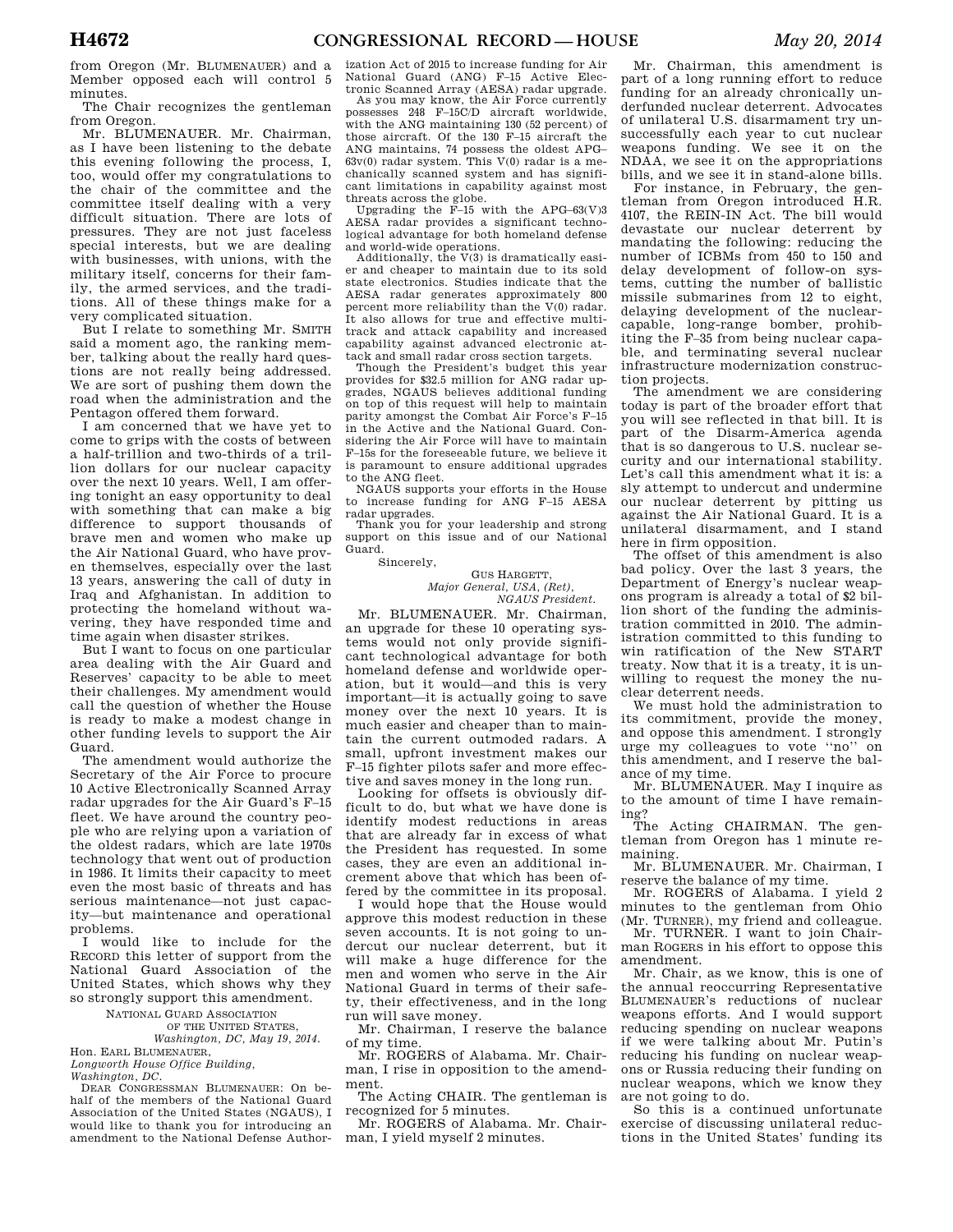nuclear weapon deterrent, which is a dangerous thing to do, especially as Mr. Putin is continuing his efforts to escalate conflict throughout the world and also is looking to increase his overall nuclear weapons capability.

Now, the other thing is, this isn't even needed. The bill already provides the budget request level of \$117.5 million to purchase 17 of these radars that would be purchased under this amendment, 15 of which will go to the Air Guard, and it is certainly a prudent and efficient investment, but, additionally, the HASC bill also funds the National Guard and Reserve equipment account, which, if the Air Guard really thought they needed these radars, they could go buy them from that without turning to our nuclear deterrent.

So why would this be damaging? Well, already, the DOD nuclear activities are \$2 billion short of their 2010 commitment, and our deferred maintenance across the DOD, the deferred maintenance—stuff that we need to be fixing that we are not fixing—has a backlog of \$3.5 billion, and this amendment would take another \$39 million out of that effort to satisfy that backlog.

This should, as Chairman ROGERS said, be seen exactly for what it is, another effort to unilaterally reduce the nuclear deterrent of the United States. I think this would be a better focus if it was focused on Russia, and it certainly does nothing to improve the overall capability of our Air National Guard. They have all the resources that they would need.

Mr. BLUMENAUER. It is laughable to say that our Air National Guard has all the resources they need. It is not true. And I have entered into the RECORD argument to the contrary from the people who are actually administering it.

I am happy to debate our REIN-IN legislation, which would be \$100 billion. We have far more than we need and can afford. But what I am talking about is \$100 million for items that are specified that are modest reductions that aren't going to cripple us and will give the Air National Guard a modern, updated radar system that makes them safer and more efficient.

This is an example of the tradeoffs, sadly, that are not part of this bill that we do need to make. Sooner or later, the day of reckoning will come. In the meantime, this is a small gesture to help approve the capacity of the Air National Guard, and I urge its adoption.

I yield back the balance of my time. Mr. ROGERS of Alabama. Mr. Chairman, I would like to yield 15 seconds to the gentleman from Ohio (Mr. TURNER)

to respond. Mr. TURNER. As Mr. BLUMENAUER knows, my comment is that they have all the resources they need to make a decision to purchase these radars. Everyone knows that this bill is underfunded, and it certainly underfunded nuclear weapons, and your bill, your

amendment would only further reduce our nuclear weapons capability.

Mr. ROGERS of Alabama. I yield 1 minute to the gentleman from Texas (Mr. THORNBERRY).

Mr. THORNBERRY. I thank the gentleman for yielding.

Mr. Chairman, the centerpiece of our national security is our nuclear deterrent, and we have neglected it terribly for years, both in the administration and in Congress, and we have got a lot of catching up to do.

So as the gentleman from Ohio said and the administration itself says, we have a \$3.5 billion maintenance backlog on our facilities. Thirty percent of the facilities we are using were built during the Manhattan Project, and 50 percent of the facilities we are using are more than 40 years old.

Now, we are fortunate that we have got some engineers and other highly skilled workers who are willing to work in those conditions, but they are not going to be willing to work in it forever. And so this bill doesn't solve that problem by any stretch of the imagination, but at least this extra \$39 billion helps it from getting too much worse. It takes a step in the right direction.

These nuclear weapons are aging machines, just like the facilities are aging machines, and they require care and trading out parts if the people who have to work around them are going to be safe. That is why it is a mistake to take away from this central element of our facility.

Mr. ROGERS of Alabama. Mr. Chair, I yield back the balance of my time.

The Acting CHAIR. The question is on the amendment offered by the gentleman from Oregon (Mr. BLU-MENAUER).

The question was taken; and the Acting Chair announced that the noes appeared to have it.

Mr. BLUMENAUER. Mr. Chairman, I demand a recorded vote.

The Acting CHAIR. Pursuant to clause 6 of rule XVIII, further proceedings on the amendment offered by the gentleman from Oregon will be postponed.

#### $\Box$  2045

AMENDMENT NO. 2 OFFERED BY MR. GOHMERT

The Acting CHAIR. It is now in order to consider amendment No. 2 printed in House Report 113–455.

Mr. GOHMERT. Mr. Chairman, I have an amendment at the desk.

The Acting CHAIR. The Clerk will designate the amendment.

The text of the amendment is as follows:

At the end of subtitle C of title V, add the following new section:

#### SEC. 5 . AUTHORIZING COMMANDERS TO PER-**MIT MEMBERS OF THE ARMED FORCES TO CARRY A FIREARM ON A MILITARY INSTALLATION.**

(a) GENERAL AUTHORIZATION.—Notwithstanding any other provision of law, regulation, or directive, the Secretary of Defense shall—

(1) authorize DoD personnel to openly carry a loaded firearm for the purpose of pro-

viding 24-hour security monitoring in order to ensure the safety of DoD military and civilian personnel and their dependents who reside on military installations; or

(2) establish and carry out a procedure to permit qualified military personnel to openly carry a loaded firearm on a military installation for personal protection.

(b) COMMANDER CONTROL OVER AUTHORIZA-TION.—Commanders at all levels will exercise sufficient control over authorizations involving the carrying of firearms in accordance with subsection (a).

(c) SECURITY MONITORING DUTY ROSTER PROGRAM.—The authorization described in subsection (a)(1)—

(1) is in addition to other programs that permit DoD personnel to perform law enforcement and security duties;

(2) shall be carried out as a program on the duty roster; and

(3) at a minimum, include placing security personnel at all points of entry into barracks and multi-family residences on military installation.

(d) QUALIFIED MILITARY PERSONNEL DE-FINED.—For purposes of subsection  $(a)(2)$ , the term ''qualified military personnel'' means a member of the armed forces on active duty who—

(1) has passed a gun safety course that is certified by any State, the District of Columbia, or any territory or possession of the United States as providing adequate training to enable the member to carry a concealed handgun in such State, the District of Columbia, or such territory or possession;

(2) is not the subject of any disciplinary action under the Uniform Code of Military Justice for an assaultive offense that could result in incarceration or separation from the Armed Forces under other than honorable conditions;

(3) meets annual eligibility requirements for use of any military firearm, as established by the Secretary of the military department concerned;

(4) passes a background check, as established by the Secretary of the military department concerned;

(5) passes a psychological evaluation, as established by the Secretary of the military department concerned;

(6) is not under the influence of alcohol or another intoxicating or hallucinatory drug or substance; and

(7) is not prohibited by Federal law from receiving a firearm.

The Acting CHAIR. Pursuant to House Resolution 585, the gentleman from Texas (Mr. GOHMERT) and a Member opposed each will control 5 minutes.

The Chair recognizes the gentleman from Texas.

Mr. GOHMERT. Mr. Chairman, at this time, I yield to the gentleman from California (Mr. MCKEON), the chairman of the committee, for a colloquy.

Mr. MCKEON. Mr. Chairman, I want to thank the gentleman. We just had a little discussion. The amendment he plans on presenting tonight is something that we have not in the committee been able to hold hearings on and to really discuss fully in the committee.

It didn't come up at the full committee or the subcommittee level, but he has an issue that is very important to him, it is very important to his State, it is very important to many people around this Nation.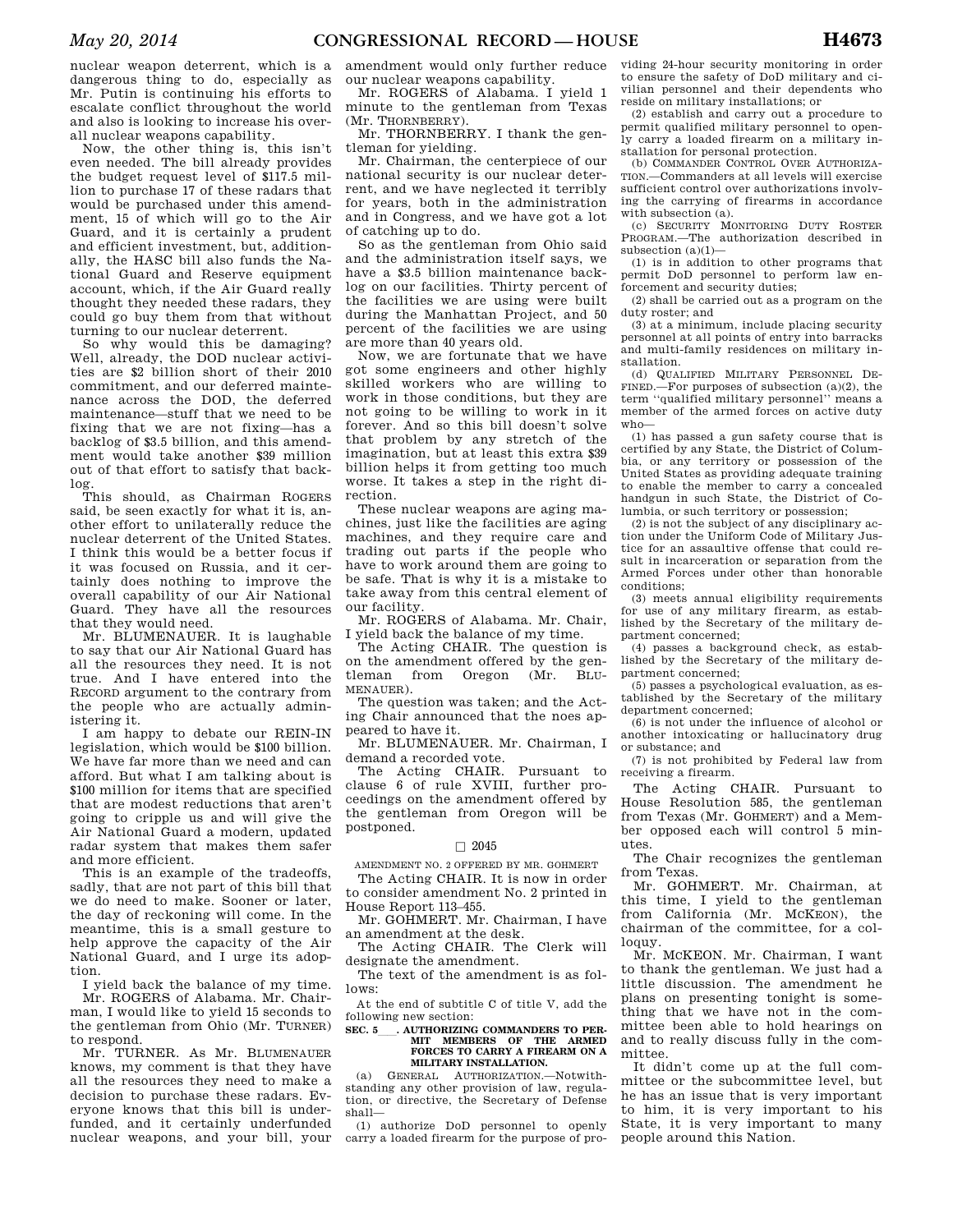What I told him is that this is the start of a process. It is a continuation of a process that we started in January with hearings, with subcommittee hearings, with subcommittee markups, and full committee markups, but we are not even halfway through the process yet.

After we pass our bill on the floor, the Senate is marking their bill up this week, and at some point, they will mark it on the floor, and then there will be a conference, so there is much to do between now and the end.

Mr. GOHMERT. Reclaiming my time, my concern has been when we had a second shooting without the administration having done anything after the first Fort Hood shooting and then we have a second Fort Hood shooting  $4\frac{1}{2}$ years later, it made no sense not to do something.

My own feeling was we should just allow all of our military members, they may be carrying automatic weapons, they may be authorized to shoot RPGs, drop bombs, all kinds of weapons in a foreign theater, why shouldn't they be able to carry weapons on military installations here in the United States?

So my first amendment was simply to just allow every military member to carry, and then the issue came open or concealed. There are some commanders that have an issue both ways.

In talking to other commanders, some commanders have said: look, there are some people overseas we don't let carry weapons, and we know from experience that some have returned where you have someone suffering potentially from PTSD that needs to be checked out.

So commanders have encouraged that: gee, if that is going to happen, we ought to be able to check them out.

Everybody knows nobody stands stronger for Second Amendment rights than me, but when you are in the military, you do give up certain rights, including free speech and freedom of assembly; and so it shouldn't be inappropriate to have someone go through an extra check before they were allowed to carry.

Then bowing further to current commanders and former commanders like Jerry Boykin—former Delta Force thought, gee, we can give them a choice, either have a duty roster where people walk around with weapons, and that would discourage further shooting because, clearly, as an article by Arthur Berg says in The Wall Street Journal, these people want to conclude it themselves. If they are afraid someone will shoot them before they conclude it, then that would not be—they wouldn't be going through it.

So those are all things that motivate my amendment being filed, and the chairman here tells me that this is an issue that they would like to push in conference with the Senate bill that will be brought through.

Since there is an ongoing concern about what would be the best way to do this, as I have experienced with commanders I have talked to, I have been encouraged—and not in a bad way that this would be a way that we could do it, I would be consulted on what was being done in conference and that it would be brought up there.

As a result, based on the assurances of my friend, the chairman, I ask unanimous consent to withdraw my amendment at this time.

The Acting CHAIR. Is there objection to the request of the gentleman from Texas?

Mr. SMITH of Washington. Reserving the right to object, I just want to talk for a moment or two. I hear all that, and I am happy to have the amendment withdrawn. I think this is a bad idea from our side of the aisle. I have talked to a lot of people in the military, and they are deeply concerned about the notion of allowing people to be armed on base at all times. The command structure issues that you mentioned and the rights that are given up, this is something that we would strongly oppose.

I just want to make sure for the RECORD a colloquy doesn't put something in conference, okay? I don't know what the Senate is going to do. There is nothing in our bill on this. If there is nothing in the Senate bill, it ain't in conference. So, if you want to withdraw it and keep working on the Senate, that is fine. I just want to make sure that we don't have some record here that thinks that, with this colloquy, it makes this a conference issue.

The Acting CHAIR. Does the gentleman from Washington withdraw his reservation?

PARLIAMENTARY INQUIRY

Mr. SMITH of Washington. Mr. Chairman, point of parliamentary inquiry, a colloquy does not put an issue in a position to be in conference, does it? It has to be in either the House or the Senate bill?

The Acting CHAIR. That is a matter for debate.

Mr. SMITH of Washington. All right. Well, if the purpose is to withdraw the amendment, I will withdraw my reservation of objection.

The Acting CHAIR. Without objection, the amendment is withdrawn.

There was no objection.

AMENDMENT NO. 3 OFFERED BY MS. LORETTA SANCHEZ OF CALIFORNIA

The Acting CHAIR. It is now in order to consider amendment No. 3 printed in House Report 113–455.

Ms. LORETTA SANCHEZ of California. Mr. Chairman, I have an amendment at the desk.

The Acting CHAIR. The Clerk will designate the amendment.

The text of the amendment is as follows:

Page 270, line 11, strike ''**REACTORS.**'' and insert ''**REACTORS, AND DEFENSE NU-CLEAR NONPROLIFERATION.**''.

Page 270, line 20, insert ''or for other national security purposes,'' before ''the Secretary of Defense may''.

Page 270, line 25, insert ", defense nuclear<br>nuclear interaction programs." before "or nonproliferation programs,'' before ''or weapons activities''.

The Acting CHAIR. Pursuant to House Resolution 585, the gentlewoman from California (Ms. LORETTA SANCHEZ) and a Member opposed each will control 5 minutes.

The Chair recognizes the gentlewoman from California.

Ms. LORETTA SANCHEZ of California. Mr. Chairman, I yield myself such time as I may consume.

Mr. Chairman, every day, the United States faces an extremely urgent and dangerous threat, and this threat goes beyond the traditional dangers of states possessing nuclear weapons.

What I am talking about right now is the very real possibility of these dangerous materials landing in the hands of terrorist organizations. Because of this real threat, I know that there is no one in this Chamber who will deny the importance of nonproliferation programs and how effective they are in combating one of the greatest threats to the United States' security.

For example, just imagine if Ukraine still had its nuclear materials today. Imagine the disaster we would be in as the administration endeavored to accelerate the removal of nuclear materials from Ukraine, but the Global Threat Reduction Initiative, an incredibly important nonproliferation program, could not adequately respond because it required additional funds, but the Department of Defense could not transfer those necessary funds.

This is exactly the type of situation we are trying to avoid by passing my amendment. Fortunately, the United States removed over 235 kilograms of highly enriched uranium over 2 years from the two remaining sites in Ukraine in 2012. This is enough highly enriched uranium to develop more than nine nuclear weapons.

We do not have the ability to predict the future, especially with challenges and threats we will face. This is why we need the ability to be flexible. This is essential, and that is exactly what my amendment provides.

The Department of Defense has been transferring approximately \$1 billion per year to NNSA weapons programs, and over the next 5 years, DOD will be providing around \$1.5 billion annually for NNSA weapons and Naval Reactor programs.

What the Sanchez amendment would do is to allow the Department of Defense to have the option of transferring funds to nonproliferation programs. It does not remove funding from weapons programs or Naval Reactor Program, but it provides DOD the flexibility to allocate funding to areas which they believe will effectively secure dangerous nuclear material and to respond to emergencies and threats as they may arise.

Nuclear weapons materials remain dangerously vulnerable, so terrorist groups continue to seek these weapons and material every day.

I would like to ask my colleagues from both sides of the aisle, if there was a loose nuclear weapon or missing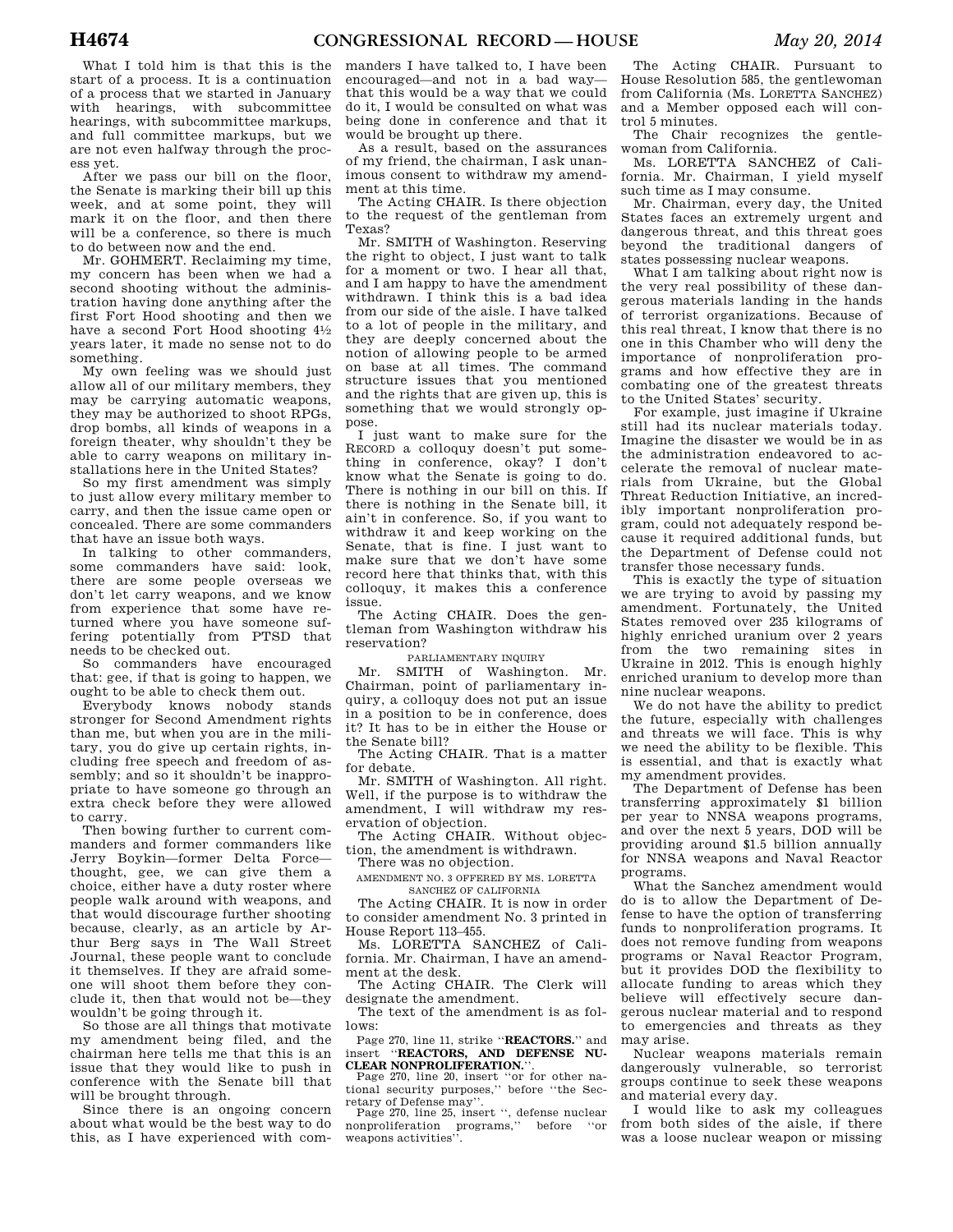fissile material or the risk of these materials landing in the hands of terrorists, why would we not want the Department of Defense to have the flexibility to engage nuclear weapons experts from NNSA? That is exactly what my amendment provides.

Once again, my amendment doesn't take any funding away from weapons nor from Naval Reactors, but it simply removes the barriers and provides the Department of Defense the flexibility to use all of its resources to effectively address such nuclear threats.

Mr. Chairman, I reserve the balance of my time.

Mr. ROGERS of Alabama. Mr. Chairman, I claim the time in opposition.

The Acting CHAIR. The gentleman is recognized for 5 minutes.

Mr. ROGERS of Alabama. Mr. Chairman, this is the fourth year in a row this amendment or something similar to it has been offered. Once again, I am going to ask that this be rejected.

The DOD has asked for the authority to transfer funds to NNSA's nuclear weapons activities and Naval Reactors. It has not asked to move limited resources to pay for NNSA nonproliferation activities.

The Navy may need to utilize authority in FY 2015 to support Naval Reactors, which has taken major funding cuts in recent years, including 23 percent in FY 2014.

As Admiral Richardson, director of Naval Nuclear Propulsion Programs at NNSA said at our hearing on April 8:

A 23 percent shortfall in my operations and infrastructure requirements resulted in insufficient funds to do required maintenance on one of my land-based prototypes, and without relief, I will have no choice but to shut down that reactor, resulting in 450 nuclear-trained operators not reporting to the fleet, putting a greater burden on sailors and families that are already sustaining 9- to 10 month deployments.

Keeping the underlying language sends a clear message to NNSA that nuclear weapons activities and Naval Reactors are the NNSA's primary mission and that it must prioritize those missions and deliver what the military needs.

Any defense funds transferred out of DOD should only be used for activities in line with DOD priorities, so I urge opposition to the gentlelady's amendment.

I reserve the balance of my time.

Ms. LORETTA SANCHEZ of California. Mr. Chairman, may I ask how much time I have left?

The Acting CHAIR. The gentlewoman from California has 11⁄2 minutes remaining.

Ms. LORETTA SANCHEZ of California. Mr. Chairman, I reserve my time to close.

Mr. ROGERS of Alabama. I yield such time as he may consume to the gentleman from Colorado (Mr. LAM-BORN).

Mr. LAMBORN. Mr. Chair, I thank the subcommittee chairman for yielding, and I do want to applaud my friend and colleague from California for her desire to fund nonproliferation.

That is a worthy goal that we all agree with, but right now, NNSA is going to be spending in the bill that we are debating \$1.6 billion for that worthy goal, and to allow the Department of Defense to go in that direction also would dilute the money that they need so badly for readiness and training, paying our men and women in uniform, providing them the food and weapons that they need.

So for that reason, I, too, oppose this amendment and ask for a ''no'' vote.

Nuclear nonproliferation efforts simply don't need more money, and if you don't believe me, believe General Dempsey, Chairman of the Joint Chiefs of Staff. At our March 16 hearing, he said, in response to a question of my colleague from California, Ms. SAN-CHEZ:

I speak in this regard on behalf of the Joint Chiefs because, of course, we have discussed and debated this among ourselves, and I think we have allocated an appropriate and adequate amount of money into nonproliferation in our budget.

So simply put, our senior military officials agree that the nonproliferation budget is already sufficient, and therefore, this amendment is unnecessary.

This is the fourth year in a row we have debated it, and I would just ask that we stop the debate on this amendment and vote ''no.''

Mr. ROGERS of Alabama. I yield back the balance of my time.

Ms. LORETTA SANCHEZ of California. Mr. Chairman, I would like to correct my colleague. It was not the fourth year in a row we have debated it. For example, we didn't debate this last year.

I would further like to say that one of the reasons we have asked for Naval Reactor moneys is because of the shortfall that they had this past year that they weren't able to react to because they didn't have the flexibility.

So with all of these issues going on with terrorists, in particular looking for nuclear arms or material, I think that it is important for us to give the Department of Defense that flexibility.

The same type of thing that they found themselves in a bind for with the reactors this past year, it would be important not to find ourselves in a bind if we would need it for this year.

#### $\Box$  2100

And I would also like to remind my colleagues that yes, we put some more money into nonproliferation this year after many years of cutting it, but we put a significantly more amount of money into the nuclear armament piece.

Mr. Chairman, I would just ask my colleagues to vote for the flexibility for the Department of Defense. I have no further speakers, and I urge my colleagues to support my amendment with the underlying bill.

Mr. Chair, I yield back the balance of my time.

Mr. ROGERS of Alabama. Mr. Chair, I respect my friend from California.

She is very knowledgeable on the subject, but she is wrong on this amendment, and I urge a ''no'' vote.

Mr. Chair, I yield back the balance of my time.

The CHAIR. The question is on the amendment offered by the gentlewoman from California (Ms. LORETTA SANCHEZ).

The question was taken; and the Chair announced that the noes appeared to have it.

Ms. LORETTA SANCHEZ of California. Mr. Chair, I demand a recorded vote.

The CHAIR. Pursuant to clause 6 of rule XVIII, further proceedings on the amendment offered by the gentlewoman from California will be postponed.

AMENDMENT NO. 4 OFFERED BY MR. LAMBORN

The CHAIR. It is now in order to consider amendment No. 4 printed in House Report 113–455.

Mr. LAMBORN. Mr. Chairman, I have an amendment at the desk.

The CHAIR. The Clerk will designate the amendment.

The text of the amendment is as follows:

In section 1215, redesignate subsections (d) and (e) as subsections (e) and (f), respectively.

In section 1215, insert after subsection (c) the following:

 $(d)$  PROCESS FOR REIMBURSEMENT $-$ 

(1) IN GENERAL.—The Secretary of Defense shall request submission of claims for reimbursement, including full documentation, from each grantee, contractor, or subcontractor that paid to the Government of Afghanistan taxes assessed on Department of Defense assistance during fiscal year 2014 for an amount equal to the amount the grantee, contractor, or subcontractor paid to the Government of Afghanistan in such taxes.

(2) PLAN FOR REIMBURSEMENT.—The Secretary of Defense shall seek to establish a plan in conjunction with the Government of Afghanistan to address claims for reimbursement described in paragraph (1) and to provide for reimbursement by the Government of Afghanistan of such claims. The Secretary shall submit any such plan established under this paragraph to the congressional defense committees in a timely manner.

(3) REIMBURSEMENT.—If the Secretary of Defense does not submit the plan described in paragraph (2) to the congressional defense committees by not later than March 1, 2015, any funds withheld from the Government of Afghanistan pursuant to subsection (a) shall be used to reimburse each grantee, contractor, or subcontractor that submits a claim for reimbursement under paragraph (1) by the amount specified in such claim and verified by the Secretary.

The CHAIR. Pursuant to House Resolution 585, the gentleman from Colorado (Mr. LAMBORN) and a Member opposed each will control 5 minutes.

The Chair recognizes the gentleman from Colorado.

Mr. LAMBORN. Mr. Chairman, when our soldiers, sailors, airmen, marines, and Defense civilians deploy overseas, the Department of Defense enters into agreements with the host nation to prohibit the taxation of the assistance provided by U.S. companies to support their missions.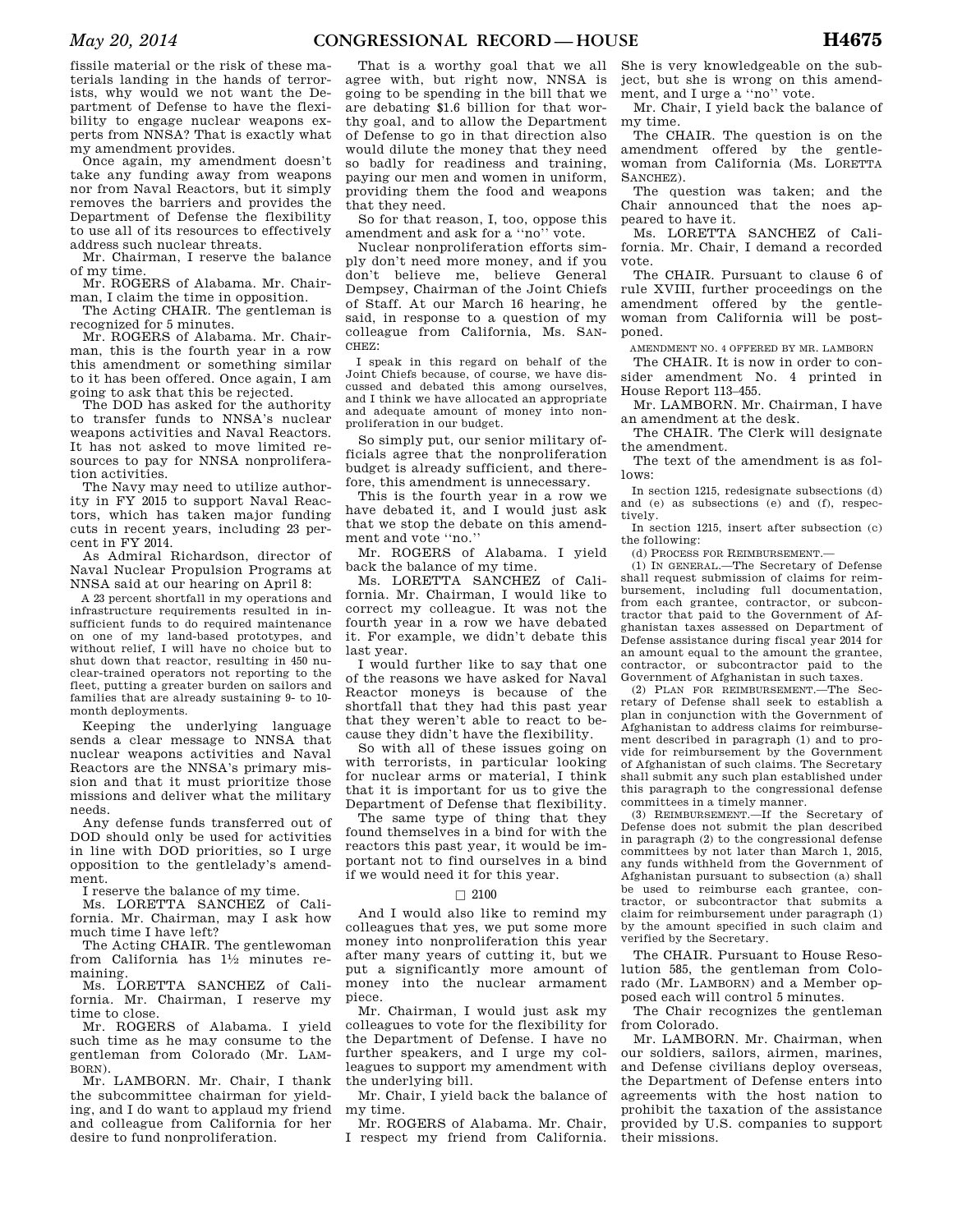We have entered into such agreements with Afghanistan, but in the last 6 years, the Afghan Government has chosen to ignore these agreements. It has levied more than \$1 billion in illegal taxes against our U.S. businesses which are supporting our warfighters.

Last year we took action to withhold assistance funding in response to this illegal taxation, yet the Afghan Government continues to submit tax bills to our companies. If the firms refuse to pay, Afghan officials threaten to deny them permits and visas, to arrest company workers, and to prohibit them from moving mission essential equipment into and throughout the country. Though our committee has now increased the amount of funding to be withheld, I propose this amendment to hopefully end this wrong practice altogether.

This amendment would require two important steps forward: first the Secretary of Defense would take a full account of illegal taxes levied by the Afghan Government against American companies; second, the Secretary will establish a plan for the Afghan Government to reimburse the illegally levied taxes.

In short, no U.S. company should be threatened or financially punished for supporting our troops and Department of Defense civilians in Afghanistan. This amendment strikes at the root of the problem, and I urge its adoption.

I reserve the balance of my time.

Mr. SMITH of Washington. Mr. Chair, I rise in opposition to the amendment.

The CHAIR. The gentleman is recognized for 5 minutes.

Mr. SMITH of Washington. Mr. Chair, I am very sympathetic to the problem. This is certainly something that the Afghan Government should not be doing. As I understand the amendment, however, this would require the U.S. Government to reimburse those private companies and then seek reimbursement from the Afghan Government.

At the end of the day, that is the problem and concern that we have on our side is that if we want to take all the deliberate steps that we can to try and require the Afghans to repay this money, that is great—I can see the little gathering of staff over there that disagrees with me, so maybe we will have to work on this. But as I understand it, if that reimbursement cannot be achieved from the Afghan Government, this would require the U.S. Government, the U.S. taxpayers to reimburse these companies. For that reason, I would be opposed unless someone can convince me otherwise.

I reserve the balance of my time.

Mr. LAMBORN. Mr. Chairman, in response, and I appreciate the gentleman's comments, the bookkeeping trouble that this would involve is first put on the Afghan Government in an attempt to save the trouble to our own Department of Defense folks.

On your second point, I don't believe U.S. taxpayer dollars would be at risk because this would only be money

withheld that would otherwise go to the Afghan Government and is committed for that purpose is my understanding.

So you raise good questions, but I think both of those objections are satisfied by this amendment.

At this point, Mr. Chairman, I would like to yield as much time as he may consume to the gentleman from California, Representative MCKEON, the chairman of the full committee.

Mr. MCKEON. Mr. Chairman, I want to thank the gentleman for his concern and for bringing this issue to the floor.

We did address this in the underlying bill. DOD contractors are providing very important services. It supports the ISAF mission in Afghanistan, and they should not be illegally taxed.

We need to address this. I think the gentleman's amendment will move the process forward. I think we have time between now and the Senate passage and conference to resolve the issue. Also, hopefully there will be a new President in Afghanistan that will have a whole different way of addressing the situation. So what I would ask is that we do continue to work together on this as we move the process forward through conference.

Mr. LAMBORN. Mr. Chairman, how much time is left on our side of the issue?

The CHAIR. The gentleman from Colorado has 2 minutes remaining.

Mr. LAMBORN. I reserve the balance of my time.

Mr. SMITH of Washington. Mr. Chair, I yield myself the balance of my time.

The problems are there in the drafting of this amendment. Yes, first it does ask for the Afghan Government to step up and find money and do this; but if they don't, it does put DOD in the position of reimbursing them. You can say that would just come from money that they would give to Afghanistan anyway, but that money they are giving to Afghanistan, I am not sure if that is true, first of all. Second of all, whatever money we are giving Afghanistan, we are giving it to them for a reason. So I think there is a problem here.

There is also the problem of do we have a list of these contractors who have been illegally taxed versus legally taxed? How do we sort through all of that?

I am not going to belabor the point. I am going to oppose the amendment. I know how this works. I am going to lose. We will work it out in conference. I do have serious concerns about this amendment and the way it is written and urge a ''no'' vote.

I yield back the balance of my time. Mr. LAMBORN. Mr. Chairman, to summarize, these are legitimate questions that the ranking member has raised. I appreciate his comments, and there are valid issues in that it is not a clean or perfect situation. But the trouble is a billion dollars is a lot of money to our defense contractors, and to not try to address it would do a really big disservice to them. So I think it

is worth tackling the difficulty that might be entailed in getting the paperwork done properly because the goal is worth doing. A billion dollars is a lot of money. Some of these companies might be big contractors; some of them might be small contractors.

So I would urge the adoption of this amendment, and Mr. Chairman, I yield back the balance of my time.

The CHAIR. The question is on the amendment offered by the gentleman from Colorado (Mr. LAMBORN).

The amendment was agreed to.

AMENDMENT NO. 5 OFFERED BY MR. GARAMENDI The CHAIR. It is now in order to consider amendment No. 5 printed in House Report 113–455.

Mr. GARAMENDI. Mr. Chair, I have an amendment at the desk.

The CHAIR. The Clerk will designate the amendment.

The text of the amendment is as follows:

At the appropriate place in subtitle E of title XII of division A, insert the following: **SEC.** l**. MATTERS RELATING TO COMBATING WILDLIFE TRAFFICKING.** 

(a) ADDITIONAL REQUIREMENTS UNDER EX-ECUTIVE ORDER 13648.

(1) IN GENERAL.—If the President continues to implement Executive Order 13648 (78 Fed. Reg. 40619; relating to combating wildlife trafficking), or any related or successor executive order, on or after the date of the enactment of this Act, the President shall take the actions described in paragraphs (2) and (3) with respect to such Executive Order.

(2) CO-CHAIRS OF TASK FORCE.—The President shall direct the addition of the Secretary of Defense as a Co-Chair of the Task Force.

(3) FUNCTIONS.—The President shall direct the Task Force to perform the following functions:

(A) Address the important role the military can play in fulfilling the goals of the Strategy and address the national security concerns presented by wildlife trafficking networks.

(B) Coordinate with the Department of Defense to evaluate the effectiveness and distribution of funds to foreign countries for wildlife trafficking assistance.

(C) Update the 2012 strategy of the Department of State and the United States Agency for International Development to integrate information systems from the Department of Defense and other relevant Federal agencies that can provide further expertise on transnational crime networks involved in wildlife trafficking.

(D) Carry out a follow-up initiative on the National Intelligence Estimate regarding wildlife trafficking security threats that incorporates the Department of Defense and the potential role of the military and intelligence community in combating wildlife trafficking.

(E) Combine data from the Department of Defense, the Department of State, the United States Agency for International Development, the Fish and Wildlife Service of the Department of the Interior, and the National Marine Fisheries Service of the Department of Commerce for a more successful international information system relating to wildlife trafficking.

(F) Investigate technologies that the Department of Defense can supply to foreign governments to combat poaching and submit to the President a report on progress to achieve this objective.

(4) DEFINITIONS.—In this subsection: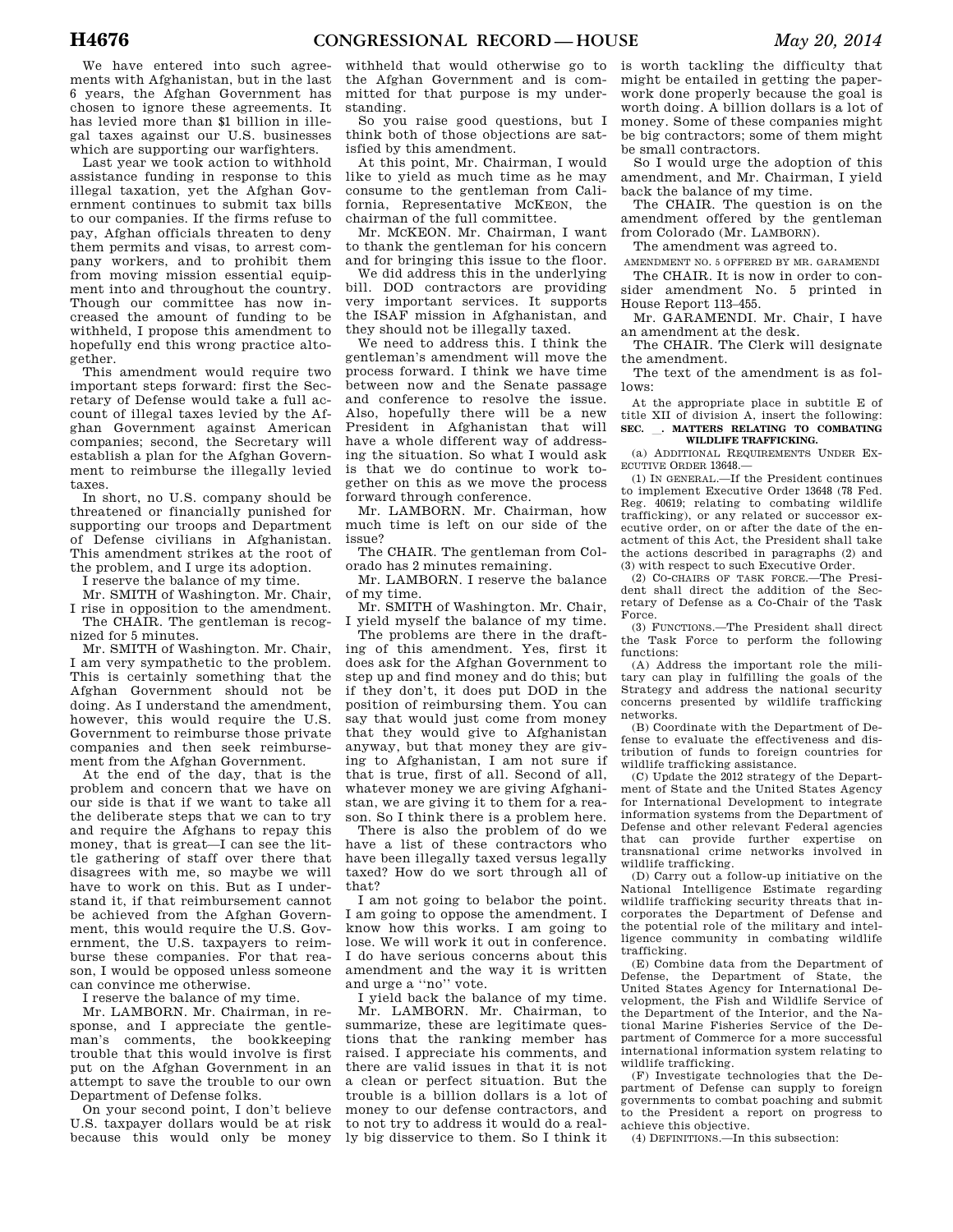(A) STRATEGY.—The term ''Strategy'' means the National Strategy for Combating Wildlife Trafficking developed and implemented pursuant to Executive Order 13648 (78 Fed. Reg. 40619; relating to combating wildlife trafficking).

(B) TASK FORCE.—The term ''Task Force'' means Presidential Task Force on Wildlife Trafficking established pursuant to section 2 of Executive Order 13648.

(C) WILDLIFE TRAFFICKING.—The term ''wildlife trafficking'' has the meaning given the term in section 1 of Executive Order 13648.

(b) INCORPORATING WILDLIFE TRAFFICKING AS A UNITED STATES NATIONAL SECURITY CON-CERN.—The President shall take such actions as may be necessary to—

(1) expand the Strategy to Combat Transnational Organized Crime (July 2011) to cover wildlife trafficking terrorist and insurgent networks and authorize the consideration of such networks as a security priority;

(2) authorize the Department of Defense to evaluate wildlife trafficking as a non-traditional security issue that threatens United States national security and require the Department of Defense to submit to Congress a report regarding progress during and the results after evaluating the threat of wildlife trafficking as a non-traditional human security issue;

(3) authorize the Department of Defense to establish and carry out a grant program to transfer excess defense articles to allied countries that are combating wildlife trafficking;

(4) authorize the Department of Defense to target financial and asset flows of organized criminal syndicates, insurgents, and terrorist networks that are involved in any aspect of wildlife trafficking; and

(5) authorize the expansion of security cooperation programs to include funds for wildlife trafficking training and equipment.

(c) ADDITIONAL PROGRAMS UNDER TRAINING AND EDUCATION.—

(1) REGIONAL DEFENSE COMBATING TER-RORISM FELLOWSHIP PROGRAM.—The Secretary of Defense shall ensure that the Regional Defense Combating Terrorism Program includes instruction on targeting the security threats of terrorist groups engaged in illegal wildlife trafficking.

(2) PARTNERSHIP FOR INTEGRATED LOGISTICS OPERATIONS AND TACTICS.—The Secretary of Defense shall expand the Partnership for Integrated Logistics Operations and Tactics to build long-term operational logistics between the Armed Forces of the United States and the Afghan Security Forces to include cooperation for operations combating wildlife trafficking networks.

MODIFICATION TO AMENDMENT NO. 5 OFFERED BY MR. GARAMENDI

Mr. GARAMENDI. Mr. Chairman, I ask unanimous consent that my amendment be modified with what I have placed at the desk.

The CHAIR. The Clerk will report the modification.

The Clerk read as follows:<br>Modification offered

Modification offered by Mr. GARAMENDI to amendment No. 5:

On page 5, line 14 replace ''Afghan Security Forces'' with ''African Union Standby Force  $(ASF)$ "

The CHAIR. Without objection, the amendment is modified.

There was no objection.

The CHAIR. Pursuant to House Resolution 585, the gentleman from California (Mr. GARAMENDI) and a Member opposed each will control 5 minutes.

The Chair recognizes the gentleman from California.

Mr. GARAMENDI. Mr. Chairman, for some time, like more than an hour today, this House debated and discussed the issue of Boko Haram and the terror that they are enacting throughout Nigeria and the southern Sahel of Africa. This is not a new issue. This is an issue that has been ongoing among several violent extreme organizations operating in that area. We have seen this in Sudan. We have heard about the Lord's Resistance Army. We know this problem also of violent extreme organizations in the Somalia area.

The question arises: How do these organizations finance themselves? Well, over the years previously it was blood diamonds and things of that sort. In recent years, it has now become an issue of killing elephants and selling their tusks.

This amendment deals with the violent extreme organizations and attempts to deal with the way in which they have been able to finance themselves, that is, illegally poaching animals, particularly elephants in Africa.

If we are going to deal with this, we are going to have to use some of the assets that are available through the American military. AFRICOM has shown that they can provide ISR assets. This happened in Mali with the violent extreme organization that eventually was dealt with in Mali. AFRICOM provided the use of the ISR Global Hawk to identify and to support the French troops.

What this amendment would do would be to authorize the military, the Department of Defense, to work with African countries to provide support as they attempt to deal with these violent extreme organizations that are illegally poaching animals and using that revenue from that poaching, particularly the sale of ivory, to support themselves.

The amendment also provides for the opportunity for the African Union forces to receive assistance from the American military in how to position themselves to have the correct military units in place, how to use various intelligence sources that are available. It also provides for the Department of Defense to become part of the organization that we now have in place to deal with illegal poaching throughout Africa. That is basically what it is.

Had this been in place for the last couple of years, would Boko Haram have been successful? Well, they would be less successful. They would have less opportunity to poach the very valuable elephants and their tusks.

So I ask for support of this amendment, and I reserve the balance of my time.

Mr. THORNBERRY. Mr. Chair, I claim the time in opposition.

The CHAIR. The gentleman from Texas is recognized for 5 minutes.

Mr. THORNBERRY. Mr. Chair, I yield myself 2 minutes.

Mr. Chairman, this issue has been a longstanding concern of the gentleman from California as well as other Members. There is certainly evidence that terrorists and criminal organizations use a variety of illegal methods to fund their organizations. That includes wildlife trafficking. It includes human trafficking. It includes drug trafficking. It includes kidnapping for ransom. A whole variety of illegal methods are used to fund these organizations.

Now, in last year's NDAA, we expanded the authority of the military to deal with Ministries of Interior so that in fighting terrorism they can have more options available to them. It is also those Ministries of Interior that deal with these wildlife trafficking issues.

Last year's bill also added 15 countries in Africa to the list of those countries with which DOD can partner on transnational criminal organizations involving drugs.

#### $\square$  2115

For Boko Haram they already designated a terrorist organization. For them or for drugs those authorities already exist.

The question is: Do we want to make it a priority of the military to focus on this illegal poaching as a priority in itself? My concern is that the military is already stretched thin. If it is terrorism, fine. If it is these transnational organizations, fine. But to give the military poaching as a priority would be a mistake.

The other point I would make is that the President's budget for the State Department cut funding for this very purpose this year. Last year, they spent about \$54 billion. This year the President asked for less than \$30 million.

So my suggestion to the Member is that perhaps he could focus on the President's budget request for the State Department, the Department of the Interior, law enforcement agencies, all of which are engaged in this, and that would be a better use of resources. I reserve the balance of my time.

Mr. GARAMENDI. Mr. Chairman, the gentleman from Texas makes a very useful and interesting argument, but neglects to focus on one of the principal ways in which these organizations do support themselves, and that is with illegal poaching, particularly of elephants, and the use of their tusks to support themselves. It is about an \$8 billion business.

This does not in any way deter the current power that the Department of Defense has, but rather, it allows them to engage with those organizations in these governments that deal specifically with the conservation of the species in those countries. It does not prioritize. It simply gives an additional role and augments the military's use of their equipment, particularly the ISR equipment, to focus specifically, but not only, on the poaching issue.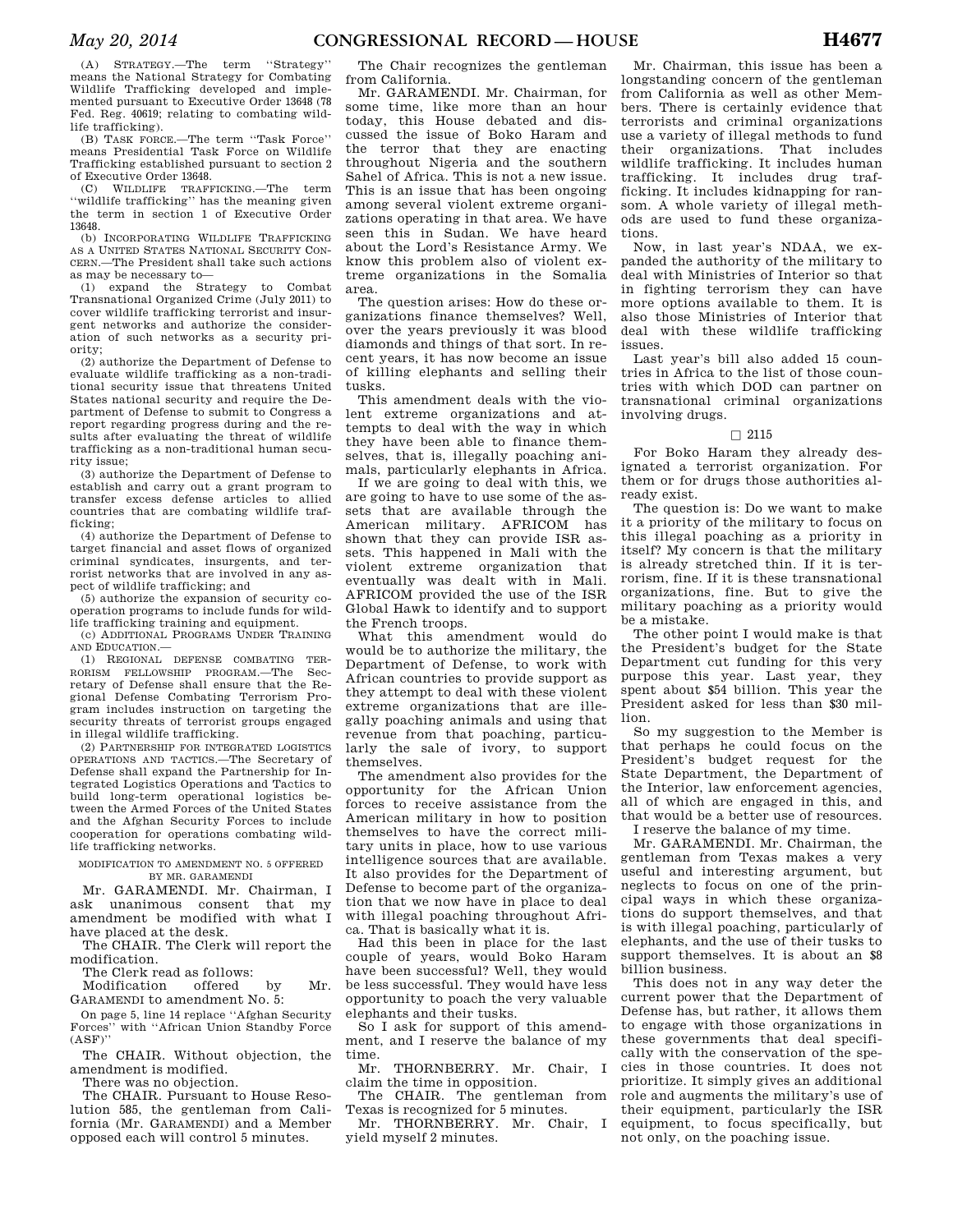It is very clear from studies that have been done by conservation organizations throughout the Sahel of Africa and in other parts of Africa, that this is a significant source of revenue for these violent extreme organizations. We ought not ignore that.

I would ask for a positive vote on this matter in that it does not deter in any way from what the gentleman from Texas says the military is already doing, but adds to it.

With that, I yield back the balance of my time.

Mr. THORNBERRY. Mr. Chairman, I yield 2 minutes to the gentlelady from Indiana (Mrs. WALORSKI), a valuable member of the Armed Services Committee.

Mrs. WALORSKI. Mr. Chairman, I thank the gentleman from Texas.

Mr. Chairman, I rise to oppose the amendment. While I appreciate the good intention of the gentleman from California, I believe we have immense security challenges in Africa and limited defense resources.

Defense has been cut over \$1 trillion in recent years, the military is facing shortfalls in readiness, and terrorism threats across Africa are evolving and expanding.

Given that the military cannot meet our current requirements in Africa, I don't think it is wise to add new requirements at this time. Military commanders in Africa have testified about shortfalls in intelligence, crisis response forces, and enablers to meet the ''new normal'' security requirements in Africa.

No military commander has highlighted wildlife trafficking as a key issue in their area of responsibility, nor have they recommended it be prioritized before this committee.

Combating wildlife trafficking should not be a core DOD mission. DOD and the administration recognize that combating wildlife trafficking is not a core DOD function, and thus the national strategy for combating wildlife trafficking does not set forth any DOD requirements.

In an era of declining budgets, the DOD should not be duplicating efforts that are already occurring within the interagency, including the intelligence community, the law enforcement community, and the State Department, all of which are already working on and collecting information on this issue.

Mr. THORNBERRY. Mr. Chairman, the bottom line is if there is a terrorism connection to this illegal poaching, the military has full authority to go after it and try to stop it, just like other forms of terrorist financing. But as an independent objective for the military, we are stretched too thin already, and for that reason I recommend that the Members reject this amendment.

I yield back the balance of my time. The CHAIR. The question is on the amendment, as modified, offered by the gentleman from California (Mr. GARAMENDI).

The question was taken; and the Chair announced that the noes appeared to have it.

Mr. GARAMENDI. Mr. Chairman, I demand a recorded vote.

The CHAIR. Pursuant to clause 6 of rule XVIII, further proceedings on the amendment, as modified, offered by the gentleman from California will be postponed.

AMENDMENT NO. 6 OFFERED BY MR. DAINES

The CHAIR. It is now in order to consider amendment No. 6 printed in House Report 113–455.

Mr. DAINES. Mr. Chairman, I have an amendment at the desk.

The CHAIR. The Clerk will designate the amendment.

The text of the amendment is as follows:

Page 515, strike lines 19 and 20.

The CHAIR. Pursuant to House Resolution 585, the gentleman from Montana (Mr. DAINES) and a Member opposed each will control 5 minutes.

The Chair recognizes the gentleman from Montana.

Mr. DAINES. Mr. Chairman, I yield myself such time as I may consume.

Mr. Chairman, our country's intercontinental ballistic missiles make the world safer. They are an integral part of the nuclear triad that advances the cause of peace and promotes our national security interests around the world.

The Defense Department recently put forward a nuclear force structure plan under the New START Treaty. It is committed to maintaining 450 nuclear launchers in at least a warm status. In doing so, the Pentagon recognized the strategic value of preserving our robust nuclear deterrent capability.

The base bill would sunset the warm status requirement in 2021. I believe this is unwise and it is premature.

First and foremost, we don't know what the future holds and whether it will be in our strategic and security interests to shut down some of our silos 7 years from now.

On the other hand, what we do know is that maintaining our nuclear launchers provides our commanders with maximum flexibility to respond to potential nuclear threats against the American people and our allies. And we know that preserving this capability complicates our adversaries' ability to target our nuclear assets.

Further, we know that maintaining our current silos is in the best interest of taxpayers because rebuilding them would be very expensive.

In short, there is simply no justification for deciding today how many silos will be needed to safeguard our security interests in 2021.

I urge House passage of my amendment to strike the ill-advised sunset provision in the underlying.

I reserve the balance of my time.

Mr. COOPER. Mr. Chairman, I rise in opposition to the amendment.

The CHAIR. The gentleman from Tennessee is recognized for 5 minutes.

Mr. COOPER. Mr. Chairman, this amendment violates a bipartisan agreement that was reached in the House Armed Services Committee.

I wish that the gentleman would focus on the fact that micromanaging our Nation's nuclear defenses is really not in the best interest of our country. I also urge the gentleman to realize that this is a highly technical issue. We have some 450 Minuteman-III missile silos. This would change the status of about 50 of those 450.

These are probably the least survivable of all our nuclear weapons. They have been targeted by the Russians and probably others for decades. It is very important that we have an appropriate and flexible and survivable nuclear deterrent. As I mentioned, these landbased missiles are probably the least survivable.

It is also important to recognize that, as I understand the way the amendment is drafted, this could even prevent testing and routine maintenance of these silos. I know that is not the gentleman's intent, but we need to make sure that we are not overreaching here and hamstringing our military and their nuclear defenses.

It is no secret that the sponsors of this amendment happen to be from the States of North Carolina, Montana, and Wyoming, and also a gentleman from Colorado. That leads one to think that this might perhaps be a parochial amendment more than a nuclear defense amendment. I hope that is not the case, but it does lead one to think in that direction.

Mr. Chairman, I reserve the balance of my time.

Mr. DAINES. Mr. Chairman, while the President is the Commander in Chief—this is the issue of micromanaging—the Constitution gives Congress the power to raise and support armies and to provide and maintain a Navy. It is our duty and responsibility to help shape our Nation's defense policy.

Regarding the ICBMs, they are deployed in hardened silos. That would tend to force an opponent to exhaust his own nuclear forces to disarm U.S. ICBMs, leaving the opponent vulnerable to a U.S. retaliatory strike. Without ICBMs, as few as five nuclear warheads could successfully disarm the U.S.

Now I yield 1 minute to the gentleman from North Dakota, KEVIN CRAMER, my friend.

Mr. CRAMER. Mr. Chairman, I thank the gentleman for yielding.

With regard to the claims of parochialism, there is no question that those of us from the States that host these ICBMs are technical experts in the field. It only makes sense that we would know a lot about it.

Mr. Chairman, while I am content with the Department of Defense's recent force structure announcement on complying with the New START Treaty to maintain 454 ICBM silos in warm status, I too strongly oppose the hard stop date that maintains these missile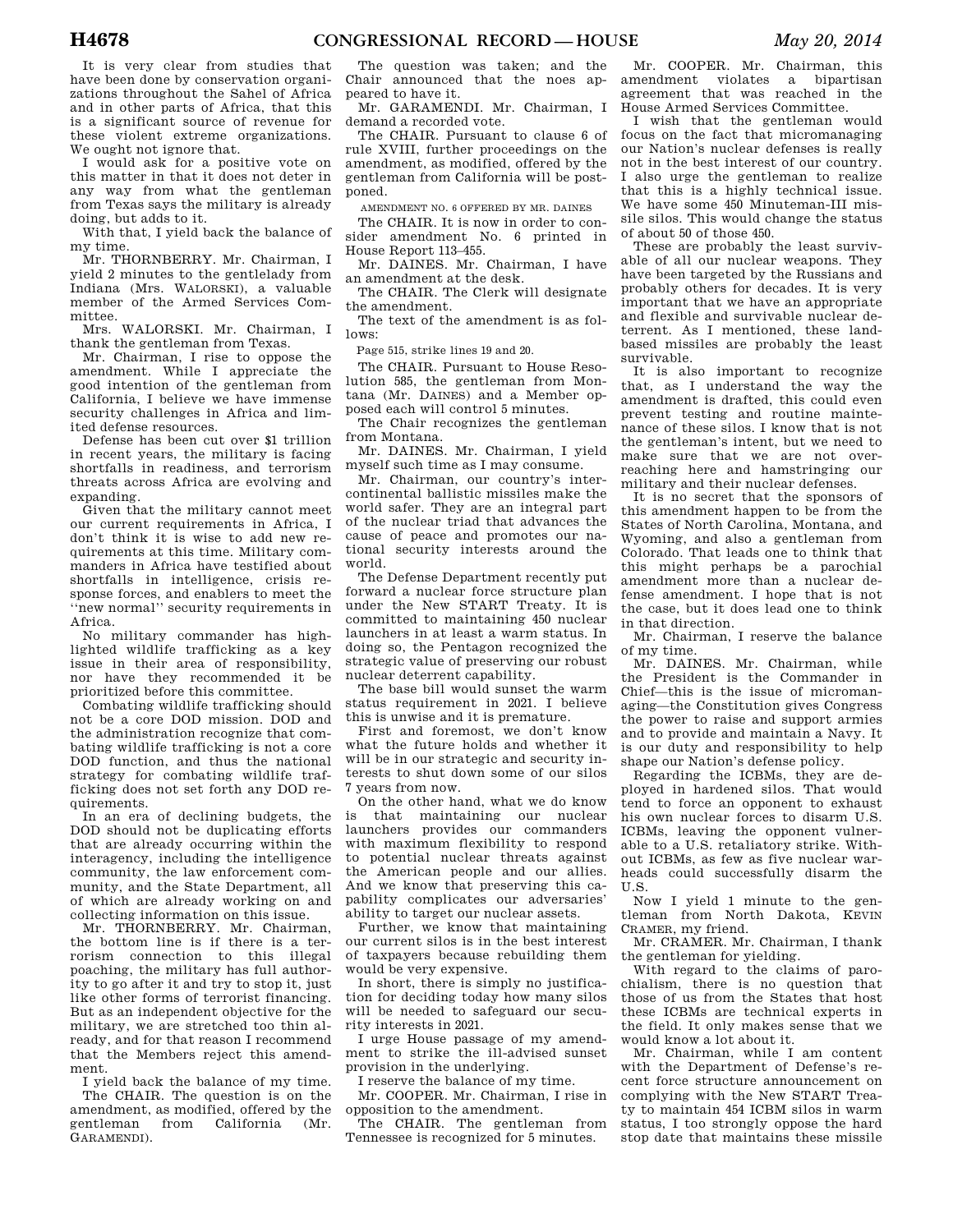silos in warm status no later than 2021. Members of this body, Members of the Senate, the Secretary of Defense, the Chairman of the Joint Chiefs of Staff, and many others have said the sustainment of our nuclear triad is essential and that any further reductions ought not be done in unilateral fashion.

Maintaining and investing in the modernization of this weapon system is just as important as any other leg of the nuclear triad. From what I can tell and from what the people of North Dakota know, it is a lot cheaper to maintain them than to rebuild them should we err in our judgment currently.

I urge passage of the amendment.

Mr. COOPER. Mr. Chairman, I yield 2 minutes to the gentleman from Washington (Mr. SMITH), the distinguished ranking member of the committee.<br>Mr. SMITH of Washington Mr.

Mr. SMITH of Washington. Chairman, I strongly oppose this amendment. It really doesn't make any sense whatsoever.

What the bill does is it says you can't touch these things since until 2021. Now, we don't like that in the first place because this is micromanaging, again, DOD's ability to make decisions about how best to make sure that we maintain our nuclear deterrence. This is a fine example of why DOD is going to be in so much trouble down the road. Any effort they make to save money is going to be blocked by parochial interest. The people who are from there will rise up and say: No, you can't do that, basically because it negatively impacts my constituents.

The thing that is truly awful about this one is it doesn't negatively impact constituents. It says 2021 sunset. And it is not a hard stop date, regrettably. It is 2021 when it sunsets, and any Congress that wants to extend it between now and, I guess that is 7 years from now, can go ahead and extend it.

DOD should not be forced into a position of saying if a silo exists it has to be maintained forever, which is basically what this amendment says. It says it is completely impossible that under any set of circumstances might it be in the best interest of the Department of Defense and the national security of this Nation to get rid of even one silo. That doesn't make any sense.

The underlying bill more than protects the parochial interests of the sponsors here by making sure that DOD can't touch it until 2021. But that is not enough. They have got to offer an amendment to strip it out so that it goes on forever. That simply doesn't make any sense. This is, again, micromanaging for parochial interests. It is just like when DOD wants to move five C–130s from somewhere. The people from there rise up and say we have to stop them. No, we don't. We have to let DOD make intelligent decisions to spend money wisely to best protect national security. At a minimum, we ought to be able to have a sunset 7 years from now without having to remove even that tiny little possibility

that a sensible decision might be allowed to be made by the Department of Defense.

I urge opposition of the amendment. Mr. DAINES. Mr. Chairman, I continue to reserve the balance of my time.

Mr. COOPER. May I inquire as to how much time I have remaining, Mr. Chairman.

The CHAIR. The gentleman from Tennessee has  $1\frac{1}{2}$  minutes remaining.

Mr. COOPER. Mr. Chairman, I yield 30 seconds to the gentleman from California (Mr. GARAMENDI).

Mr. GARAMENDI. Mr. Chairman, I took up an amendment a moment ago and people were talking about how we use our resources to keep these missile silos open when they are not needed and questioning whether missiles are needed. We are talking about billions and billions of dollars. So if we are really, really concerned about how we deploy our precious money, then we ought not be doing this amendment.

#### $\square$  2130

Mr. DAINES. Mr. Chairman, I continue to reserve the balance of my time.

Mr. COOPER. Mr. Chairman, I urge my colleagues to oppose this amendment.

As I mentioned, it is poorly drafted, and it probably prevents even the routine testing and maintenance of the silos, which could not possibly be an intention of the authors. It also micromanages the Defense Department.

For them to renege on the deal that was made in committee—the bipartisan deal—in order to give you 7 more years of leeway is really a pretty remarkable thing. This sets a new level for parochialism and greed, unfortunately, in this body. I hope the Members will reject this amendment.

I yield back the balance of my time. Mr. DAINES. Mr. Chairman, I am prepared to close.

Again, I urge support for my amendment, which is to protect our country's nuclear deterrent capability by striking this unwise and premature sunset language in the underlying bill.

I yield back the balance of my time. The CHAIR. The question is on the amendment offered by the gentleman from Montana (Mr. DAINES).

The question was taken; and the Chair announced that the ayes appeared to have it.

Mr. COOPER. Mr. Chairman, I demand a recorded vote.

The CHAIR. Pursuant to clause 6 of rule XVIII, further proceedings on the amendment offered by the gentleman from Montana will be postponed.

AMENDMENT NO. 7 OFFERED BY MR. LAMBORN

The CHAIR. It is now in order to consider amendment No. 7 printed in House Report 113–455.

Mr. LAMBORN. Mr. Chairman, I have an amendment at the desk.

The CHAIR. The Clerk will designate the amendment.

The text of the amendment is as follows:

At the end of subtitle B of title XXVIII, add the following new section: **SEC. 28**ll**. SENSE OF CONGRESS ON NATIONAL** 

#### **SECURITY AND PUBLIC LANDS.**  It is the sense of Congress that—

(1) national defense should be the top priority for all aspects of the Federal Government; and

(2) national security functions, such as military training and exercises, should be the top priority, particularly with regard to the use of land owned by the United States.

The CHAIR. Pursuant to House Resolution 585, the gentleman from Colorado (Mr. LAMBORN) and a Member opposed each will control 5 minutes.

The Chair recognizes the gentleman from Colorado.

Mr. LAMBORN. Mr. Chairman, most Americans do not realize that 28 percent of the land across our great country is owned by the Federal Government. In the 11 most western States, the Federal Government owns a staggering 47 percent of all land.

In my State of Colorado, the Federal Government owns 36 percent of the land. Over one-third of all land in Colorado is owned and operated here, out of Washington, D.C.

The management of these lands is often controversial, particularly when the Federal Government owns such a significant portion of the land of a State or of a locality. There are often situations where there are competing and conflicting uses of this publiclyowned land.

This Federal ownership of public land is administered through a variety of Federal agencies and bureaus, making things potentially even more difficult for States and localities.

This public land serves many functions, including, in some cases, as a prime training ground for the U.S. military. In Colorado, for example, the new Combat Aviation Brigade at Fort Carson flies their helicopters up into the mountains around Colorado Springs for training.

To practice high altitude landings in rugged terrain, which is a crucial skill for combat in countries like Afghanistan, the Army must get permission from the various parts of the Federal Government that own the land.

Over the last few years, the Forest Service and the Bureau of Land Management and other agencies have reduced the number of landing sites that are permissible. In the latest permit, they told the Army that Congress has not made national security a priority for public lands.

Unfortunately, this is not just isolated to Colorado. Across the country, military bases are continually fighting with other government agencies to maintain their access to public lands.

Today, my amendment will help set the record straight. National security should be the top priority for our government, and that most certainly includes the ownership of public land land owned and operated by the Federal Government. We should apply the rule of common sense.

Unless there is an obvious reason not to, public land should, of course, be